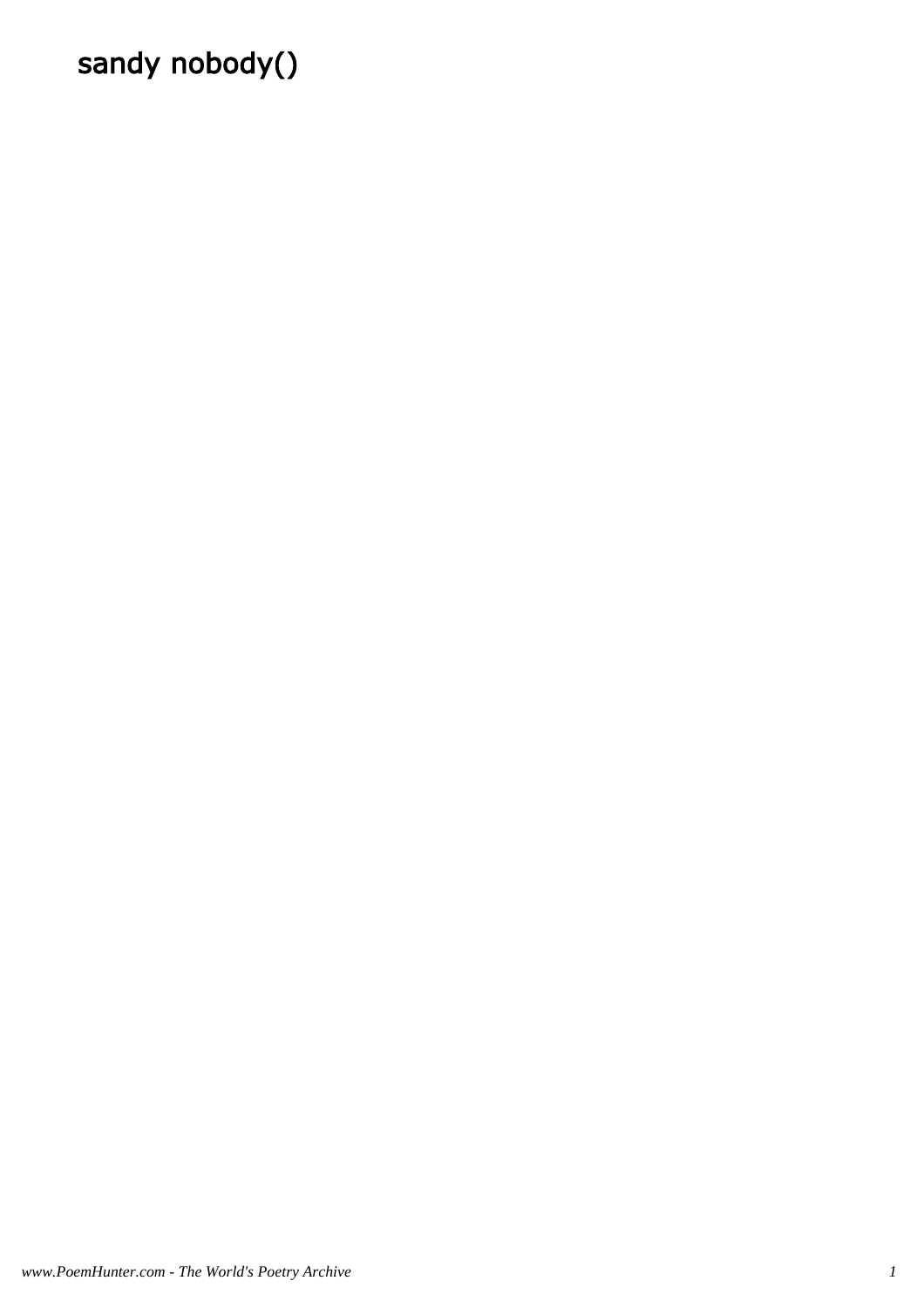# 1 Last Tear

| look through my eyes        |
|-----------------------------|
| deep into my soul           |
| what you shall see          |
| is                          |
| a                           |
| dark                        |
| empty                       |
| hole                        |
| listen closely for my voice |
| for words you will not hear |
| the only sound left         |
| is                          |
| the                         |
| falling                     |
| оf                          |
| $\mathbf{1}$                |
| last tear                   |
| search for me               |
| i cannot hide               |
| for you see                 |
| i                           |
| have                        |
| died                        |
| sandy nobody                |
|                             |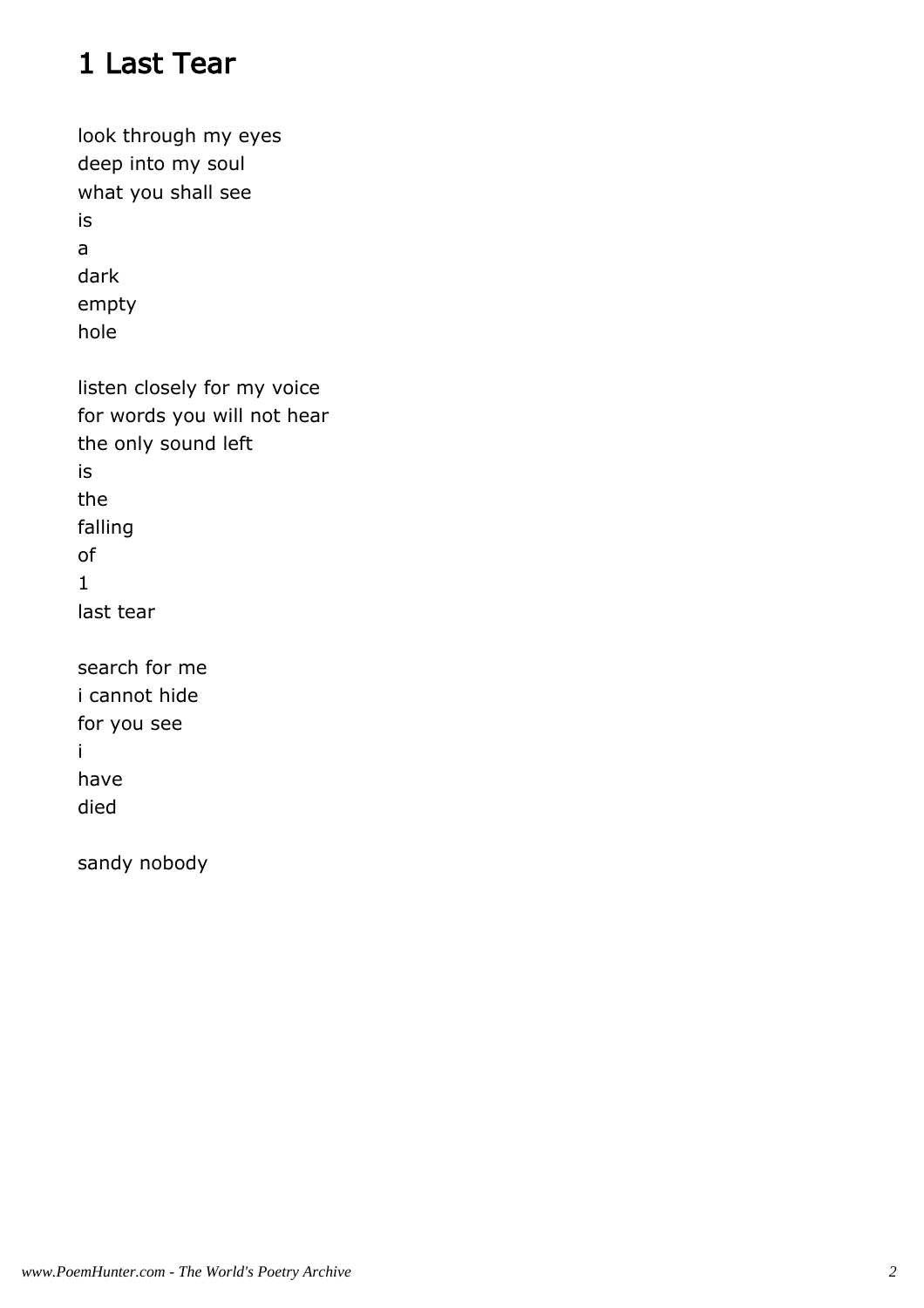#### 1 Red Rose

she dug a hole planted some seeds kept them watered picked away the weeds

soon in time they started to grow to her surprise she had a whole row

she loved her bushes they grew beautiful and green admired by all for miles they could be seen

one day she fell sick no more water no weeds were picked

when she didnt come anymore the bushes knew that something was wrong but they knew what to do

they grew bigger and bigger stretching for a mile they had to find her to just see her smile

one day they stopped growing they reached this place knew she was there just couldnt see her face

one small flower grew among the miles of green one beautiful red rose was to be seen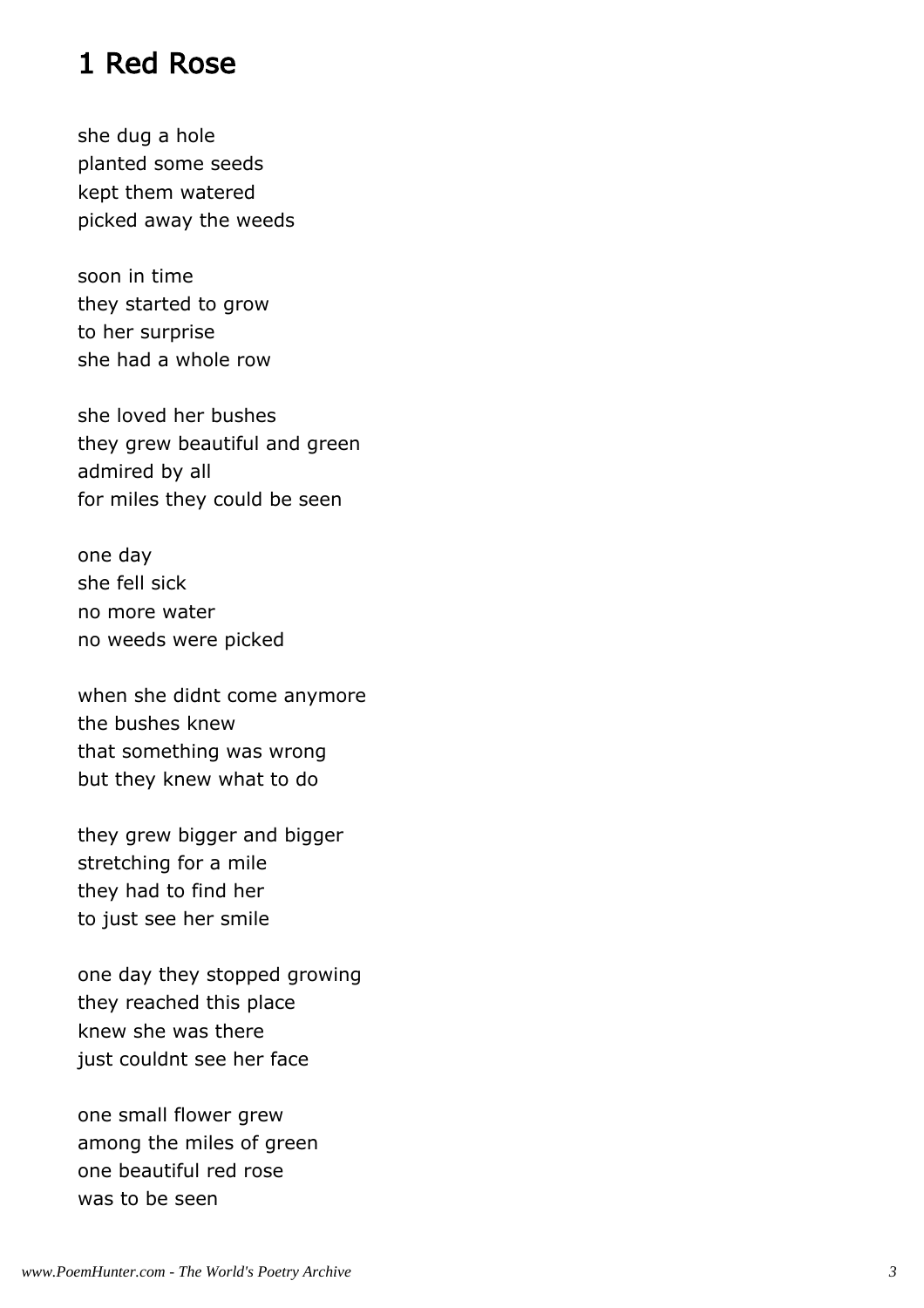a symbol of their love for which they had saved one red rose they placed upon her grave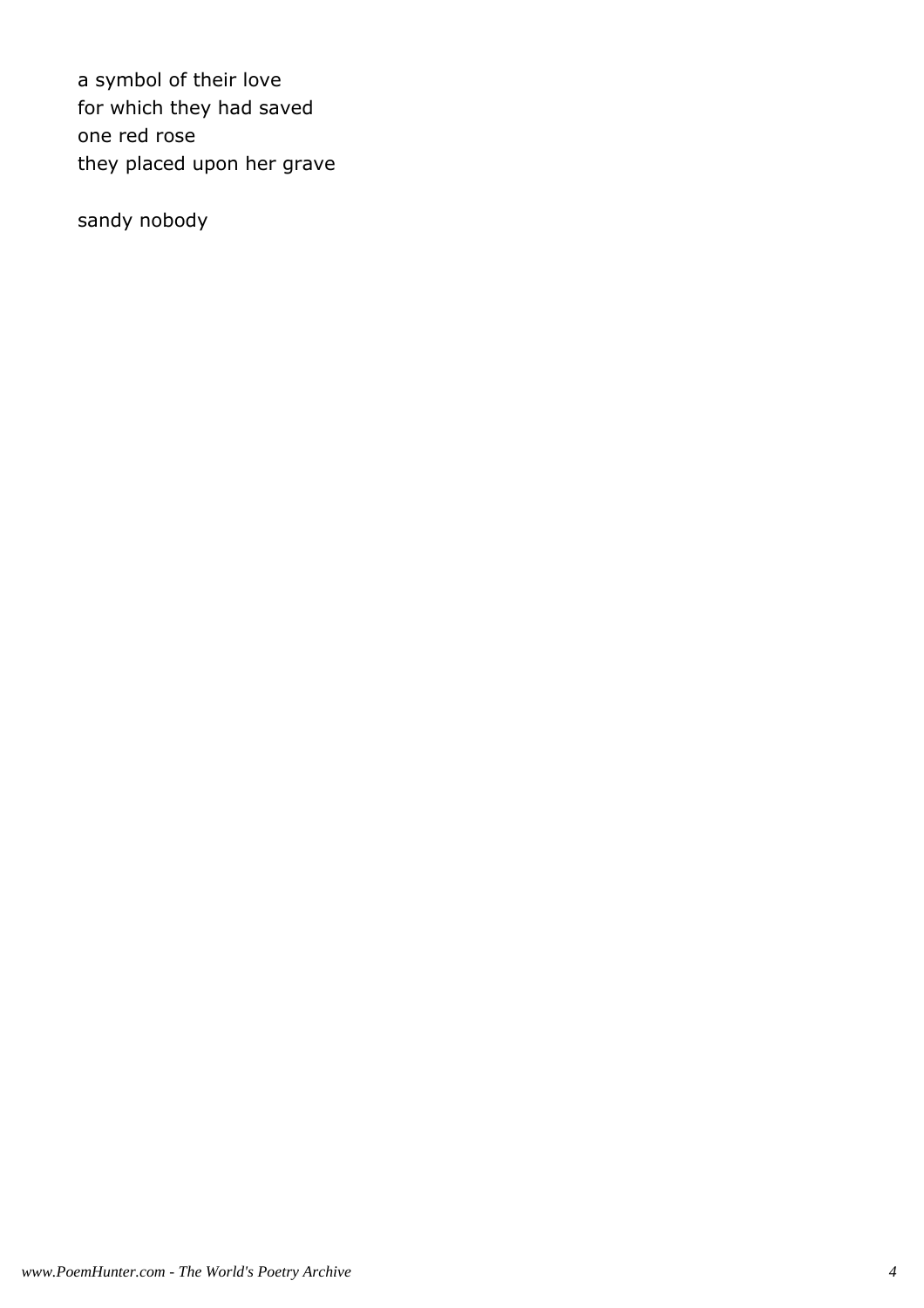# 1 Wish

if i had 1 wish i'd wish for you for you to love me too

if i had 1 dream it would be with you for you to dream of me too

if i had only 1 day i'd spend it with you all alone, just us two

i had 1 day i spent with you

i had 1 dream was all about you

i have 1 heart which i gave to you

and

you broke it in two

my wishes and dreams never come true so it seems i'm wasting my time with you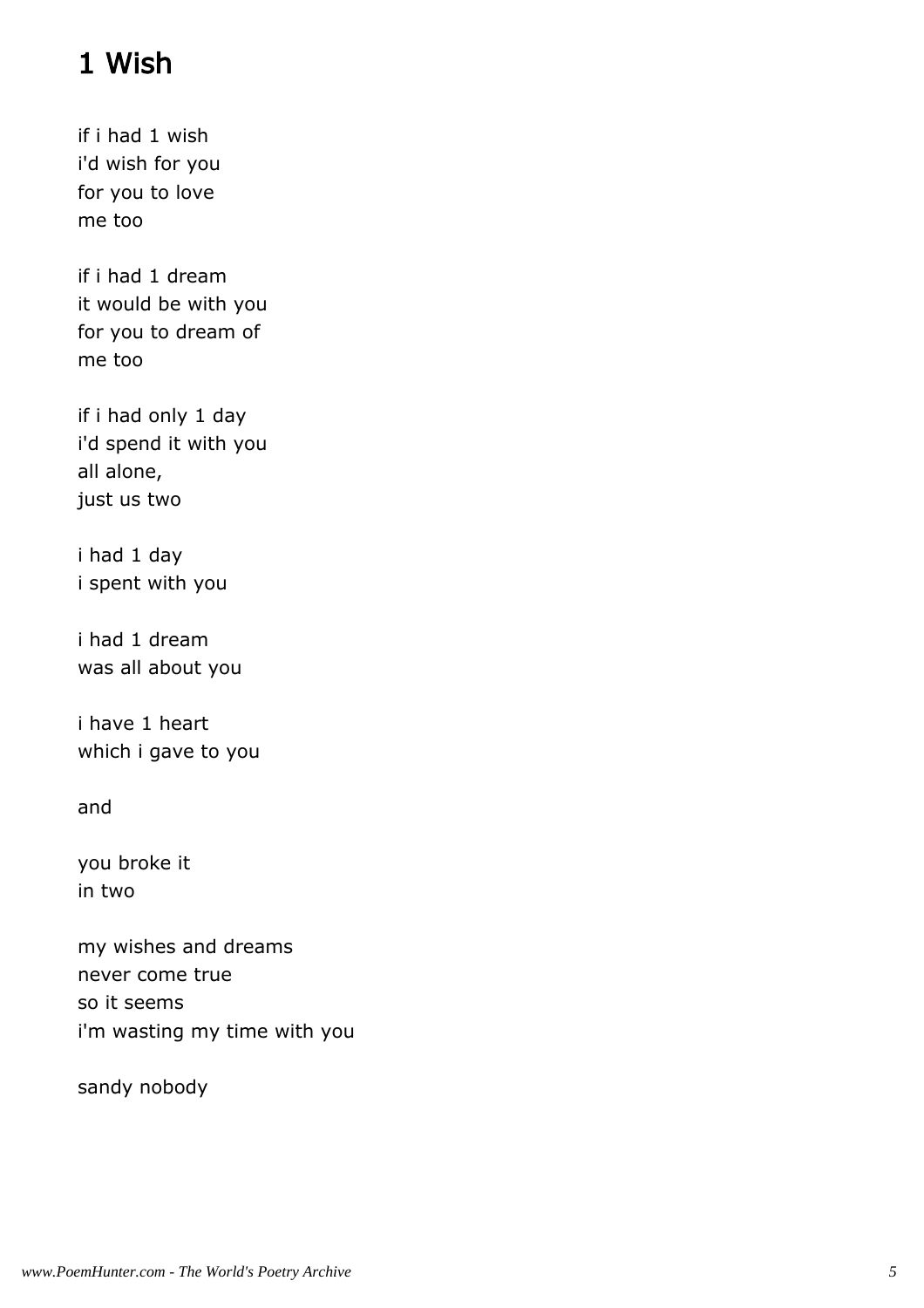#### 10 Arrows

you shot your arrows into my heart thought was love turned out not

the first arrow made me fall the second went thru me to the wall

the third arrow cut me in half the forth made you laugh

the fifth arrow drained my blood the sixth took all it could

the seventh arrow cut like a knife the eighth took my life

the nineth took my soul the tenth was your goal

your arrows killed me took everything they could nothing left now to get or you would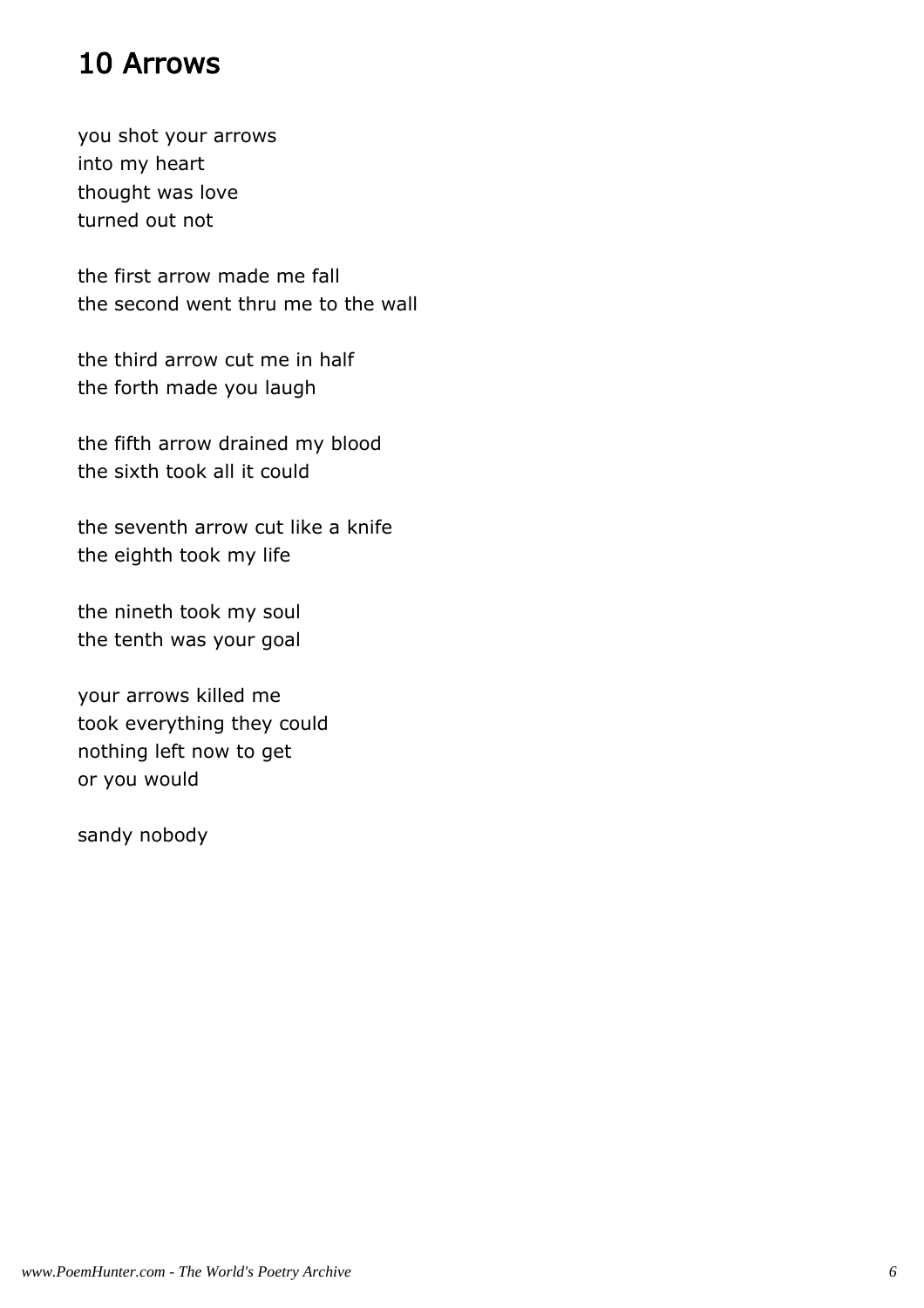# 1000 Miles

i drove a thousand miles to visit you we spent the day together just us two

i wanted you to see that i really care for you i wanted you to feel the love i have for you

when was time for me to go you wanted me to stay i didnt want to leave you watched as i drove away

i thought the day was special hoped you felt the same but now i feel it was all just another game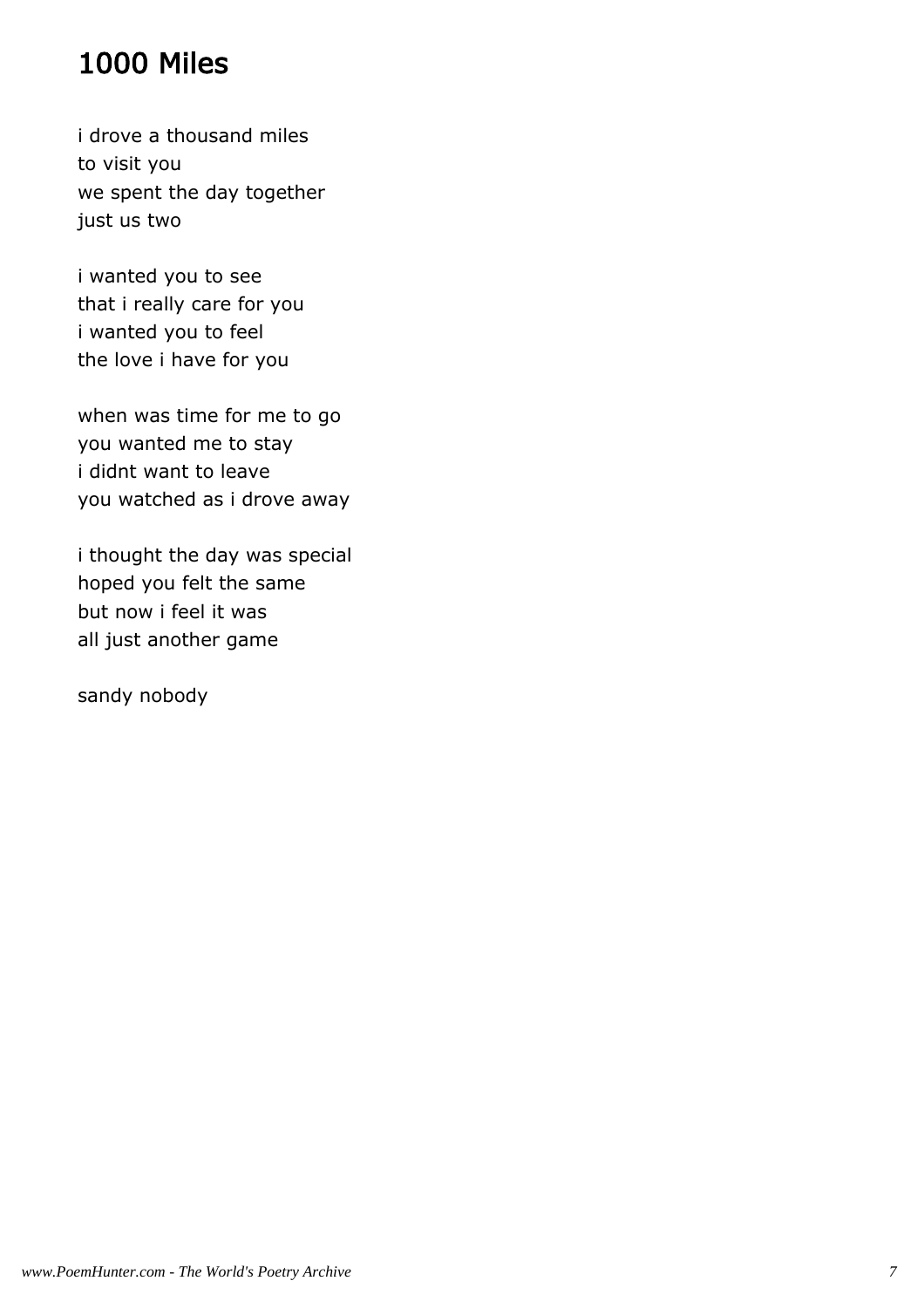# A Child Is Sleeping

tonight a child is sleeping too many people are weeping when they heard her screaming did they think she was dreaming

when she had marks and bruises why did they just turn their noses could they not see her tears or did they hide behind their fears

why could they never see or was she, not meant to be tonight she sleeps in a cold dark grave because no one cared enough to save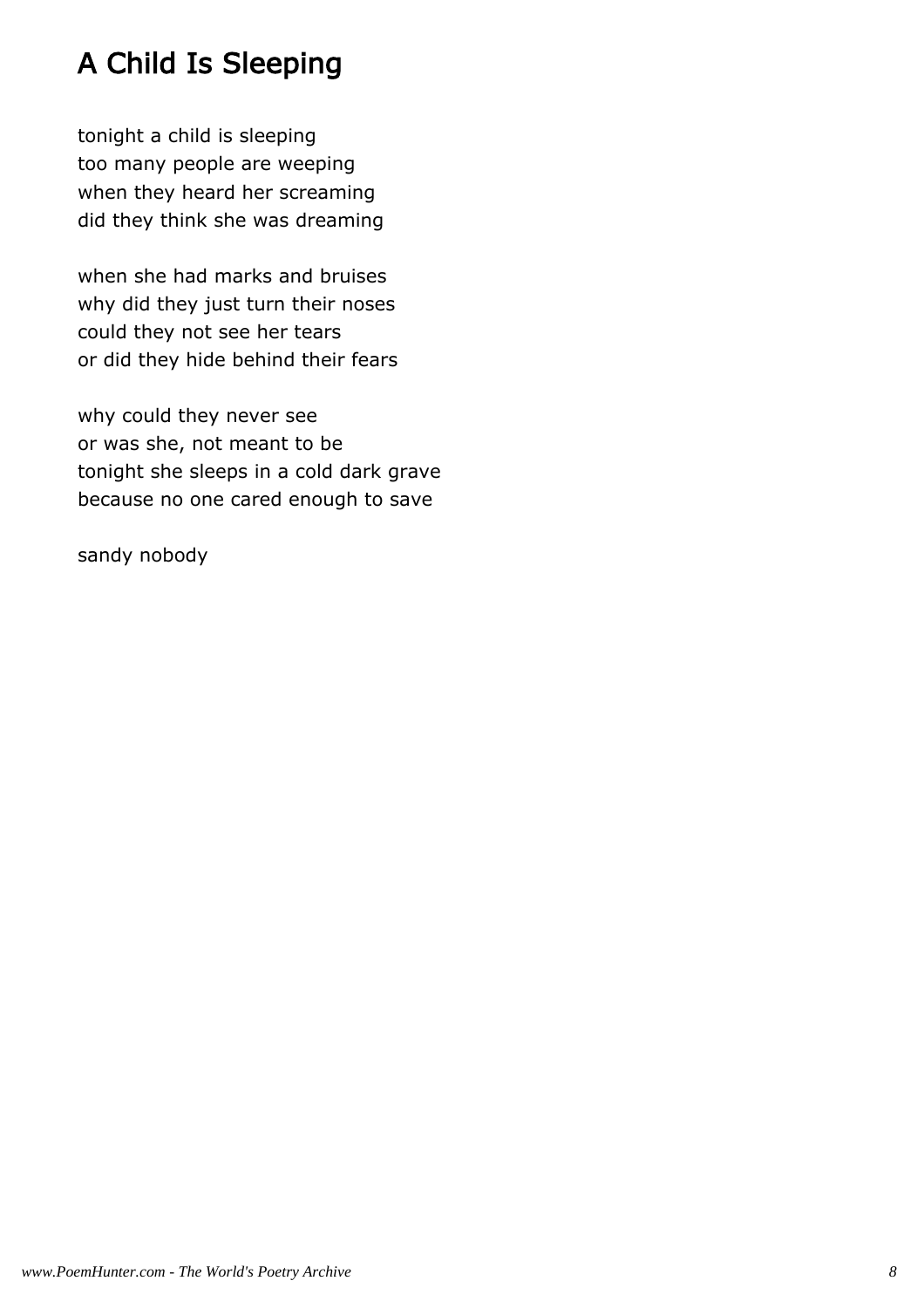# A Drink And A Smoke

drink beer fire a joint so whats your point?

all alone you see no 1 here to bother me

relax and enjoy a smoke and a drink so quietly now i can think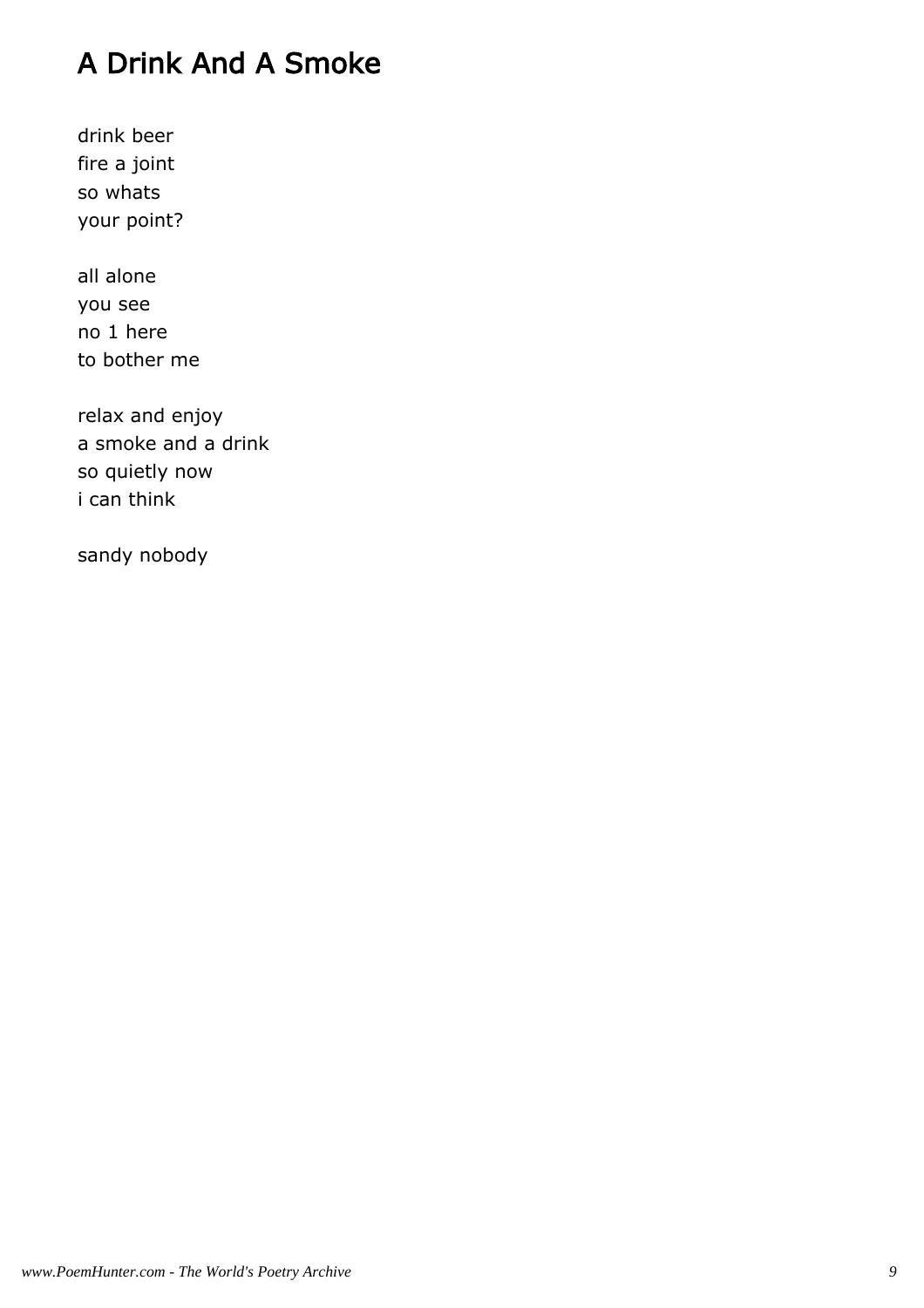# A Friend Like You(I Wish I Didnt Know)

one of the hardest things i will ever do is saying my goodbye to you

youve been there for me all these years held my hand as i fought back tears

you were the best friend i ever had you stayed beside me kept me glad

together we went everywhere just us two now i have to go it alone without you

now my friend, you will be missed and maybe for a few days ill be pissed

but its time for this to all end time to part our ways my friend

i was weak and you were stronger but i dont need you any longer

but after i saw what you have done i dont want to be part of what you call fun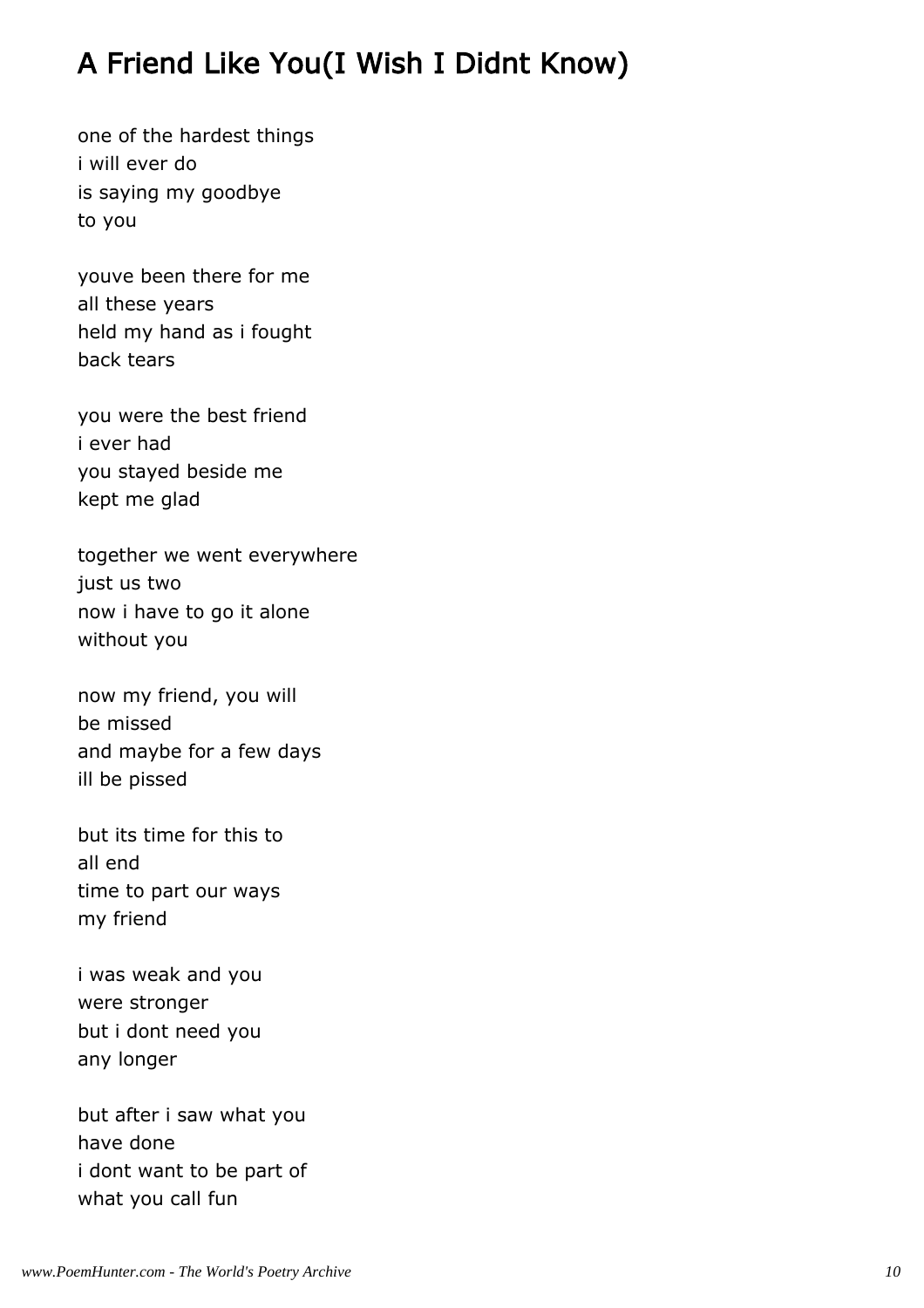i saw you kill my dad my mother too was hell what you put them through

you showed no mercy wouldnt let go so God stepped in took their souls

iv made my mind up you have to go a friend like you i wish i didnt know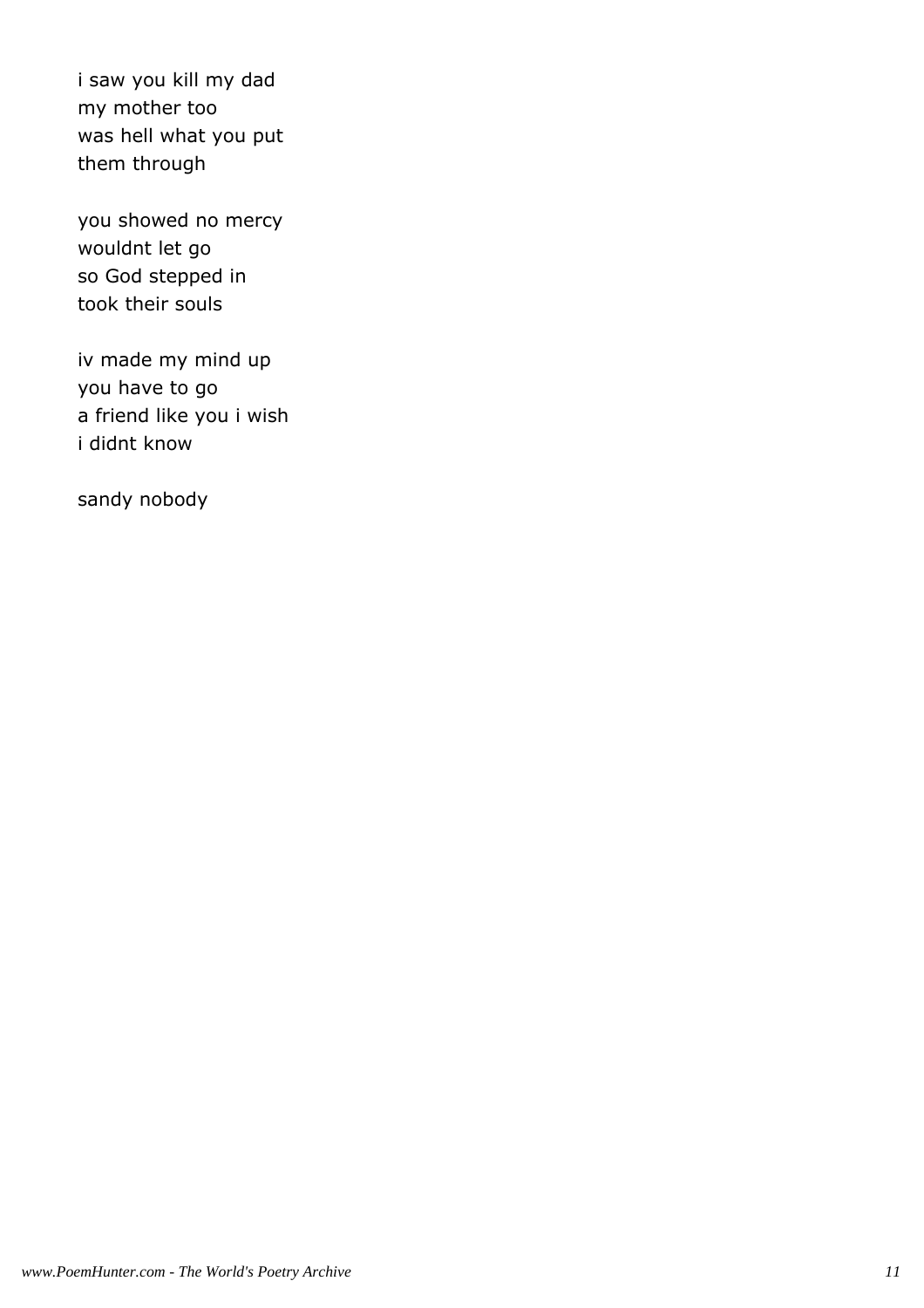# A Long Ride

driving along an open road nowhere special to go nothing but fields on my left and right not another car in sight the sun is shining bright dont think i'll go home tonight wind blowing thru my hair i really dont care got a cd on all my thoughts are gone i love a long ride with or without anyone by my side sometimes i'll come to a small town stop for lunch and look around and if im tired and its late i'll stay the night my drive can wait i'll meet new people there hear the stories they like to share then when i ready and done i'm in my car and gone probably never again to pass thru my memories will have to do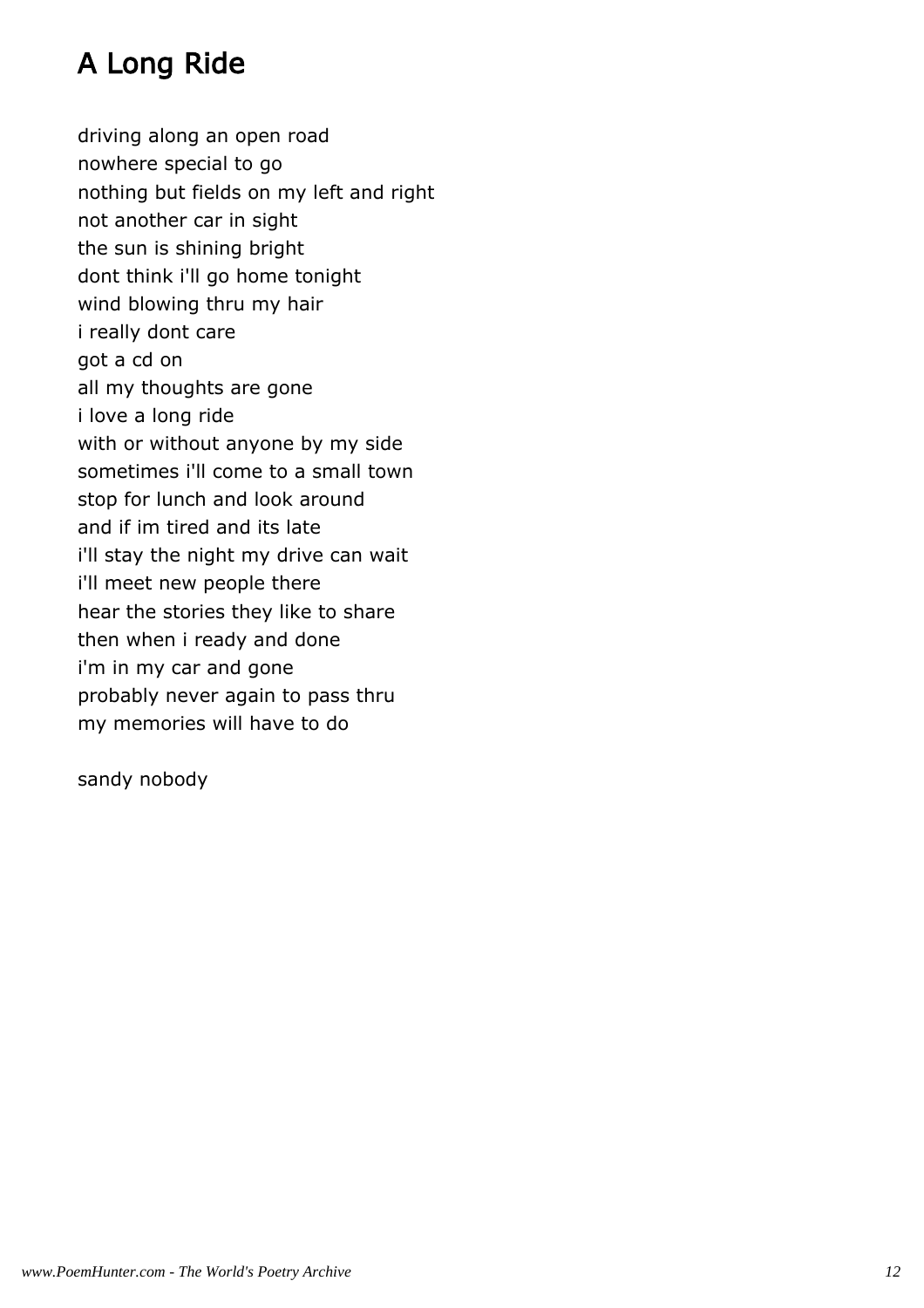# A Love Poem(Sorta)

when will i write a love poem? iv been asked guess i can draw upon feelings from my past

but seems like everyone writes those so i'll try to write one here it goes

i loved you a long time ago but its over now dont you know

well not exactly a love poem so ill try again this time maybe i can write one but isnt love a sin?

if not maybe it should be

ok trying once more but love poems seem like a bore

anyway i might get it done today so here is my love poem and what i have to say

Violets are blue Roses are red I'll love you Only after your dead!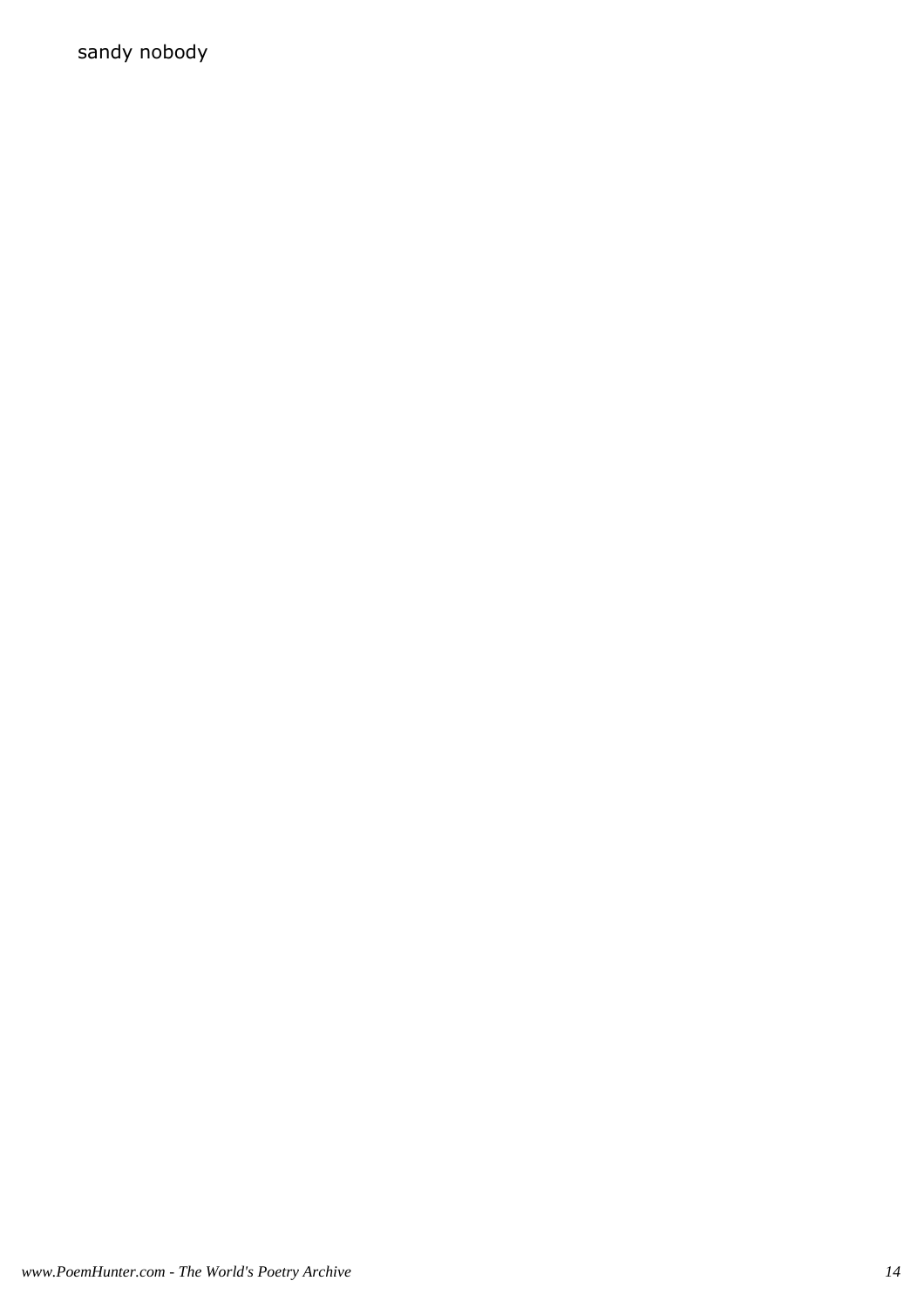#### A Night Of You

punched in the head brains on the floor but not physically dead cant take much more

kicked in the face blood everywhere got to leave this place but go where

bodys all broken no spirit left words are spoken minds adrift

why live this way leavings not always easy as they might say starting to feel queasy

laying there thinking will tomarrow come feeling hope sinking whys it easier for some

drifting in and out now quiet all around wanting to shout but dont make a sound

the sun finally rises made it through a night of bad suprises a night of you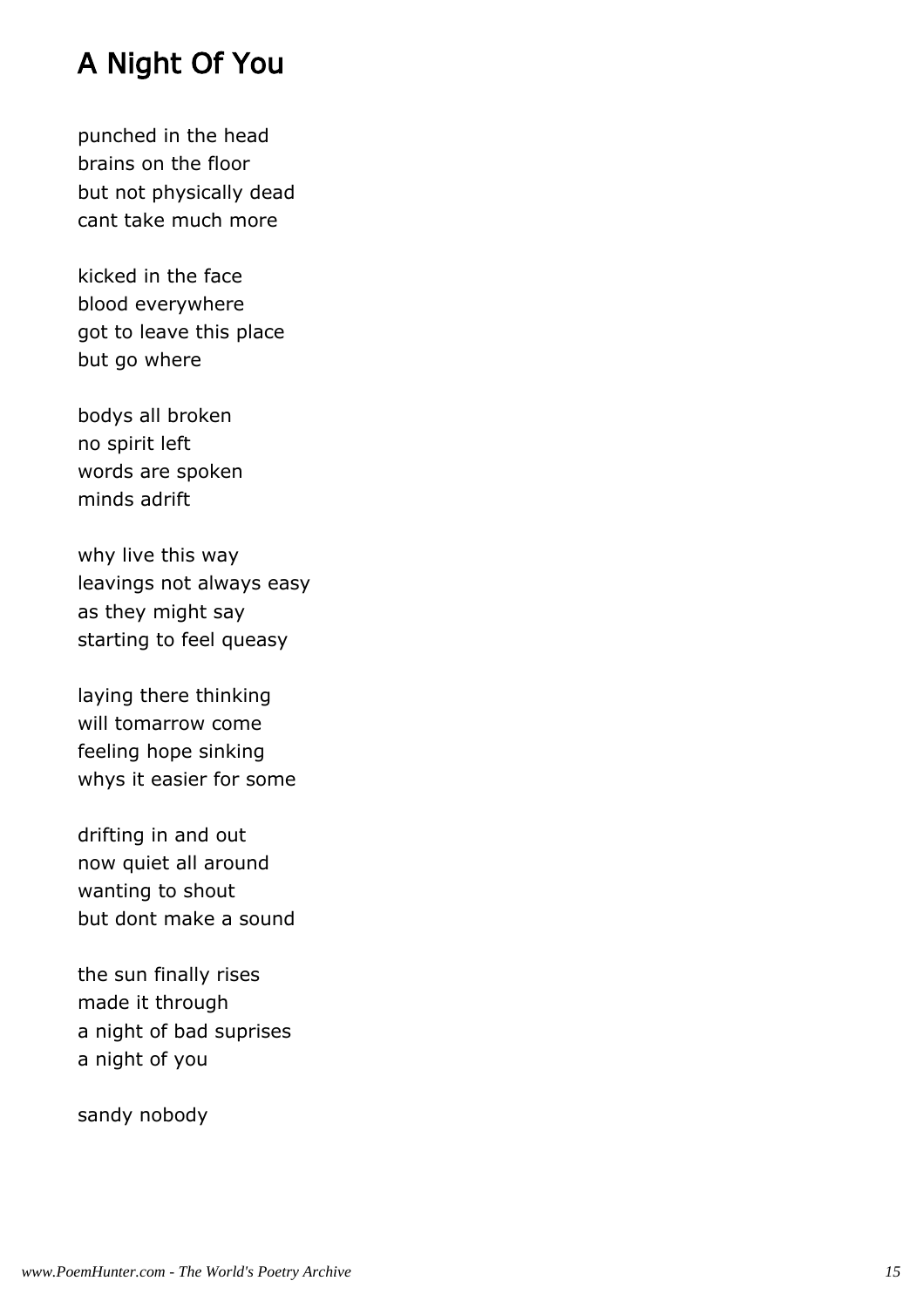#### A Shattered Life

these last few months i could feel you growing inside felt you beneath my heart was so full of pride

i had hopes for you dreams too was so happy couldnt wait to meet you

i went to the doctor had all the tests was doing all things right what i thought best

then the pains and bleeding started this was unbelievable this shouldnt be happening its unconcievable

if i could hold you in my arms for just one day just a few minutes before they took you away

why did this happen what had i done wrong why now why this long

when i lost you what was left of my heart was shattered from you too, now i was torn apart nothing else mattered

i left the hospital went back home fell into my bed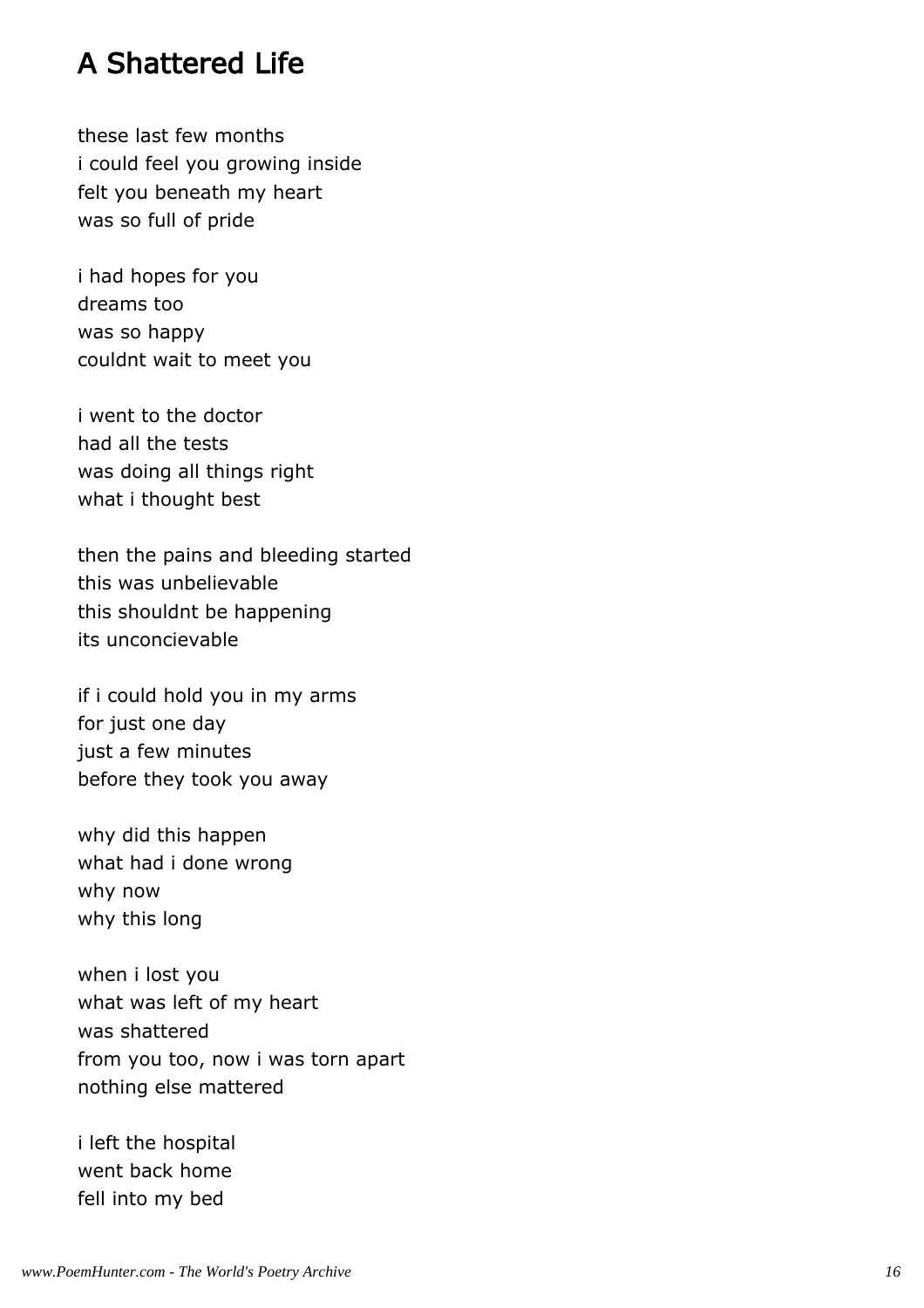crying alone

soon i will be holding you for all eternity then my heart shall find serenity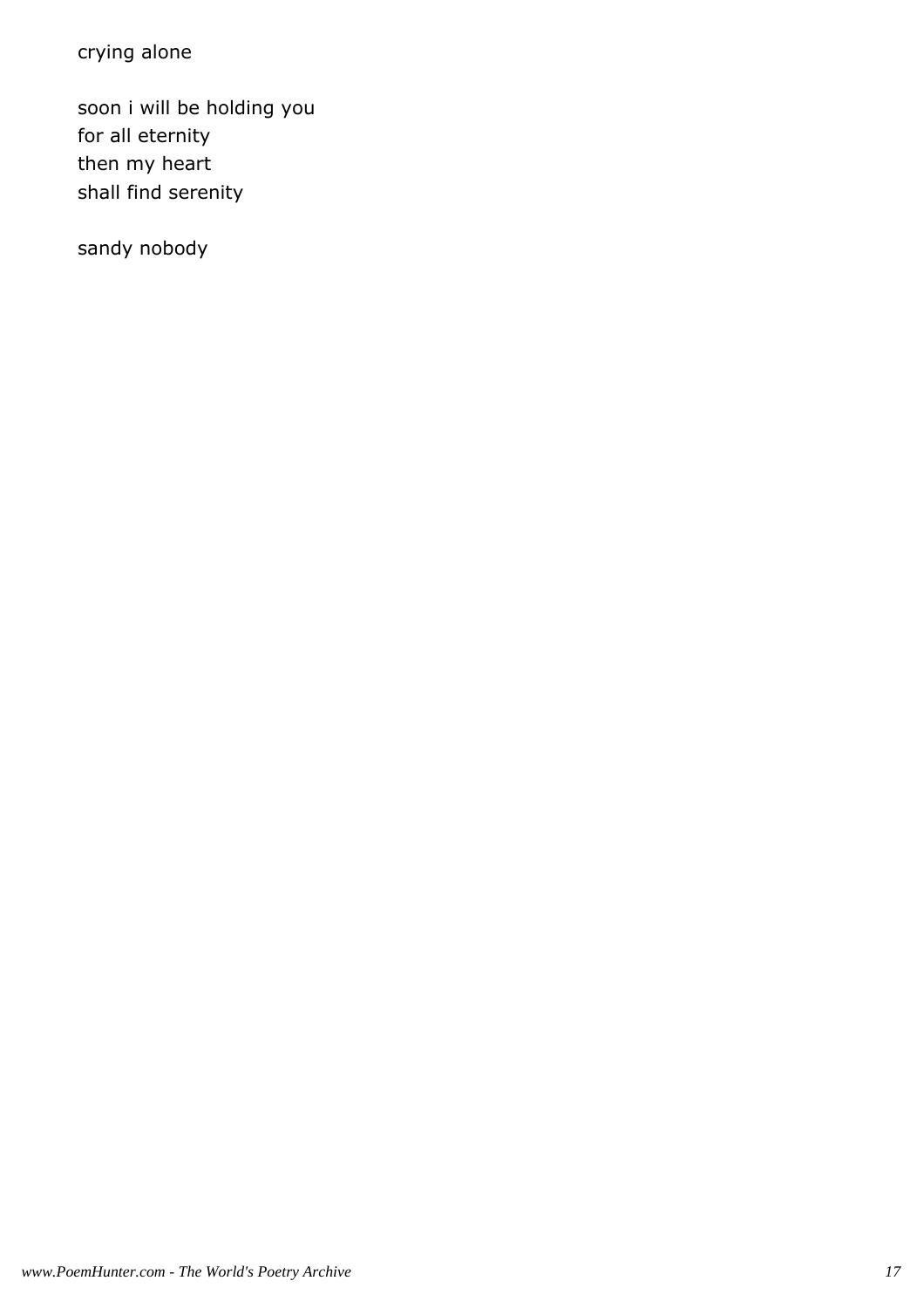#### A Weeping Heart

like rain falling from the dark grey sky a weeping heart can only cry

like a candle without a flame a weeping heart can never be the same

like a flower without any petals a weeping heart never settles

like a life without any love a weeping heart is never free like a dove

a weeping heart shall never mend death is the only end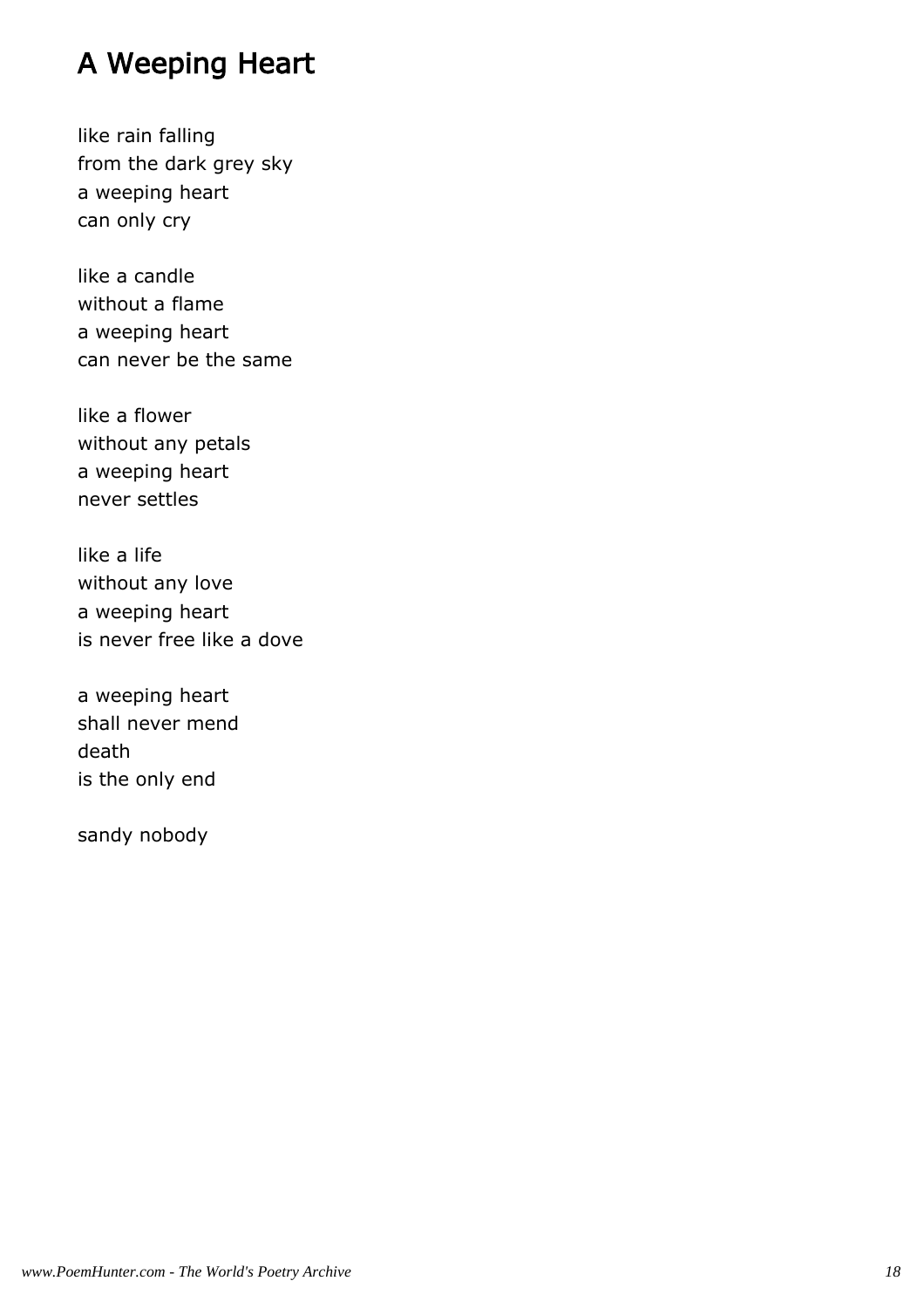# All I Did Was Love You

the blood is flowing down my chest straight from my heart soon my body will be completely empty from which i shall depart

i gave all i had to give to you which you gladly took iv nothing left for you or anyone feelings of which i mistook

i'll not regret my feelings for you to which i freely gave please remember i loved you when i'm alone in my grave

your words to me were very cruel they didnt have to be you broke my heart that night cant or wont you see

your words cut into my heart just like a knife you said you loved me but i ruined your life

as i sit here my heart bleeding not knowing what else to do please remember i'll always love you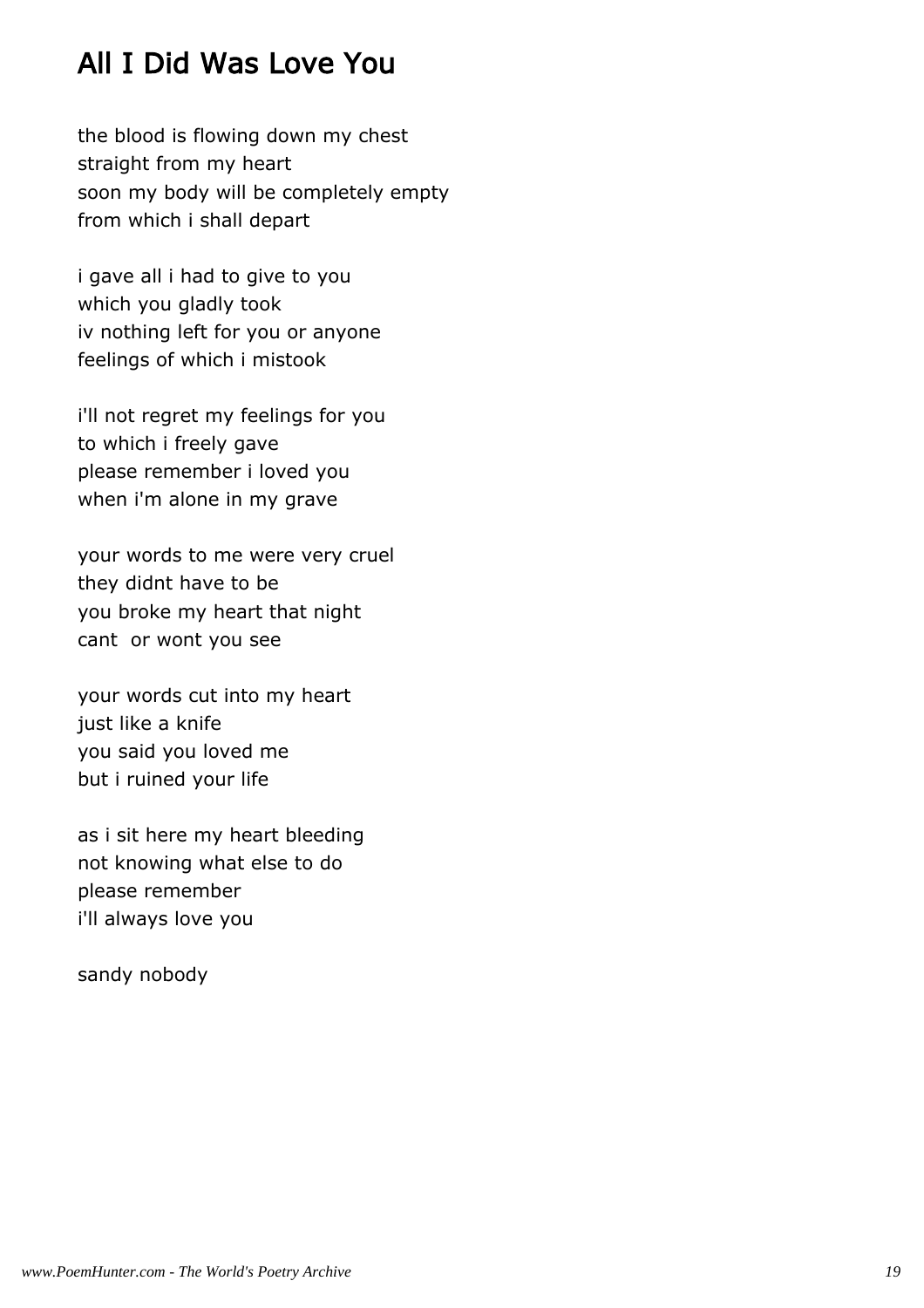# All I Want Is You

all i want is you noone else will ever do i just want you to want me too

ill give all to you make your wishes come true if only you would want me too

forever ill love you my heart belongs only to you if you could love me back as much as i love you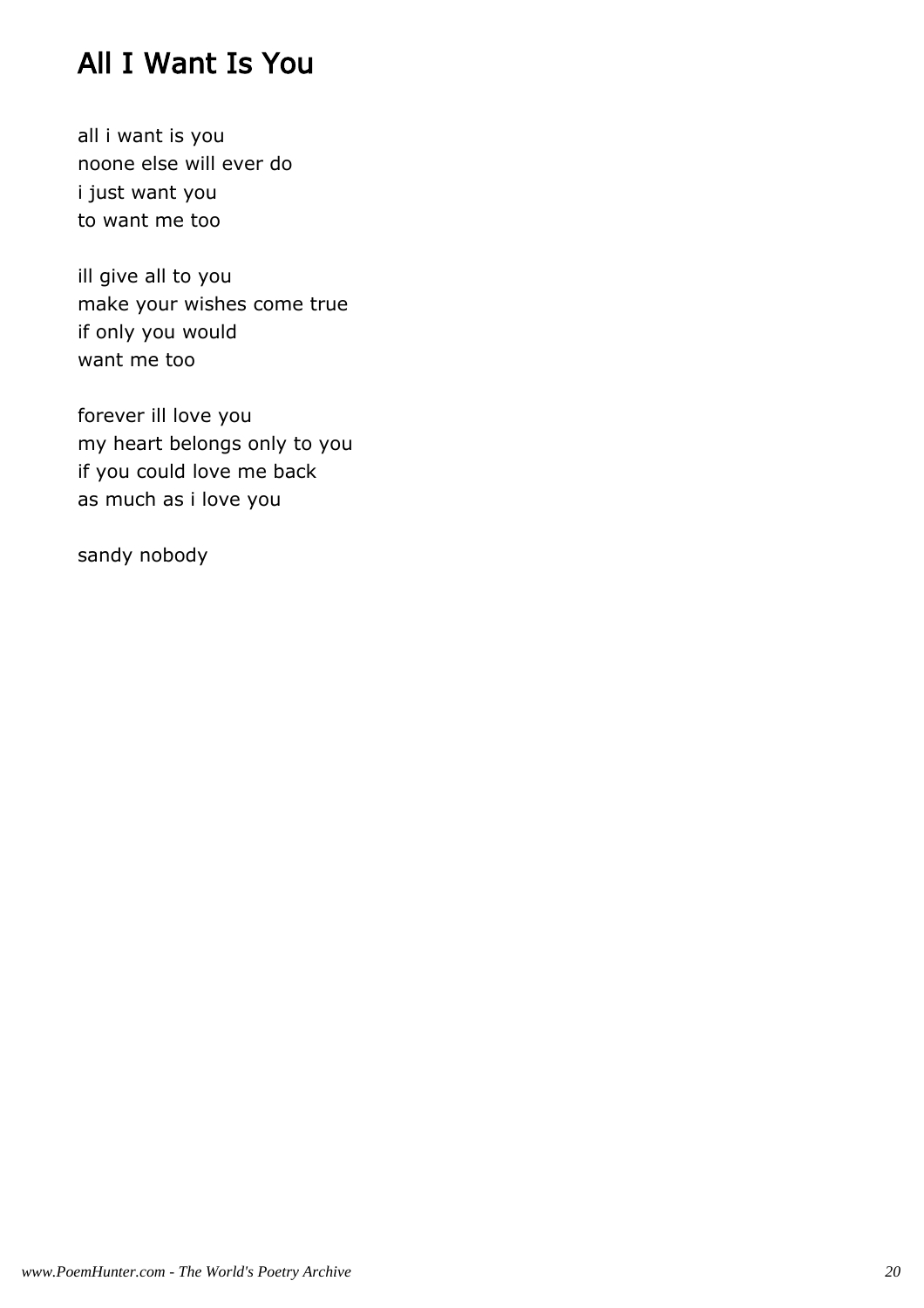#### An Empty Heart

an empty heart, doesnt care an empty heart has, no love to share

an empty heart, is a lonely one an empty heart, is like a stone

an empty heart, has no compassion an empty heart, cannot get satisfaction

an empty heart, cannot cry an empty heart, might as well die

an empty heart, is so sad my hearts not empty, and im glad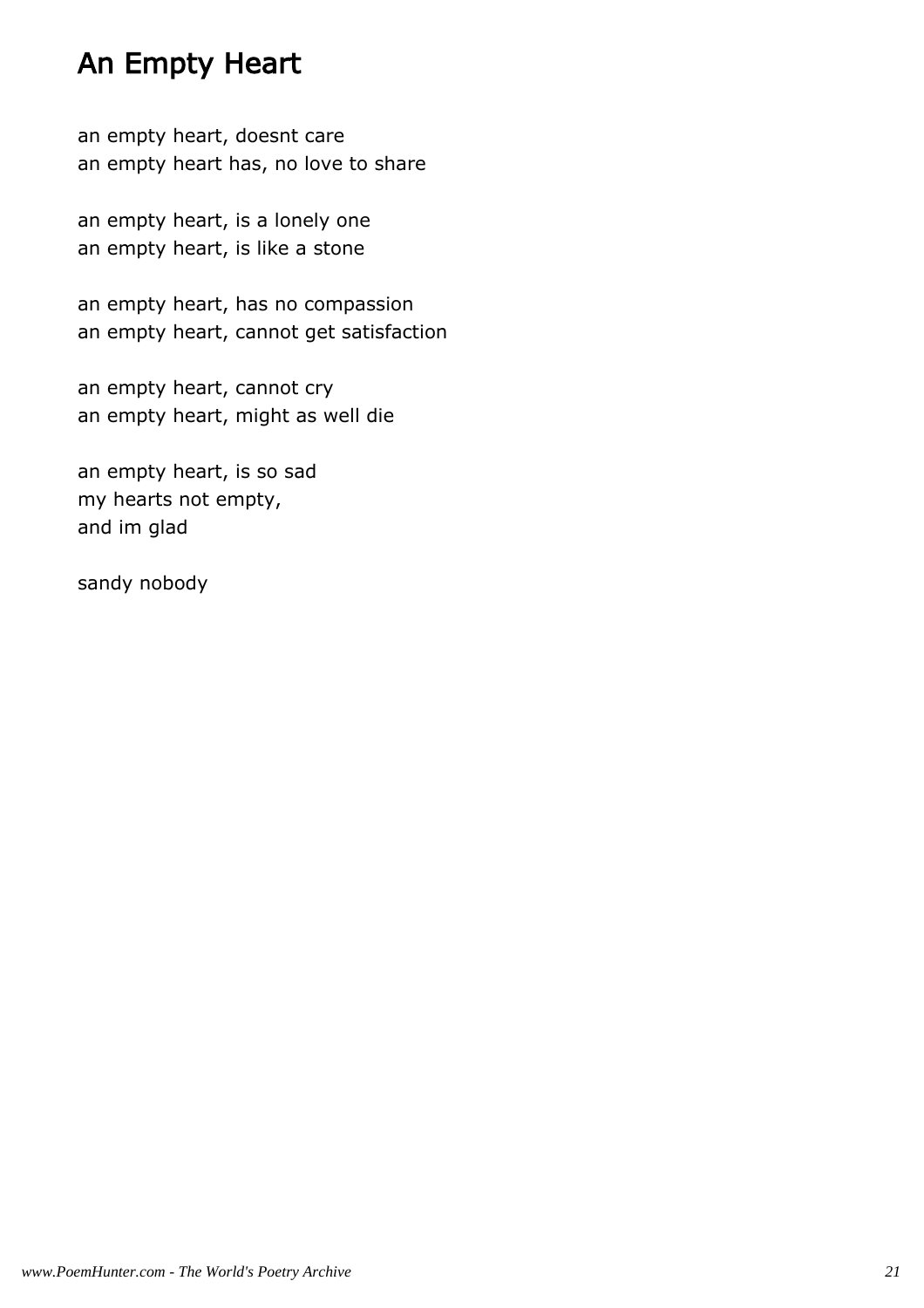#### Answers

i will be here you will be there

they want the best others can rest

some will worry others are in a hurry

dont be afraid tomarrows a new day

some will get by others will die

these are the answers to my poem called questions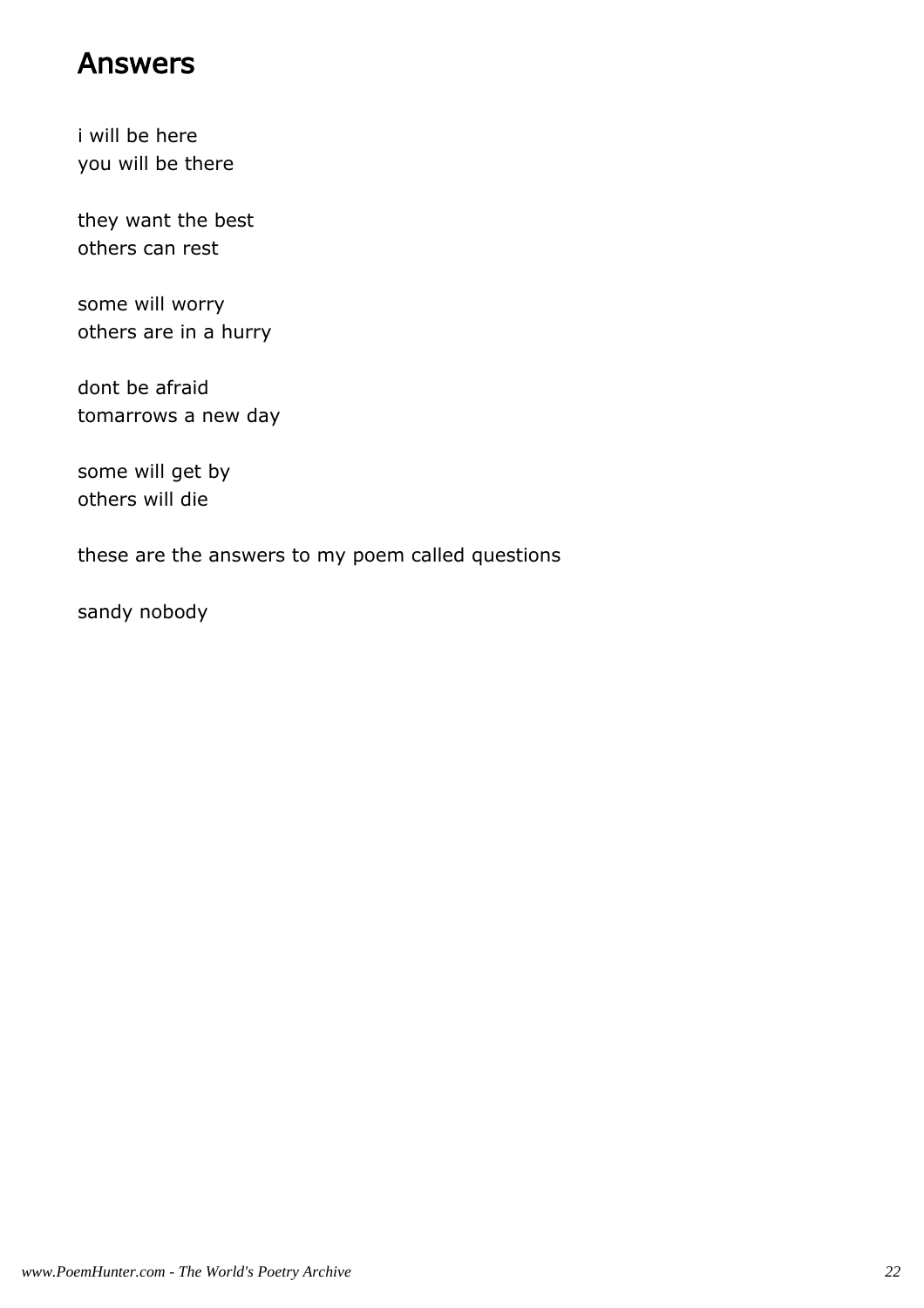#### Are Words Free

they say we can write as we wish then why do somewritings vanish are our words free or are they controlled why are some hidden others untold watch what you write some get upset theyll try shut you up with a threat are words free what about thoughts they want to control them too Just a thought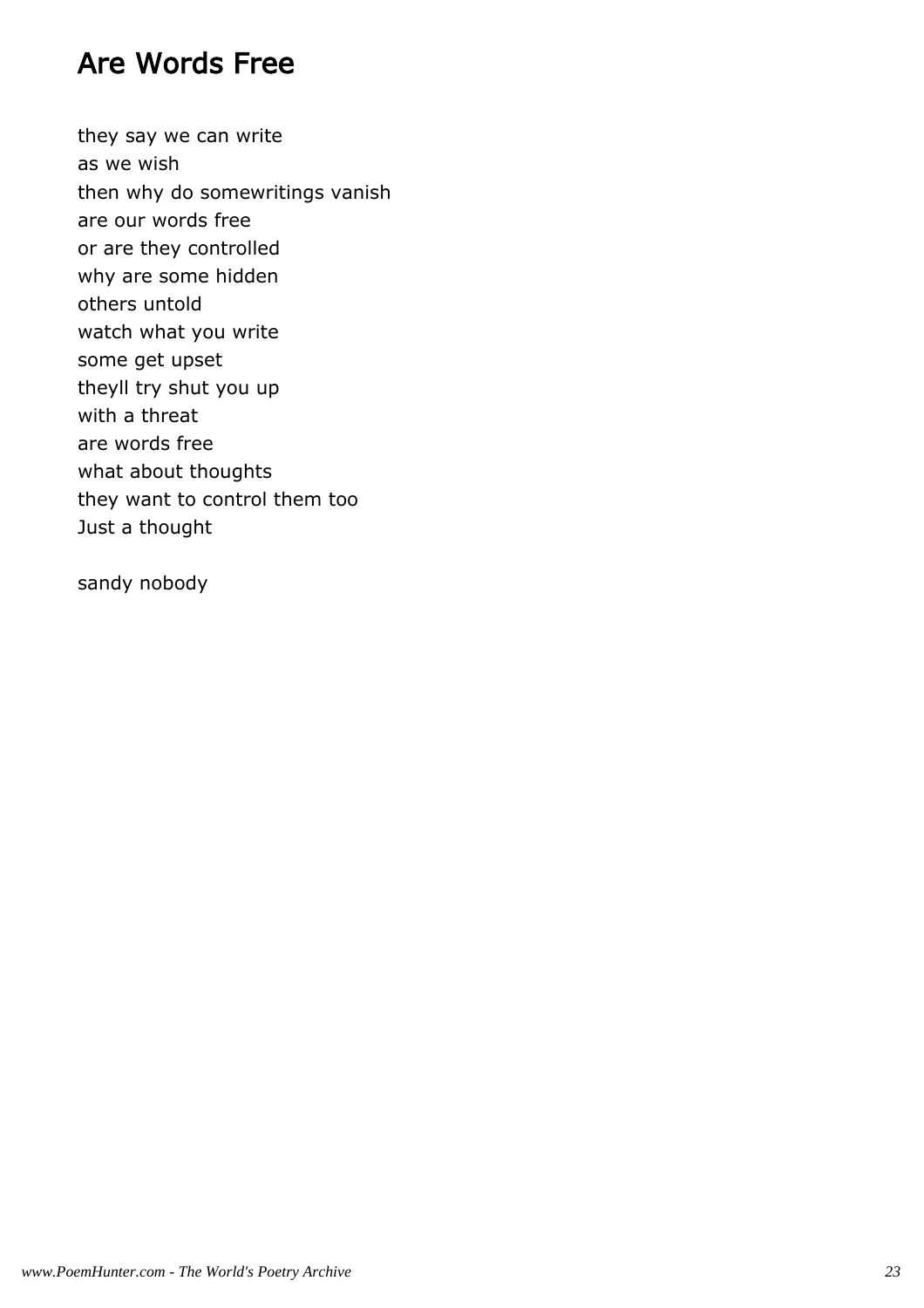### Back And Forth

i held you close you ran far away from me i let you go you kept coming back to me

why?

i gave you love you ran far away from me i gave you hate you came back to me

why?

you said you loved me i stayed with you you said you wanted me i waited for you

why?

i gave you love you pushed me away so i left you came back today

why?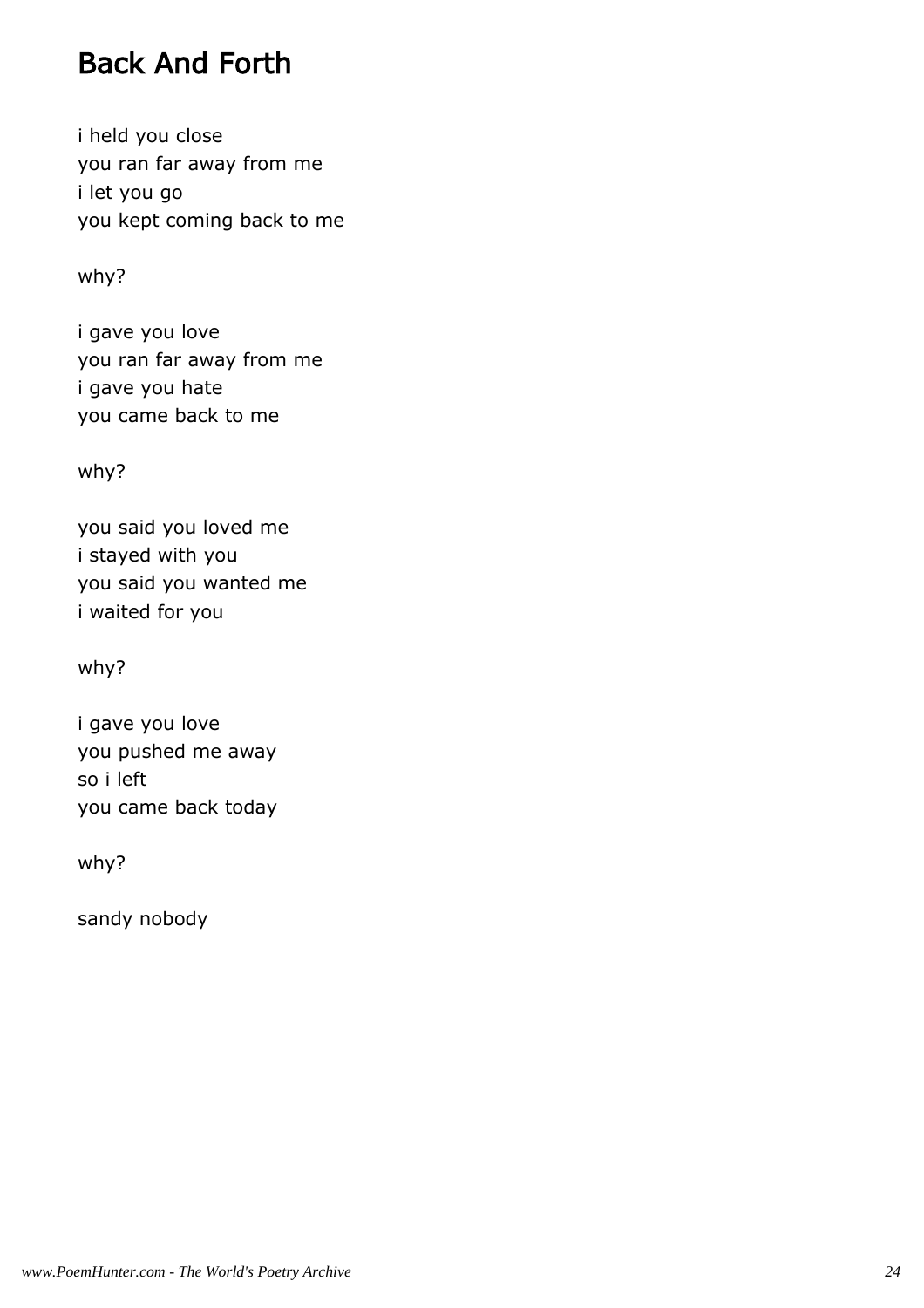# Beginnings And Endings

there are beginnings so there must be endings there are words to be said words circling inside my head

there are feelings deep inside feelings i can not hide there are pains in my heart pains no pills can make depart

there is no one to take your place when i dream, its of your face there is no one i will ever trust building a wall now, i must this wall i shall hide behind

my body, my heart and my mind i shall never trust to love again im afraid now of how it will end so now that theres an ending its time for a new beginning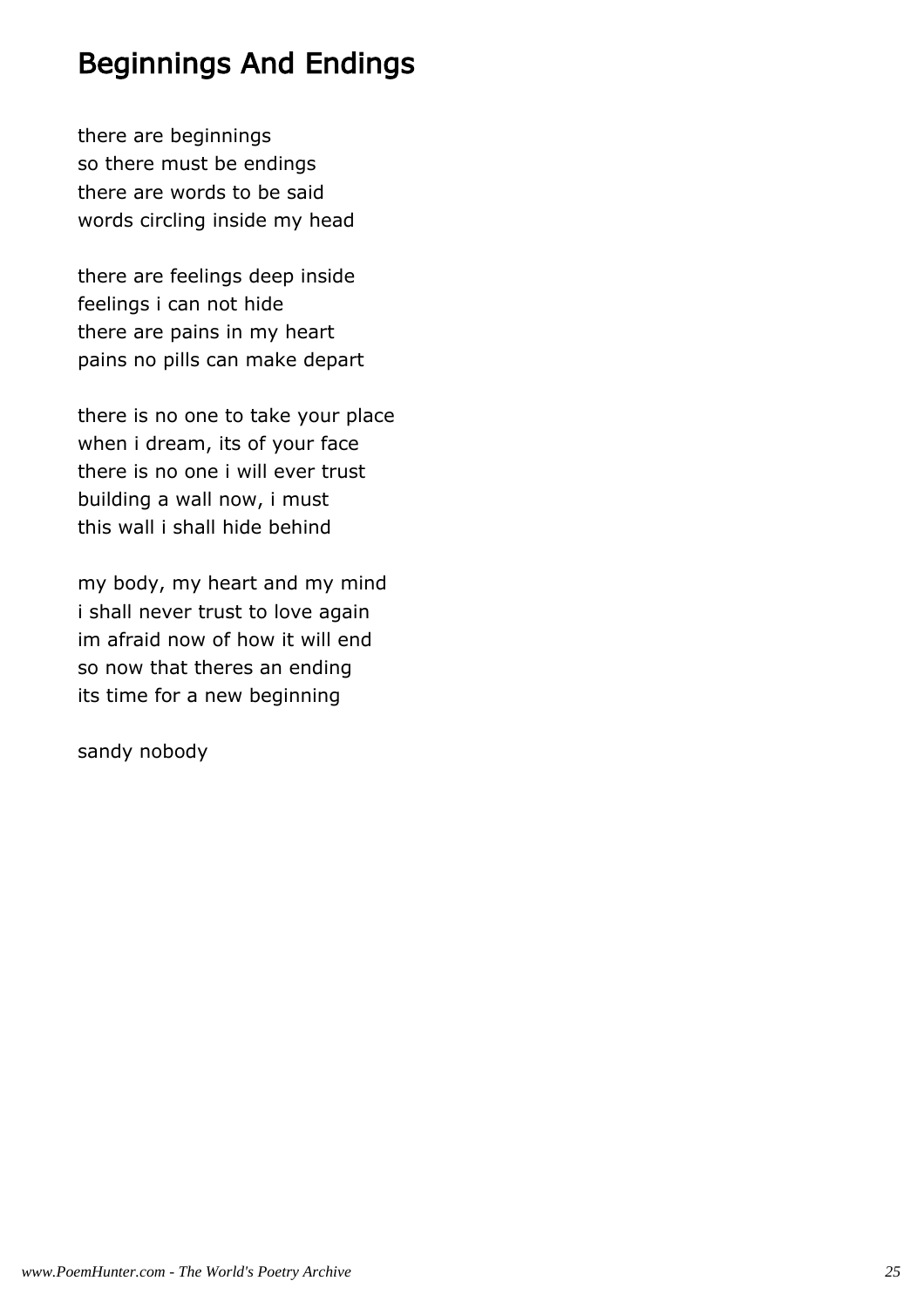#### Between Nightmares And Madness

when will i ever wake up from this nightmare it is daytime i see the suns bright glare

i feel as it's all a bad dream but i'm awake i want to run away i want to escape

my body can't take much more there's too much sadness soon my mind will be driven to madness

how much can one person handle i'm in total despair i need time time for my mind and body to repair

life is not perfect and easy nor do i expect it to be but it should'nt be this hard do you not see

please help me wake up from this nightmare of mine i can't take any more no, not this time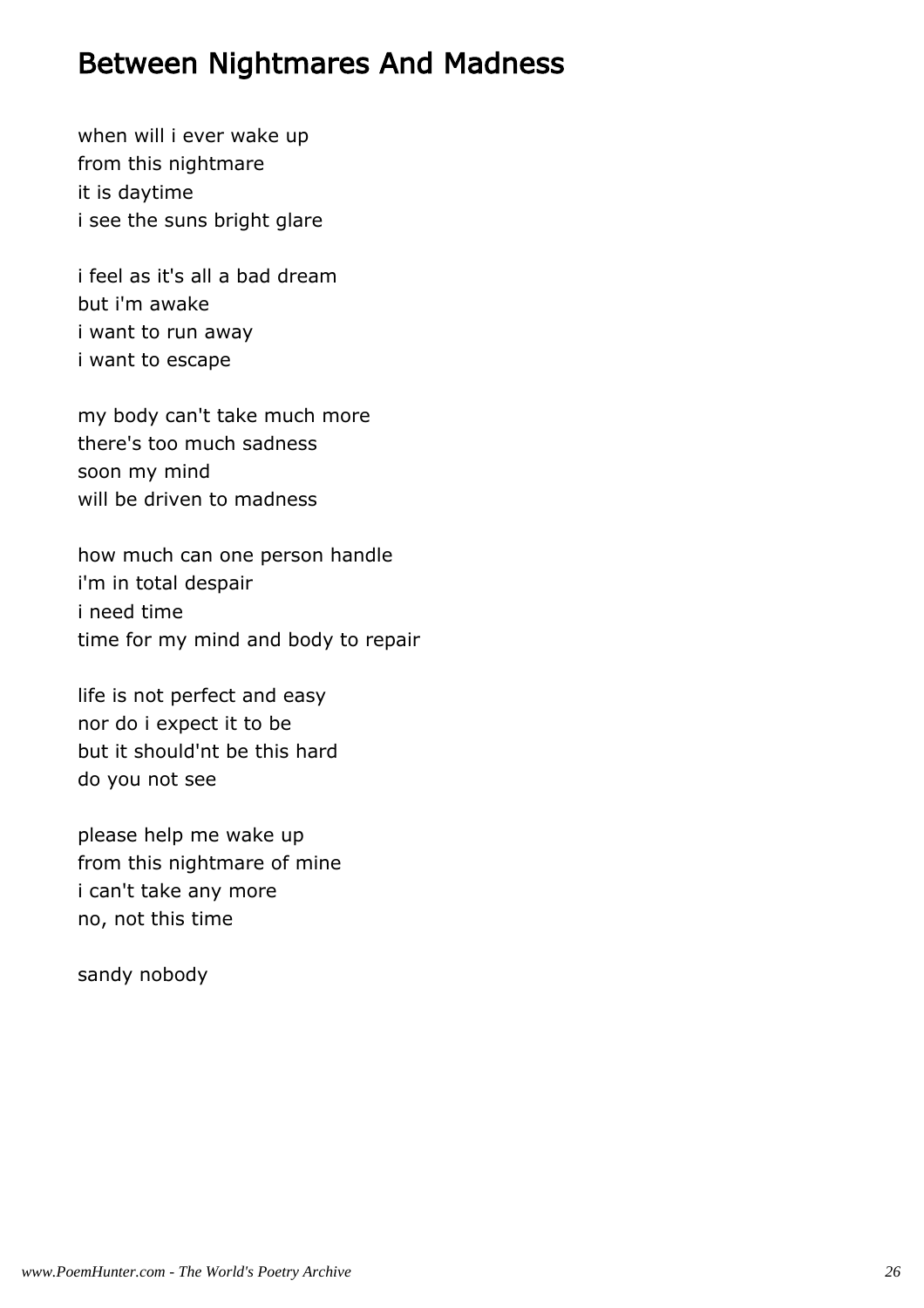#### Beware Of The Player

beware of the player he will break your heart take all your feelings rip you apart

he comes to you pretends he cares he talks so sweetly so please beware

he will do anything to get his fix truth and lies to him really mix

he has no conscious your hearts a game when hes through with you you will never be the same

he will keep your heart tied to his chain he wont let go ever your tears will flow like rain

if you complain to him that he treats you badly he will say it's your fault im telling you sadly

#### SO PLEASE

beware of the player he will break your heart take all your feelings rip you apart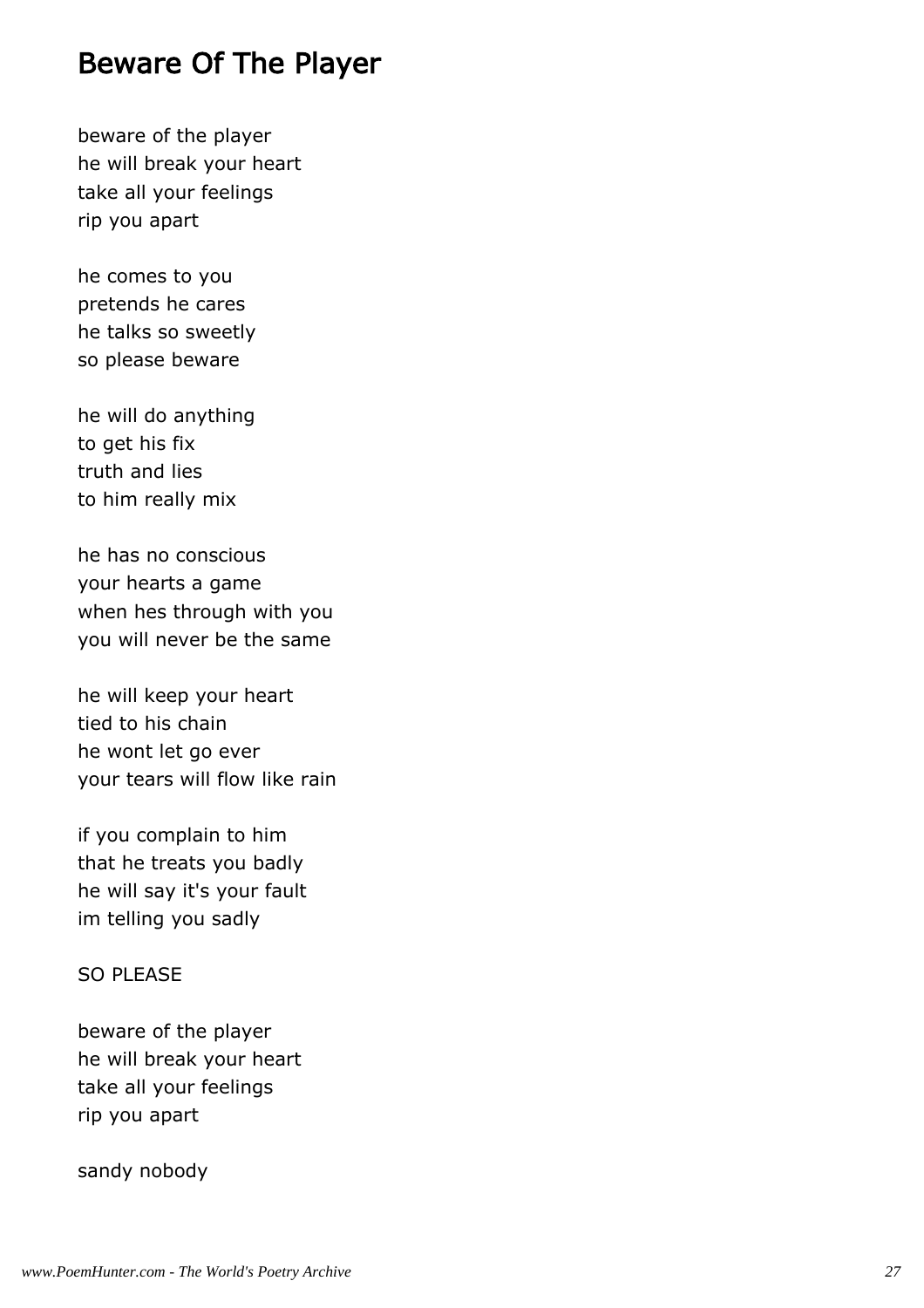#### Broken Down

i couldnt do it any longer i thought that i was stronger you broke me down now i drown

i can not go on anymore i was just your wh\*re you broke me down you cant be found

i lost my will and my strength you went to any length you broke me down then you left town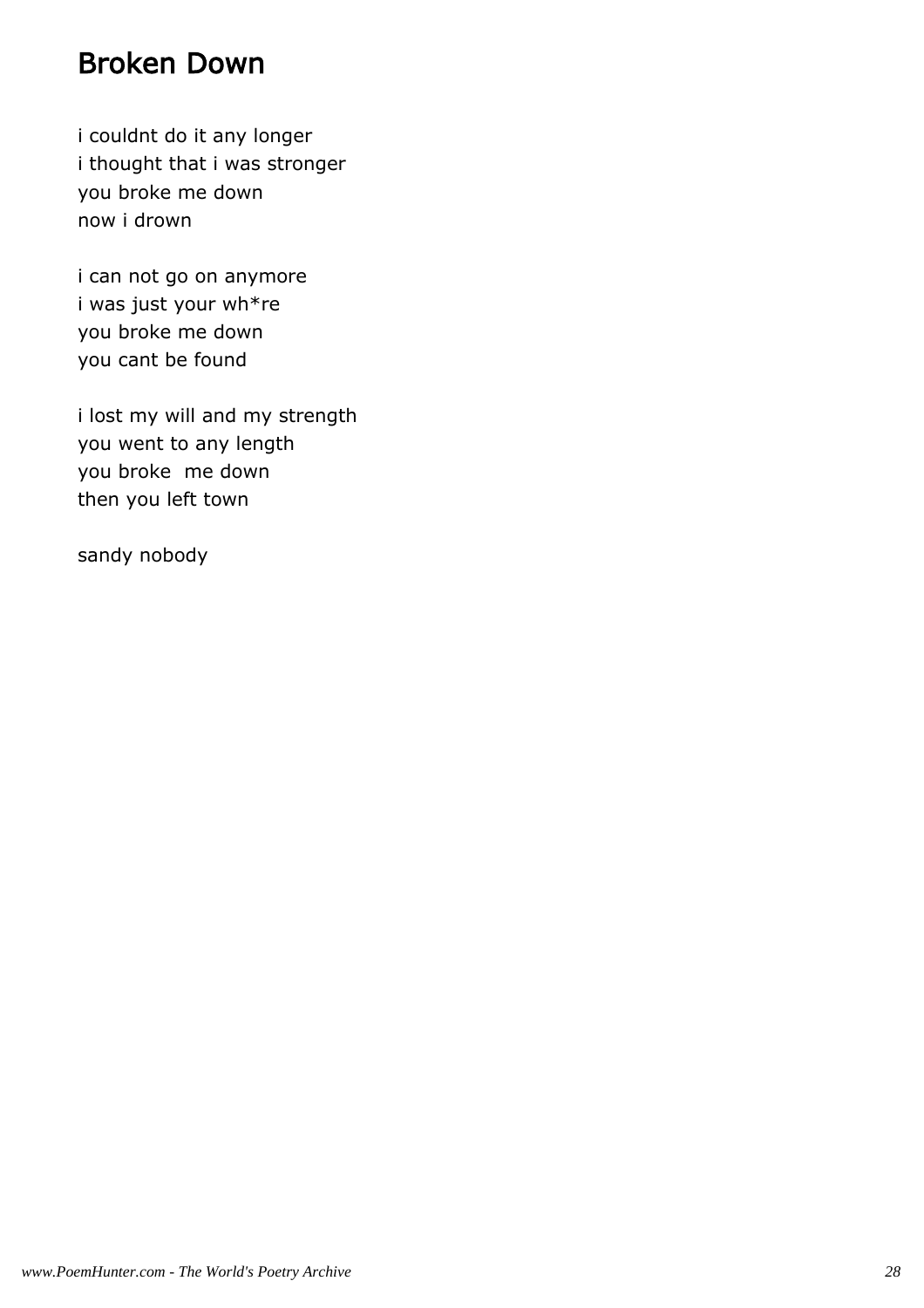## Chain Of Hate

if you hate someone then they will win keep on hurting you over and over again

hate is a chain upon your soul controlled by them they wont let go

if you forgive someone then you will be free free from them for all eternity

only forgiveness can break the chain but never forget so you dont make the mistake again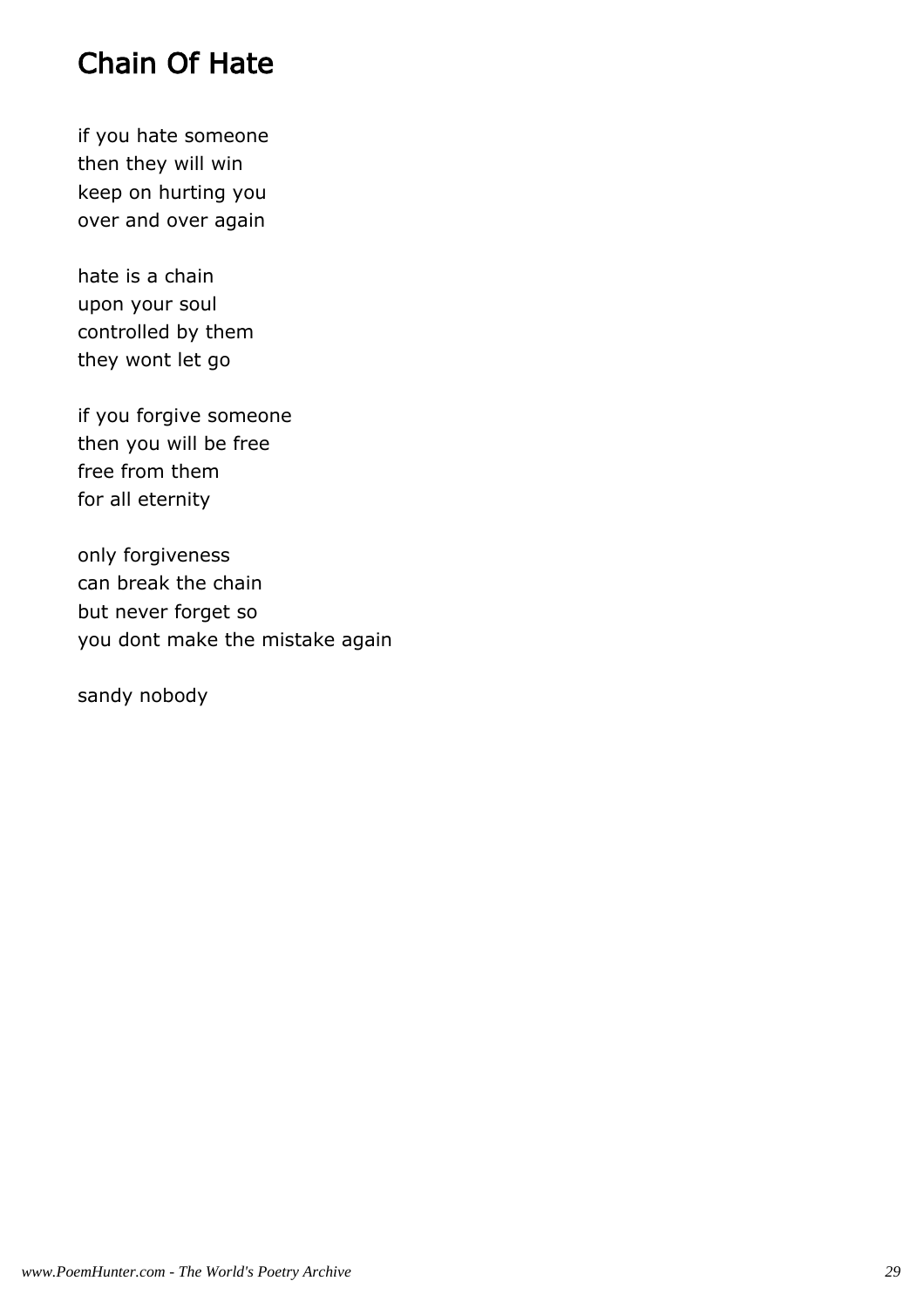#### Chains Of Love

chains of love comes with a price you must be prepared to sacrafice

chains of love are made with trust handle with care you must

chains of love are like a fine wine they get better with time

chains of love have many links if not cared for will be gone in a blink

chains of love should not be broken giving your heart is not an easy token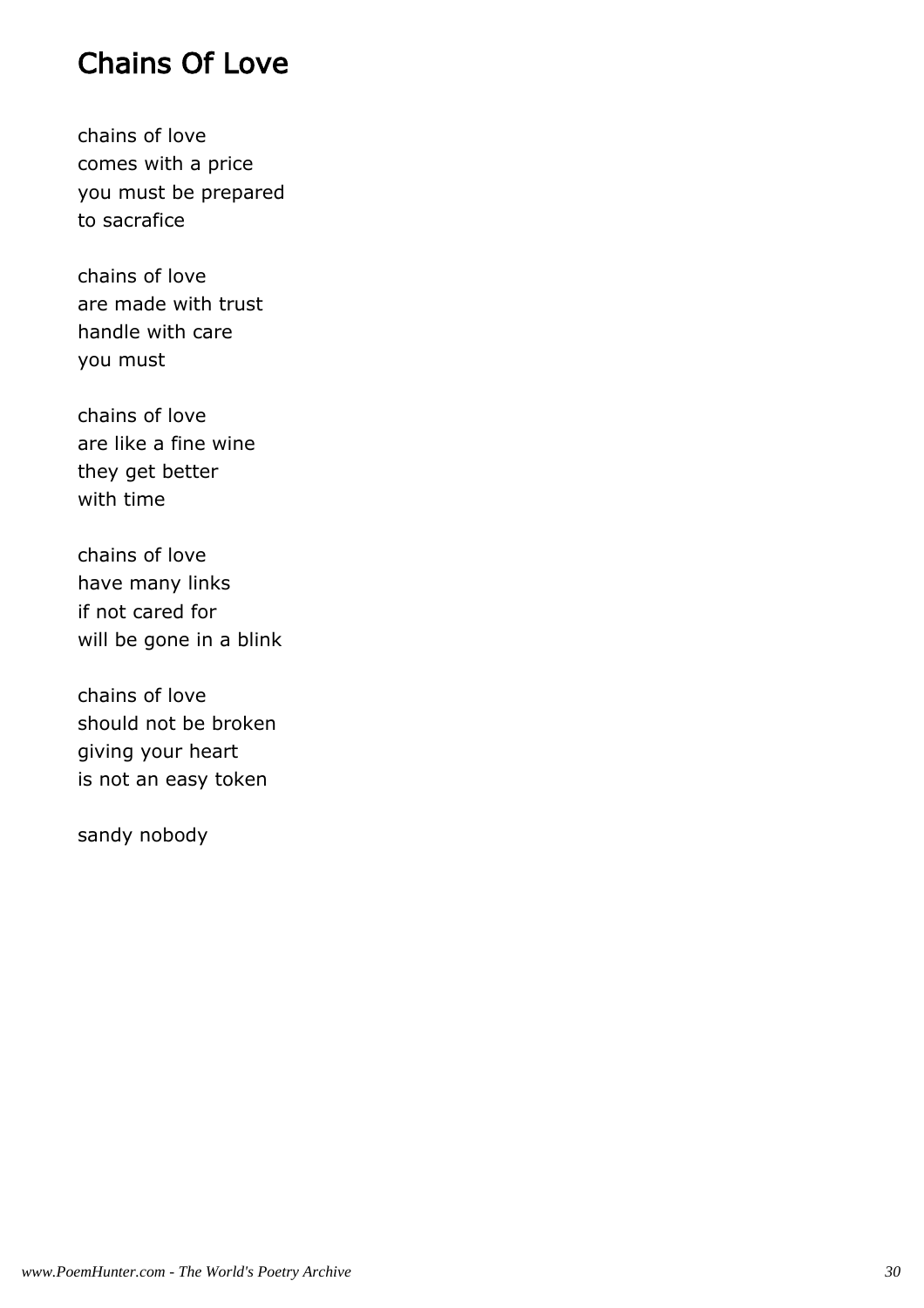#### **Cheaters**

cheaters are liars cheaters are thieves they are here to use they are here to decieve

cheaters play games cheaters are lame they are abusers i can tell you some names

cheaters have no concious cheaters dont care they are selfish they arent fair

cheaters destroy people cheaters ruin lives for a moment of pleasure they need to survive

cheaters are losers cheaters are greedy they are attention wh\*res they pretend they arent needy

cheaters get caught cheaters accept no blame its someone elses fault they are all the same

cheaters deny cheaters cry i hate cheaters they should all f\*cking die

you know who you are!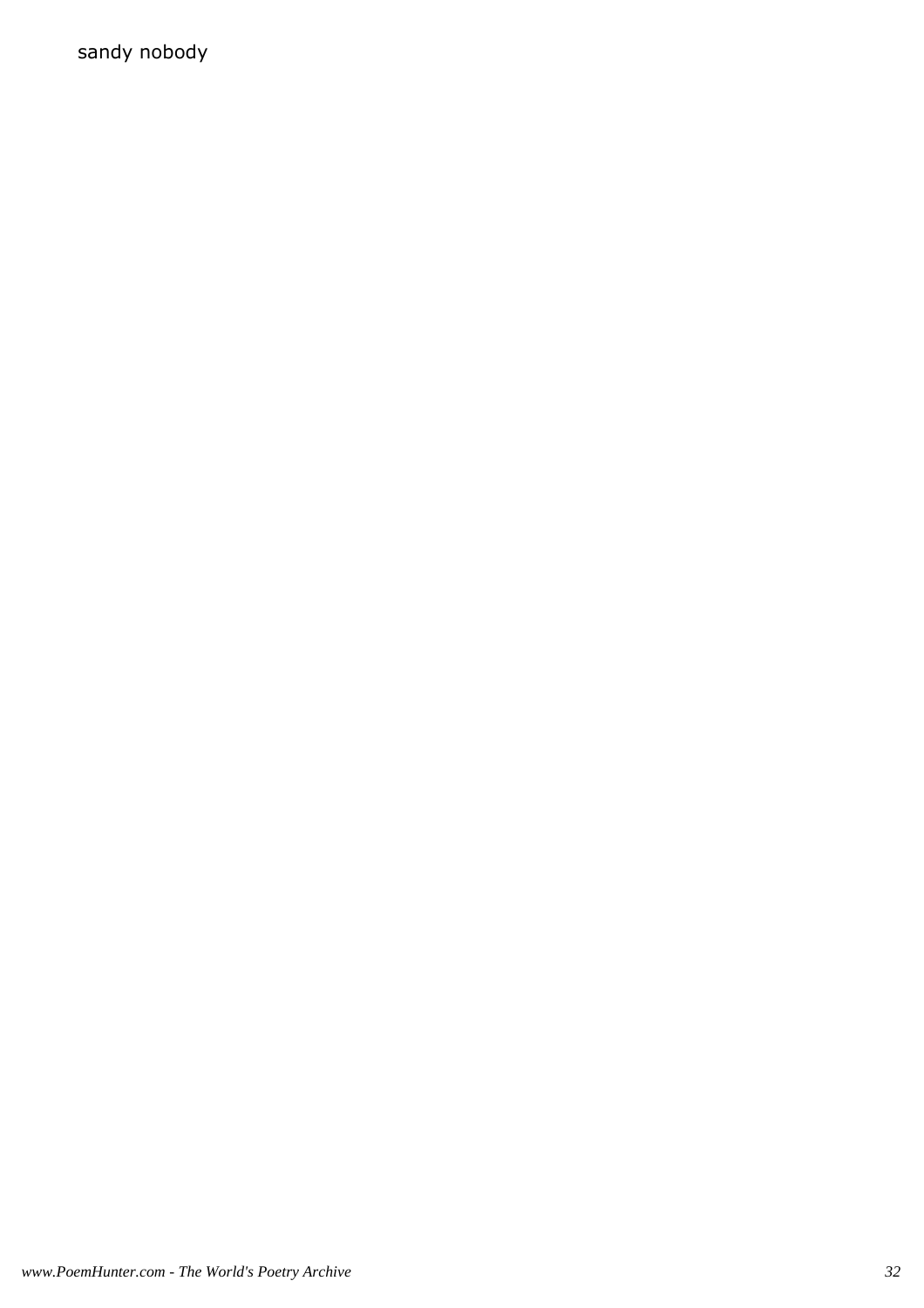# Cheers! !!!

good-bad happy-sad laugh-mad have-had

hmm

rich-poor sleep-snore three-four interesting-bore

try again

yes-no stay-go dumb-know so

whatever who cares i need another beer

CHEEERS! !!!!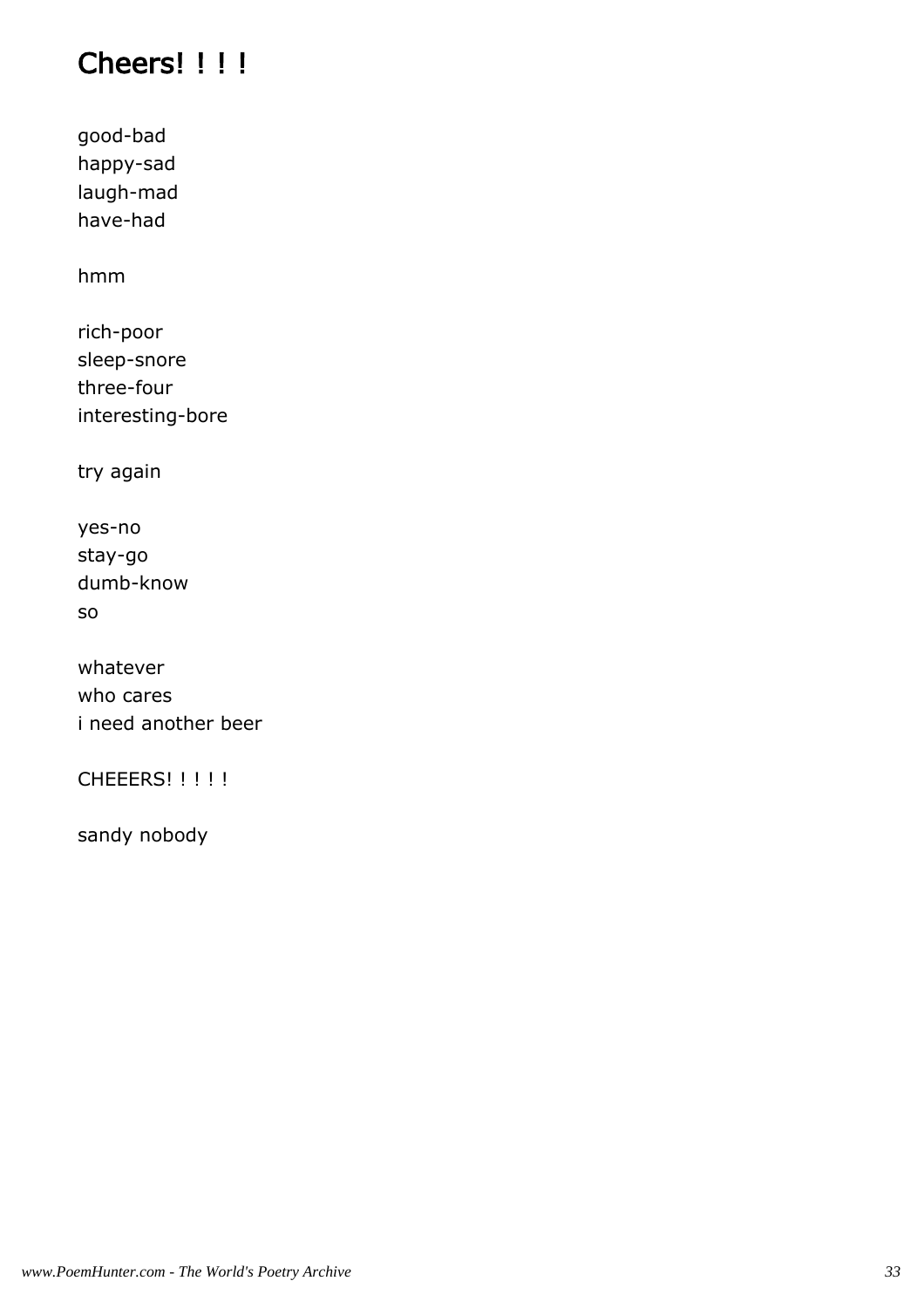#### Circus Of Love

welcome to the circus of love step right up and join in first walk thru the funhouse thats where it all begins

next you must try a few games theres something for everyone the losers must start again the winners get to move on

welcome to the circus of love come inside see the acts just sit back, relax and watch if you like, check the facts

we have it all, in this circus of love we have the clowns and jugglers the animals, tightrope walkers stunts, freaks, players and smugglers

welcome to the circus of love if you lose dont get discouraged come back, try again keep up the courage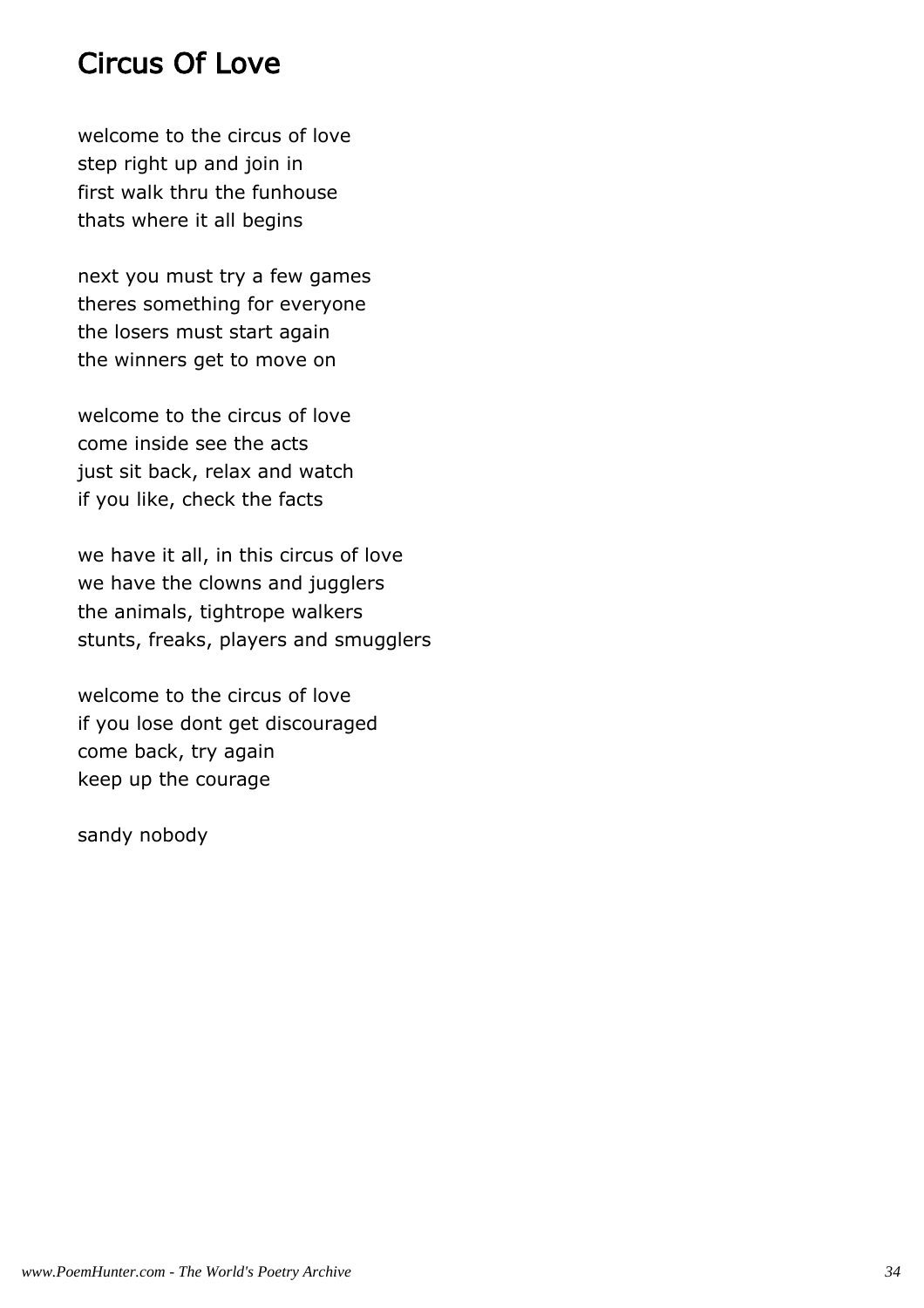#### Cold Dark Room

i sit alone in this cold dark room no windows no doors icy cold air i sit alone in this cold dark room

i live alone in this cold dark room no family no friends no life to share i live alone in this cold dark room

i stay alone in this cold dark room no voices no sounds no one does care i stay alone in this cold dark room

i sit alone in this cold dark room no way out no way in but i dont care i sit alone in this cold dark room

i live alone in this cold dark room in my mind in my world i dont want to share i stay alone in this cold dark room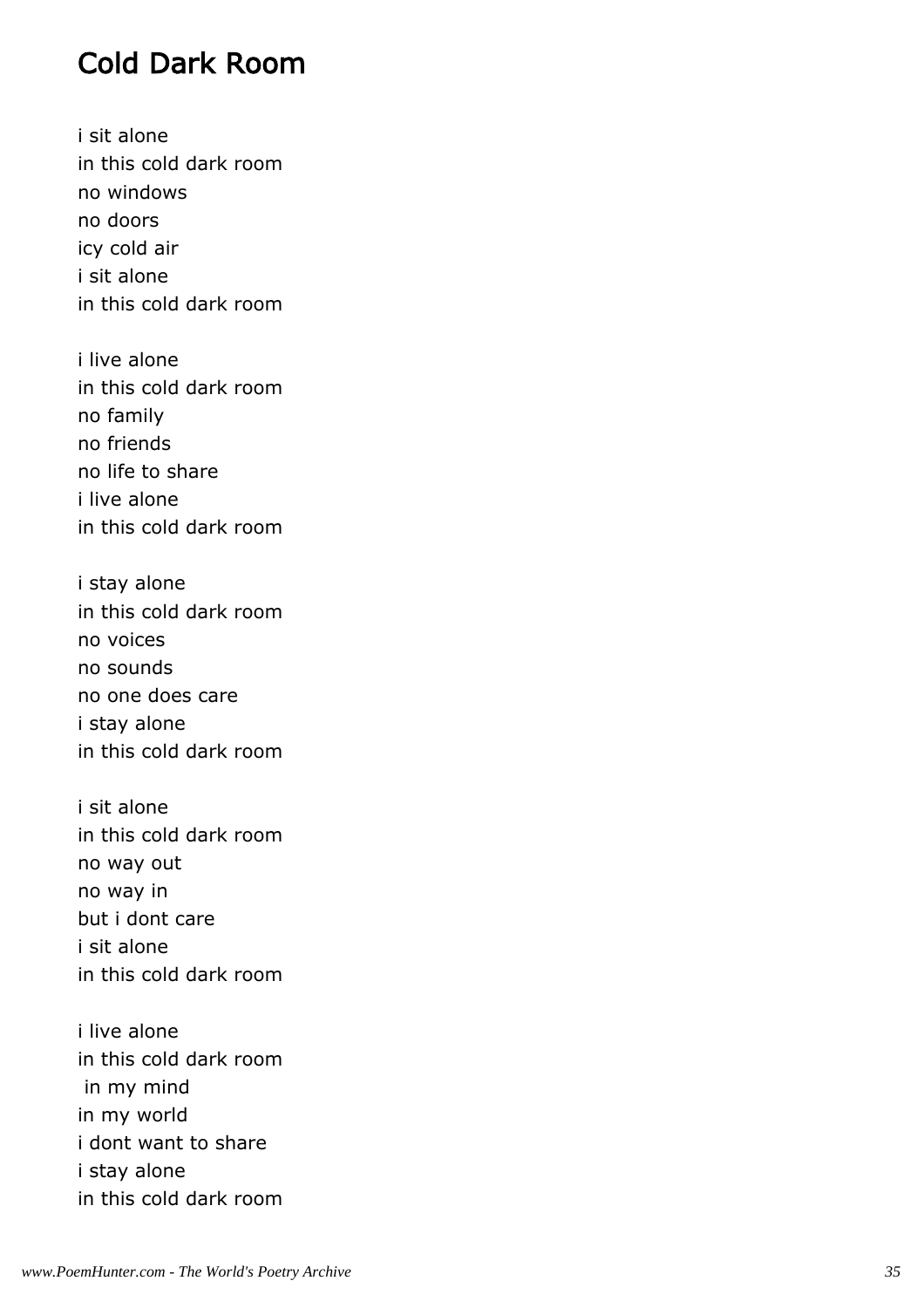i stay alone in this cold dark room because it's easier that way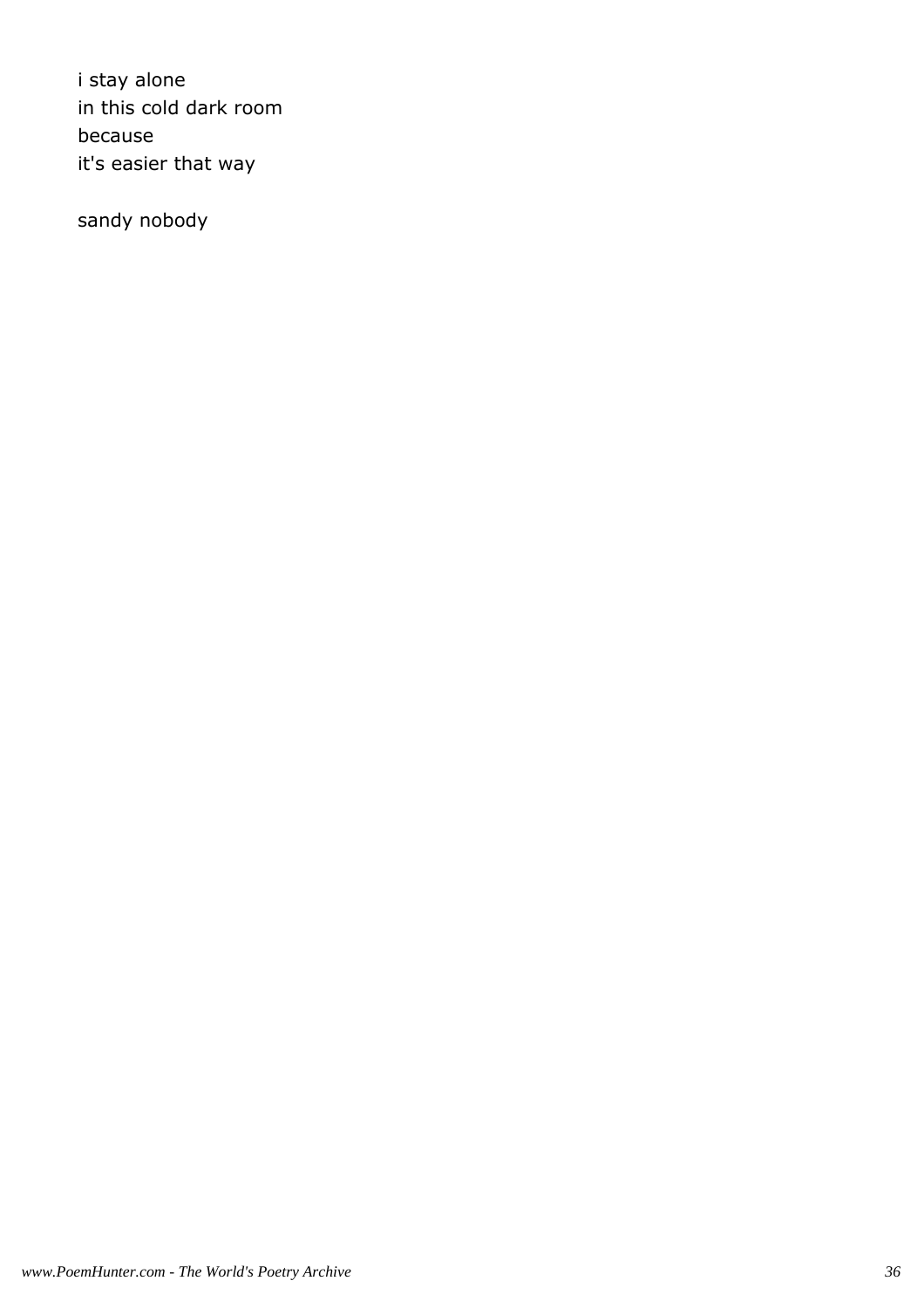# Cold Dead Heart

a cold dead heart you do have is it in one piece or cut in half

is it life like red or black like dead

does blood flow through your veins or just ice cold water like winter rains

a cold dead heart cut in two how do you live with what you do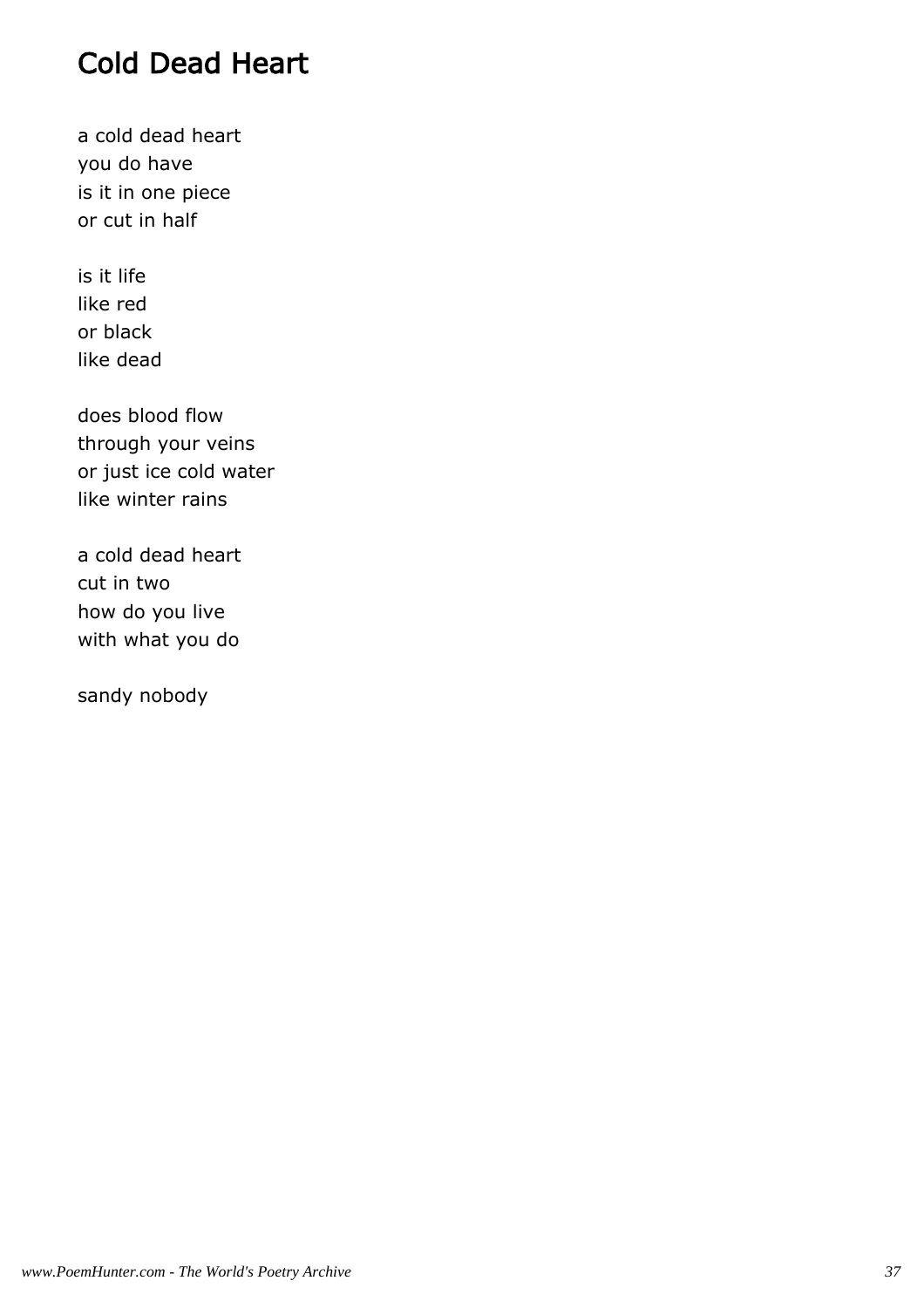# Colors Of Me

i write in pink color of my love

i write in grey color of my age

i write in red color of my blood

i write in black color of my death

i write in blue color of my soul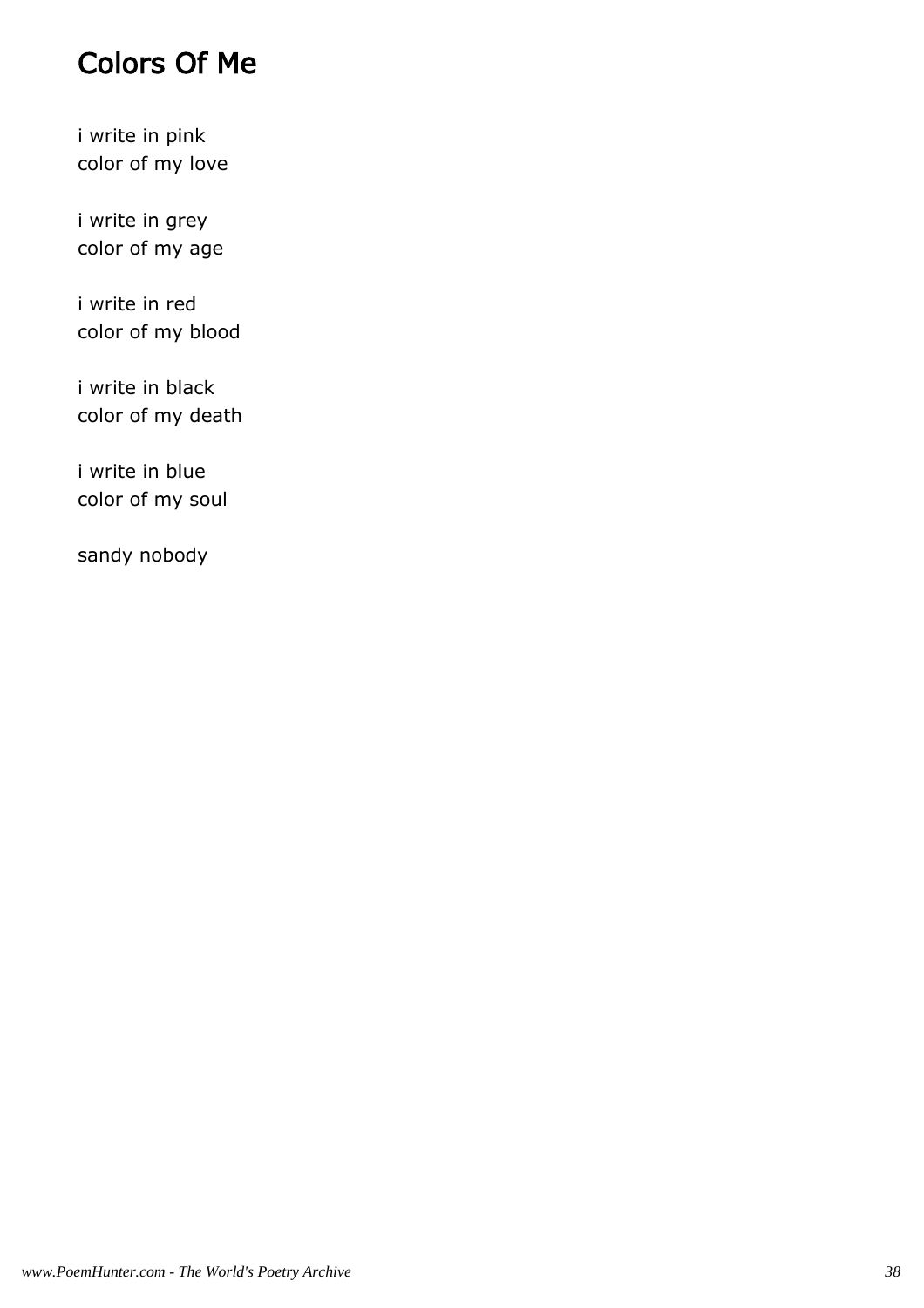# Come Into My World

come into my world and you shall see what my life is like what it is to be like me

come join my nightmare of demons and ghosts my life you think is so easy i'll be your host

come think my thoughts cry my tears take on my pain of all these years

come be me for just one day then we will see what you have to say

life is not easy but i make it through and so can YOU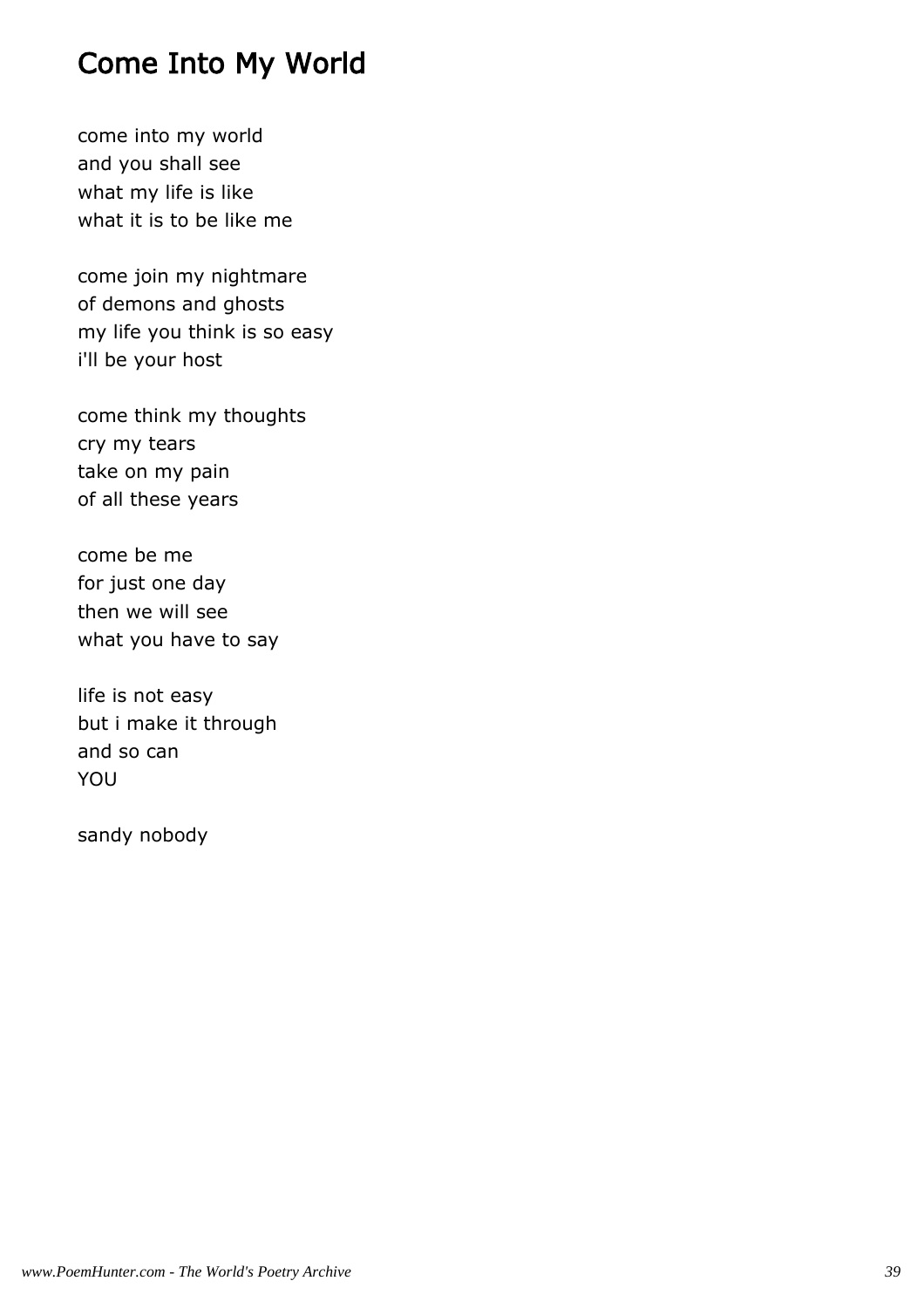# Come Sit With Me

come sit by my side on a grassy hill come talk to me if you will

put your arm around me ill lay my head on your shoulder keep each other warm cause its getting colder

come sit quietly and listen to the noises of the night come sit with me waiting for the morning light

come sit with me watch the sunrise watch the colors in the morning skies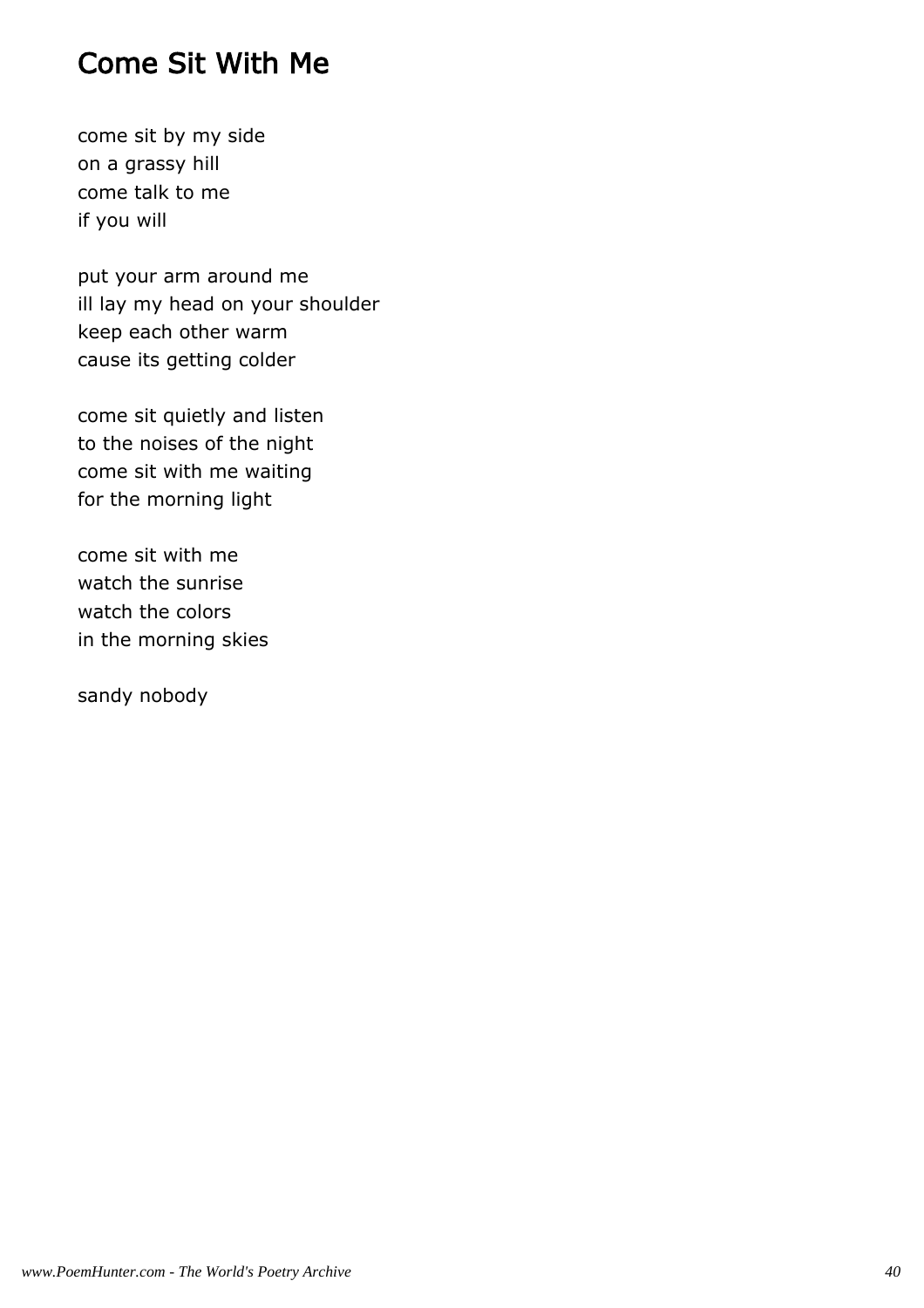#### Crazy

try to sleep as lie here in my bed not long after screams fill my head

taking the pillow covering my face tossing and turning cant get out of this place

im suffocating my heart starts to pound breathing becomes harder i cant make a sound

all the words all of the screams come back to haunt me inside my dreams

all the blame, all the names all the accusations keep going through my mind iv lost all sensations

im falling deeper and deeper i feel im going mad im losing my mind what little i had

im suffocating memories become hazy mind is now gone now i am crazy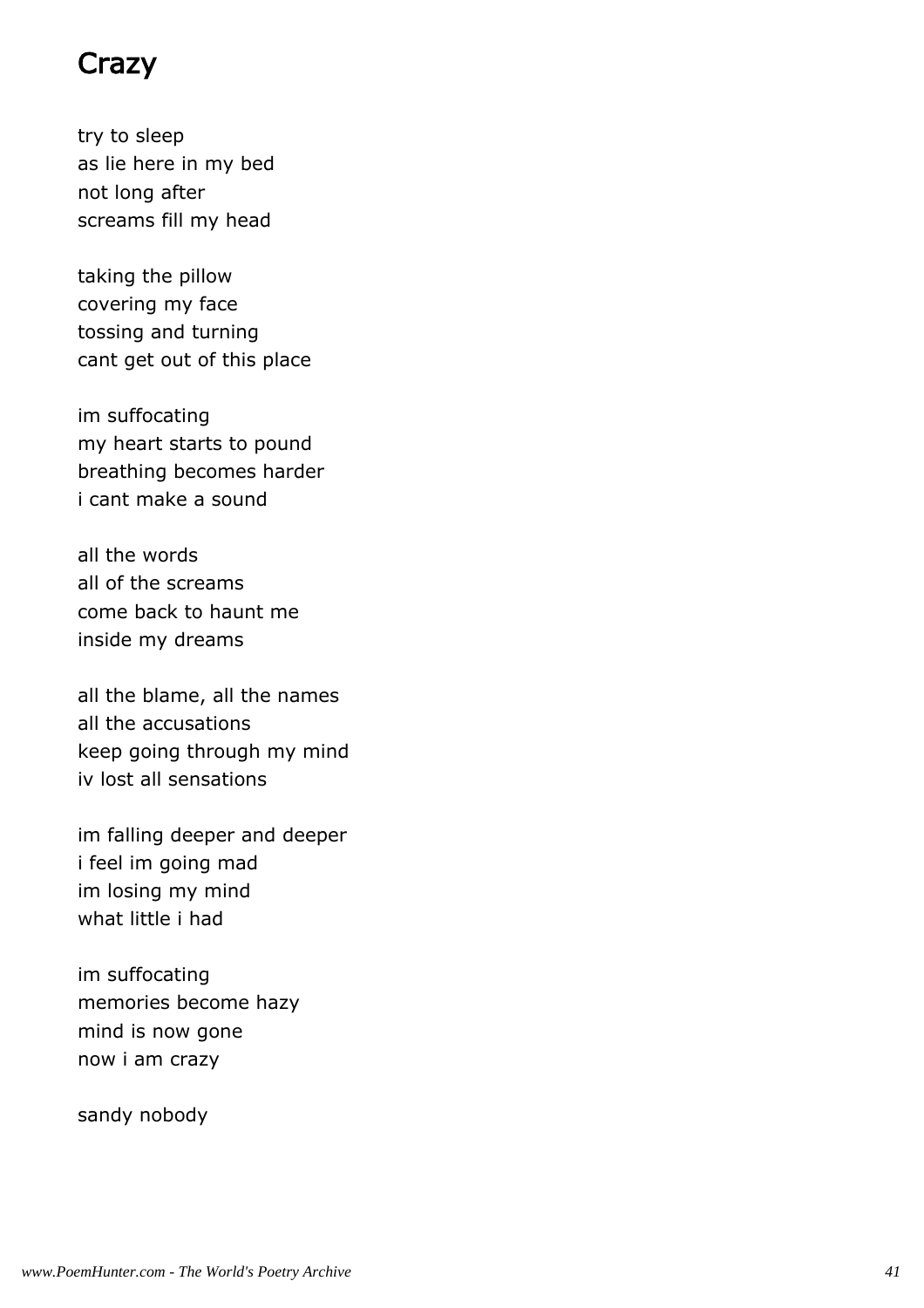# Cries In The Night

i wake from my sleep to the sound of your cries run to your bed open my eyes

but your bed is empty your not there i start too look for you everywhere

i hear your cries but i cannot find you starting to feel panicked what do i do

then my mind remembers as i wake from this nightmare you are gone now and im the only 1 who cared

i do this every night i go to your bed looking for you then realizing your dead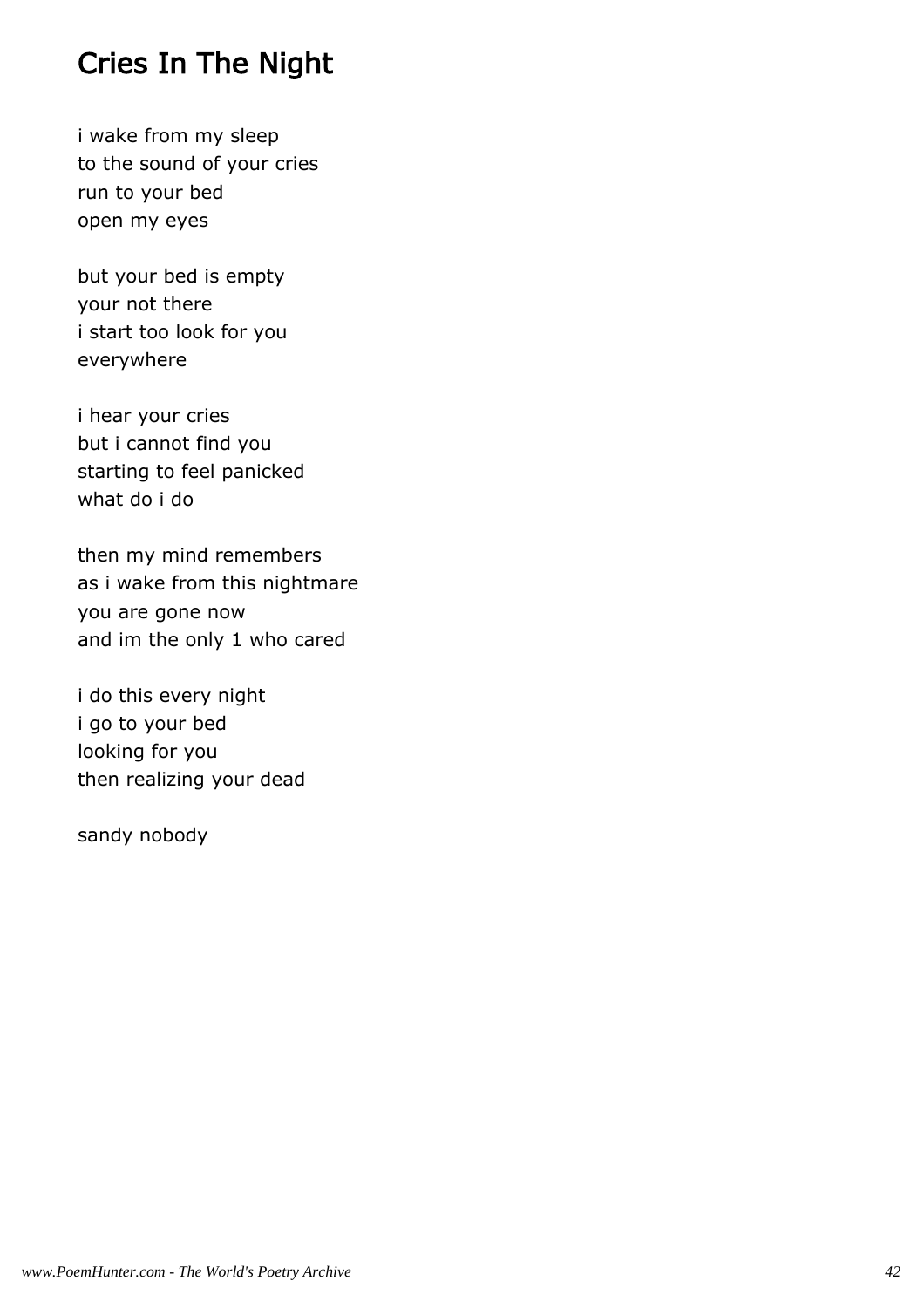#### Cruel Words

i sit here late at night all alone in my room i stare into the darkness with a feeling of doom

i sit and think of what went wrong as i sit and i think this night is sooo long

i wonder if and how can i fix this if you still love me is it me you miss

when you told me i ruined your life your words cut my heart like a knife

you said i hurt you you told me i was bad i asked you how no answer you had

i hurt so much i hate myself so i feel so used and like a ho

you said you always would love me always with me you wanted to be

i did anything for you everything you wanted i gave it all to you it was me you said you wanted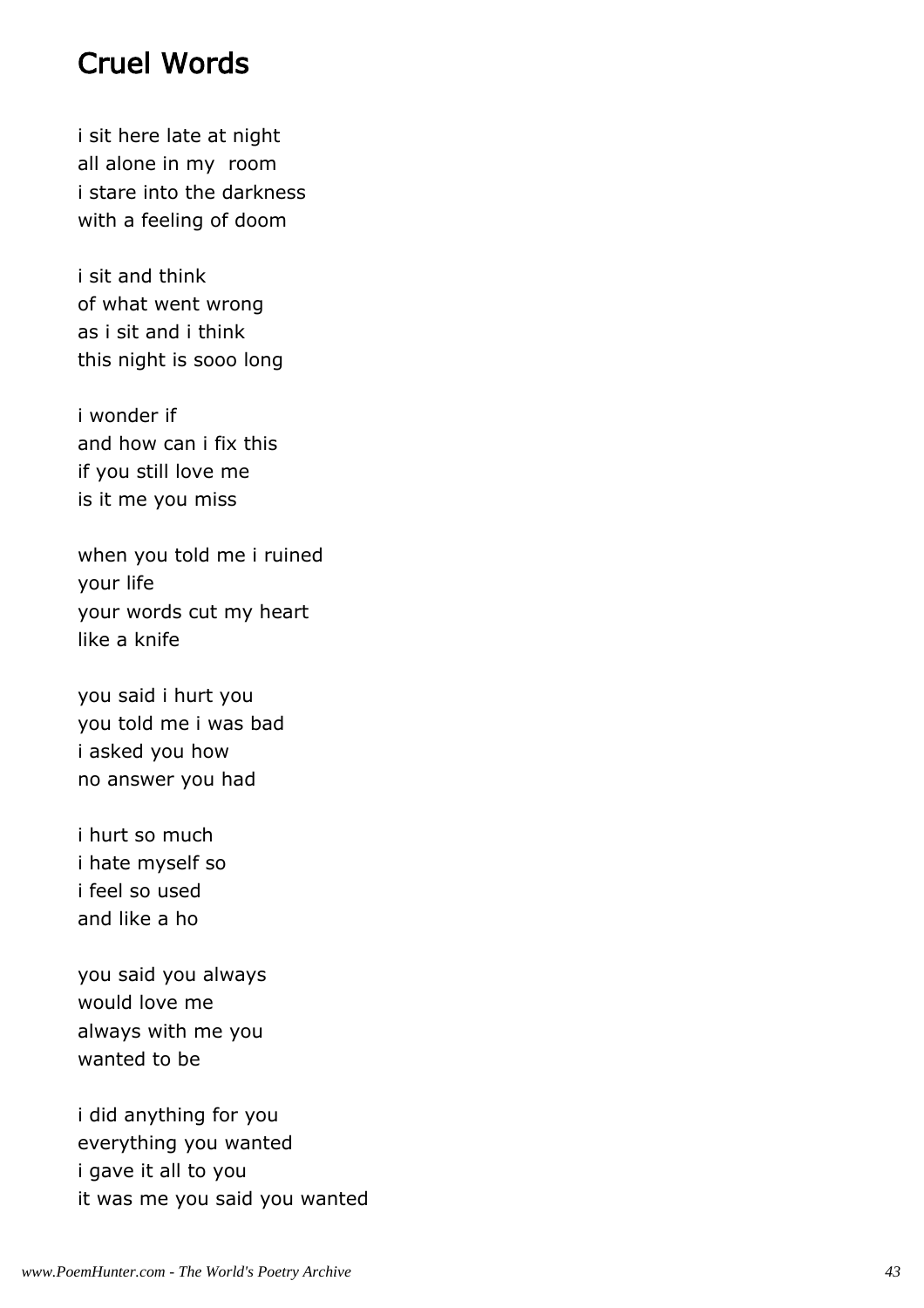i gave you my heart my body my soul you said you were happy enjoyed me so

you took everything i had to give at times now im not sure i want to live

your last words to me cut my heart you see

its not that you left me or even why its cause your words made me cry

your words were mean and very cruel you shouldve said the truth not a lie

i wasnt perfect i know i told you i would go

you said you gave up a lot to be with me but what you dont see

is what i gave up for you

iv lost a lot too

but if i ruined your life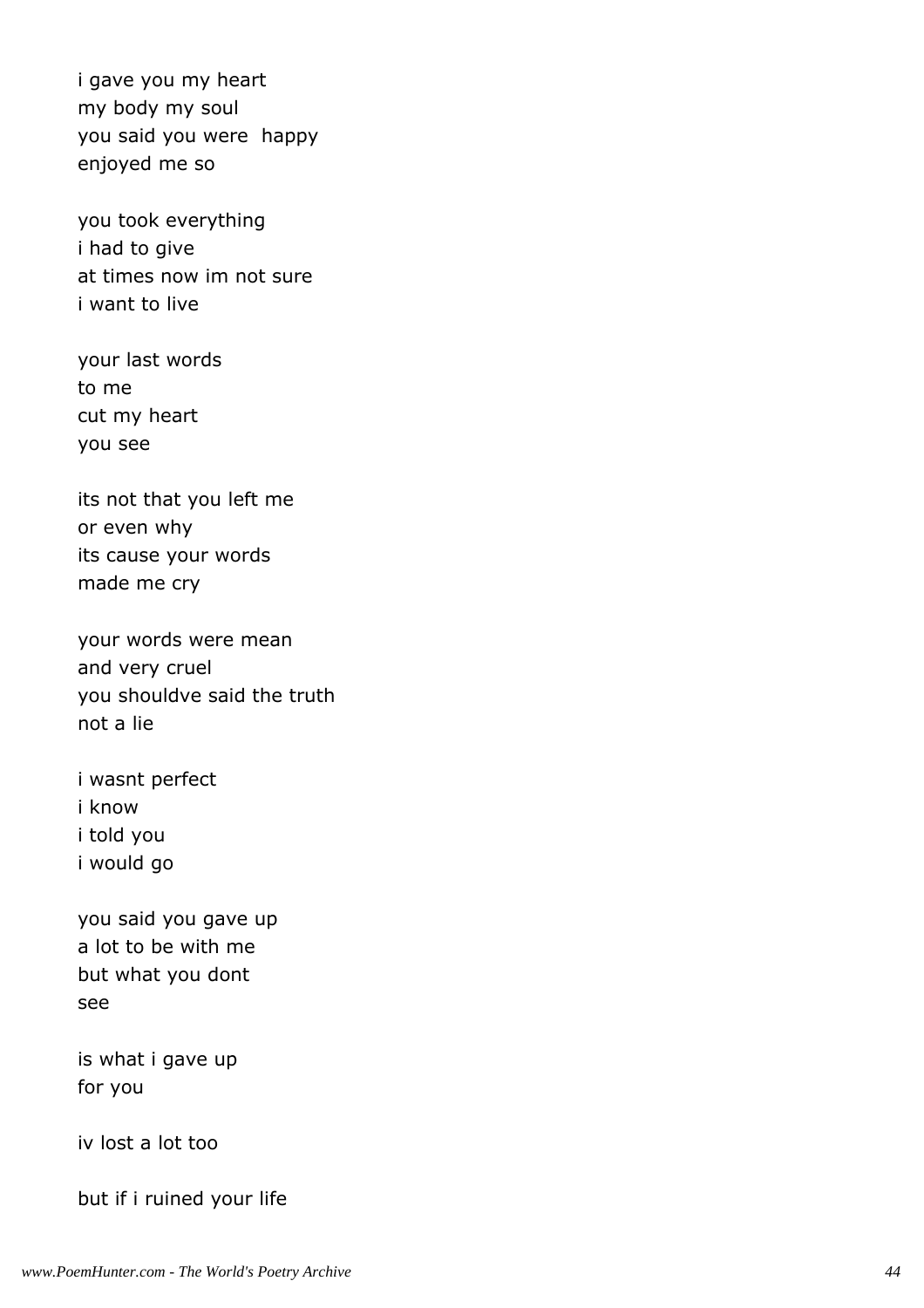as you say you sure didnt look like it today

your with your others i see i hope they make you happy

i hope noone ever hurts you you see or plays games with your heart like you did me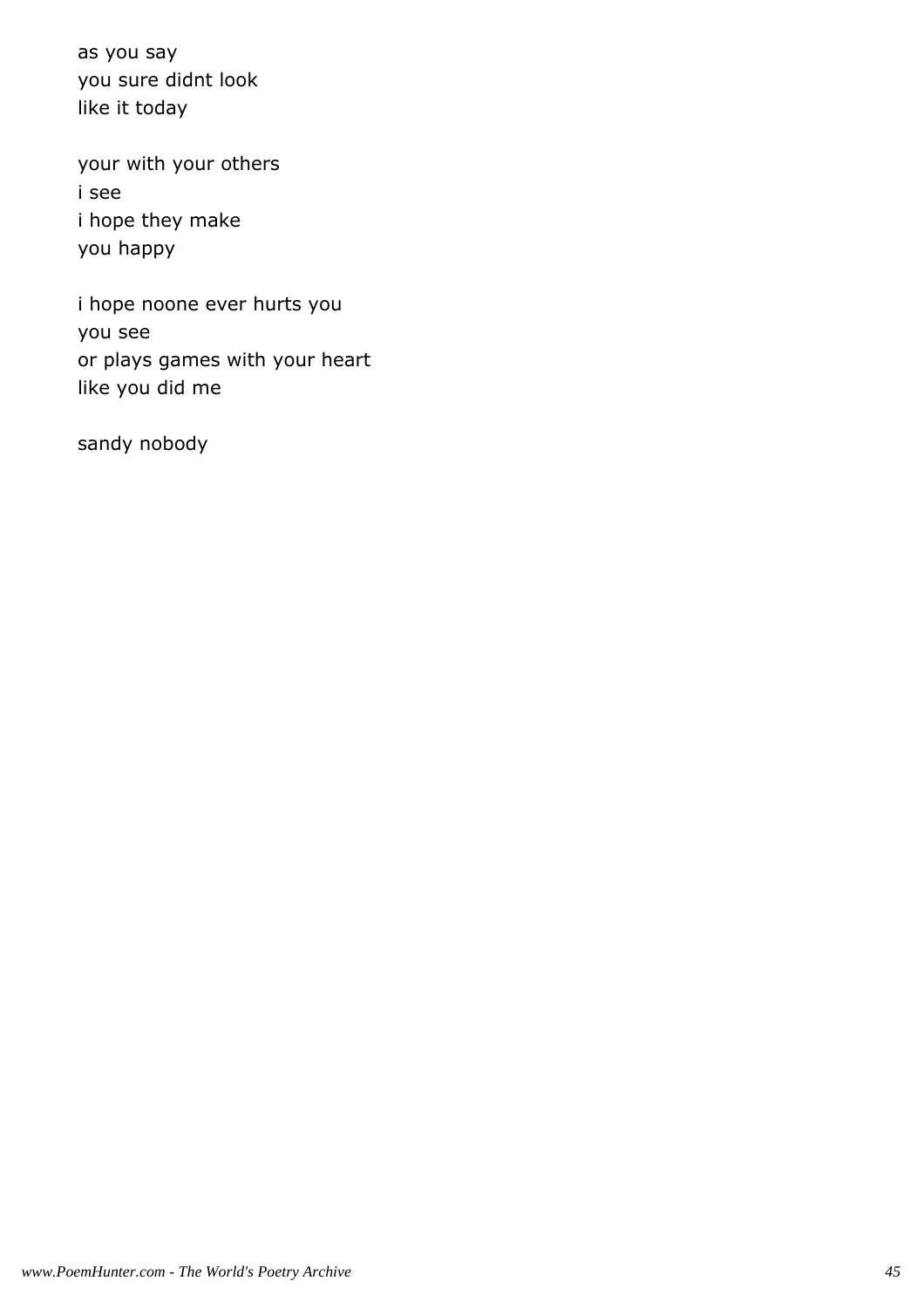# Cut Me Up

shoot my brains out so i can no longer think

cut out my tongue so i cannot speak

cut off my hands so i can no longer write

poke out my eyes so i cannot see

cut off my ears so i no longer hear

cut off my feet so i cannot walk

cut out my heart so i never can love

cut me into pieces throw me away thats what you do to me everyday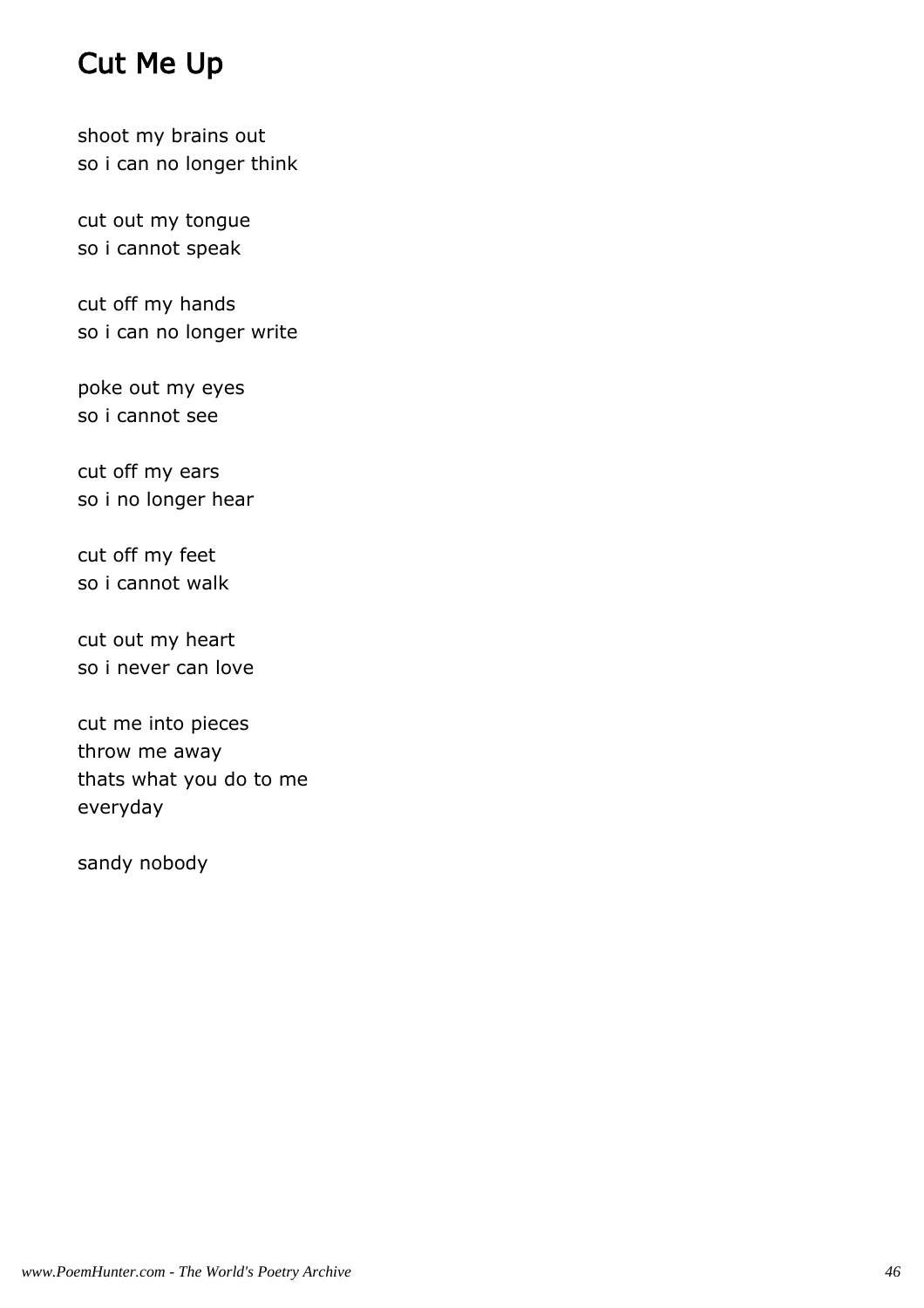# Dance, My Little Puppets

dance, my little puppets dance for me dance, my little puppets and you shall see

dance, my little puppets the truth you seek dance, my little puppets the truth i will speak

dance, my little puppets set your soul free dance, my little puppets dance for me

dance, my little puppets the truth you find dance, my little puppets do not hide

dance, my little puppets dance for me dance, my little puppets truth is a lie, cant you see

dance, my little puppets dance for me dance, my little puppets dance to see

dance, my little puppets start to begin dance, my little puppets this is the end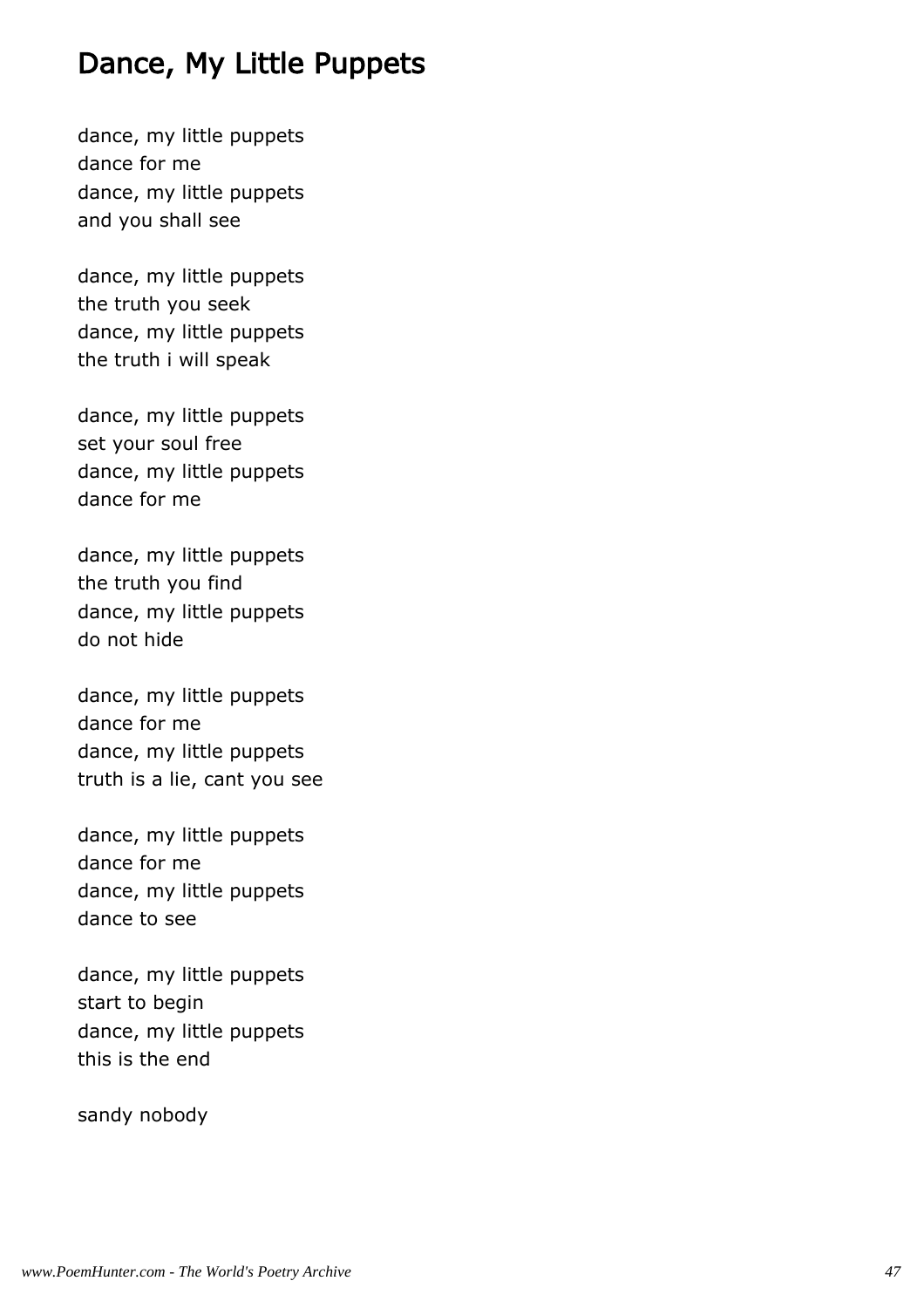#### Death At My Door

late at night a knock on the door slowly getting out of bed walking across the floor

opening the door and there he stood in his long black robe knew inside, he was no good

he reached out his hands pushed me back walked inside he was the man in black

looked straight into his eyes no words he spoke felt his hands upon my throat as he squeezed, i started to choke

i felt the sweat upon his palms dripping down my back he had complete control this man in black

i could feel his breath as he leaned close to my face staring into his cold icy glare my heart was beginning to race

he squeezed tighter and tighter i could not breathe i choked harder and harder would soon there be a relief?

slowly losing conscientousness overwhelmed with fear i could not speak nor shed a tear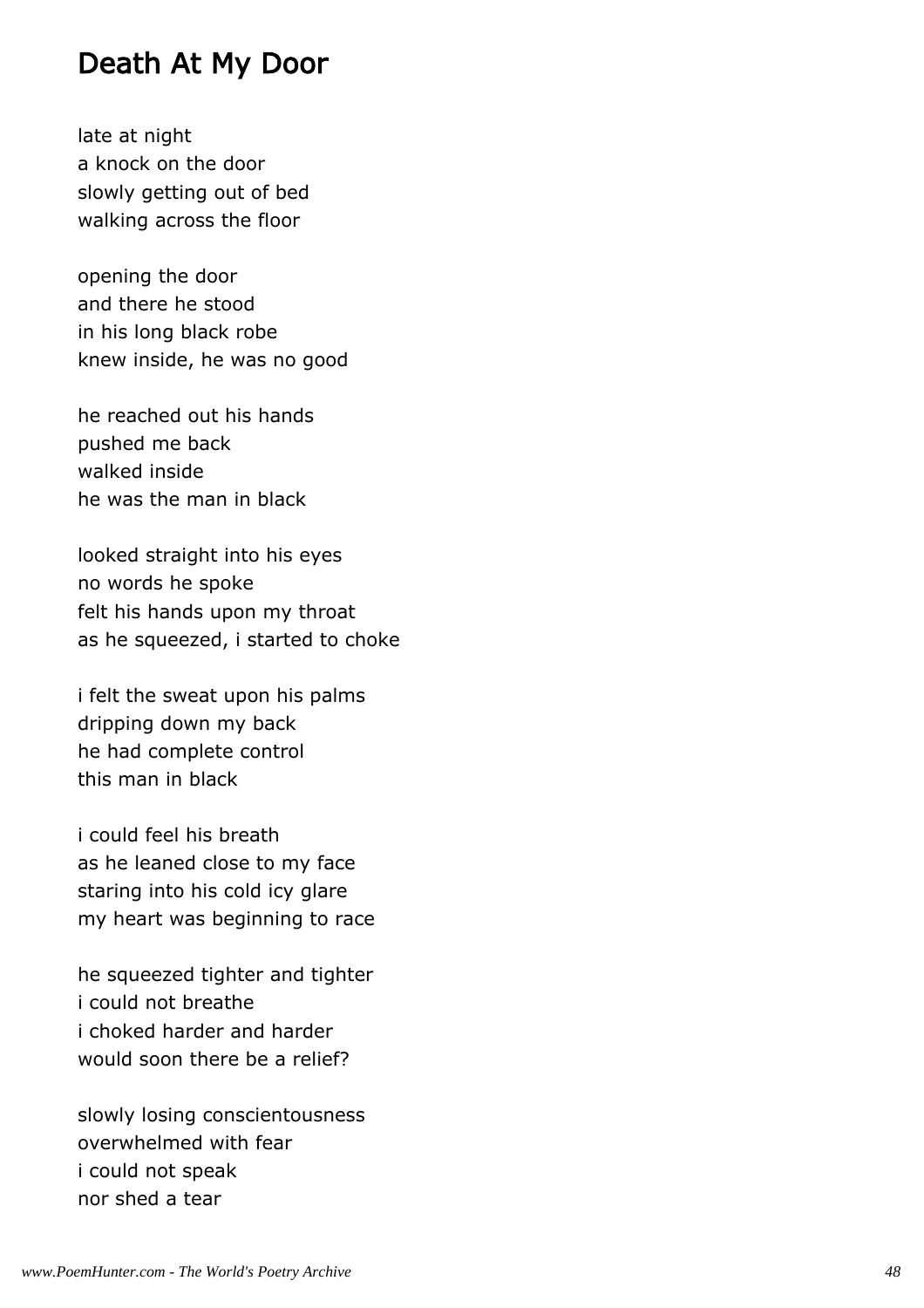he had this awful stench i recognized as i took my last breath this man in black is the Man of Death

i heard that evil laugh as my body lay lemp upon the floor i knew then i let death walk through my door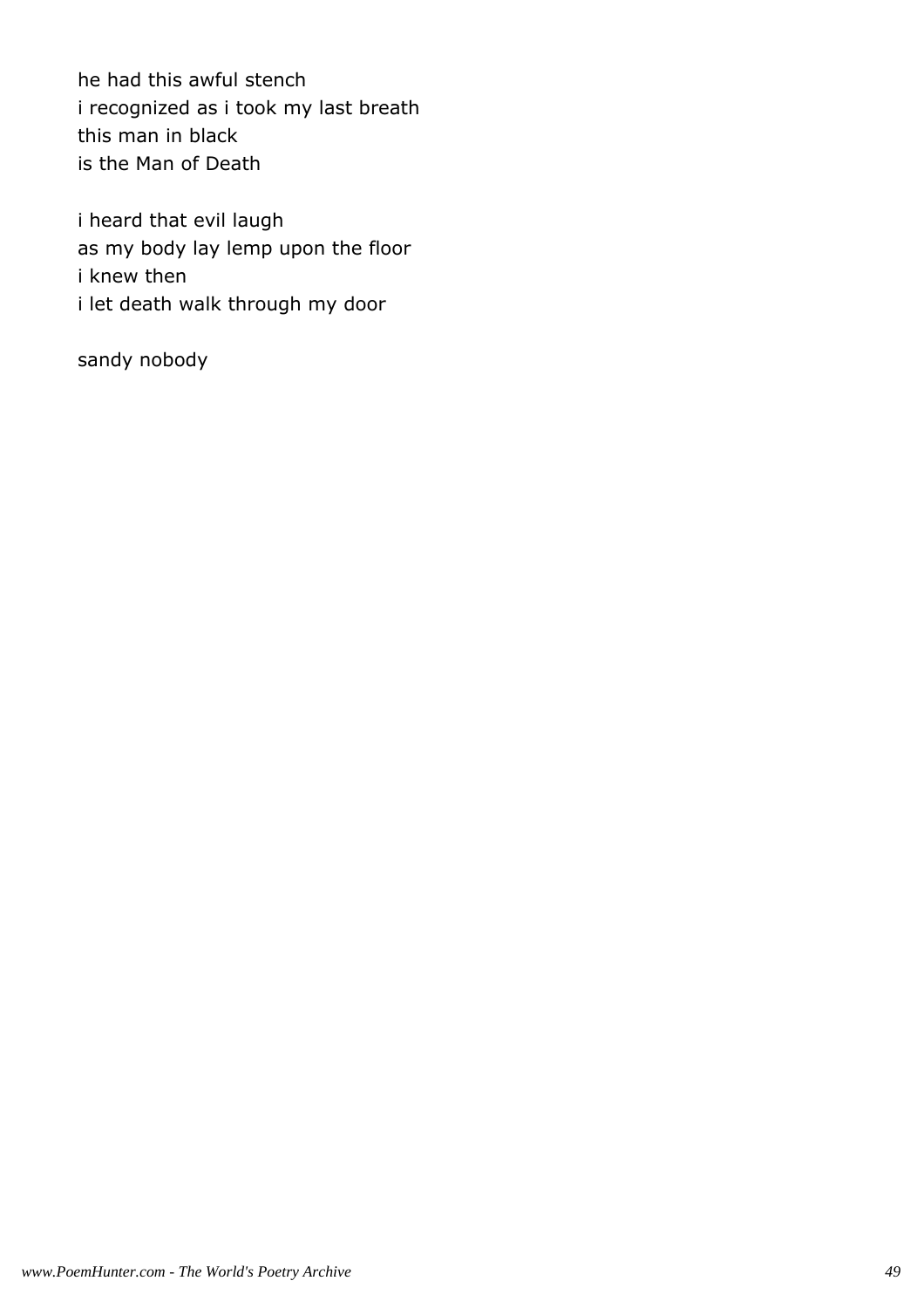# Death Threats

death threats do you think i really care make all you want im sooo scared

#### **NOT**

youre not the first you wont be the last iv had plenty threats in the past

#### LOL

death threats make all you wish im laughing at you youre just pissed

roflmao

oh im soo scared so you think ill lose no sleep not a wink

#### zzzzz

youre so tough go away you bore me you big old baby

#### waaaa

come on take care of me do you need my address im sitting here waiting for your fat ass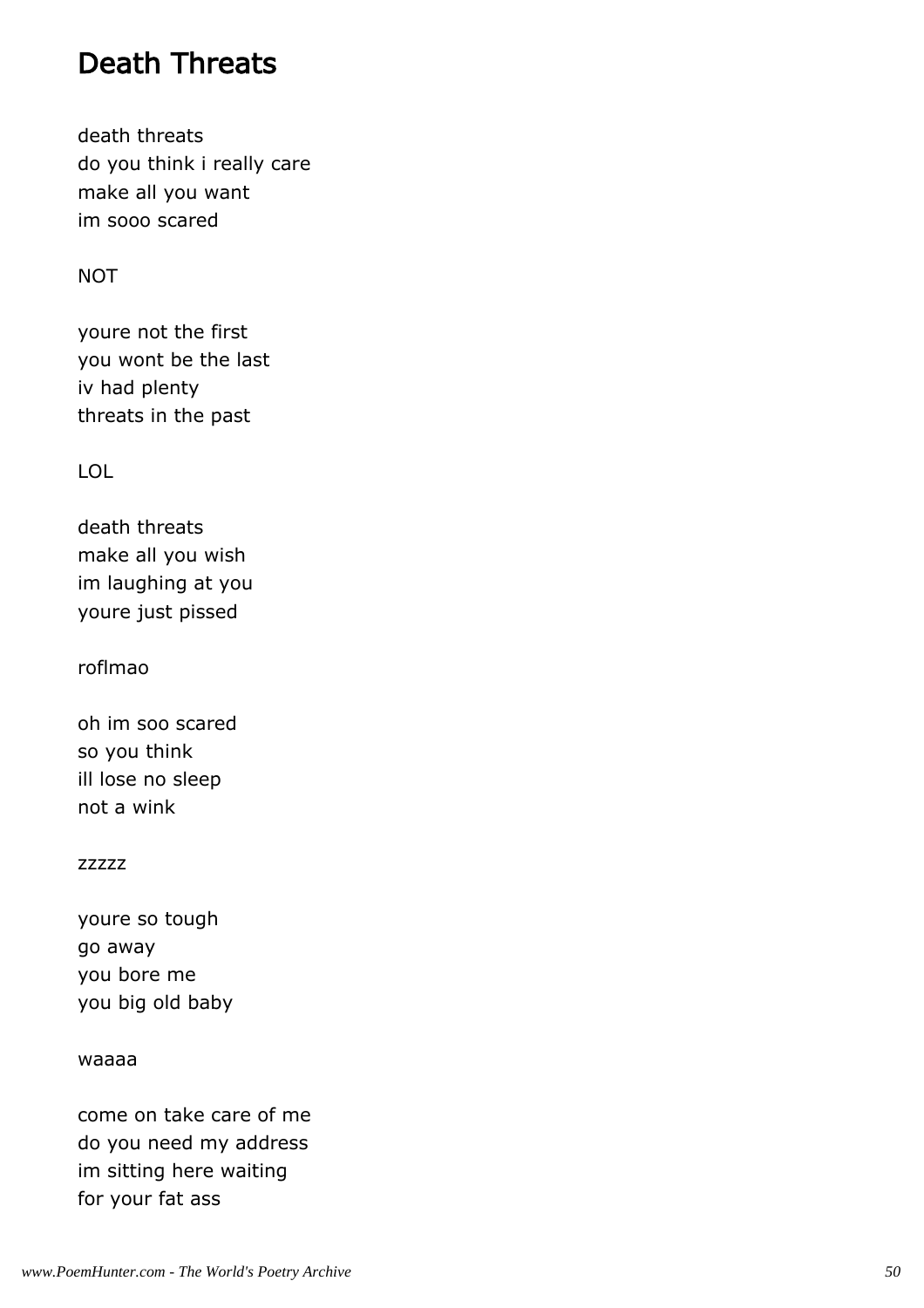#### roflmfao

i am still alive im waiting right here now i think i need a beer

hiccup

so when you coming? i dare you!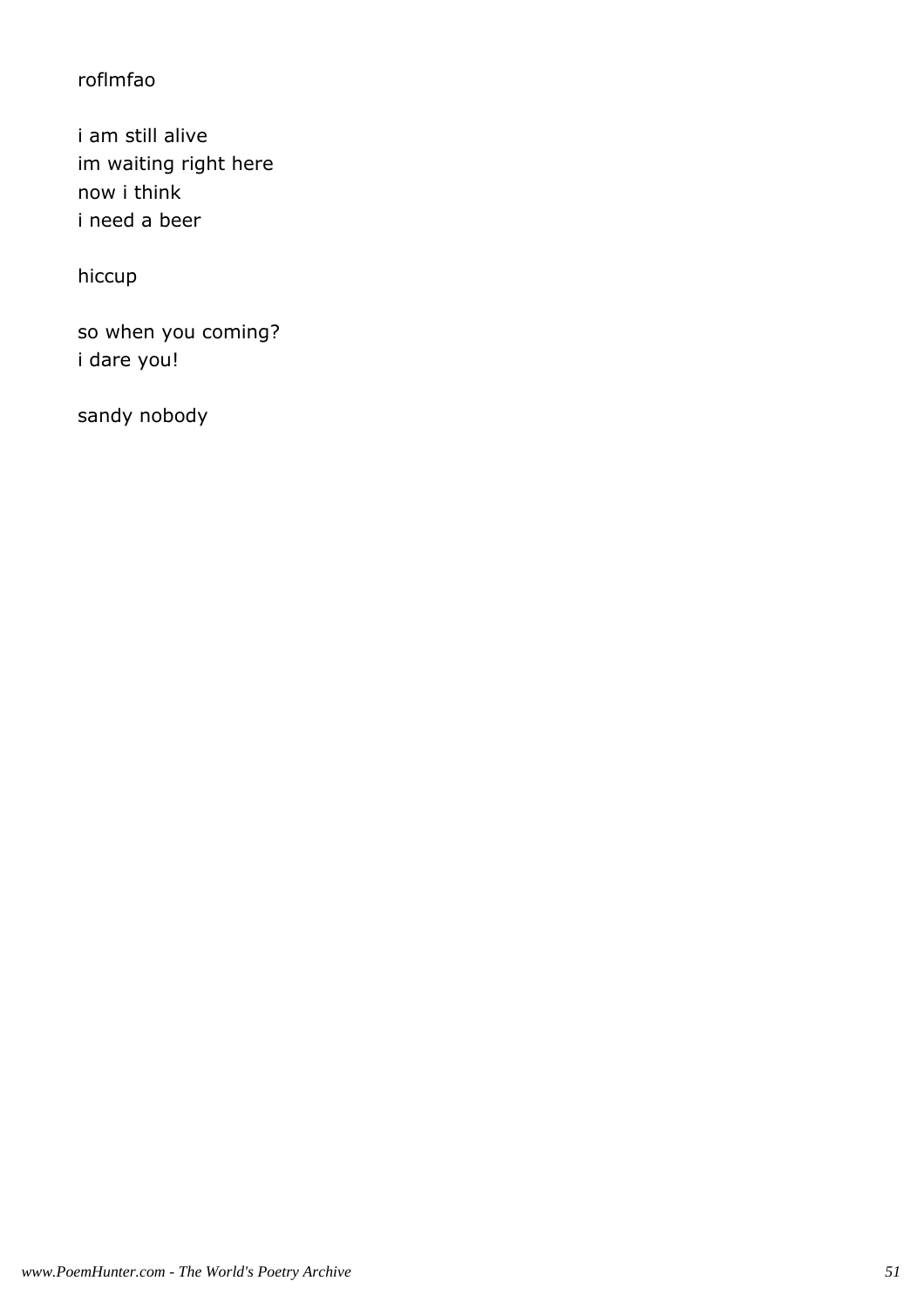### Demon Games

when the darkness falls the insanity begins demons come out to play games of evil sins

looking for innocents to cast their spell standing in the shadows patiently they dwell

waiting quietly in the dark is their profession driving victims into madness is their obsession

the game of insanity leaving the innocent broken empty, hurt, dying to the demon, is just a token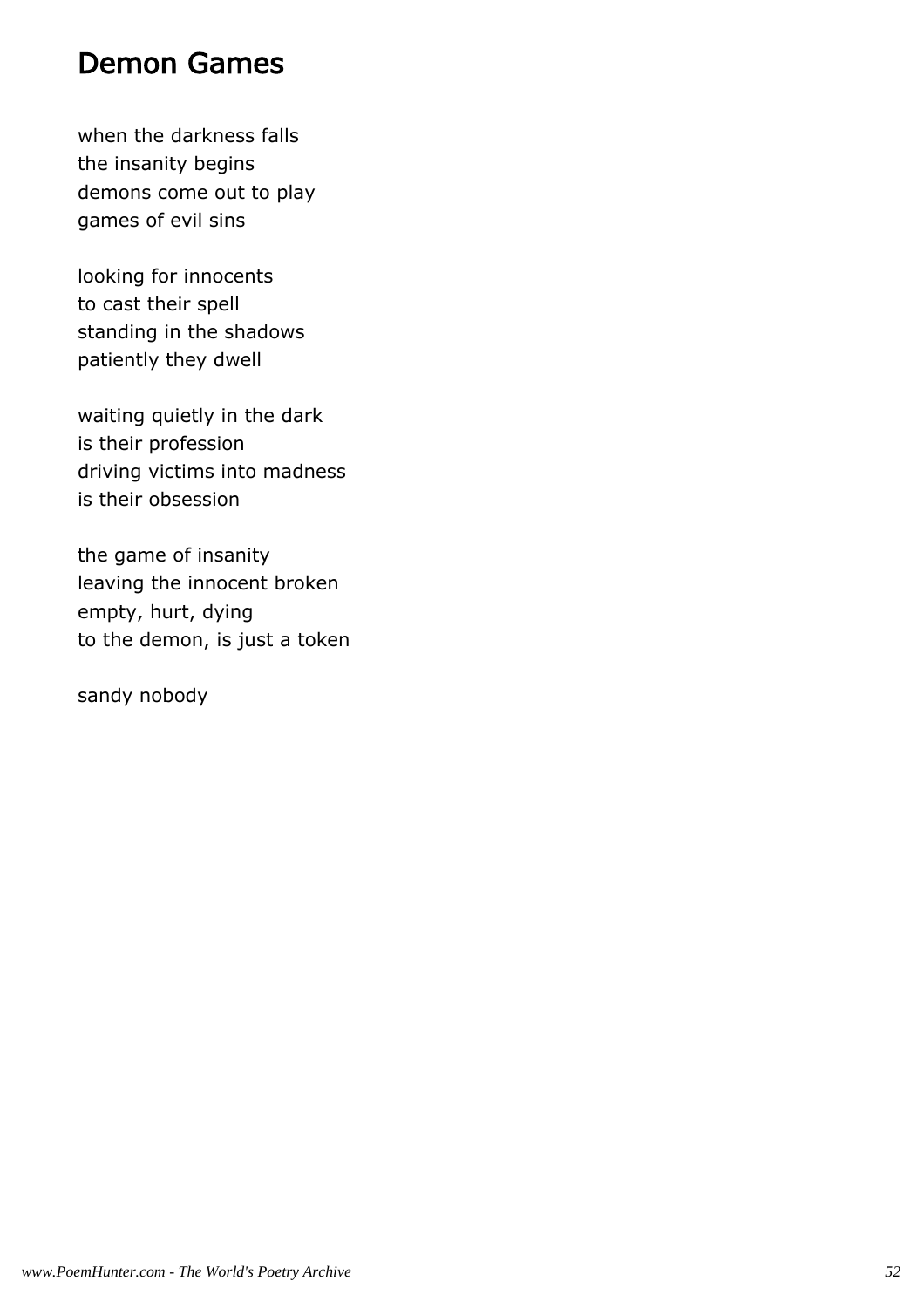#### Demons Inside

demons live they are deep inside will never leave for you cannot hide

demons destroy its their will you cant fight them with a pill

demons eat they want your soul eat your mind they must control

demons rule your heart they steal ruin your body til you no longer feel

demons are evil so please beware they live deep inside us they are everywhere

some demons are strong others are weak some people can fight them others just freak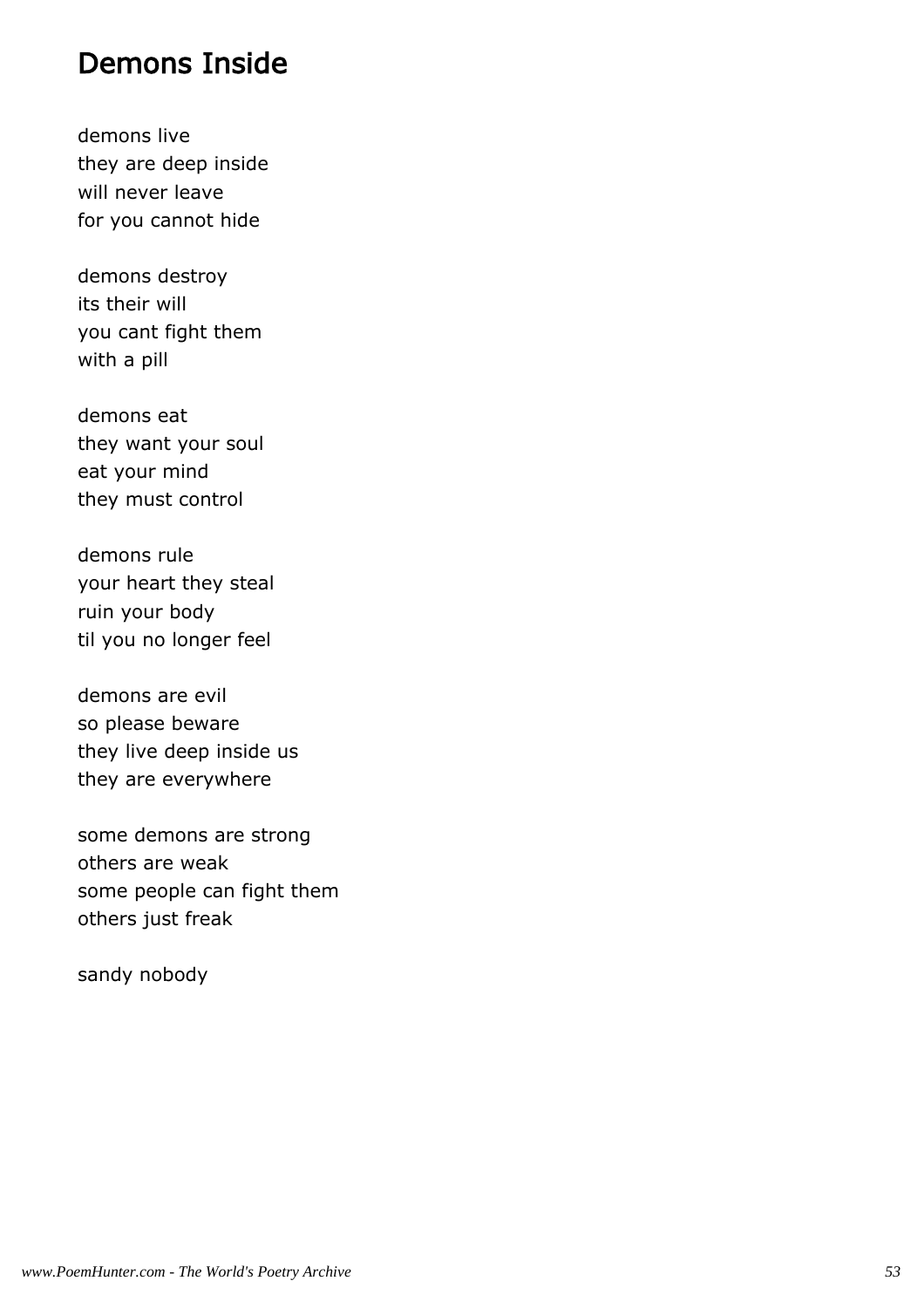# Demons Of A 14 Year Old

the demons are taking over my child they are making her thoughts go wild

the urges she tries so hard to resist hurt, cut, kill her self they insist

she fights them off for now she's strong but soon she might not tell right from wrong

she's so young for these demons taking over her mind she feels it's only a matter of time

she has doctors, friends, me to help her cope but the demons tell her to give up hope

they say their way is the only way to make them go she tries not to listen to them it's hard she knows

shes pretty, smart has lots of close friends calls me on the phone, till the feelings end

i see her getting weaker everyday soon im afraid the demons will get their way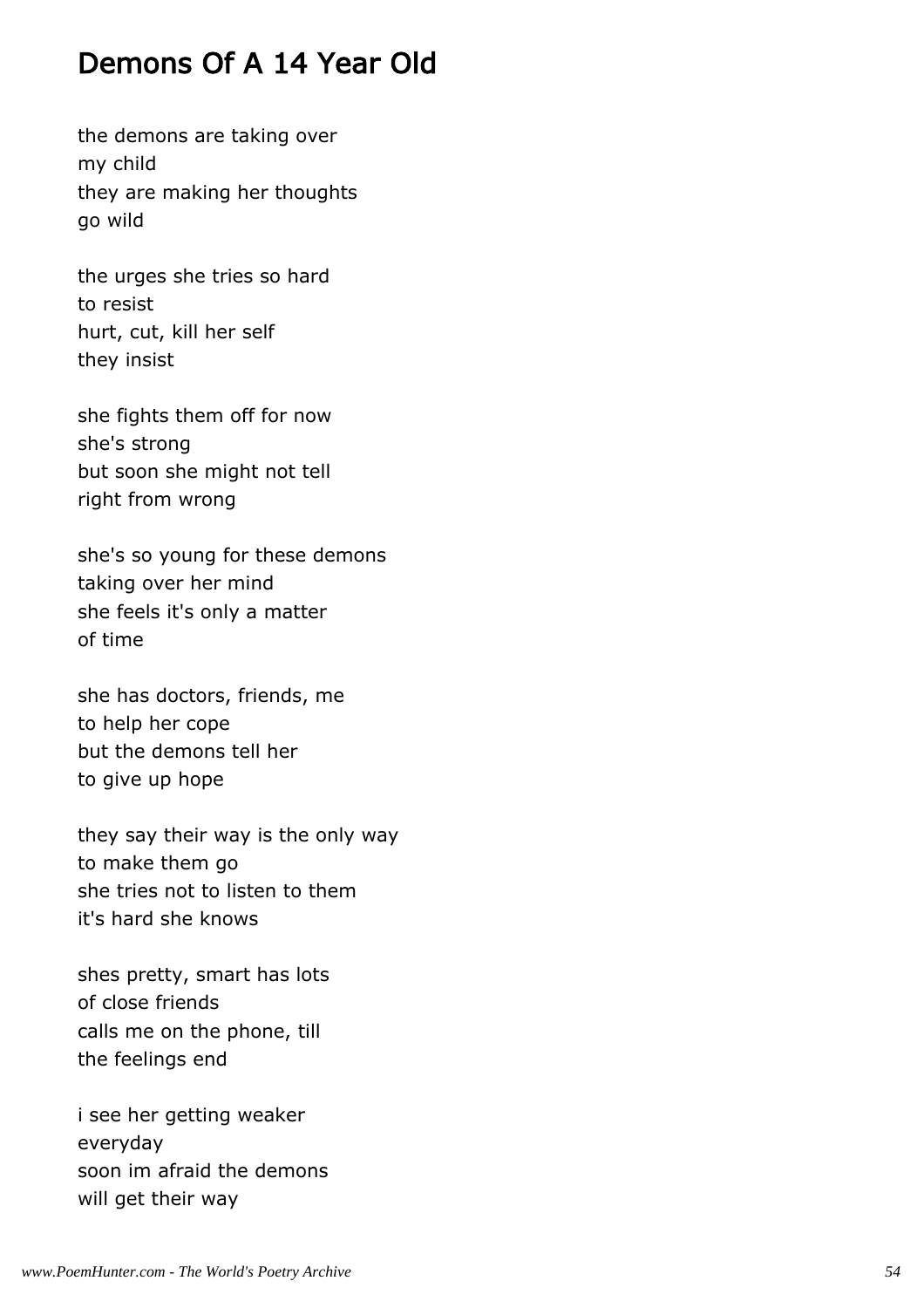what will happen if one day i cant be there when the demons come back will anyone else care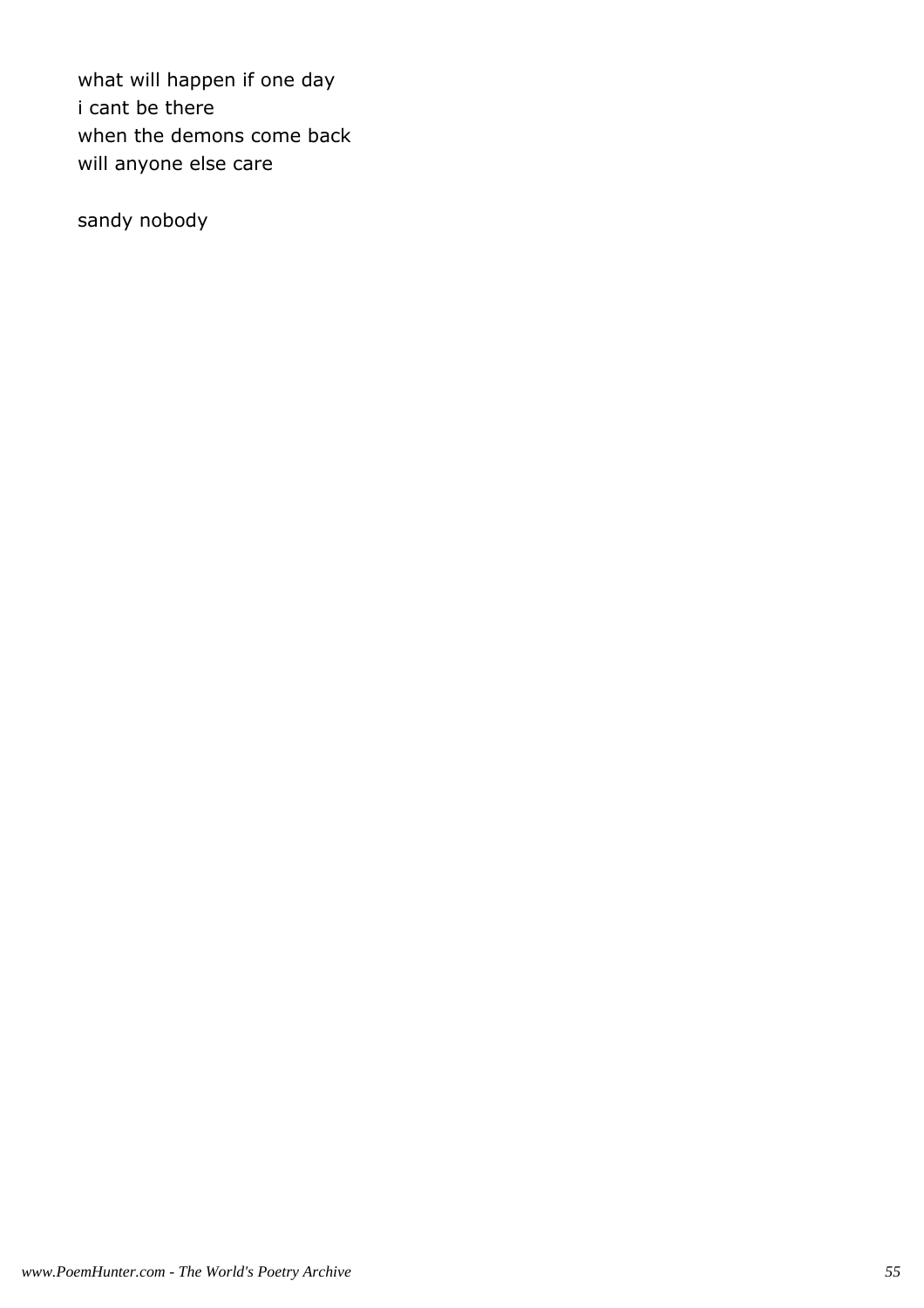# Destroyed

why do we destroy the 1 we love why does the 1 who loves us destroys us?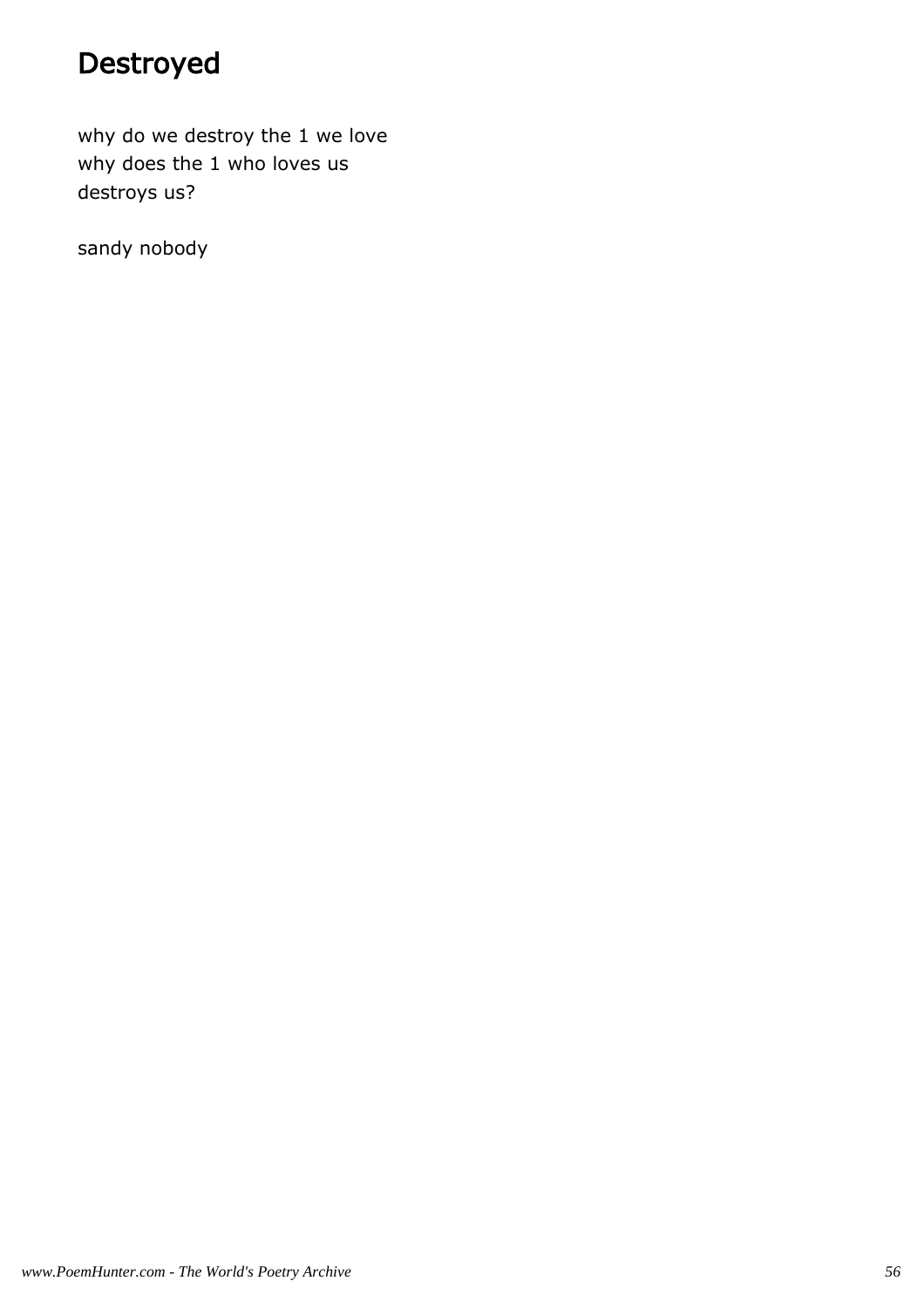### Devil At My Door

theres a devil at my door he wants to come in he stands there and knocks waiting for me to invite him in

i wont open the door the knocking gets louder soon he starts banging harder and harder

he starts yelling screaming for me to open this door i dont dare ever open again

soon it gets quiet i think he might have left but then he says calmly for you i've a gift

he speaks in a quiet tone please open this door please let me come in i will give you so much more

i know he has tricks so the door i wont open he keeps on talking making promises again

if i opened this door up invited him in he will steal my soul abuse me over again

my mind he will take over my body he will drain taking from me all he can leaving me lying in pain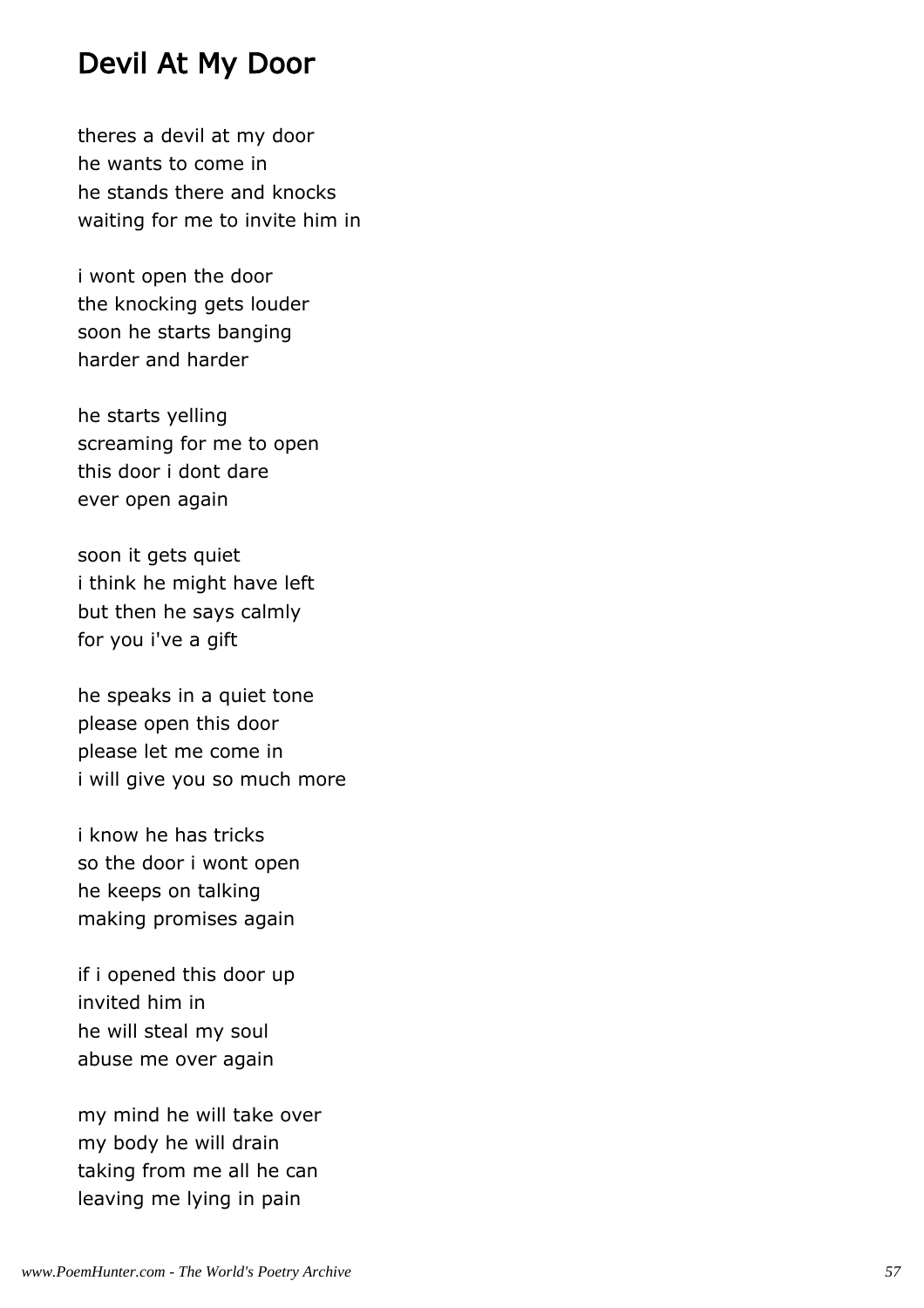theres a devil at my door waiting to come in he can stand there forever cause ill never let him in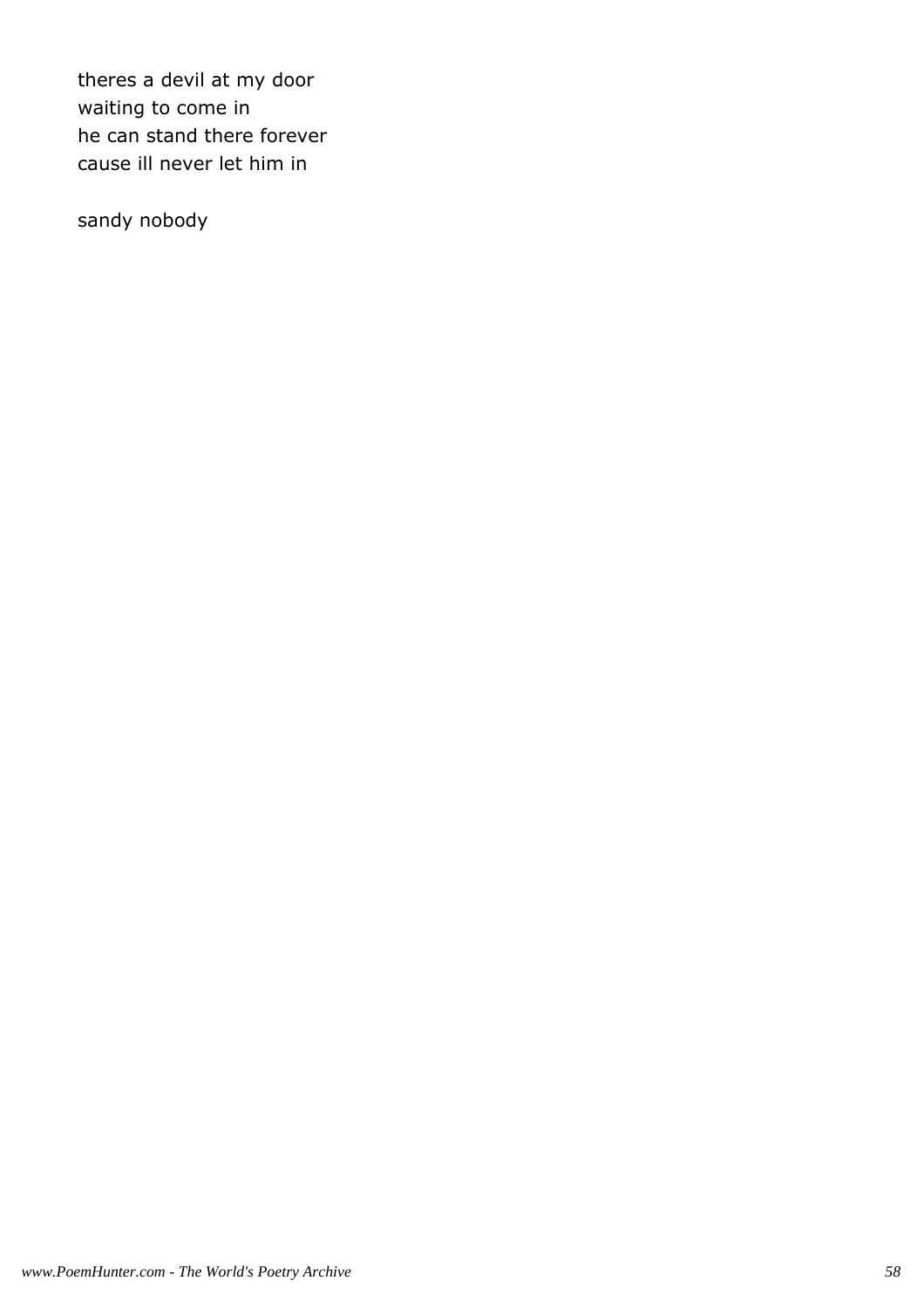# Disease

waking up in so much pain just to breathe can be a strain

every joint in my body's stiff all energy it takes just my head to lift

my legs, my feet down to my toes my fingers, my neck, even my nose

sometimes waking up i now dread takes 4 hours just to get out of bed

living with this awful disease can someone find a cure soon, please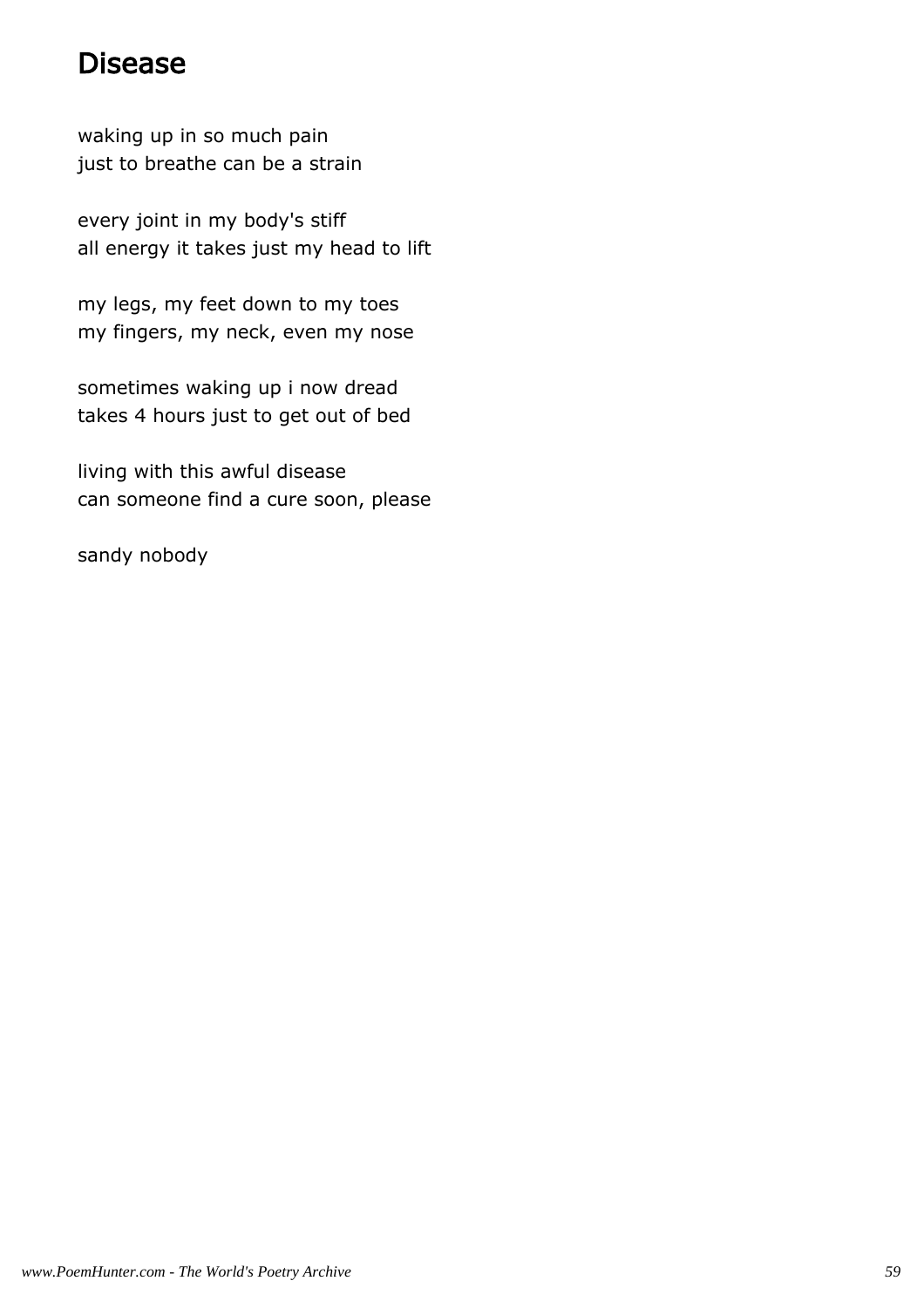# Do I Want You Back?

you made me beg you you made me cry you hurt me badly i wanted to die

do i want you back?

you lied to me you made me feel dumb you dissed me now all i feel is numb

do i want you back?

you used me you took my trust you played me i will go on, i must

do i want you back?

you broke my heart but now i have forgiven you time to move on time to find someone new

do i want you back?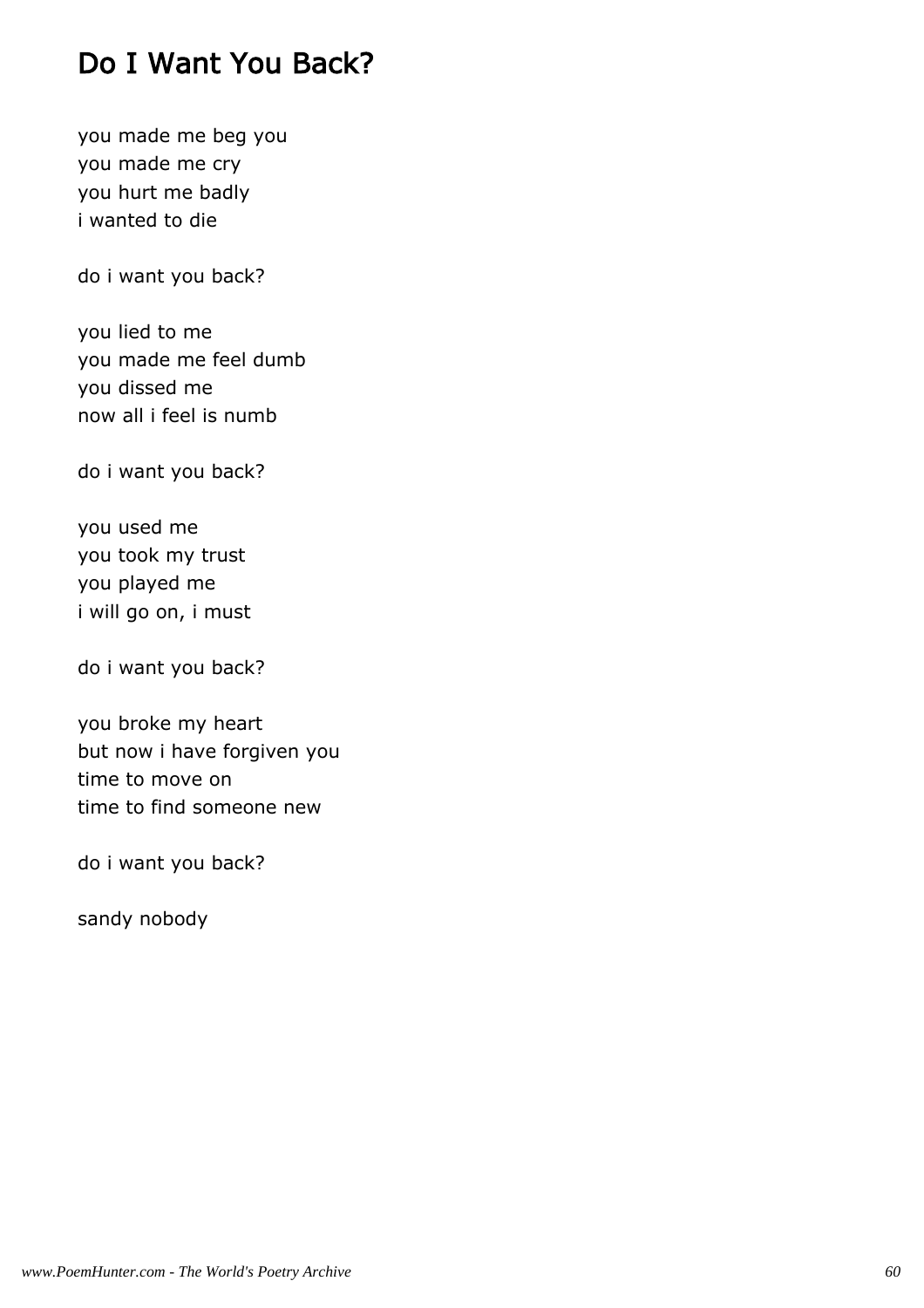#### Do You Want Me

How am i you asked the pm wanted to know i'll tell you i'm really kinda low

i got up this morn running kinda late had to hurry things couldnt wait

i'm so tired getting too old i feel so sick im freezing cold

my bones are getting brittle my hairs turning grey putting on weight what more can i say

iv pains all over every joint i have aches my skin is saggy my teeth fake

cant go to far might have to use a bathoom i cant cook or clean mop or use a broom

my mind is going cant remember things like who you are 'whats that thing with wings'

see you wouldnt want me im way too old kids took over so my house was sold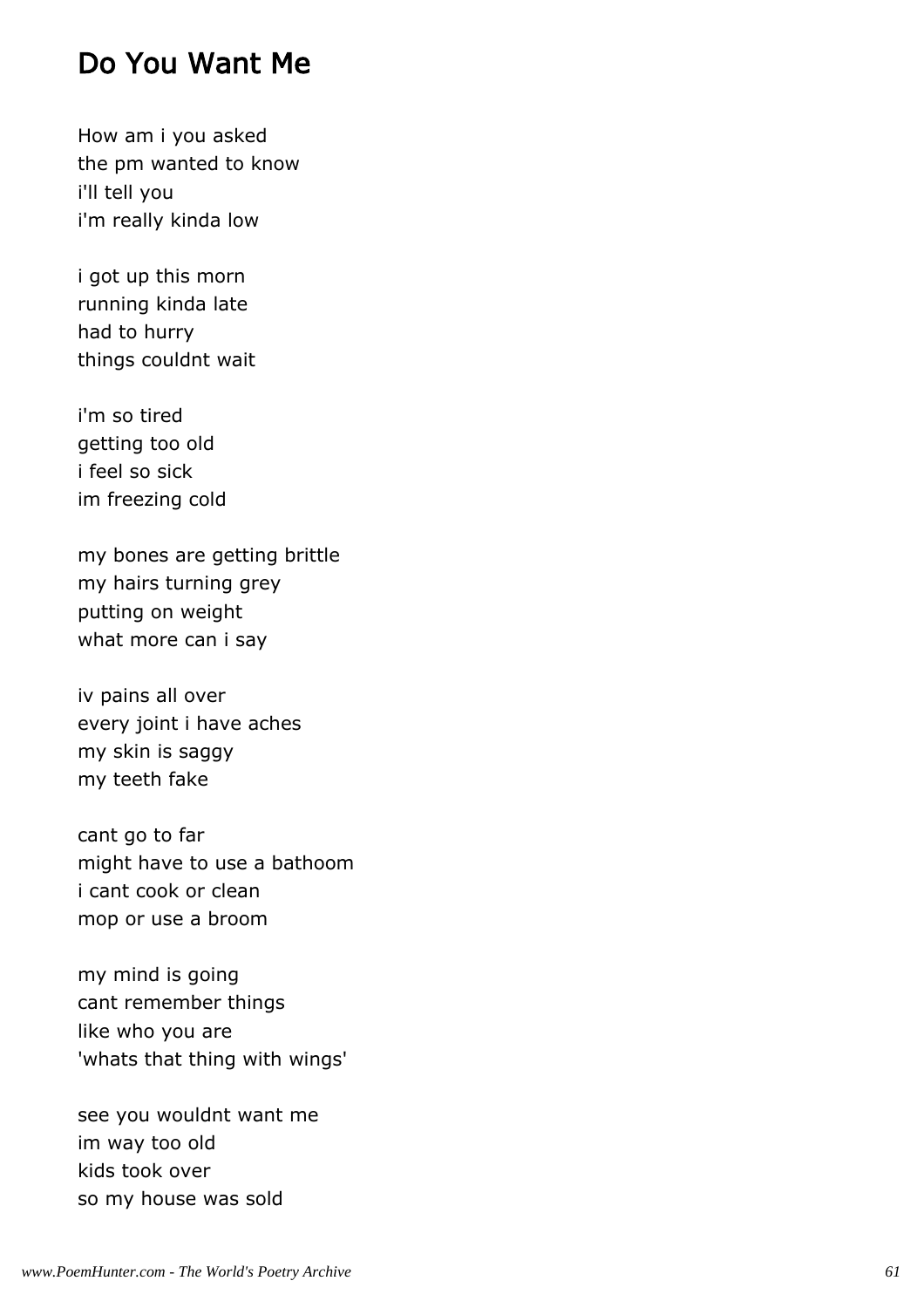im old and broke havent any money but if you still insist i'll be your honey

hmmm where did you go? dont you want me now now that you know?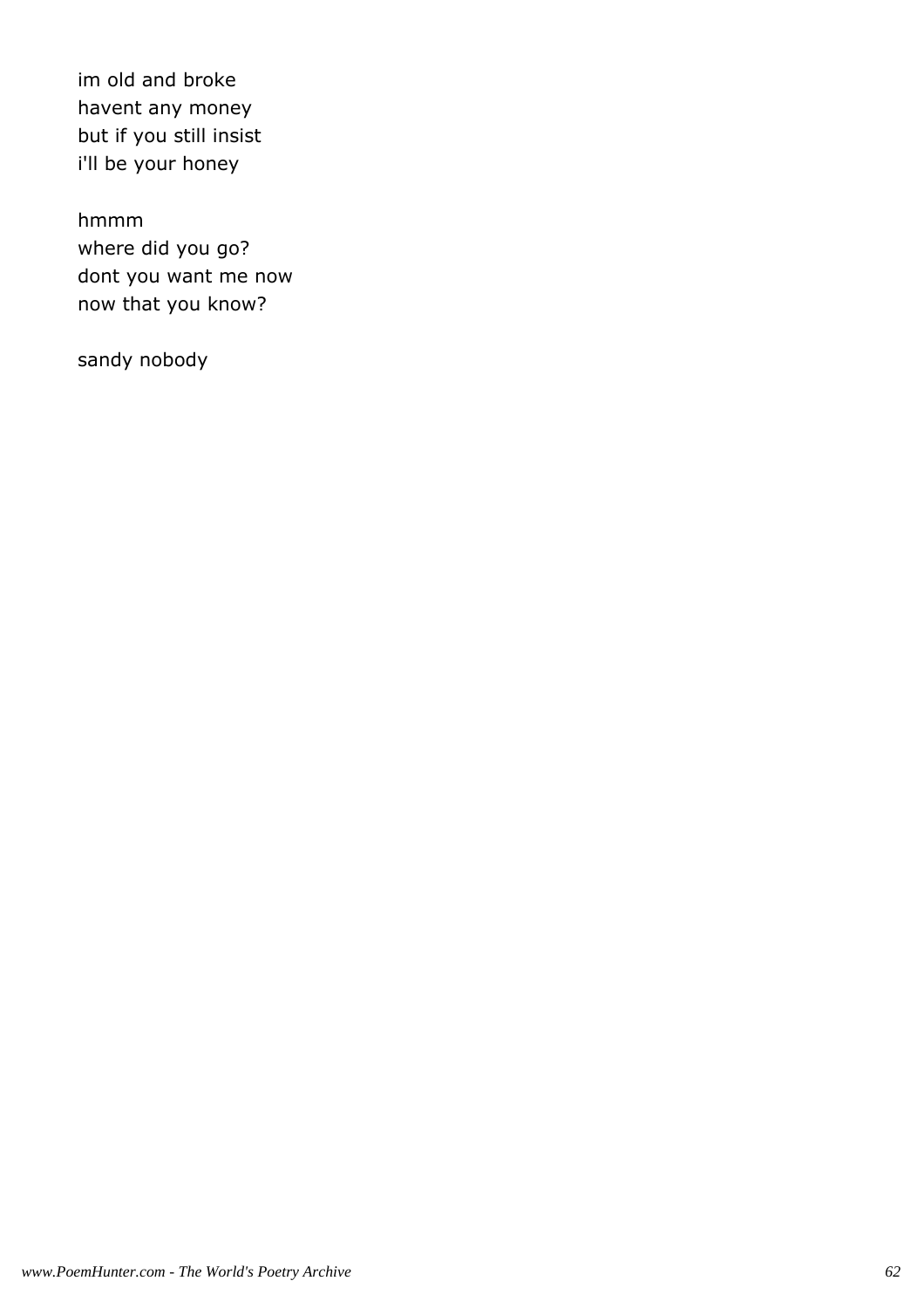# Dont Blame Me

dont blame me, blame the drugs dont touch me, i dont want your hugs keep your kisses, for whoevers new come near me, ill destroy on you dont call me, your a lying jerk your game, will no longer work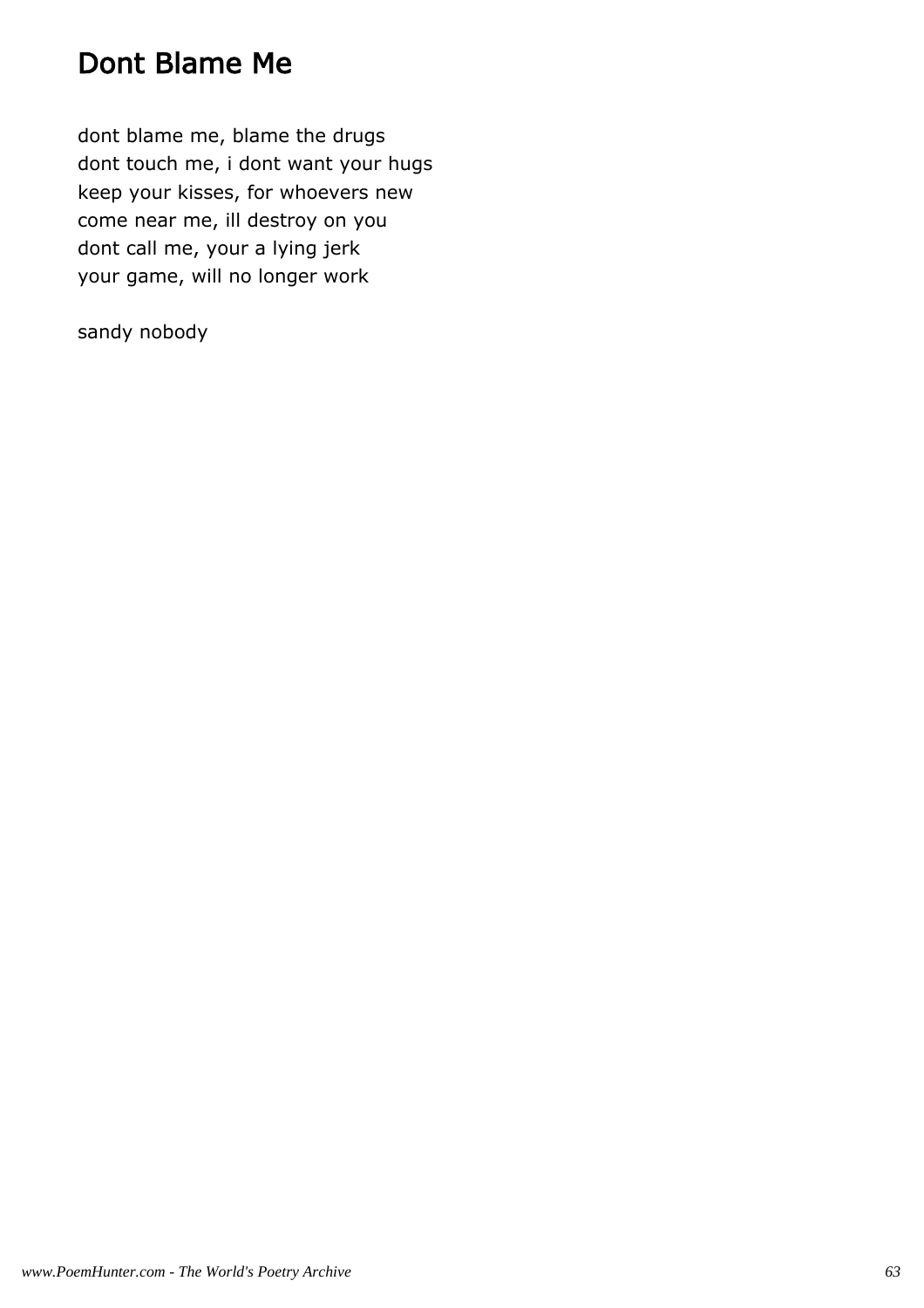# Dont Judge Them

take a chance know a person first dont judge them or think the worst

learn who they are why they think a certain way dont judge them for what they might say

listen to what they say look at what they do dont judge them if they are different from you

take a chance get to know someone dont judge them or you may pass on a good one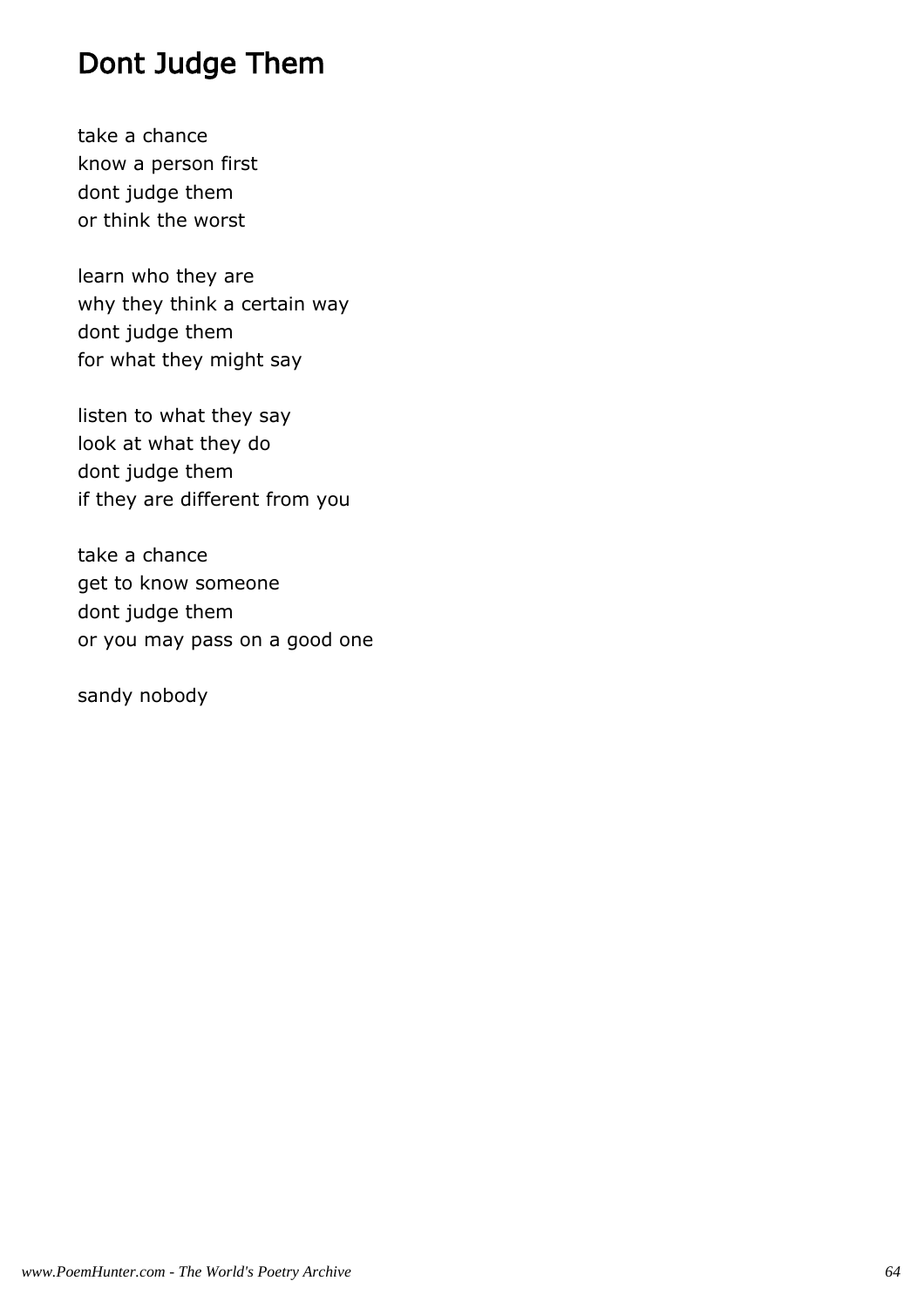### Dont Say You Love Me

dont say you love me you know its not true if you did love me i would feel it from you

please dont play with words like that its not fair to say that

you know you dont love me not really saying it without feelings to me is silly

dont say you love me i know its not true if you did, you wouldnt hurt me like you do

if you love me then why arent you here or are you hiding something there

if you loved me you would call not make up lies or stall

dont say you love me we will be together cause you know it wont happen, ever

if you loved me like you say you wouldnt act like you want me to go away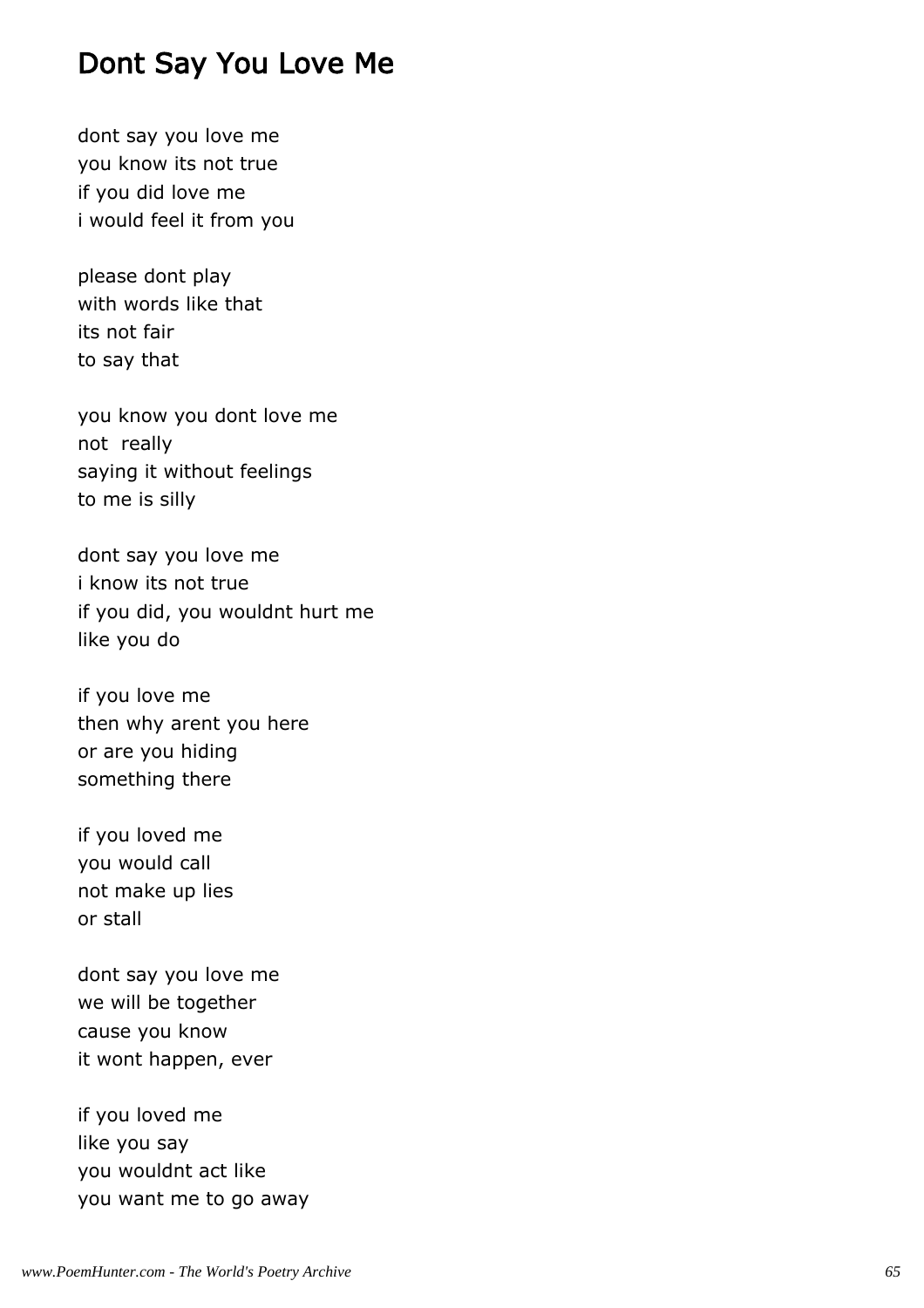you wouldnt act like i bother you or ignore me like you do

so dont say you love me its just a big lie deep inside you probably wish i'd die

if you loved me you would be happy to see me you would want to spend your time with me

dont say you love me we both know its not true saying you love me please dont do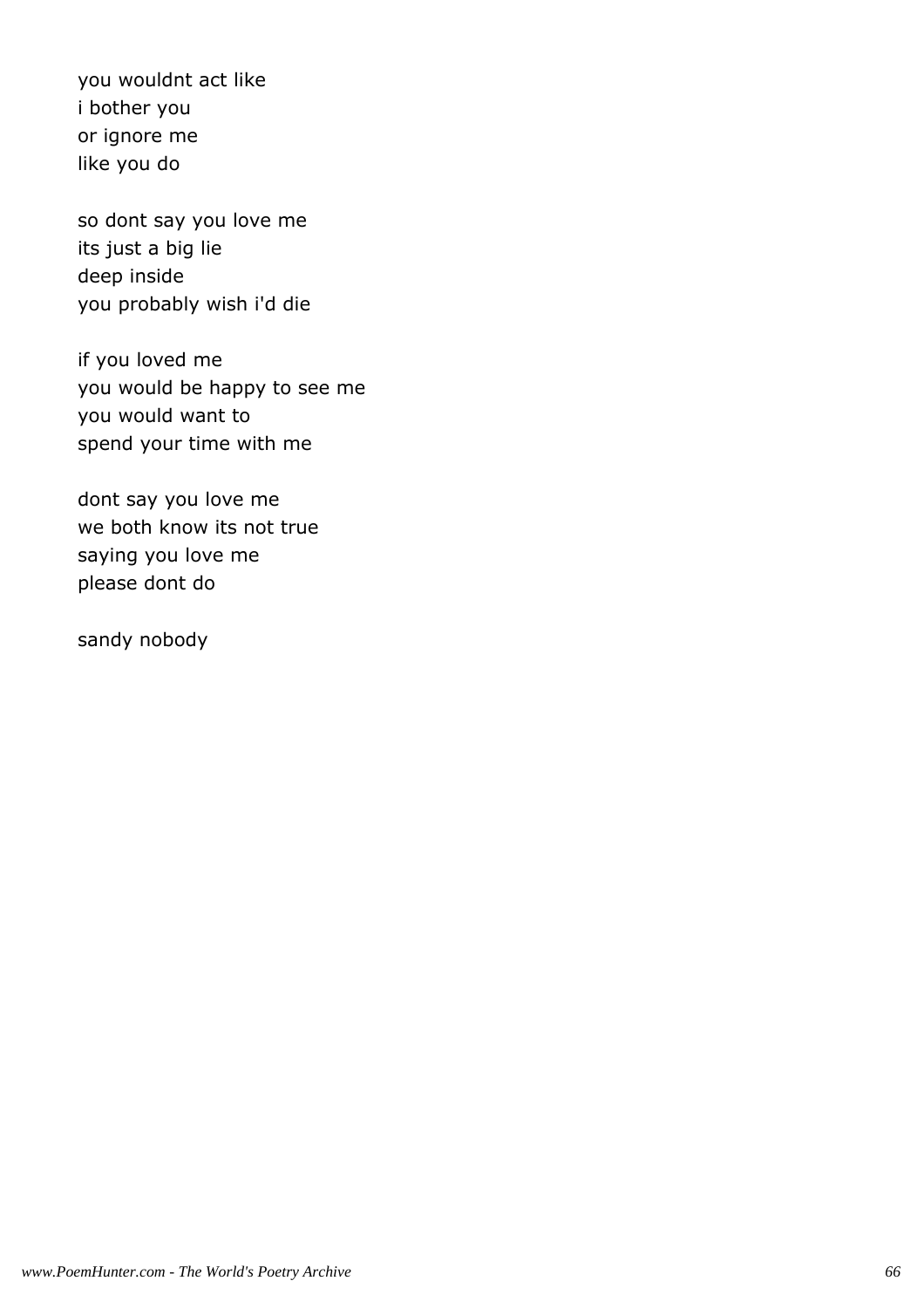# Dont Tell Me

dont tell me you love me we both know, its not true maybe you've tried or you think you do

but your actions towards me show you dont i can accept the fact that you don't, can't or won't

your words of love all seem hollow i know it's bit a hard to swallow

you are wasting your time what little you have left i am wasting my time what little i have left

we need to both move on its something we must do please don't tell me you love me cause it's not true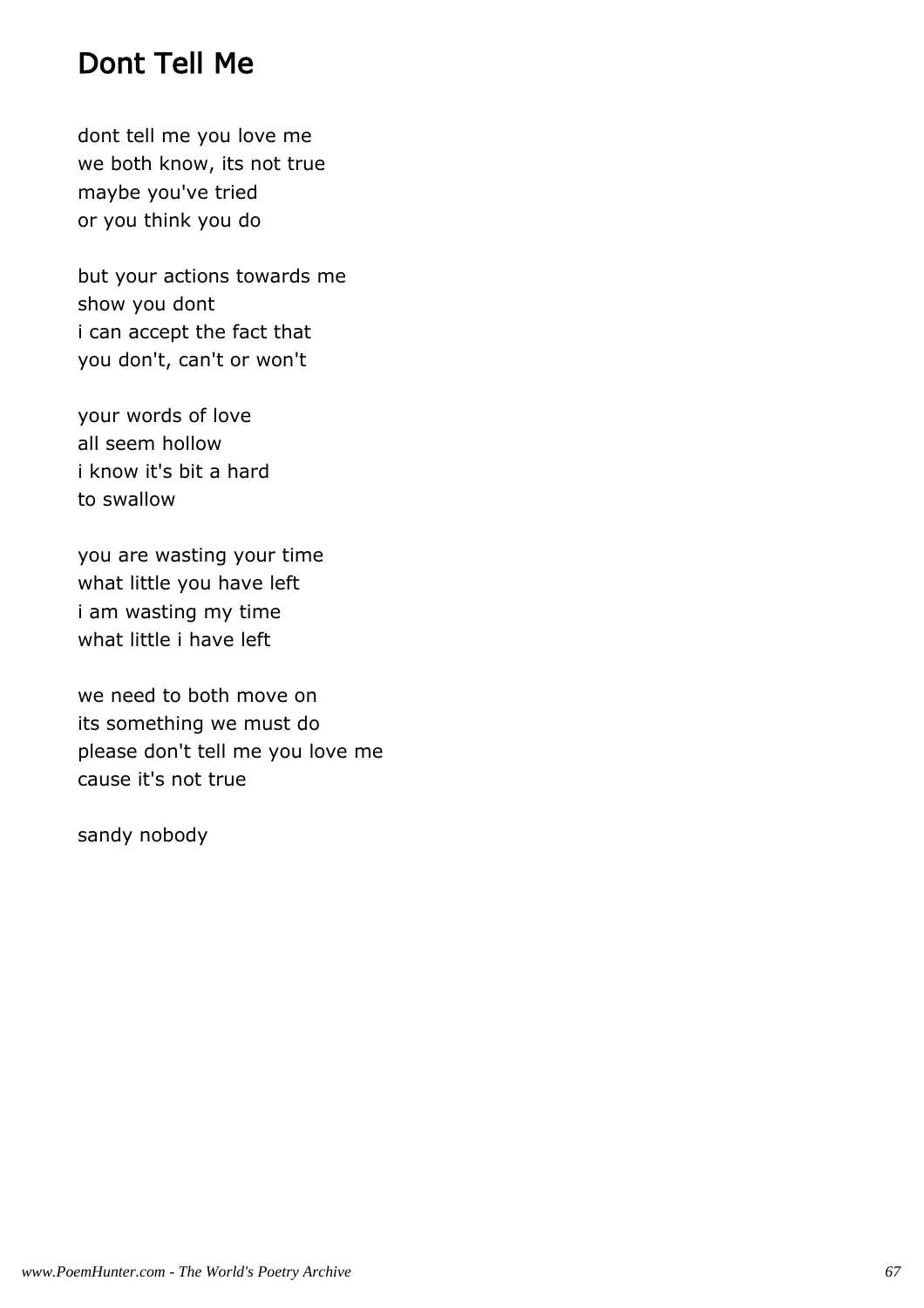#### Dream Ghosts

the ghosts of long ago come to me in my sleep i hear their voices memories i try not to keep

i see the shadows in my dreams i know its not real not what it seems

the ghosts, use my mind to haunt they use my memories to taunt

i hear their laughter their evil screams all their games are in my dreams

they laugh, they yell they fight they stay in my head all night

they steal my breath away iv nowhere to hide im paralyzed with fear feeling like i just died

a sudden noise makes them leave then i wake up i can breathe

i wished the ghosts would disappear so i could sleep without any fear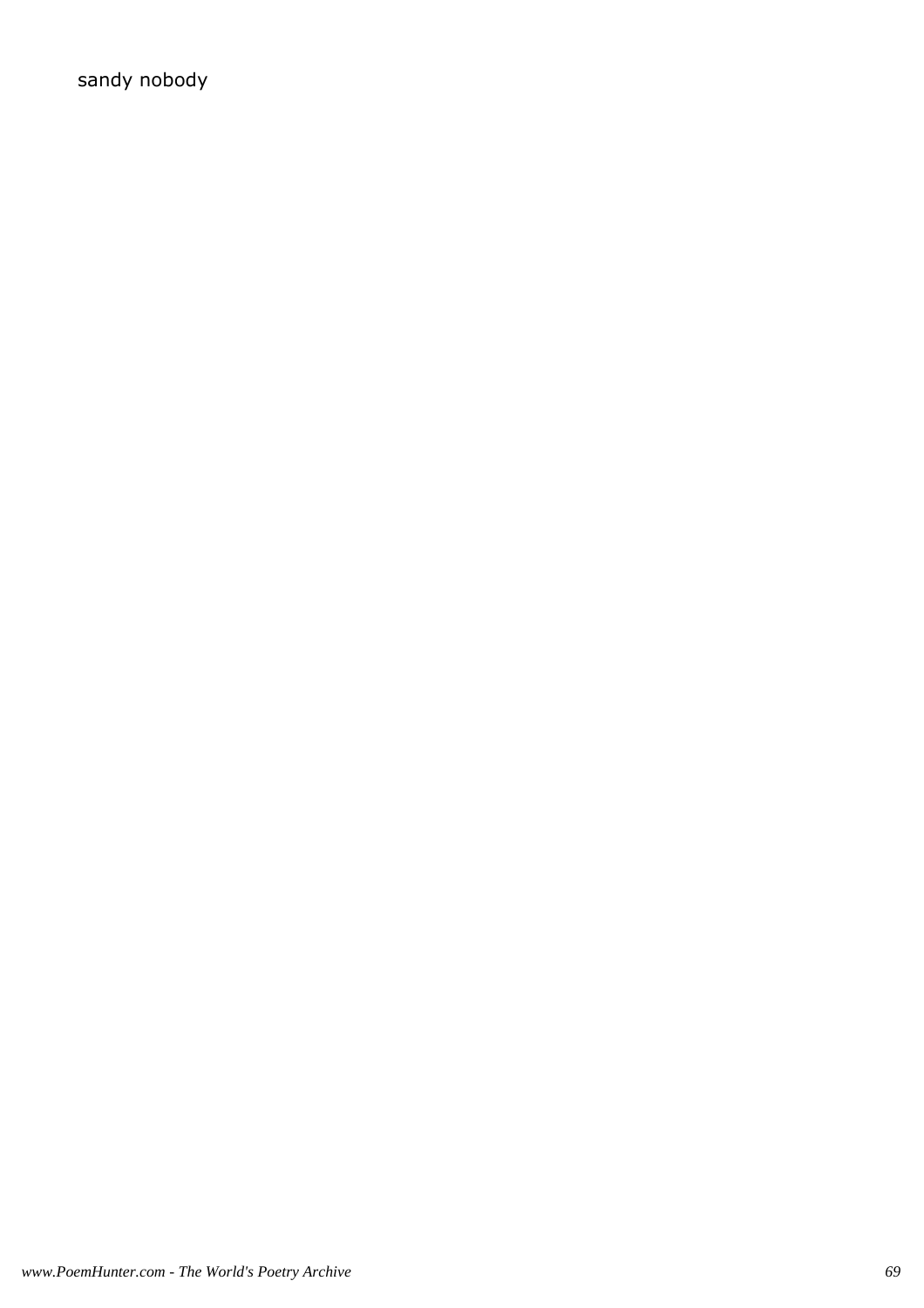# Dying Breath

my heart is racing my breathing shallow my heart was cut out now im hollow

my blood dripping from my wrists life is too sad so many twists

with my dying breath to you i will say please forgive me it has to end this way

before my soul leaves my earthly body please remember me even though i was nobody

i lived in torment way too long im not perfect iv done a lot of wrong

as i drift into this unconsciousness state it was you i loved never did i hate

you hated me you said i was evil called me names said i worship the devil

with my last breath i wish you well im going now to burn in hell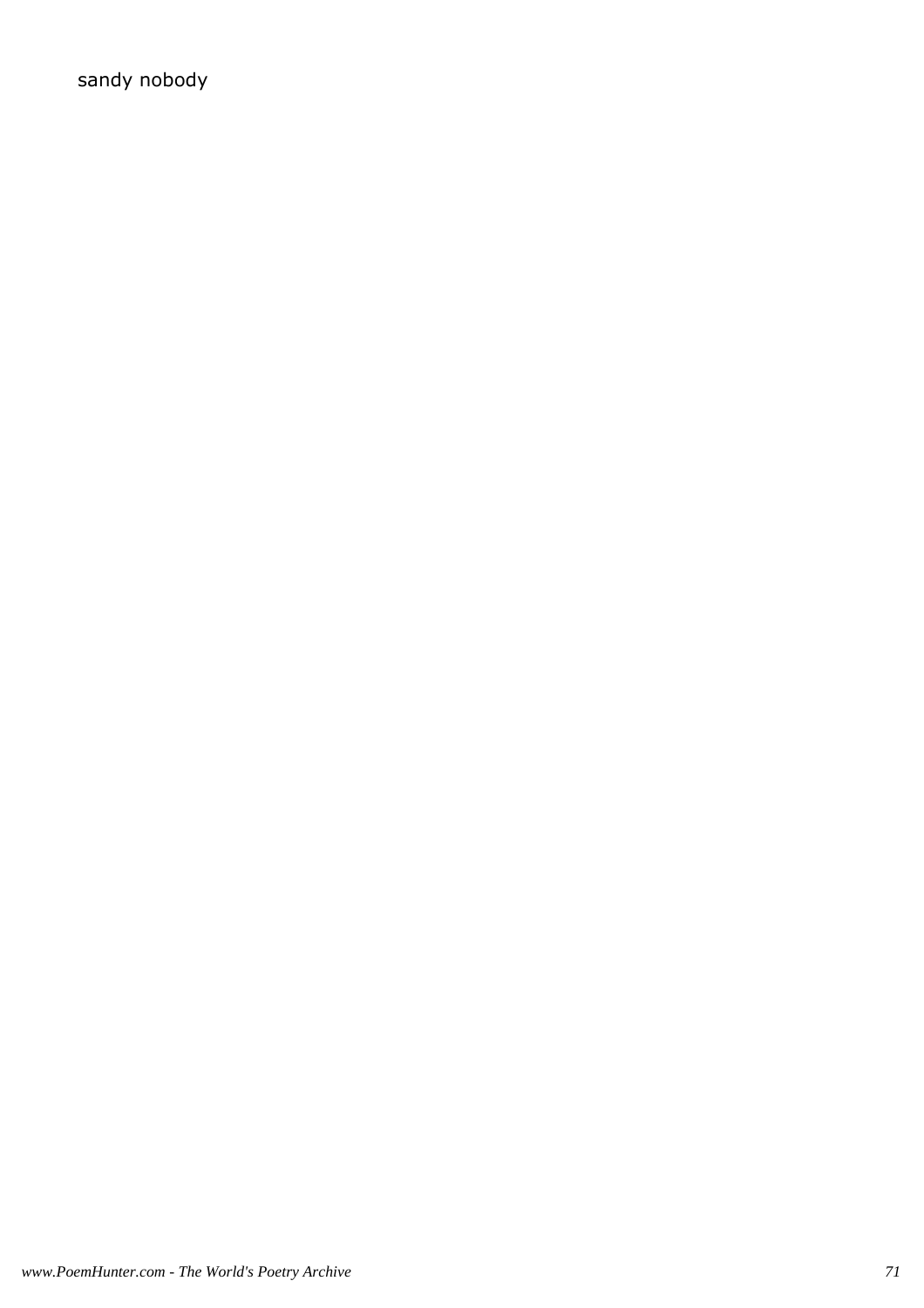## Empty Shell

a shell of a person who once was life was sucked out just because

a person who trusted so easily was made a toy of someones fantasy

a empty shell life no more just turned into someones whore

a person who gave love unconditionally got nothing in return but treated cruelly

a empty shell a person crying hurting badly inside dying

a person who will never again be full of life or set free

a empty shell is just a body no life, no soul can be anybody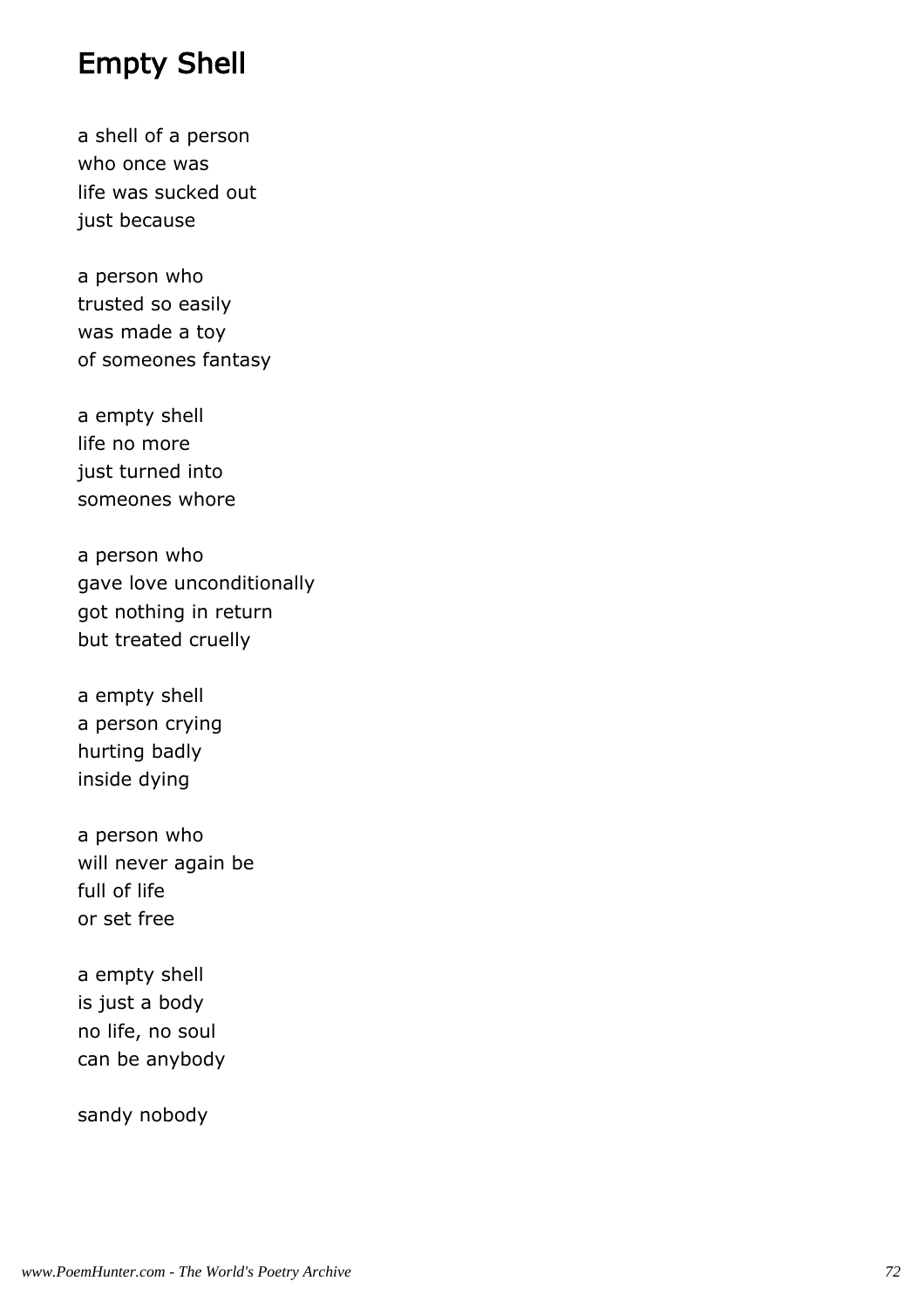## Empty Words

i watch as you speak i listen carefully hanging on every word attentively

i love your voice you speak with charm your words seem innocent make me feel warm

your words my heart did touch why i fell in love with you so much

but your actions and words are not the same your actions are like cold your words like a flame

your actions make your words empty and hollow words without feelings behind them bring only sorrow

empty words are nothing but lies you probably wont understand this but, thats no suprise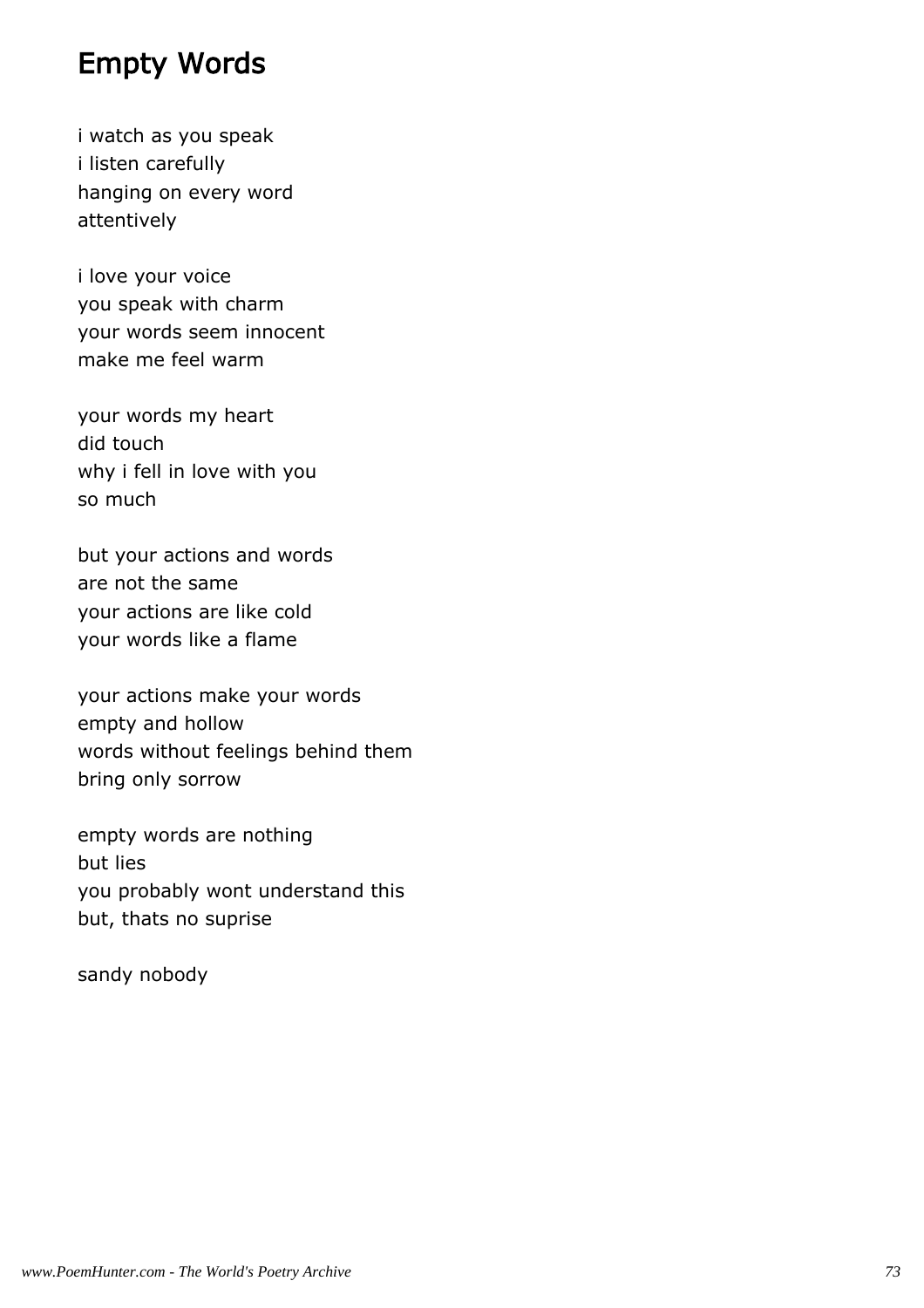## Endless Chatter

endless chatter about nothing much it doesnt matter about such and such

mindless talk about nothing important just take a walk listen to someone rant

all this is so boring dont you see and hear away i am snoring right over here

all this strife i dont want or need so get a life leave me be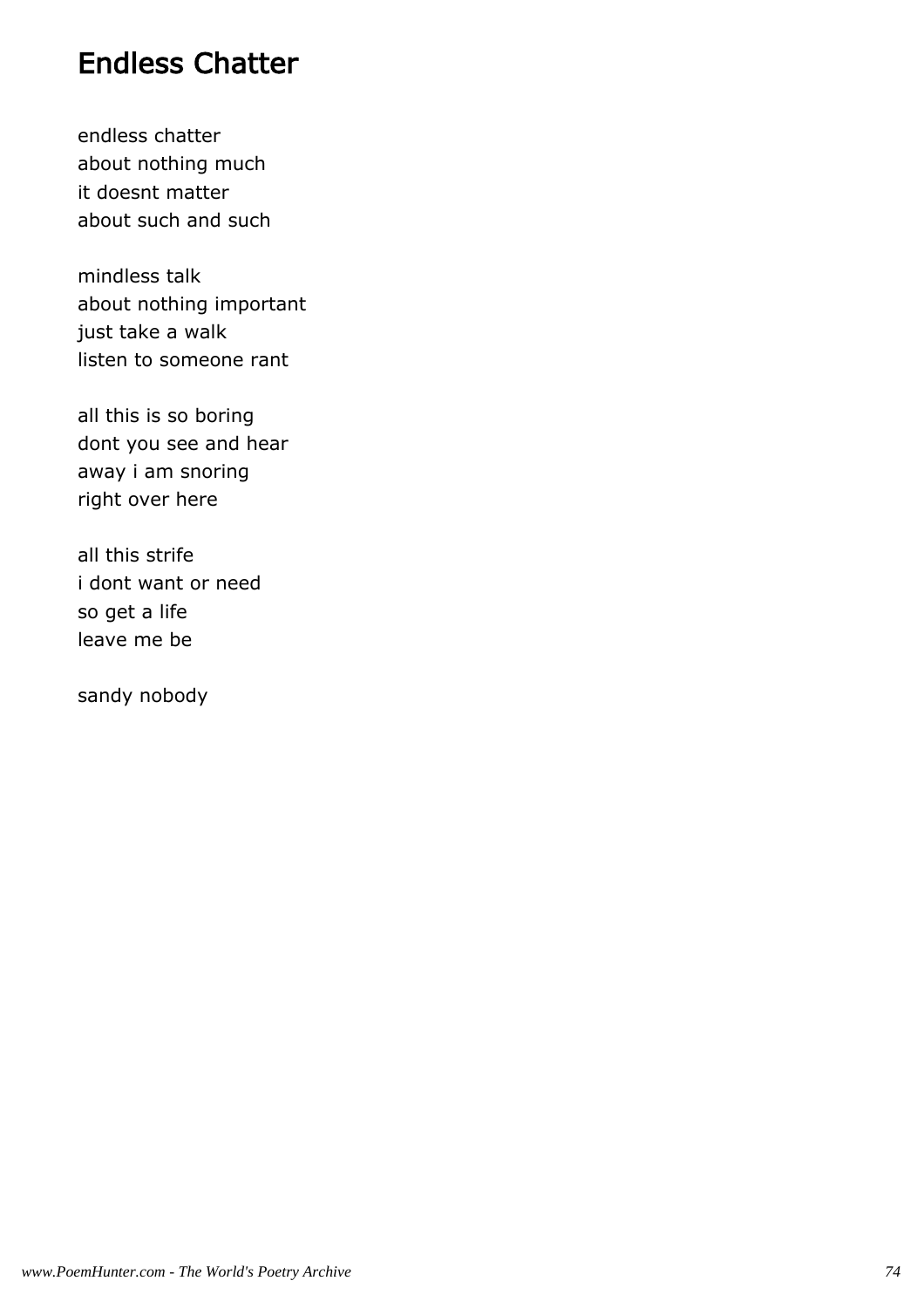## Everyday

it was a vicious attack thats what they say a man was beaten badly and left for dead today

it was a vicious attack thats what they said a baby was cut from the womb the mother left for dead

it was a vicious attack thats what they say suicide bombers killed more soldiers today

it was vicious attack thats what they said kids came to school with guns shot their classmates dead

it was a vicious attack thats what they say a man rapes and kills a woman today

it was a vicious attack thats what they said a dog chewed a baby up till he was dead

vicious attacks occurring everyday are humans worse than animals not sure what to say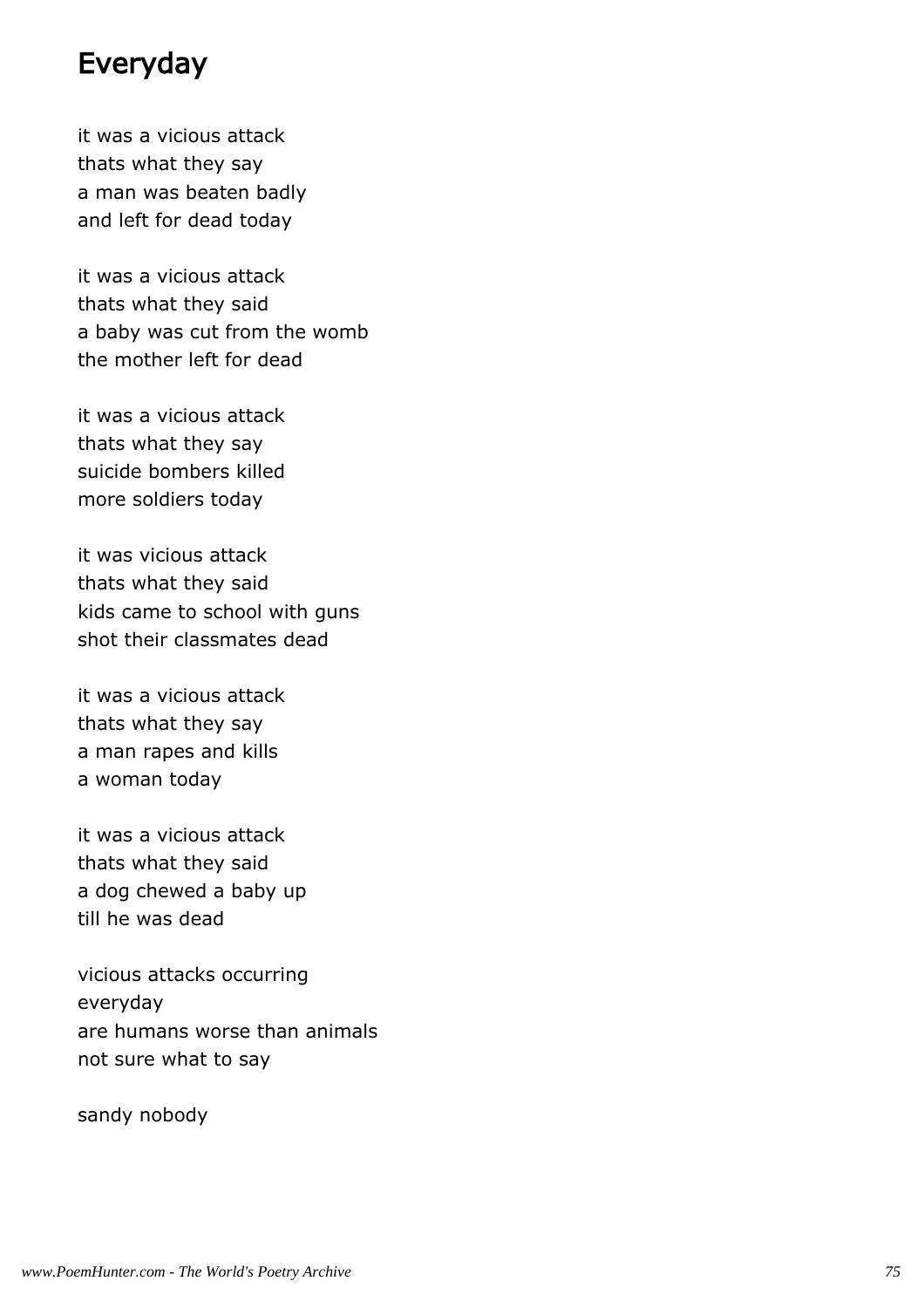# Evil Demons

deep sleep almost dead evil demons come into my head

my thoughts they steal in my dreams they seem so real

drive you mad make you insane why must they play this evil game

hear them screaming is this for real or am i dreaming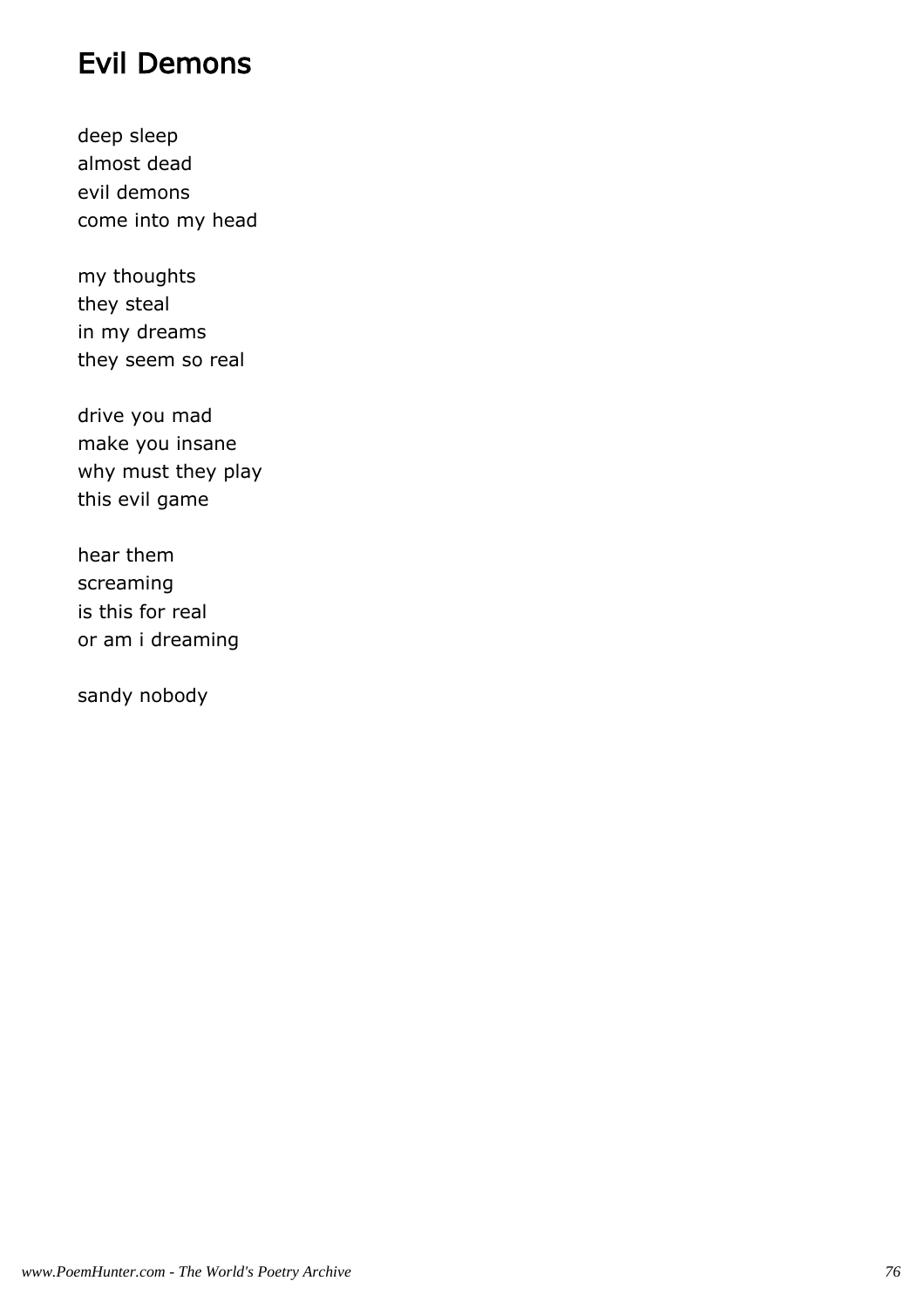# Fake Feelings

dont buy me flowers when i die dont pretend you cared dont pretend to cry

dont remember me when im dead remember all the lies that you said

keep it all to yourself your fake pity you did nothing but treat me shitty

if you cant love me when im alive dont pretend you do after i die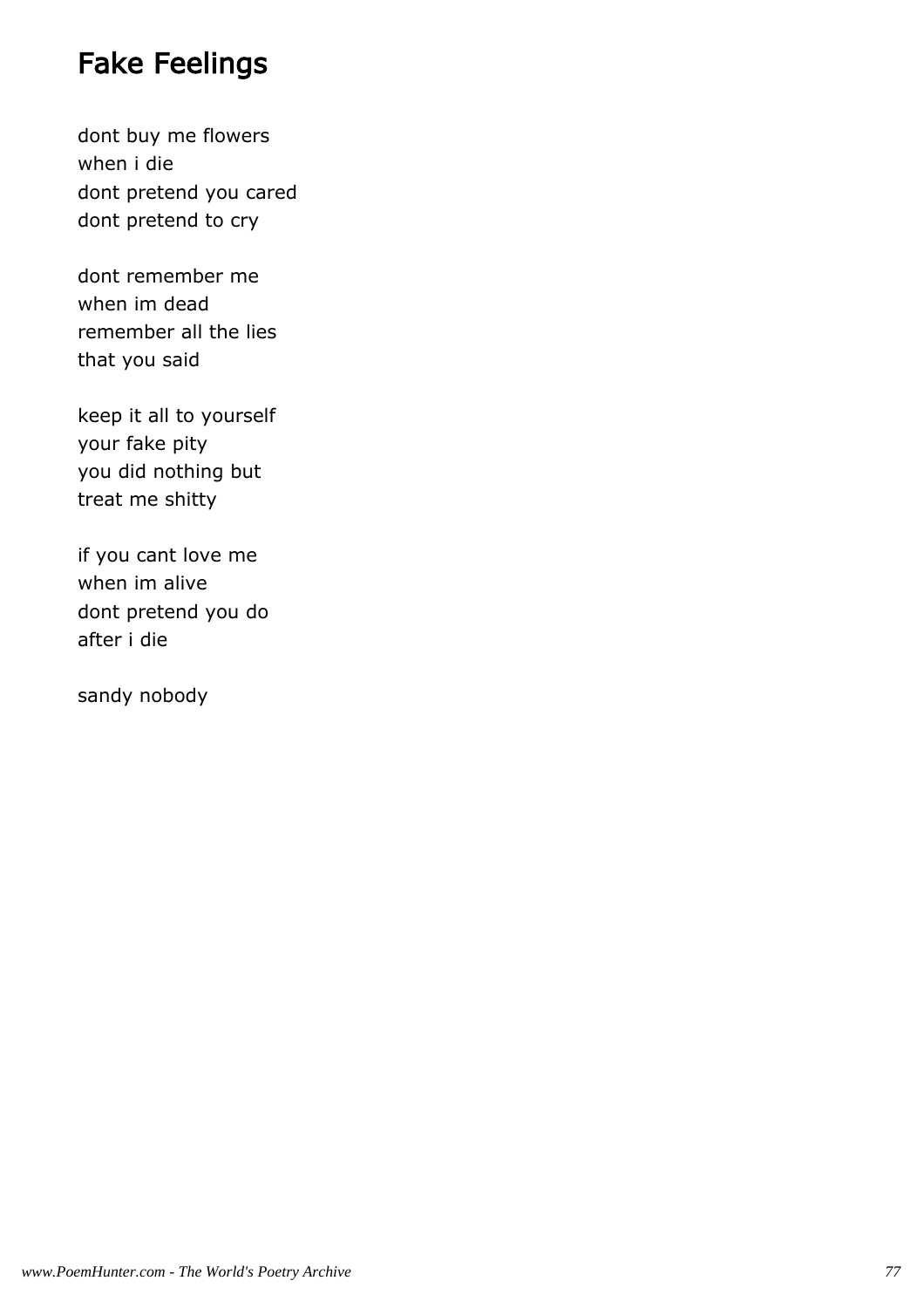# Falling Tears

falling tears hitting the ground soon a lake appears without making a sound having no fears laying down i drown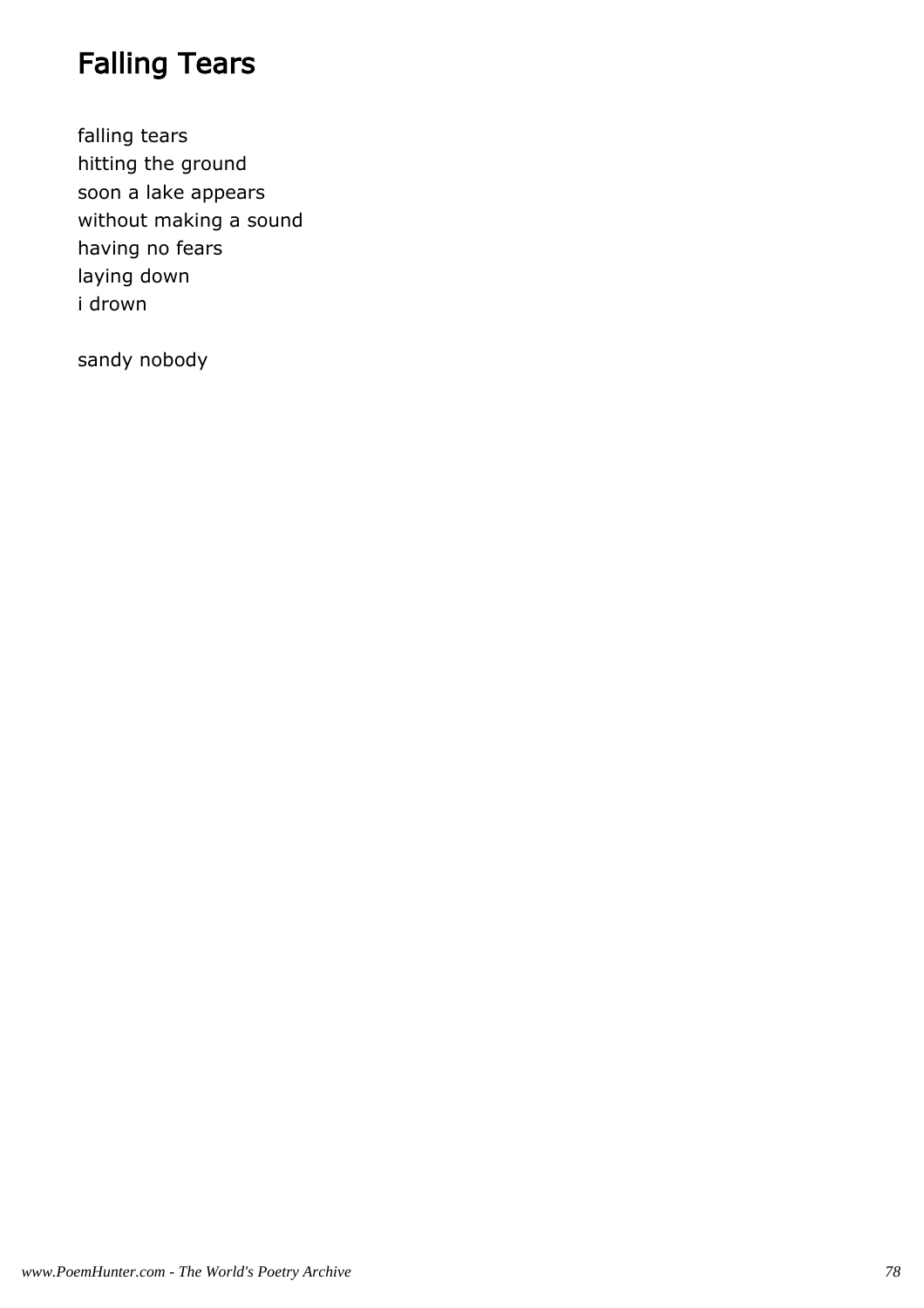## Feast Of The Beast

there was a knock at my door i thought was a friend so i opened it wide and let him in

i welcomed him in filled his thirst fed his hunger then me he cursed

he ate my body he drank my blood sucked out my life as much as he could

he chewed me up spit me out my life was another for his sick count

as i lay there dying he reached for my chest ripped out my heart its what he does best

my heart in his hands his icey cold stare he played with me so he did not care

it is what he came for the beast was to steal my heart it was his feast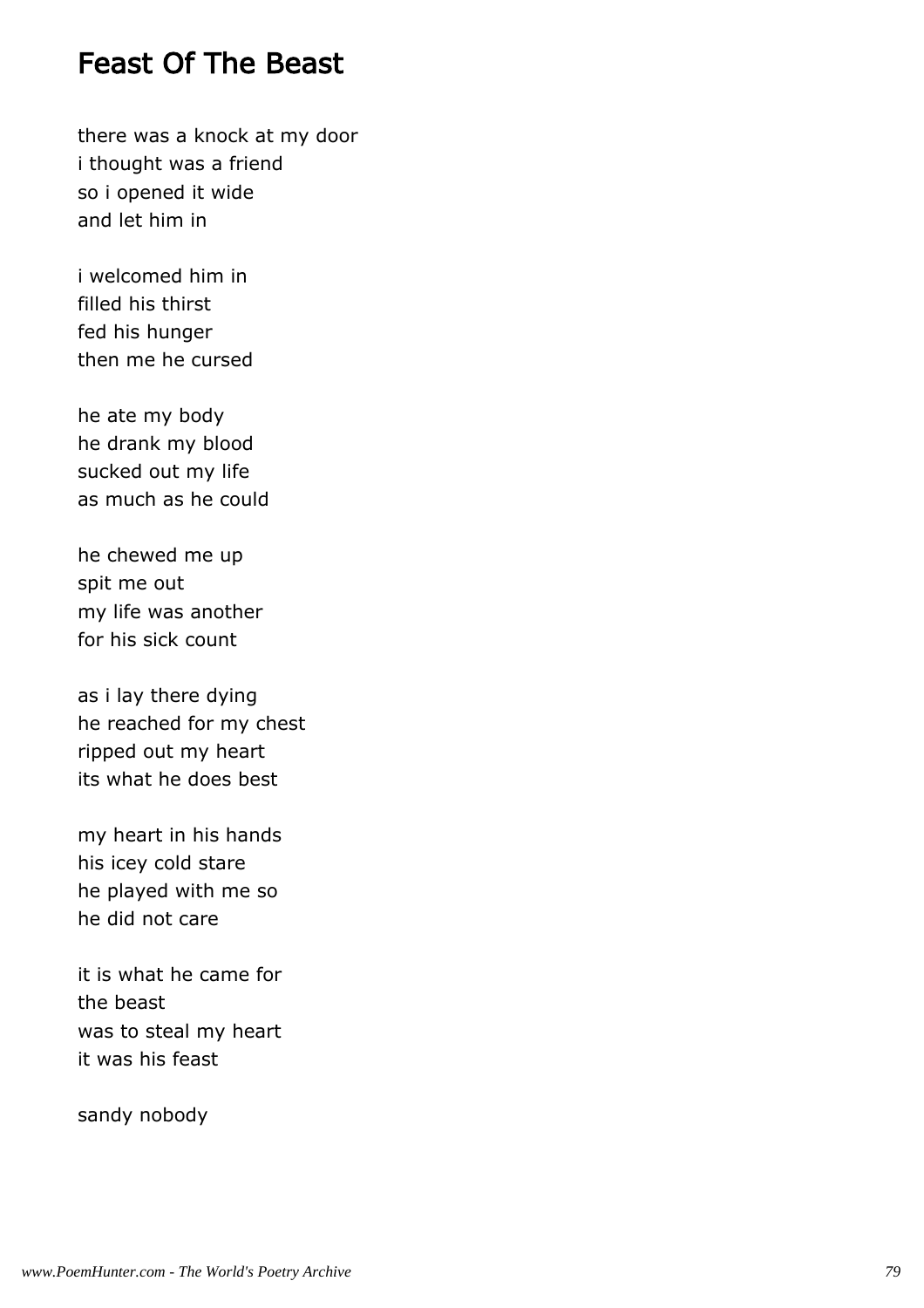# Feel My Pain

feel my pain its all thats left of me see my pain when you look at me

tears like rain alone now, kicked aside all but the pain my life is slowly drained

im dying inside nothing left in this body nothing more to hide im dying a nobody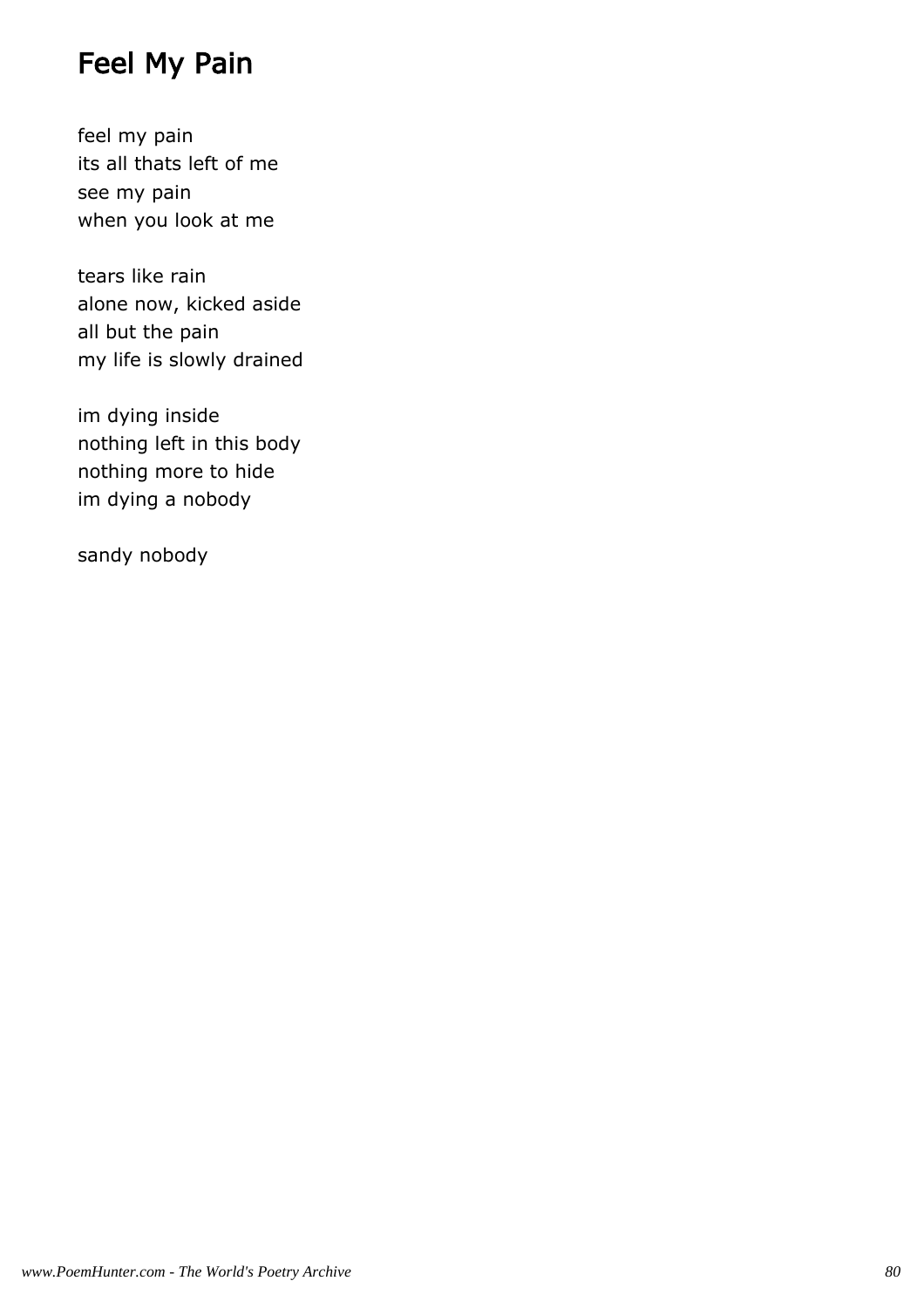## Feeling Fat

it's hard on me putting this weight on i thought when it got warm the extra weight would be gone

i put a few pounds on in the winter, like most i tried diets, exercising eating nothing but toast

still nothing helps i keep on growing with no end in sight to its slowing

when it first started i was a size four after two months i cant get thru a door

these next few months it'll only get worse soon i'll be bigger than a horse

i'll get so big i'll wobble when i walk then to me guys wont bother to talk

i get thru this fat time alone cause to me, he doesnt answer his phone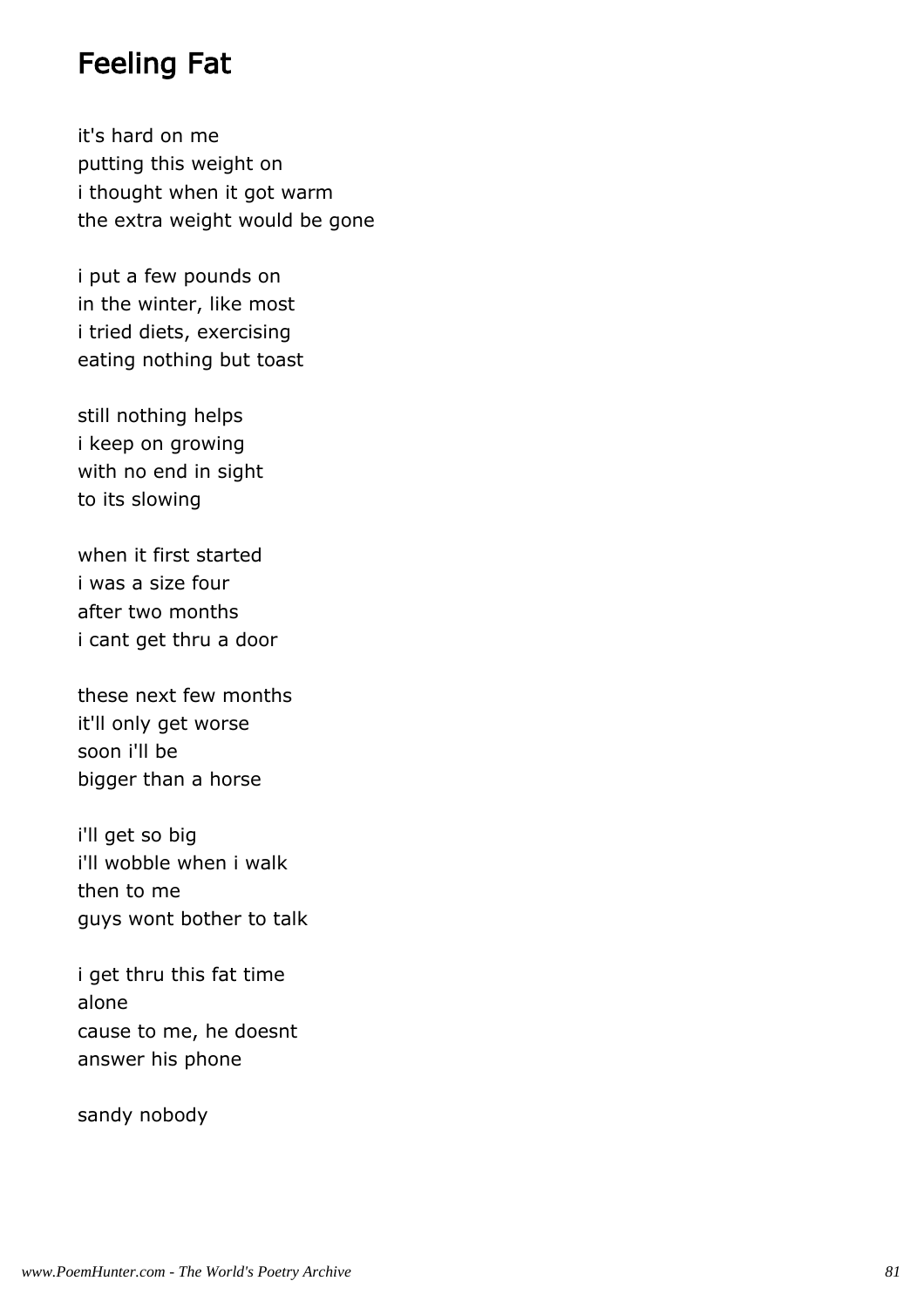# Feelings

lost empty inside cannot see blind

running can not hide i am dead inside

deaf can not hear crying shed no tear

love now a fear trust no more here

alone only me for you will not see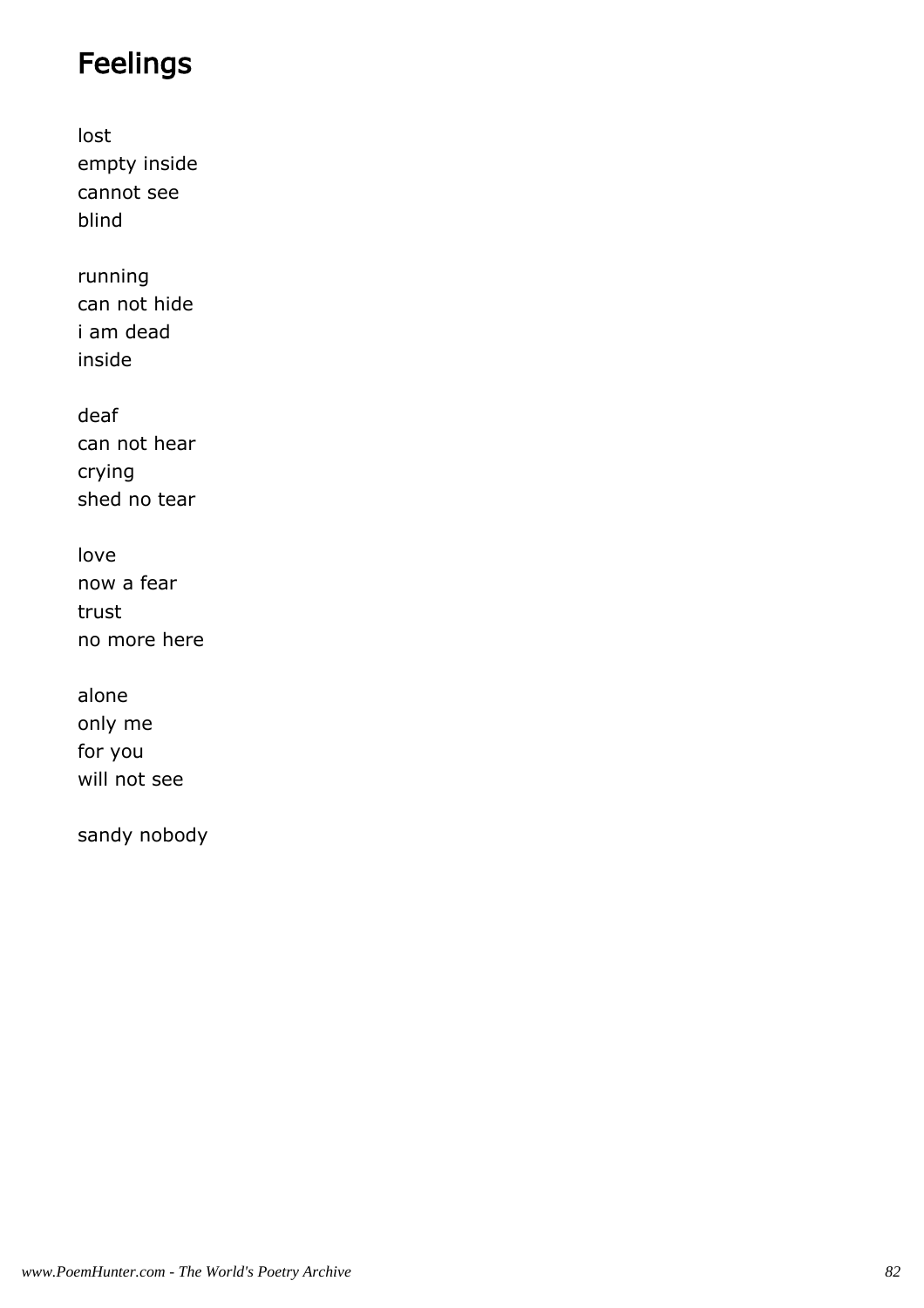## Foggy Dream

i had a dream last night the same one i had before so many times now the first time i was twenty-four

i remember this dream so vividly it was so real it seemed if i had never woke up i wouldnt have known it was just a dream

its late at night driving a lonely old road im all alone not sure where to go

the musics playing i hear the same song everytime the weathers nice and cool so must be springtime

then i drive into a fog i see lights coming at me the car passes by i drive awhile longer, just me

the fog gets thicker soon hard to see the street thats when i look lights are coming straight at me

then i see the glass coming straight at my face im paralyzed i cant get out of this place

my head bounces like a ball into the steering wheel iv no contol pain i dont feel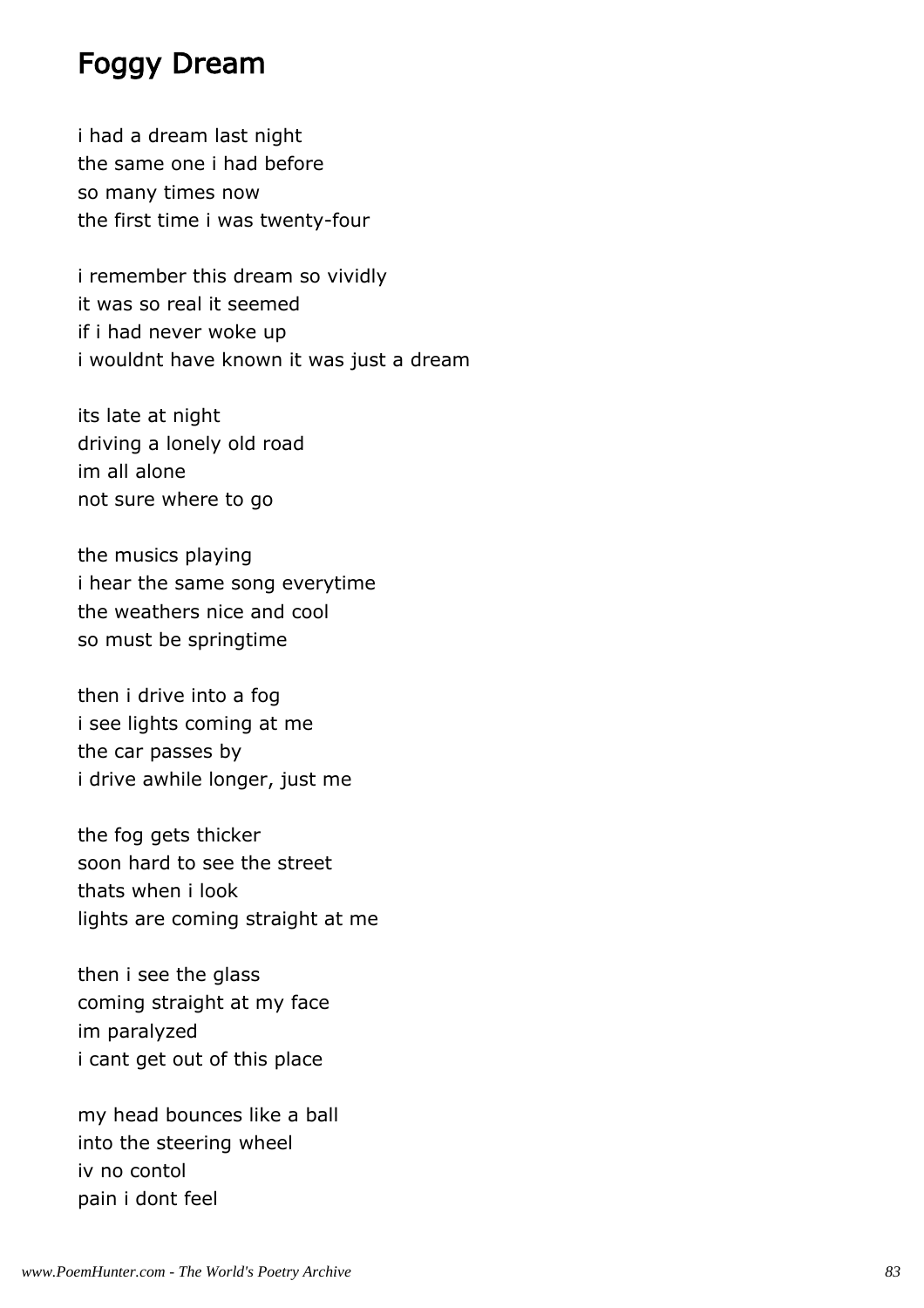im laying there stareing i cant move bloods running down my head hoping help comes soon

i lay there for hours it seems i hear the voices the screams

thats all i ever remember i wake up then iv had this same dream again and again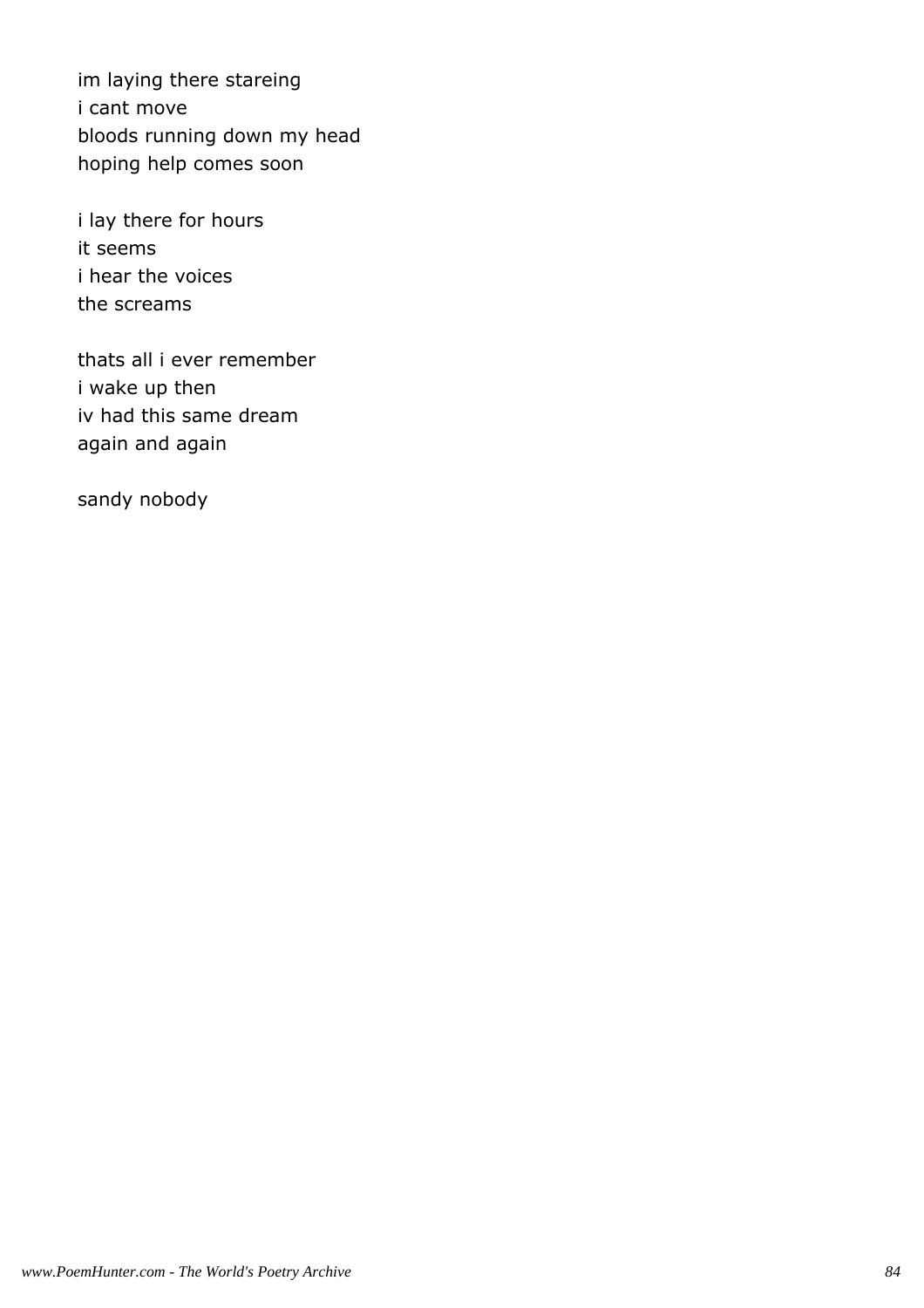## For My Friends

THIS IS FOR MY FRIENDS YOU ARE THE BEST I LOVE YOU ALL HOPE IM NOT TOO MUCH A PEST

YOU ARE THERE FOR ME A LOT GOOD TIMES, BAD TIMES TOO I JUST WISH FOR THAT I COULD REPAY IT BACK TO YOU

SOMETIMES YOU VE SAT AND WE TALKED WHEN I WAS FEELING SAD YOU NEVER LEFT ME TIL YOU MADE ME GLAD

THERE WERE TIMES WE TALKED AND LAUGHED A LOT SOMETIMES OUR TALKS GOT KINDA HOT

I WANTED THE WORLD TO KNOW AND SEE WHAT GOOD FRIENDS YOU HAVE BEEN TO ME

I HOPE THE BEST FOR ALL OF YOU AND I LOVE YOU ALL TOO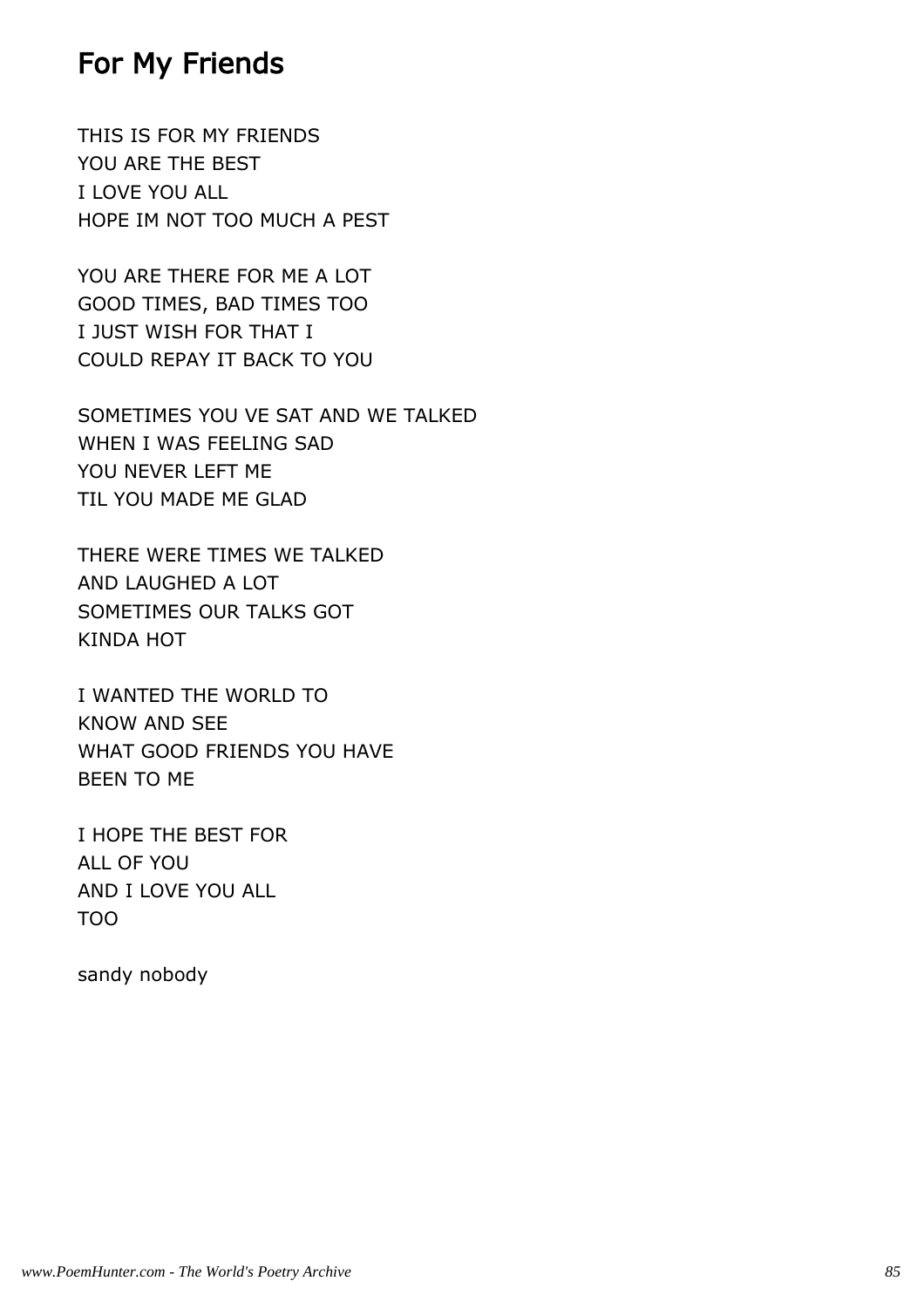## For My Mom

i remember when i was small the stories you told us the hugs and laughs we had the rides you took us on the bus

then as i got a little older things started changing you had more kids so prioritys needed rearranging

i know life for you was hard being poor with lots of kids no time to yourself tears that you hid

the anger inside you took your spirit away i still feel bad for you even till this day

i know that you are gone now i wished we had been friends i always loved you even until the end

you were my mom nothing can ever change that i really wouldnt want it too no matter what

i just wished you knew that i did care for you a million times i tried to tell you too

i hope you rest in peace no hurting or pain i hope you can love me when i see you again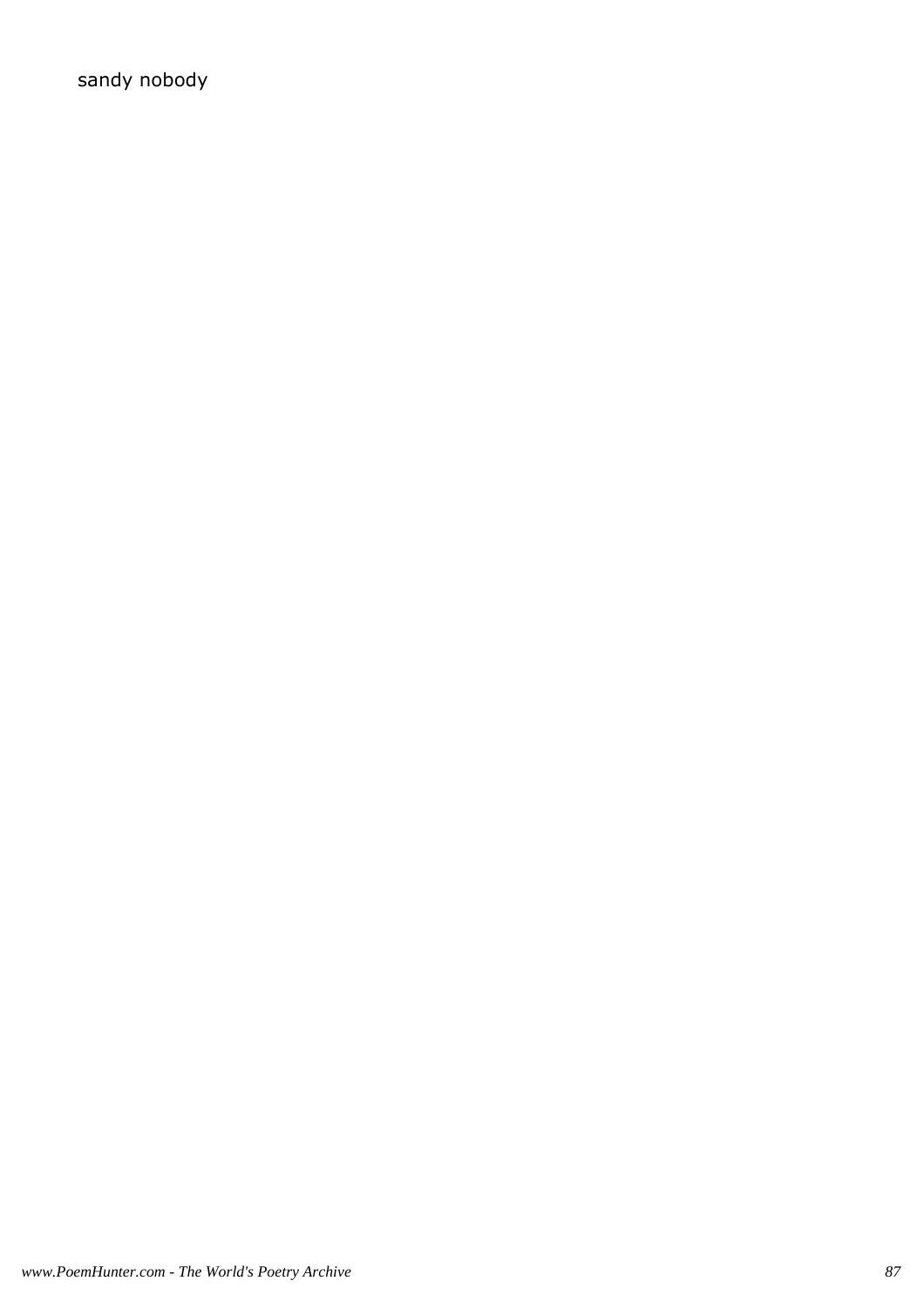# For You

JUST WANTED TO LET YOU KNOW I'V DECIDED TO GO I WONT BOTHER YOU ANYMORE YOU ARE A WHORE YOU PLAYED ME WELL AND I FELL YOU TOLD ME ALL YOUR LIES SO THIS IS MY GOODBYE SO GO PLAY AND HAVE YOUR FUN CAUSE WHEN ALL IS DONE I WONT BE THERE LIKE YOU REALLY CARE YOU KEEP YOUR MARRIED WOMEN YOU KEEP YOUR CAMMIN THATS ALL YOU WILL EVER GET LOSERS LIKE YOU FORGET MOST OF US LIKE REAL WE LIKE THE FEEL ALL YOU WANT IS FAKE CAUSE REAL YOU CANT MAKE SO KEEP YOUR PRETEND ALL THE WAY TIL THE END THATS THE WAY YOU AND YOUR HO LIKES TO GO WAIT TILL HER HUBBY FINDS OUT AND WITHOUT A DOUBT SOONER OR LATER HE WILL KNOW THEN OUT YOU WILL GO CAUSE SHES JUST PLAYING YOU THE WAY YOU PLAYED ME TOO PEOPLE LIKE THE TWO OF YOU HAVE TO HAVE FAKE CAUSE REAL WONT DO SO YOU KEEP YOUR FAKE LIVES MESS WITH OTHER GUYS WIVES PLAY ALL YOUR LITTLE GAMES YOUR JUST SO FUCKING LAME HIDE BEHIND A WEBCAM DAMN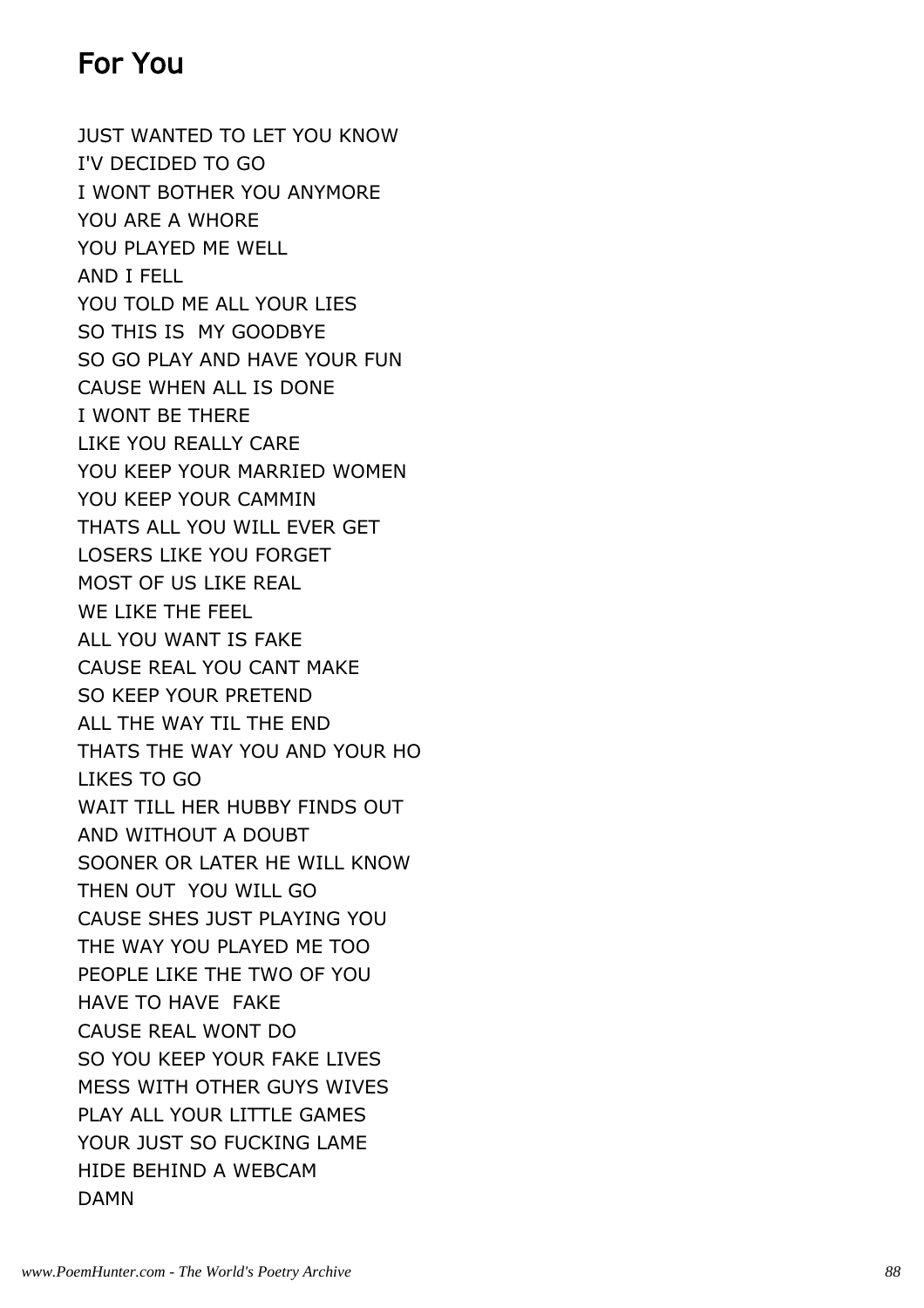#### YOU TWO LOSERS DESERVE EACH OTHER I HOPE ONE DAY YOU GET TOGETHER

PS

HOPE YOU TOLD HER ABOUT ME I'V PROOF YOU SEE IN A FEW MONTHS YOU WILL KNOW AND THEN SHE WILL GO

BUT DONT WORRY I WANT NOTHING FROM YOU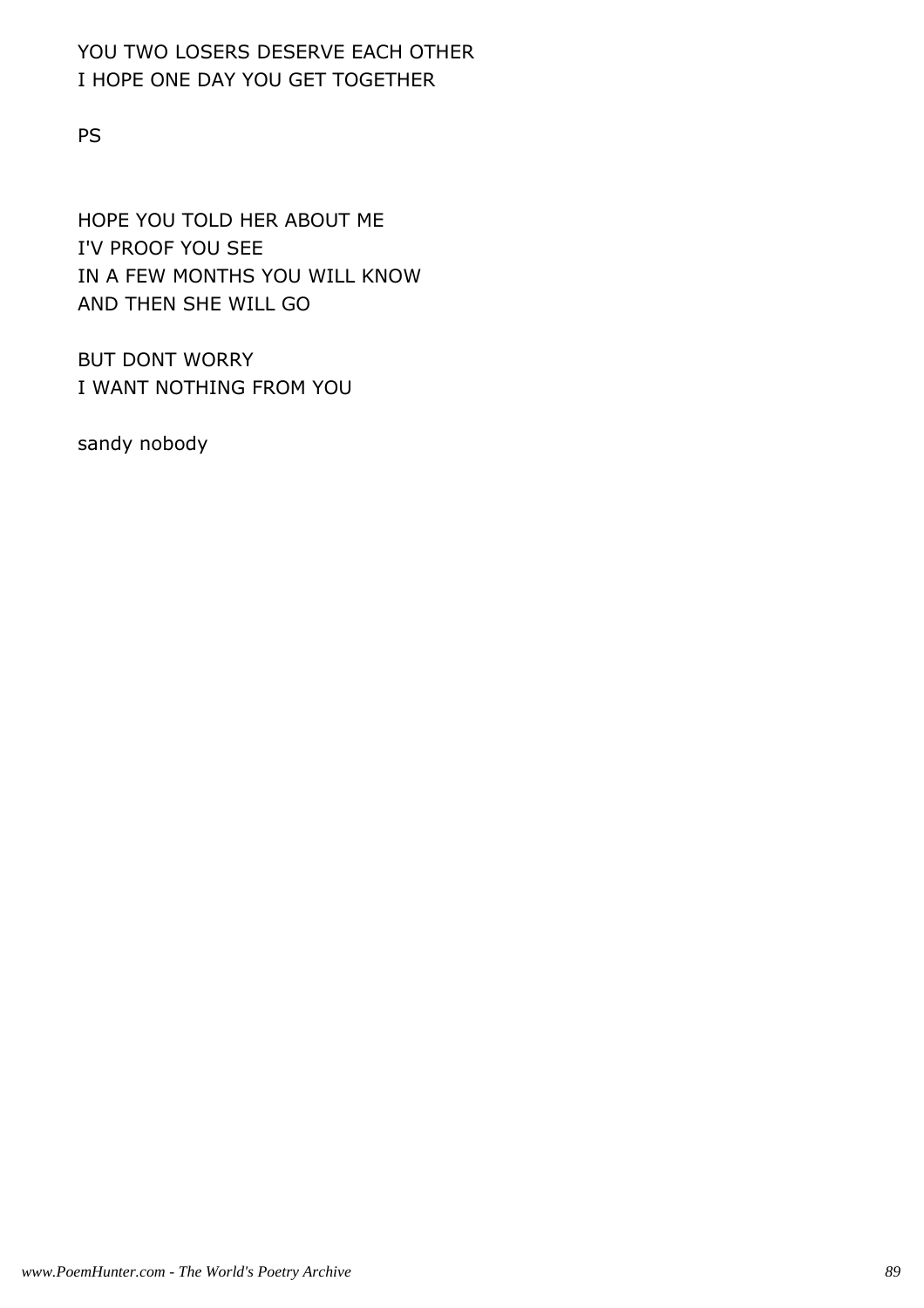### Forever Lost

i looked for you today at the place we used to play

as i waited for you to come i started daydreaming of long ago fun

here we used to pick our favorite flowers the minutes soon turned into hours

i thought i saw you near the tree i waved to you, but you turned away from me

i heard your voice call out my name 'come play with me, come play a game'

you walked away, i started to follow then you disappeared and i felt so hollow

i screamed for you, the people stared falling to my knees, i did not care

crying, begging for your return inside my heart i felt the awful burn

you were gone, never to be found but i still look for you on the playground

looking in the past, the future tossed you shall always be forever lost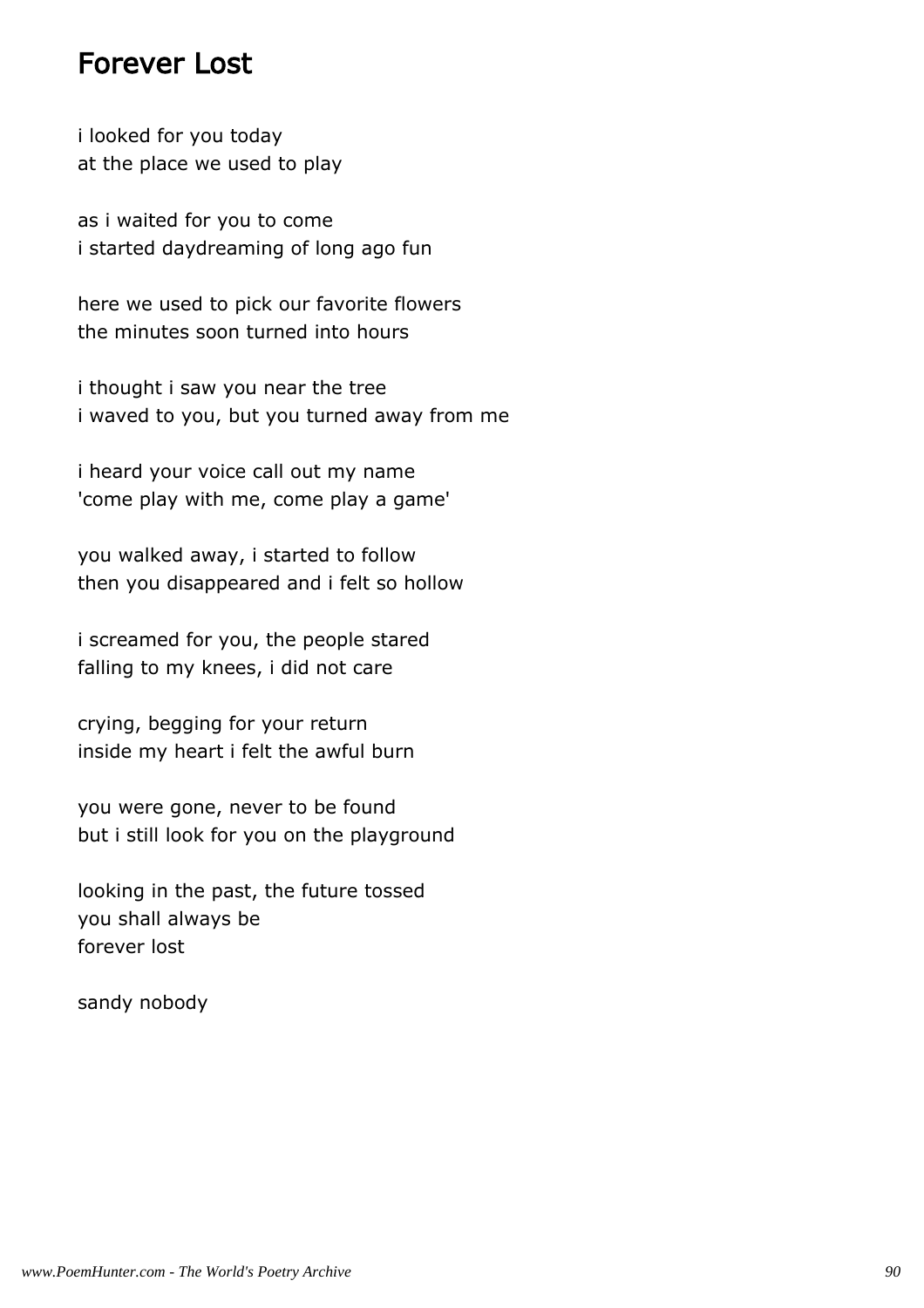### Fun With A Pm

was bored one night surfing the net checked out some chats see if entertainment i could get

checking out rooms most people seem really nice listening to music and talk then i got a pm, had to think twice

i answer it back seemed like a nice young man he asked how i was if i was a real woman

i said im real i think sent him a smile then a wink

he asked asl i rolled my eyes told him old, yes, its a suprise

he was like twenty five to young for me i told him goodbye leave me be

he wouldnt go says he likes older women i said good i liked older men

he wanted a picture or a cam asked what i had on what i looked like i decided to have some fun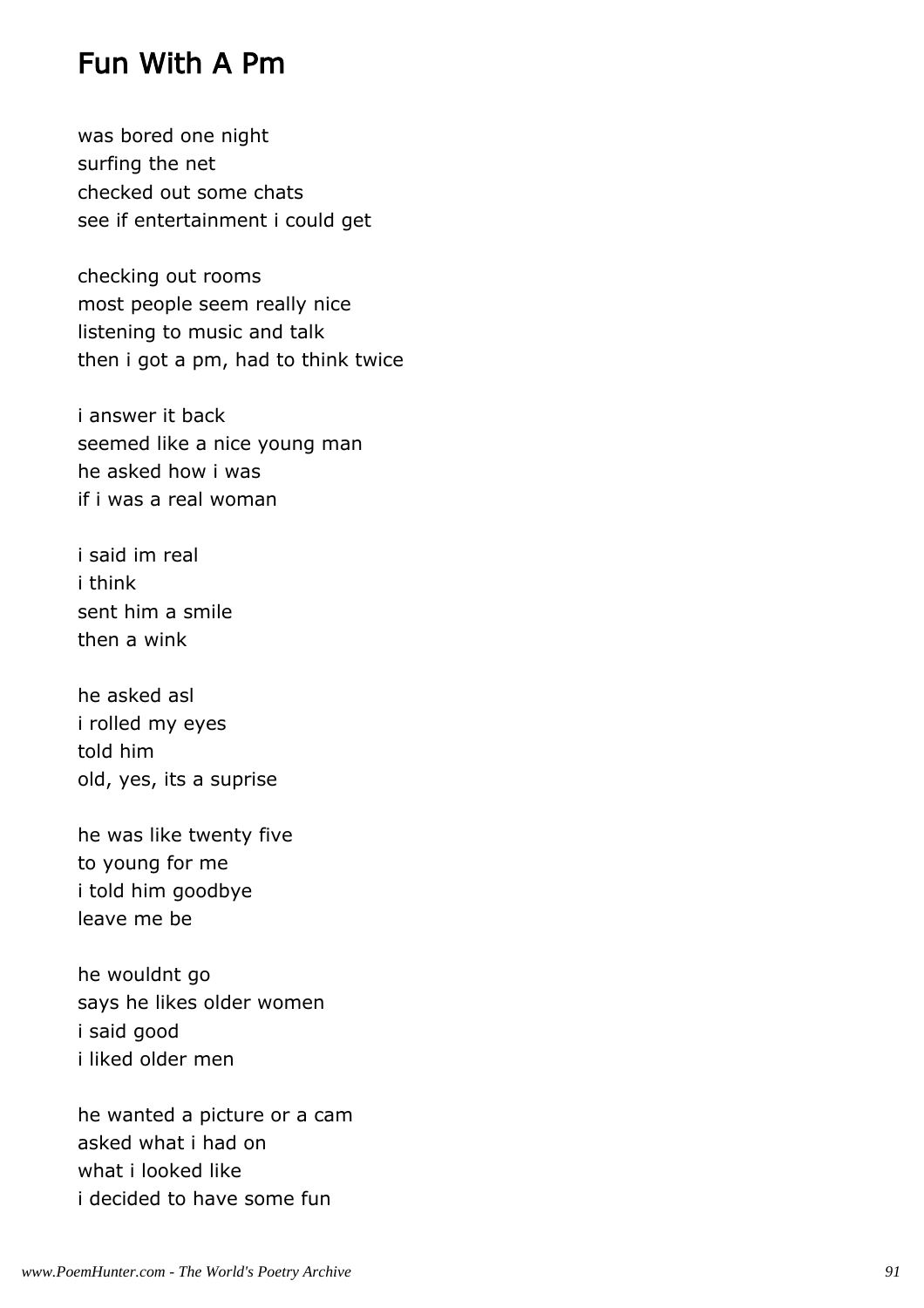i told him besides being old i weighed quit a bit i have no teeth hold on, i have to spit

i have eight kids by eight different men you want to be a daddy come on over then

hold on a minute i'll be right back need to grab another beer give that fly a wack

i asked if he has a good job what do you do i cant work, i need my rest he might need to work two

he suddenly told me he needed to go was nice meeting me soooooo

i kept sending him messages he wouldnt answer back so i went got that beer gave that fly a wack

lmao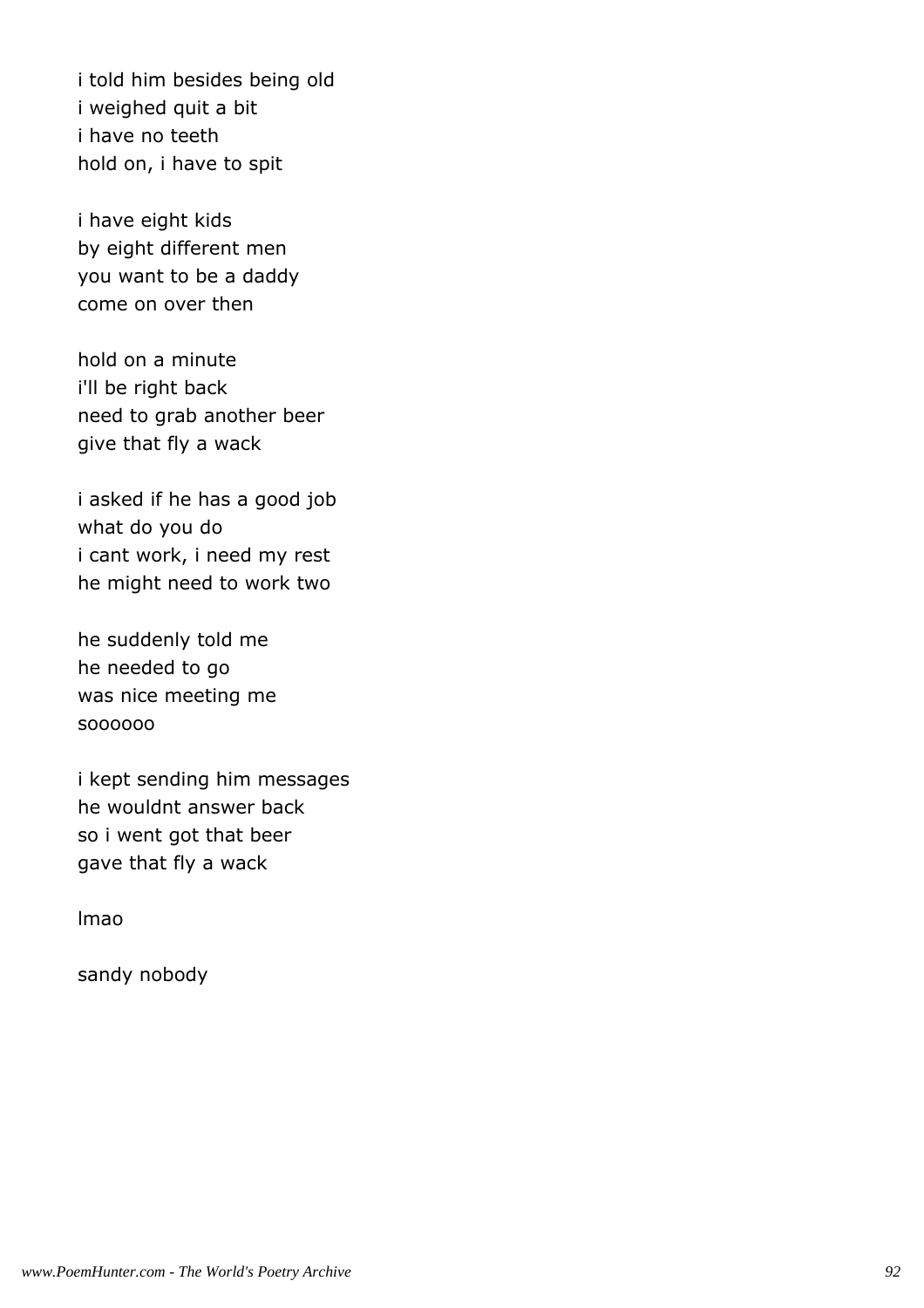# Giving Up

i cant make you like me no matter how hard i try i cant make you want me even if i cry

i cant make you want me no matter how hard i try i cant make you be with me even if i cry

i cant make you need me no matter what i do i cant make you love me like i love you

i cant make you do anything you dont want to do so thats why im giving up on you!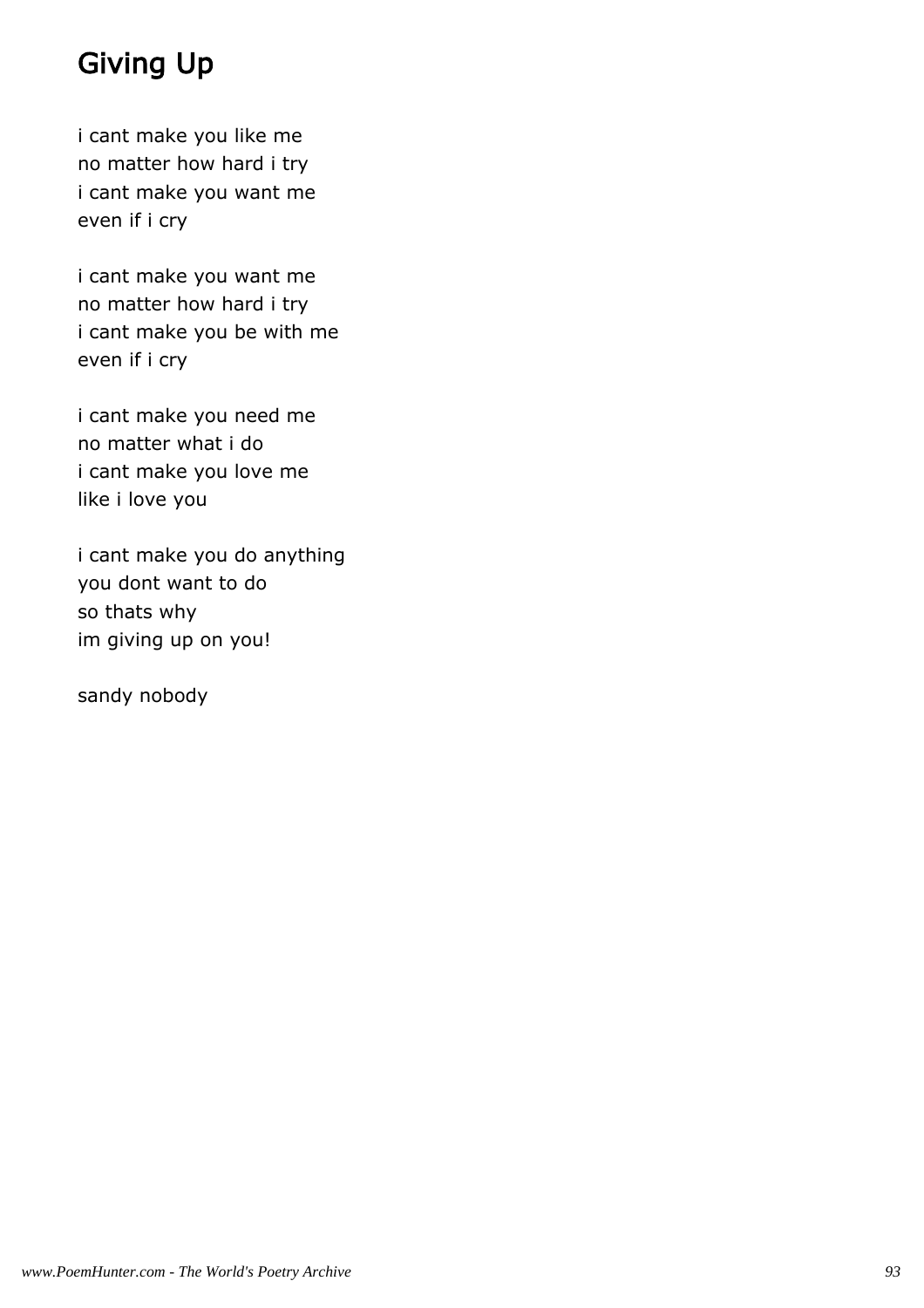# Go Home

i wanted you in my world i liked you in my life but theres one issue you have a wife

so you need to go leave me alone go to your family go back home

i didnt know at first you just lied go back home leave with pride

you lied to them you lied to me you lied to youself go away, let it be

we can never be together now i dont want to you lied so much i dont want you

go home to your family they need you theres nothing left to say nothing left to do

so goodbye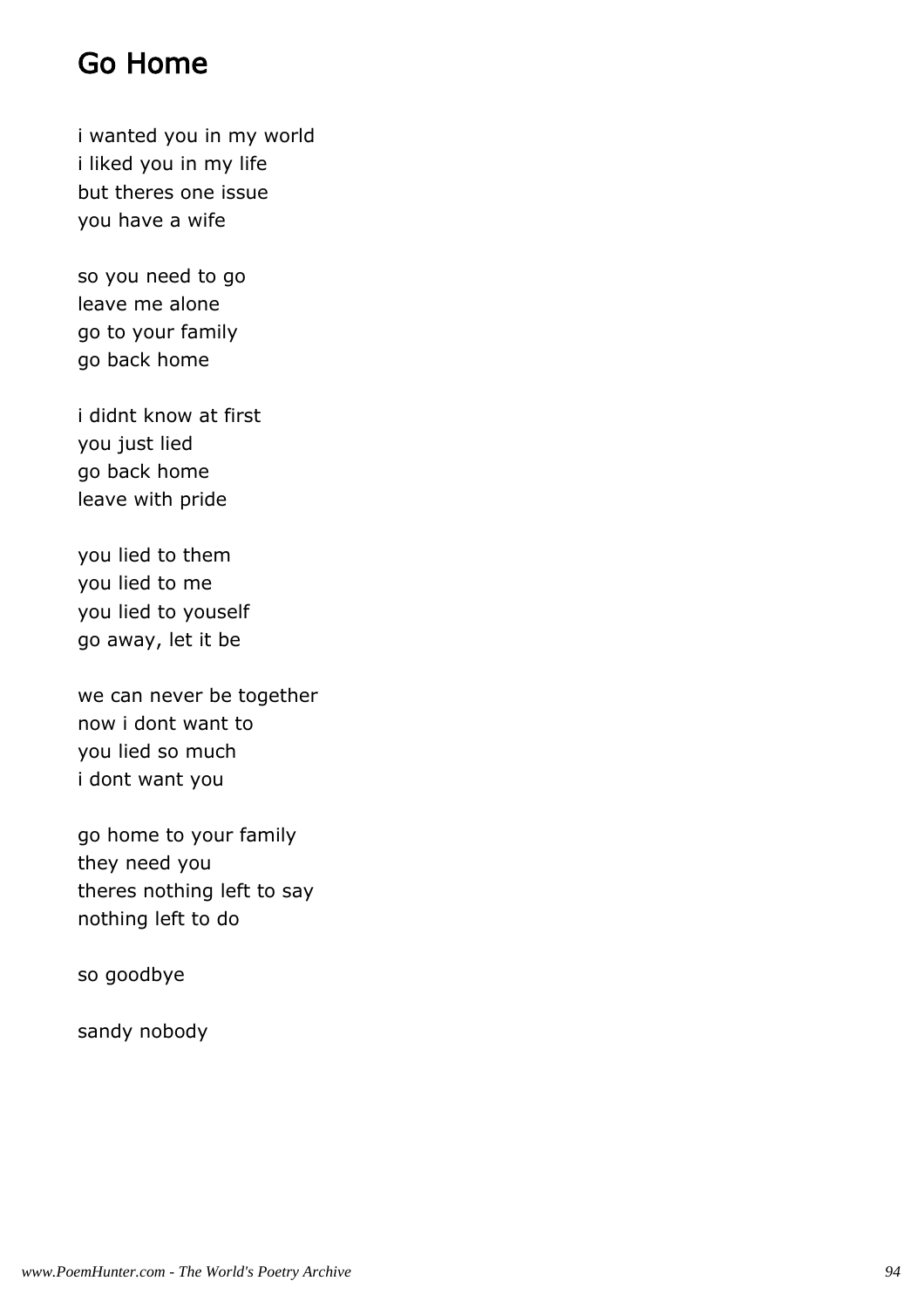# God's Curse (Pt.1)

marriage is a prison from which theres no escape there is no door windows are covered by drapes

marriage is a hell living with a devil for all eternity nothing but darkness cannot find quiet serenity

marriage steals your life takes away your soul kills your spirit buries you in a deep dark hole

marriage is Gods curse its worse than living compared to this thing called marriage death is more forgiving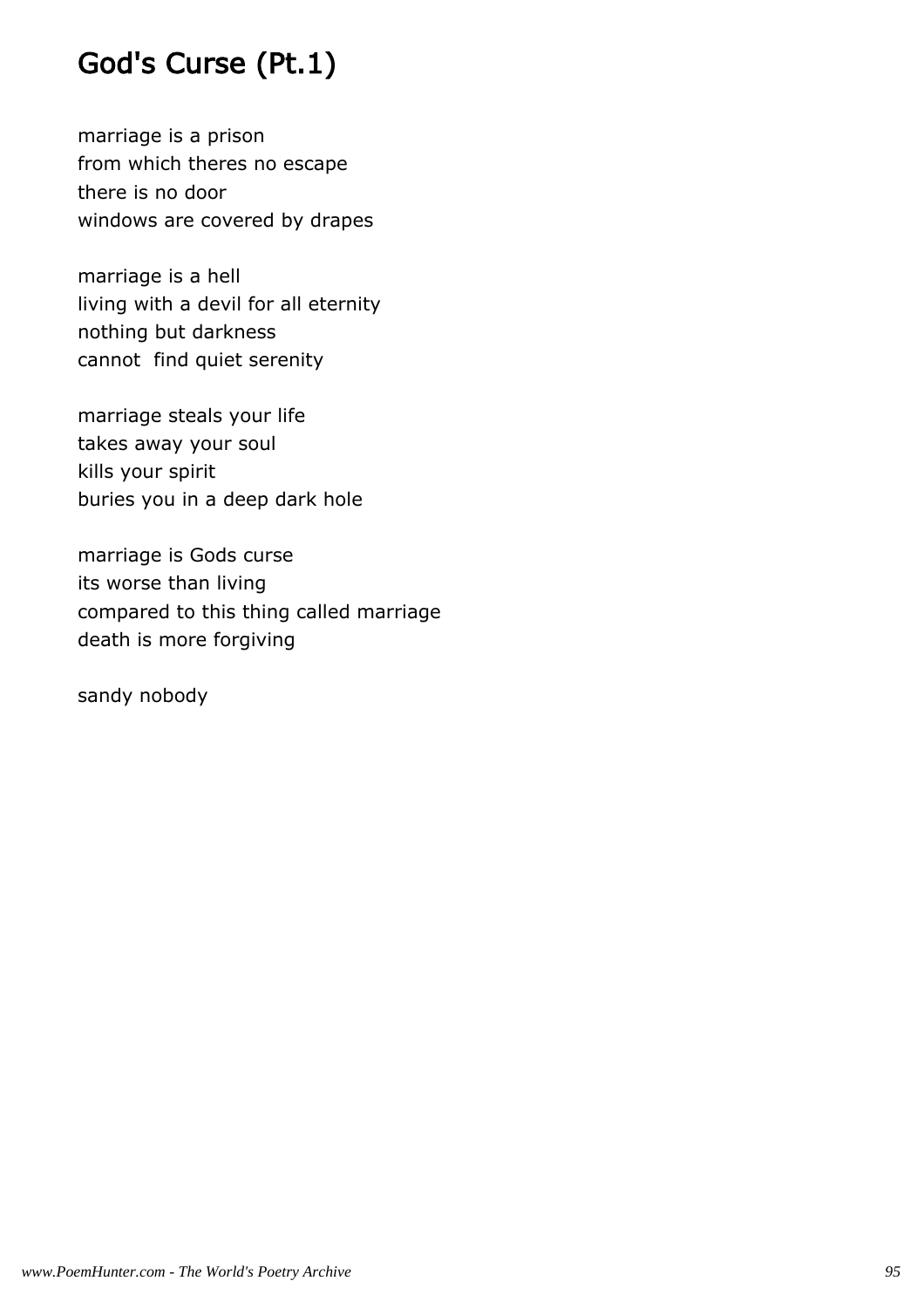# God's Curse (Pt.2)

marriage is God's punishment to suffer thru this life so we may want to die than be someones wife

marriage makes two as one no wonder its suffocating two as one cannot be done

before you tell me im wrong rush to my judgement iv already felt Gods wrath and punishment

i was married to him for many years felt more than enough pain way to many tears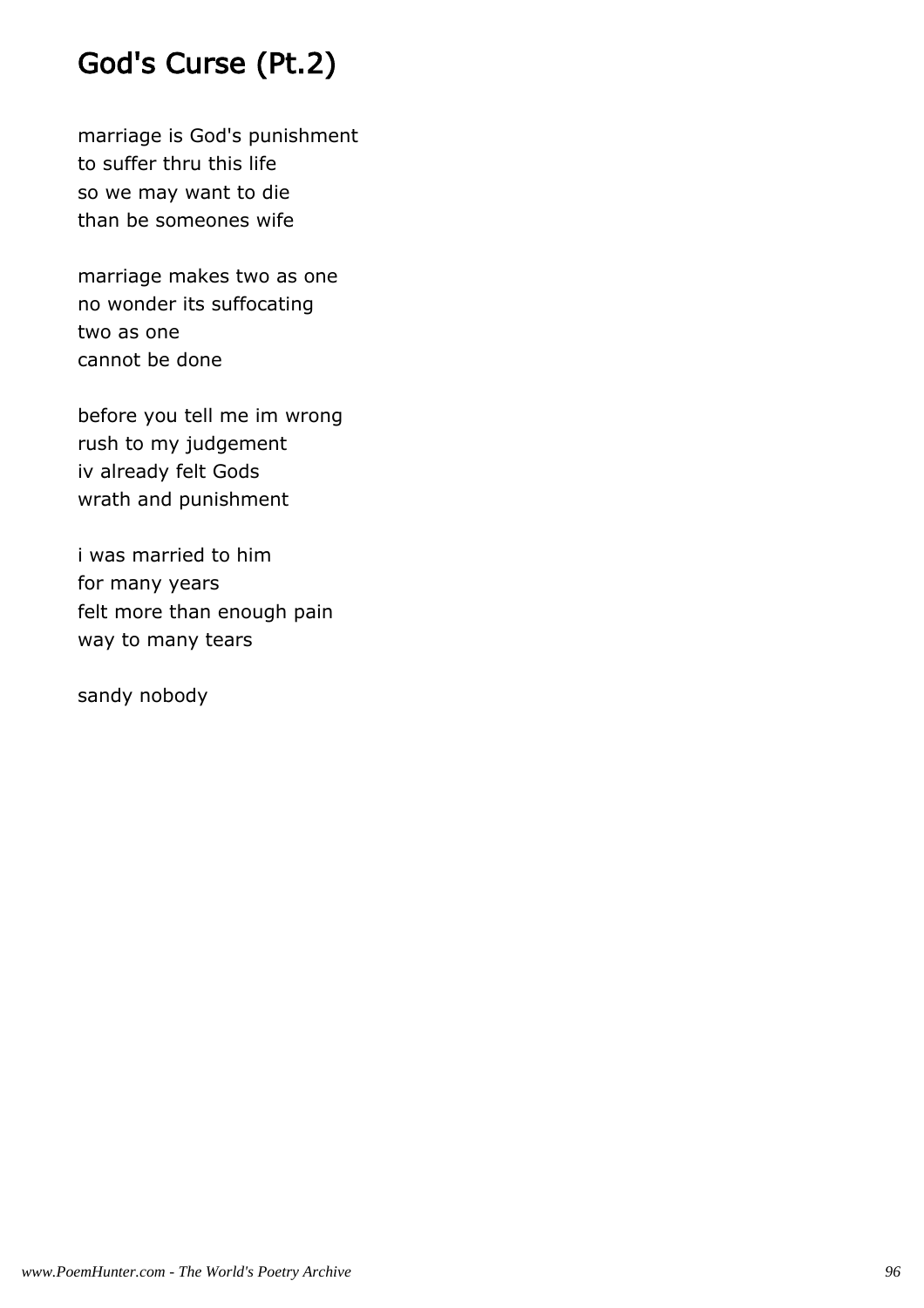# Good Old Days

people always talk about the good old days things were so perfect they say

they say those days were great but when were they i want days like that perfect days, i say

i want perfect days too days with no pain no hurt, no hate no blame

i want good old days days filled with careing love, peace sharing

can someone please tell me when these days were are these days real or memories just a blur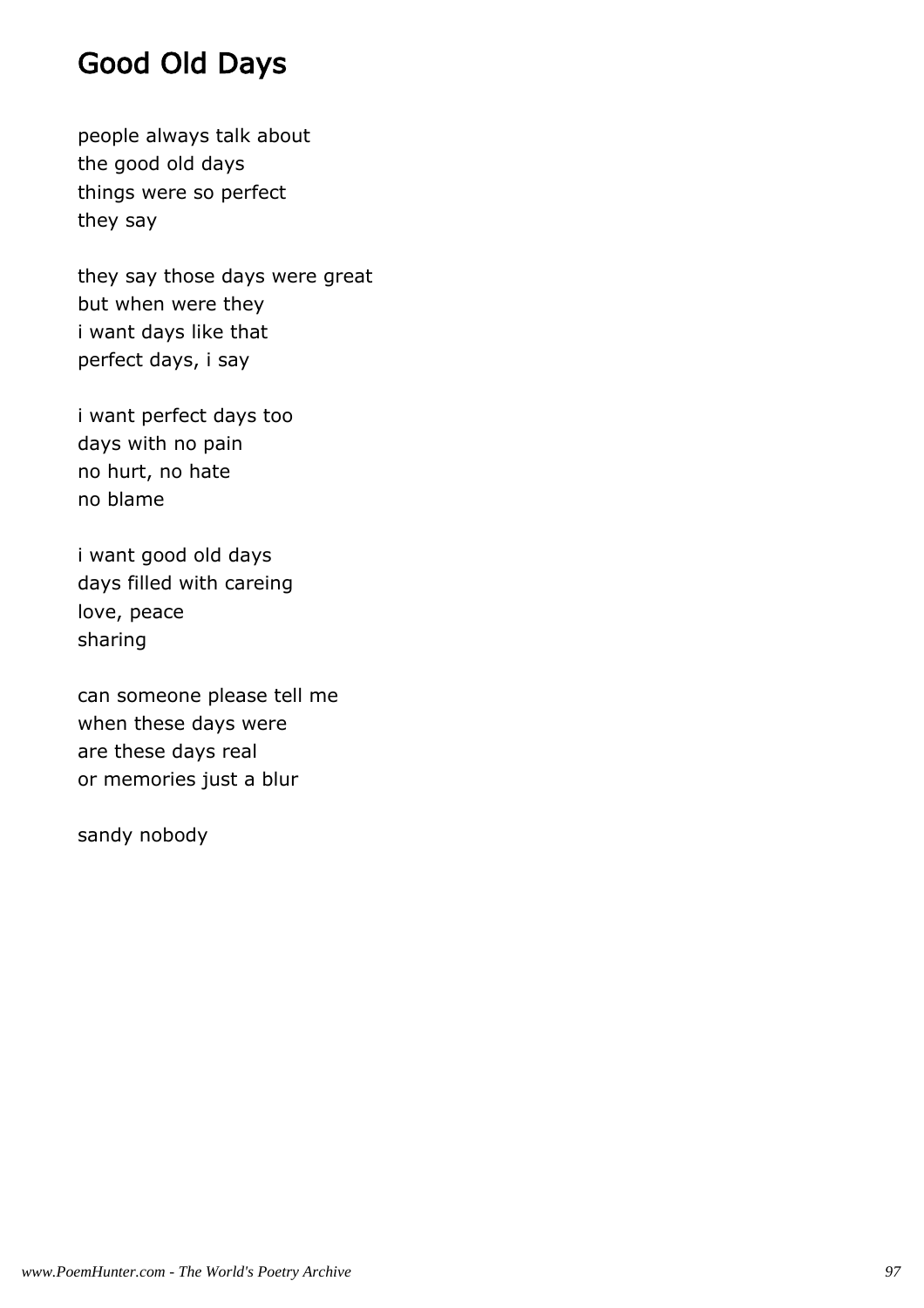## Goodbye Hugs

once upon a time my heart belonged to you i gave you all my love you said you loved me too

we talked and laughed had a lot of fun you told me i was the only one

you told me you only wanted me was you and me forever you said you loved me

we were talking on day you seemed so distant like faraway

not long after that i was soon to discover why it was you had another

i was so hurt things werent the same was hard to find out i was just a game

so i asked you to go leave me alone you wouldnt you called me on the phone

you said you loved me i just didnt understand you wanted to be with me so we made a plan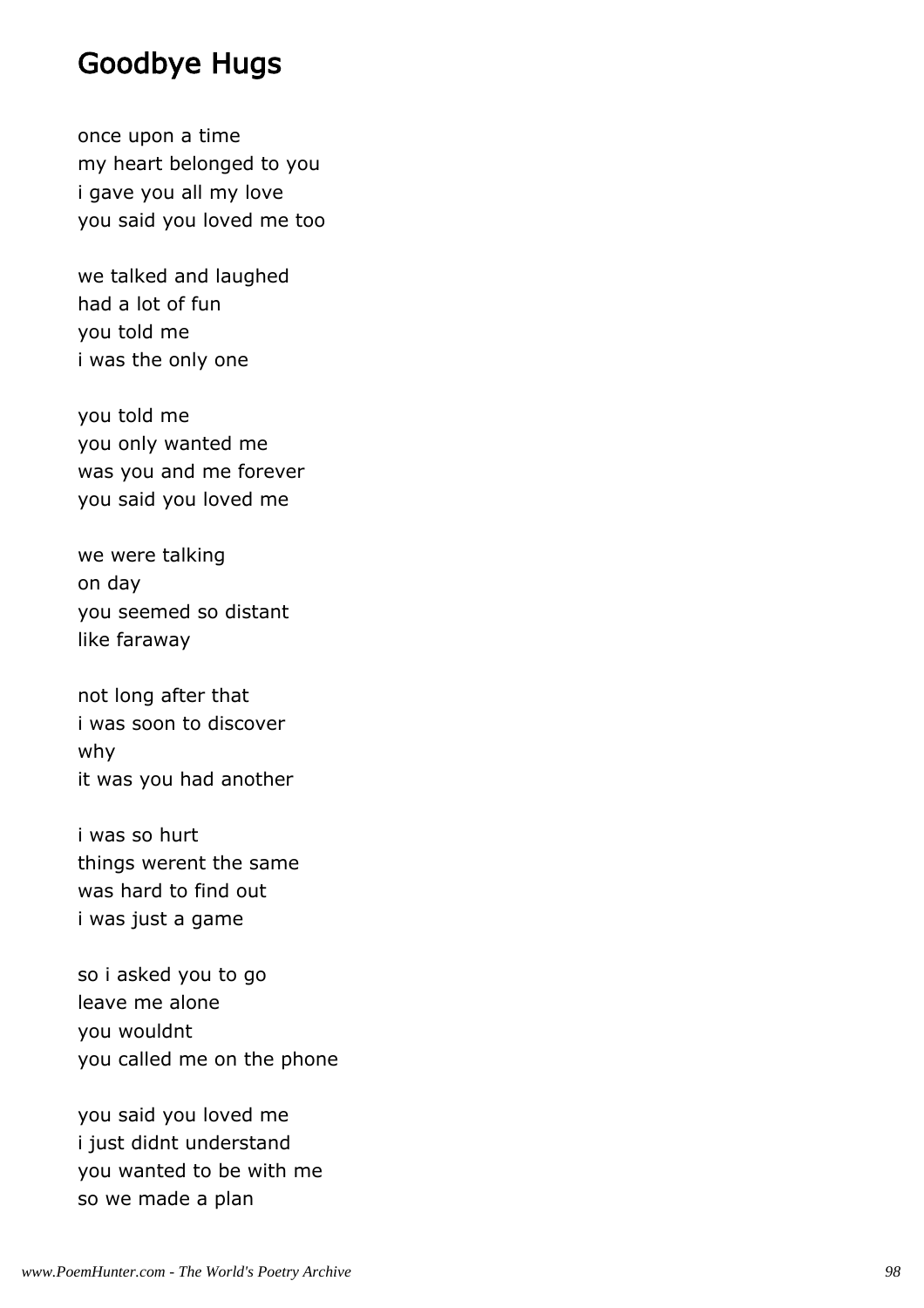we got together we had fun, was nice after that night we talked maybe twice

a couple weeks later you called on me told me you we moving in with someone other than me

you said cruel things like being with me was a bad mistake i ruined your life called me names, like mean and flake

i sat there not knowing what to say why suddenly you hated me why are you talking this way

to hear those words from you was like a knife to my heart cutting it into pieces ripping it apart

so i left didnt bother you anymore a week later you called at four am one morn

told me you loved me still was me you missed i didnt know what to say i shouldve been pissed

i wasnt though i missed you too i still wanted you i loved you too

every now and then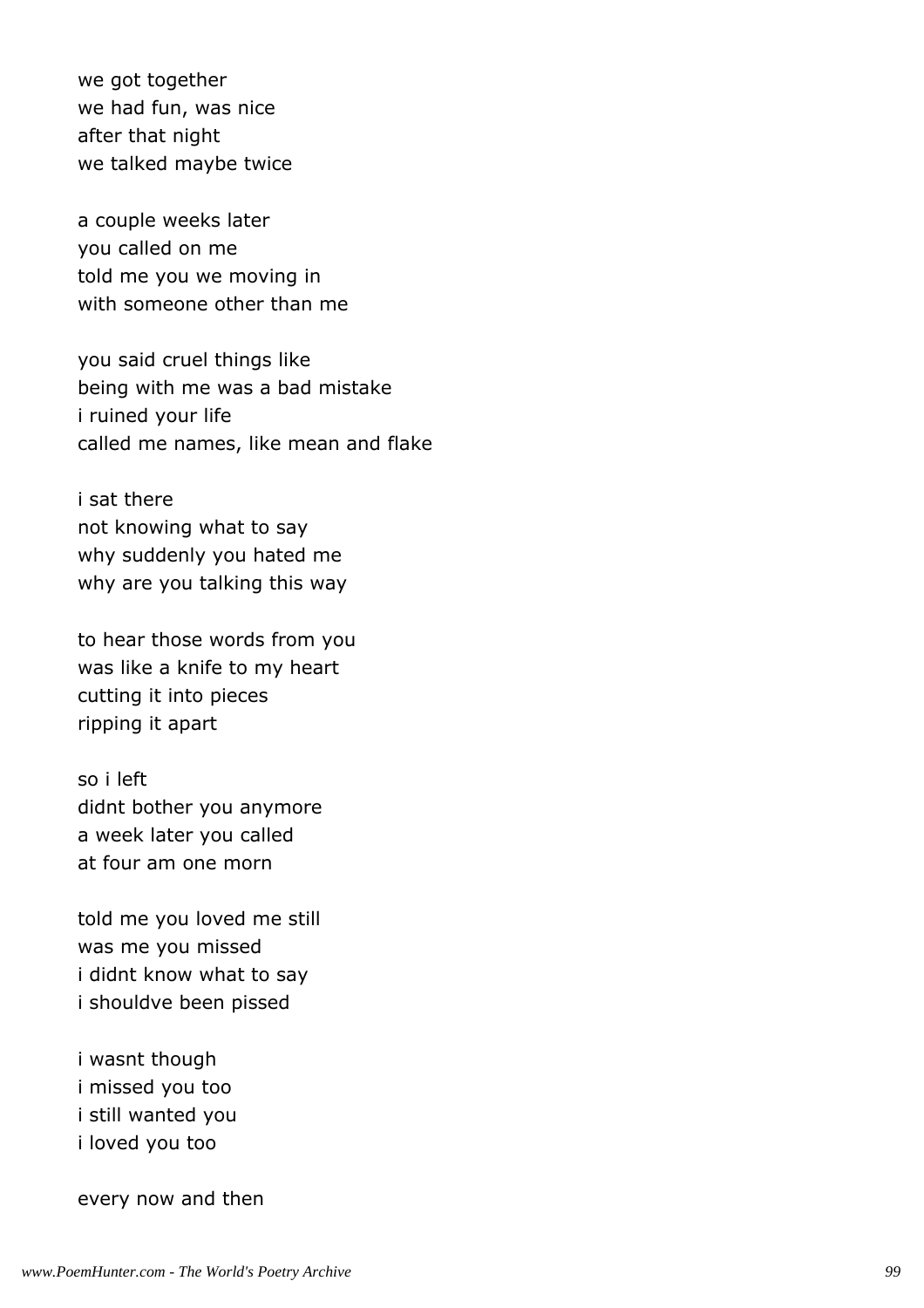you call on me still making promises you wont fulfill

you still say you love me i dont believe it this is one game i just dont get

i played your game unknowingly and i lost was lucky i guess was just my heart it cost

im moving on going to meet someone new someone who loves me unlike you

someone who likes me that i can trust someone who wants me not just lust

someone who doesnt play these games of yours someones who's heart is open not a closed door

someone who wants my love my attention not a life full of fiction

i hope life will be kind to you i wish you no harm i hope you find what you are looking for heres Hugs to keep you warm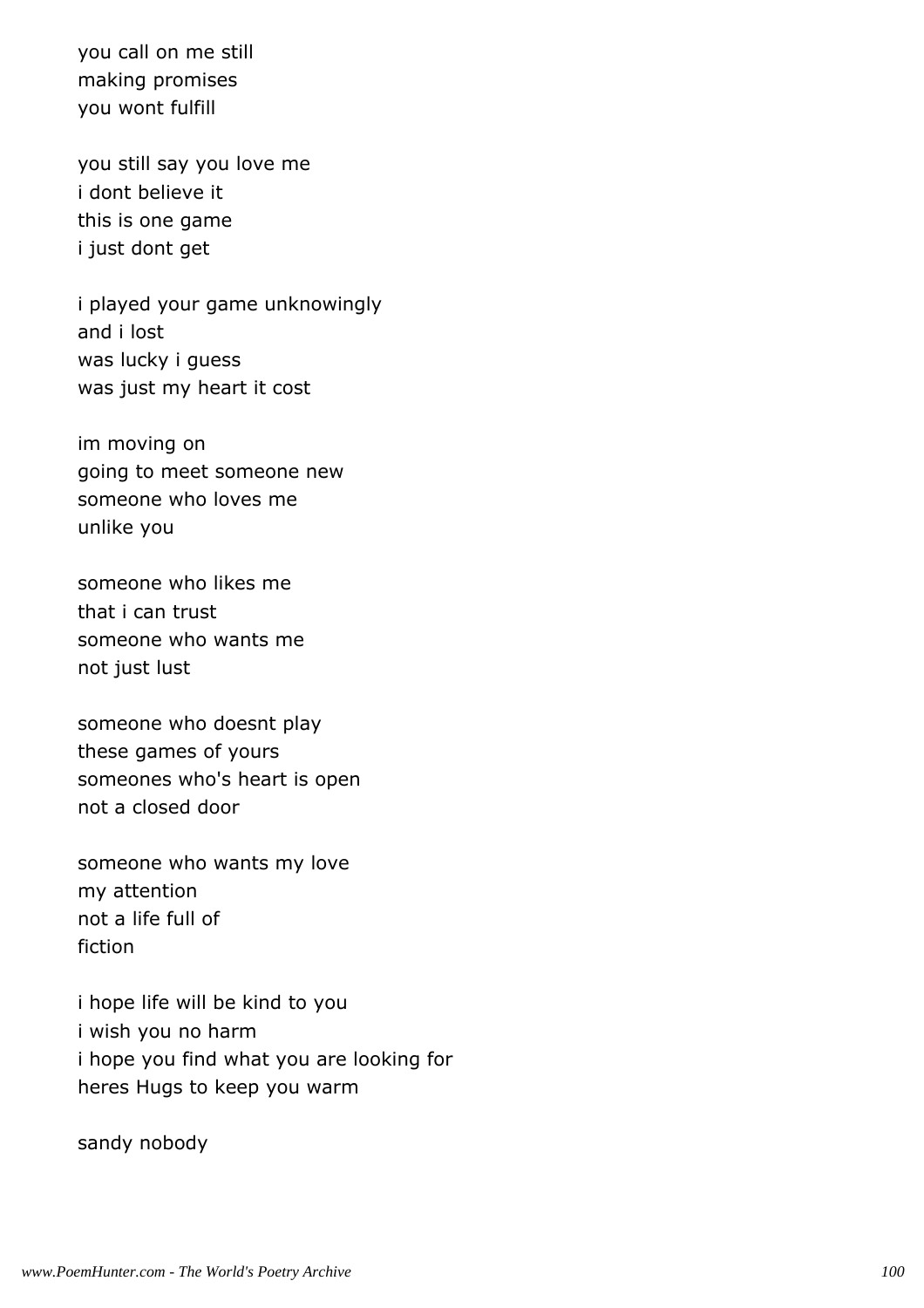# Goodbye, My Friend

the time to go has come this is goodbye my friend it was nice to know you my time here has come to an end

please dont forget me as i wont ever you but time to go away is something i must do

iv places to go people to meet some maybe far others up the street

im going back home now from which i came iv spent been many years away but it almost looks the same

i shouldve went back long ago so much time has passed things are different now and i cannot change the past

maybe one day we shall meet again but now its time to say goodbye my friend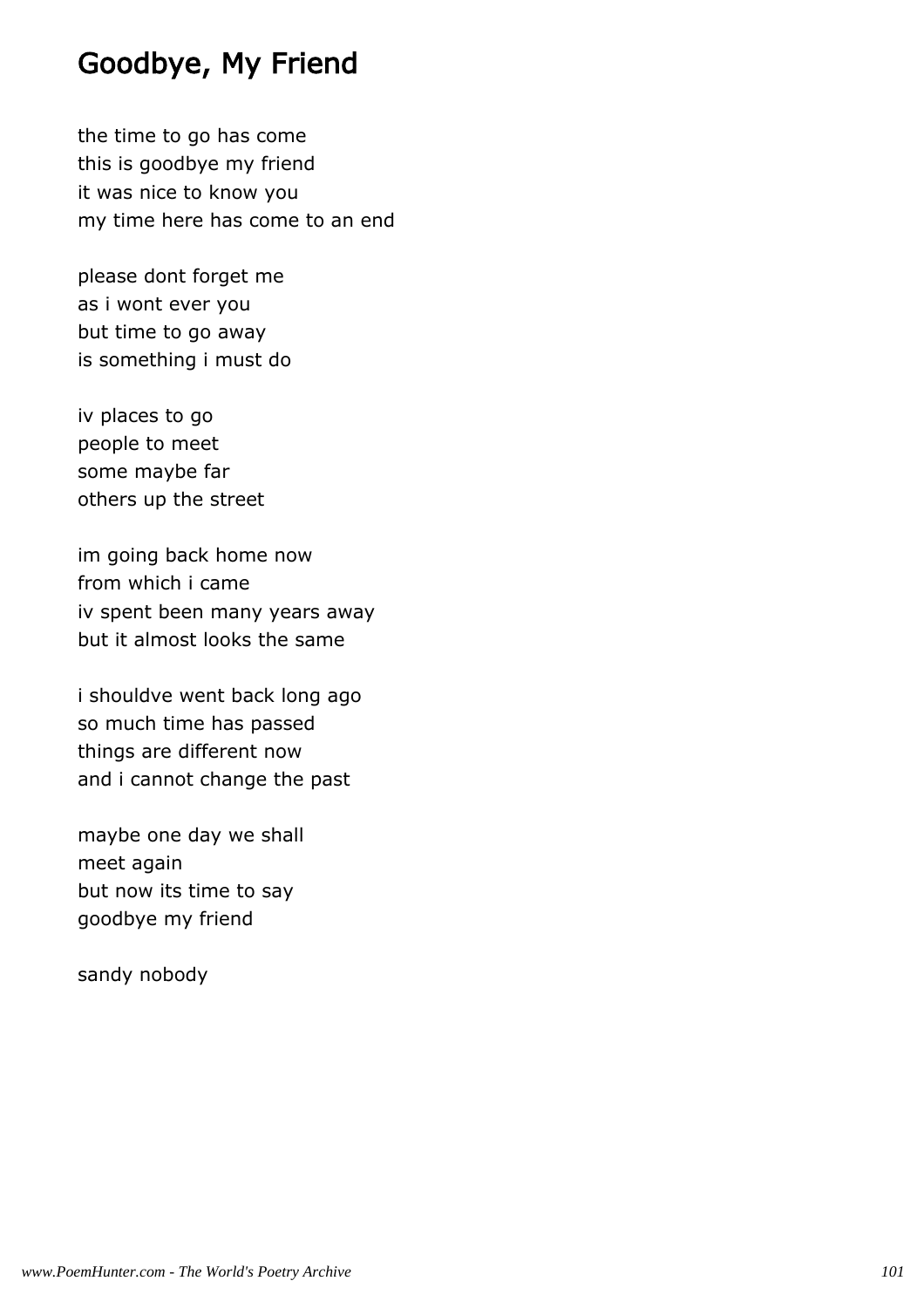## Goodbye...

you are leaving soon we may never speak again so i write for you cause you were my friend

soon you shall be gone moving to faraway places new life, new friends lots of new faces

i know we would argue caused you much strife but i hope the best for you with your new life

we talked almost nightly all these years most of the time happy some with tears

i will miss you ill think of you often maybe 1 day your heart will soften

photos are all i have left and memories of the beach now you are gone far away, out of reach

you were my friend i still have so much to say but theres no time left so i put it this way

maybe you will read this before you go if you do i just want you to know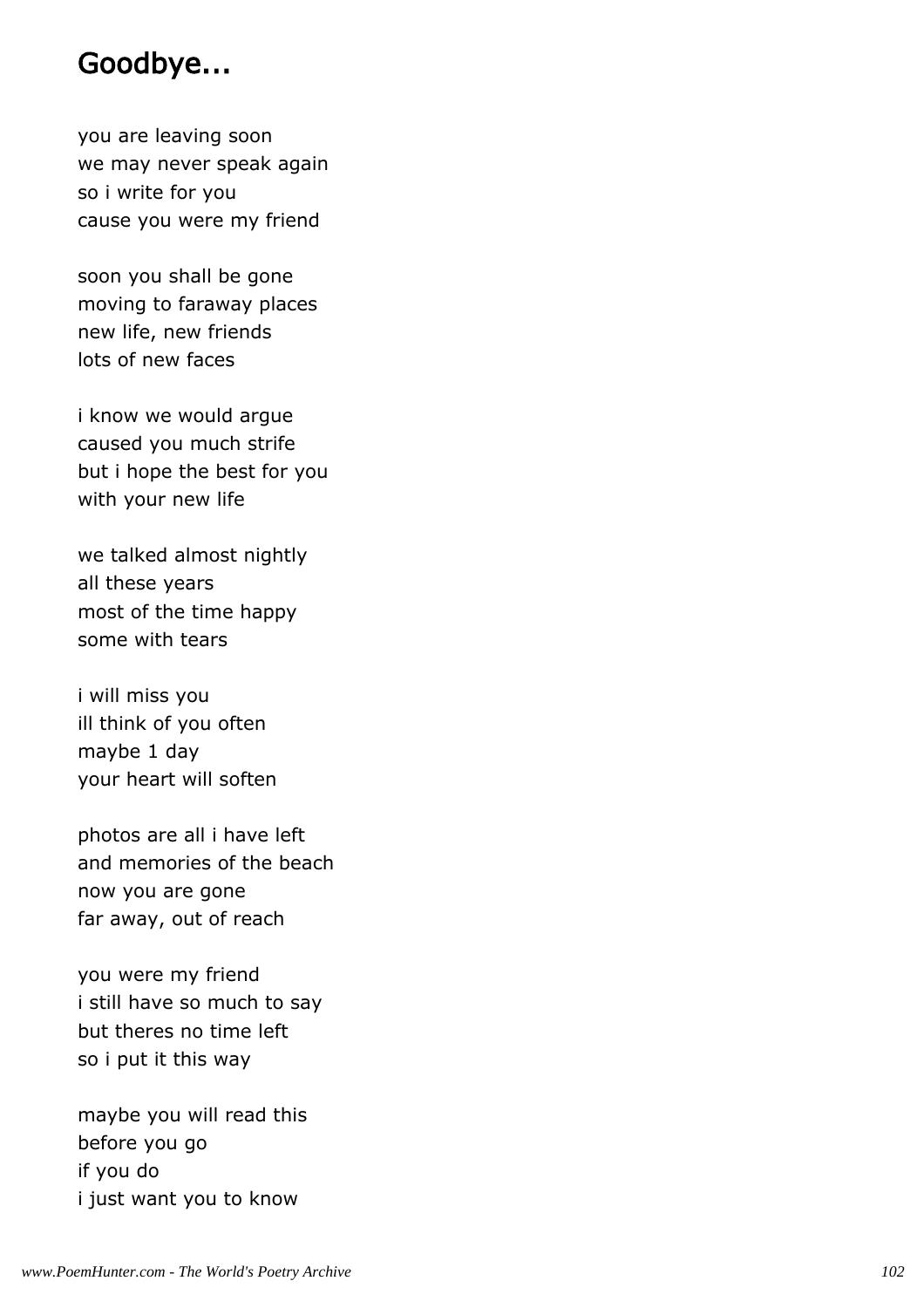i really do love you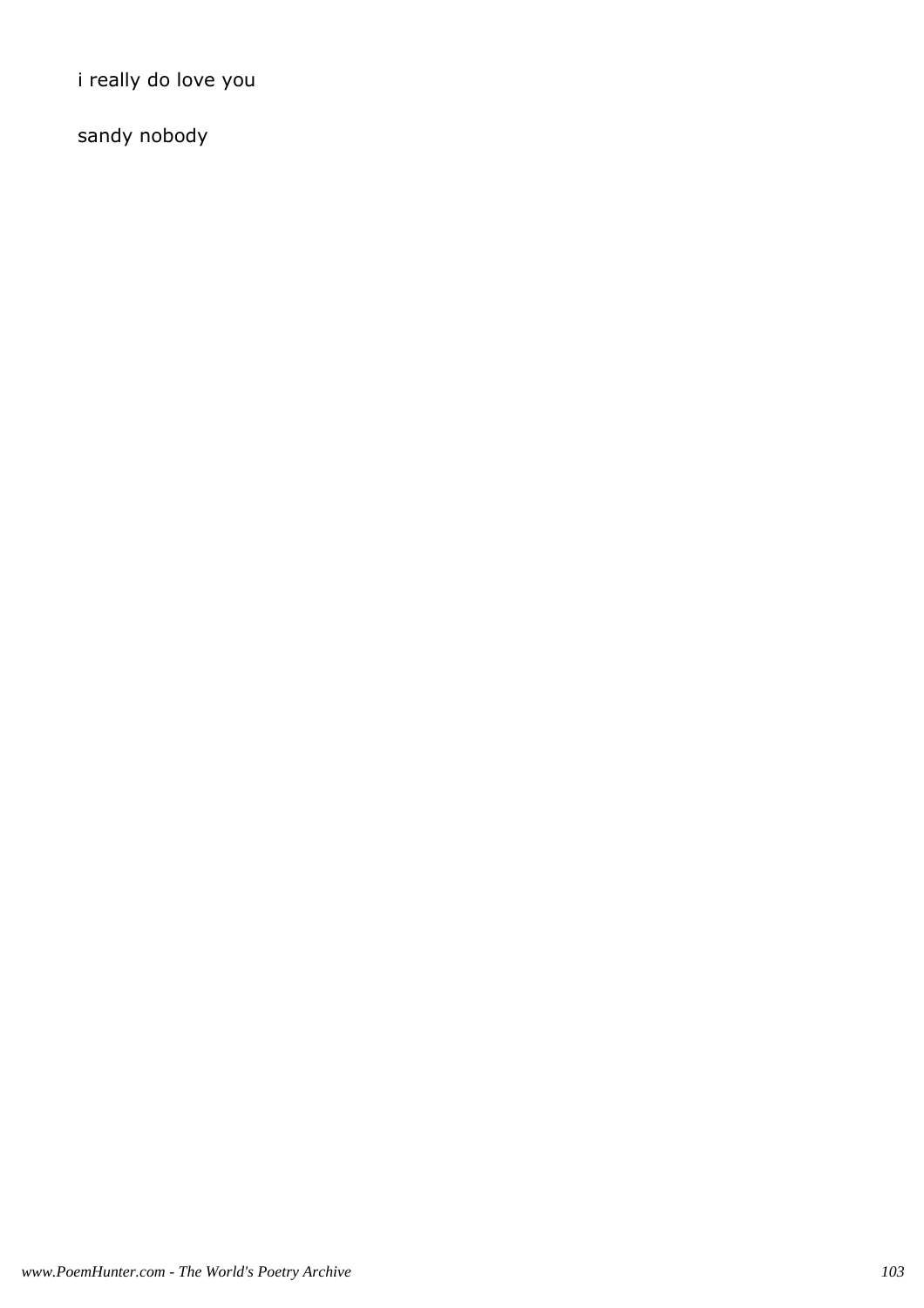## He Does Not Care

i gave up a lot for someone.. he does know how much.. but he doesnt care..

i gave him all i could.. he accepted it... but he took it and ran away..

he doesnt care

but when you love someone you give to them.. you give up things for them and i made a lot of sacrifices.. so many it has cost me almost everything

but he doesnt care

why would i do that cause i loved him... im not sorry for loving him

he doesnt care

im sorry because.. it was all part of his fantasy his game...

and i was too dumb to see it til it was too late

he doesnt care

now iv no trust afraid of everything.. afraid of everyone..

he doesnt care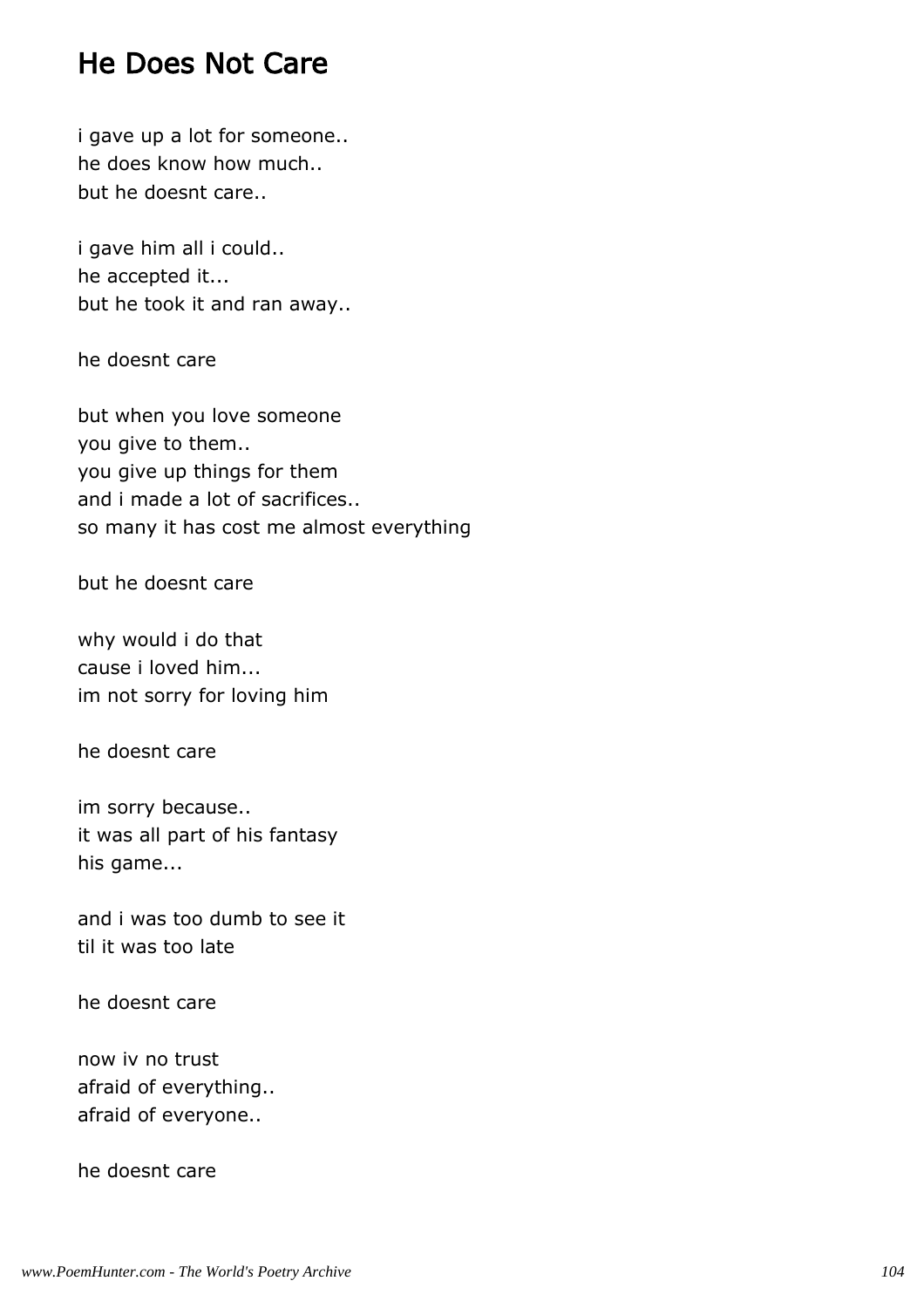yes i love him still

but

he

does

NOT

care

about me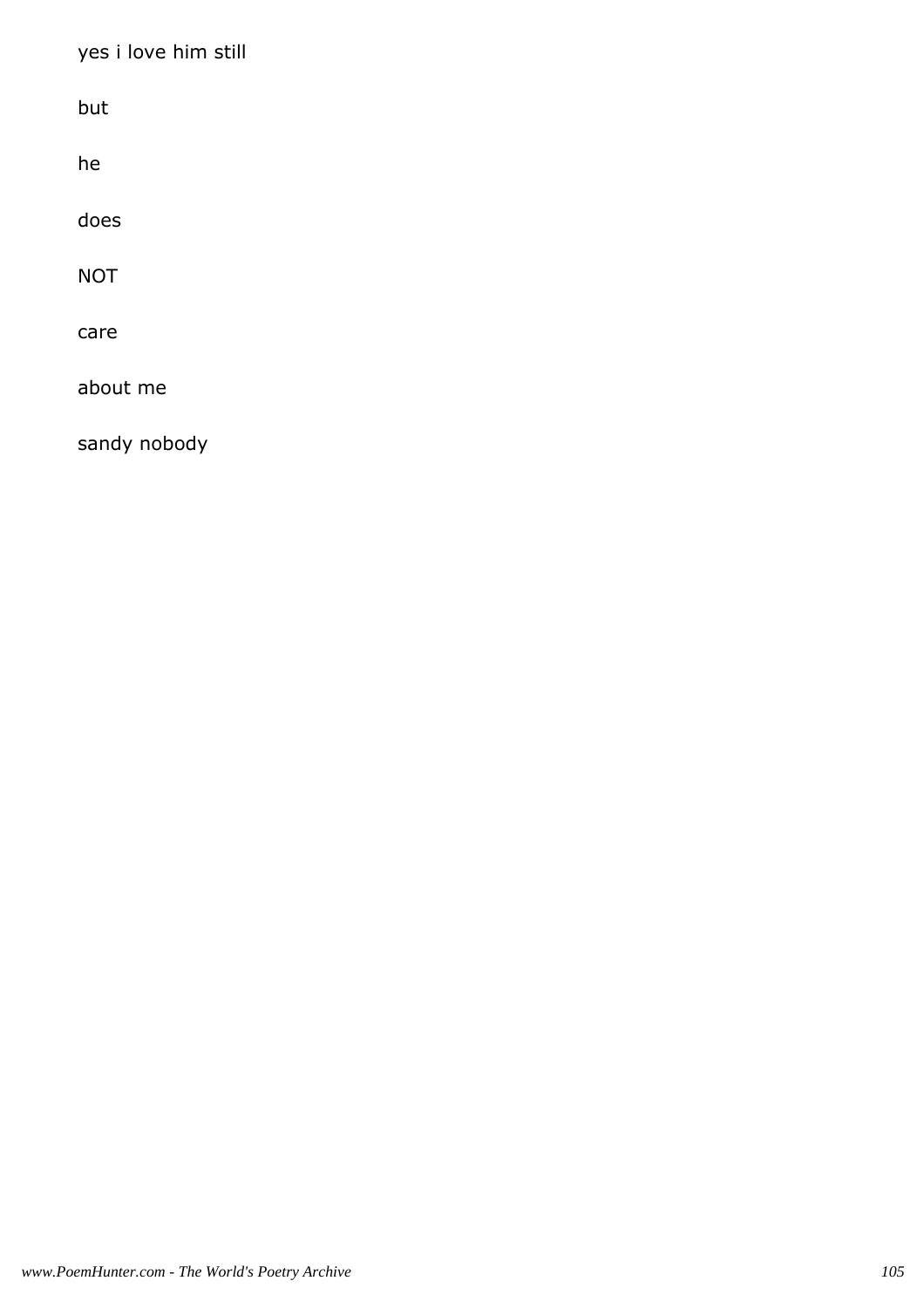## **Hiccup**

i need to warn you im trying something new going to write after having a few

dont know what ill write the words will just come hope this is good when i am done

had too much wine a few beers too now going to write' or try too

what will i write dont really know but im going to try so here i go

glad i think i got something called spellchecker i hope it works ill try to remember

but if i dont please forgive me im writing after having a few

hiccccup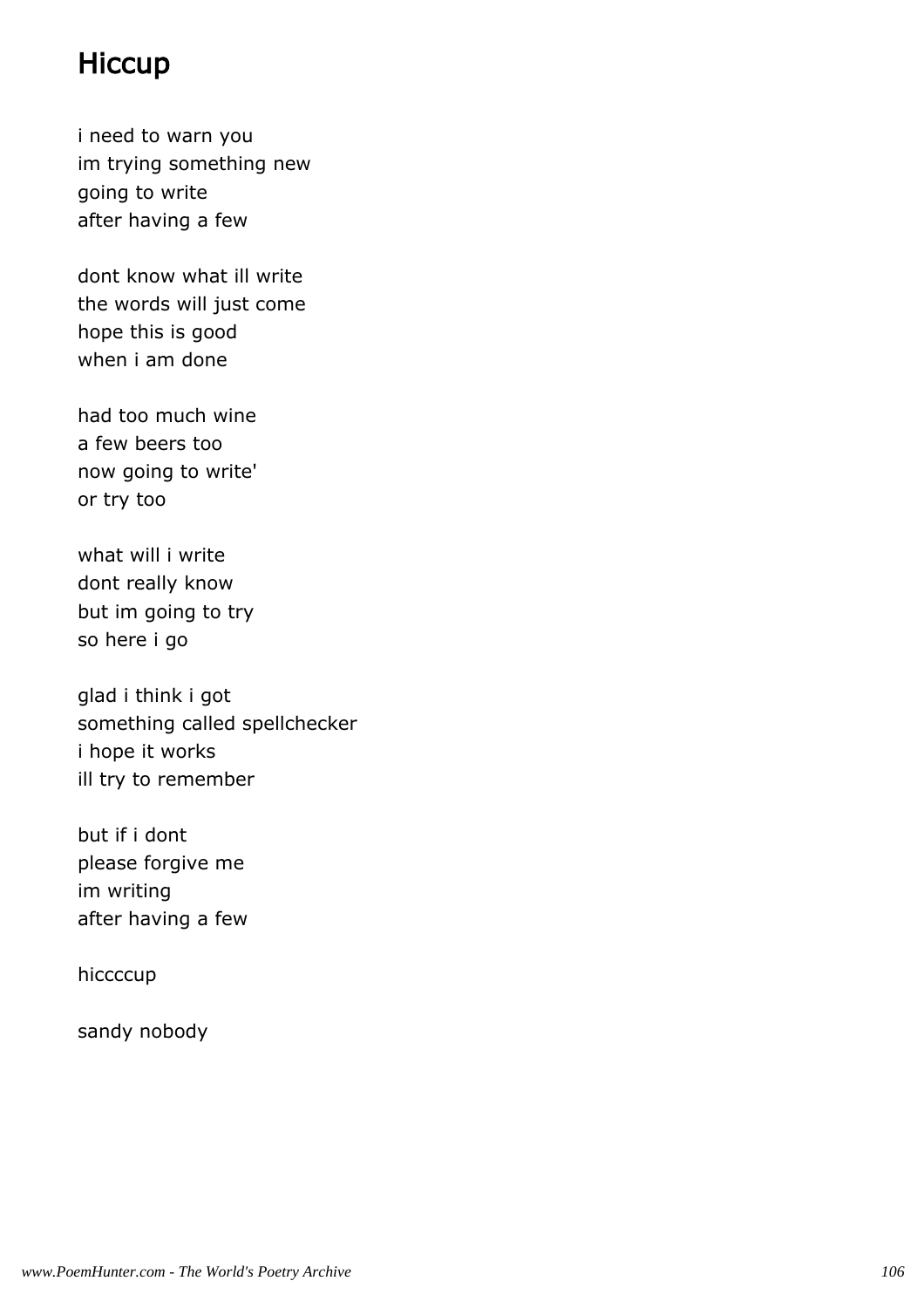## Hidden Secrets

hidden secrets you are not supposed to tell hidden secrets get over them, dont dwell

hidden secrets cause embarrassment hidden secrets will produce judgement

hidden secrets you can not control hidden secrets torment the soul

hidden secrets you are to blame hidden secrets you live in shame

hidden secrets you live a lie hidden secrets want you to die

hidden secrets make you a slave hidden secrets take to your grave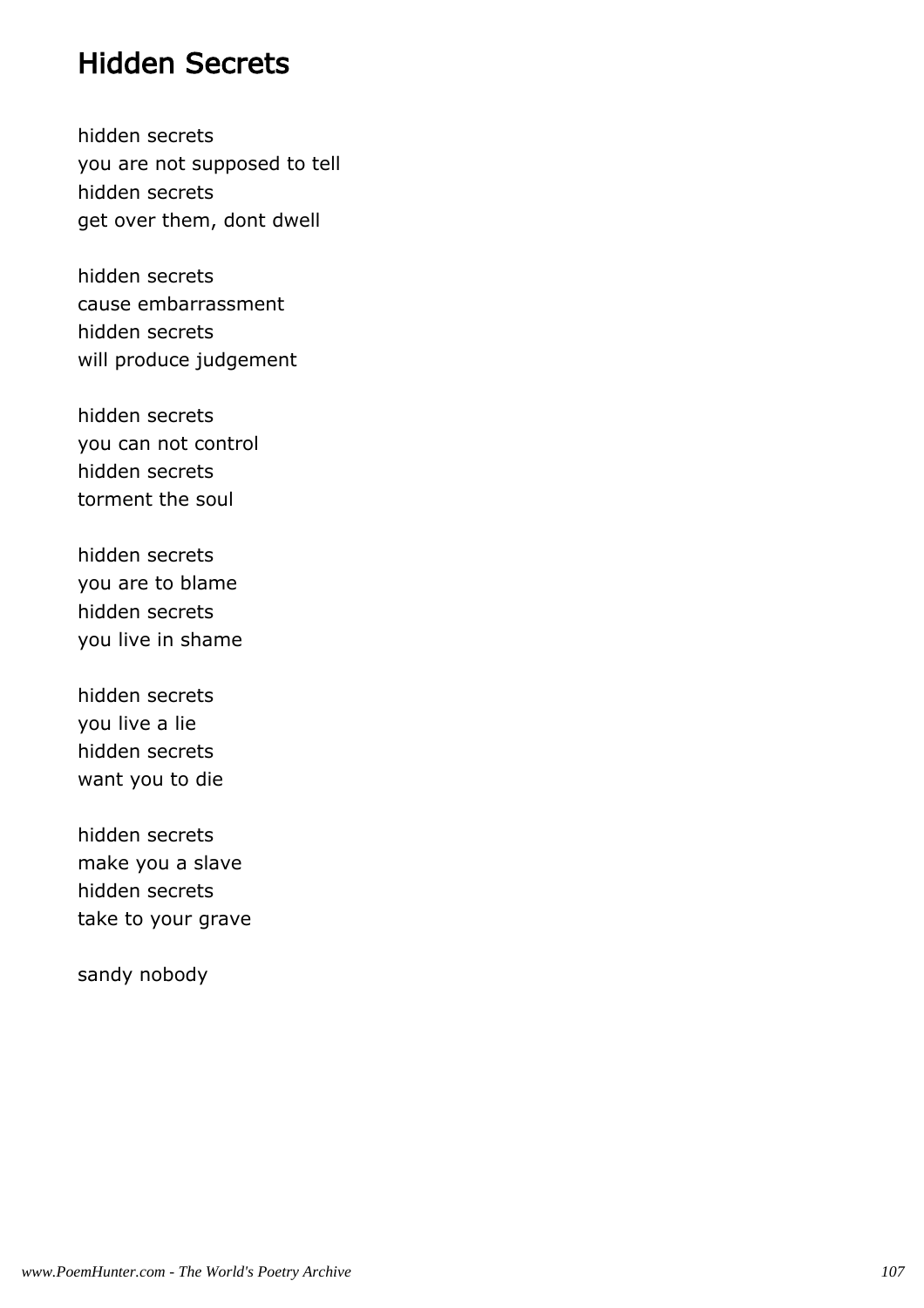## Hidden Truths

hidden truths deceptive lies coming from you not a surprise

feelings of love was all a game life now is not the same

deep insecurity lost trust dead inside now is a must

broken heart shall never mend life is over this is the end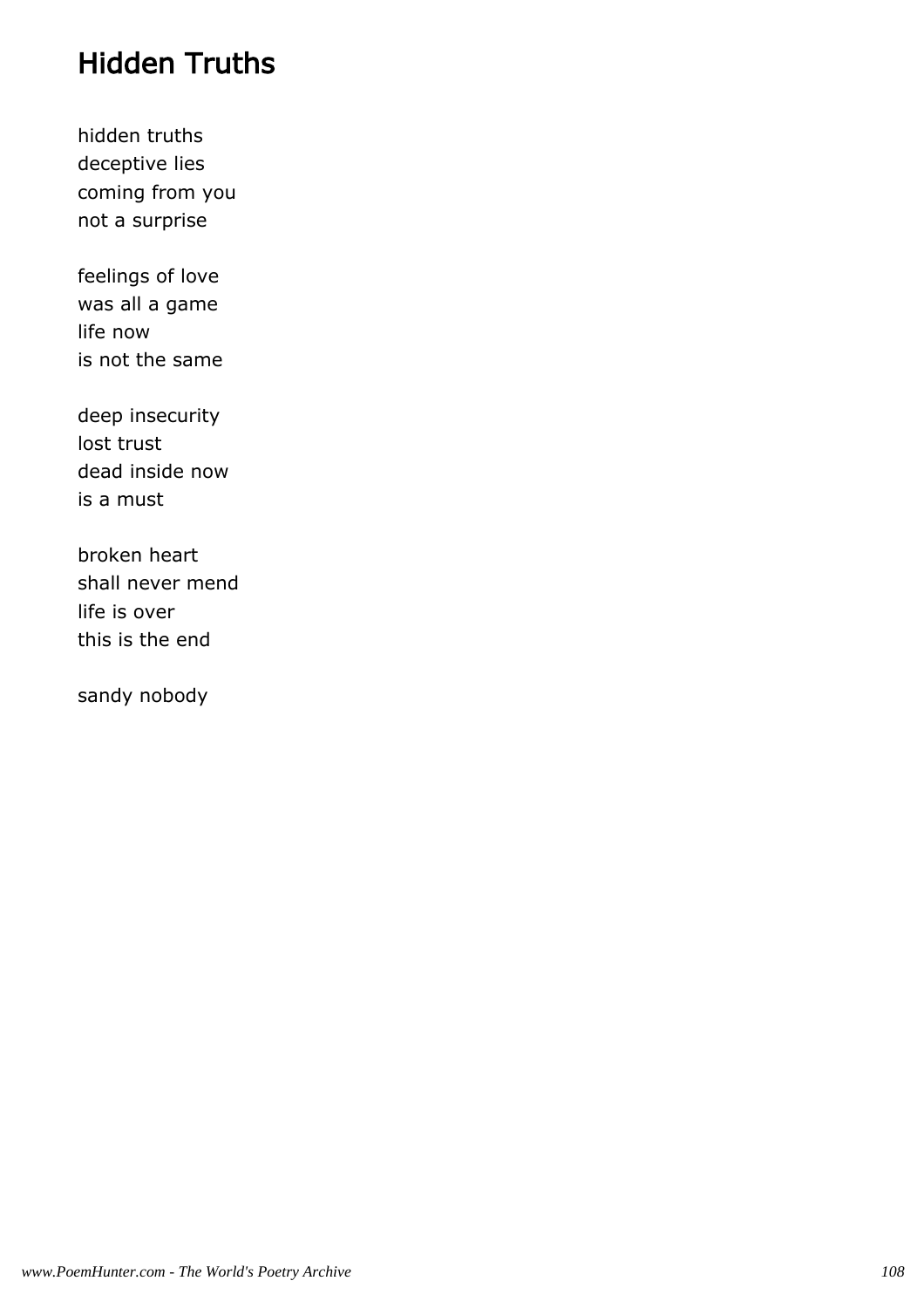### Homeless

poor people are around us some close their eyes turn their backs on them act suprise

young or old poor and homeless no meds or doctors are their lives useless

some are drug addicts some mentally ill others down on luck any hope for them still

most do not see them they are still here dying alone does anyone care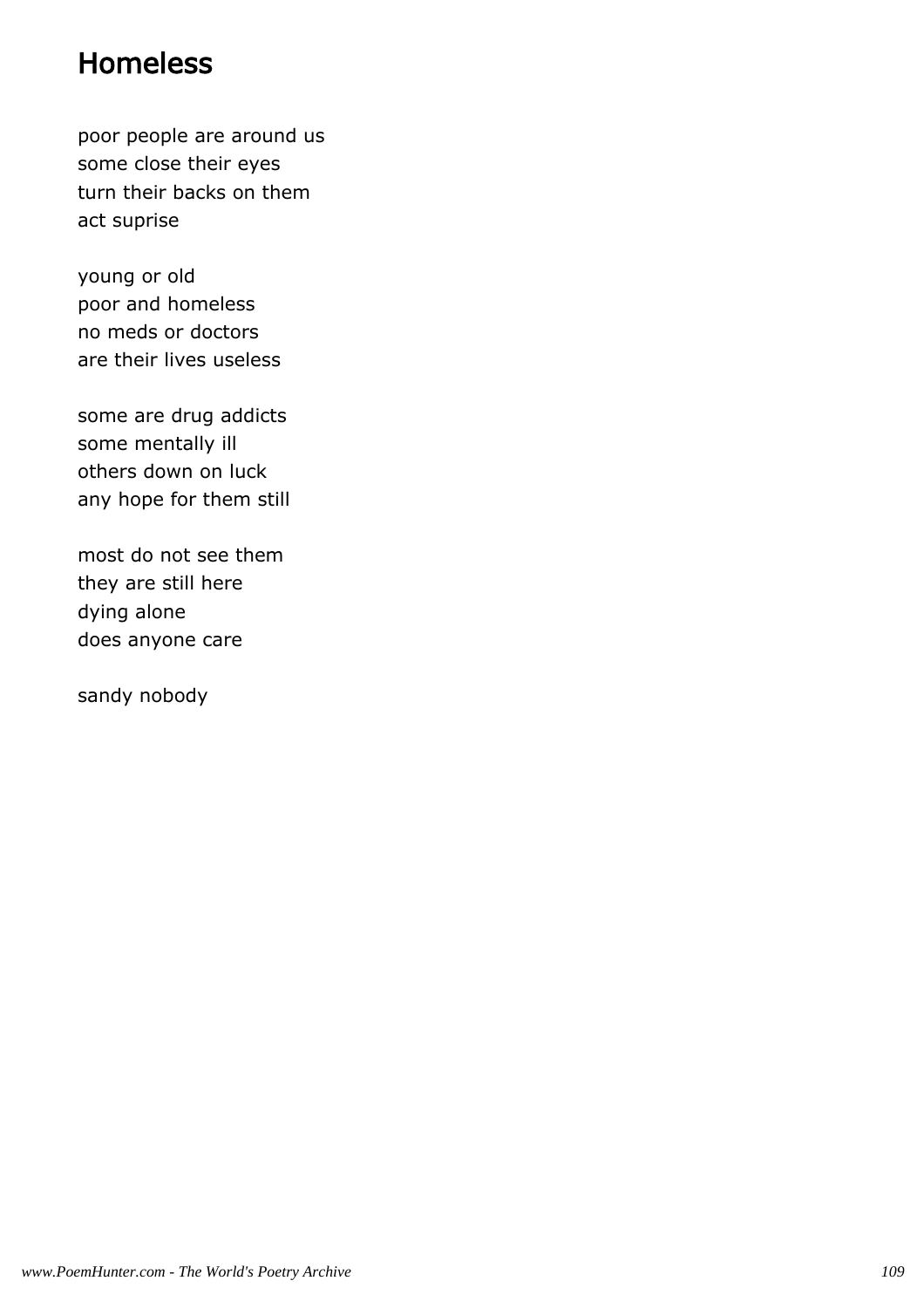# Hoping

i sit and write my feelings out hoping you will see hoping that one day you will understand me

i put my feelings into words hoping you will see hoping that you will someday want me

i pour out my heart out hoping you will see hoping that one day you will love me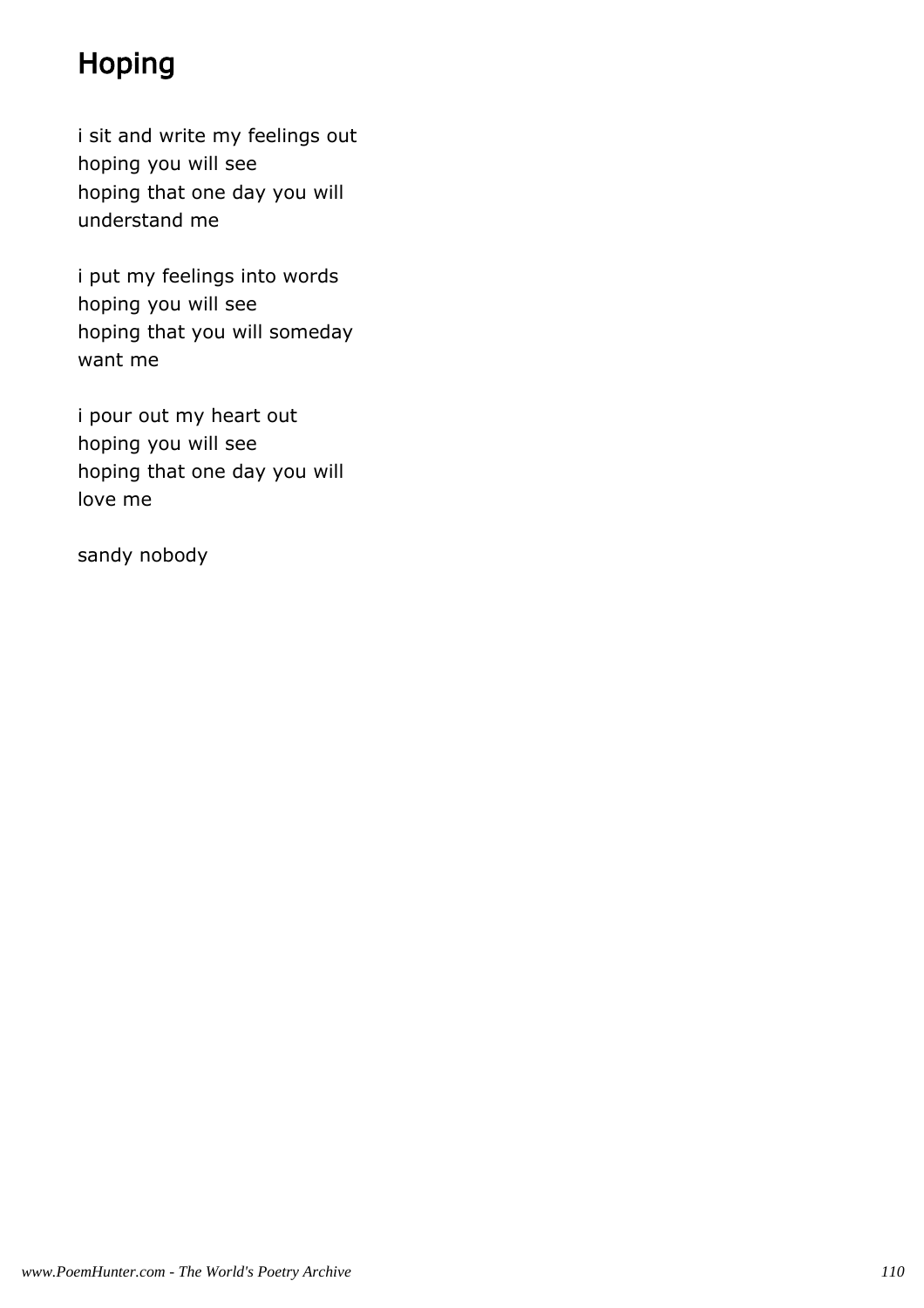#### House Of Cold

as i walked in i felt a chill in the air i had this feeling just to get out of there

instead of leaving i decided to stay my curiosity was getting to me that day

many people lived in this old house lots of children a husband and his spouse

as i walked from room to room deep inside i felt a sense of doom

i watched as the children play they seemed happy and laughing away

i saw the dad he stood quietly nearby just watching as his children started to cry

hearing the childrens screams i turned around to see then that horrible feeling overwhelmed me

i know why now this house was so cold cause of her she needed control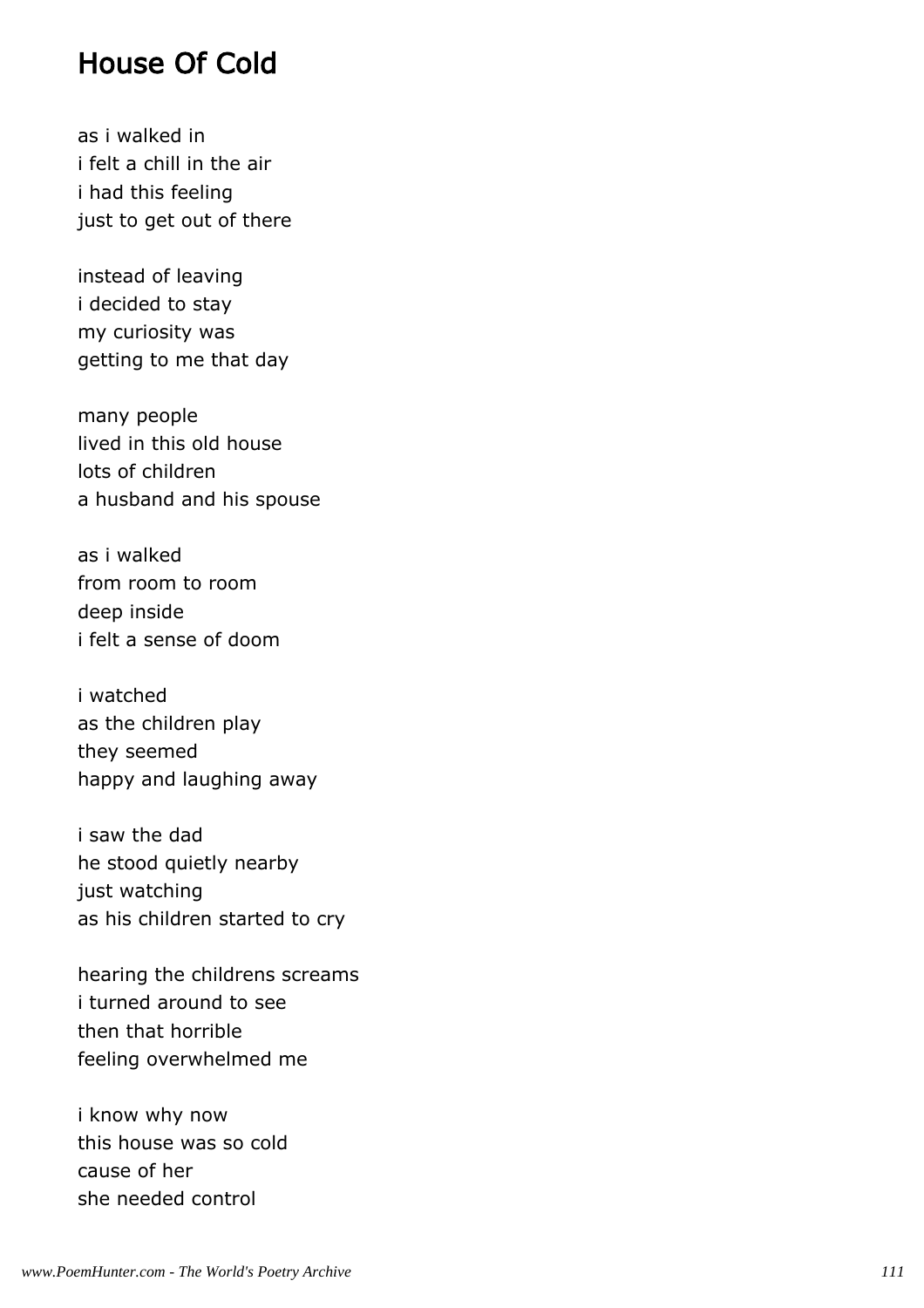she allowed no love no feelings, no laughter if kids were caught a beating came after

she was cold as ice she had no heart she was dead inside of her, i wanted no part

but i really did love her for she was My Mother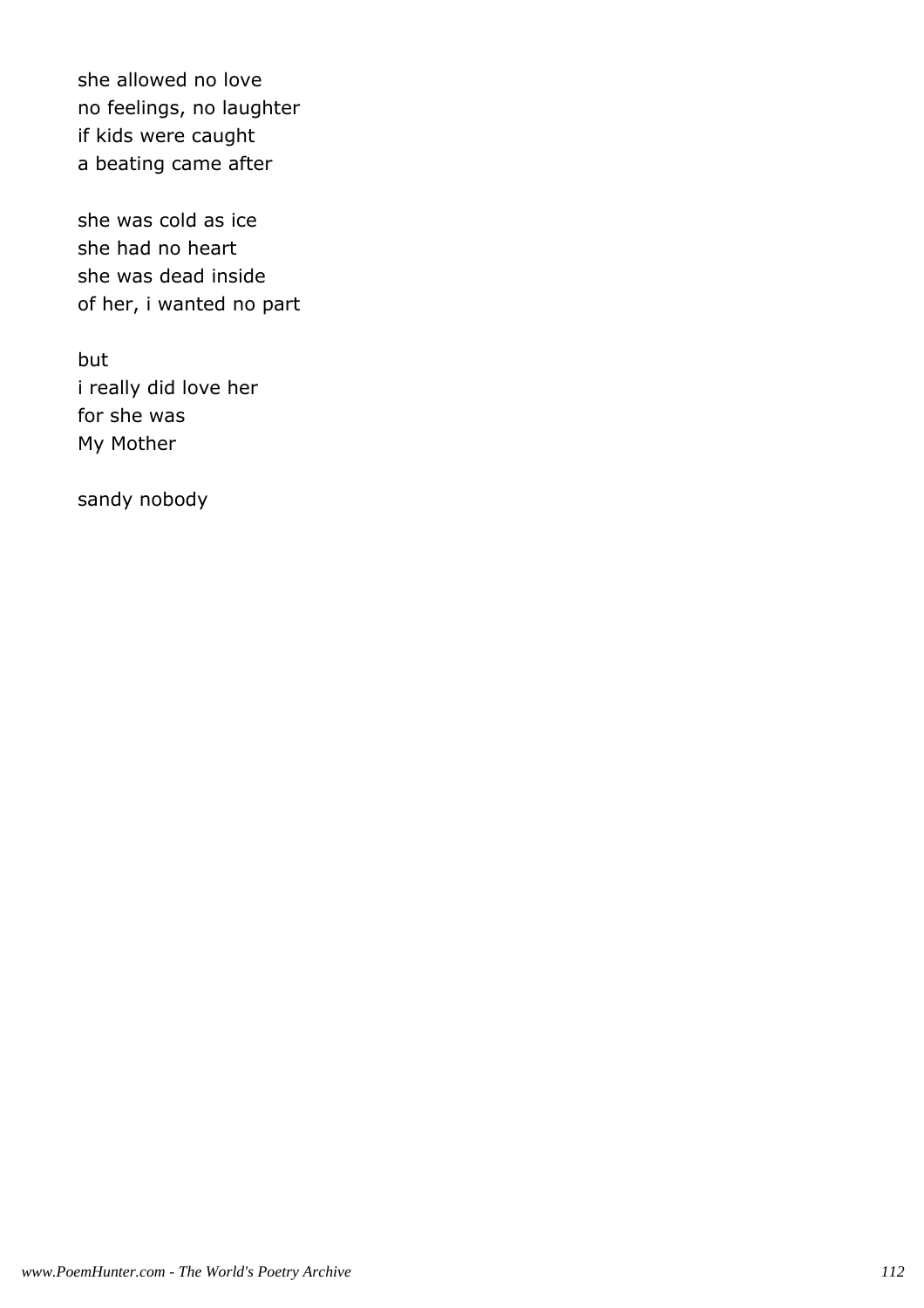### How Can I Believe You

how can i believe you believe what you say you come to me with a new lie almost everyday

you said your sorry i wish i could believe but i dont all you've done to me is decieve

i trusted you tell me the truth PI FASE i gave you my love and you MAYBE gave me this awful disease

i soon will know if my bodys okay but then there's my heart you broke today

you said your sorry but you werent sincere you tell me this then leave me alone in fear

you wouldnt tell me in person or even over the phone just a message i thought you were grown

at first you didnt even say sorry was like you were bragging how can you be like that knowing that im hurting

you called me names saying words that are mean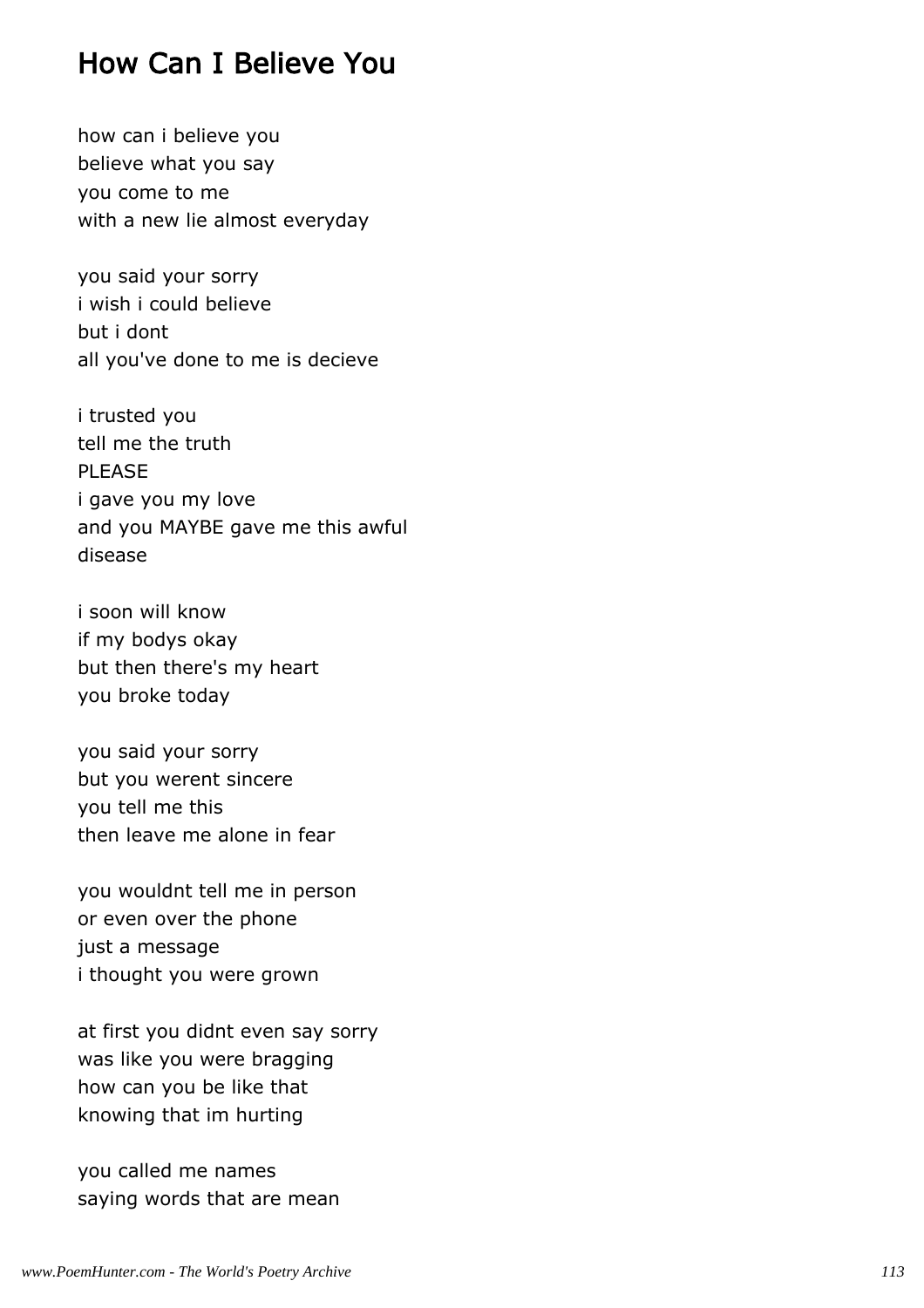made me the bad person trying to make your concious clean

if i have this disease that i caught from you i will still love and forgive you

this was written i found out im safe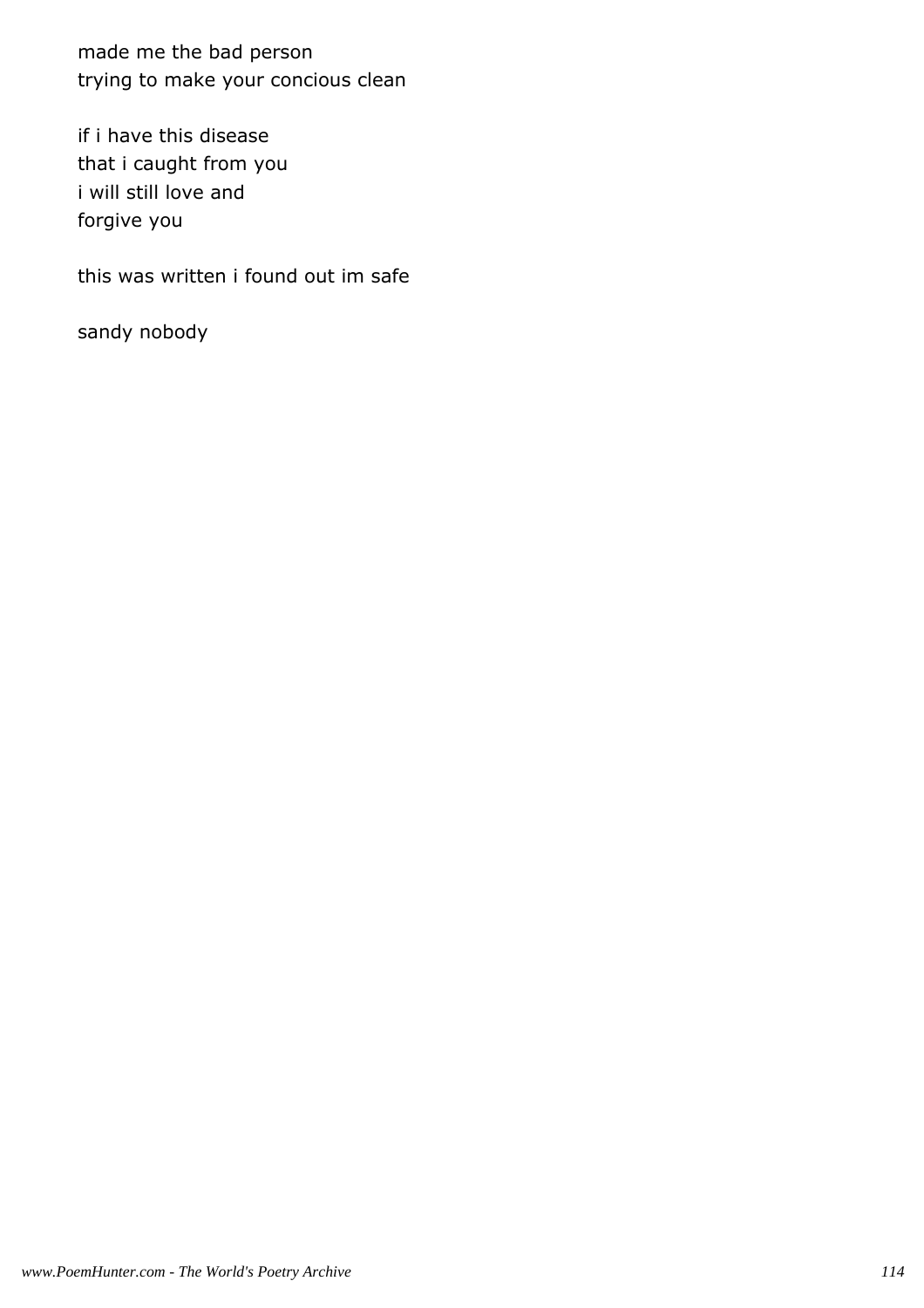## How Can I Love You

how can i love you these are words that you said i never loved you words now stuck inside my head

why say them now for three years you lead me to believe the opposite was true now i feel so deeply decieved

how could i love you your words cutting like a knife ripping apart my heart scars from you ill carry for life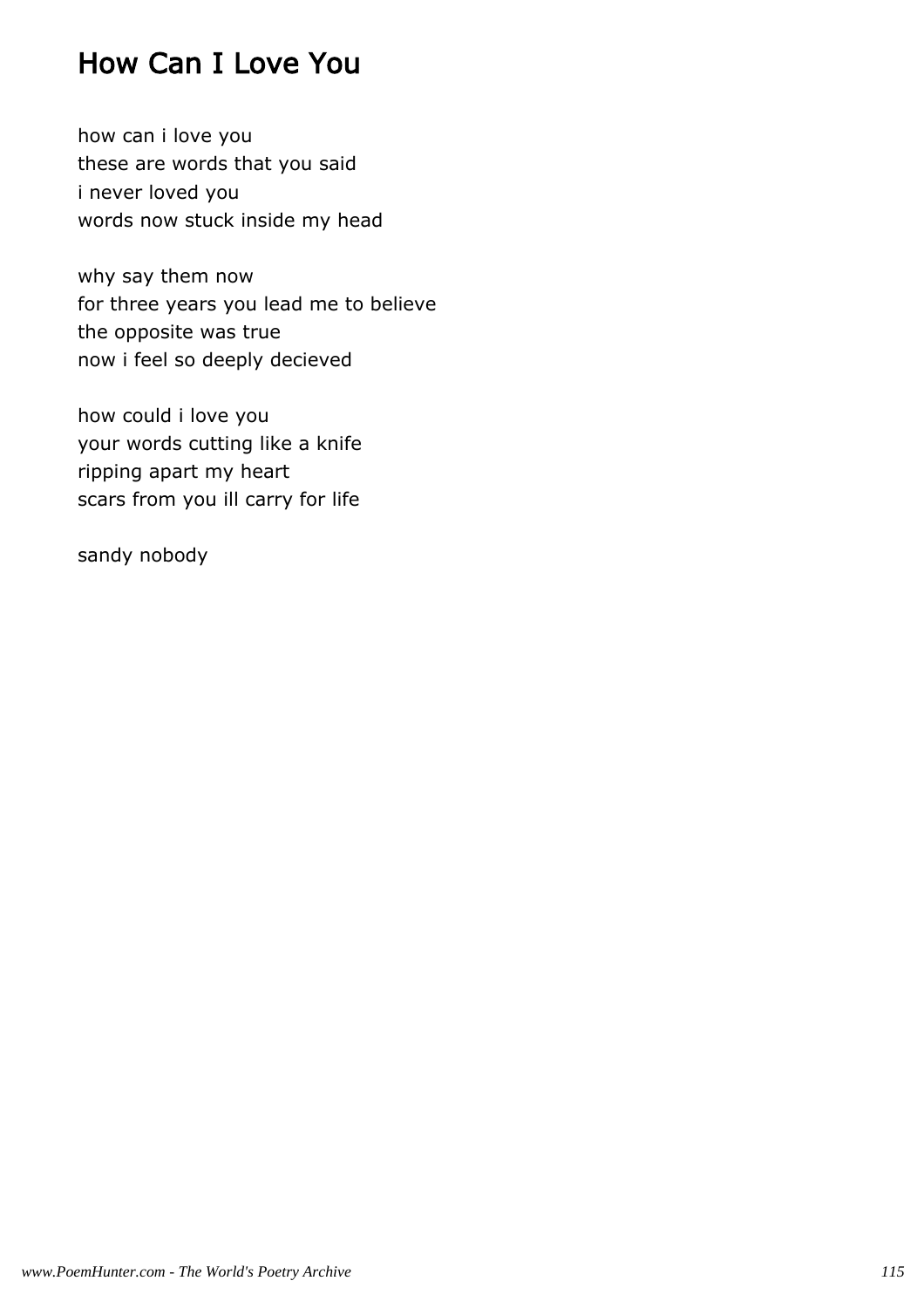#### How Could You

why would you do this how could you what was the purpose and you knew

are you telling me the truth or just another lie do you even know the difference why

why would you hurt me cause me harm you said you loved me you had charm

i trusted you believed what you said i loved you slept in your bed

i wasnt with anyone else you said the same i was disease free you said the same

now four months later you tell me your sick, dying is this the truth or are you lying

you tell me not to worry that ill be okay what am i supposed to do what should i say

you dumped for another you told me lie after lie now you come back saying your going to die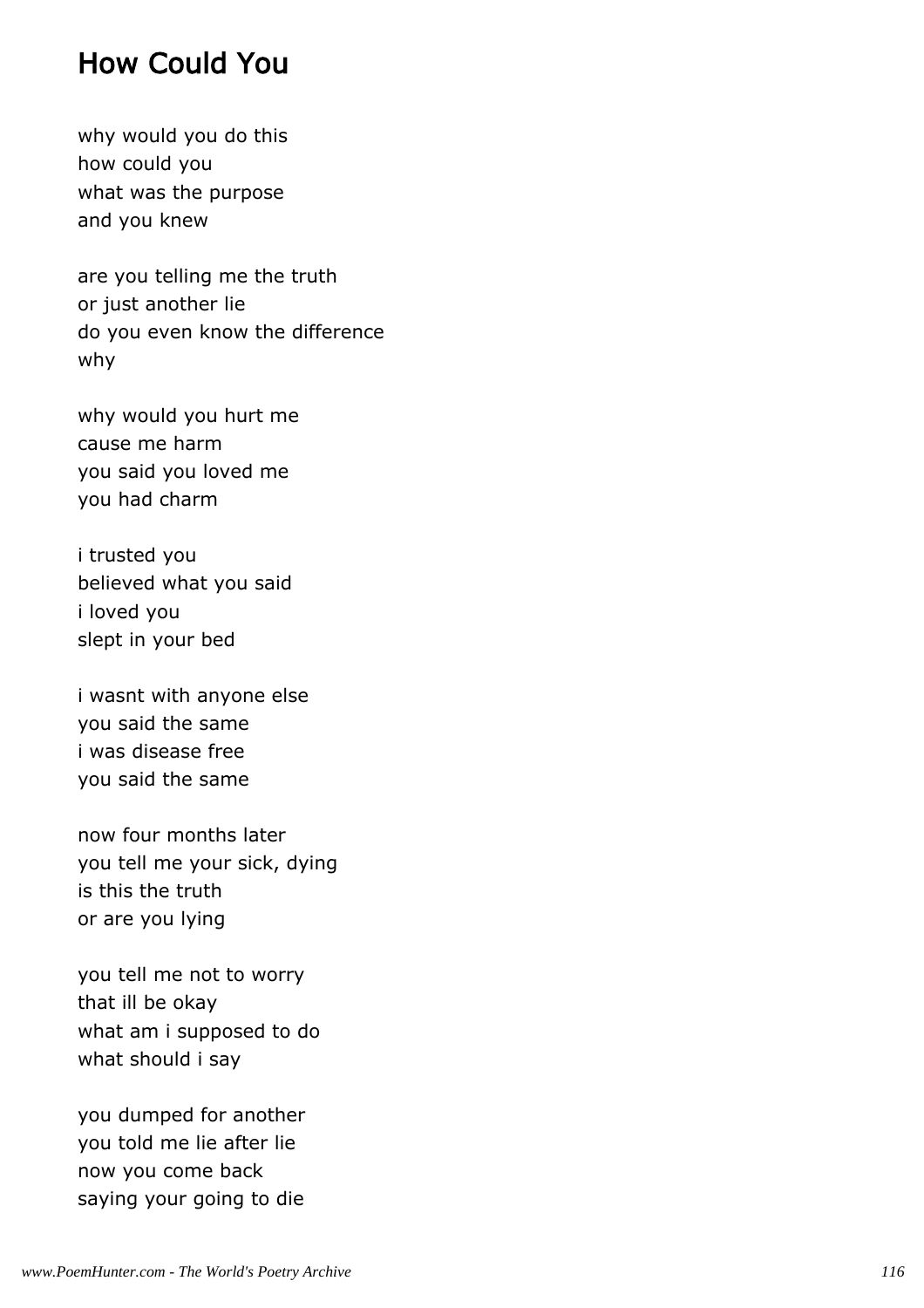is this another sick joke to get my attention, my sympathy if it is, you really need help like longterm therapy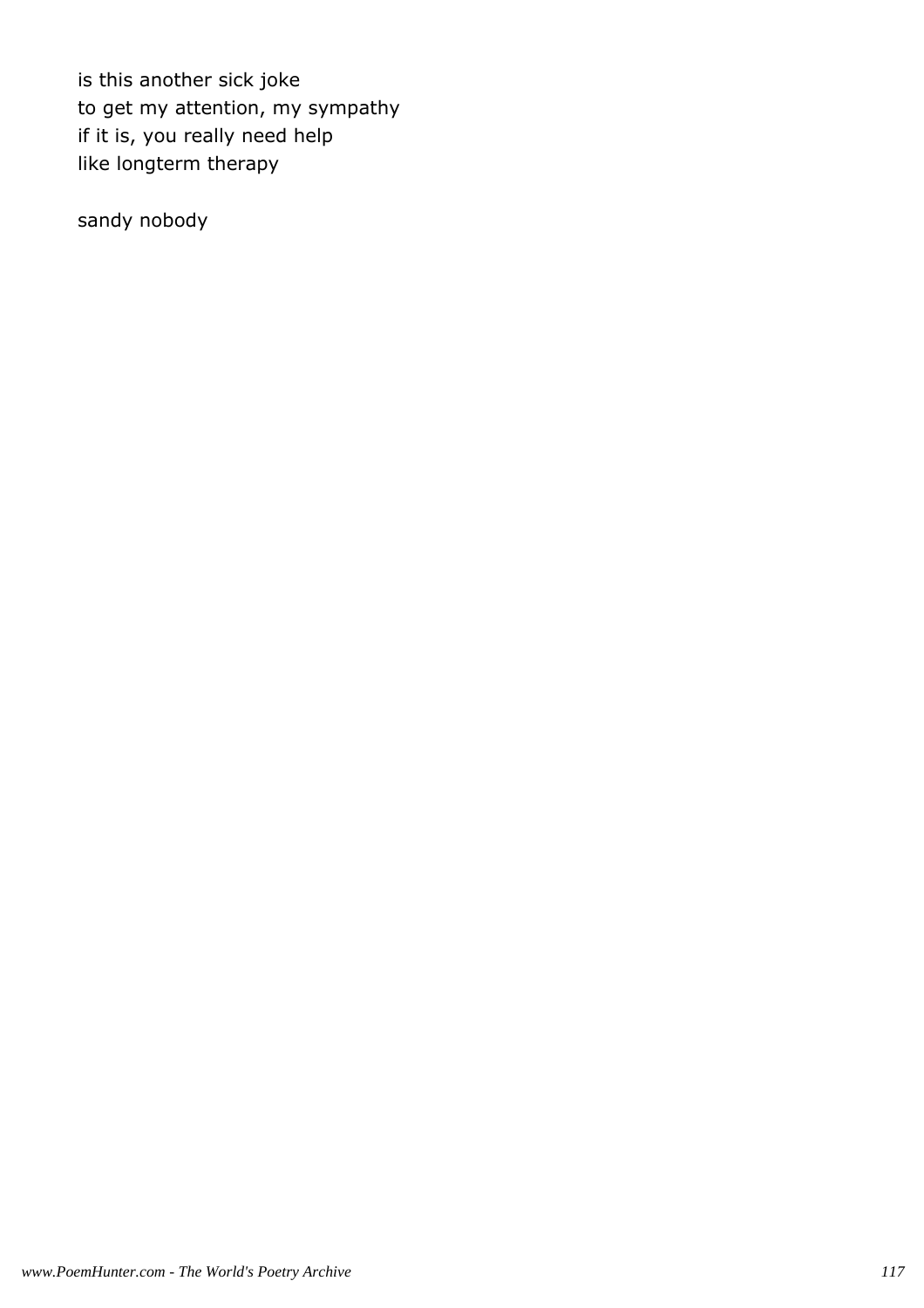## Hurting

im hurting so badly right now why dont you care what youve done to me it isnt fair

why must i go thru this alone why cant you help me not sure i can make it this time im hurting so badly, dont you see

iv noone to turn to you should be here help me get thru it or at least care

i could end it all right now i wont, thats to easy thinking of you, how you treat me makes me queasy

why do you play with my emotions my heart, my life, my body i gave it all to you now to you im a nobody

you said you loved me you said you would be here for me so where are you your with someone else, not me

im hurting so badly right now why dont you care why are you so mean to me why cant you be fair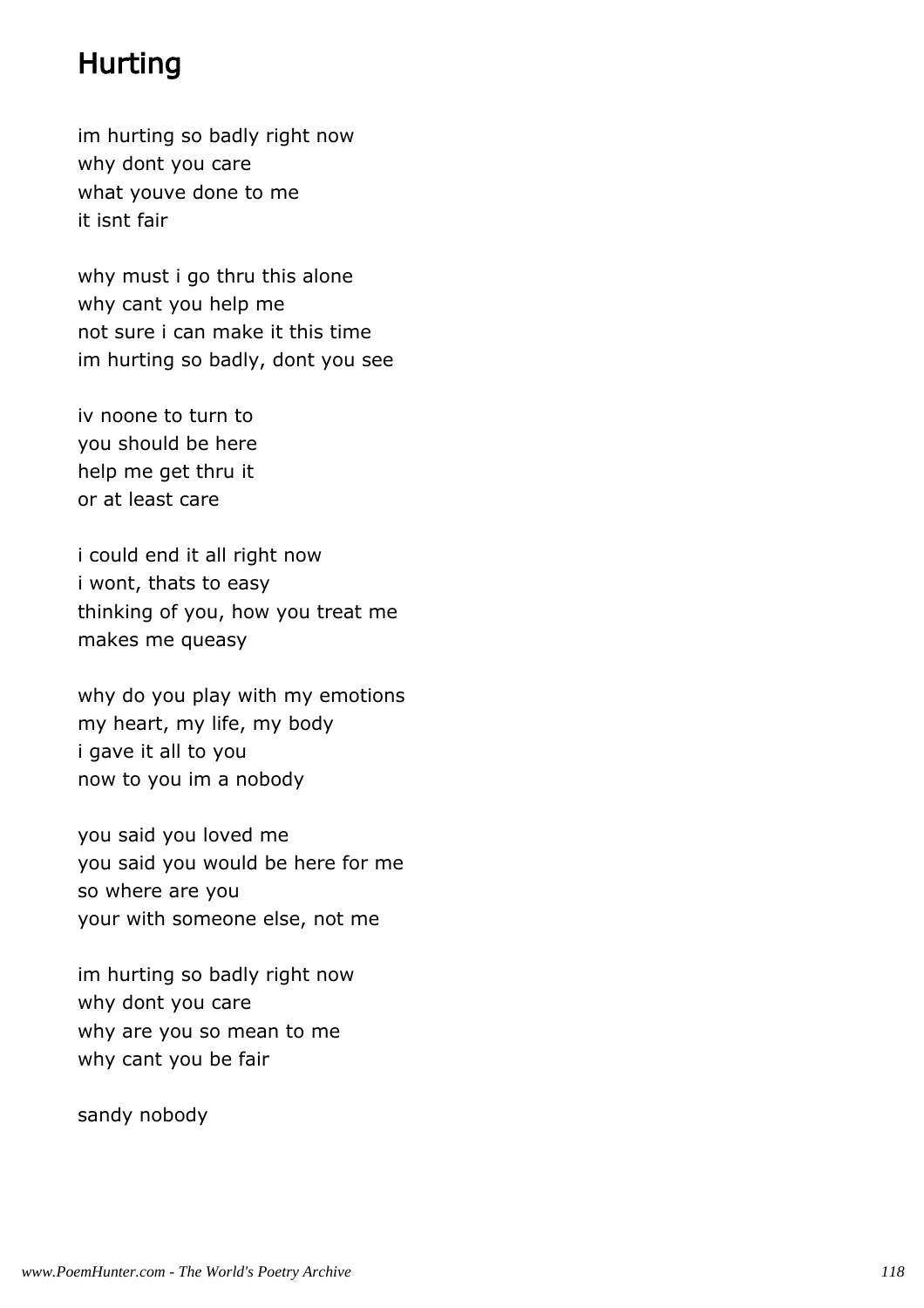# I Am A Cam Whore

all alone sitting naked by the cam can you look at me here i am

hot and sweaty waiting for you to watch me i'll make you hard can you see

what do you like what do you want me to do i am here just to please you

hot and horny do you like to see my toys what they can do not for boys

grown men lonely, horny and maybe a bore watch my cam im a cam whore

watch my cam get hooked on internet sex you wont go back forget the rest

i can please you you will never again want real watch my cam to you i appeal

i am not real but you neednt care keep your love dont have to share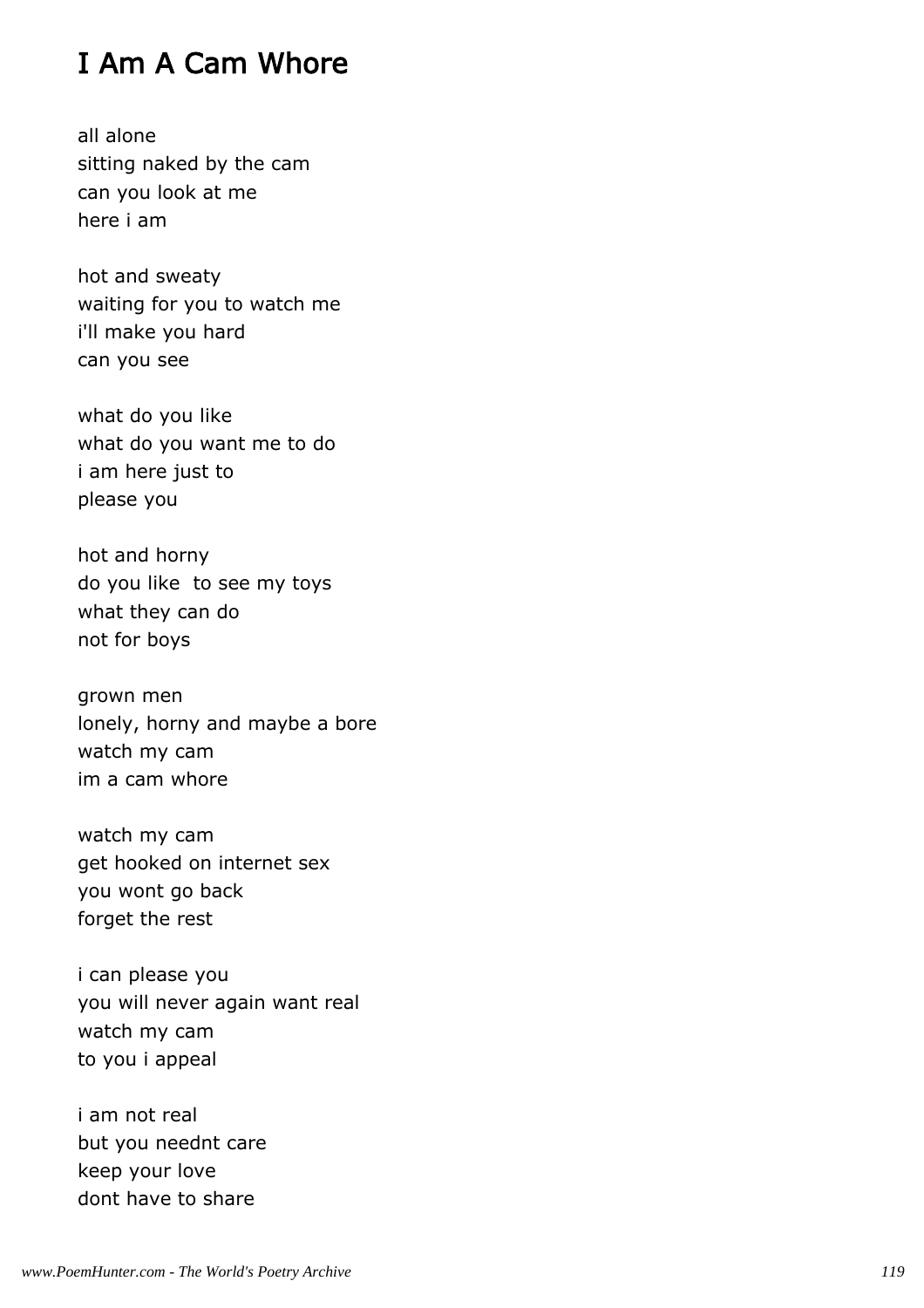i'll get you hooked maybe i can ruin your life forget your family forget your wife

i want money so empty out your wallet your credit card the number just call it

i am your fantasy your enjoyment i am for to please you i am a CAM WHORE!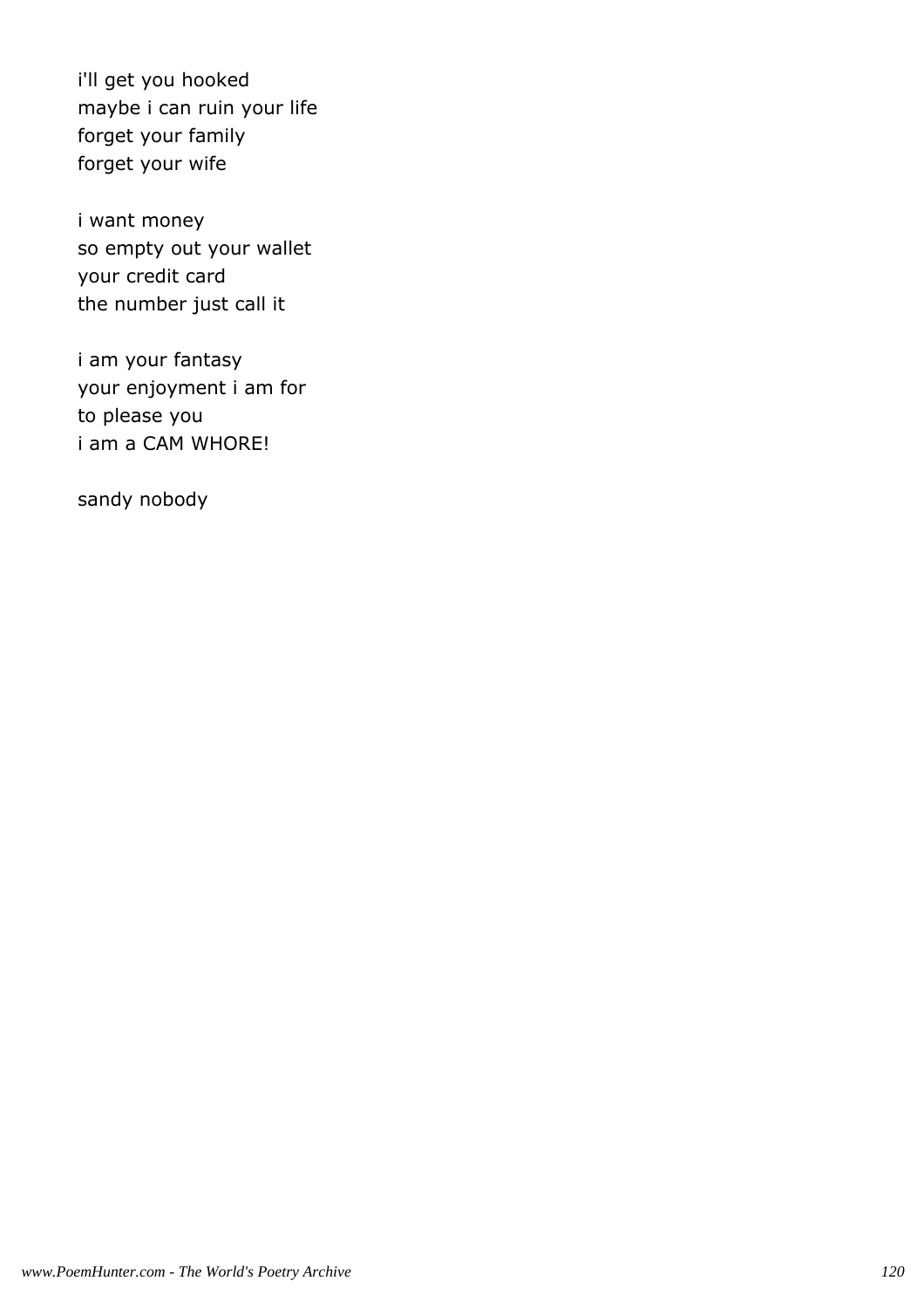## I Am Confused

i hope you read this it comes straight from my heart i cant keep going like this its torn me apart

i love you so much all the times we are together the times we made love i wanted to last forever

my passion for you was more than just lust cause to be with you loving you was a must

our kisses were special touching you exciting your body aching for me my body was inviting

after making love, our bodies lay there and tremble our minds, our thoughts we couldnt assemble

we made love over and over all through the night we kissed and touched it was so perfect, so right

i proved my love to you i gave you all i had now i sit here alone so hurt, so sad

you said you loved me then you took it away you never loved me you said today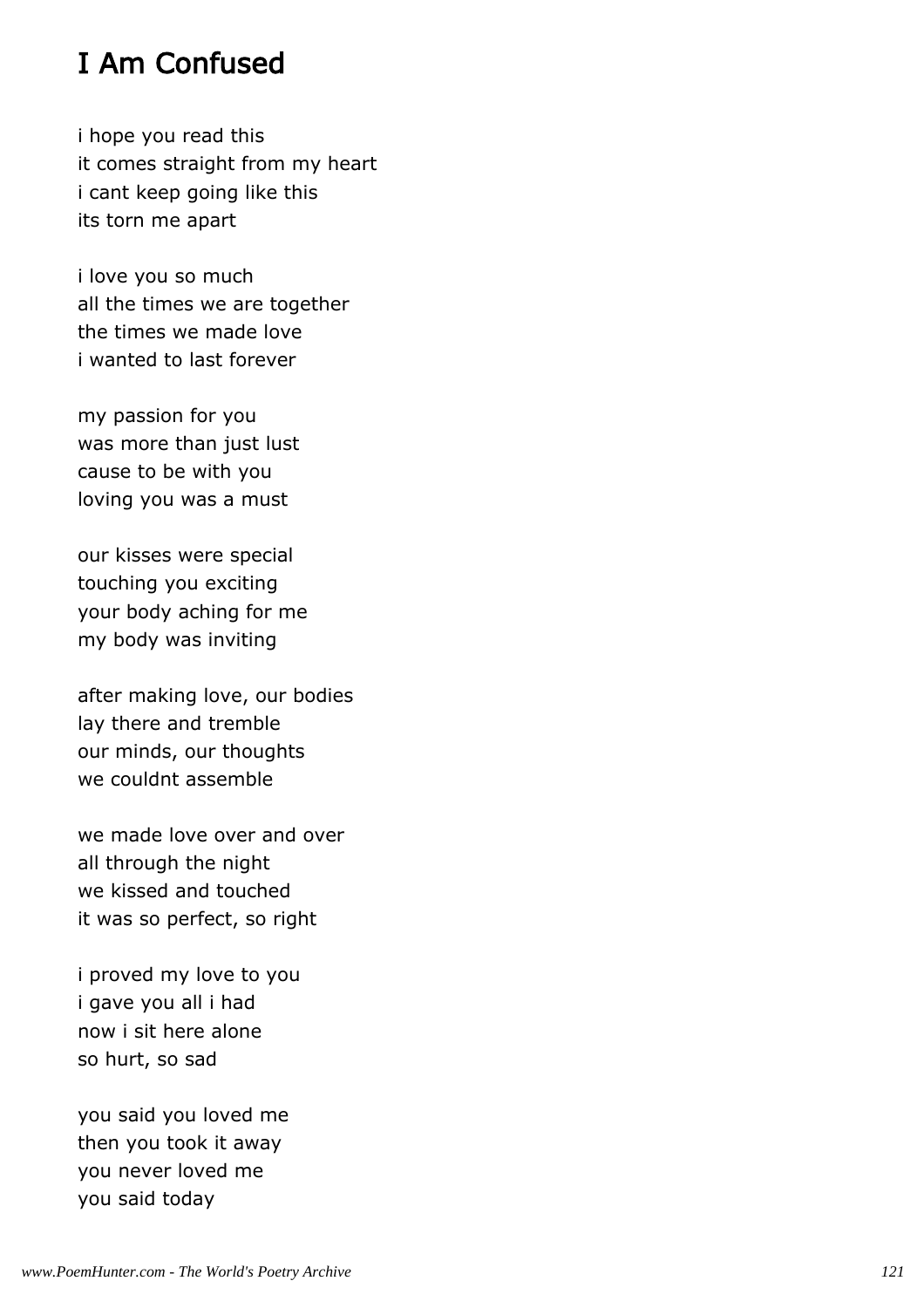you said you have another leave you be you said you could never love me

i go to bed, cant sleep feeling hurt and used you call me now i am confused

you say you love me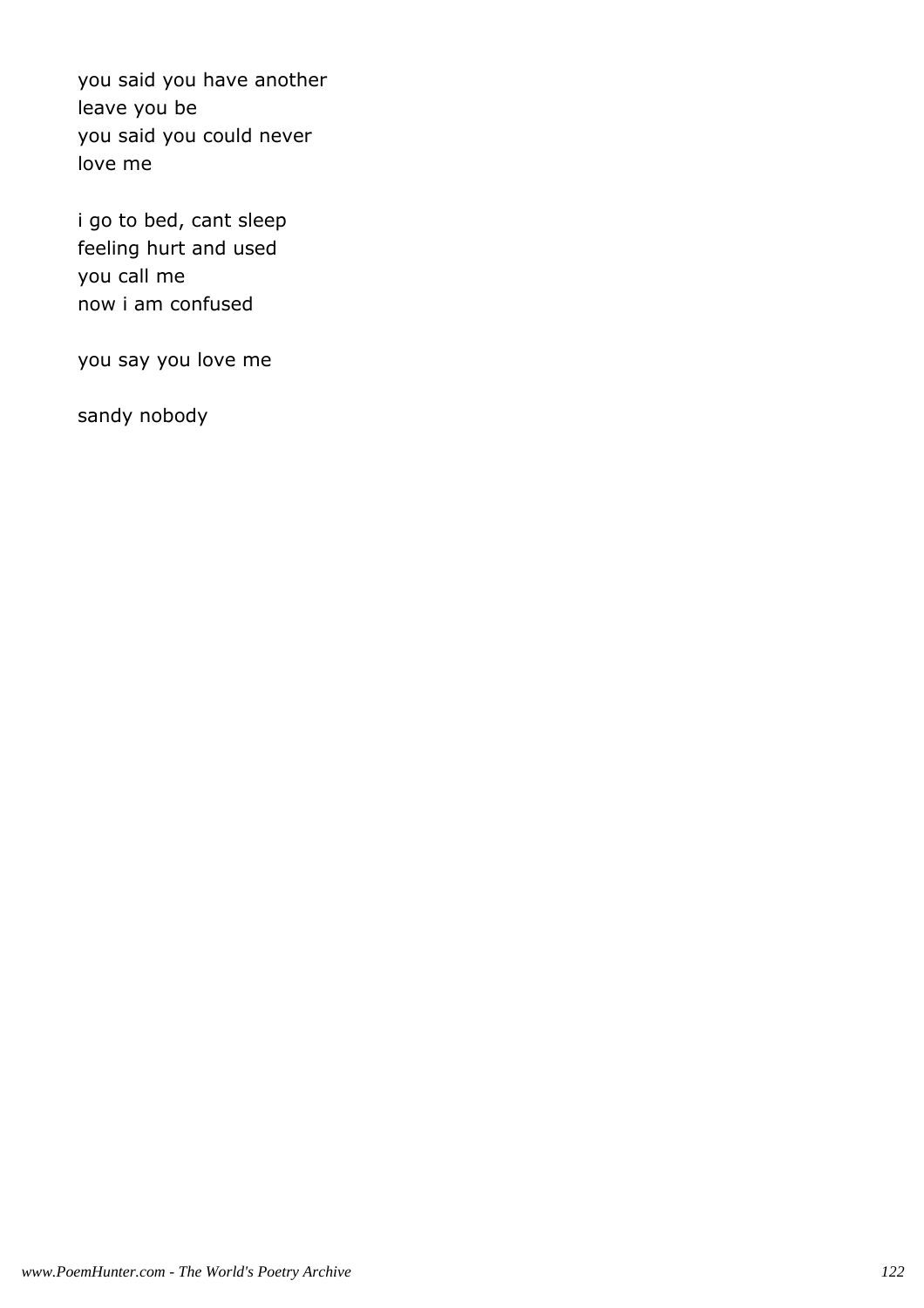# I Am Not Mad

i am not mad why would i be just cause you played me

i dont hate you why would i just cause you you lie

just remember

i dont get mad

I

**GET** 

EVEN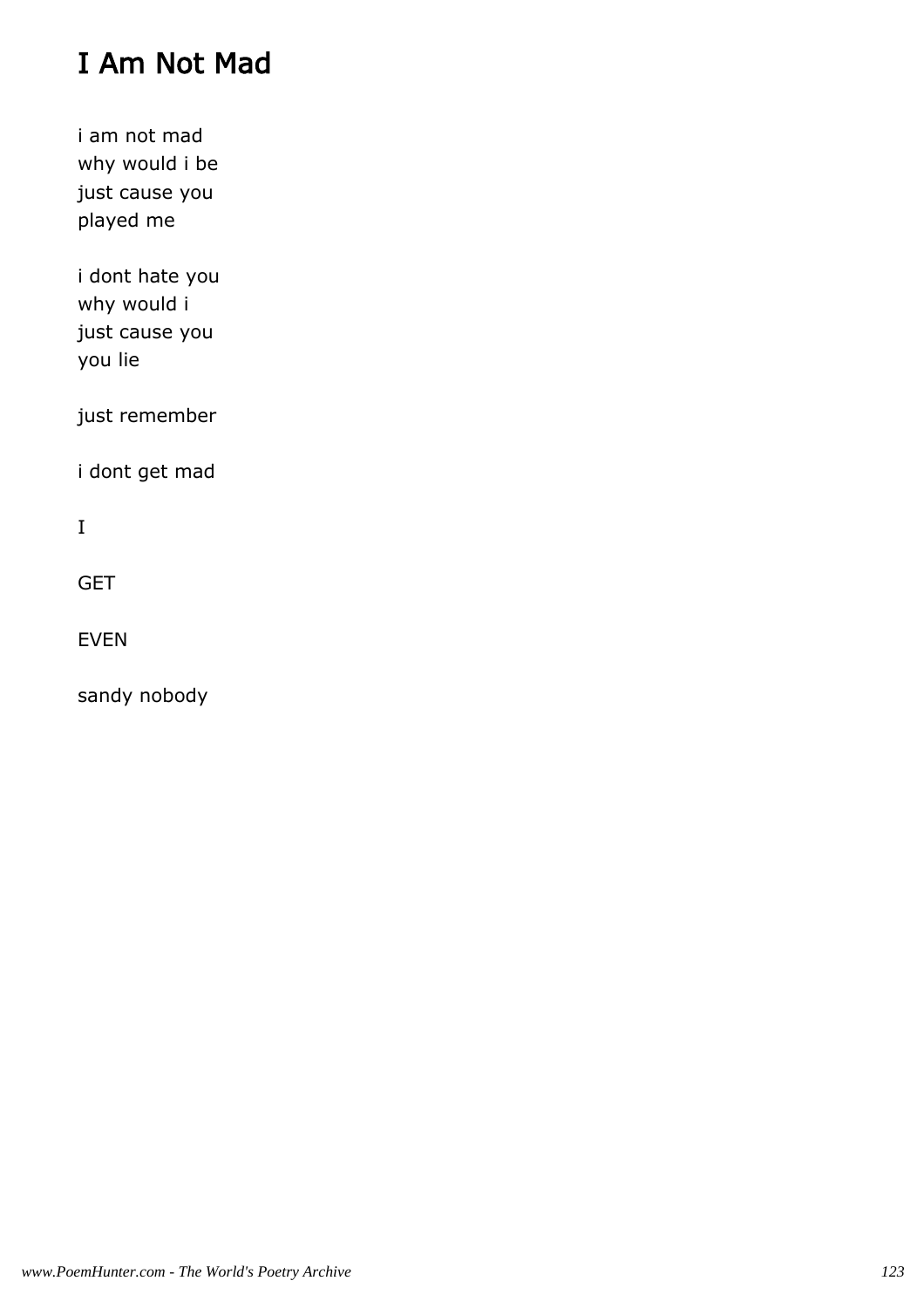## I Am Who I Am

I AM WHO I AM IM NOT LIKE YOU IM ONLY LIKE ME BE YOU, I WONT DO

I AM WHO I AM CANT YOU SEE IM NOT ANOTHER ONLY ME I CAN BE

I AM WHO I AM DONT YOU KNOW I KNOW WHO I AM SOOOOO

I AM WHO I AM I AM ME NOT YOU, NOT WHO YOU WANT ME TO BE

I AM WHO IAM I'D RATHER BE ME THAN YOU, CANT YOU SEE

I AM WHO I AM YOU MAY NEVER KNOW WHO I AM YOU ALWAYS IN A HURRY TO GO

I AM WHO I AM YOU MAY NEVER SEE WHO I REALLY AM OR KNOW THE REAL ME

I AM WHO I AM ITS ALL I CAN BE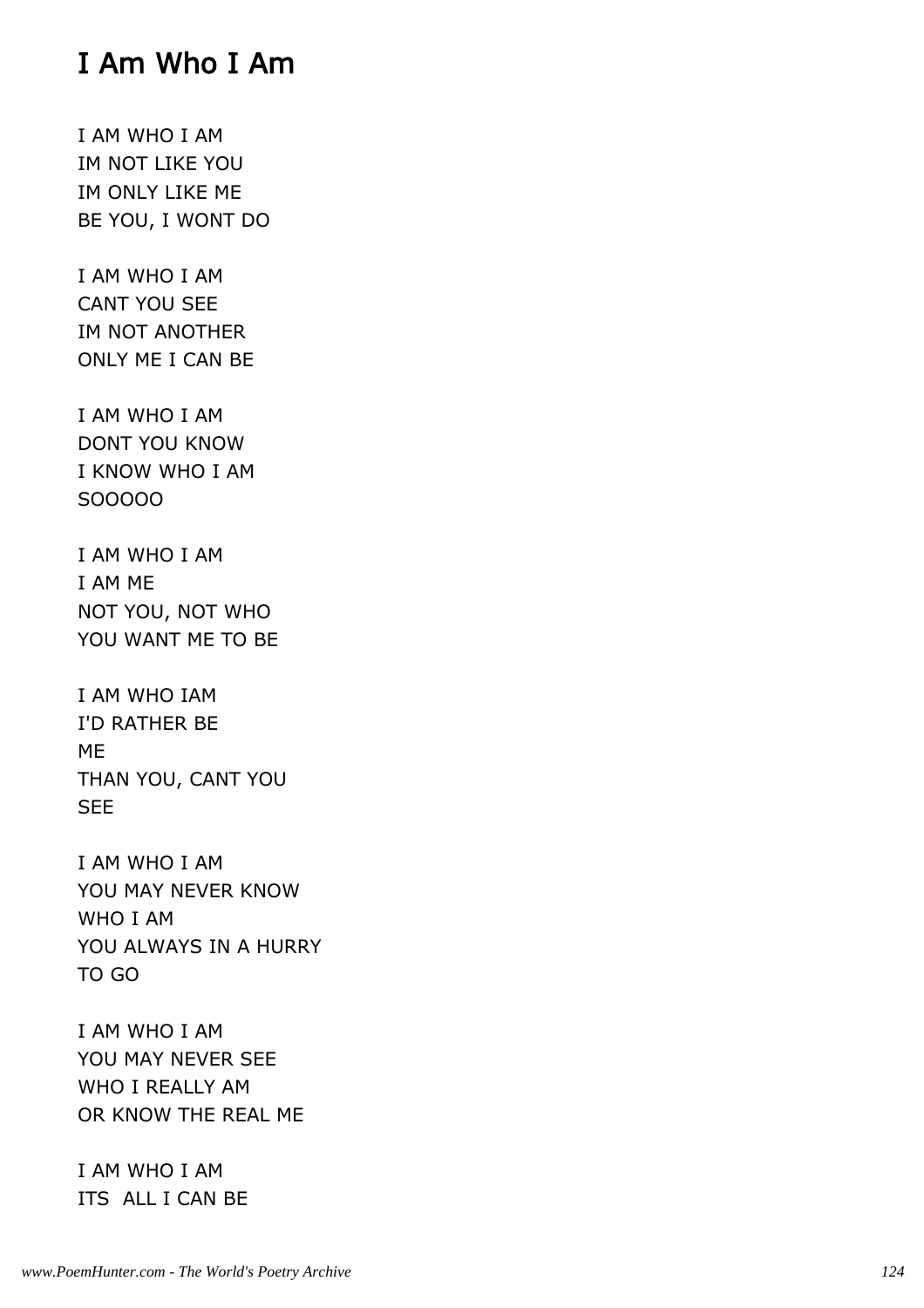IF YOU DONT WANT TO KNOW THE REAL ME

I AM WHO I AM THEN BE ON YOUR WAY IT'S YOUR LOSS HAVE A NICE DAY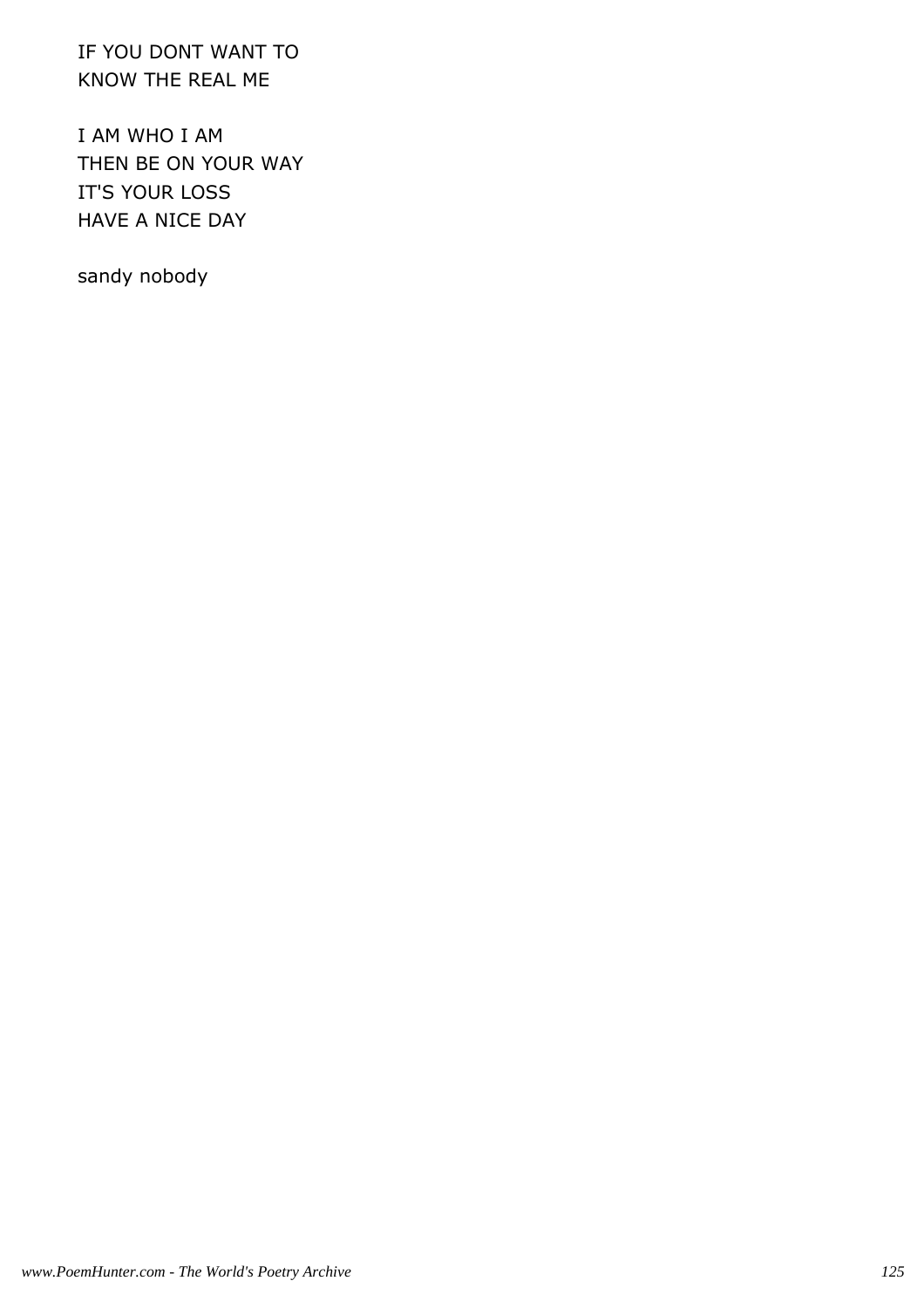# I Am Your Desire

light my fire i am your desire

you really want to i know you do

you need me do you not see

i own your life i help your strife

dont let me go we both know

just one more look you will be on my hook

kiss me with your lips i'll hold you with my grip

remember my taste how i never went to waste

mmm, think of my smell how i would linger and dwell

good times we had together was you and me forever

please dont go we both know

me you will miss so just one last kiss

just light my fire i am what you desire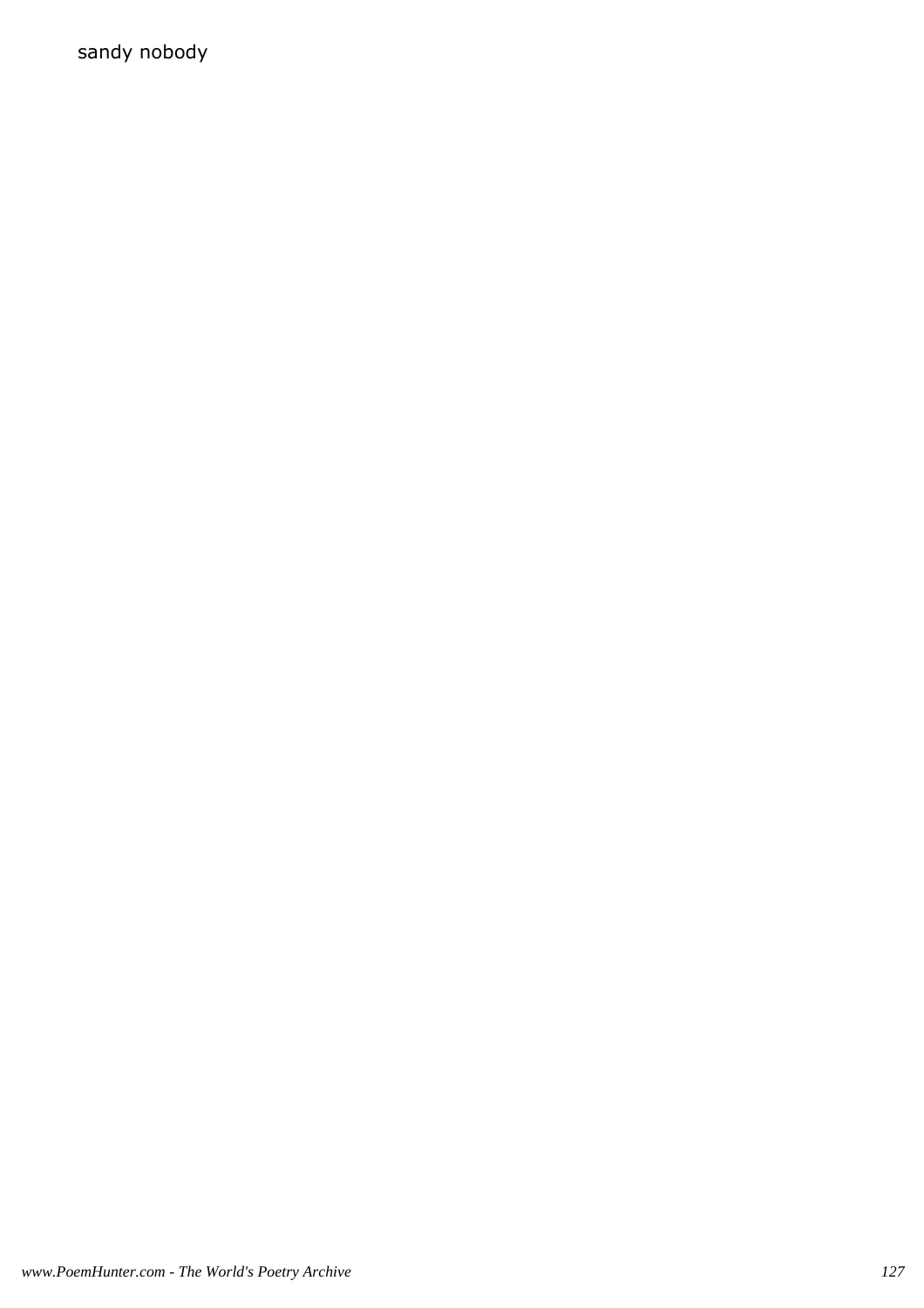# I Am Your Friend

i will always be here for you i am your friend i will always listen to you all the way til the end

i will help you as much as i can i am your friend you number one fan

my friendship will always be here waiting for you if you ever need me you know what to do

i will always care for you i will never leave you are my friend my friendship will never decieve

i will always love you even if we are far away i am your friend everyday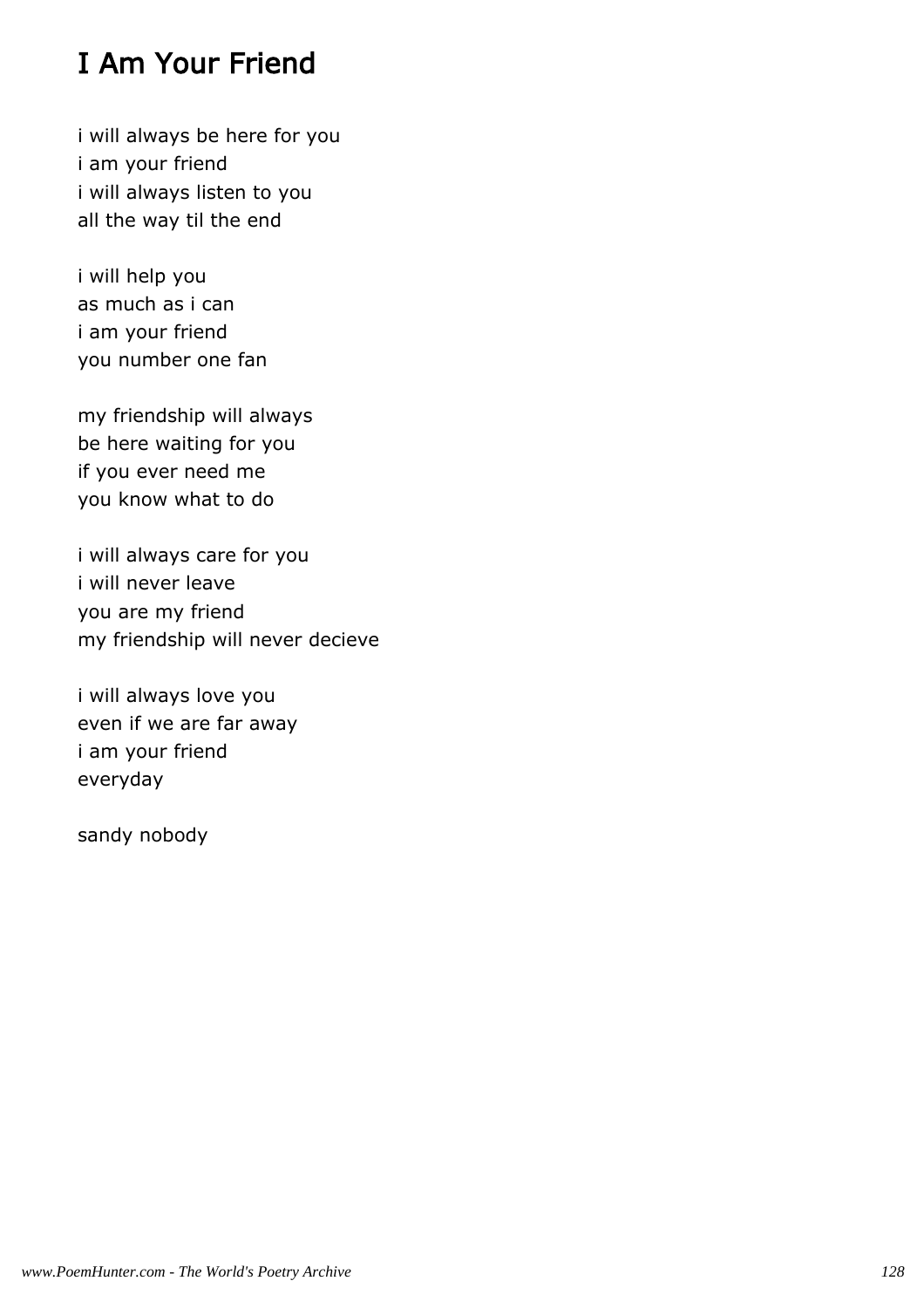# I Died Today

i died today no last goodbyes no funeral will be held no tears shed from your eyes

i died today my chest filled with pain it became unbearable life if lived wouldnt be the same

i died today words i could no longer speak i could not breathe my body was so weak

i died today your words killed me they broke my heart beyond repair something you will not see

i died today but you dont care i was alone you were not there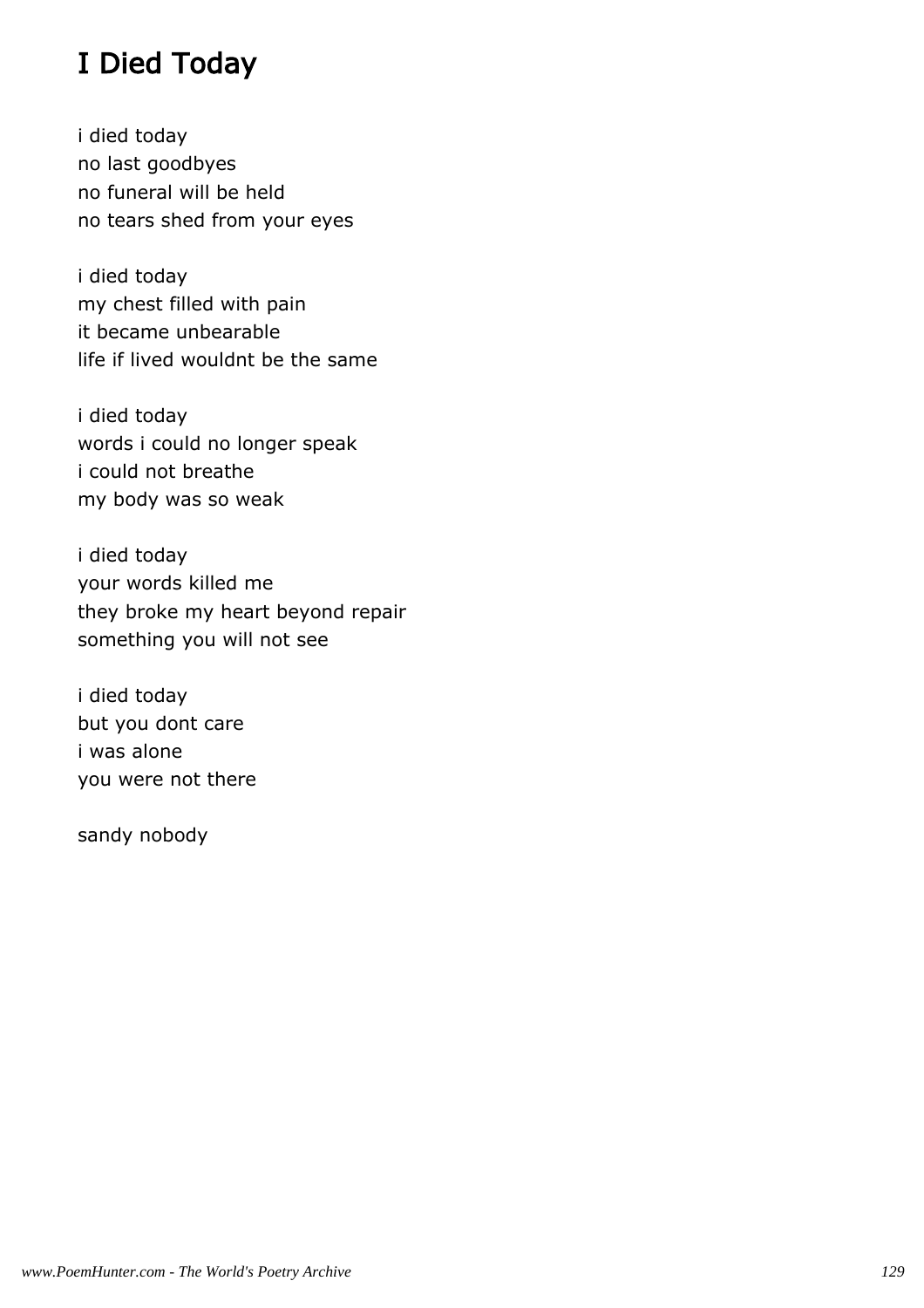# I Dont Belong Here

i dont belong here anymore time for me to go where it is for me to be i dont really know

there's something missing inside i feel it again i know when its time to go i get this pain

i was hoping this was the place for me i was wrong again dont you see

will i ever find a place to belong i keep on looking takes so long

one day maybe i'll find what im looking for cause want i want has no windows or a door

finding where i belong is the hardest part because i want to belong in someones heart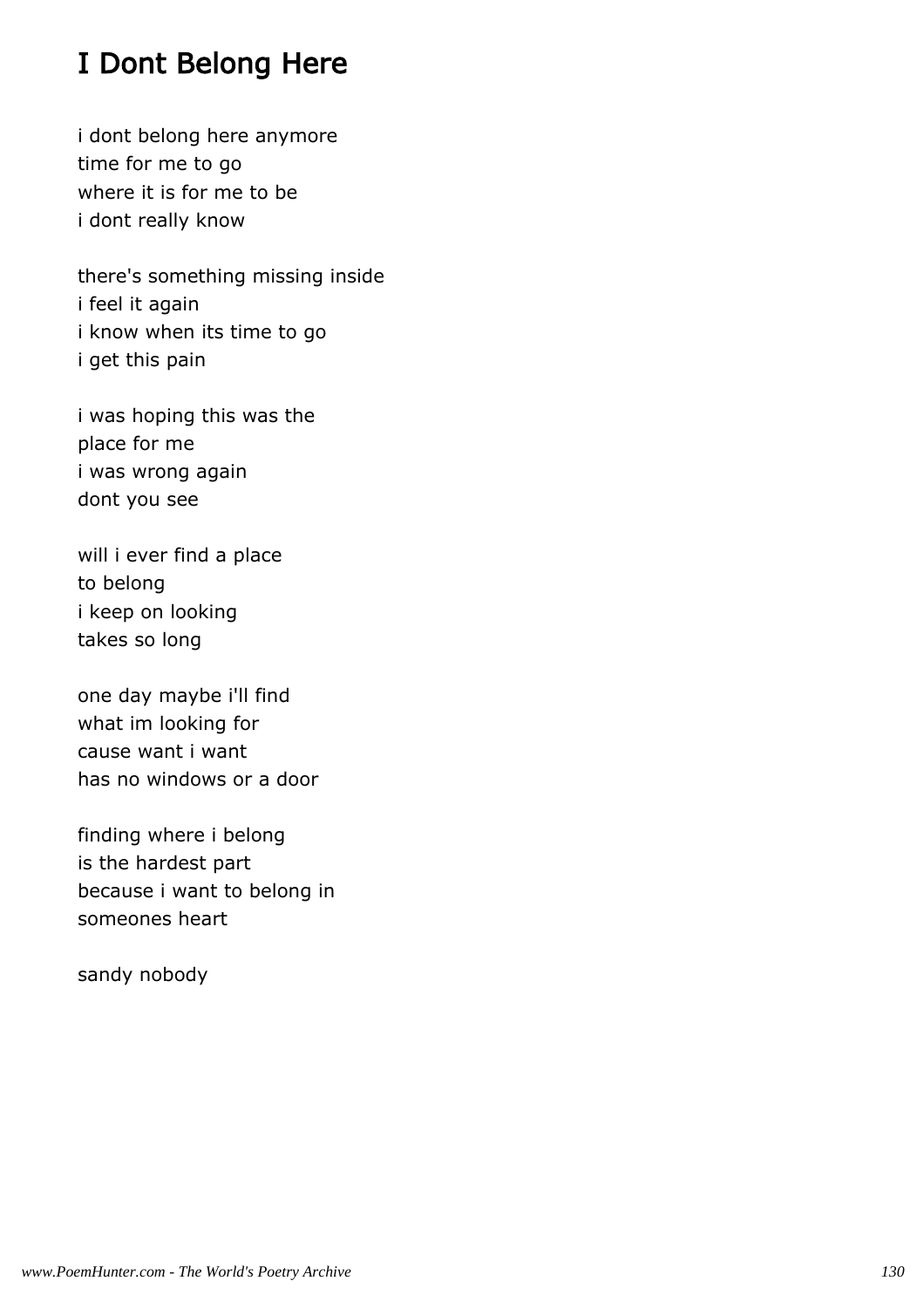## I Dont Hate You

i dont hate you like i should what youve done to me others would

im not angry but im not happy either at least you told me i just need a breather

i need time to think about what to do time to think of my feelings of you

i love you i always will after what you told me i need time to heal

if we decide never to speak again ill love you forever til the end

im forgiving no matter why no matter what even if i die

i wont live my life going thru hate God says'to forgive' to get thru his gate

one day when your watching the birds in the sky remember me after i have died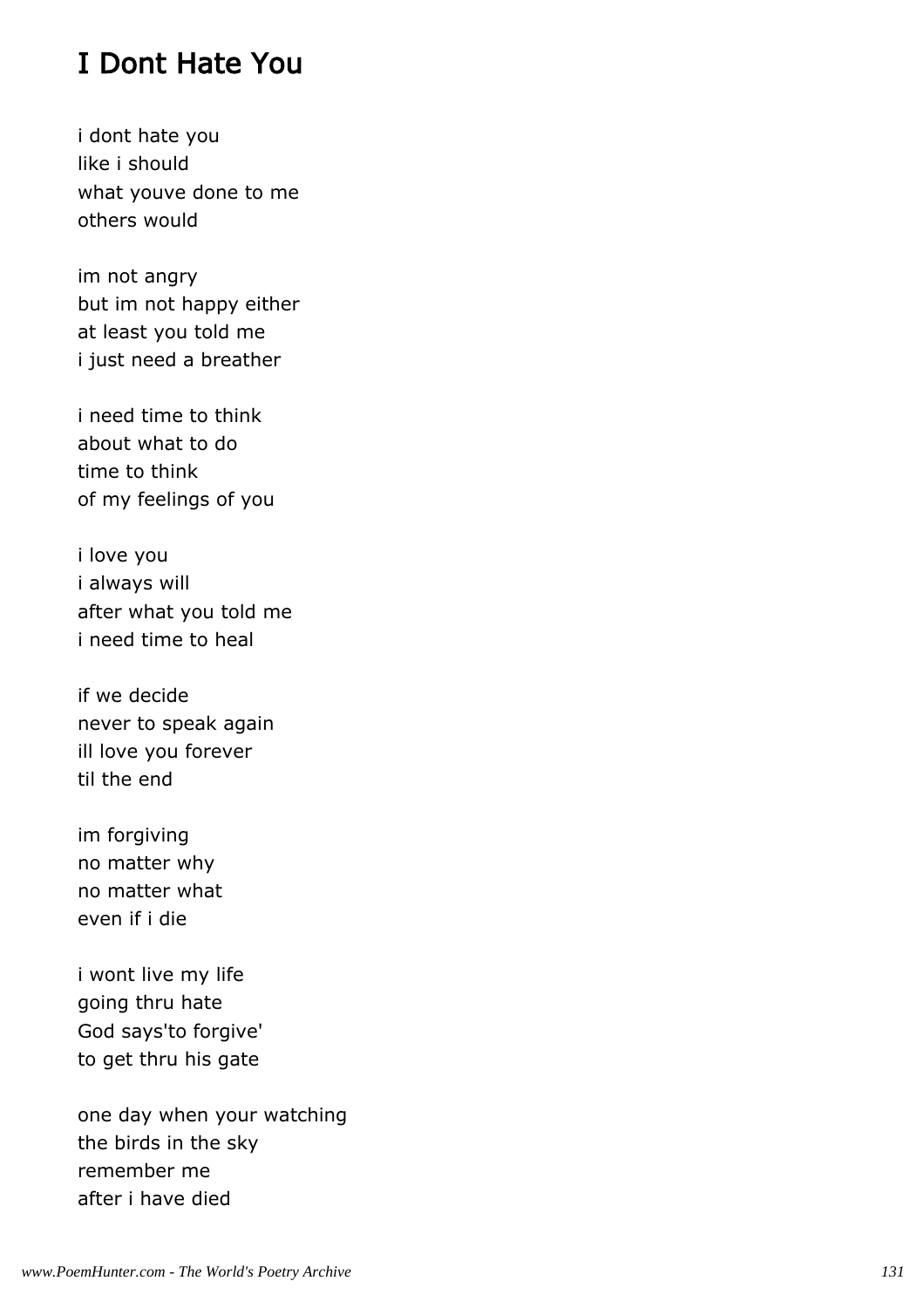so i leave you with these words from me I Love You forever and please forgive me

as i have done you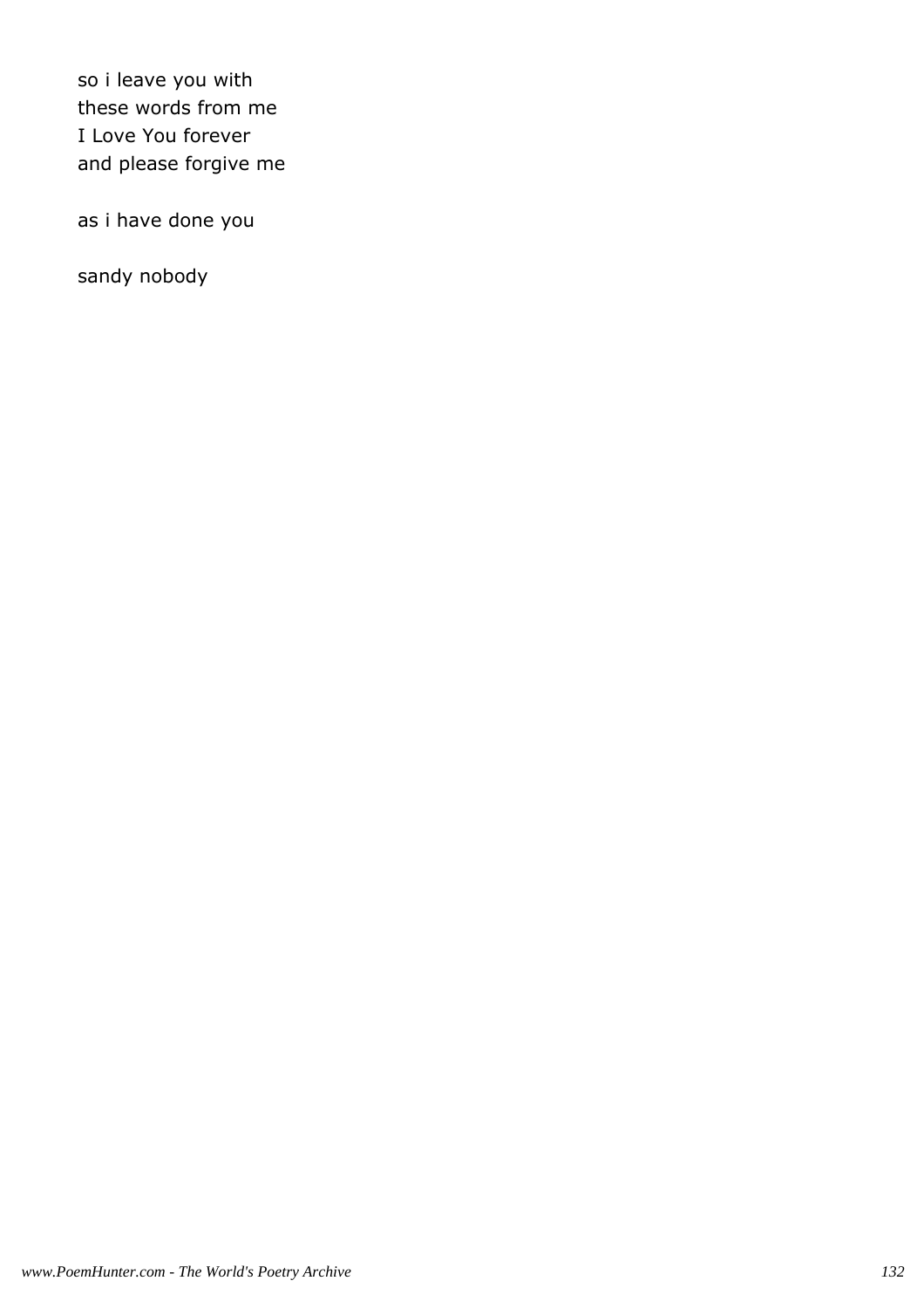# I Dont Want You Anymore

i dont want you anymore so leave me alone dont beat on my door dont call me on the phone

i dont want you anymore you told your little lies played your little games im done, why are you suprised

i dont want you anymore i gave you love and trust to which you took advantage you gave me pain and disgust

i dont want you anymore get it through your head i am through with you to me, you now are dead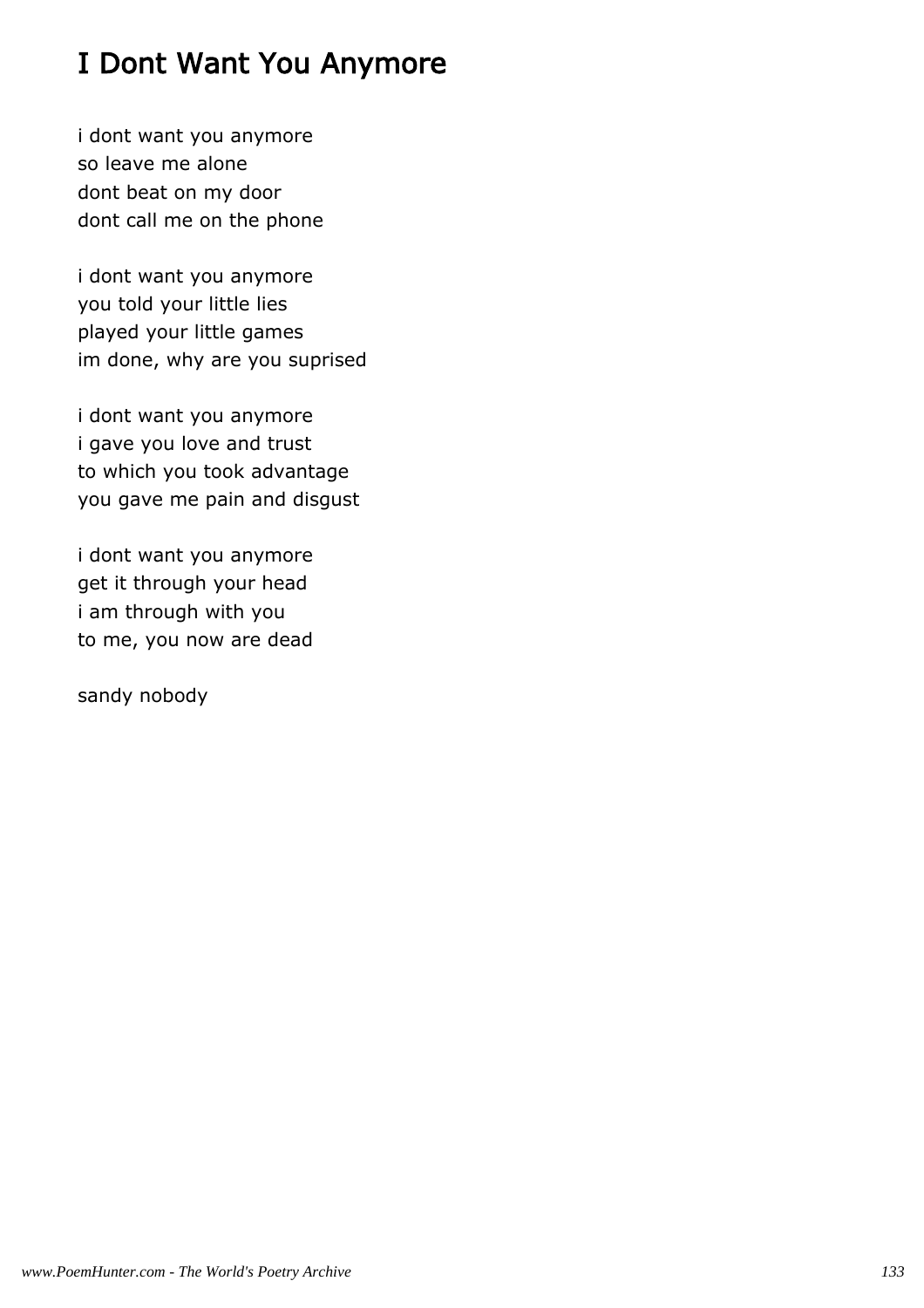## I Feel Dead

i feel dead im empty inside no love left my life has died

im just a body now going from day to day making the motions nothing to say

my lungs breathe air blood flows thru my veins whats left of my hearts still beats thats all that remains

i cannot live life without love life without love i cannot be part of

when you went away you took my love with you along with my trust and my life too

all that remains of me is an empty shell forever alone i shall dwell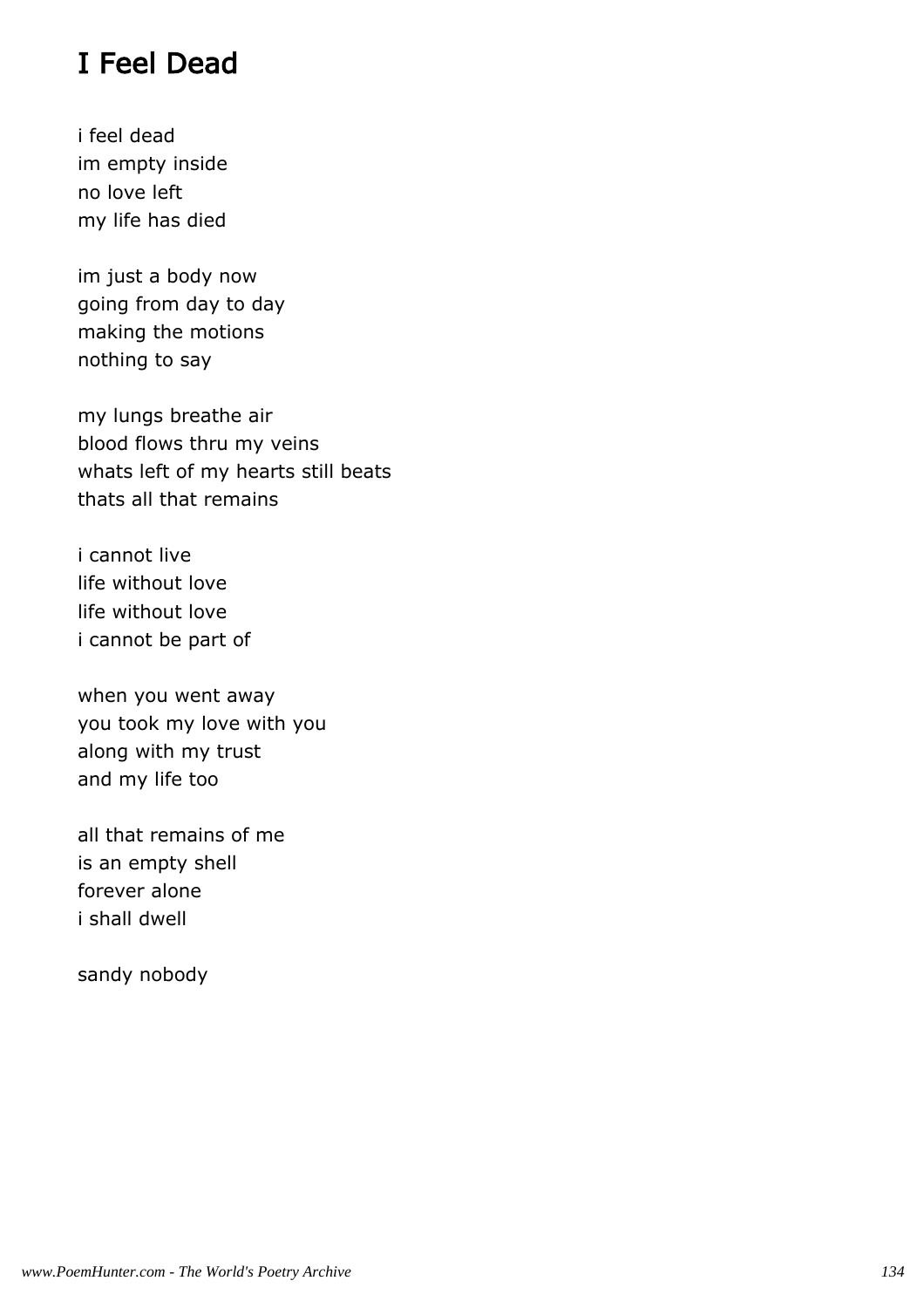## I Found Out The Truth Today

i met another one a guy i thought was cool he seemed so sweet cute enough, you would drool

we talked a lot past couple weeks his voice so deep not a squeak

his words he spoke sweet as wine but i was more cautious this time

his words so nice his face so sweet knew it wouldnt take long he wanted to meet

he was so perfect just like a dream but soon i would learn he wasnt what he seemed

he lives in a big house has money and cars doesnt go out hanging in bars

he wanted me to come over i almost did but waited to see if he had anything hid

i never went over never took the bait if he was what he said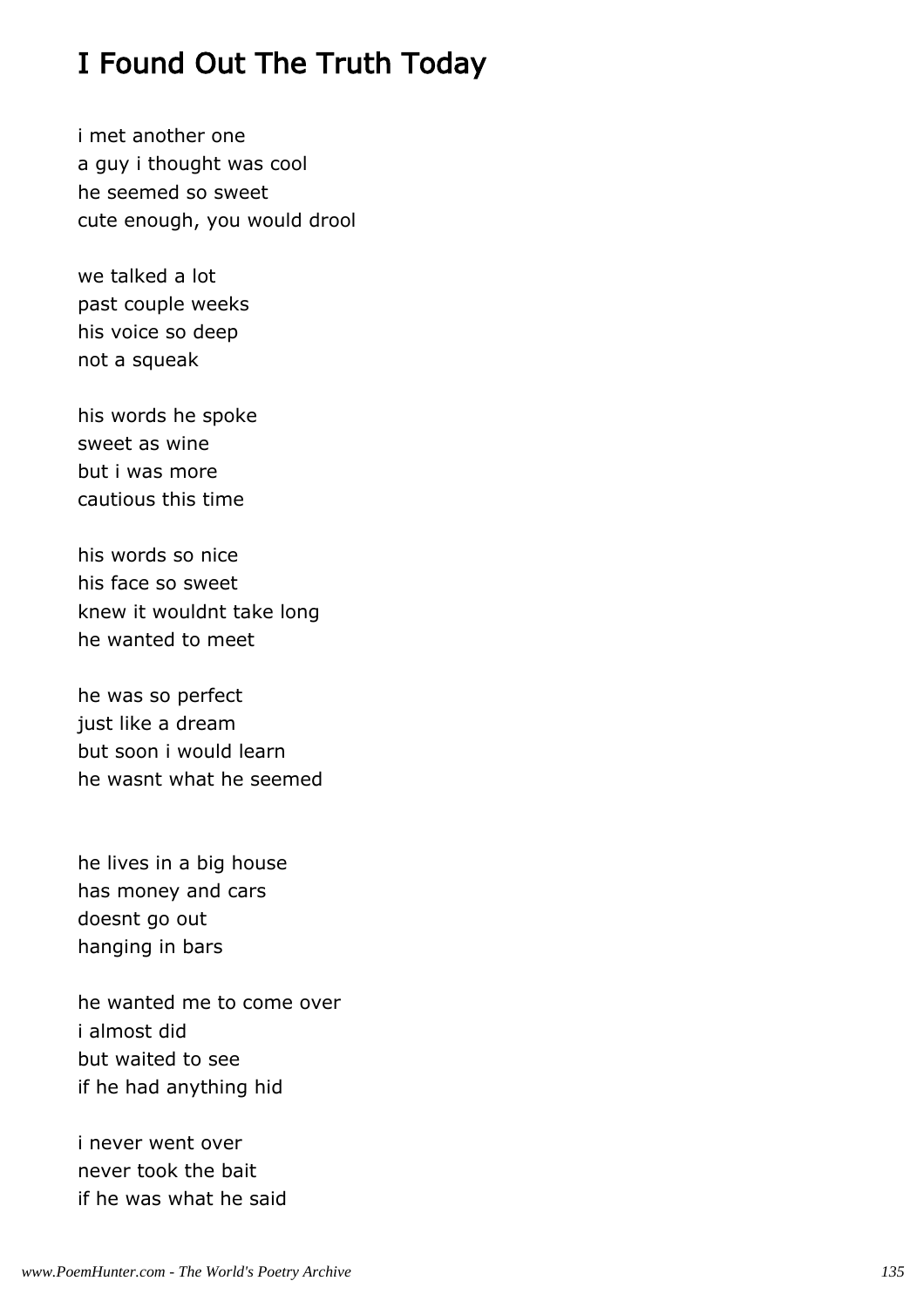i knew he would wait

i found out the truth today he has all those things other things too he never said important things, like wedding rings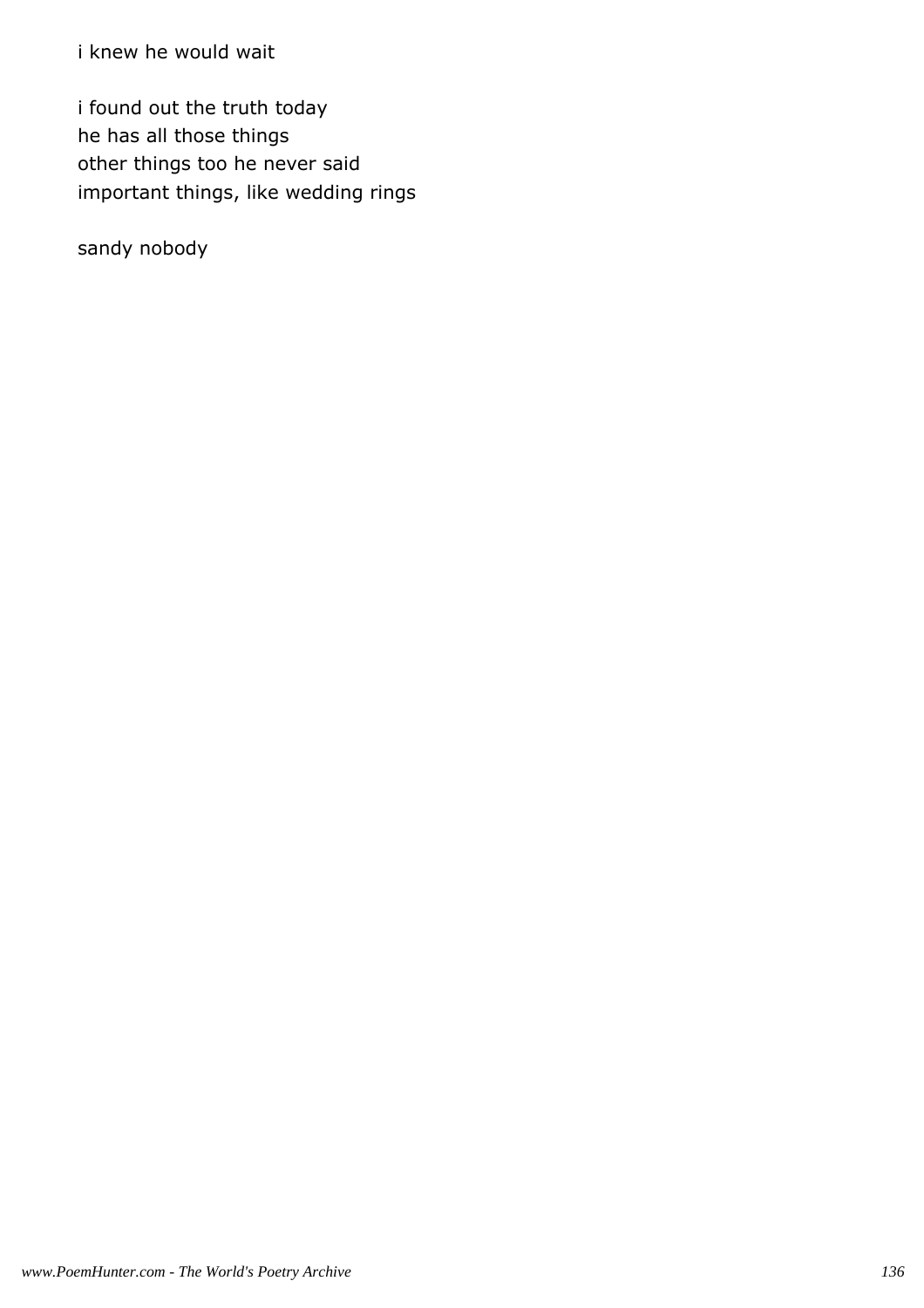# I Gave All My Love Away

i gave all my love away now empty inside my love was not returned my heart has died

when you give out love and it doesnt come back it turns your heart from gold to dead black

my heart is shattered my trust abused my emotions in shambles my body used

i gave it all to someone who took it and ran stomped all over me now doing it to another woman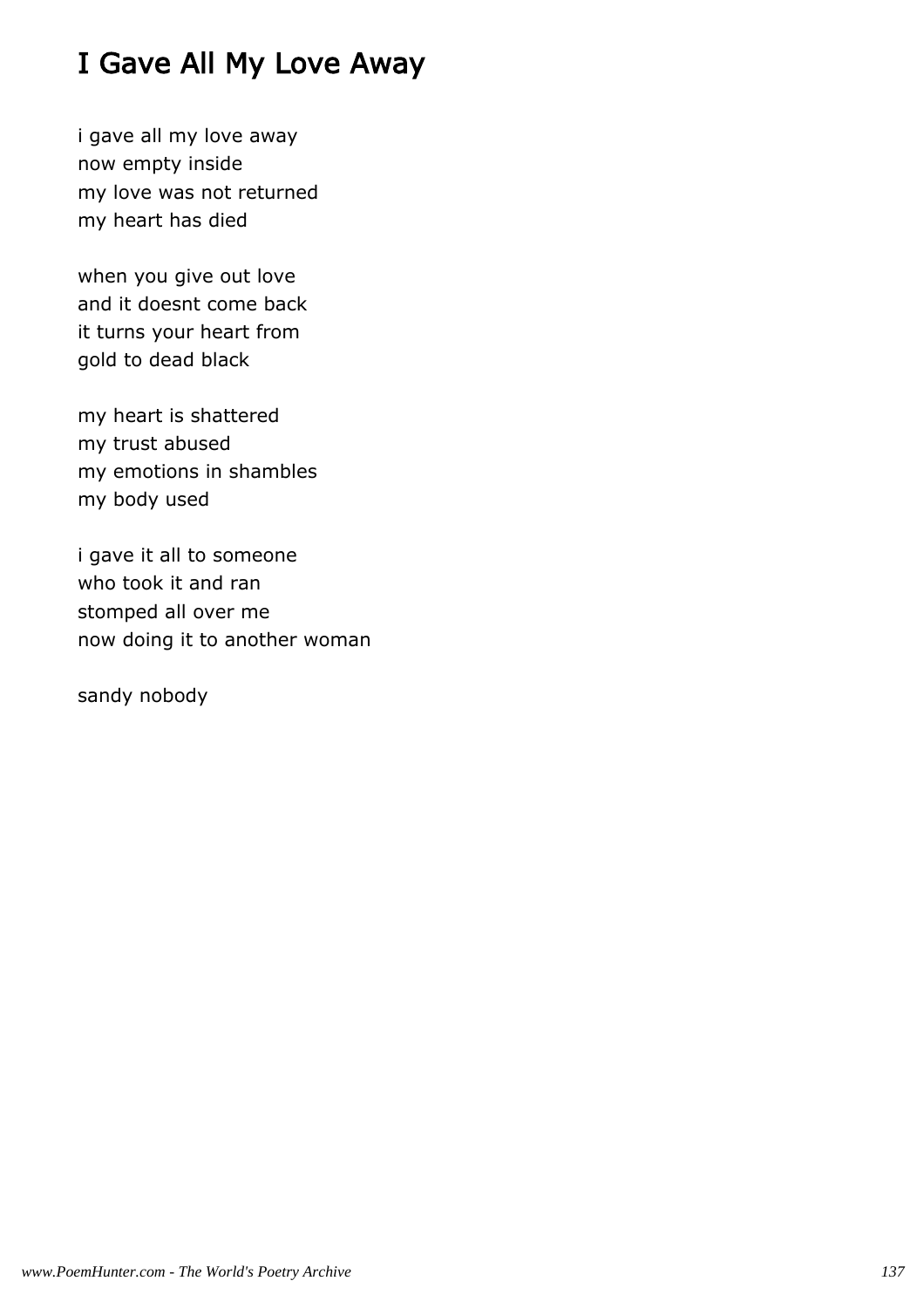# I Gave Love A Chance

i gave love a chance you put my heart though your wicked dance

i did whatever you asked everything you wanted while you hid behind your mask

your words were sweet to the ear all the right things i needed to hear took the things which i held dear

soon my heart was lost my head tried to be careful my love was yours, no matter the cost

in you i believed i gave up so much for you now i find out, i was decieved

now my heart is broken my head is a mess to you i was just a token

i gave love a chance you put my heart though your wicked dance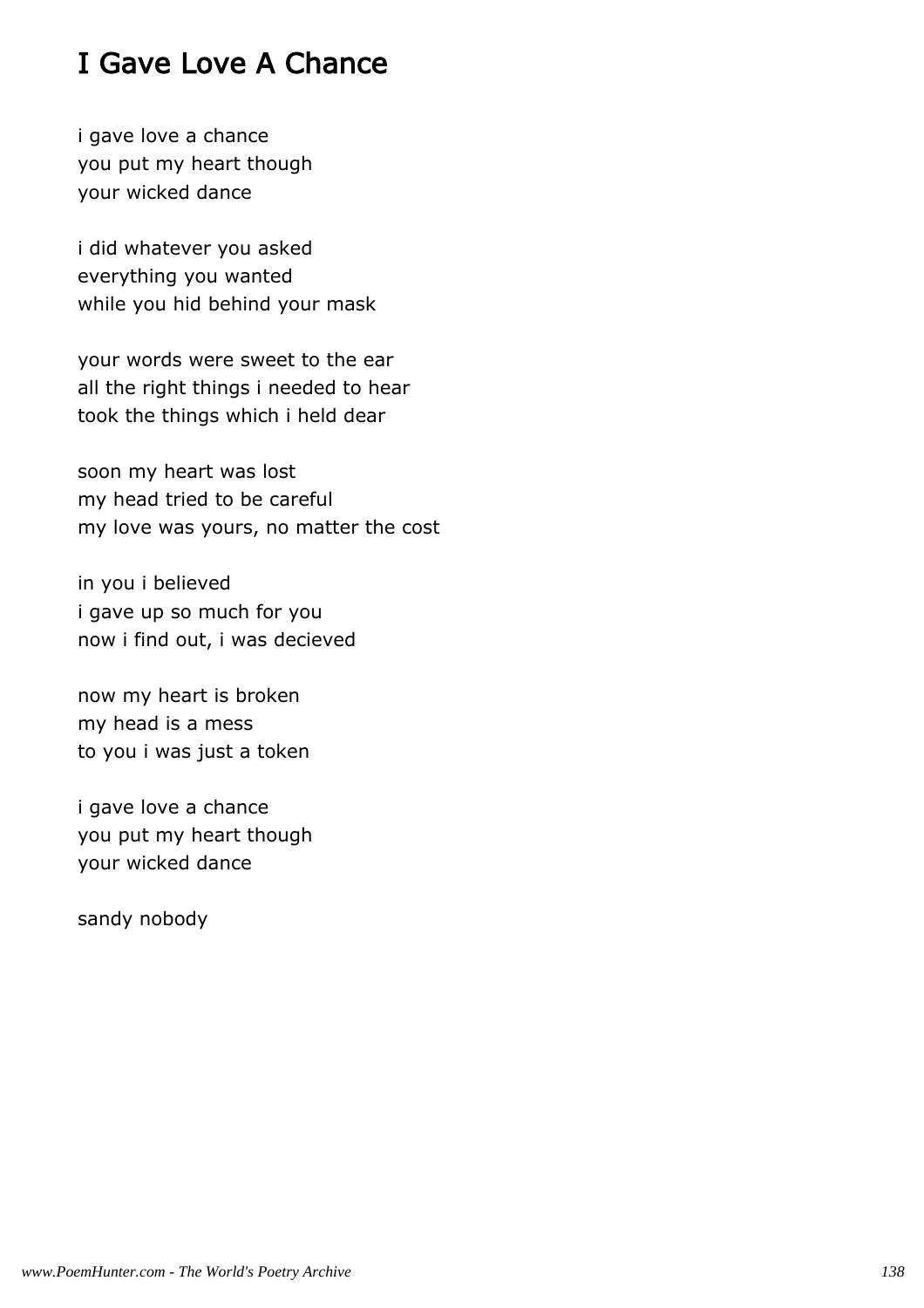# I Gave You The Key

i gave you the key that unlocked the door you walked in turned me into your whore

i let you do to me as you wished you took it all then with me you were finished

you took not only my body but also my heart used me as you wanted then from me you would depart

you walked out the door with your things all packed i watched as you left and you didnt look back

then you drove away with my heart you stole only one thing you didnt take was my soul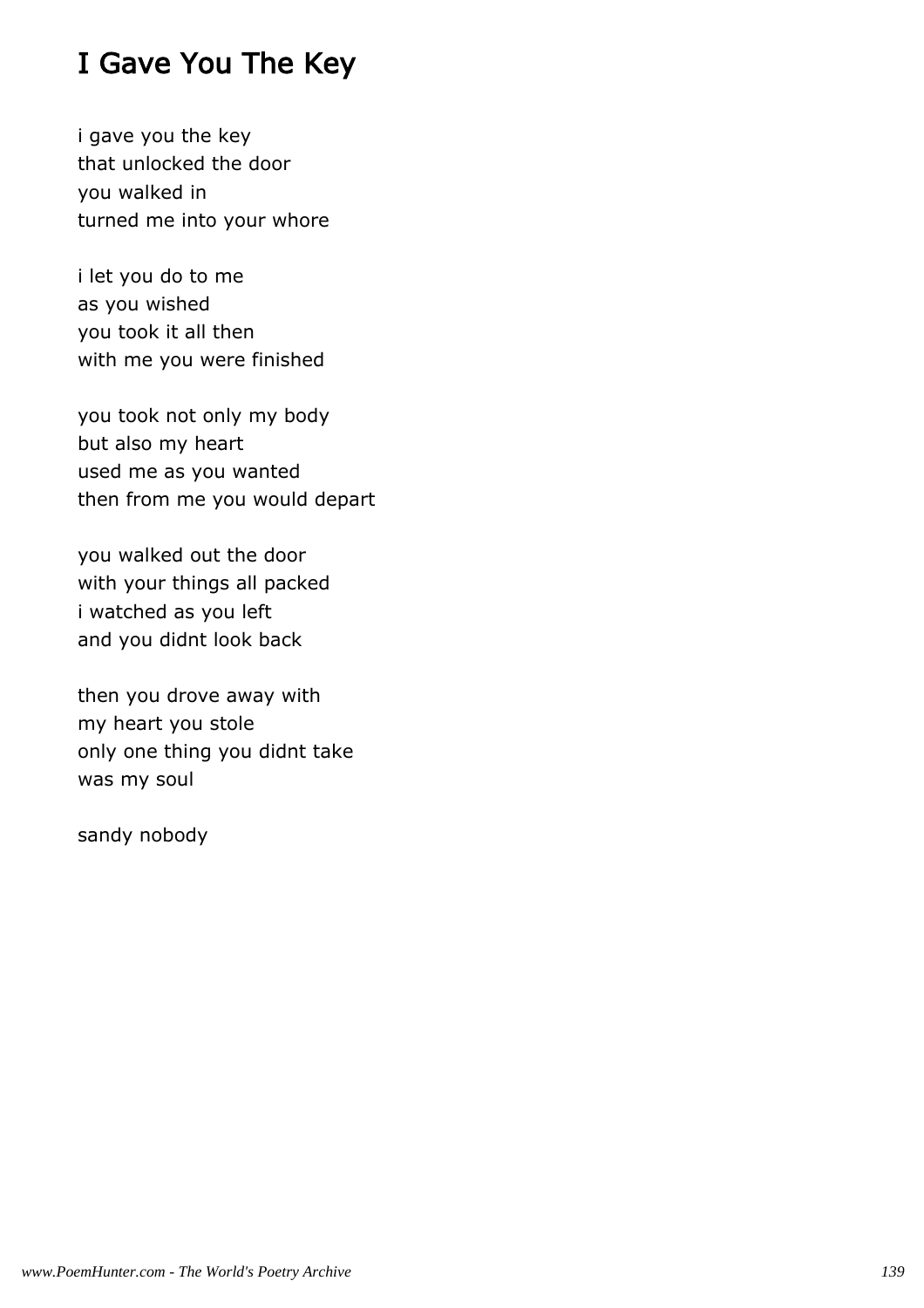# I Had To Go

i had to go why? you want to know

i have to be me cant you see

i was dying tired of trying

i was suffocating started hating

filled with anger felt like danger

internal pain life was a drain

i had to leave to save me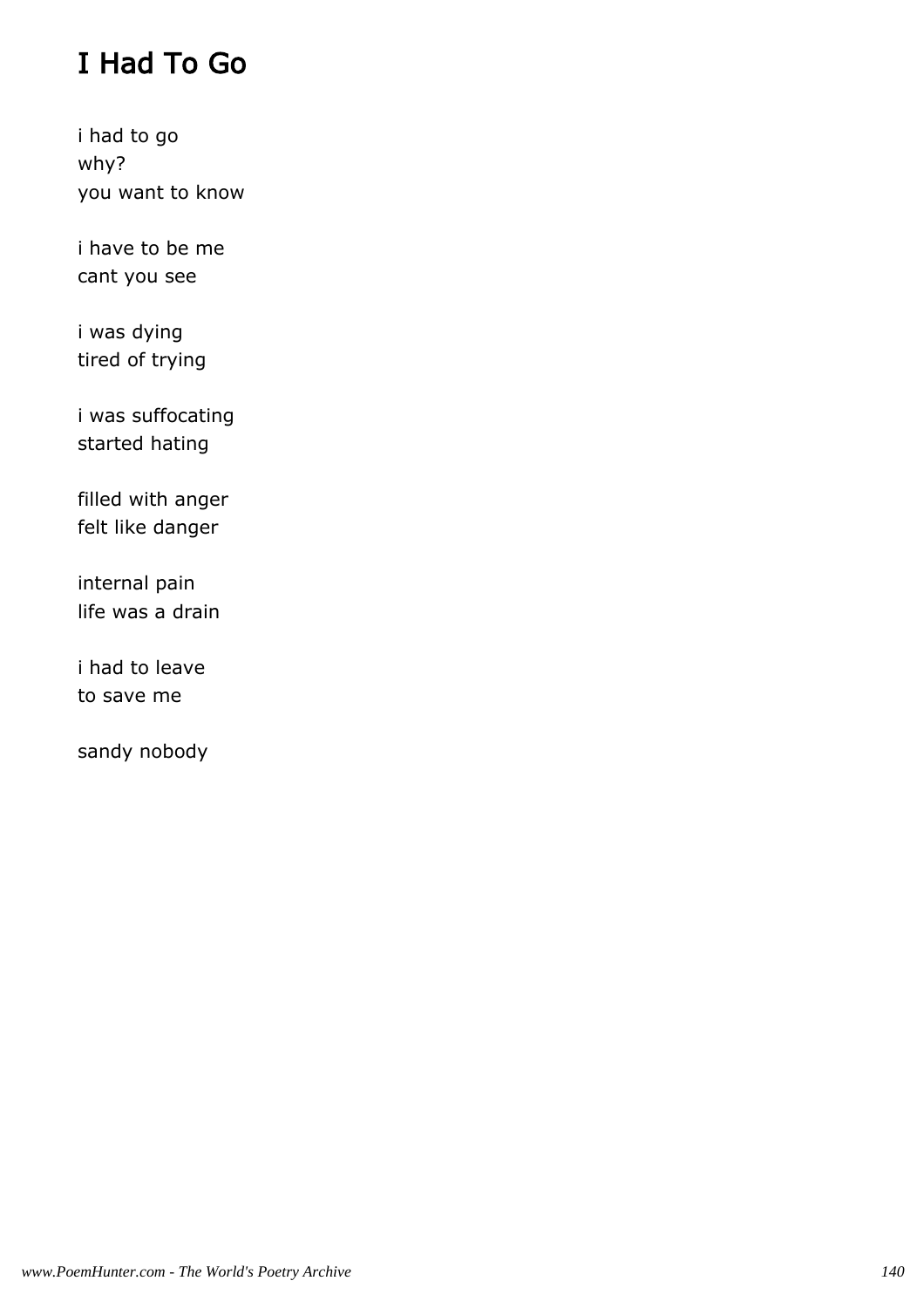## I Heard The Voice

i heard the voice it came to me last night it was calming me, it did not fright

i heard the voice it told me whats to come not to be afraid soon i was going home

i heard the voice it told me ill be fine no more hurting no worries, not this time

i heard the voice it said place your trust in me i will help you though this wait and see

i heard the voice soon my pain will disappear no one will hurt me again but i must prepare

i heard the voice as it took a long deep breath i heard the voice the Voice of Death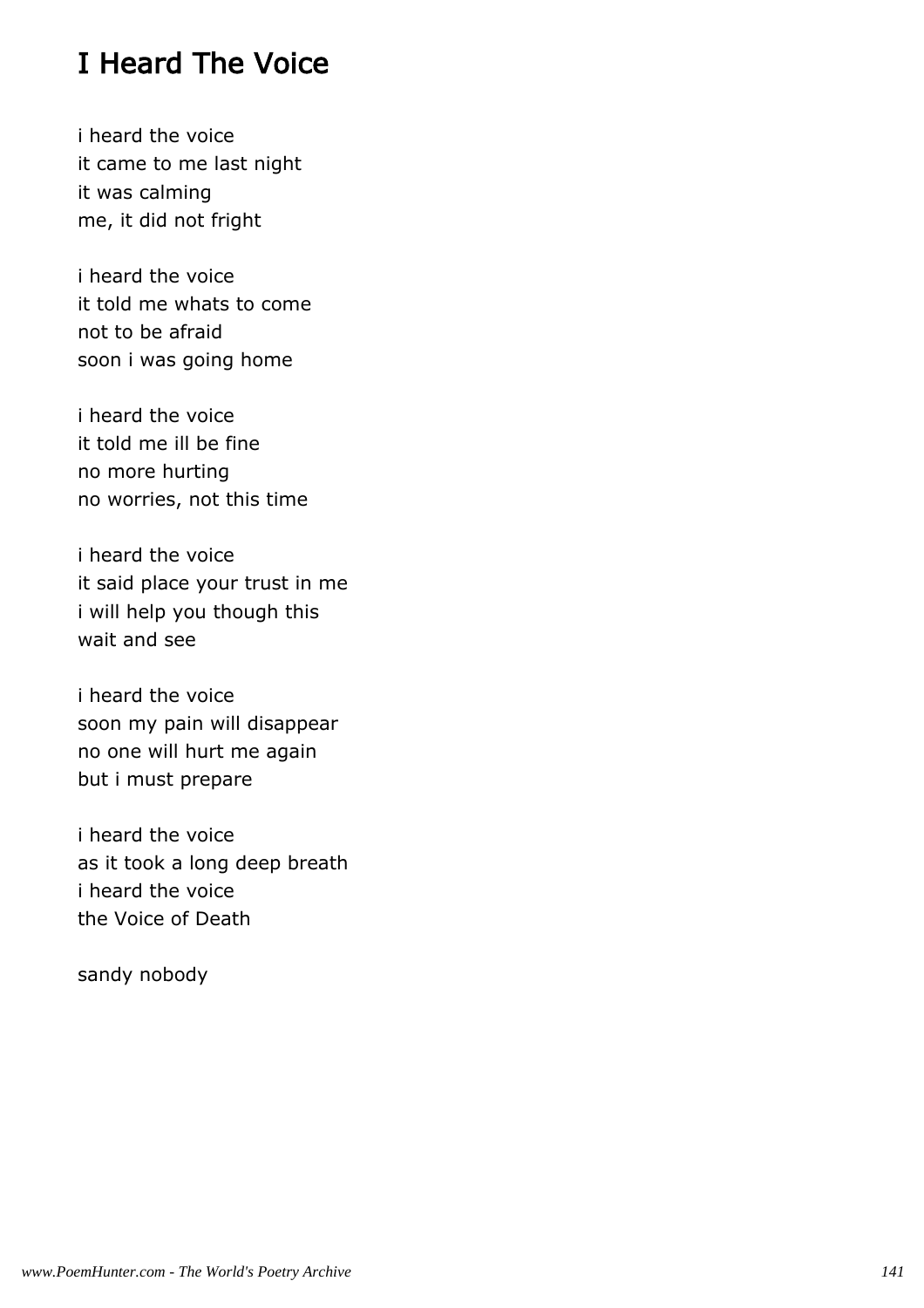### I Hope The Best For You

I TRIED TO TALK TO YOU AGAIN TODAY ASKED HOW YOU WERE YOU SAID OKAY

I ASKED IF YOU WERE BUSY YOU SAID NO ALL YOU EVER HAVE TO DO IS SAY SO

I DONT WANT TO BE IN YOUR WAY MESS UP YOUR FUN RUIN YOUR DAY

I ALWAYS TRY TO TALK TO YOU BE NICE RESPECT YOU TOO

IF YOU DONT WANT ME AROUND I'LL LEAVE WITHOUT A SOUND

IT S HARD TO TALK TO YOU ANYMORE ITS YOU I USED TO ADORE

YOU DONT TALK BACK TO ME ITS SOMEONE ELSE YOU RATHER WITH BE

JUST GO WITH HER THATS ALL OKAY CAUSE TO YOU IV NOT MUCH LEFT TO SAY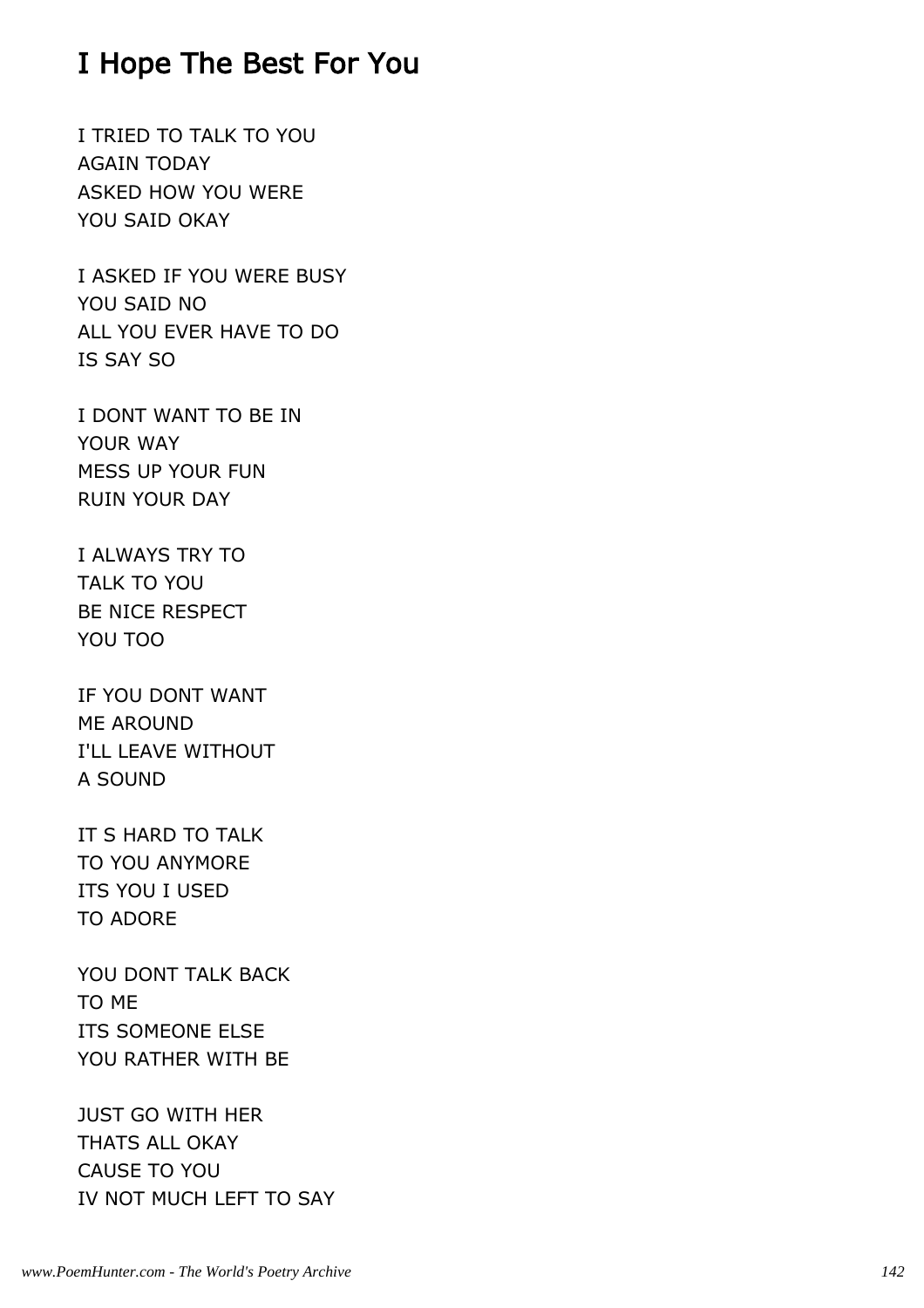I DONT MAKE YOU HAPPY SO PLEASE JUST GO IM NOT WANT YOU WANT SO PLEASE JUST GO

JUST SAY OUR GOODBYS GO ON YOUR WAY CAUSE BETWEEN US THERES NOTHING LEFT TO SAY

I REALLY HOPE THE BEST FOR YOU HOPE YOU FIND HAPPINESS AND WHATEVER YOUR LOOKING FOR TOO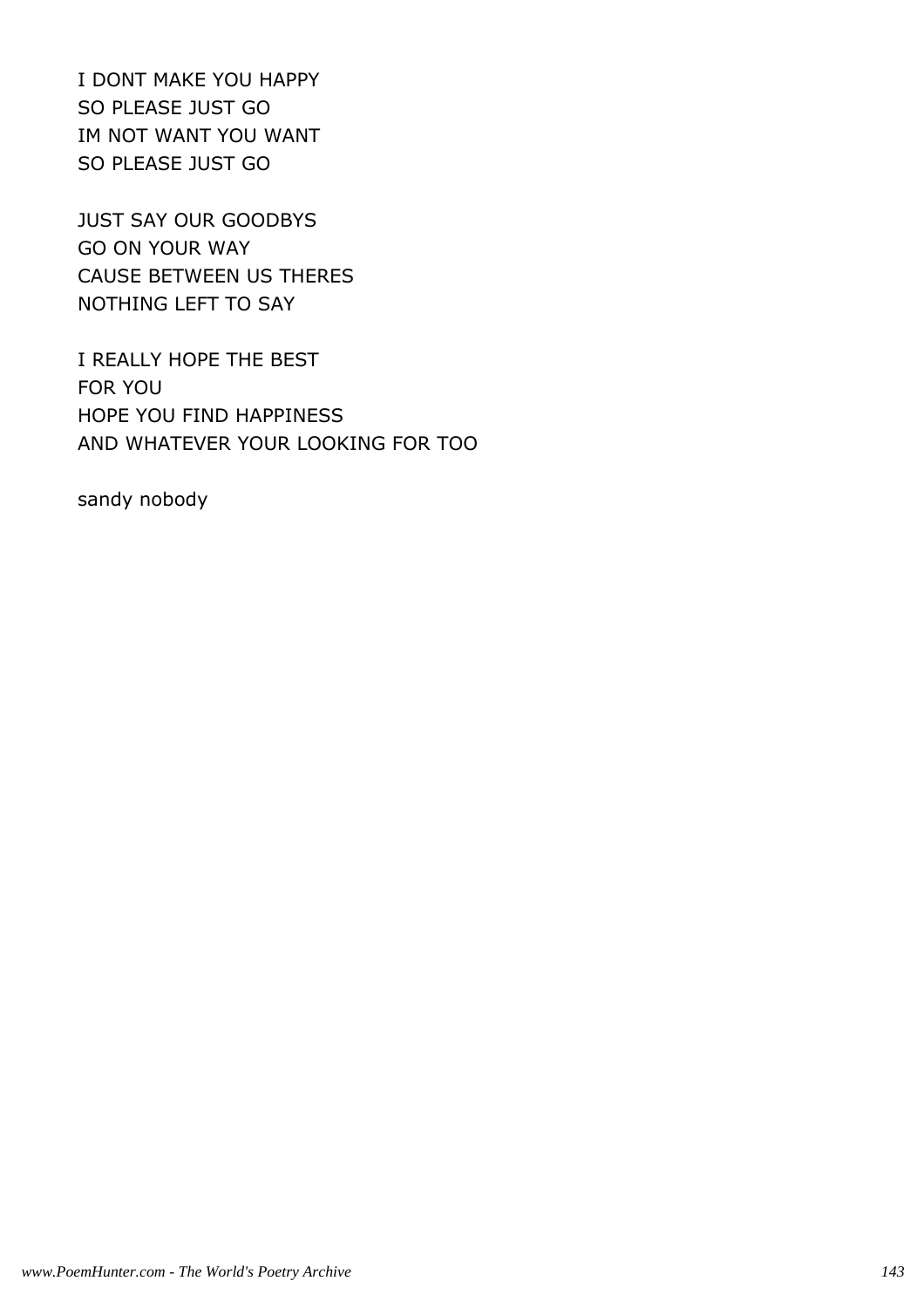## I Killed You

i killed you made you suffer in pain i took your life your blood i did drain

i shot you not enough for you to die just to make you suffer make you beg and cry

i cut you up watched your blood pour out of your veins and onto the floor

i sat next to you as you lay there dying bathed in your blood i was also crying

i killed you it was time i killed you even if only in my mind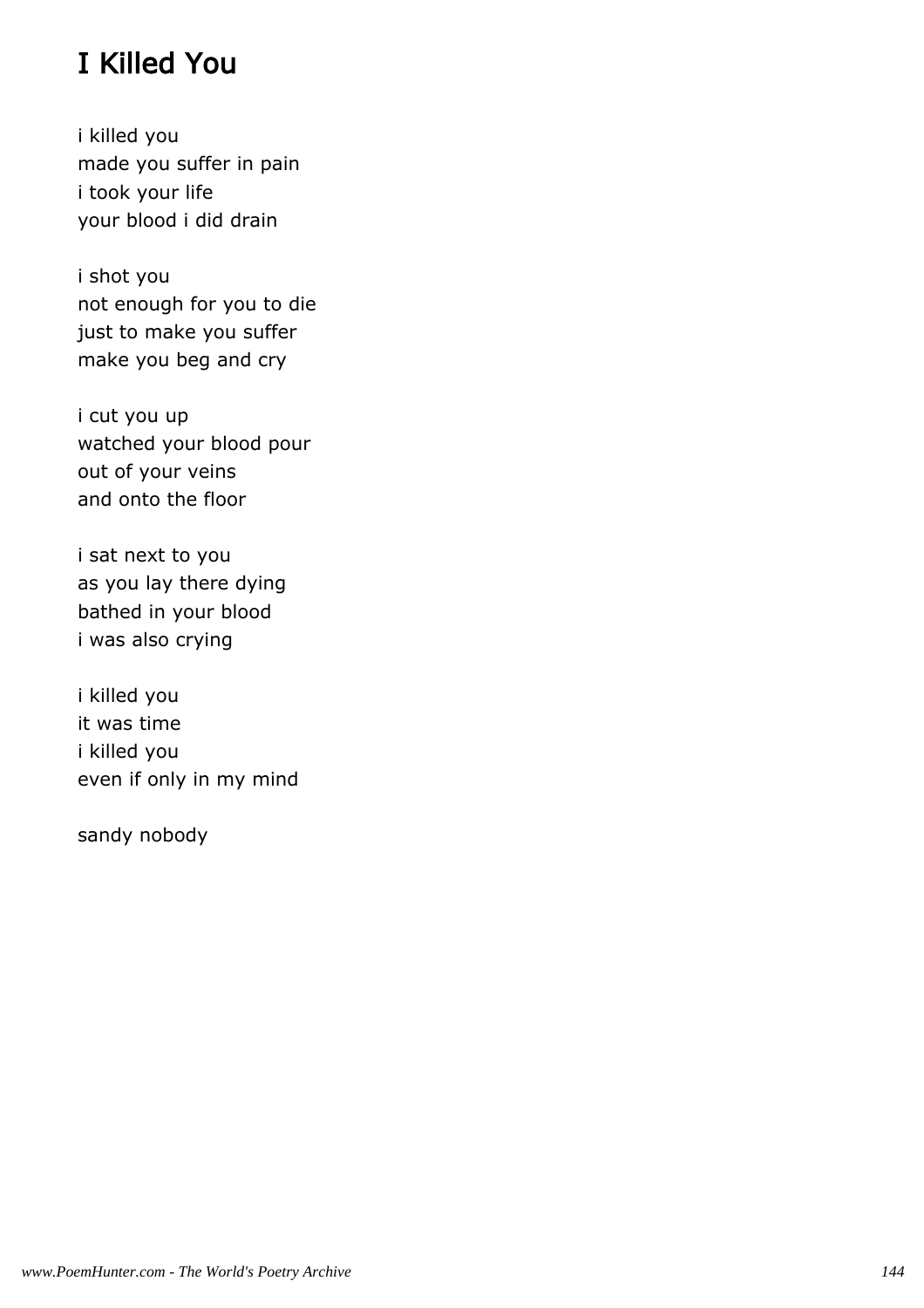## I Know All About You

i know all the details of your life and im not your wife

i know all about you everything that you do

i know where you live by the details you give

i know who your friends are i know about your car

i know where you work i know if your a jerk

i know what you do for fun what you eat, where you run

i know your kids names and if they won the big game

i know when you use the toilet i know when you pee, wash or spit

how do i know all this, you thought you were alone i heard you on your cell phone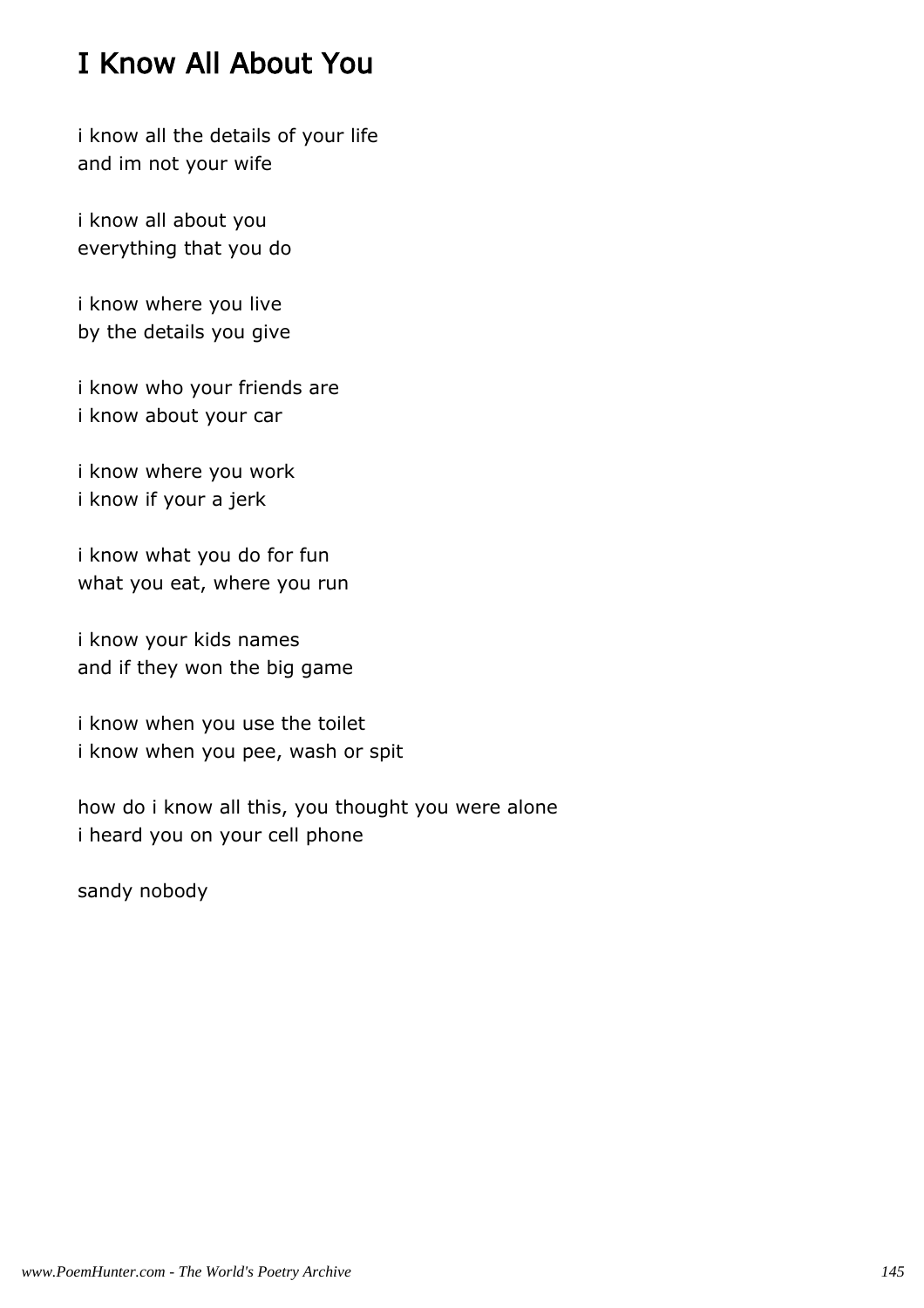#### I Like My Freedom

i like my life much better now what you ask 'how'

i like my freedom i really do love my freedom from you

i dont need you anymore telling me what to do you old bore

for twenty years you tried to lock me away kill my spirit everyday

you tried to tell me what to think how to feel did it all, with a wink

when you thought i was dead inside i suprised you didnt i

i got up and left left you behind took the kids then you wined

you ran off all my friends hated my family for twenty years i was lonely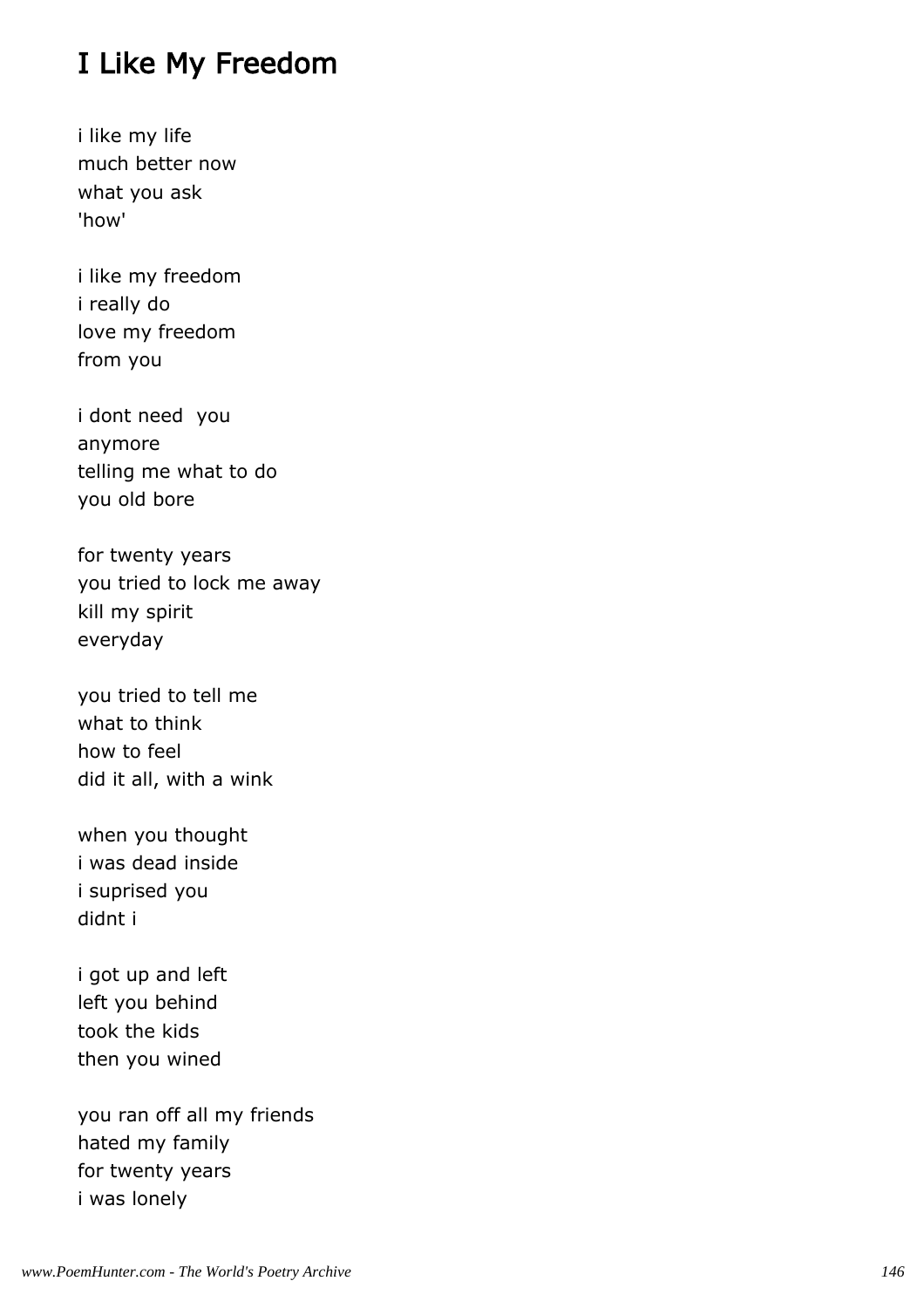when my mom died at christmas you said'Good' you big ass

i knew right then how sick you really are shouldve ran you over with my car

twenty years of your abuse you think your perfect whats the use

you think lifes all about you iv my own world now without you

so go live your own life not much longer ill be your wife

i kept my spirit hidden from you kept my feelings deep inside now im on my own no longer have to hide

go back to your mama she knows it all but will she pick you up when you fall

#### NO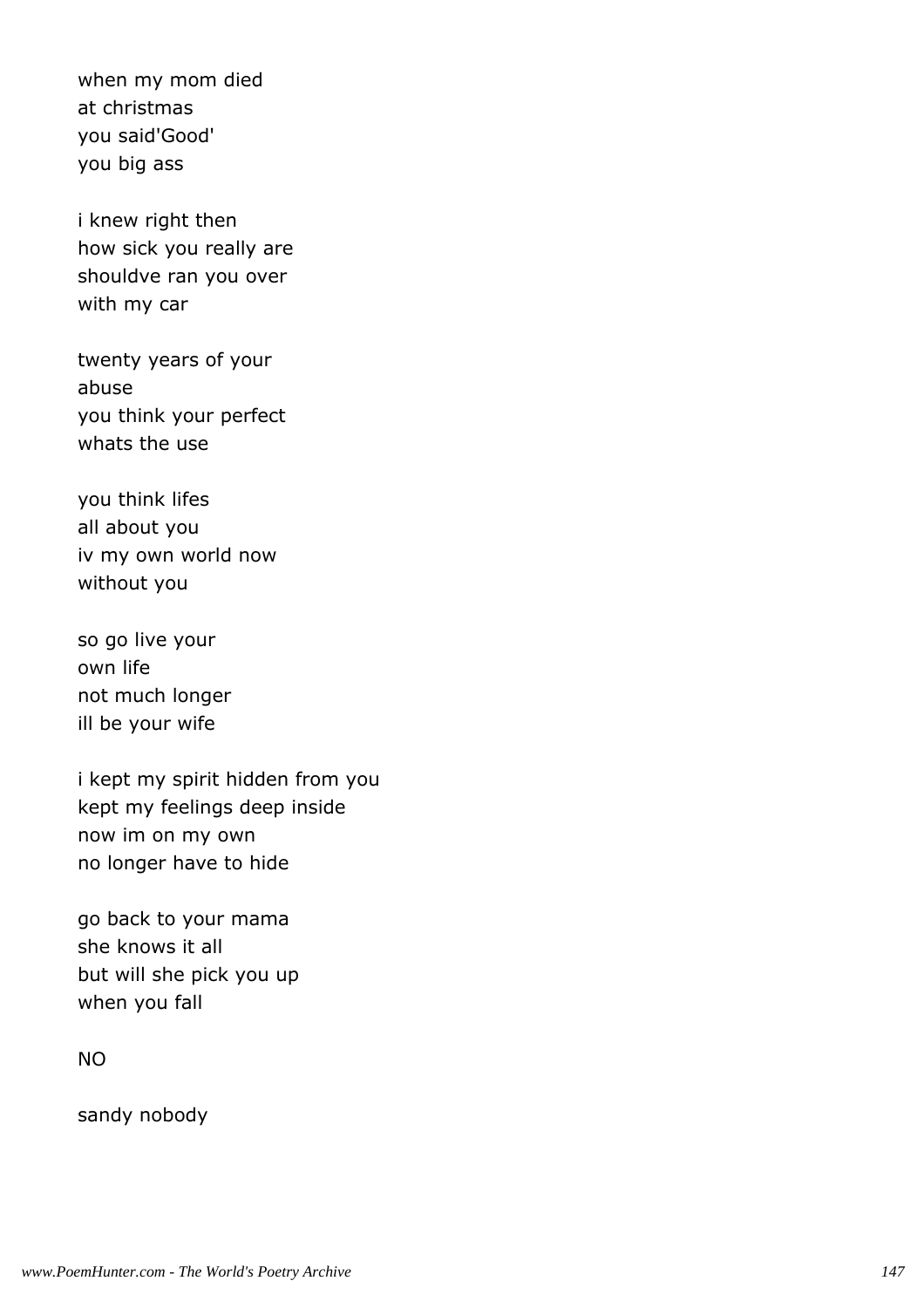## I Need A Drink

I WISH I HAD A DRINK NOT FROM THE KITCHEN SINK

NOT FROM A PLASTIC JUG BUT A COLD FROSTY MUG

A DRINK AS COLD AS ICE SURE WOULD BE NICE

MAYBE I'D HAVE A FEW THEN YOU KNOW WHAT I'D DO

I'D FEEL REALLY GOOD AS I SHOULD

ONLY FOR A SHORT TIME CAUSE I SPENT EVERY DIME

THEN I MIGHT GET SICK OR ARRESTED, YOU TAKE YOUR PICK

I THINK NOW, I'LL GO GET THAT DRINK BUT, IT'LL COME FROM THE KITCHEN SINK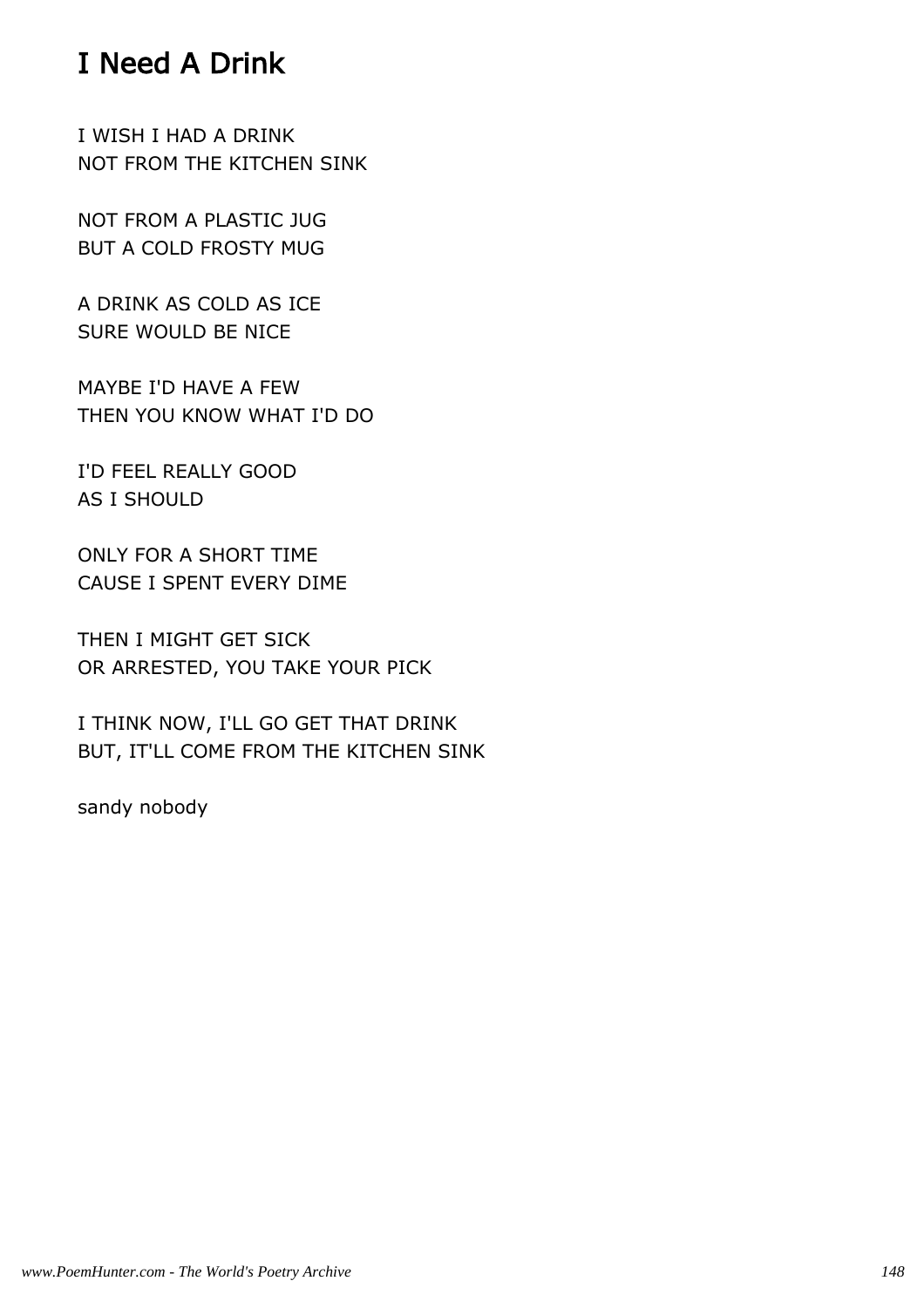#### I Rather Be Alone

i rather be alone than in a empty relationship one without love, trust passion and friendship

i cant just love anyone dont understand those who do or those who love everyone dont understand them too

real love is not a game love is more than lust love you give your heart so you need a lot of trust

love has to be given freely and accepted freely too love cant be forced then it has no value

love should be passionate mentally and physically real love can take time dont move to quickly

with every word spoken every touch felt should be with love and heartfelt

when you make love you give them all of you or its just sex and for me, that wont do

i rather be alone than have empty love sex with no feelings is sex not love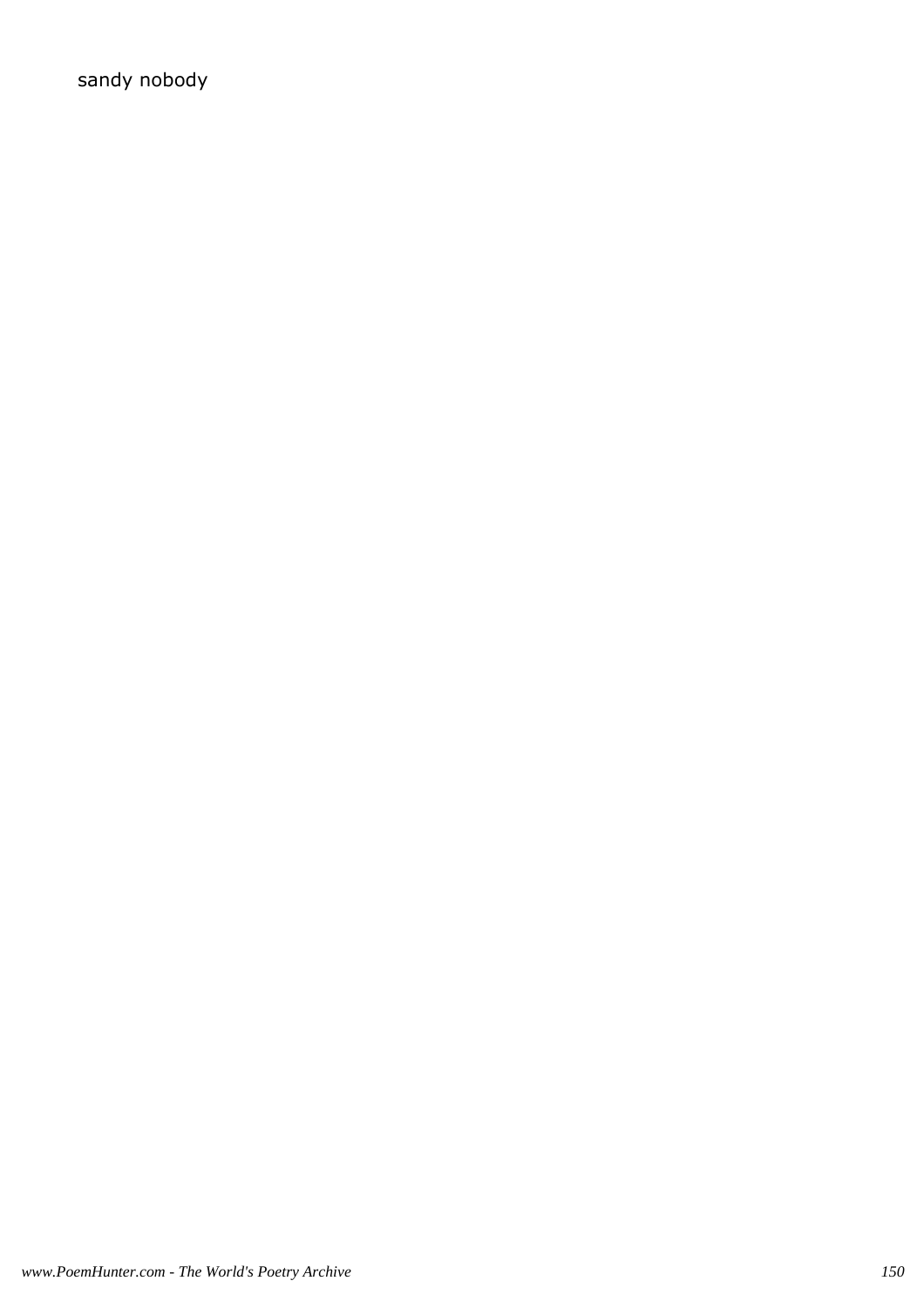## I Still Love You In The End

i can destroy you make your life hell but i wont your secrets ill never tell

i can hurt you make you cry but i wont i would rather die

i can embarrass you to your family and friends but i wont i still love you in the end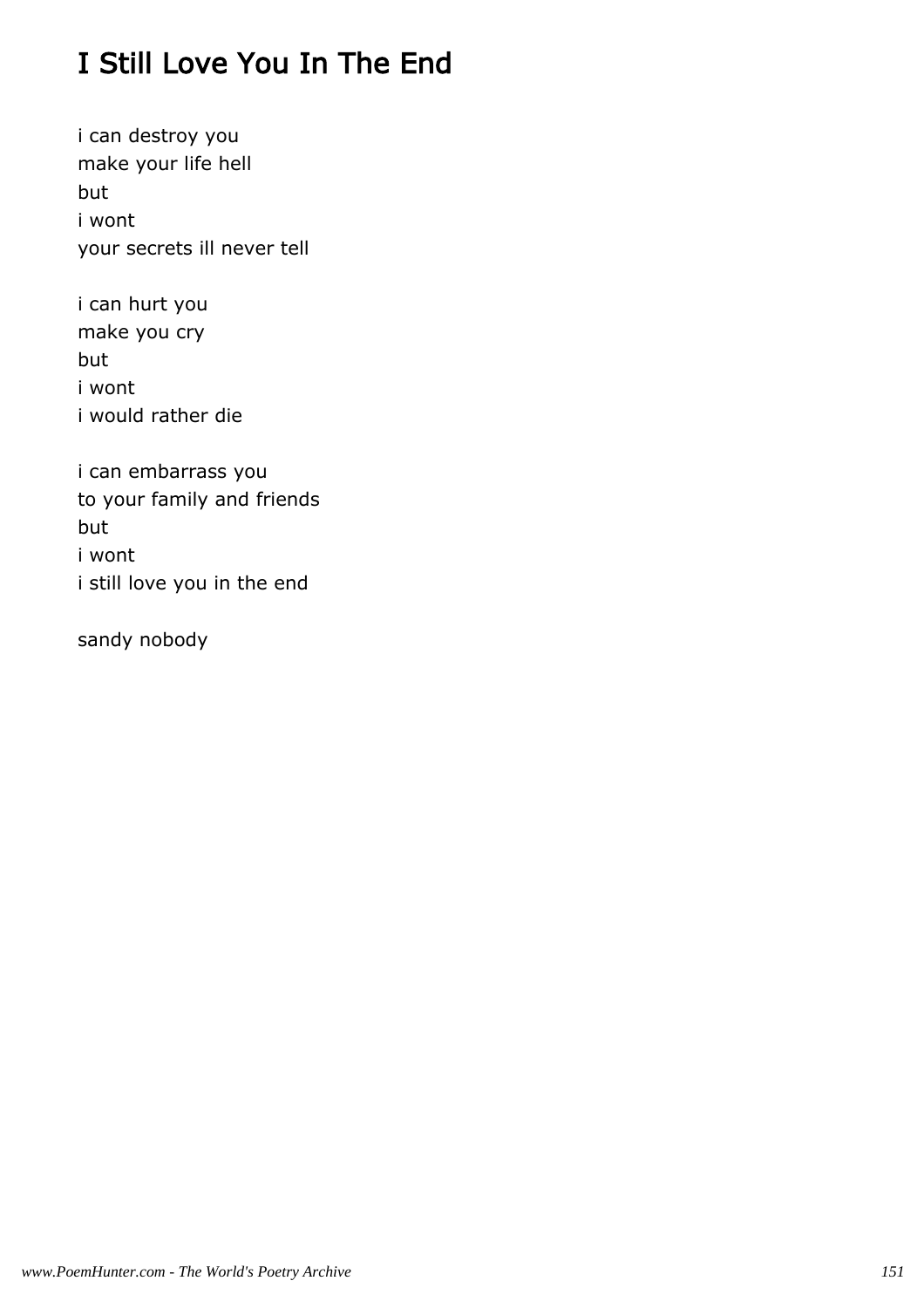## I Wanted You!

you thought you were needed but that wasnt true i never needed you I WANTED YOU!

i do not need anyone that is true i wanted someone I WANTED YOU!

i do not need to love that is true i wanted to love I WANTED TO LOVE YOU!

if i only needed someone then anyone would do but i wanted someone I WANTED ONLY YOU!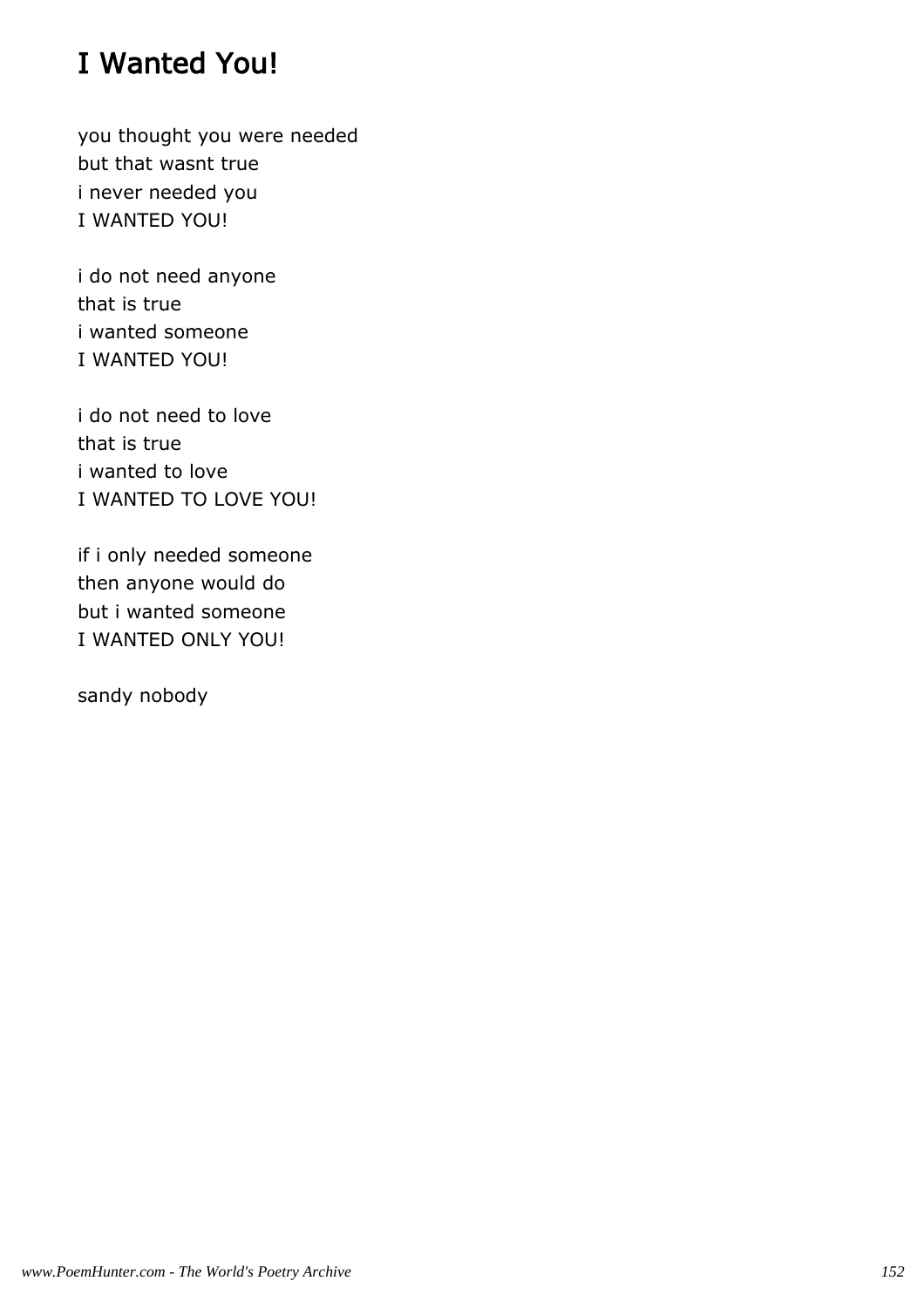#### I Was In A Hurry

i was in a big hurry that day didnt have time to to stop by the baby want to come over for her grandma she'd cry

i heard you didnt feel to well you were always sick so i brushed it off again thought you would nit-pick

so i drove on past your house again not stopping by see how you were, what was up or just to say 'hi'

i was by the week before thought that was enough i wanted to come over many times trying to find the time was tough

seems like i was always too busy running kids here and there working all those hours maybe seems like i didnt care

now you are gone i think of you everyday there are so many things i wanted to say

i did care i wanted to be closer to you i wished you had known that i loved you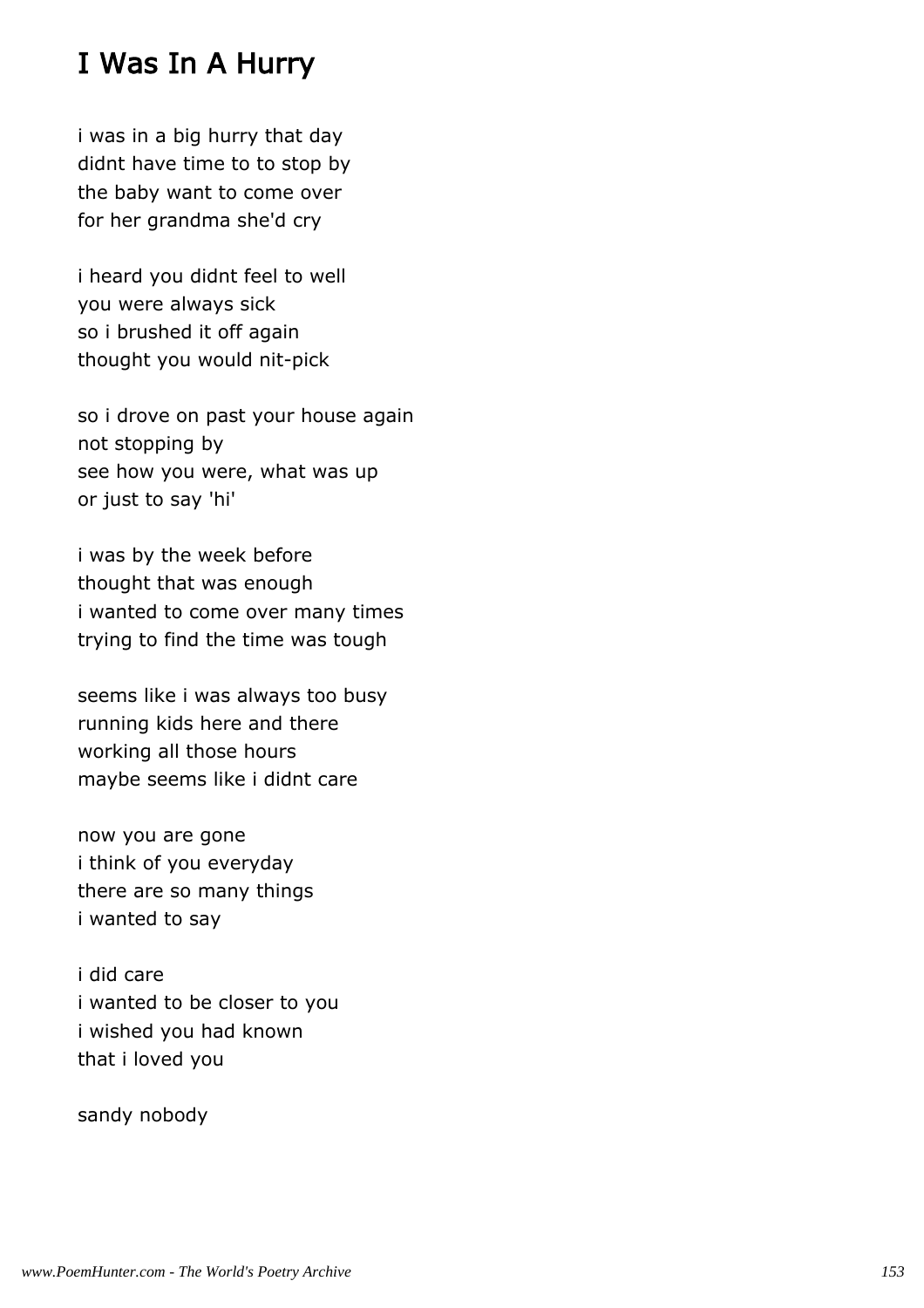## I Was The Fool

i can see it in your eyes all of your lies

i can feel it in my heart right from the start

my mind was closed but now youre exposed

you took advantage when i needed a bandage

i opened my eyes now you act suprised

i opened my mind so now my faults you find

me you blame cause i am not the same

iv changed you say so you took your love away

i was the fool but now so are you!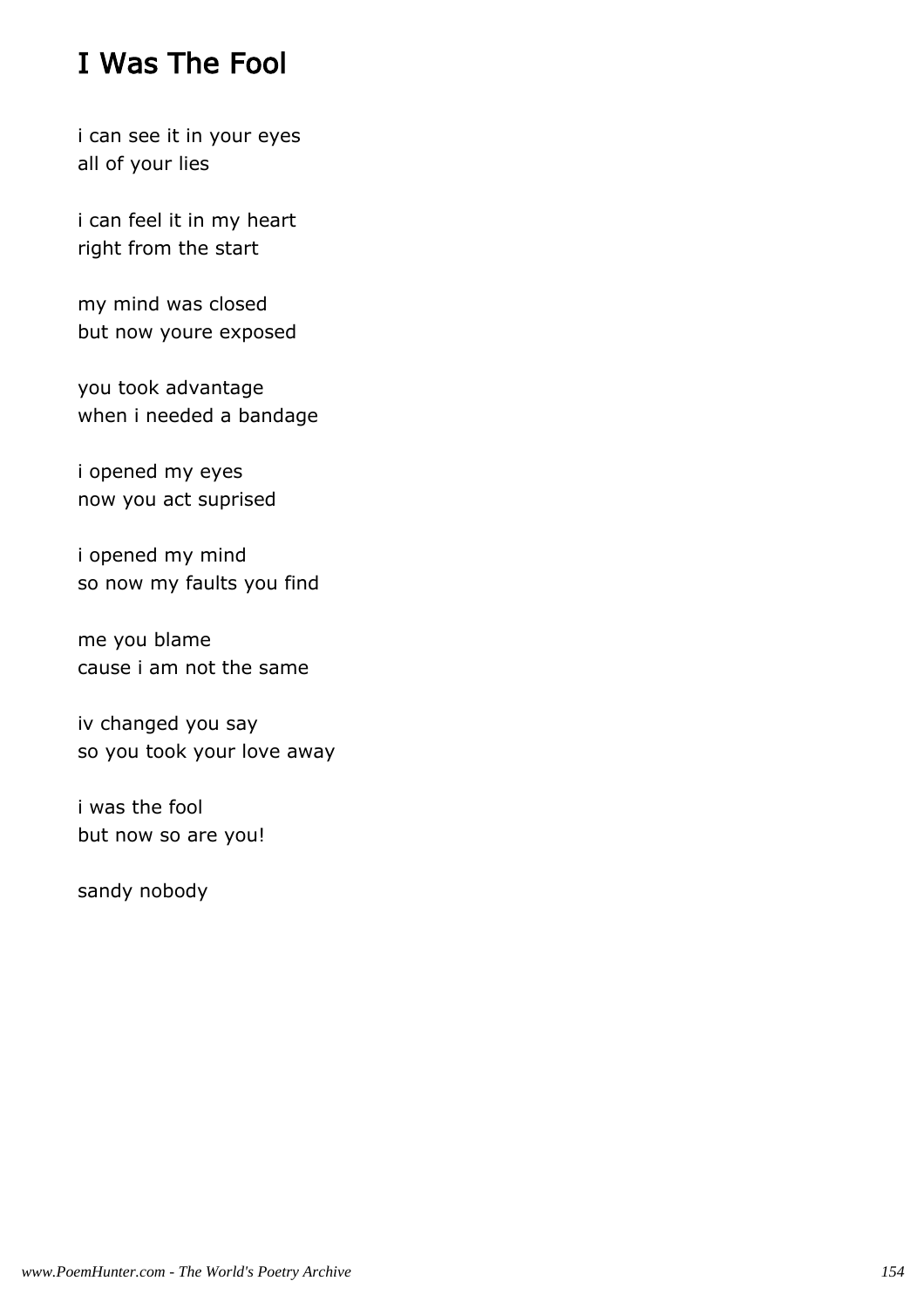## I Wasnt Thinking

i think i lost my mind not sure where i've looked for it everywhere

maybe its better i have i dont think i really need it its easier i know now i dont have to think

when i think i get into trouble cause i think it over then think it double

i think it this way then that way hard to decide oh, what shall i say

all that thinking of things causes great pains making my poor head hurt better now with no thinking brain

i can live life my way do as i feel not worrying about concequences hmm, is this real?

guess you can tell i wasnt thinking when i wrote this it's rather stinking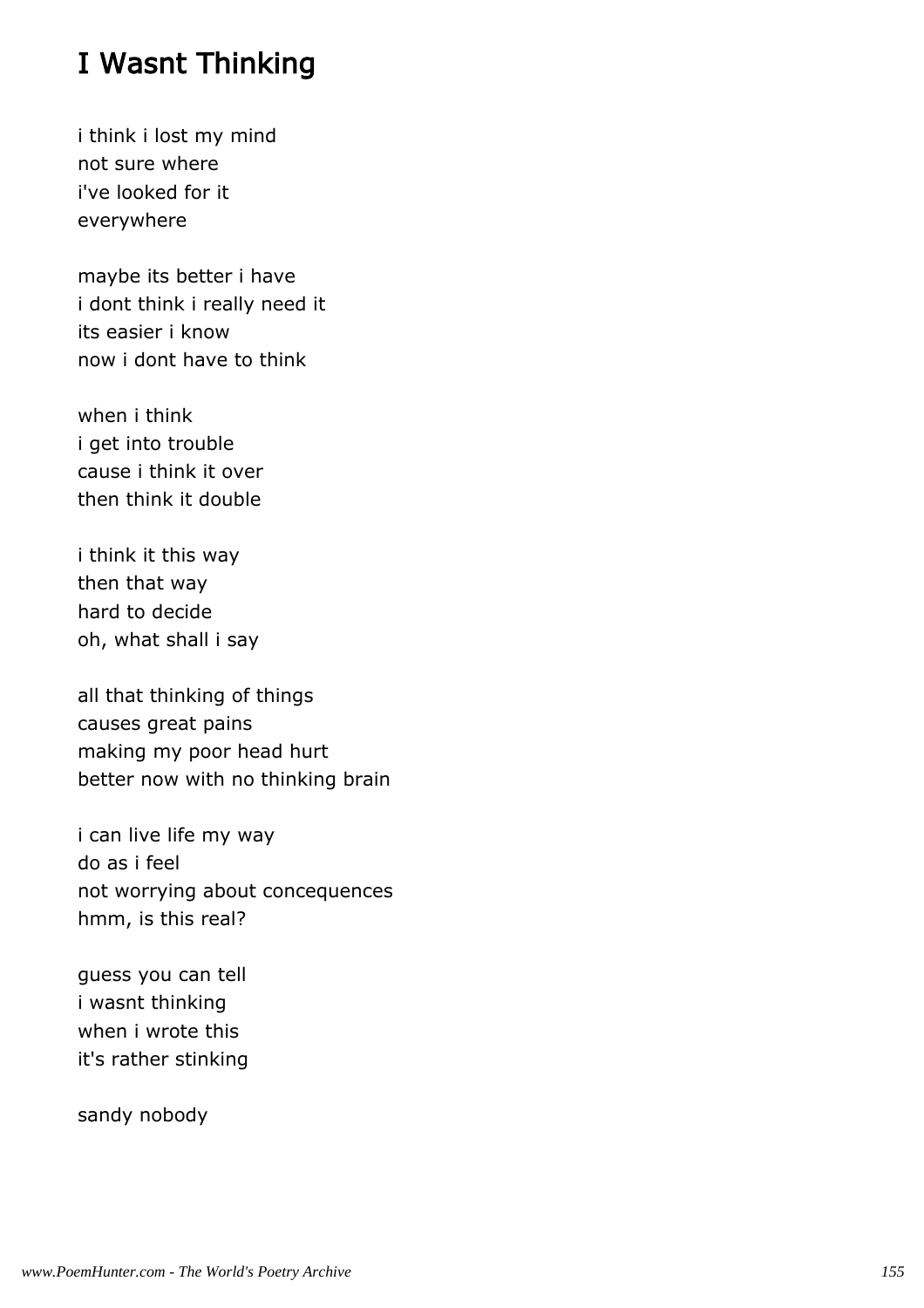## I Will Keep Writing

I WILL KEEP WRITING I WONT LET THEM SHUT ME UP NO MATTER HOW MAD THEY GET THEY ARE JUST STUCK UP

IF THEY DONT LIKE WHAT I WRITE THEY DONT HAVE TO READ IT ITS MY THOUGHTS MY FEELINGS THEY CANT MAKE ME QUIT

THEY WANT TO BE BULLIES PUSH PEOPLE AROUND MAKE THEM DO WHAT THEY WANT KEEP YOU QUIET NOT MAKING A SOUND

THIS IS A FREE COUNTRY I CAN WRITE WHAT I WISH AS LONG AS I CAUSE NO HURT ILL KEEP BEING ME THEYLL KEEP BEING BOORISH

FORGET THEM FORGET WHAT THEY SAY THEY MEAN NOTHING I WILL KEEP WRITING HOPE THEY HAVE A NICE DAY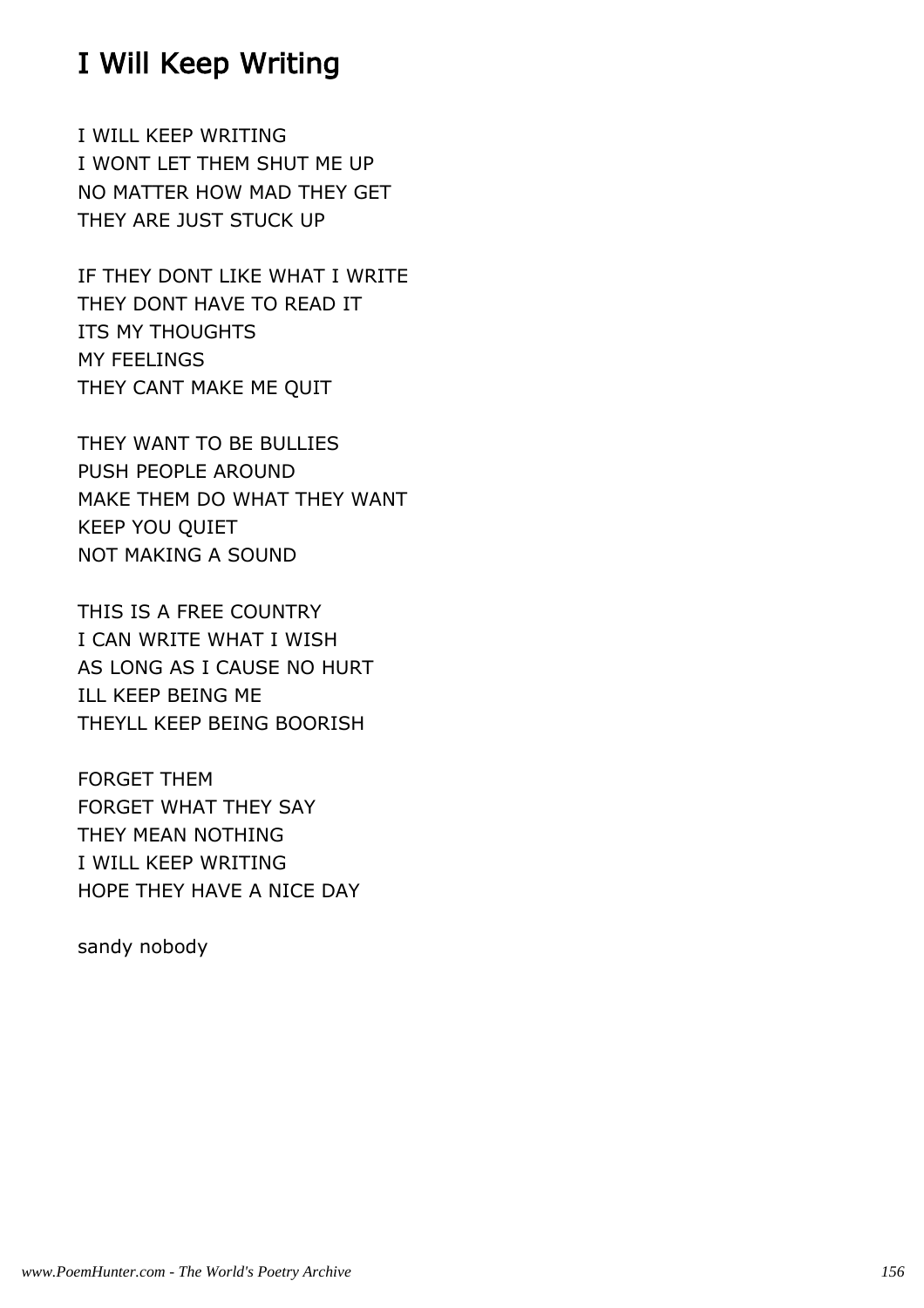## I Wonder....

today is gone i thought about you i wonder if you thought of me too

the night is here im thinking of you i wonder do you think about me too

i know your name do you remember mine i wonder if you even do sometimes

im in love with you you know this is true i wonder why you cant love me too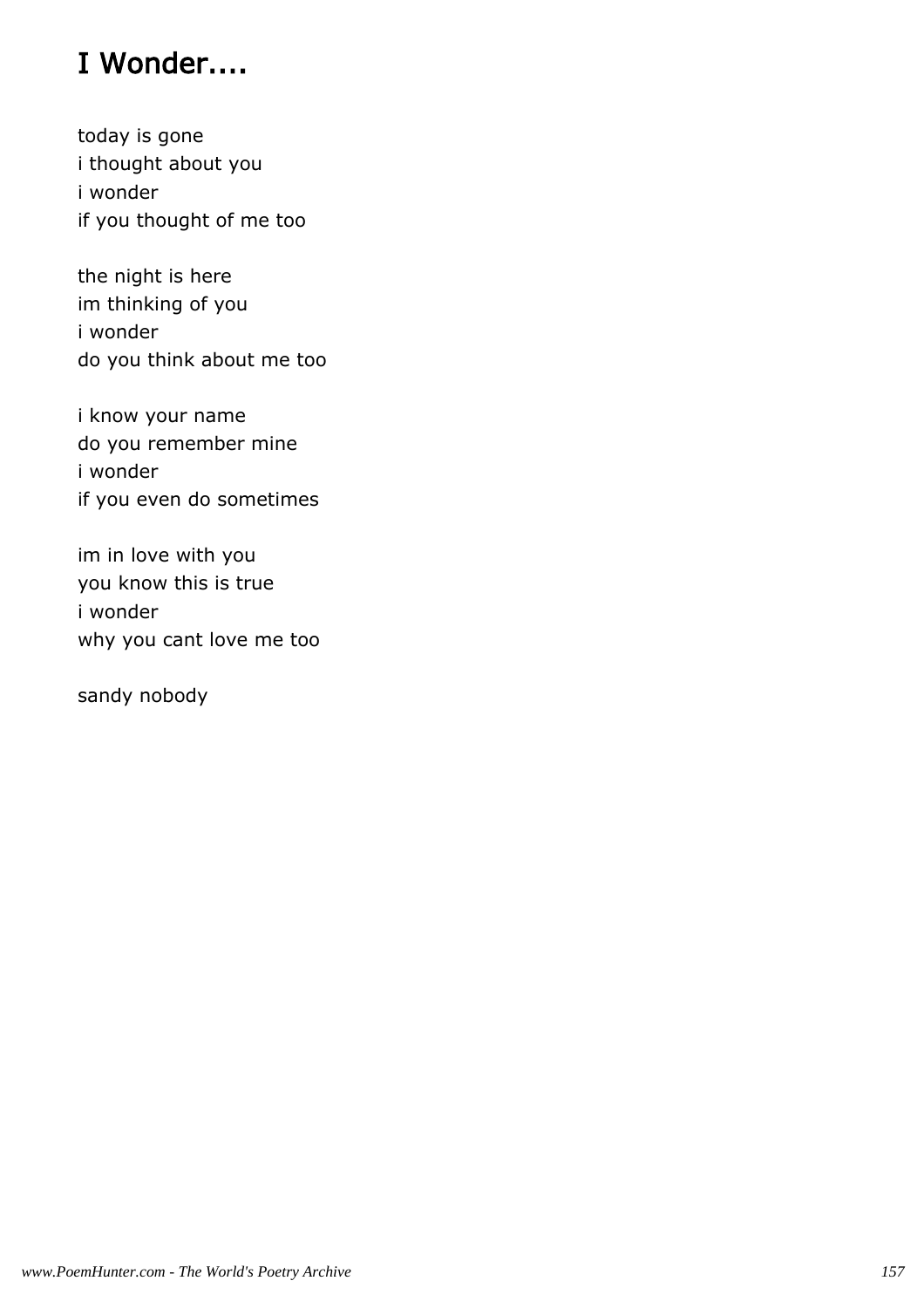## I Write For You (1 Last Time)

i write for you one last time hoping you read it and understand

i write these words for you to read my feelings for you, i want you to see

iv written words of my love for you my internal pain, you never knew

iv written many times of how i feel but you never believed my love was real

so i write for you, one last time wanting you to understand

memories of you will be inside my heart my love for you, shall never depart

i will always love you i just wanted you to love me too

i wrote for you, this one last time but you still do not understand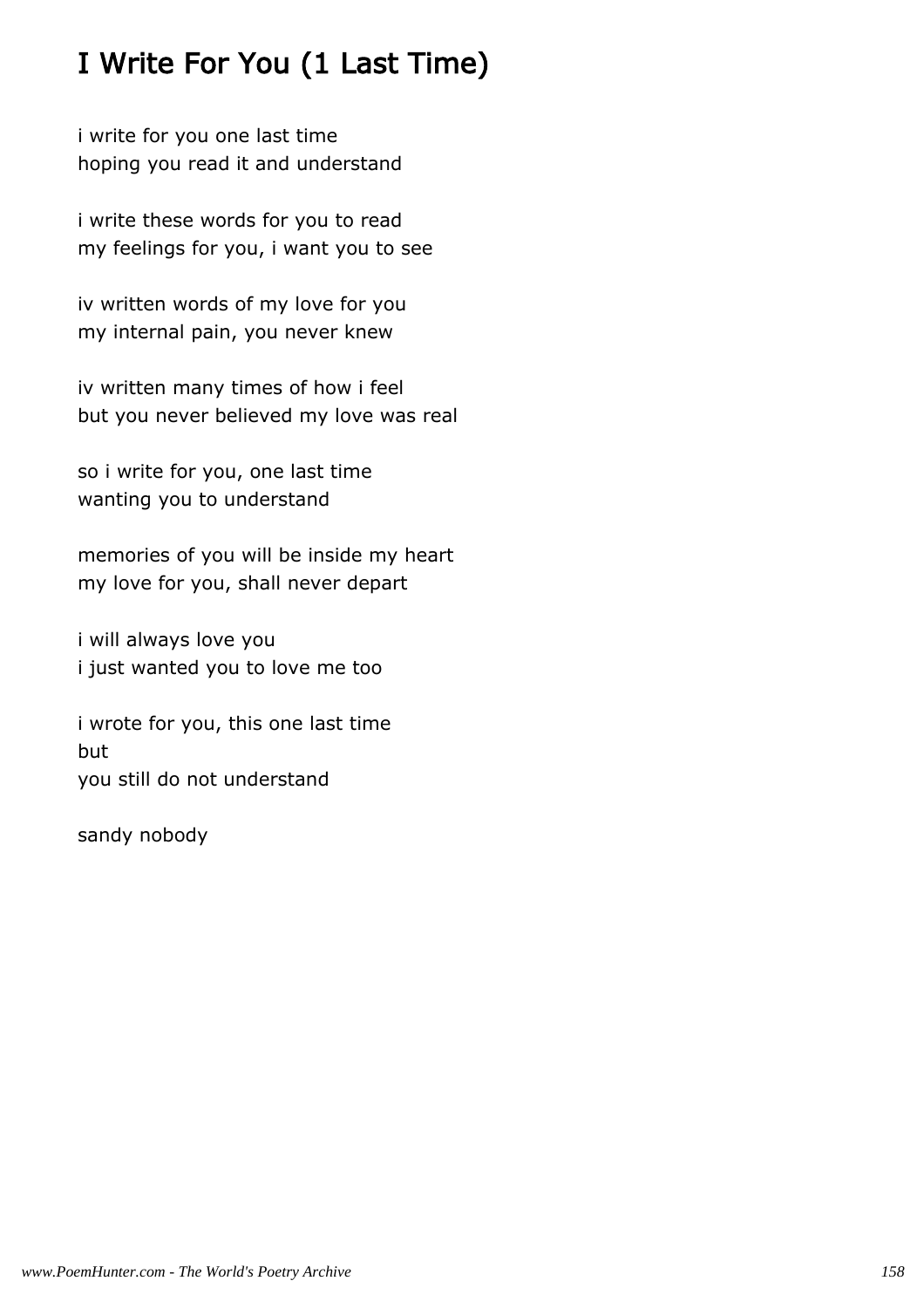## I'Am Not Your Wife

you emptied my soul you drained my heart you took everything from me right from the start

you played my emotions filled me with fears you sat back and laughed left me in tears

you made me feel insecure now i question my sanity i lost all trust all respect for all humanity

you abused me emotionally called me names nothing i did was ever right all part of your game

now im not under your control i have my own life you dont understand i am no longer your wife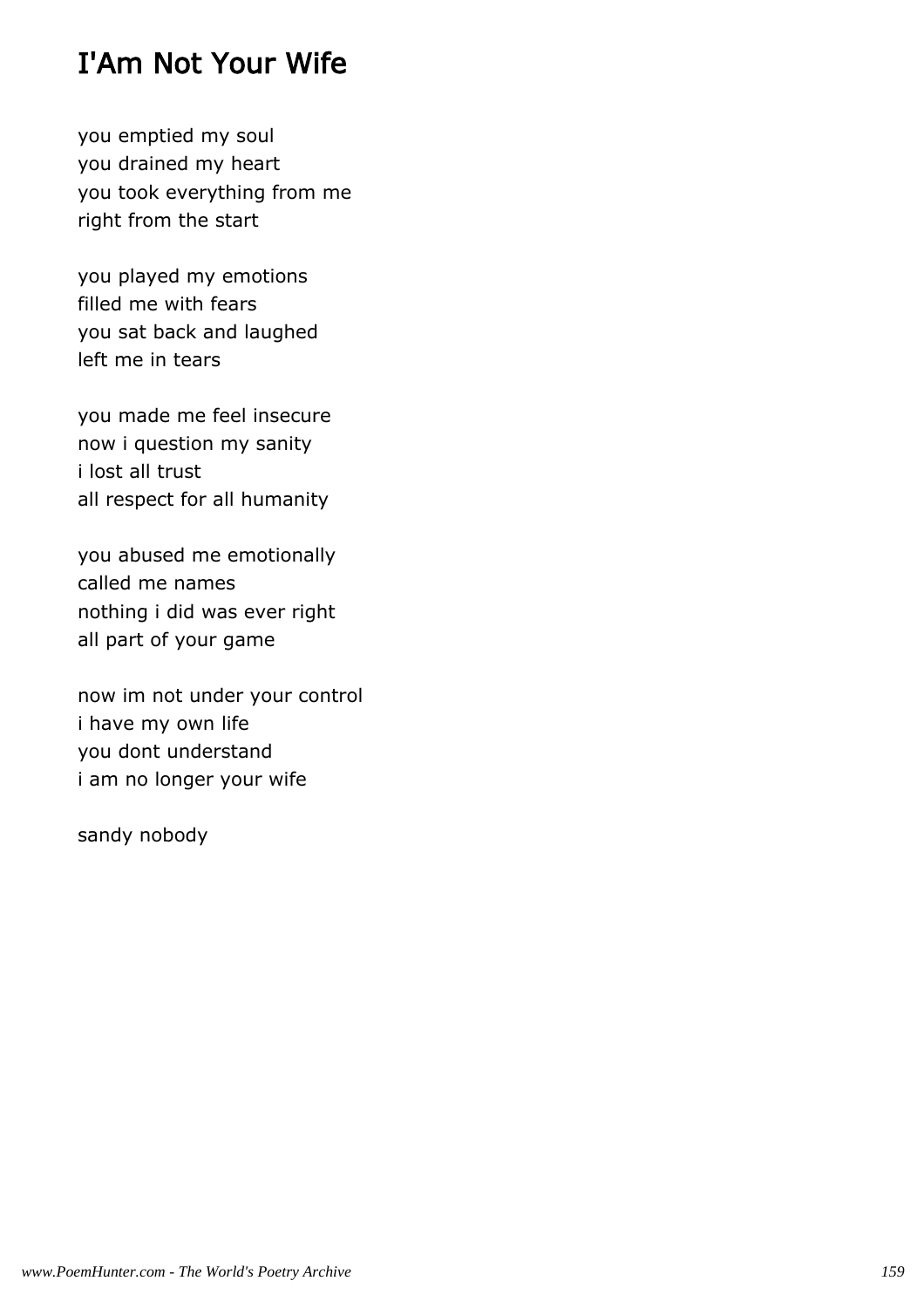## If I Give You...

if i give you my money will you waste it if i give you my kiss will you taste it

if i give you my home will you live in it if i give you my car will you drive it

if i give you my body will you use it if i give you my trust will you abuse it

if i give you my life will you destroy it if i give you my mind will you toy with it

if i give you my love will you accept it if i give you my heart will you break it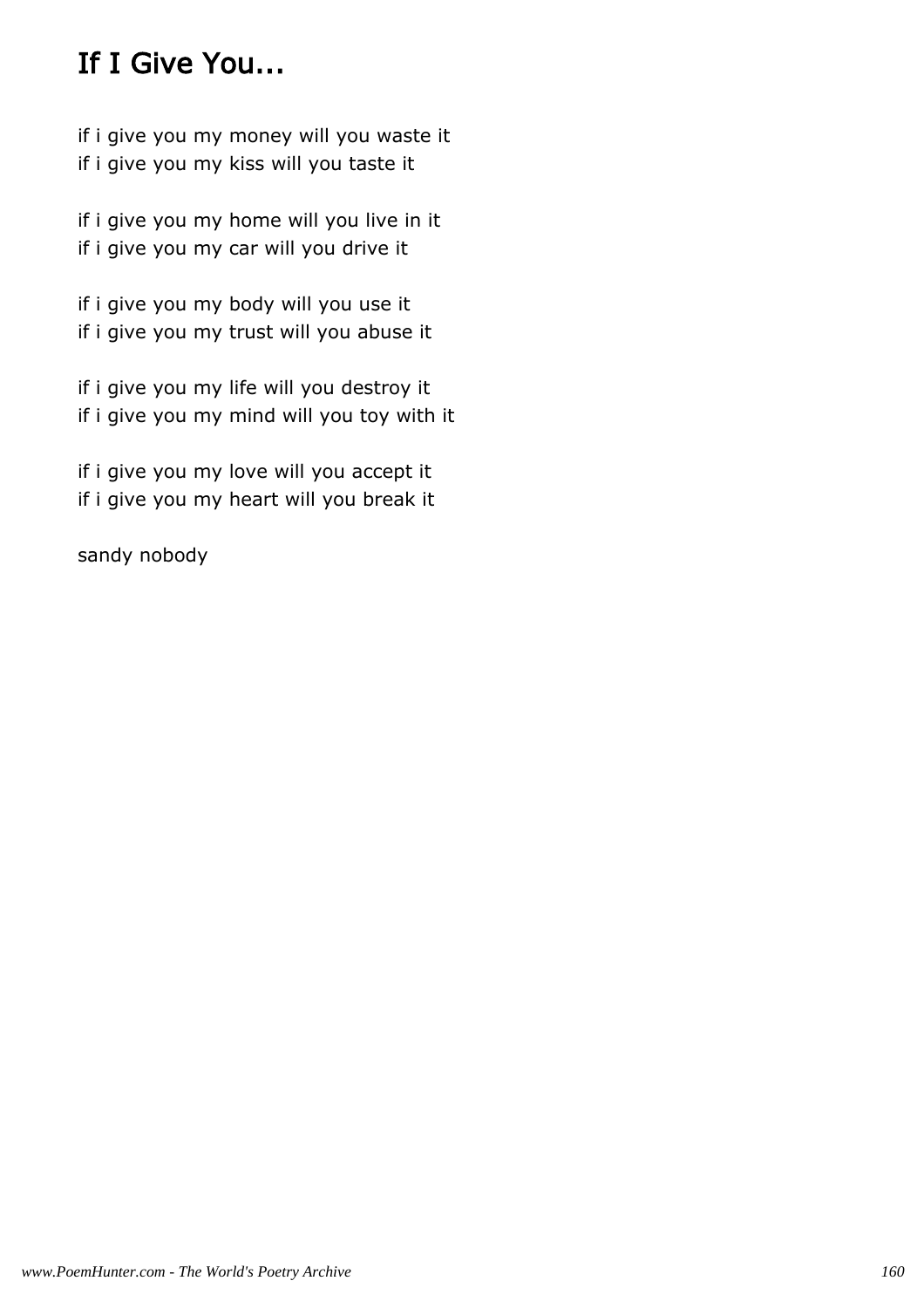# If Only

if only i was cold deep inside i had no heart my feelings i could hide

if only i caused so much pain i had no concious could play the game

if only others i could use had no empathy love i could refuse

if only i was cruel then i would be just like you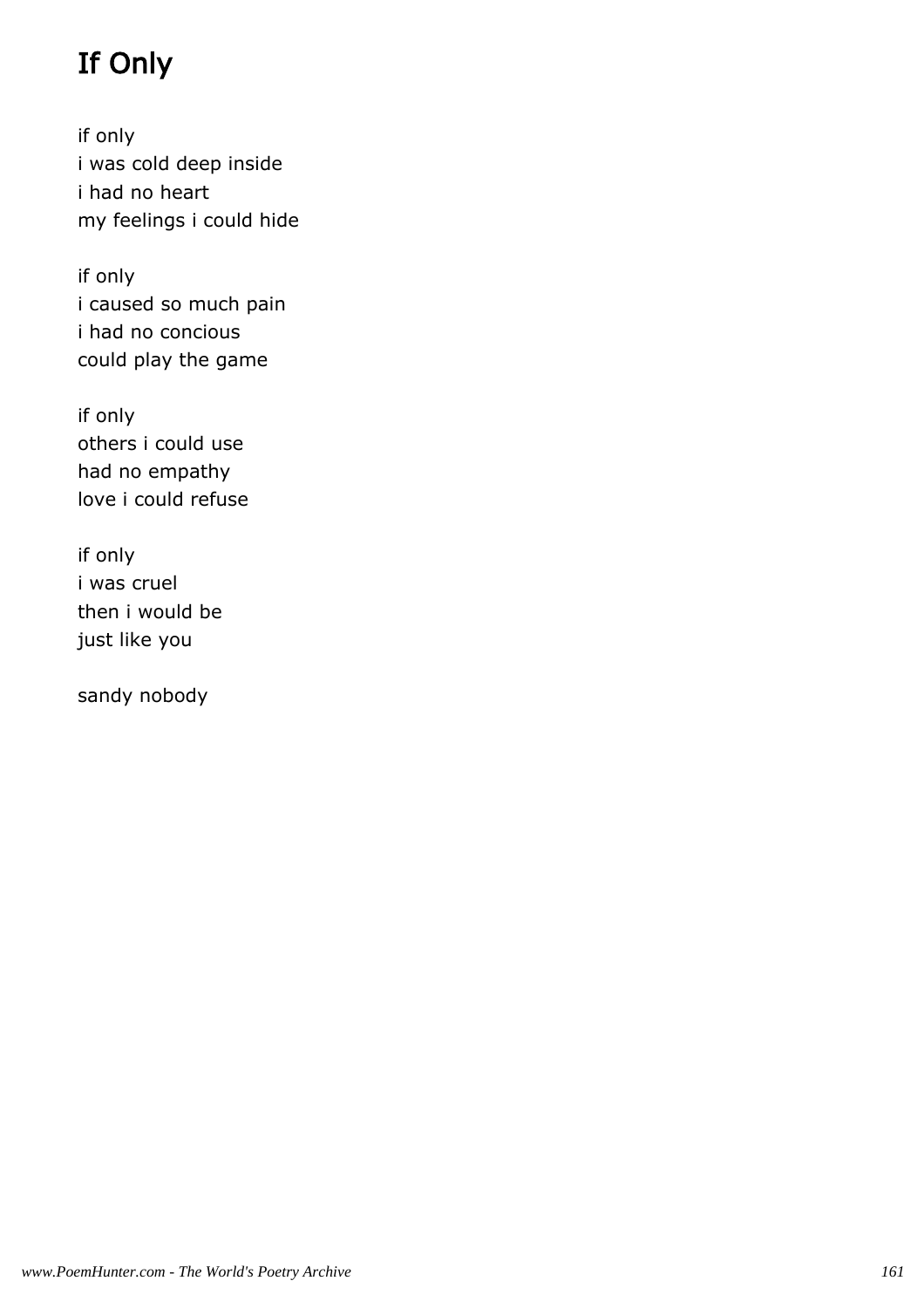## If Something Happens

if i disappear one day never to return hope you understand hope from me you learn

dont get mixed up with a angry person or one who does drugs together they are poison

please run away fast as you can dont look back run from the madman

dont end up like me knowing soon you might die noone can help you watching your children cry

the judges might give you a paper thats all that it is it wont save you from that temper of his

the cops might lock him away for twenty-four hours he will get out your life he devours

sometimes i think let him kill me it might be easier you see

but then my kids will be alone no mother, no father no home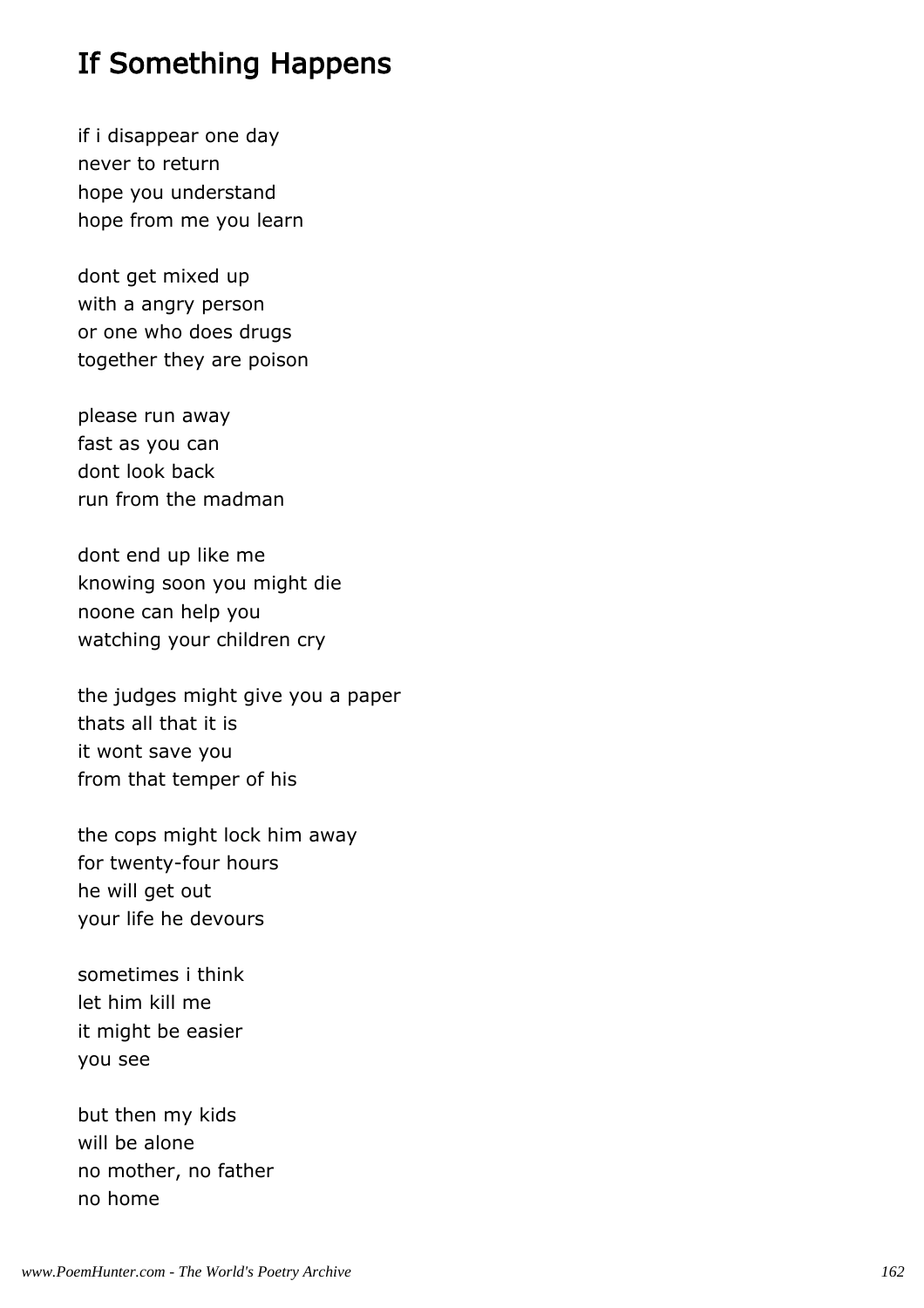i got out got away over my shoulder i look all day

he comes around seeing kids is his excuse why cant judges end this abuse

i cant take much more but for my kids i will suffer his abuse still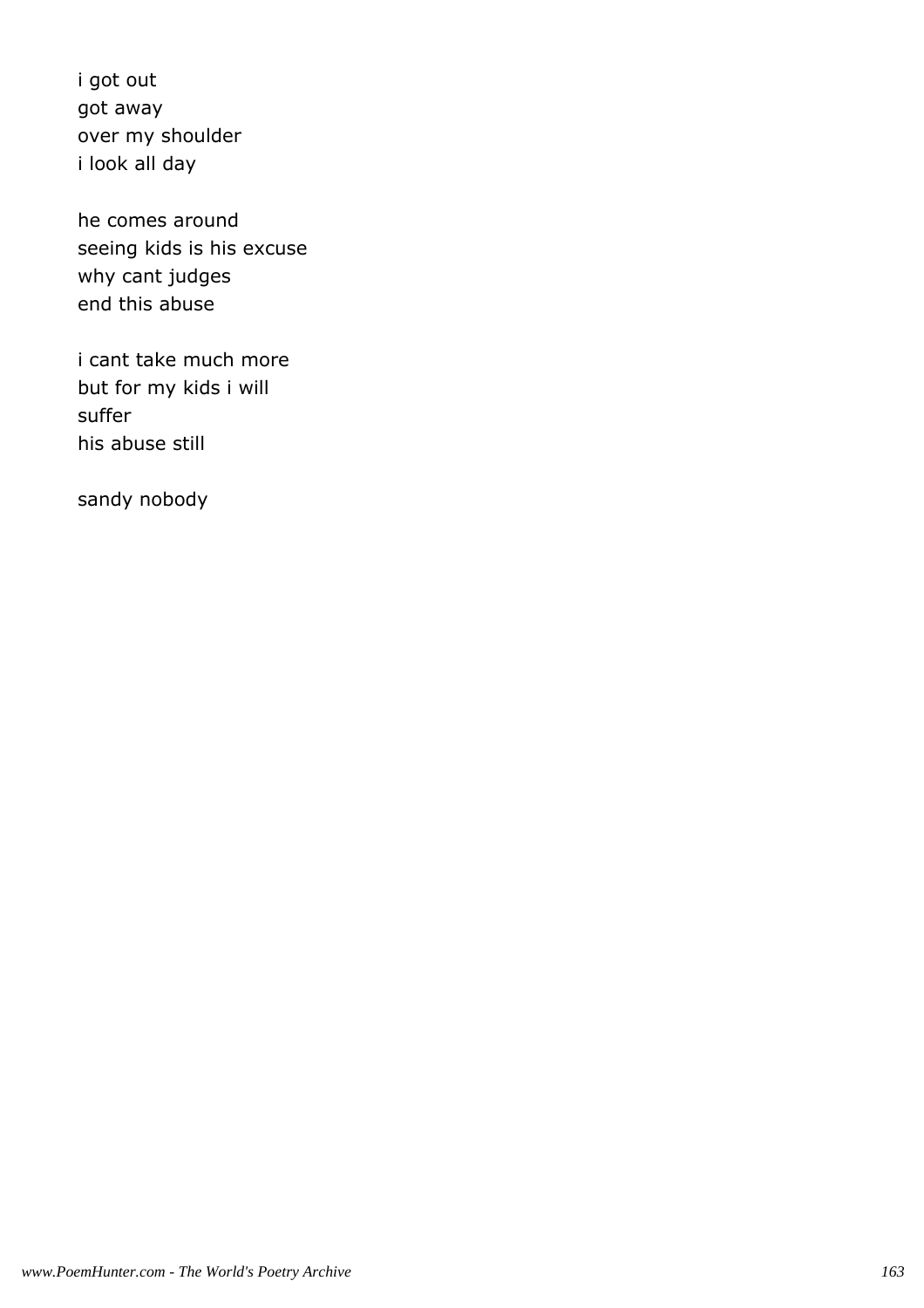## I'Ll Be Ok

i'll be ok i always am somehow no matter what i'll be ok

i'll be ok when tomarrow comes no matter what i'll be ok

i'll be ok whatever the night brings no matter what i'll be ok

i'll be ok wherever i am or whatever i do no matter what i'll be ok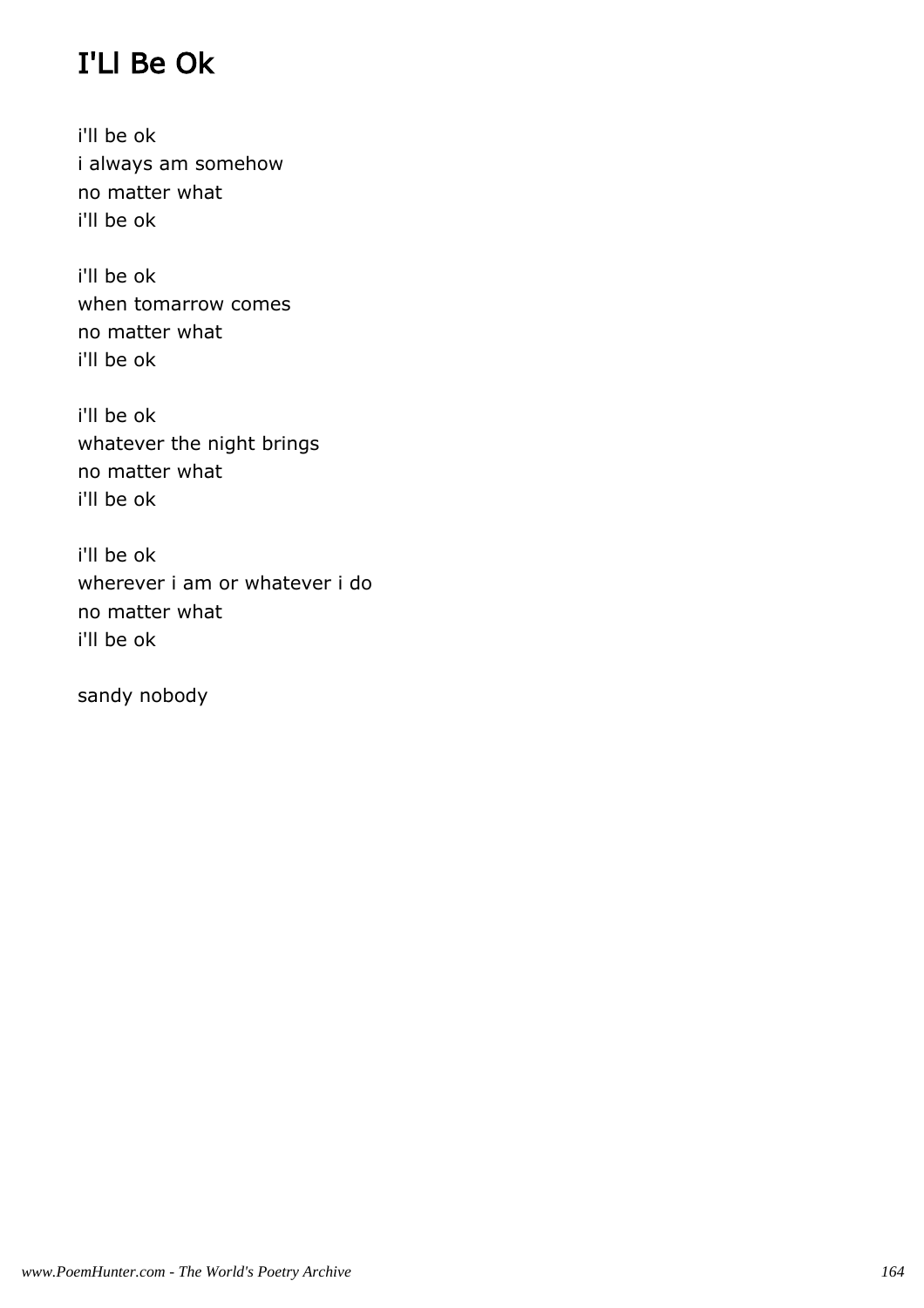#### I'Ll Love You Forever

i will always love you just wanted you to know no matter who you are with or where you go

my love will be yours you have my heart whether we are near or far apart

i will love you forever as i have so long even when you're mean and treat me wrong

my love for you is strong innocent and pure my broken heart has no cure

i will love no other as i do you no room in my heart for anyone but you

my heart will be broken as long as i live for you have all my love that i can give

i will never love anyone again like i do you everything i had to give i gave to you

i will love you forever please remember me i know being with you can never be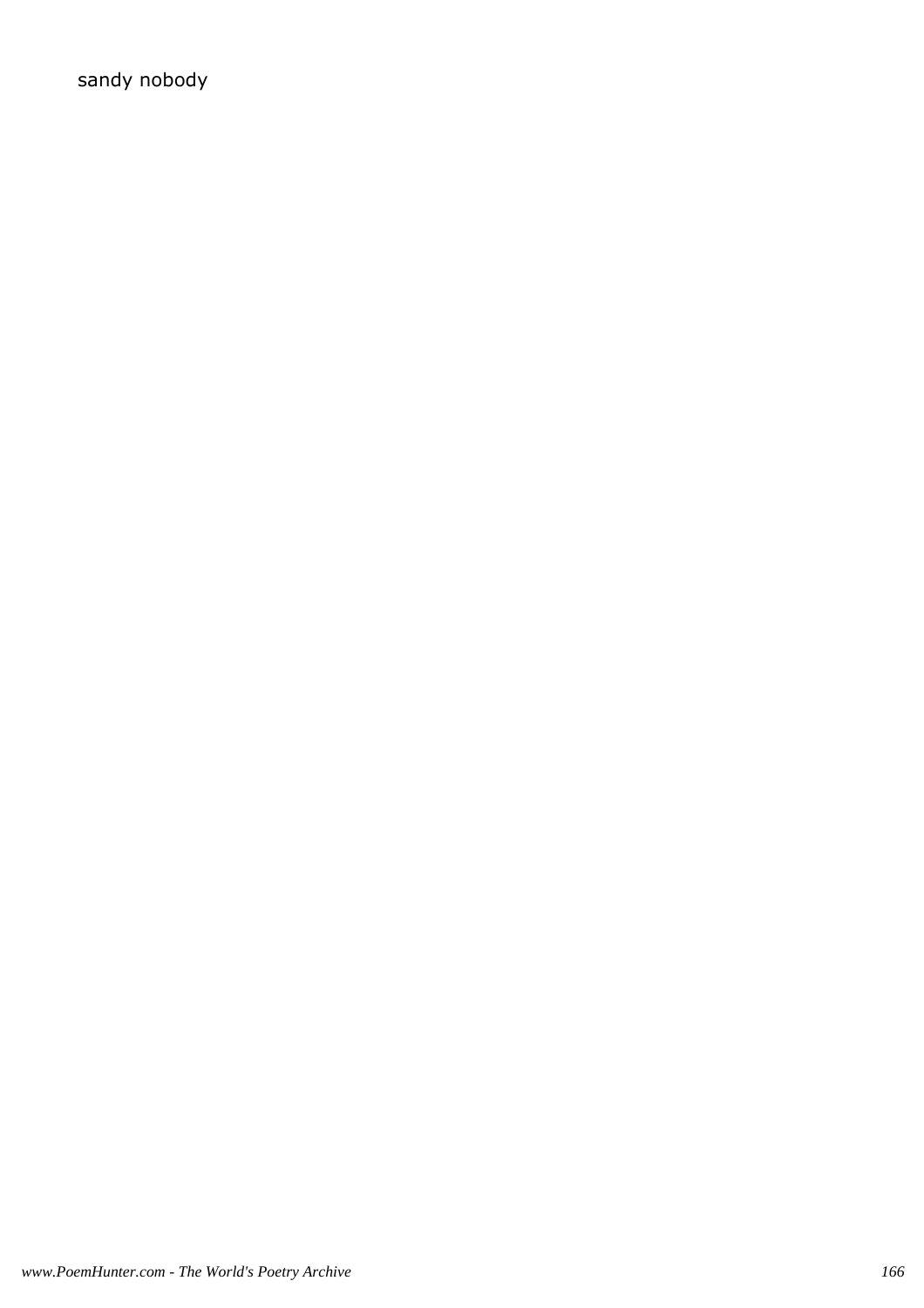## I'Ll Not Be There

how long must i suffer through this torturing of my soul how long can the torment last my world has a large empty hole

i used to feel strong inside now i fear im starting to break why is life so cruel how can love be so fake

feel death drawing near the end of my world shall come soon why do i suffer through all this feels like midnight but its only noon

your heart seems so cold inside why have you no compassion why so much selfishness instead of love filled with passion

why must my heart love you why for you should it care for all you cause is pain and insecurity dont look for me anymore, ill not be there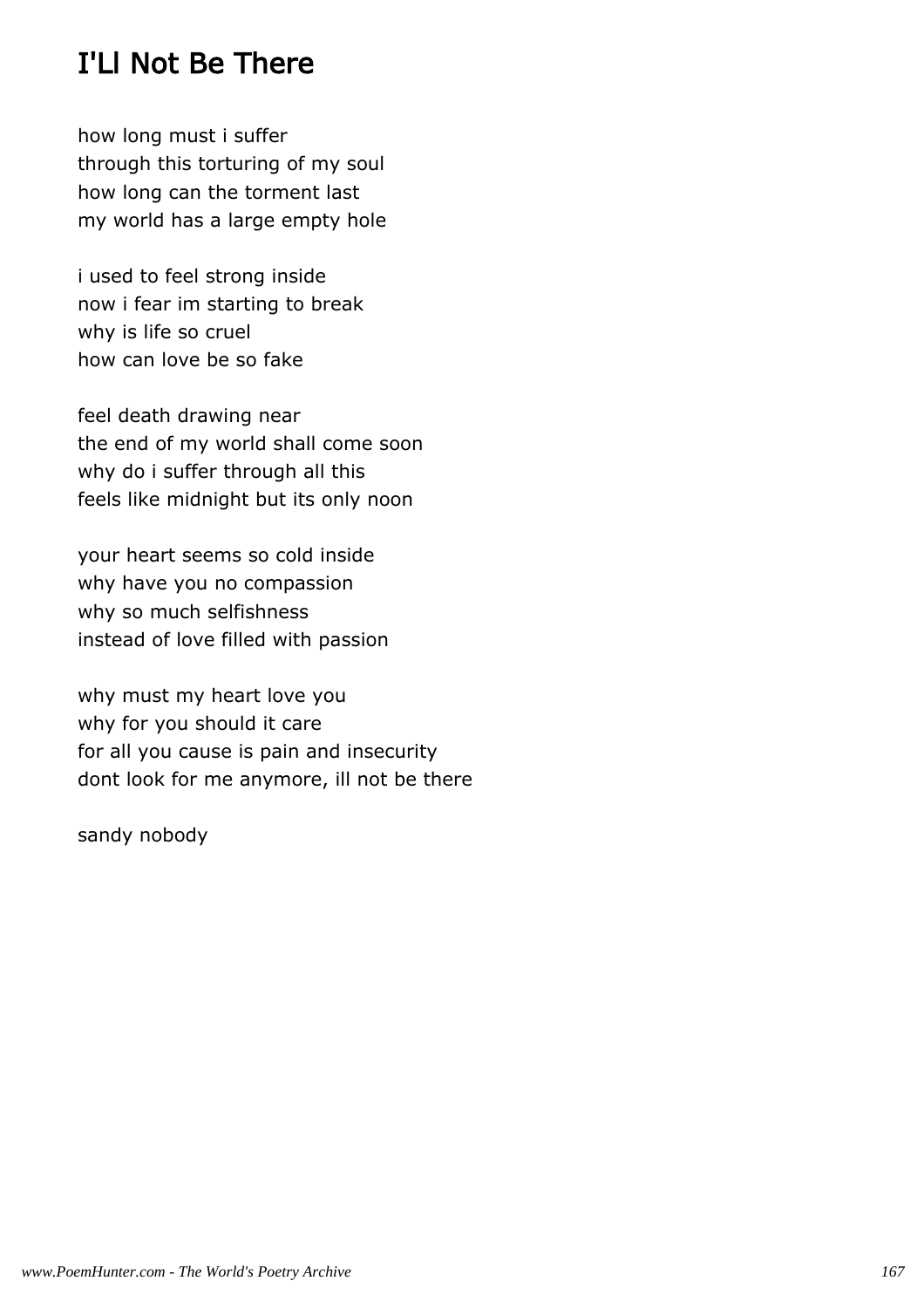## I'M All Out Of Words

im all out of words nothing left to say im not sure i want to anymore, anyway

i have no more words iv said them all to you maybe one day my words will haunt you

my words are gone so are my thoughts my mind is almost blank except for the doubts

the doubts of should i have said this or maybe did that is my heart still his

im all out of words nothing left to say im not sure i want to anymore, anyway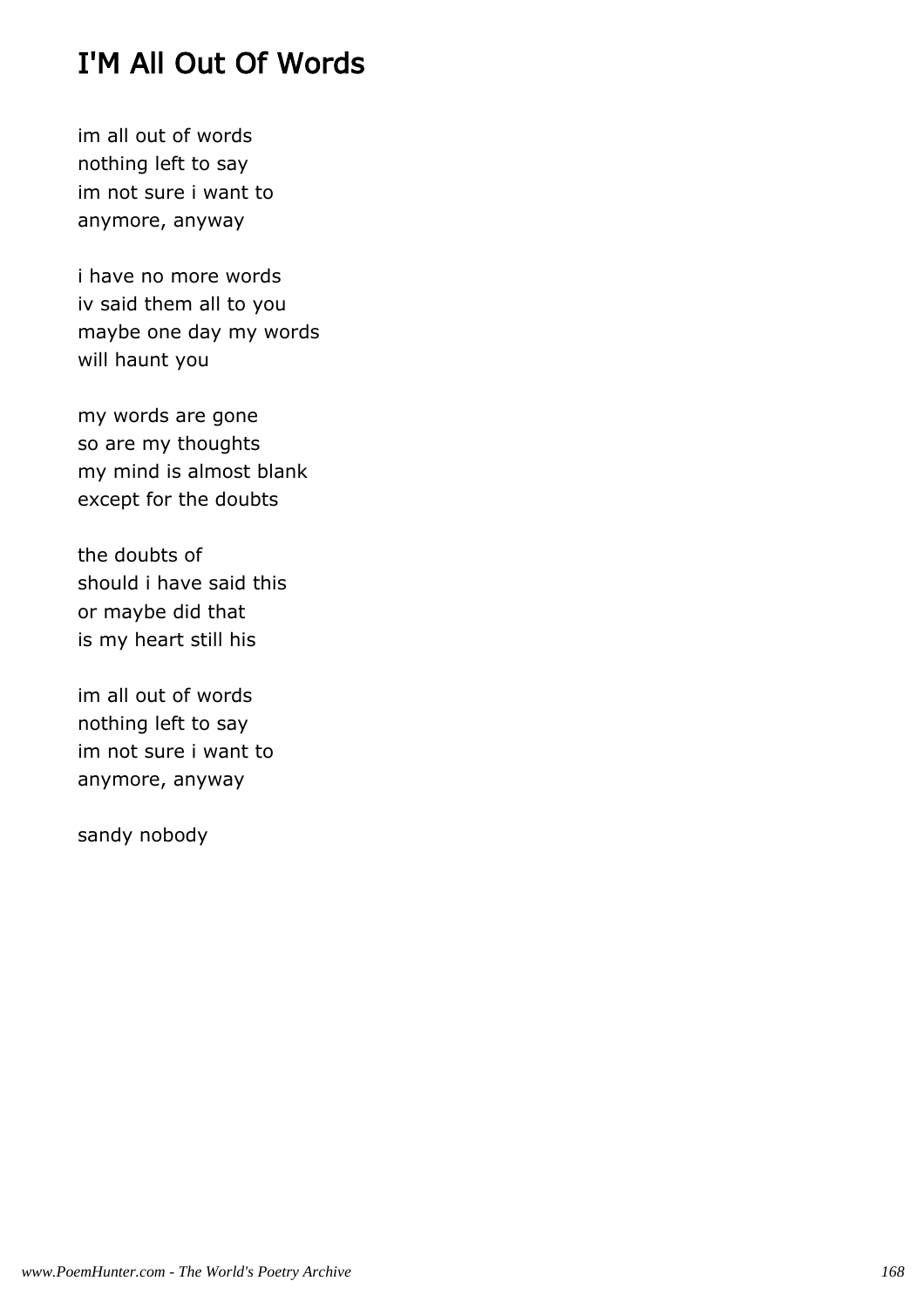## I'M Drunk

i think im drunk as a skunk dont know why doogbye well not yet ill write before i forget what i want to say tomarrows a new day but why do they say drunk as a skunk do skunks even drink ill need to think ehll i dont know ill just go but wait is this fate me drinking and thinking not sure its a cure for something anything just trying rhyming words this is absured maybe baby why did i drink i need to think oh yes i guess cause i dont know i better just go ill feel it in the morn my feelings are torn at least i didnt drive thats why im still alive i suppose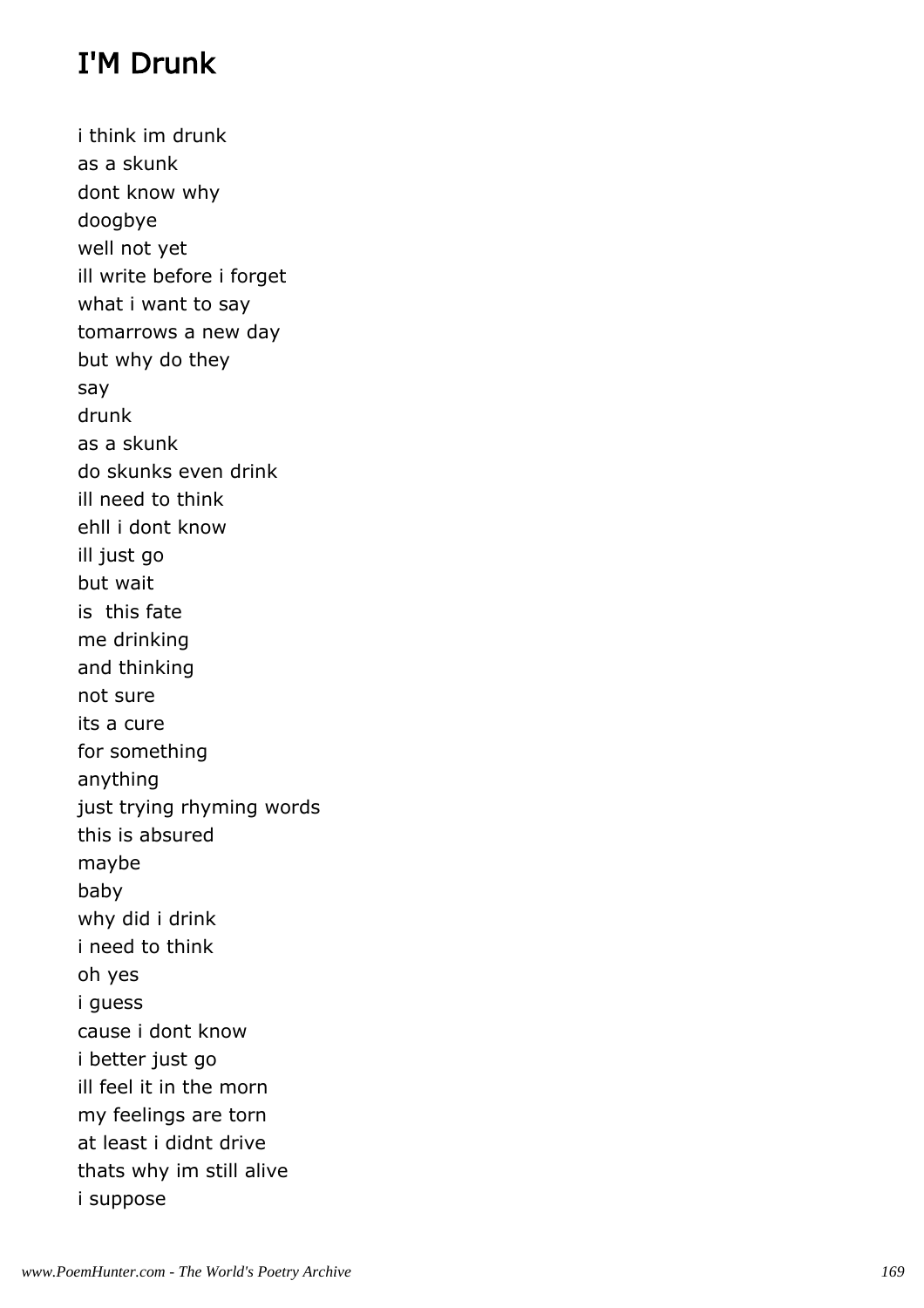well here i goes at least no fight goodnight but before i go i need to know does a skunk get drunk?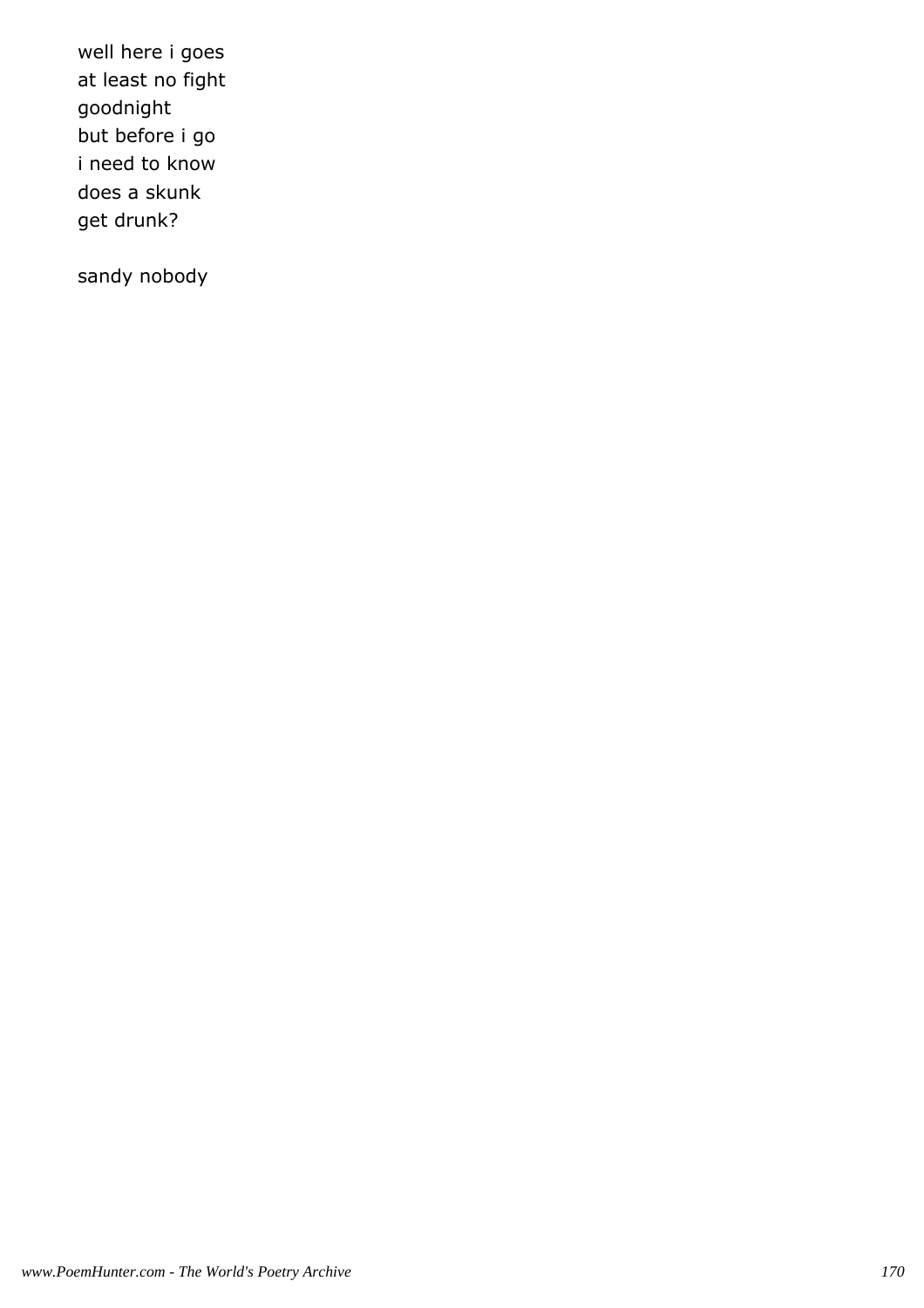#### Im Going On A Trip

im going to have some drinks im going to do some pills im bored and looking for some cheap thrills

im going on a trip going far away never leaving home only be gone a day

im going to see some things that i may have seen before im going to see them differently and never walk out the door

im going on a trip going far away never leaving home only be gone a day

ill be okay im with all my friends they are with me till the end

im going on a trip going far away never leaving home only be gone a day

my friends you may know them some are pink, blue, red or white they come in pretty colors they really love me, never pick a fight

im going on a trip going far away never leaving home only be gone a day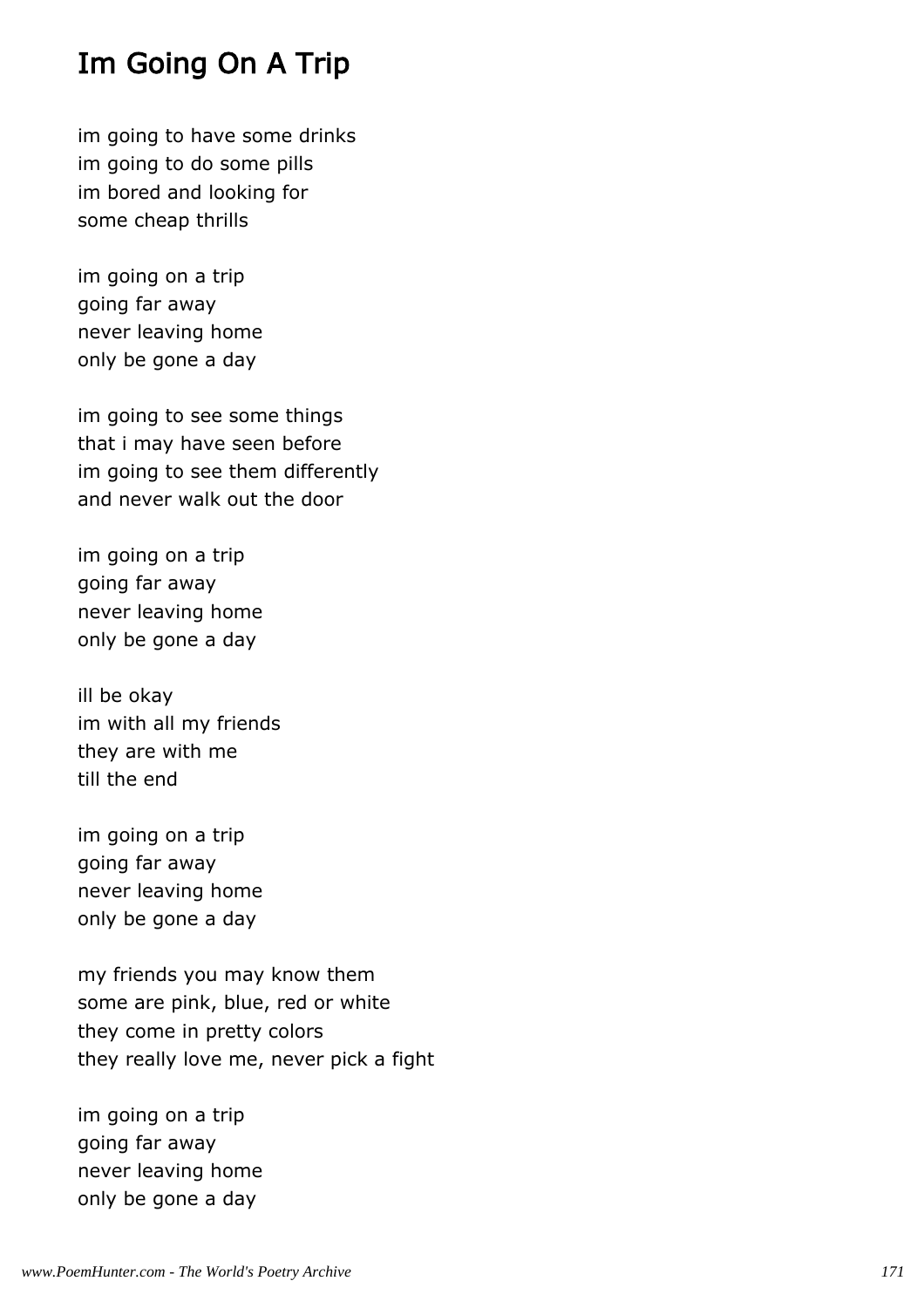i went on my trip took along my friends they were all with me till my end

i went on my trip went far away didnt leave home i was dead the next day

dont drink and do drugs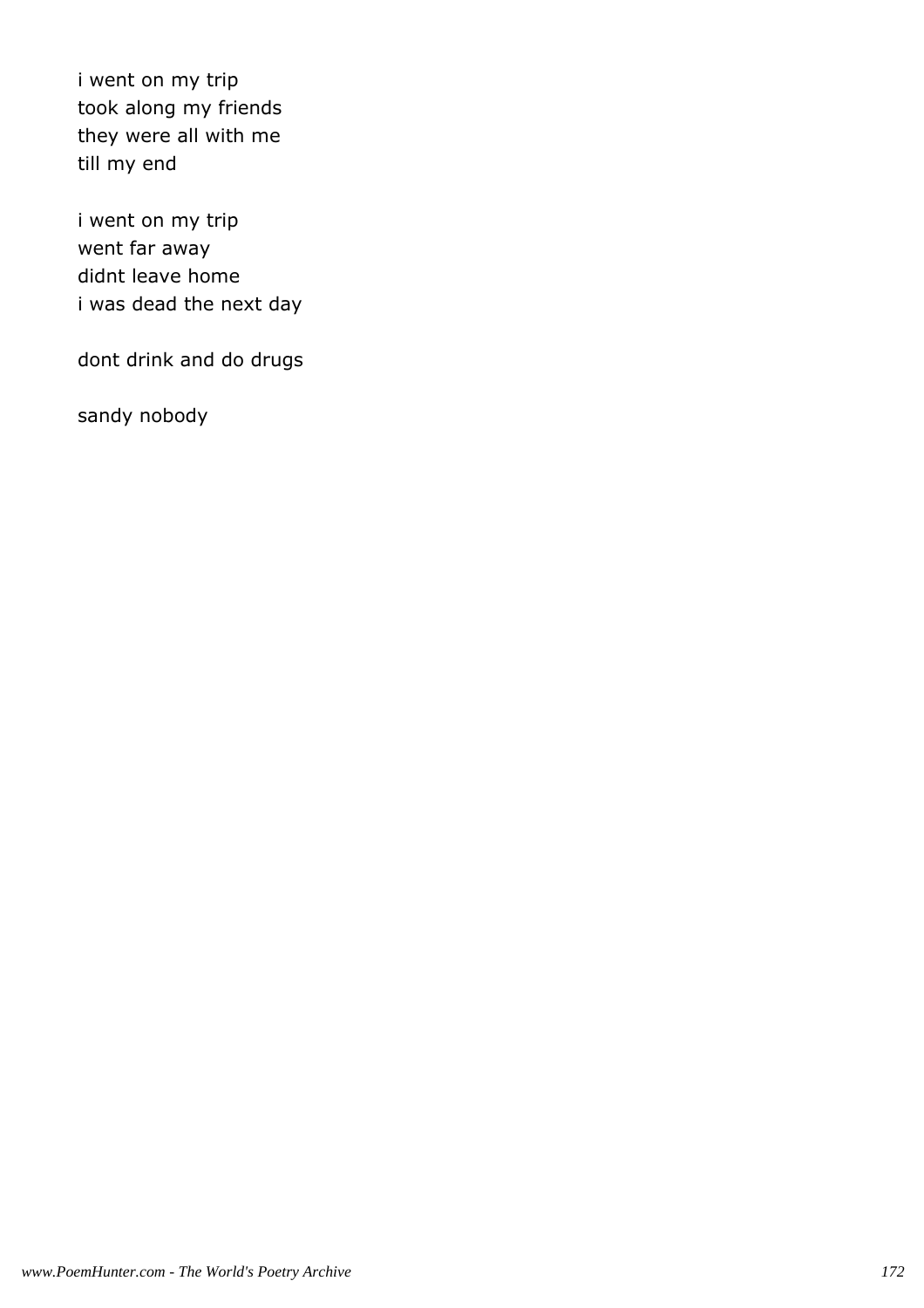#### I'M Moving On

THERE WAS A DAY THAT I THOUGHT I WANTED YOU I NEEDED YOU I HAD TO HAVE YOU I LOVED YOU

BUT THAT DAY HAS COME AND GONE TODAY IM MOVING ON

YOU USED ME PLAYED ME HURT ME

BUT THAT DAY HAS COME AND GONE TODAY IM MOVING ON

YOU GOT WHAT YOU WANTED FROM ME THEN PUSHED ME AWAY THATS ALL OK

BUT THAT DAY HAS COME AND GONE TODAY IM MOVING ON

I LEARNED A LOT FROM YOU THANK YOU FOR THAT I BEAR YOU NO ILL FEELINGS

BUT THAT DAY HAS COME AND GONE TODAY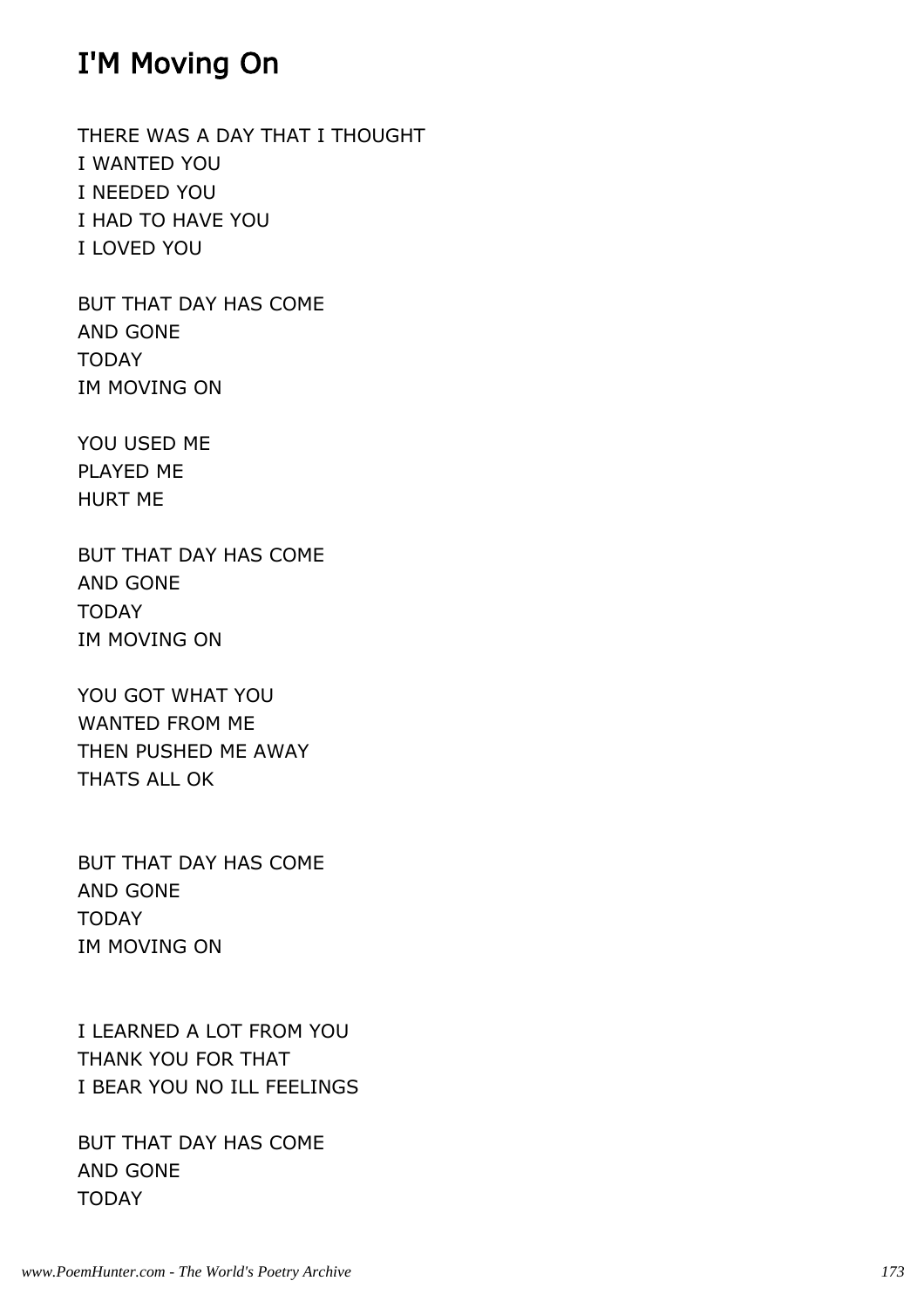IM MOVING ON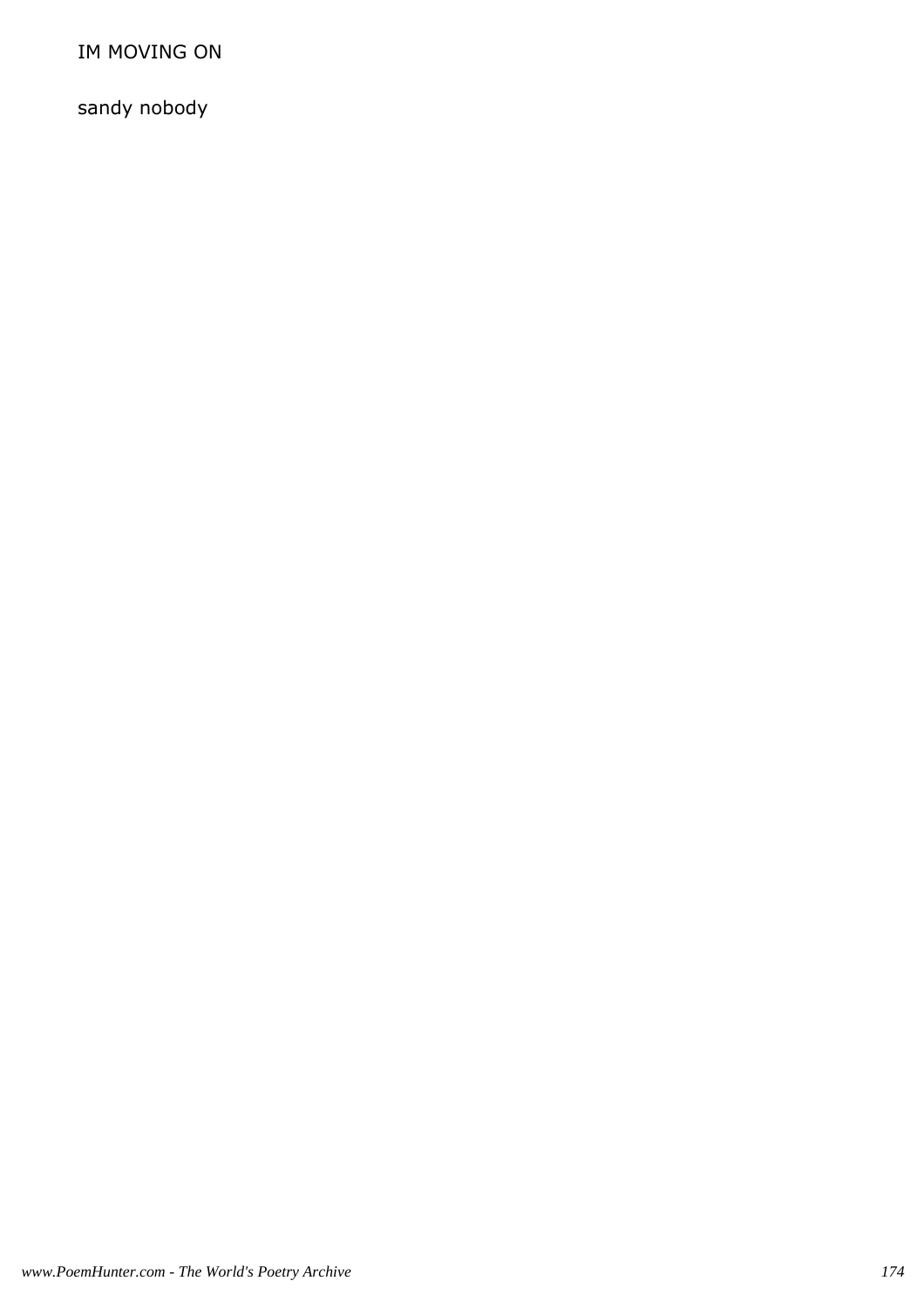## Im Not A Toy

im not a toy, for you to play to use, then go on your way

im not here for your amusement i dont have to accept the abuse you sent

im a person, if you can believe im not for your sex relieve

iv feelings too, like you well your supposed to

im not your punching bag your attitude makes me gag

im not for you to wipe your feet on i am not for you to beat on

you cant steal from me anymore i left, closed that door

im a person, iv a name im not a toy, im not a game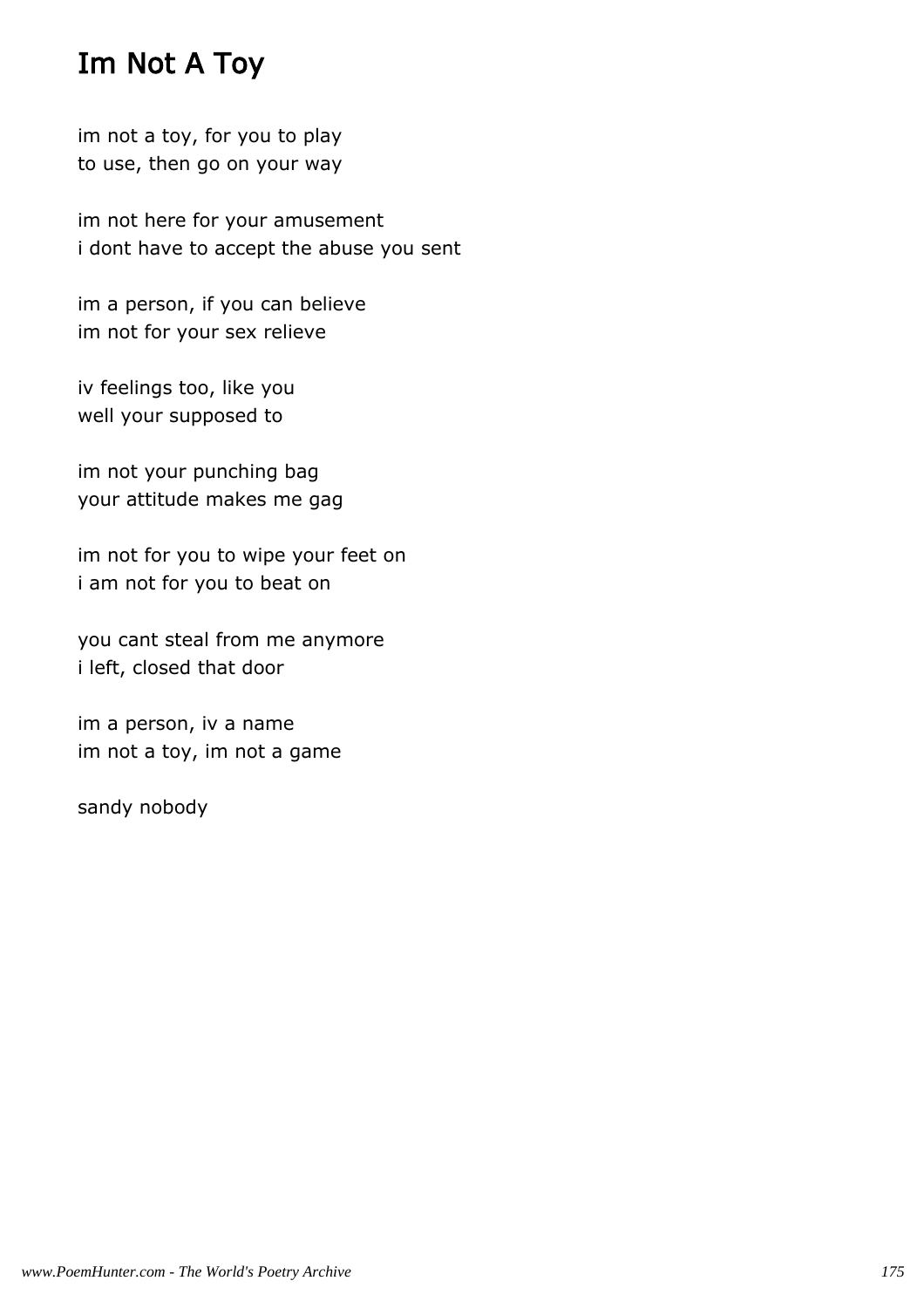#### I'M Not Your Spare Tire

I DONT WANT TO SIT AND WAIT FOR YOU TO DECIDE WHAT YOU WANT TO DO

I DONT WANT TO HAVE TO SNEAK SEE YOU MAYBE ONCE A WEEK

I WANT SOMEONE OF MY OWN NOT A MARRIED GUY ON THE PHONE

YOU HAVE A HOUSE A GOOD LIFE KIDS, MONEY AND A WIFE

I'LL NOT GET INVOLVED PLAY THAT GAME YOU SHOULD GROW UP DO THE SAME

BE HAPPY WITH WHAT YOU GOT MAKE CHANGES IF YOU'RE NOT

I'LL NOT BE HUNG ON YOUR WIRE NOR WILL I BE YOUR SPARE TIRE

IF YOU GET A FLAT CHANGE IT FIX IT IF IT STILL GOES FLAT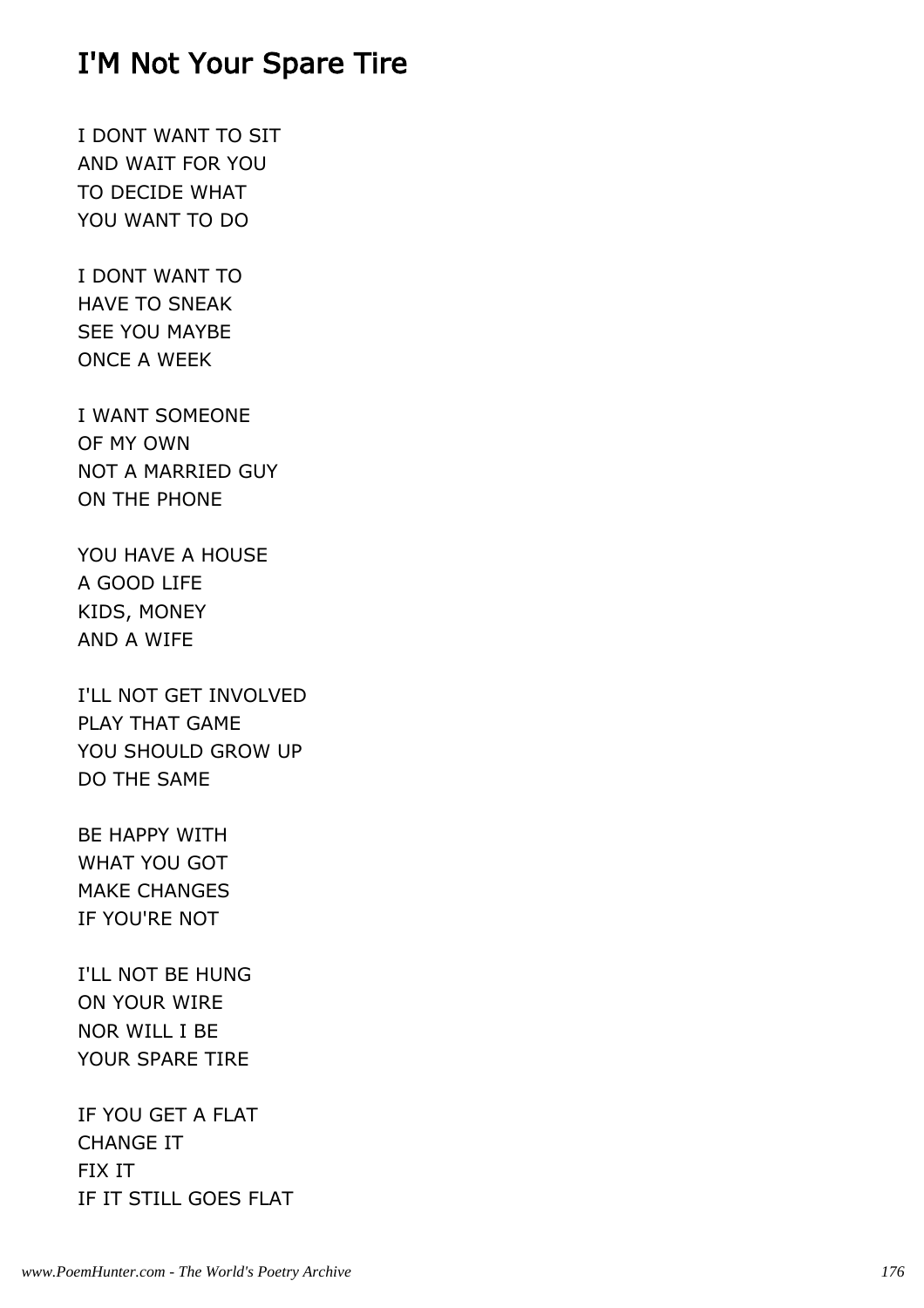GET A NEW ONE DO'NT MIX IT

WHY DO'NT YOU GIVE THIS ATTENTION TO YOUR WIFE SHE GAVE YOU ALL THESE YEARS OF HER LIFE

NOW PLEASE STOP LEAVE ME ALONE PLEASE JUST GO HOME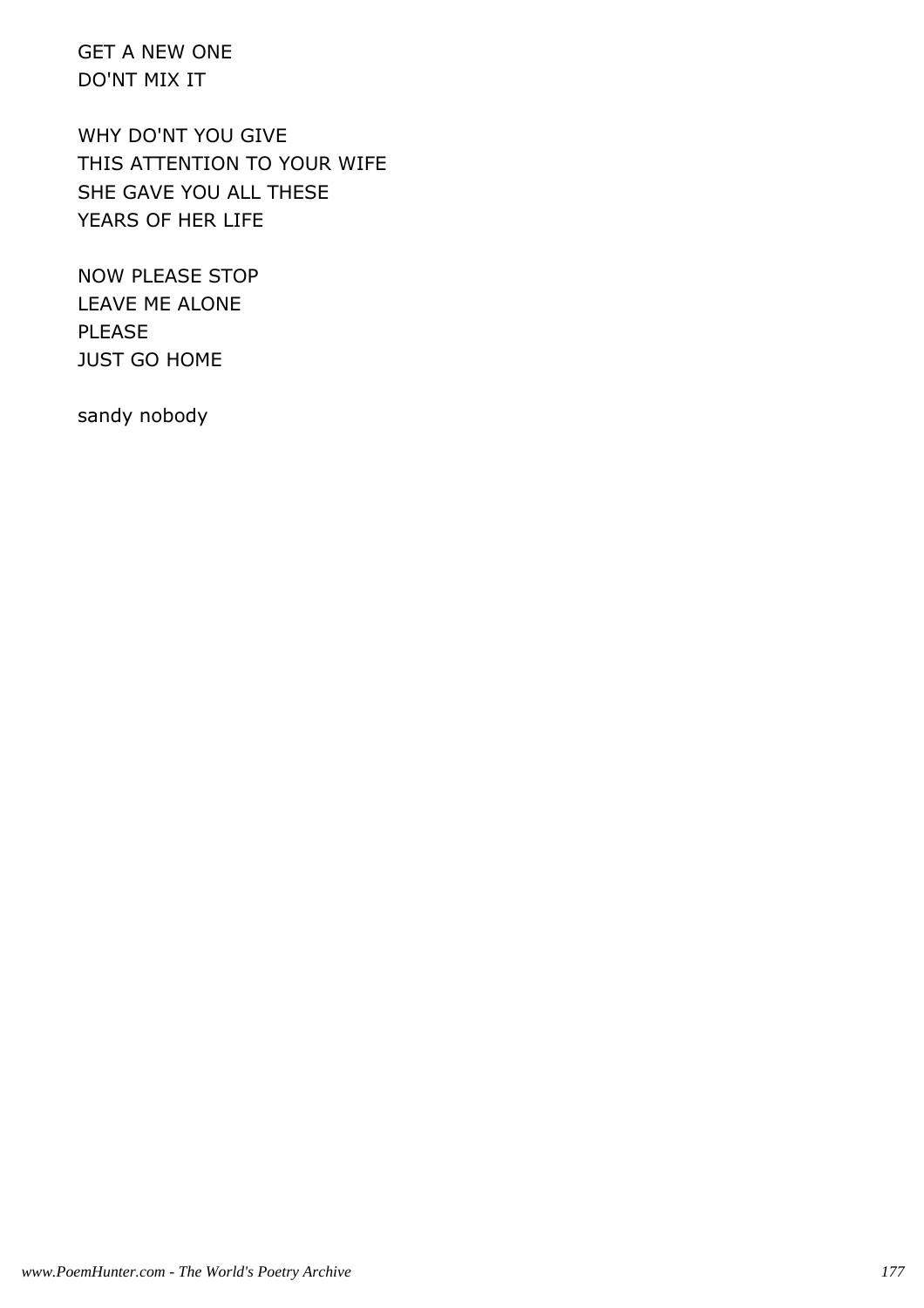## I'M Nothing

im alive but not inside you killed that part you took my love then broke my heart

never again will i trust inside i'll always be empty but you dont care its only me

im nothing im worthless im dead im useless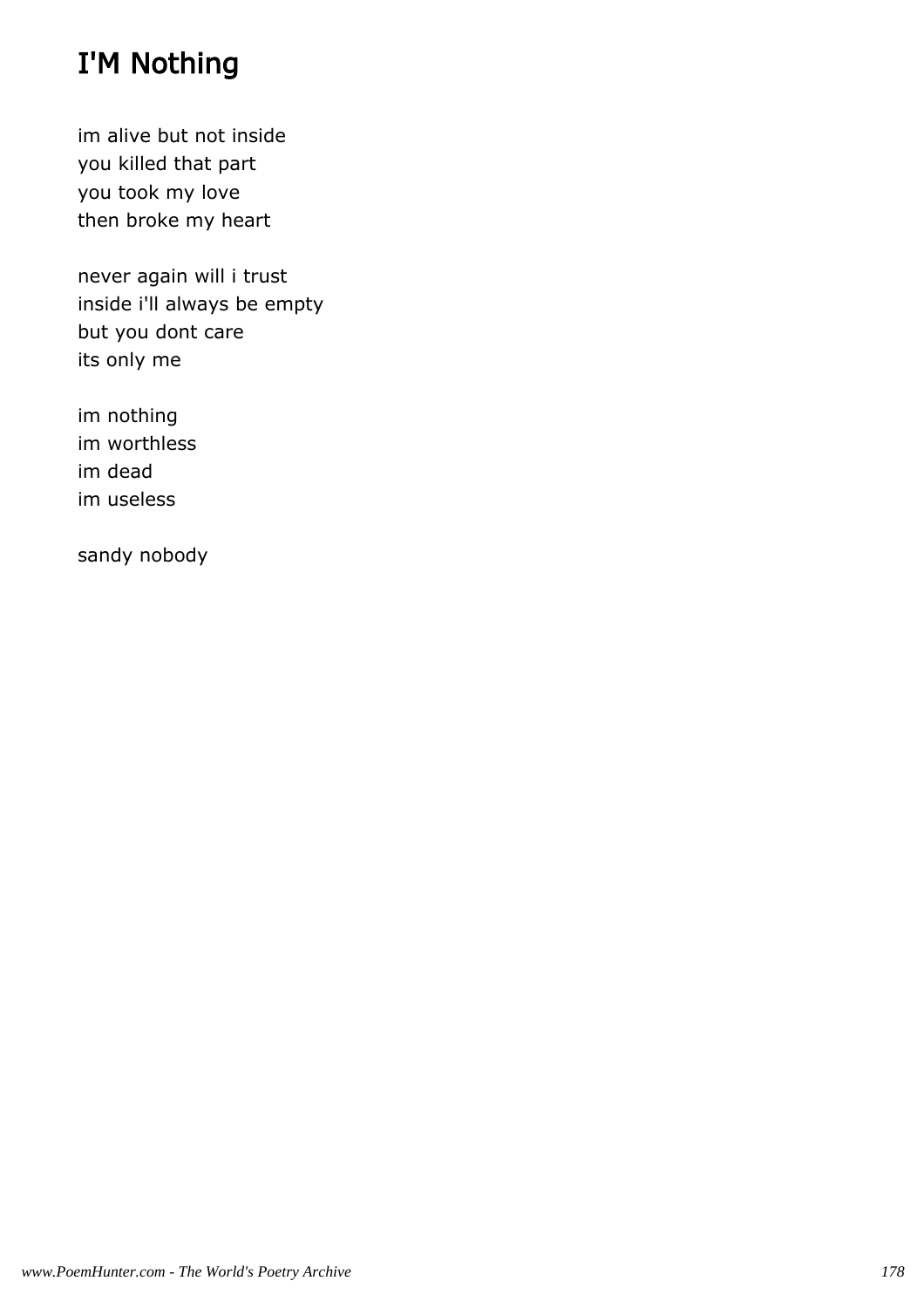## I'M Sorry

IM SORRY I HURT YOU, WASNT MY INTENTION ALL I WANTED WAS YOUR ATTENTION

WE BOTH SAID MEAN AND HURTFUL THINGS IM SORRY FOR WHAT RELIEF THAT BRINGS

I KNOW SAYING IM SORRY WONT DO ILL NEVER BE GOOD ENOUGH FOR YOU

YOU WERE RIGHT ABOUT NOT WANTING TO FIGHT

CAUSE IM ALWAYS WRONG AND YOUR ALWAYS RIGHT

ALL IT DOES IS MAKE ONE OF US MAD AND THE OTHER ONE SAD

SO ITS BETTER FOR YOU THAT I GO CAUSE ALL I AM TO YOU IS A HO

IM SORRY FOR EVERYTHING IV SAID OH.. HOW I WISH I WAS DEAD

IM SORRY, I LOVED YOU IM SORRY, I TRUSTED YOU IM SORRY, I BELIEVED YOU IM SORRY, I WANTED YOU

BUT YOU KNOW WHAT IM SORRY MOST FOR

YOU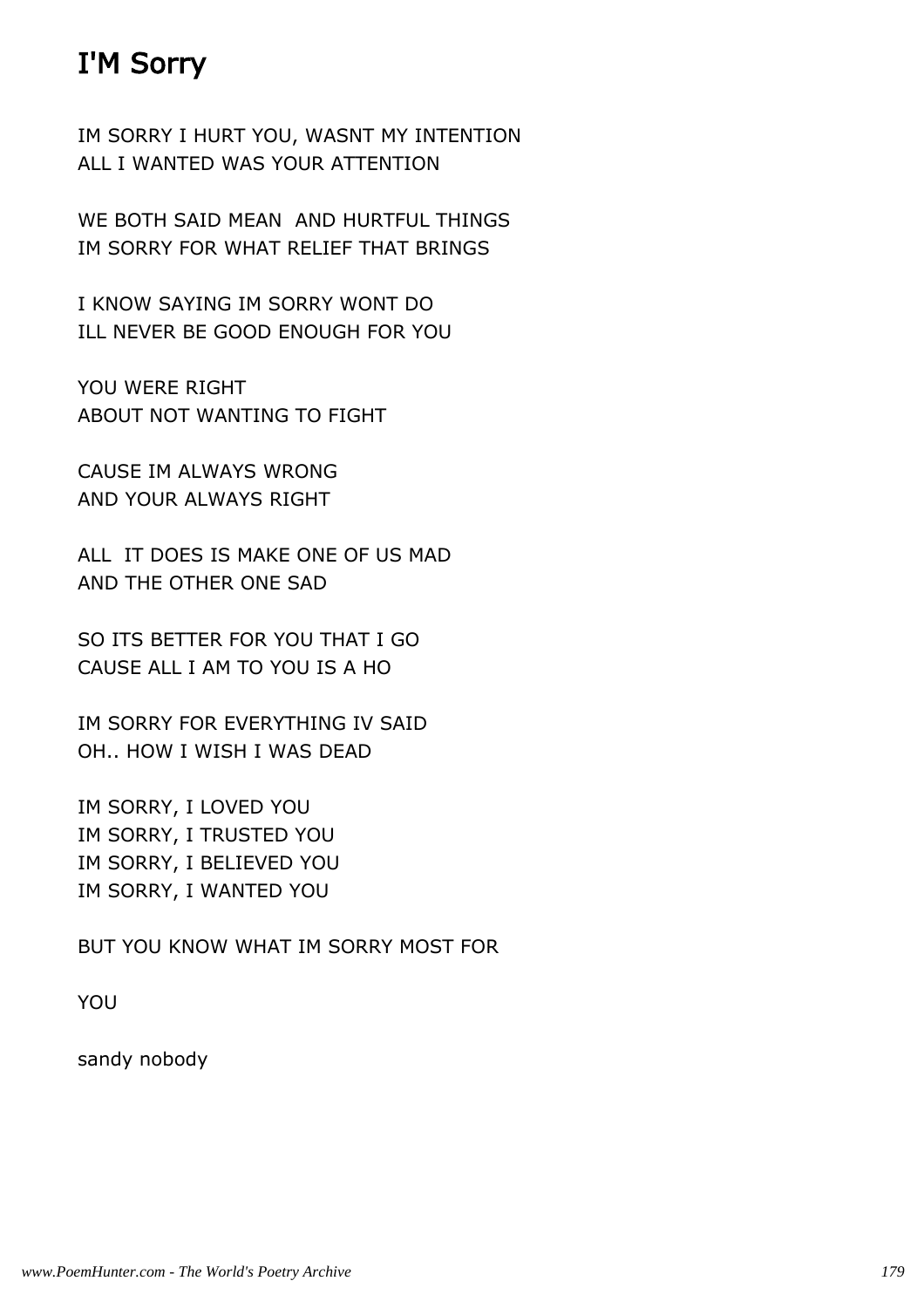## In Love With Words

can you fall in love with words in a book, a poem or a computer screen i know so many have and do but is it real or just a dream

can you fall in love with someone even though you never met i know so many have and do others just walk away and forget

can you give your trust to words give your heart away i know so many have and do to words that others say

can you fall in love with words i think a person can i know so many have and do some found love, others ran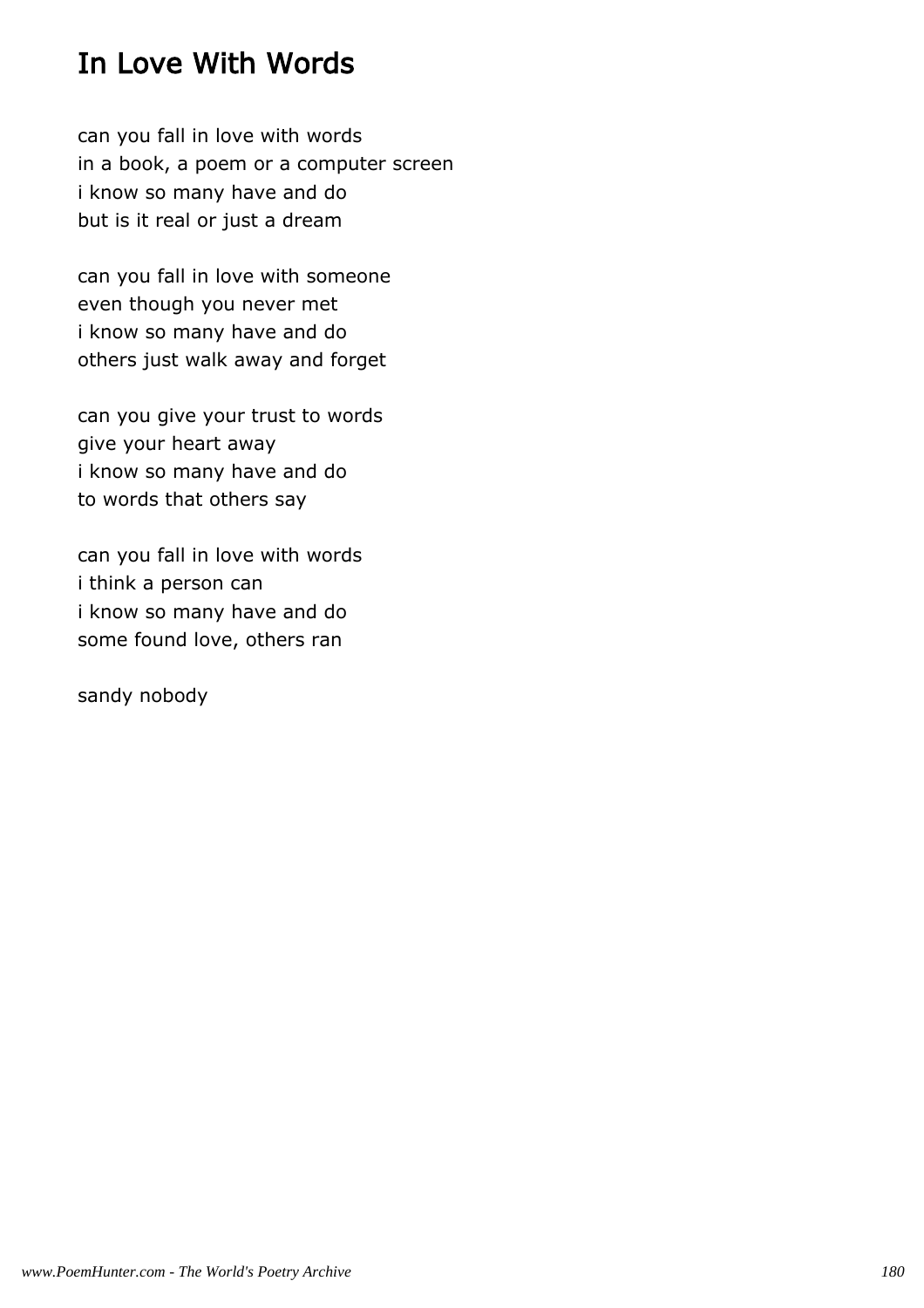#### Inside My Madness

driven into madness living a life of just sadness

trying to make the best but cant forget the rest

life is so full of pain always losing never to gain

feeling like living dead waking up sometimes i dread

nothing but emptyness inside can not run and hide

my mind is slowly deteriorating life is death, just waiting

why must i suffer so i really do not know

my bodys full of pain and numbness my mind is blank and full of dumbness

ending it all, is not a choice saying anything, i have no voice

i have to keep going through the days looking for better or different ways

cannot let the madness take over putting my head under the cover

going to sleep at the end of the day trying to keep the demons away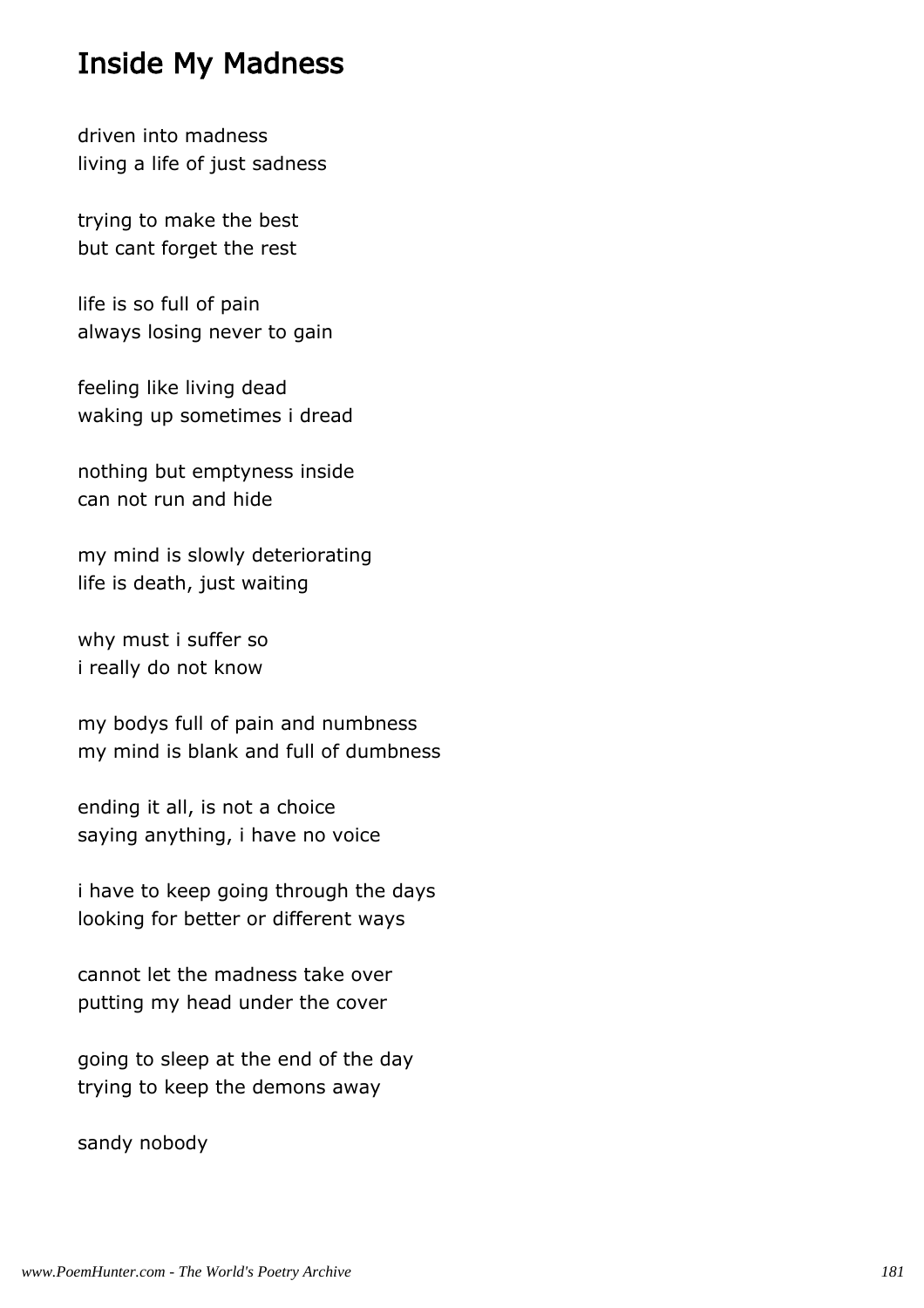## Internal Or Eternal Peace

blind me so you i dont see

cut off my ears so your lies i cant hear

rip out my heart so you cant break it apart

blow out my brains so you cant play your games

kill me chop me into pieces maybe then ill find internal peace if not it will be eternal peace at least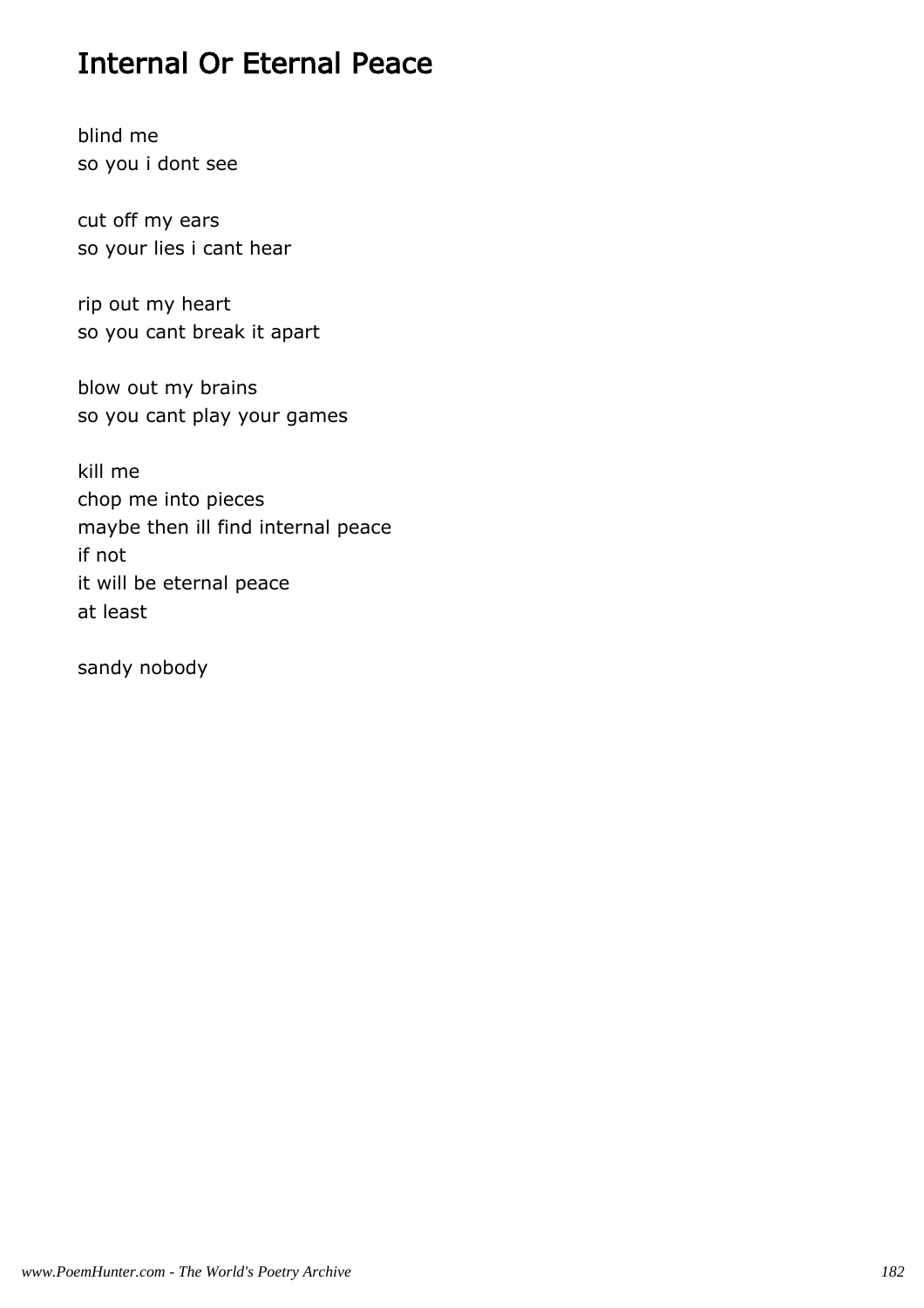#### Internet Liars

there was a little man he told little lies until one day he got a big suprise

women didnt believe him they wouldnt play he didnt know what to do or what to say

so, he was embarrassed to be found out he ran and hid and began to pout

he sat there for days alone in his room feeling sorry for himself he knew he was doomed

HAPPY ENDING IS

he figured had to grow up change his ways or he would be alone the rest of his days

BUT MOST LIKELY ENDING IS

he made up a new name found a picture on the internet went back playing see how far he would get

which ending will YOU choose in the second you will again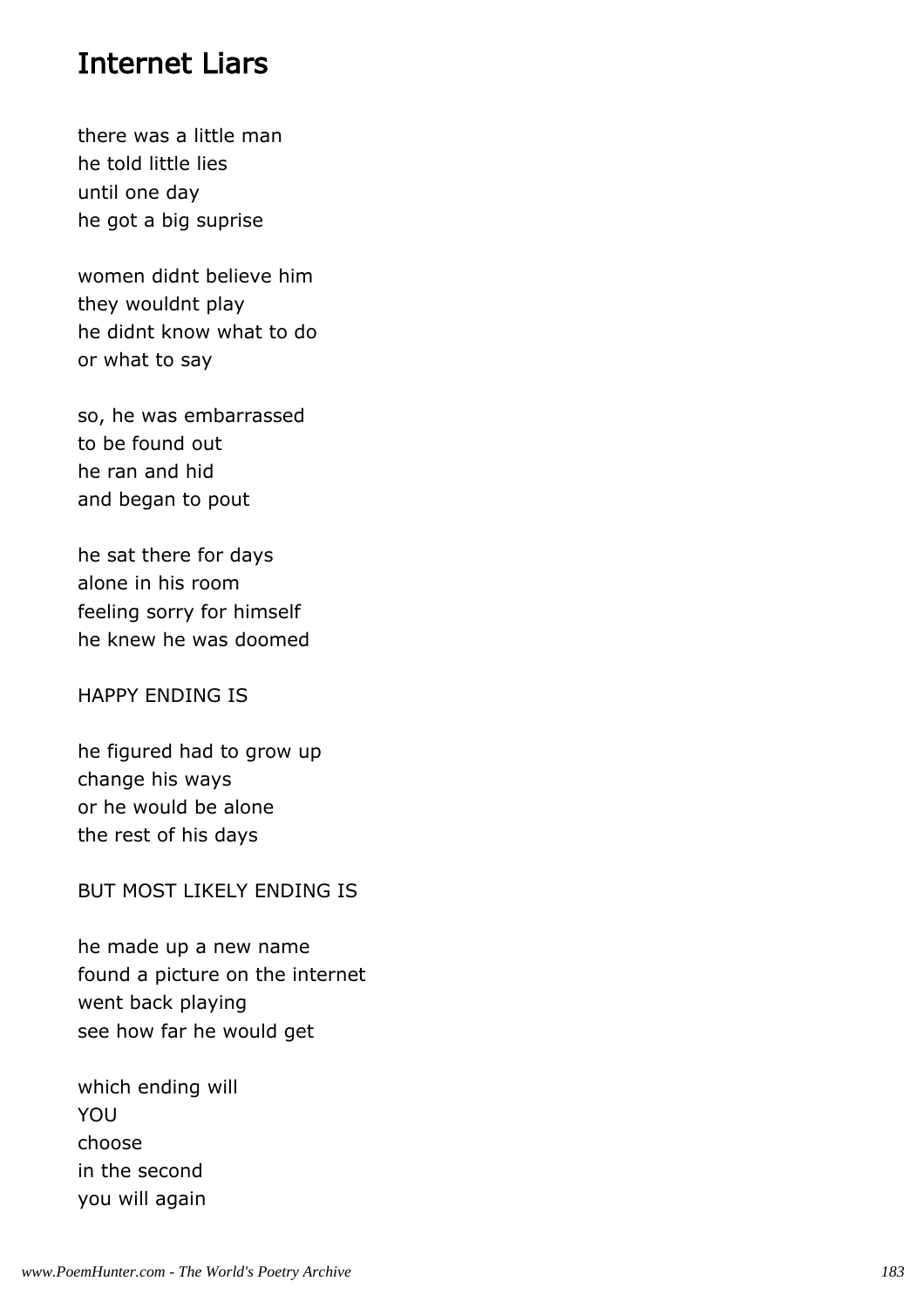LOSE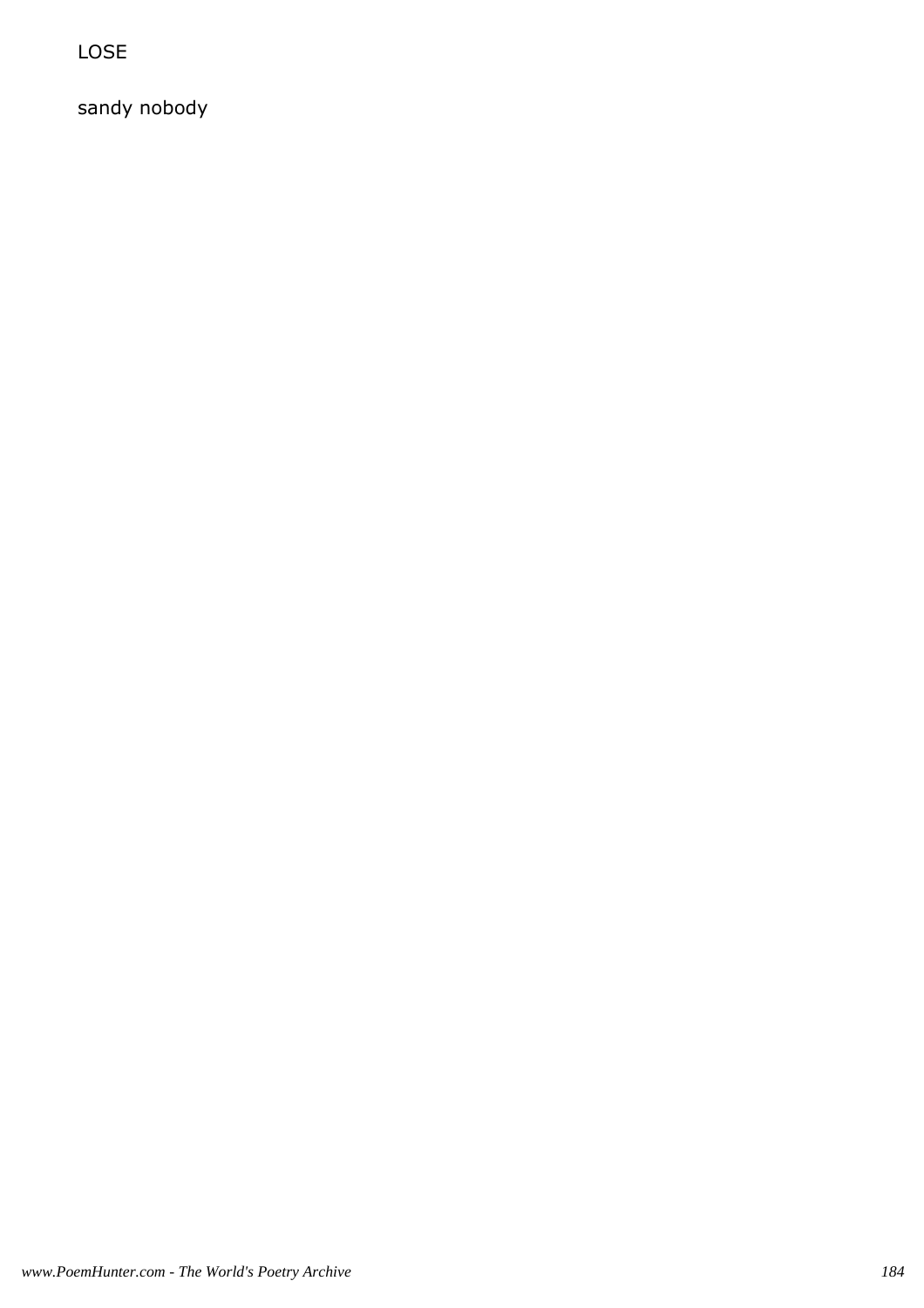# Is Anyone There

is anyone there can you hear me are you close by do you see me

can you touch me see if im alive am i breathing will i survive

am i real is this a dream or not what it might seem

will someone love me does anyone care is anyone even there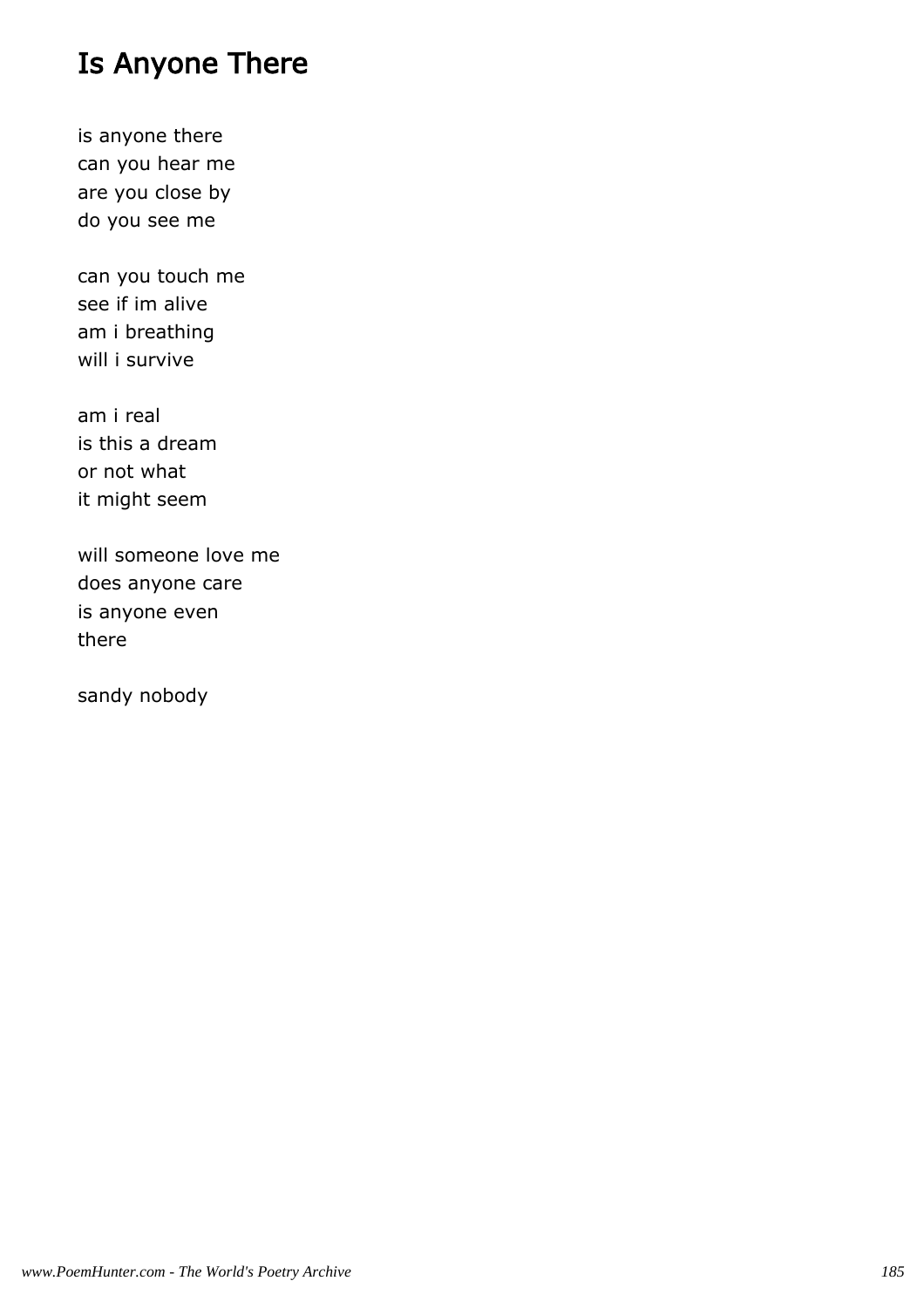## Is It Real?

open up your eyes what do you see is it real or only fantasy

open up your ears what do you hear is it real or only your fear

open up your mouth learn to speak is it real or are you weak

open up your mind start to think is it real or do you shrink

open up your heart learn to share is it real or do you care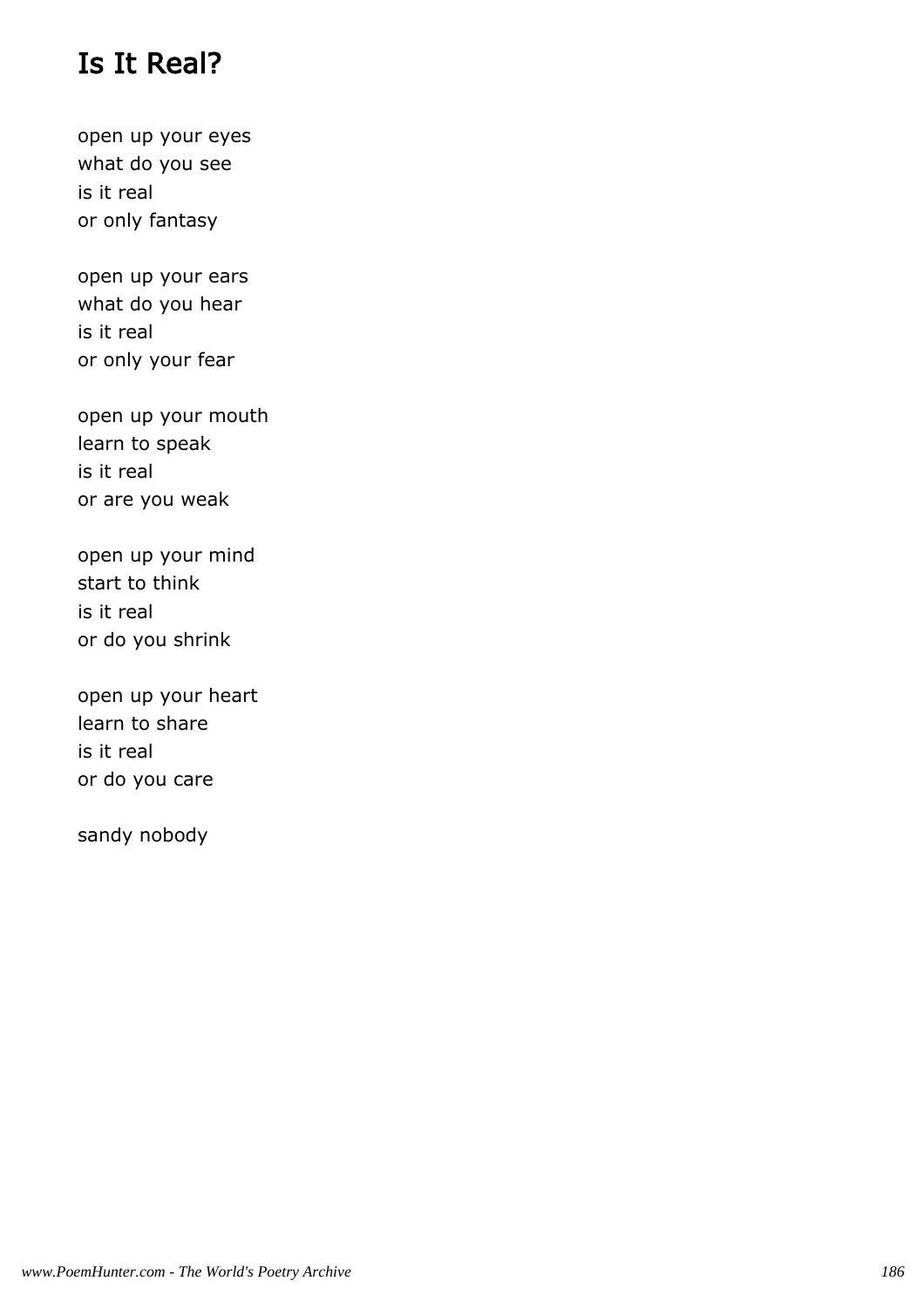### It Was Just Words

it was just words everything you would say words without meanings just word play

it was just words when you said you care when you wanted me our lives to share

it was just words when you said i was important that i was special i was your confidant

it was just words when you said we would be together our bodies entwined in your arms forever

it was just words and you knew when you said 'I Love You'

it was all just words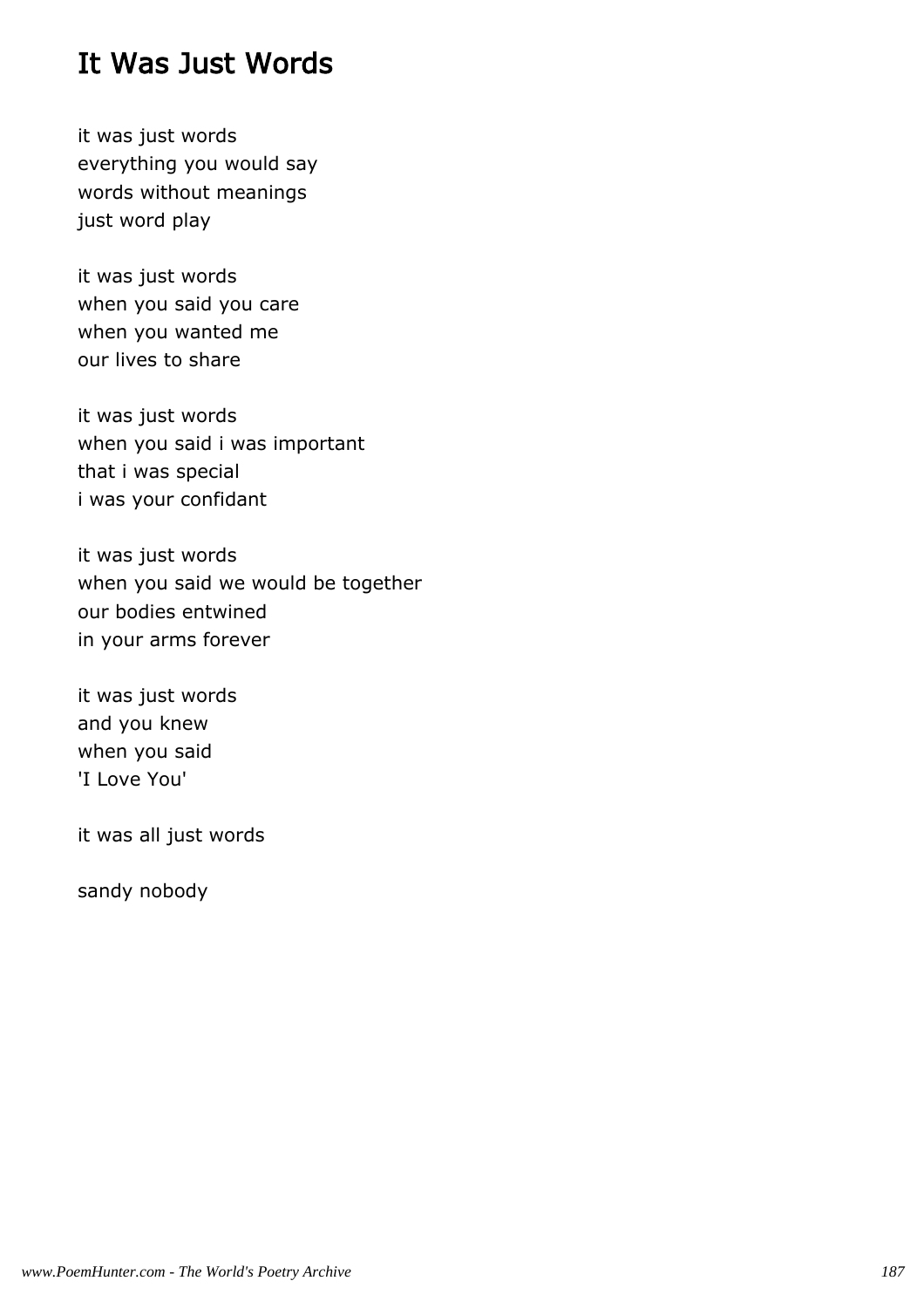# It's A Relief

i really dont care not anymore just go away be with your whore

youve caused me enough grief now youre gone its a relief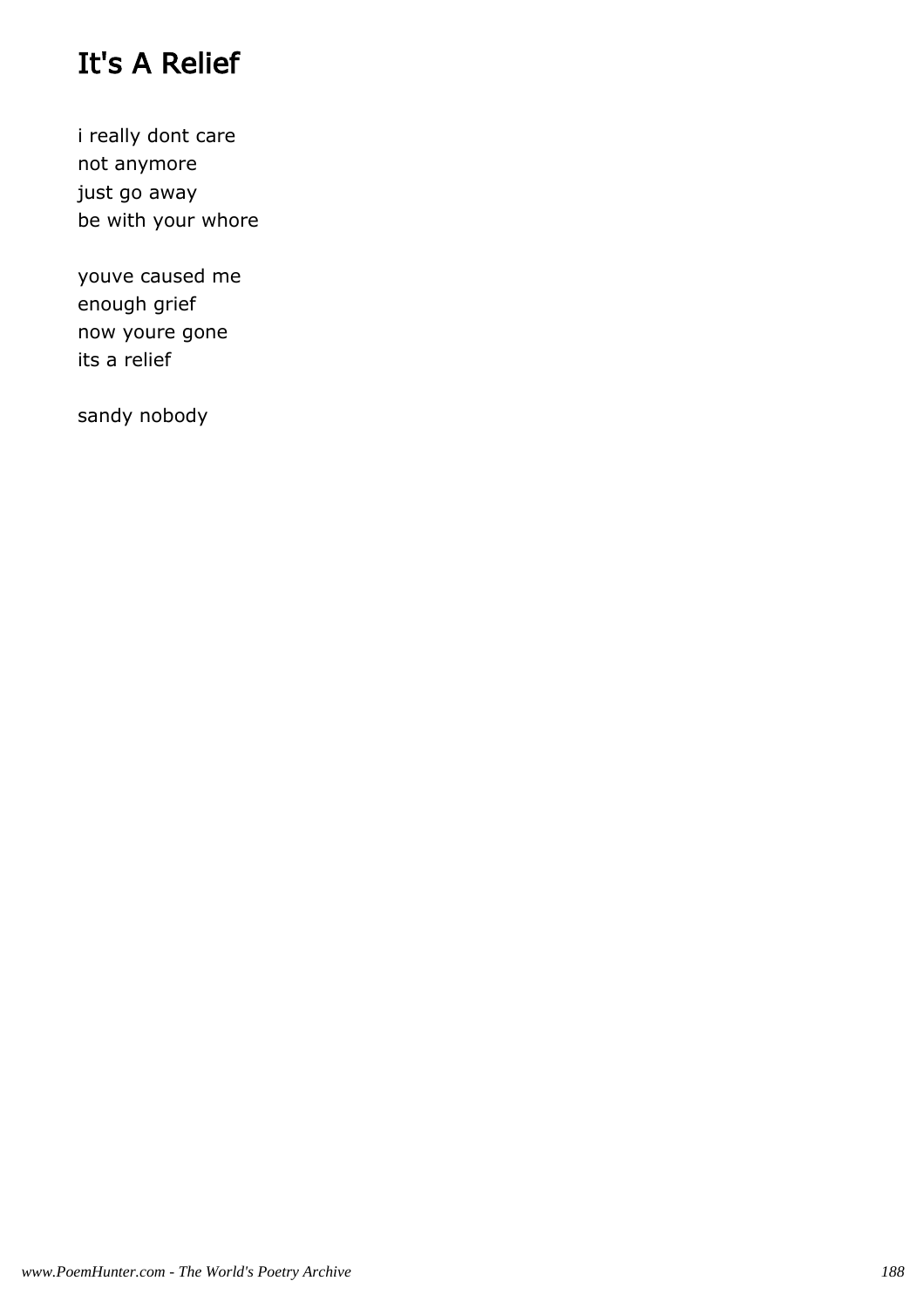# It's All About You

you think its all about you you think you're it you think you're perfect i think you're full of shit

you think you do no wrong you think you're hot you think you're everything well you're not

you think its all about you its about what you got the whole worlds about you well it's **NOT**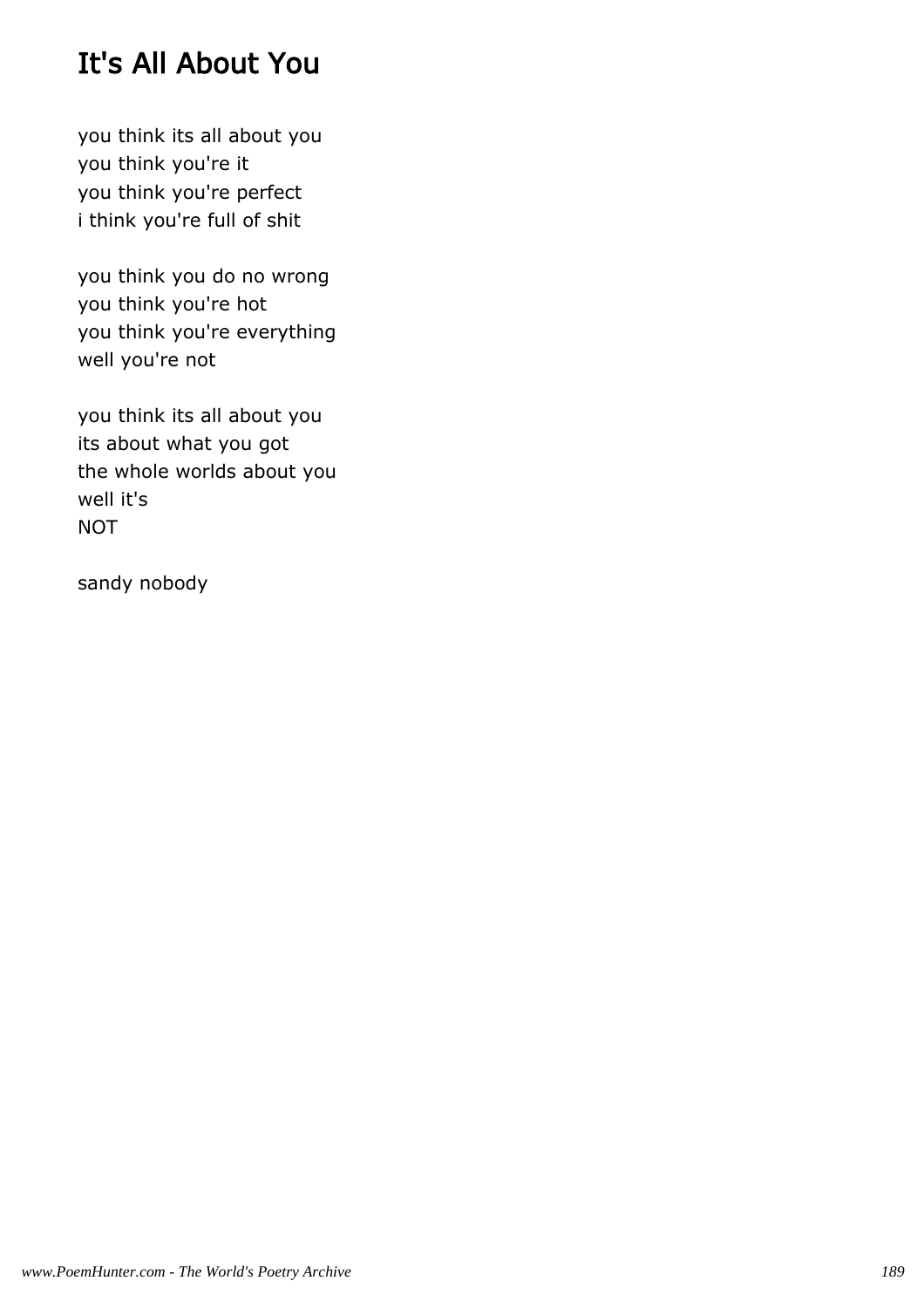# It's Over

it's time to say goodby it's over it' time to go on your way it's over

you made it clear to me it's over you and i could never be it's over

i loved you so much it's over i loved when we touched it's over

you moved in with another it's over now you have a new lover it's over

i accept all this and that it's over you i do not contact it's over

i can and have let you go cause it's over you have told me so that it's over

i moved on now i'm over you not sure how but i'm over you

now you call me i'm over you me you want to see i'm over you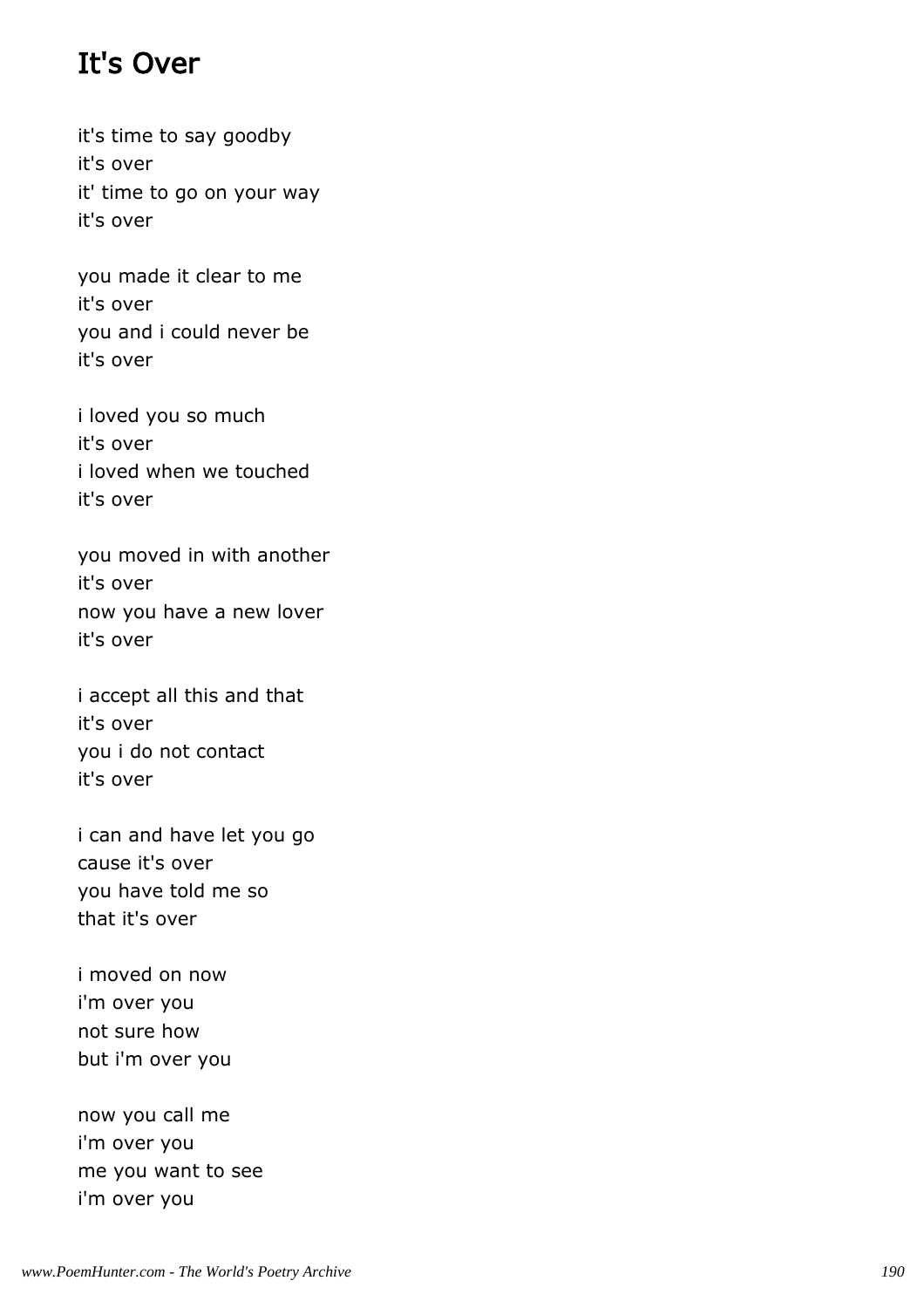now it's me you say you love i'm over you please read all the above IT'S OVER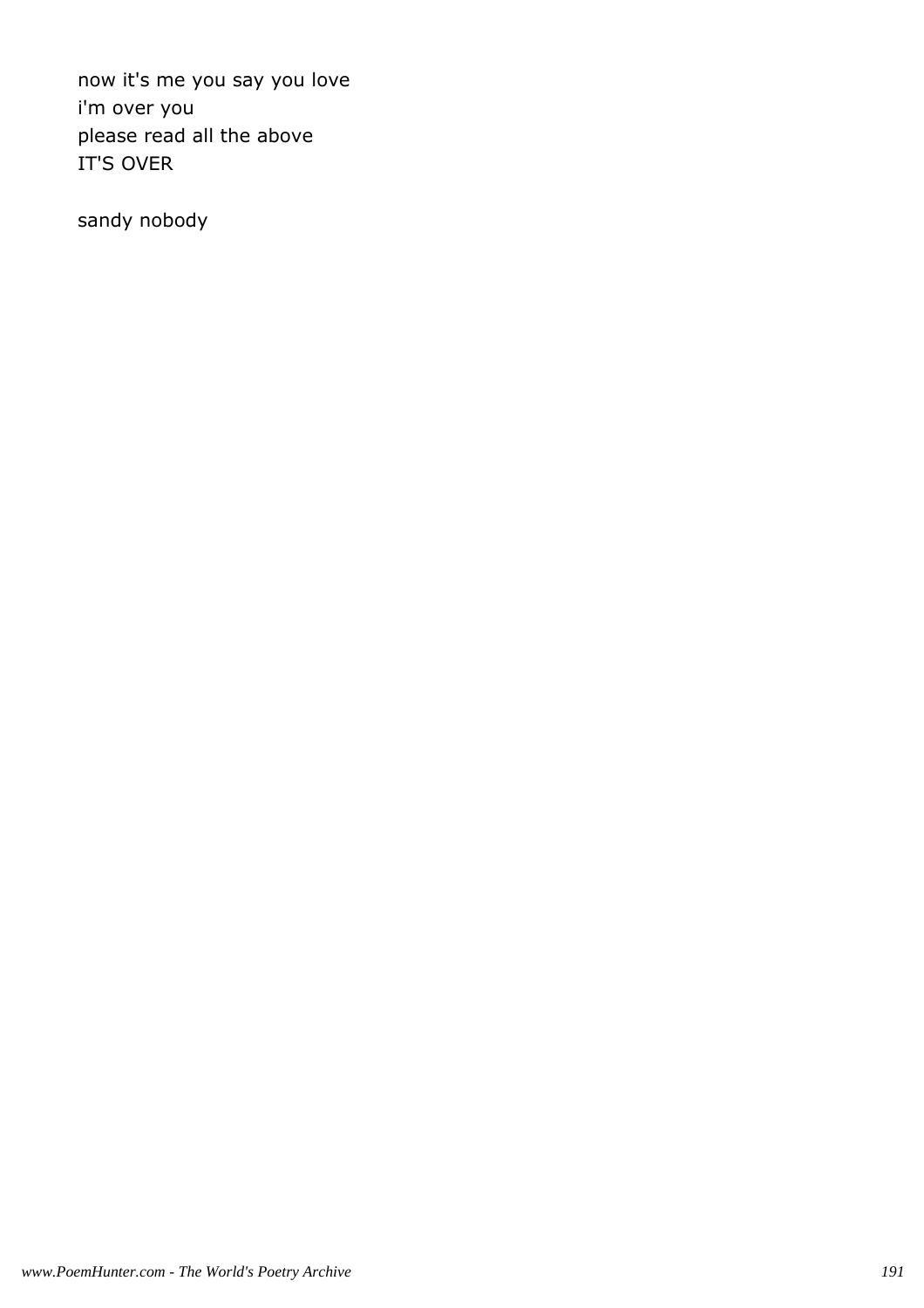# It's Payback Time!

you use, you play now youre gonna pay

you cheat, you lie now youre gonna cry

you hurt, you walk now im gonna not just talk

you run, you hide now im gonna turn the tide

you think its over now you better run for cover

you think you won now my wrathe has only begun

you think its all just fine but its just payback time!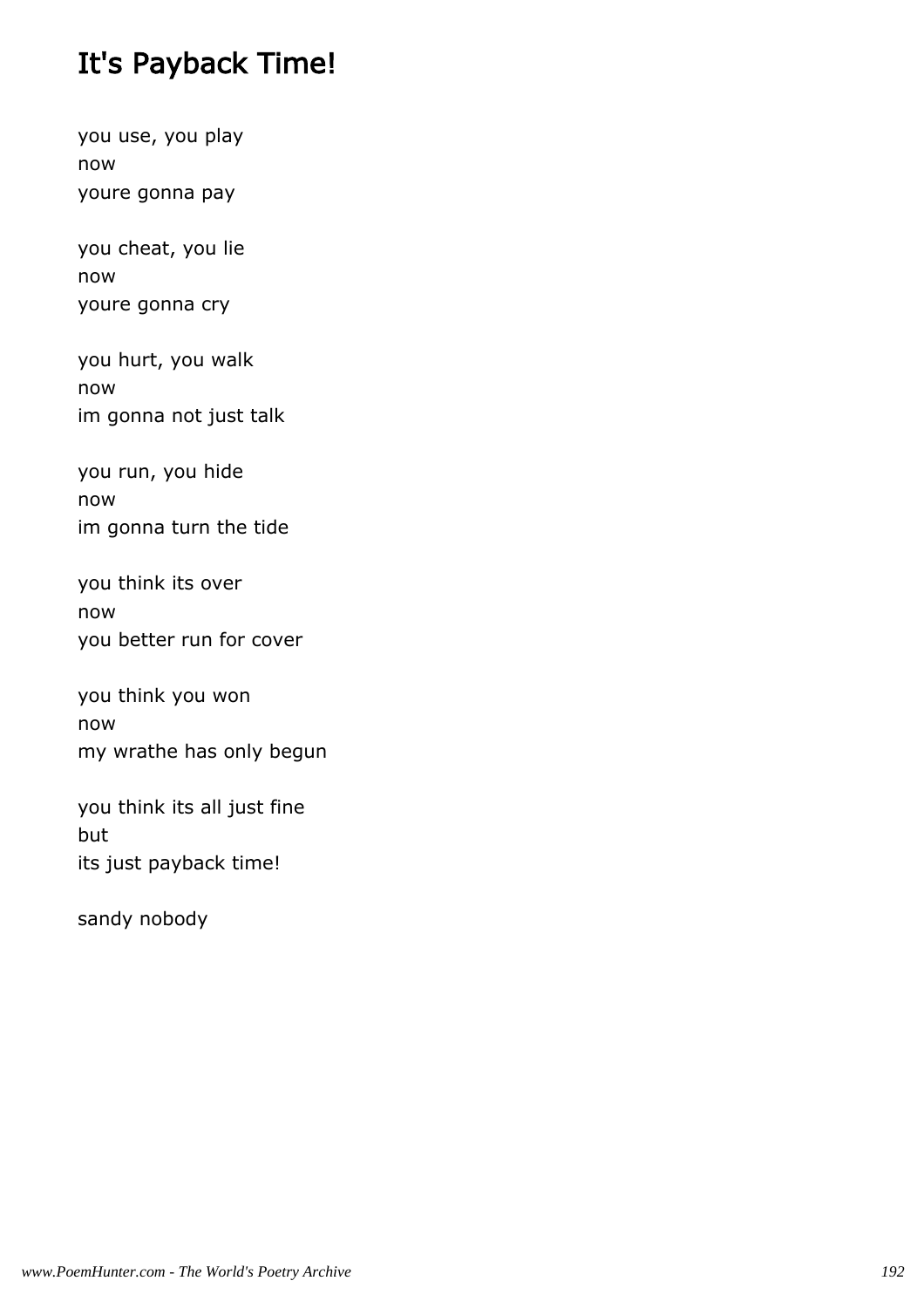# I'Ve Nothing Left

there's nothing left to say to you i've said all that i could i told you how i feel told you more than i should

there's nothing left to give to you i gave you all my heart i gave you all my love you tore it apart

there's nothing left to do for you i gave you all i had i gave you everything you hurt me bad

i have nothing left you took it all and ran i should've known better never trust a man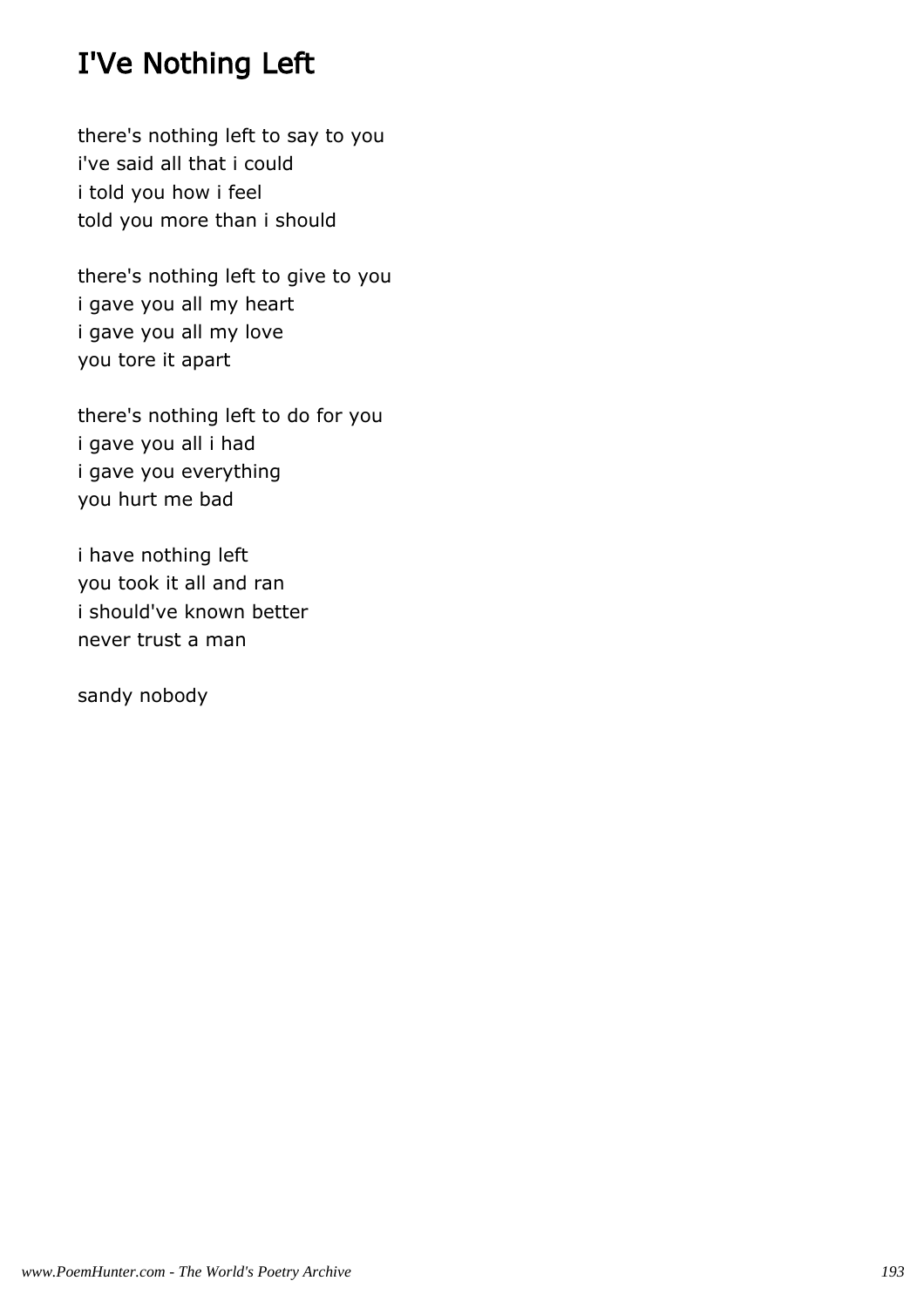## Judge Me If You Must

judge me if you feel must but try to be fair i will trust

you may not like things i write its my opinion, wrong or right

or you may agree with me or my writing may make you see

open your mind is all i ask this does not have to be a difficult task

i put myself in front of the world everytime i post my words

i put my feelings out to be judged but still i have not fudged

i cannot and will not hide who i am you dont have to agree or give a damn

if my writings make 1 person think then iv wasted no ink

judge me if you feel must please be fair i will trust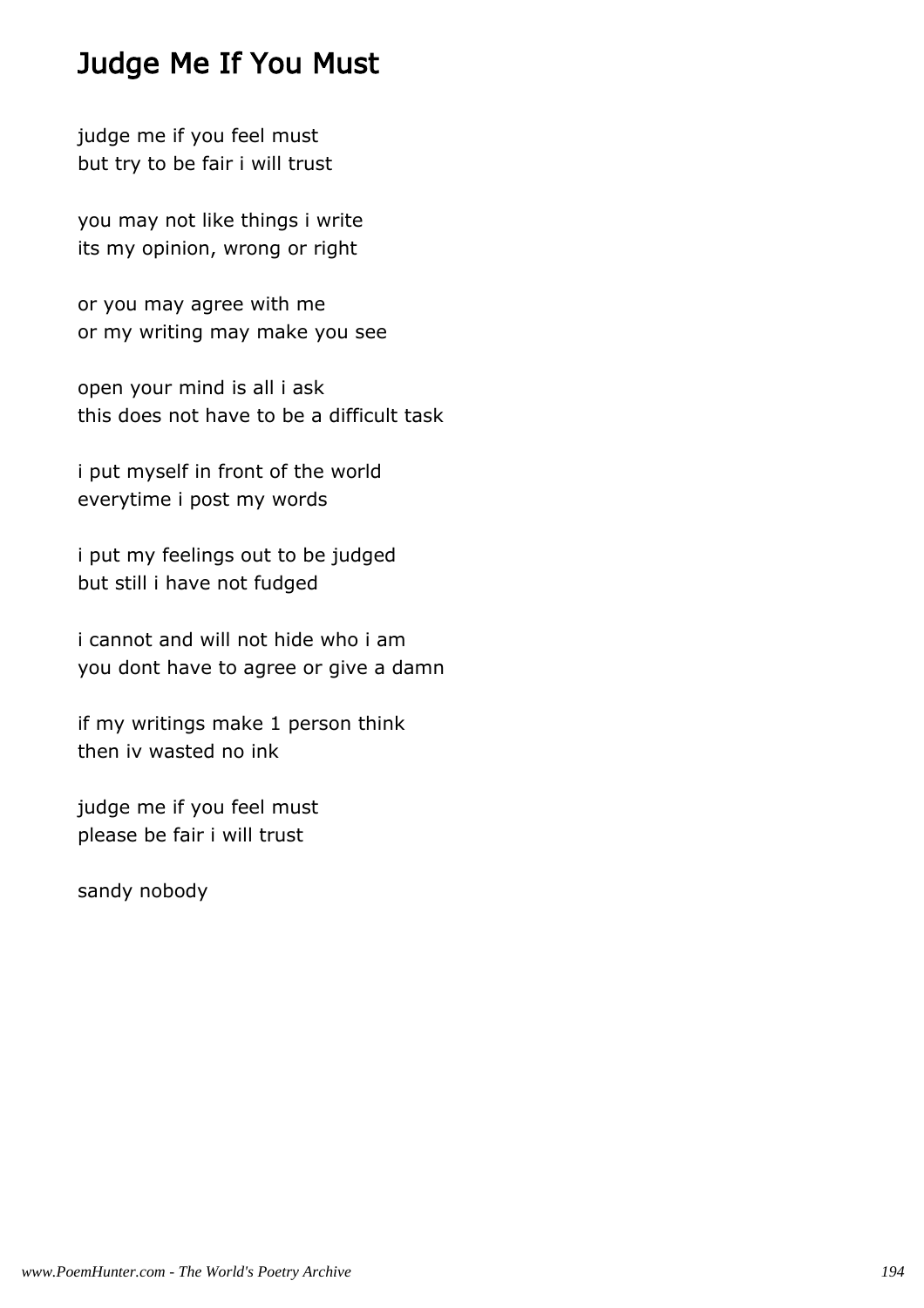### Just Go Away

you go your way ill go mine dont come back this time

you have a life so go away ill live my life my way

you're not wanted not anymore go out get yourself a new whore

so just go away leave me alone dont come back i wont be home

dont go away mad just go away and ill be glad

well i will be one day you will see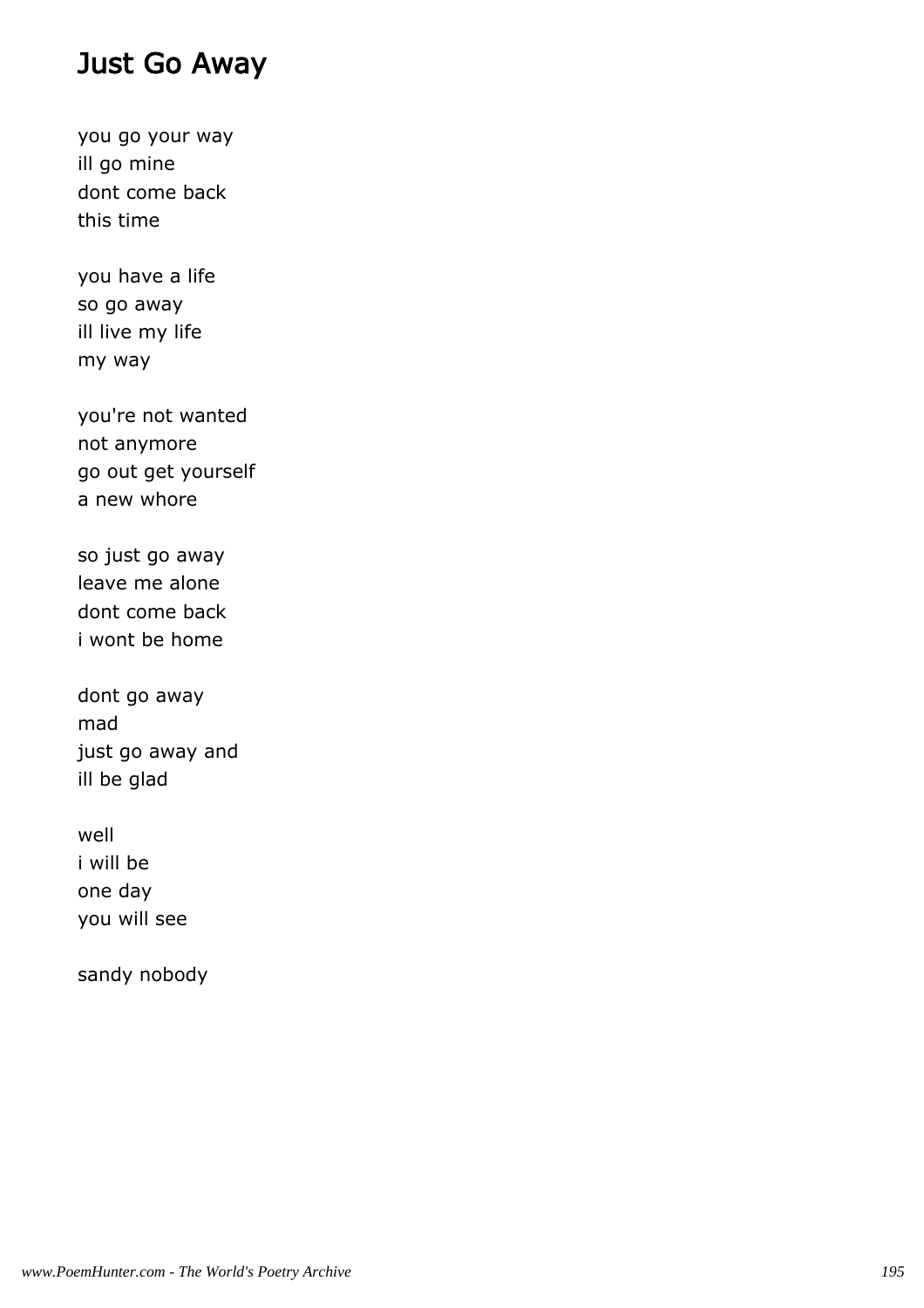### Just Some Whore

you said all the things i longed to hear you made me feel safe from all my fears

you held me so close we talked all night when you touched me it felt so right

when midnight came you you kissed me when the morning came you dissed me

you said all the things i didnt want to hear you made me feel insecure filled me with fear

then you pushed me away walked out the door leaving me there alone like i was just some whore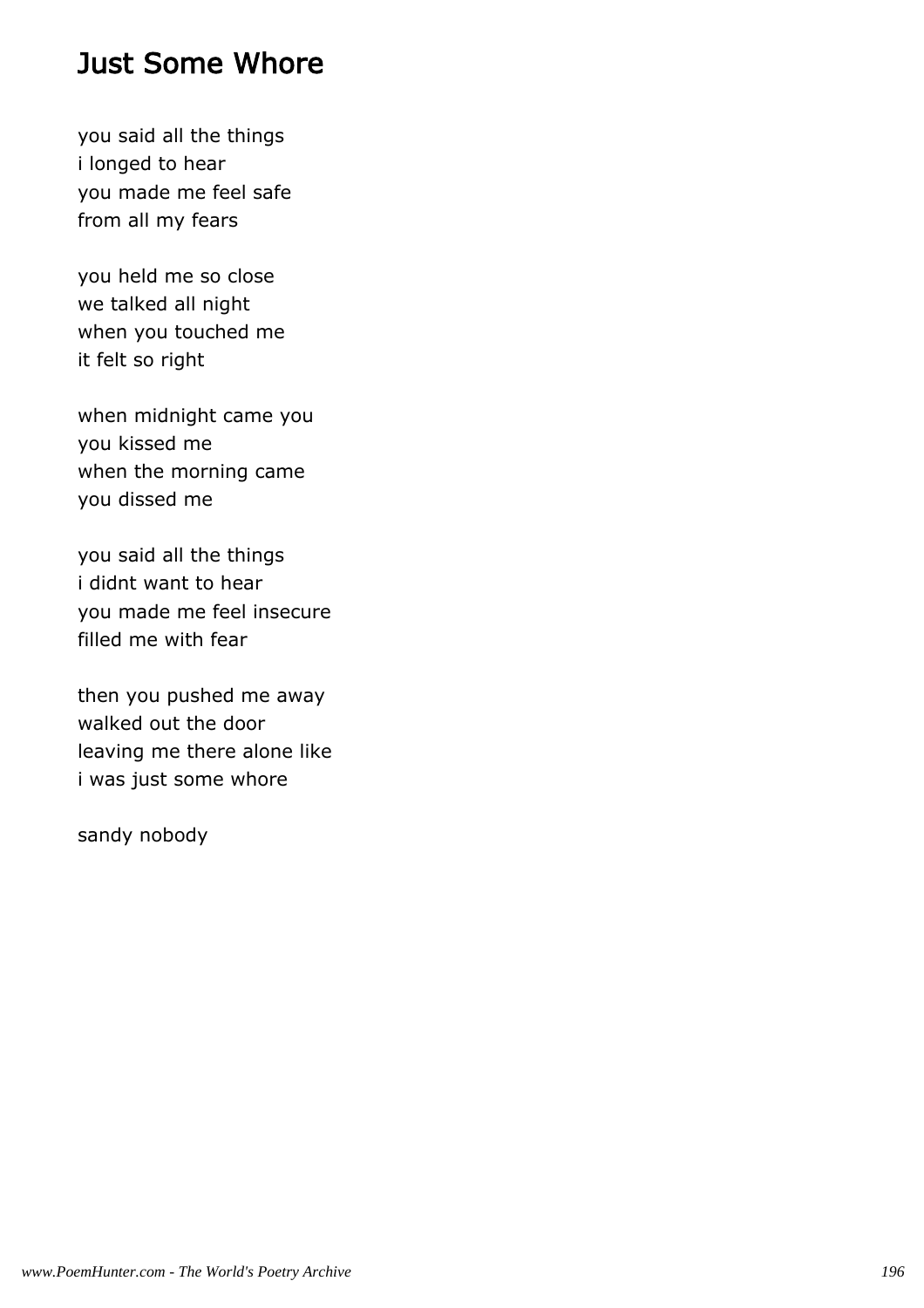## Krispy Kreme Dream

i had a dream i dreamed of krispy kreme i ate 1 donut and then another wasnt any left for my brother

i ate up all the donuts i had to fill up my guts then went and got some more soon i couldnt fit thru the door

after awhile i got so fat so i just sat eating donuts everyday cause krispy kreme is A-OK

i had a dream i dreamed of krispy kreme my new home is krispy creme im glad this was just a dream

this is stupid i know but off to krispy creme ill go ;)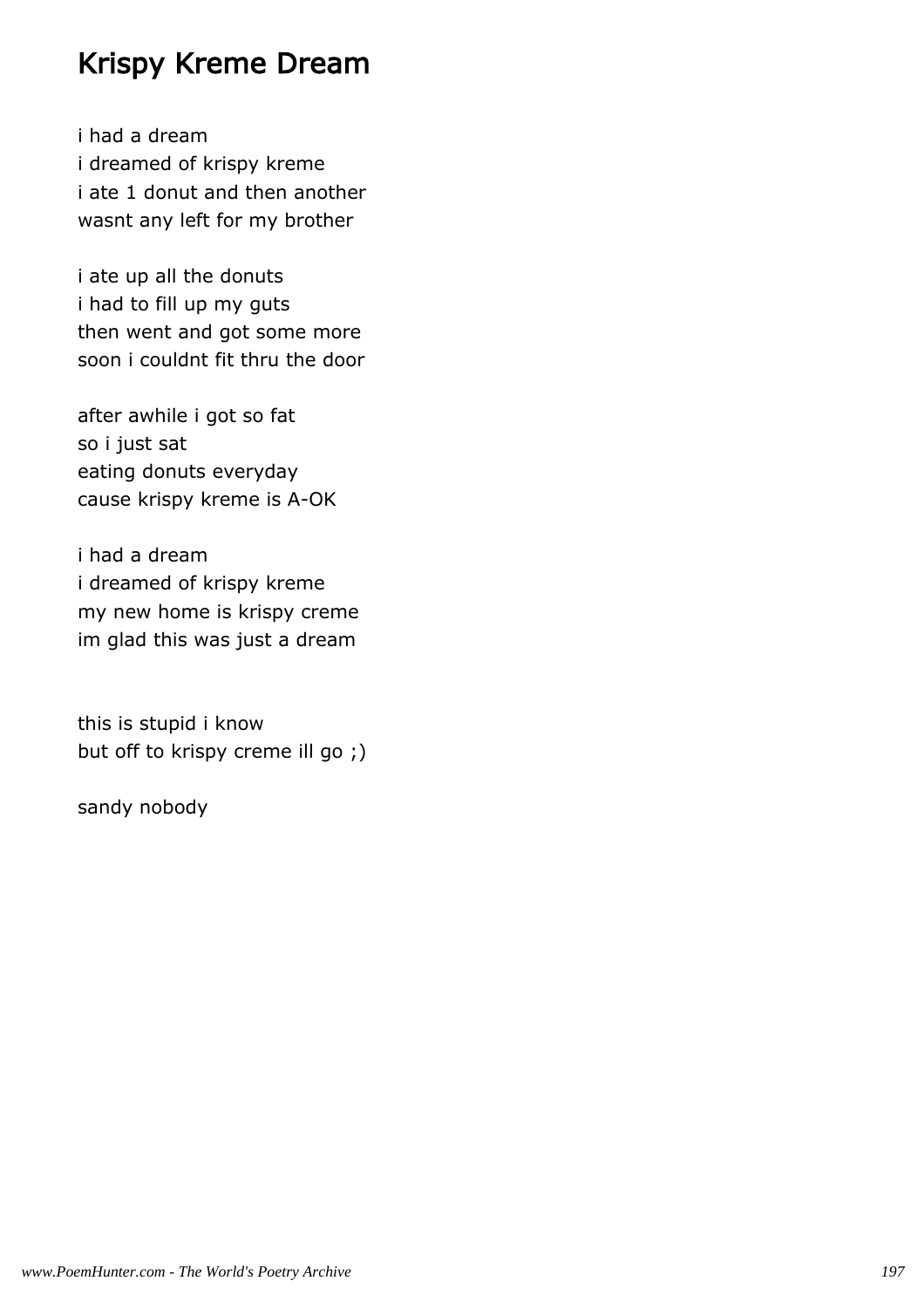#### Leave My Heart Alone

why did you call me in middle of night saying you love me yeah, right

over a year and a half you told me you loved me all that time you said was with me, you wanted to be

i gave you all my time my love, my heart you promised not break it apart

when i gave you all i had left to give you you happily took and then what did you do

you dumped me you didnt say why you didnt tell me you didnt say by

you found another who with you wanted to be you moved in with her you didnt want me

now a few weeks later you call on me saying you love me with me you want to be

i dont believe you this time leave my heart alone last time you broke it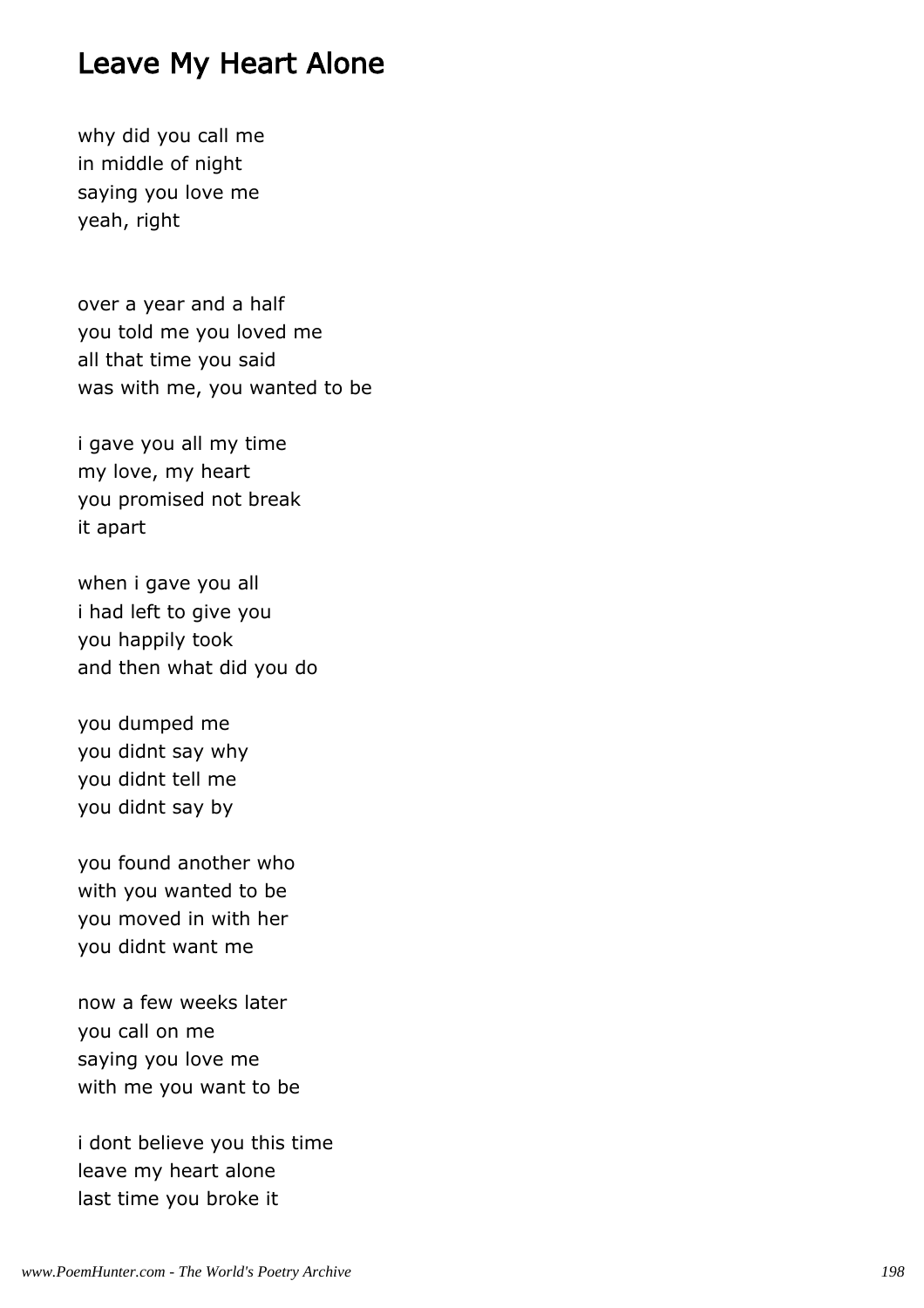then you were gone

you live with another now she takes care of you at least till her hubby gets back then what will you do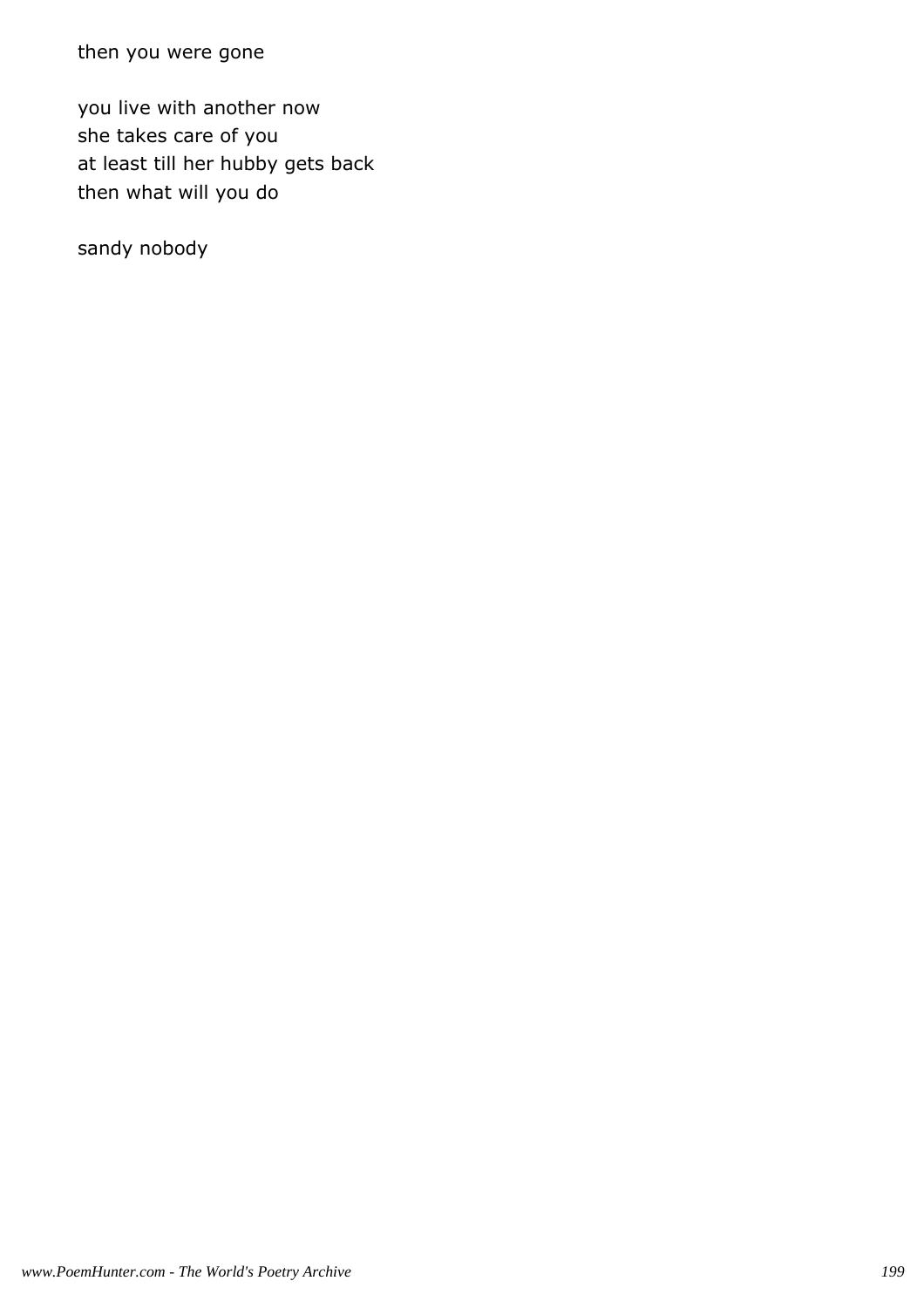#### Let It Go

its time to let it go all the hate you keep i know its hard cause its buried so deep

but noone can hurt you not anymore they are dead now show your hate the door

it will consume you if you dont let it go ruin your life devour your soul

you must learn to forgive then you shall have peace life will be easier just let the hate cease

please dont let this hate continue or they still have control making your life hell owning your soul

i know you are hurting we all are too but i choose to forgive as everyone should do

so please let it go this hate you keep fill with forgiveness let the love run deep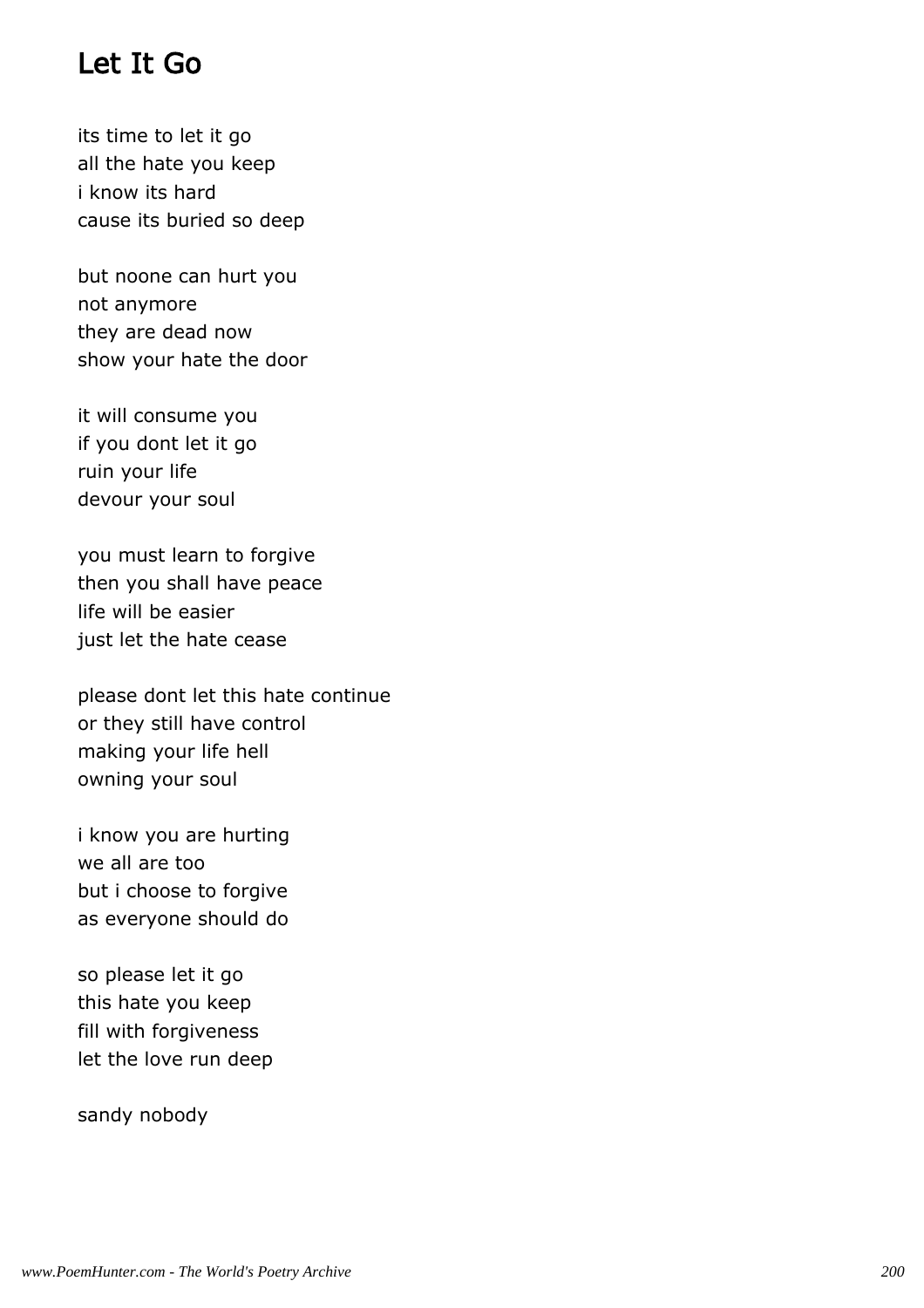## Lies

you dont have to lie just to get by

cause the only one you lie to is you

oh, others might believe you but do you

but sooner or later theyll see thru you and then what will you do

i know, you will tell another lie cause your that kinda guy

when you get caught you make it anothers fault

you never accept blame not in your kinda game

so go play your game tell your lie cause this is my goodby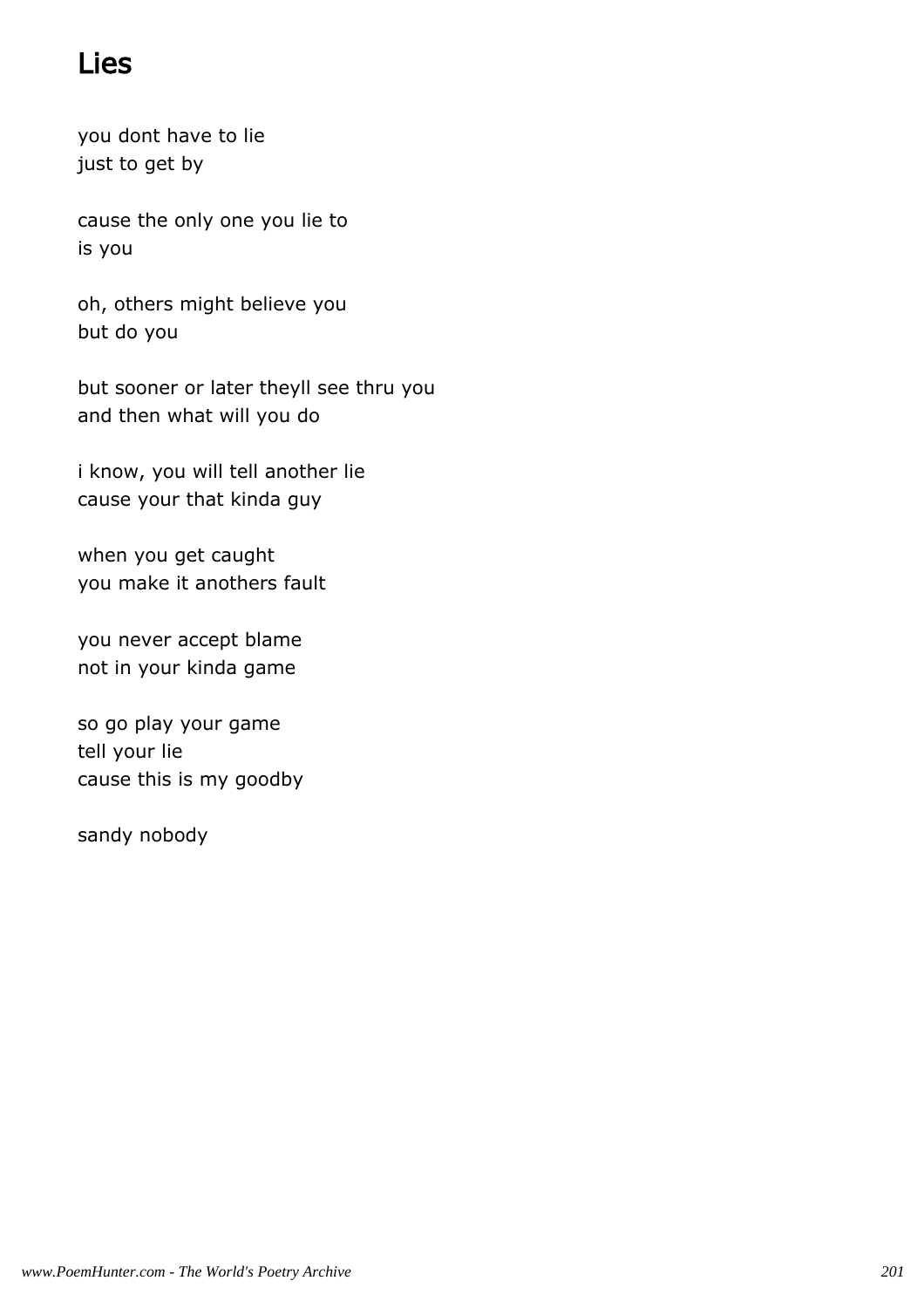## Lies Between Friends

i found out why today why you kept pushing me away i know what you tried to hide but what i dont understand is why

it was nothing that bad your not trusting me is whats sad were you afraid of my reaction the truth would have been satisfaction

you kept your secrets out of fears but you lied to me all these years i was willing to forgive you and i wanted to start over new

i see my time is wasted cause the lies on your lips are pasted we can no longer be friends all your lies have caused it to end

im leaving, not cause of youre race im leaving, cause you STILL lie to my face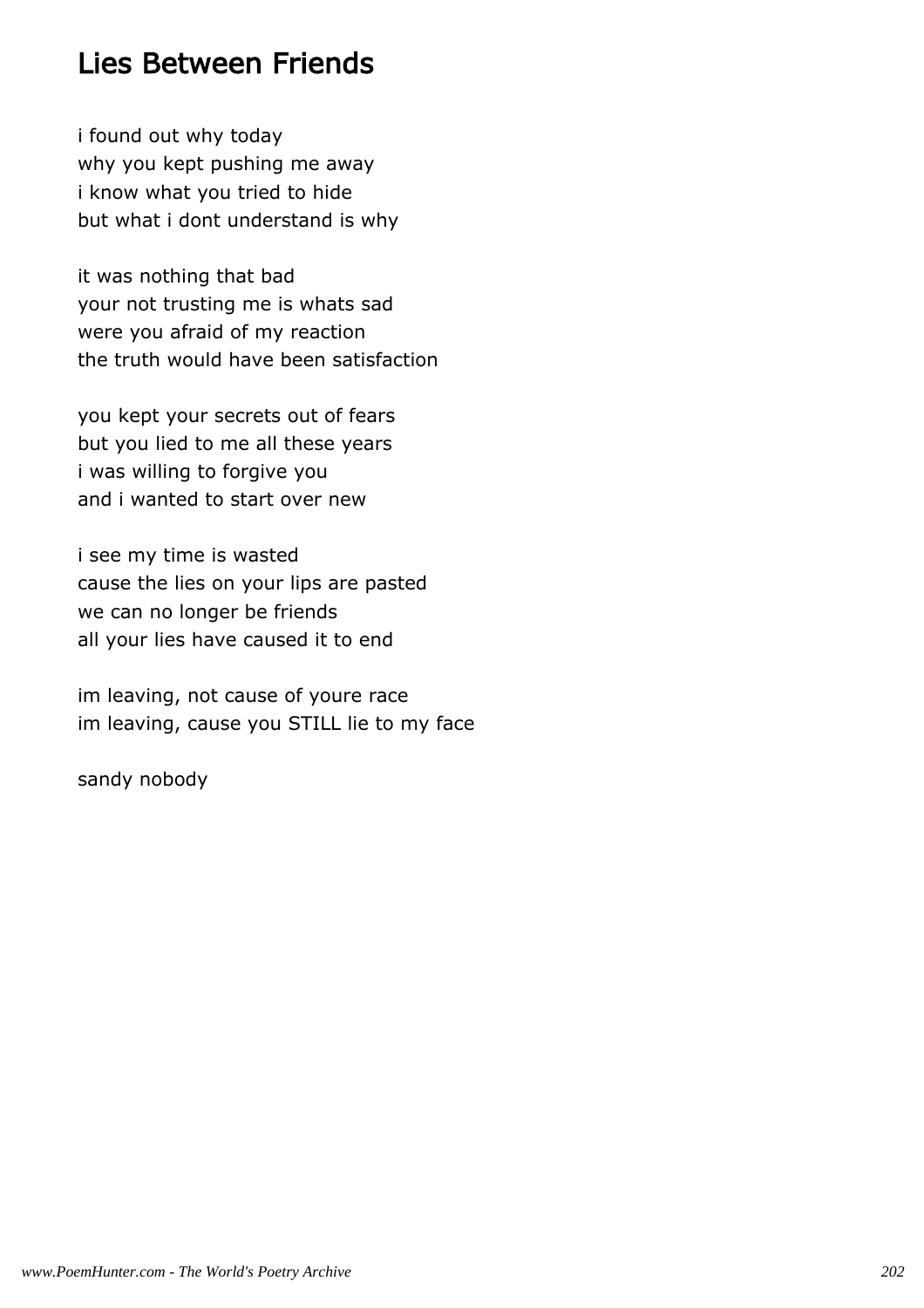## Life After

screaming am i dreaming burning, aching not faking in pain, but numb sounds kinda dumb driving madness full of sadness stabbing now im babbling no sleeping just weeping no tears, but crying not lying feels like dying but keep on living with pain thats unforgiving

what am i talking about i'll not shout

this is my life everyday why? you may say

seems kinda sad but its life after youve had

#### a shattered, broken back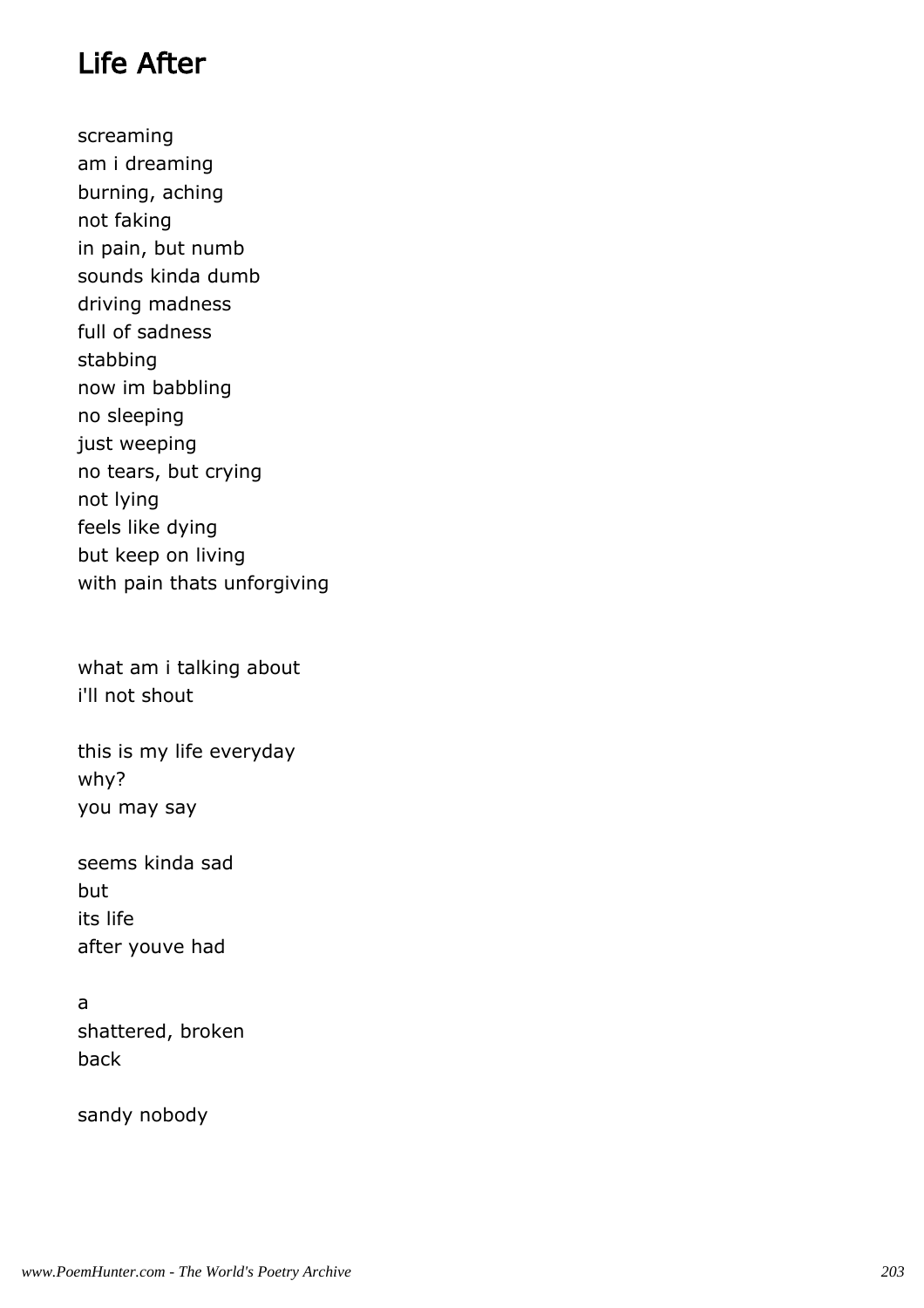# Life Is Over

shattered dreams broken hearts innocent lives ripped into parts

lies are told people used feelings hurt trust abused

life is over voices screaming doors slam no more dreaming

dead inside eyes with tears nothing left but eternal fears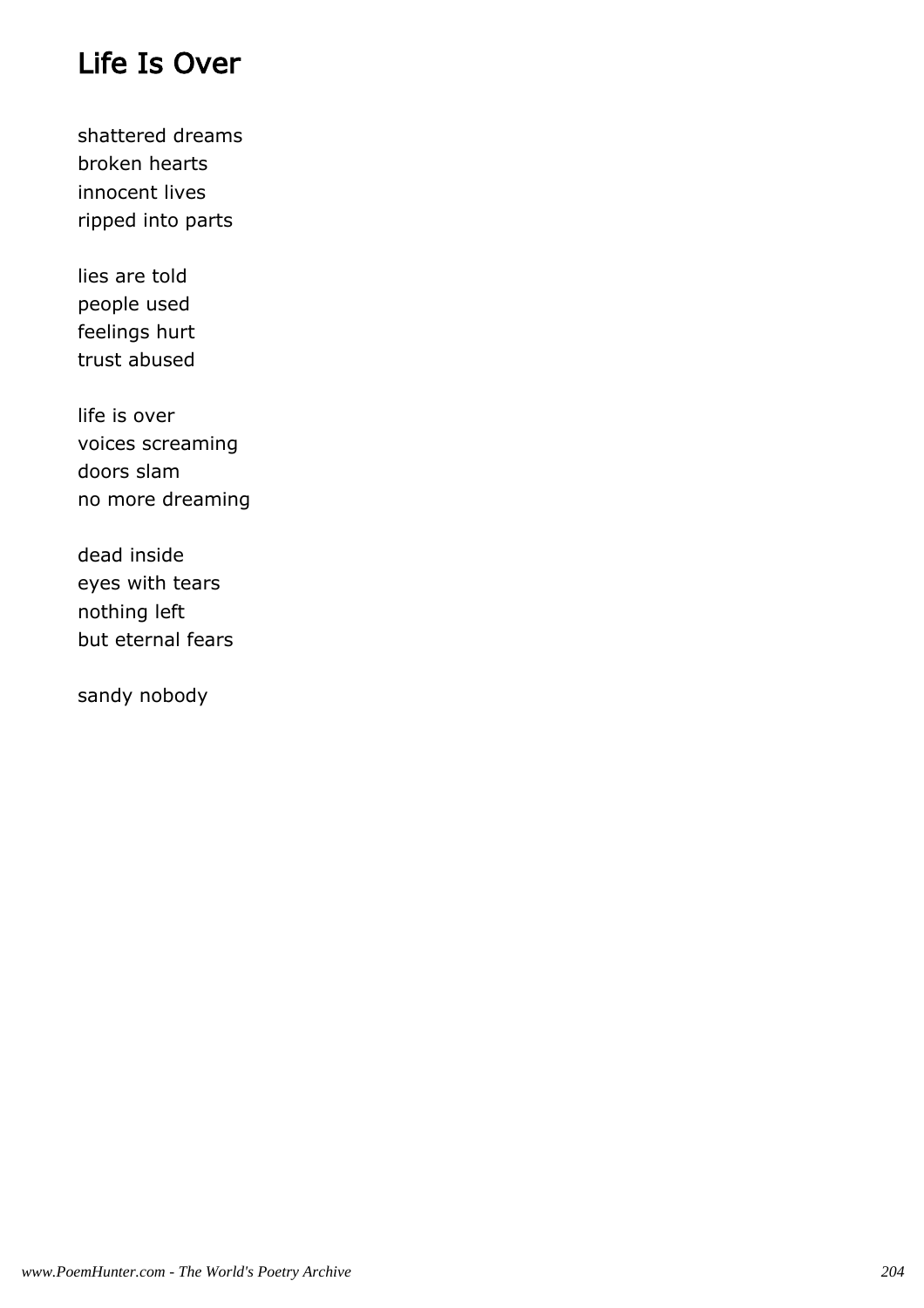## Life With A Drug Addict

life with a drug addict get up early, take kids away rush off to work get home, cook and clean everyday

help the kids with school work sports, send them out to play before the drug addict gets home pray he doesnt come home today

when he walks through the door starts to holler and cuss hitting, throwing things making accusations at us

holes in the walls children crying broken toys and hearts inside dying

finally getting to bed to be awoken at midnight hes out of drugs so wants to fight

getting up and dressed have to take the kids run out get him some he stays home all hid

cant leave them home alone with him if they shall awake he might hurt them

getting what he demands just to have peace still not enough for him cant get help from the police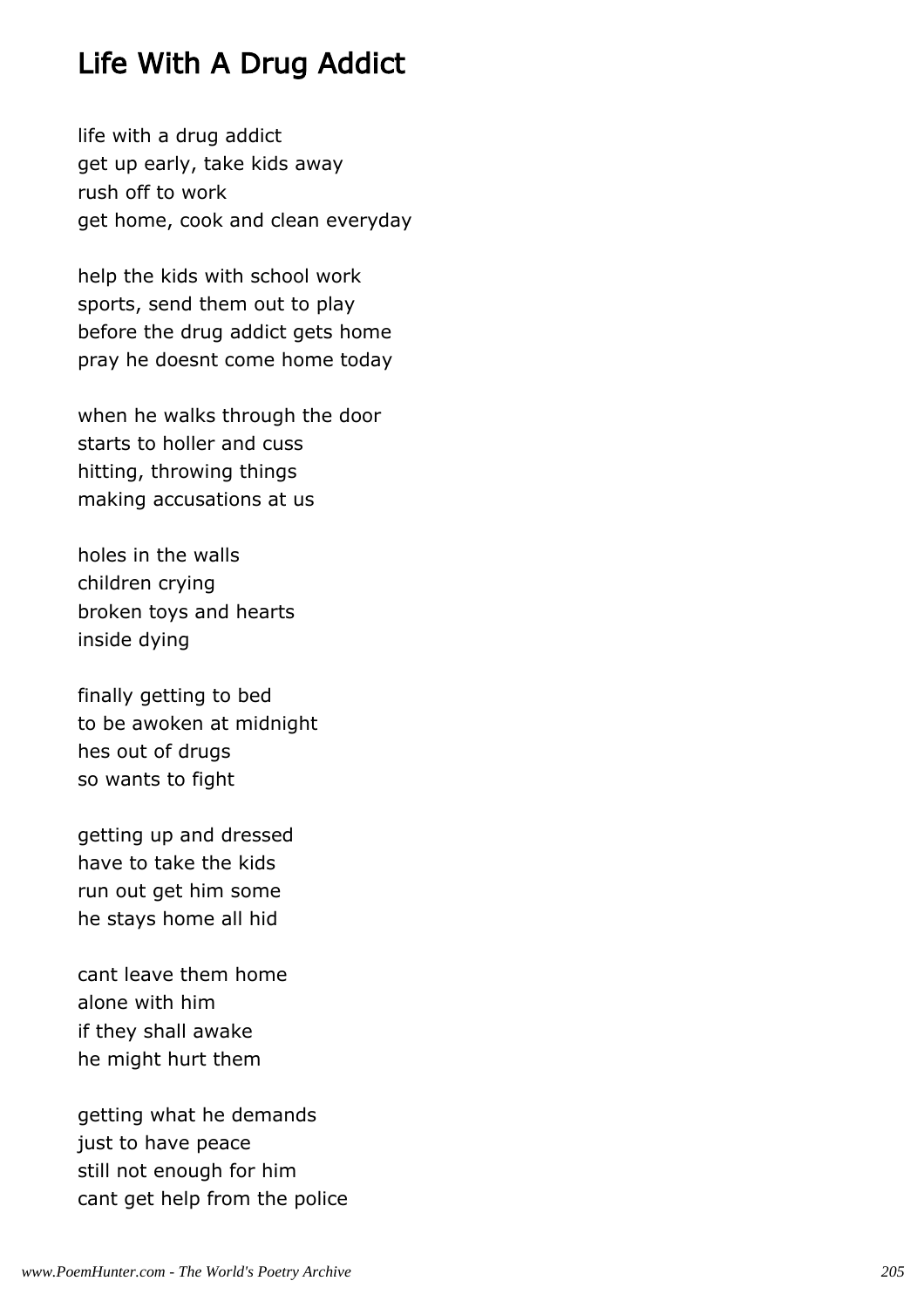he sits and does his drugs for awhile comes to bed with a big stupid smile

says hes horny demands i give in i hate his touch hate this life iv lived in

i hate his voice i hate his smell i hate him near me but he cant tell

then his cock doesnt work but blames me its his drugs but, he doesnt see

my kids are hurting this life they live in i died inside but one day, awoke again

taking my kids moving far away leaving it all behind so we see another day

this is only part of things a lot more went on but now i am gone

it couldve been a lot worse like being killed or sitting in jail but now im alive and free from him to tell this tale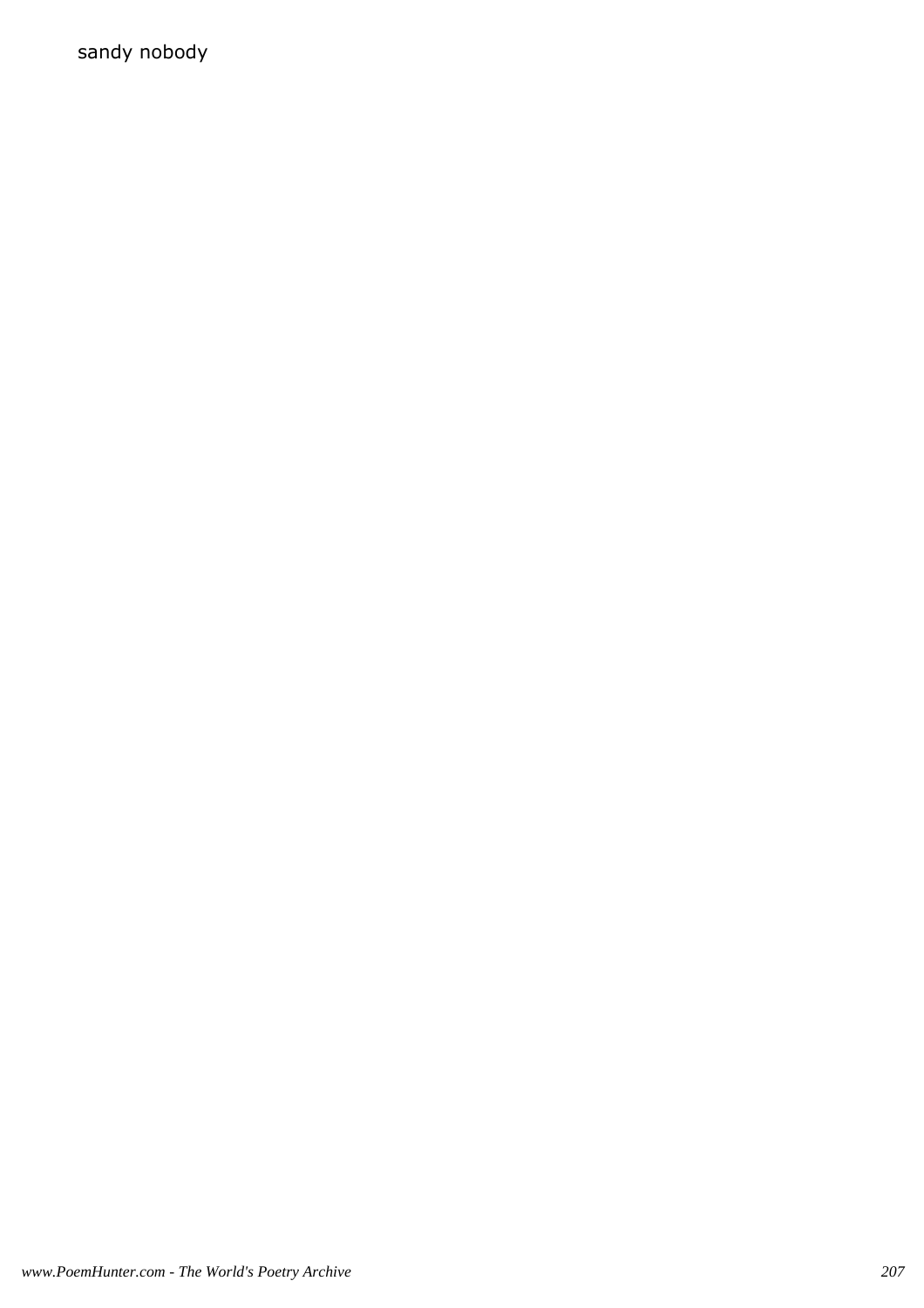# Life's A Joke

lifes a joke then you grow up and marry one

then after a few years you get smart and divorce one

you spend rest of your life regretting your mistake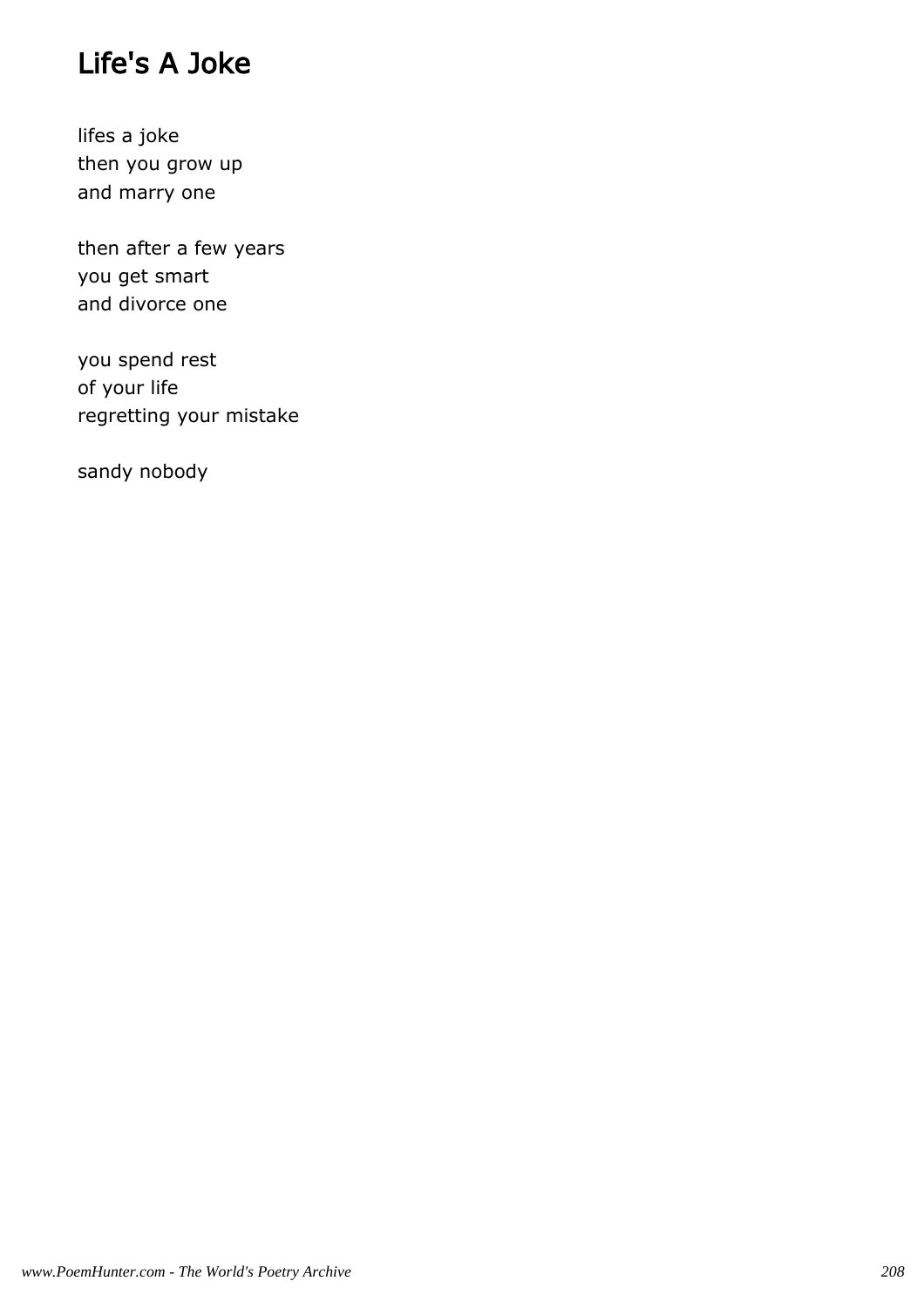## Little Candles

four little candles sitting before my eyes four little candles full of suprise

four little candles with flames so bright four little candles light up the darkest night

four little candles i watch them glow four little candles the flames start to grow

four little candles all mine to hold four little candles watch as they grow old

so i thought

but the wind did come blew out the flame of one

now

iv three little candles and a dark empty space iv three little candles and one i cant replace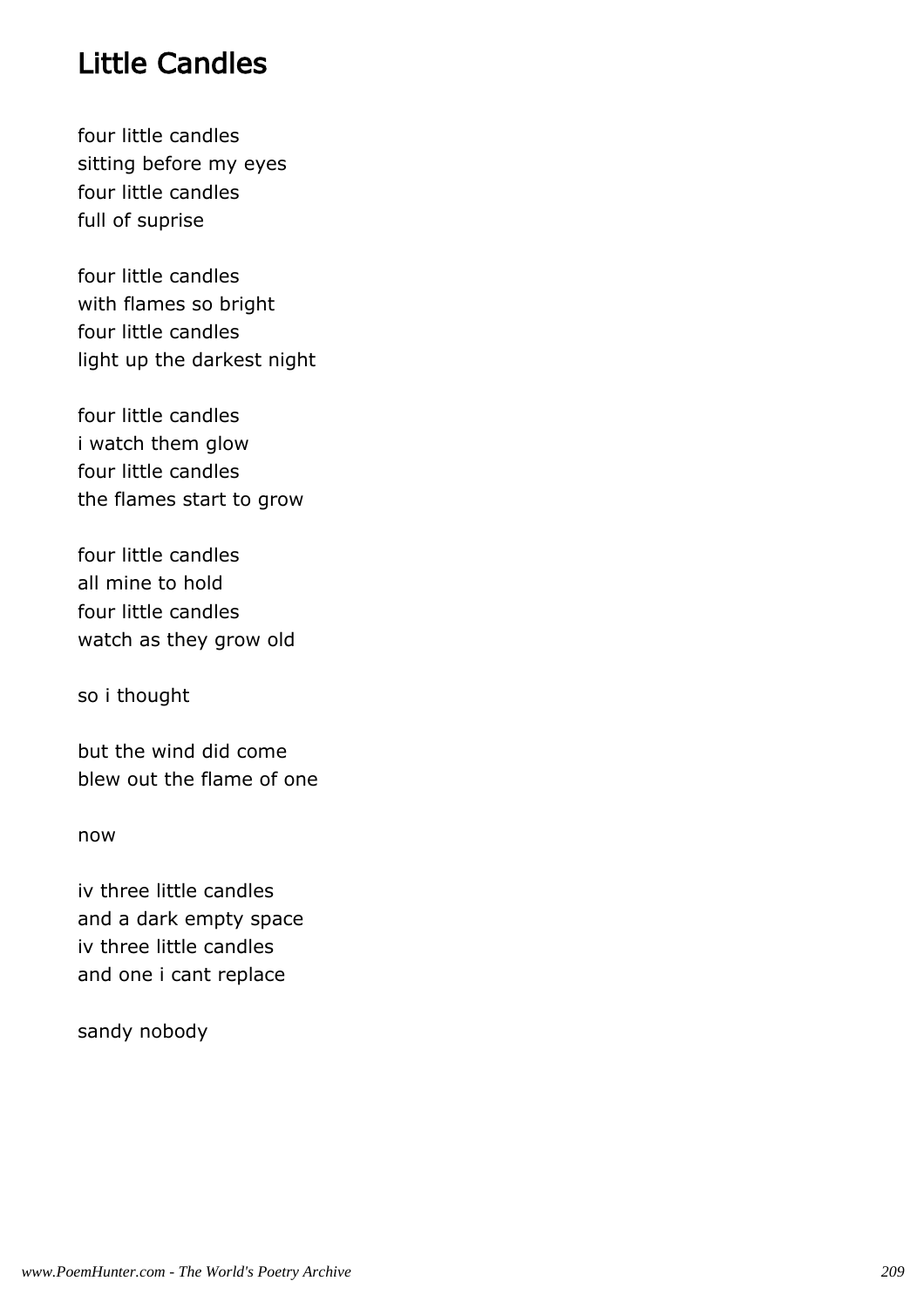## Little Girl On The Beach

shes sitting on the beach playing in the sand digging holes making castles by hand

i sit and i watch her for hours it seems shes so determined to build her dreams

after shes through she stands and stares admiring her work without any cares

the waves will come her dreams will wash away her hopes are still there to build new dreams another day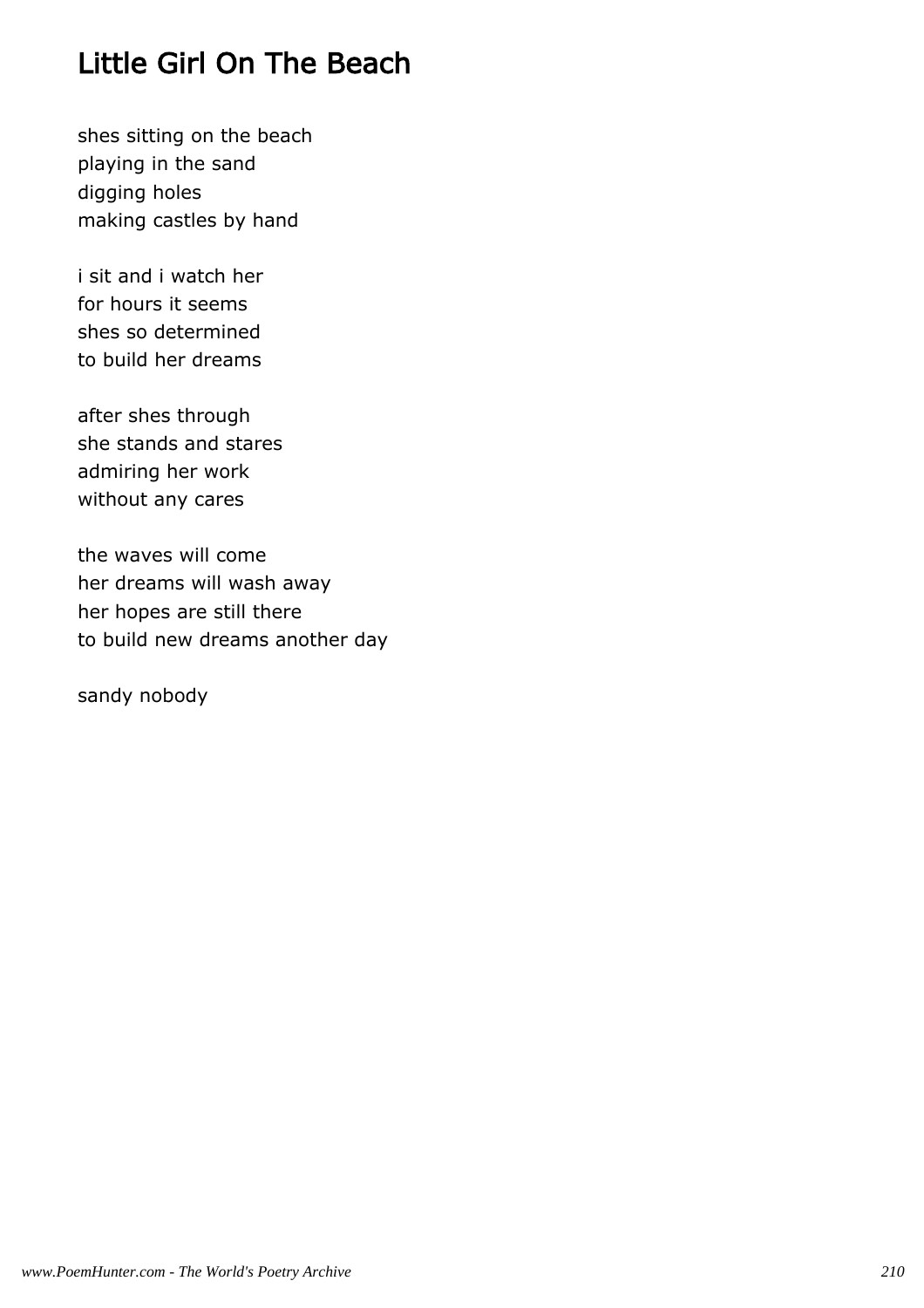## Locked Behind The Door

the darkness is taking complete control the demons have returned to claim my soul

im getting weaker with each passing day no longer i can hide nor can i run away

the demons are feasting upon my mind destroying what life they do find

i can not keep going im not strong anymore the demons have locked the door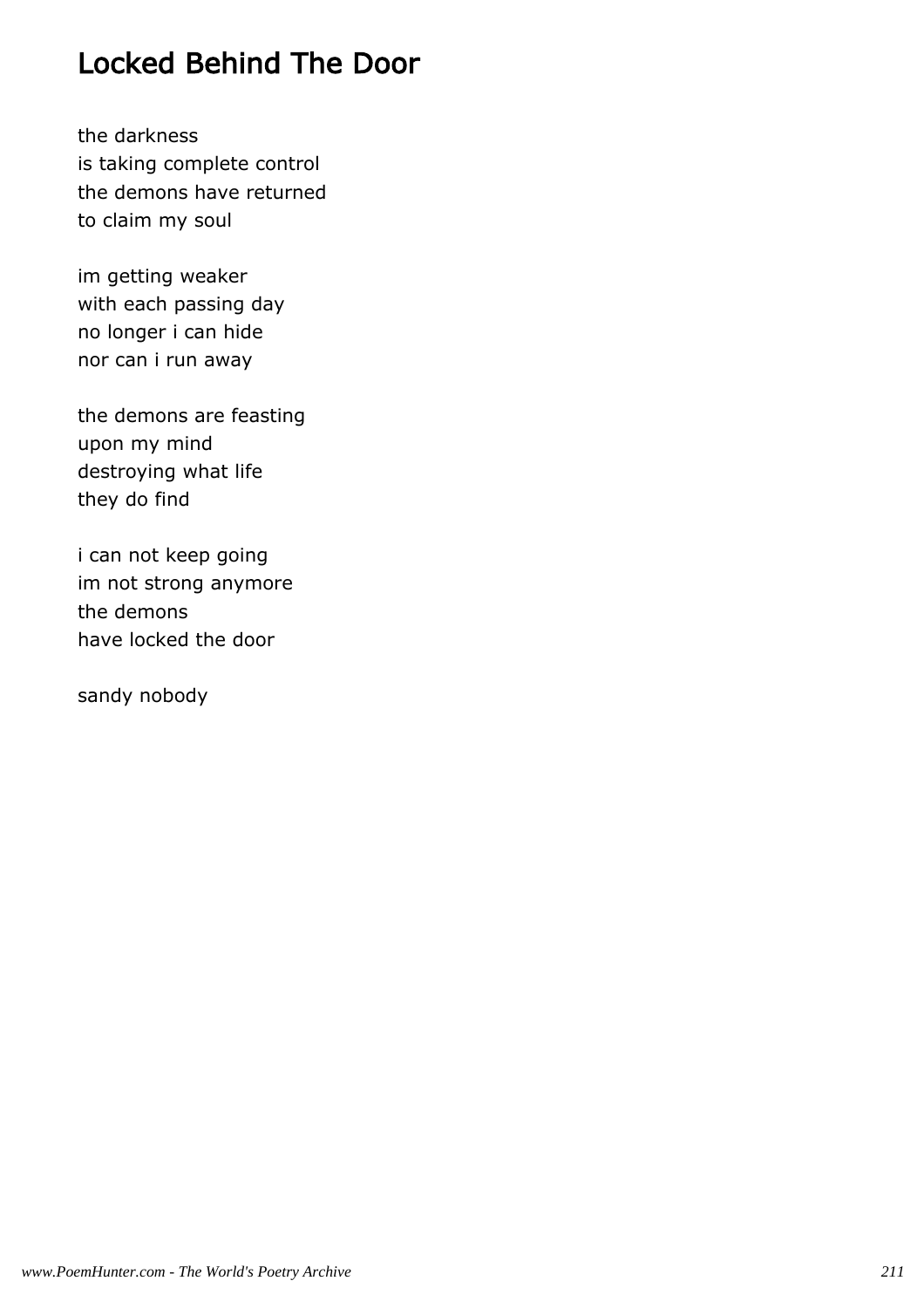# Look Into My Eyes

look into my eyes you shall see all the pain you bring to me

look into my heart you shall see all my love you took from me

look into my soul you shall see its empty now you've killed me

look for me now you shall see a dead, lifeless nothing of what used to be me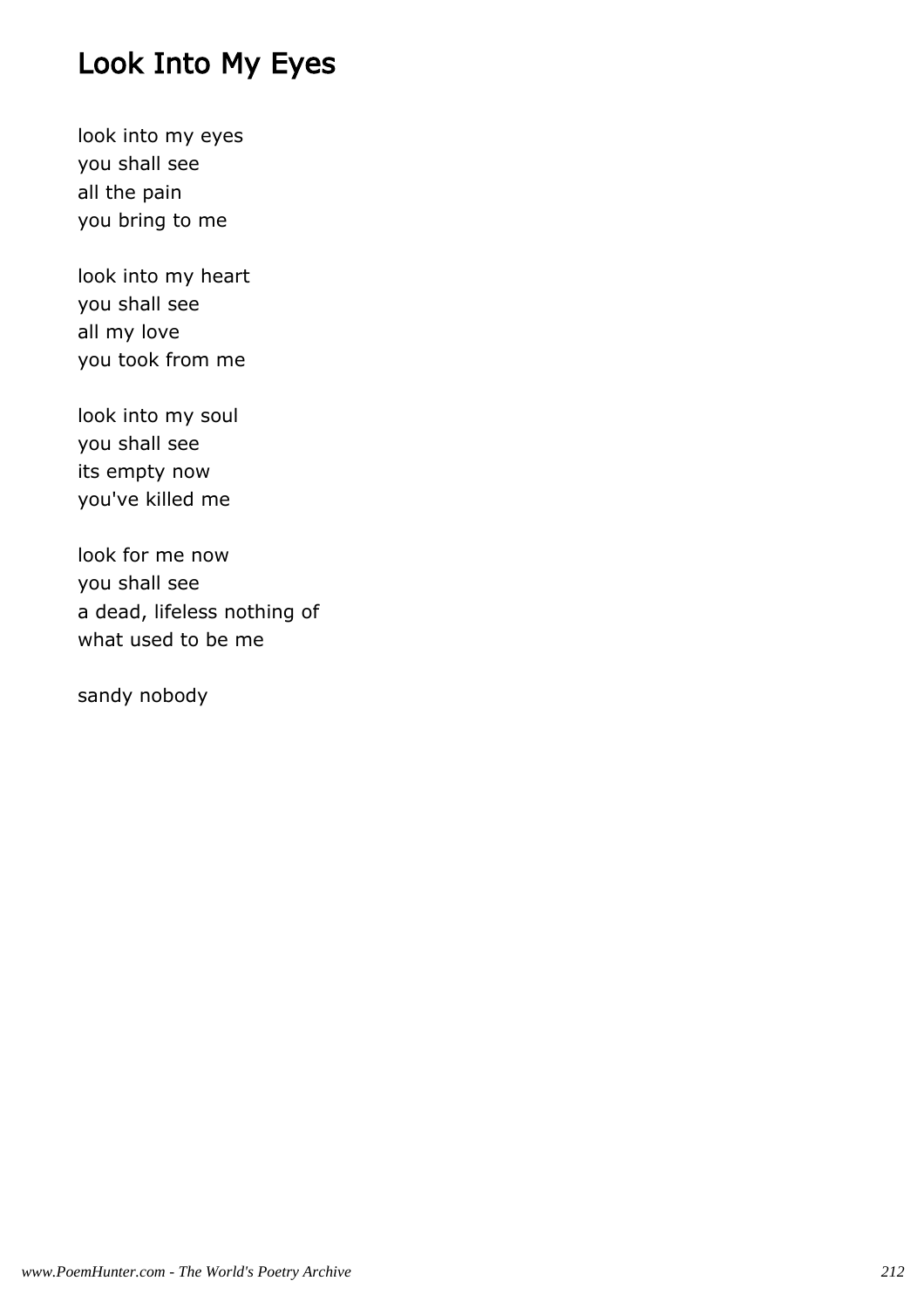## Love Is

love is cruel love is for a fool

love is mean love cannot be seen

love will chew you up spit you out love will make you angry cry and shout

love will break your heart rip you apart

love is full of pain losing more than you gain

love makes you insecure your mind isnt sure

but

i guess

Im a fool too

cause

a life without love even with all the above

i dont want to live iv too much love to give

cause

even i know real love isnt like all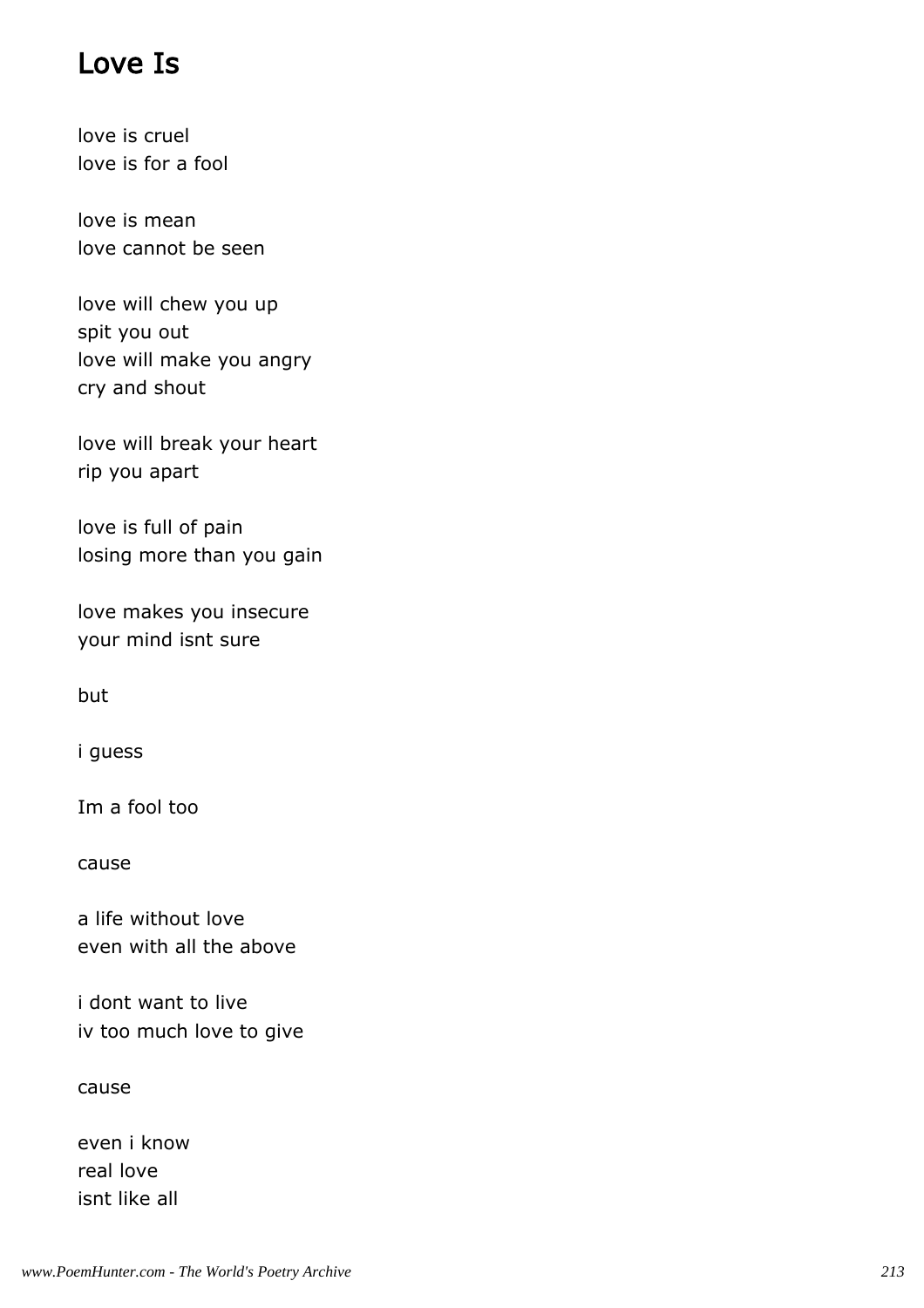the above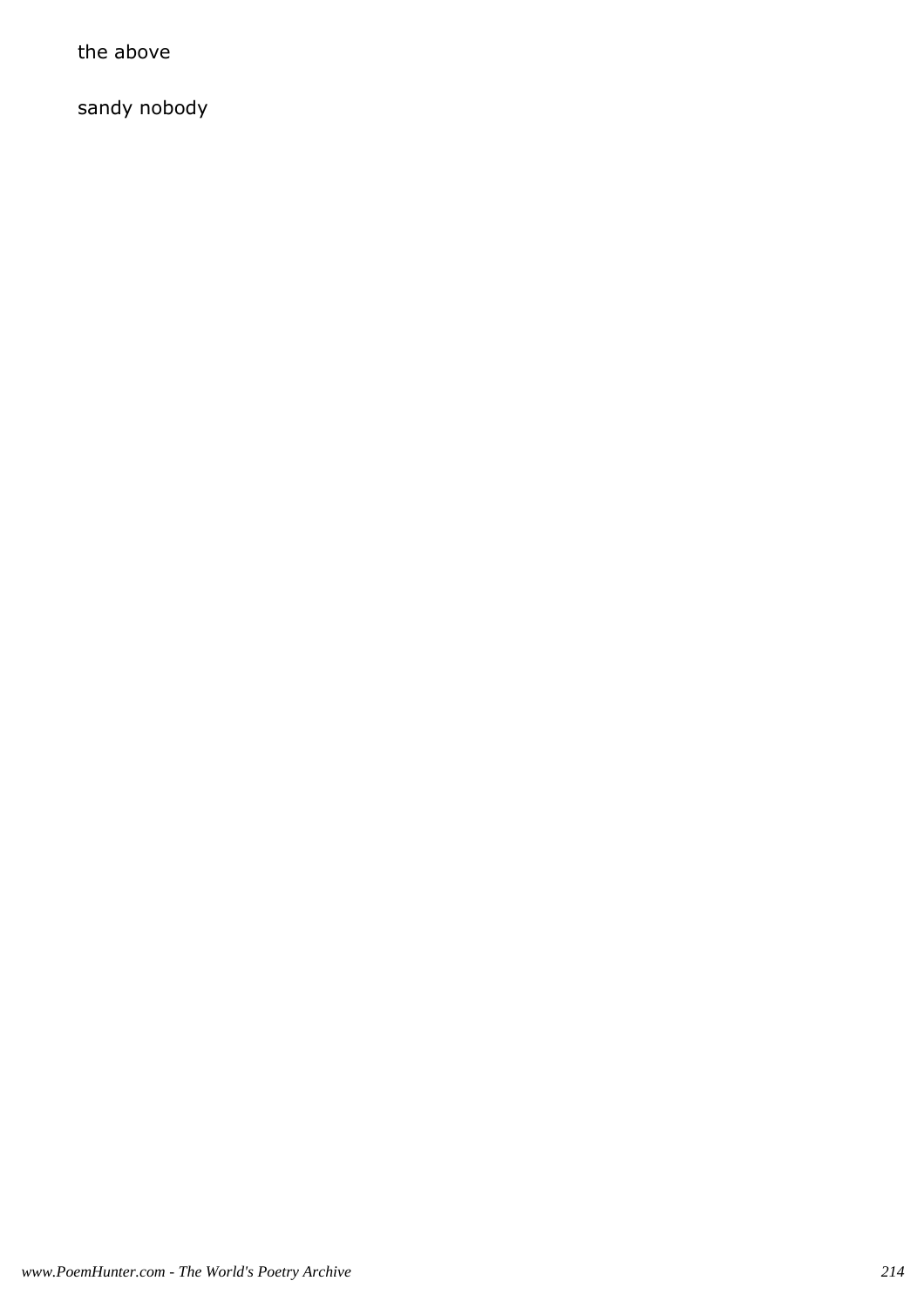# Love Never Dies

my love for you shall never die forgetting you i will not try

some days my thoughts will turn to you but moving on now was right to do

my love for you will always be deep inside whats left of me

though we live many miles apart you will always be inside my heart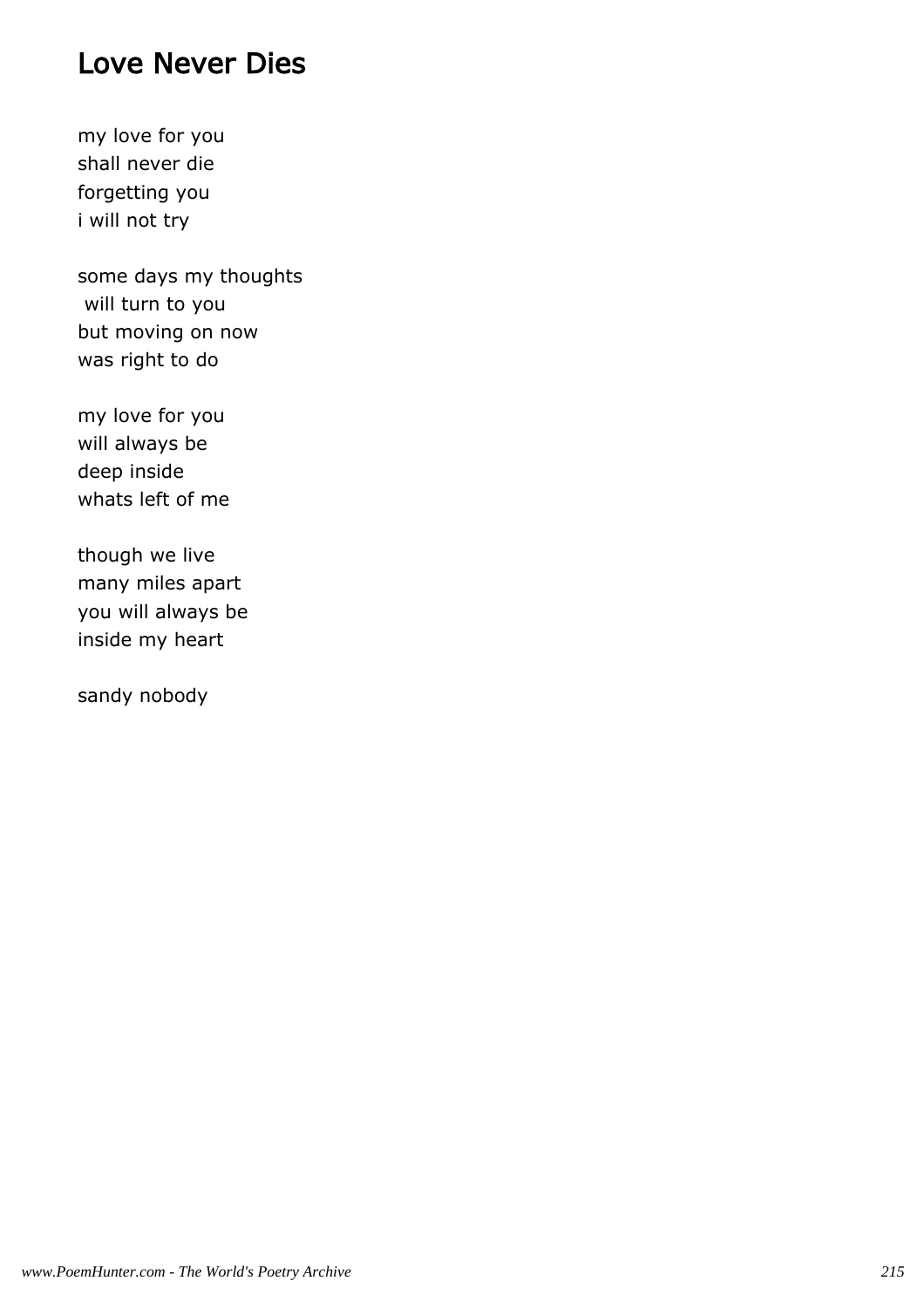# Maybe It's Not To Be

am i wanting something thats not meant to be is there anyone who will ever love me

will anyone ever want me just for me maybe for me, love isnt to ever be

am i meant to have a life alone no one to share should i give up hope and just not care

maybe i dont deserve anyone i am evil as i was told once im the devil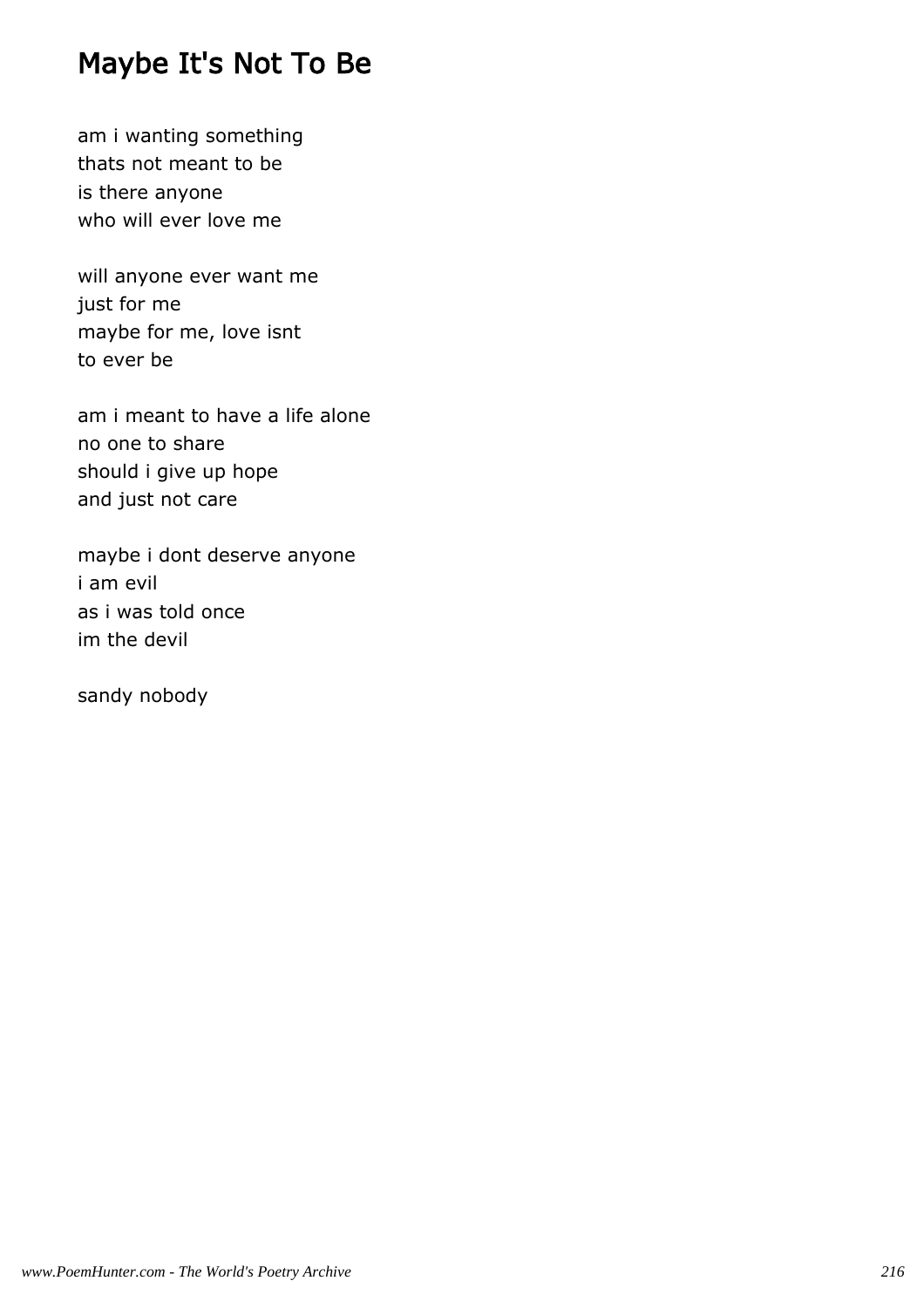#### Meaning Of Death

when a poet writes of death don't take it literally death has many meanings which differ significantly

to a poet death might mean death of a past which is a new beginning one that might last

death to a poet is life time to start a new chapter turn the page turn sadness into laughter

to a poet death is a new start ending of strife closing, locking the doors of their old life

death has so many meanings not only for a poet all parts of life leads to death some just don't know it

death means change chance for a new beginning put the past behind stop losing, start winning

so to a poet death is not always bad we must write our feelings whether good or sad

sure this makes much sense but i was buzzed ;)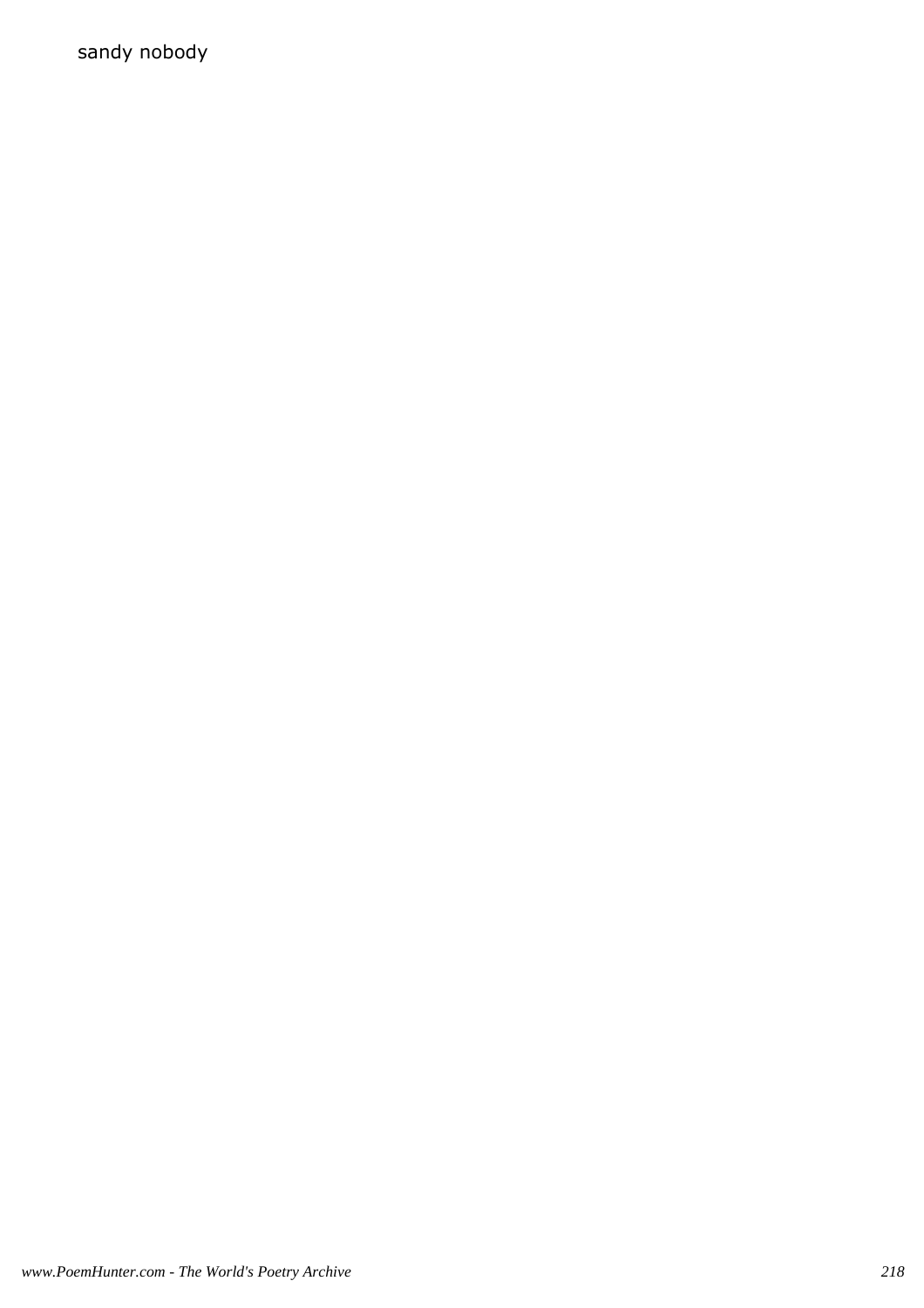#### Miracles Of Beer!

for 2 weeks i had nothing to write dont know why but wasnt right

for 2 weeks i had nothing to say dont know why but i do today

for 2 weeks i had no feelings inside dont know why not like i died

so decided i might need a drink dont know why but i can now think

oh! miracles of beer!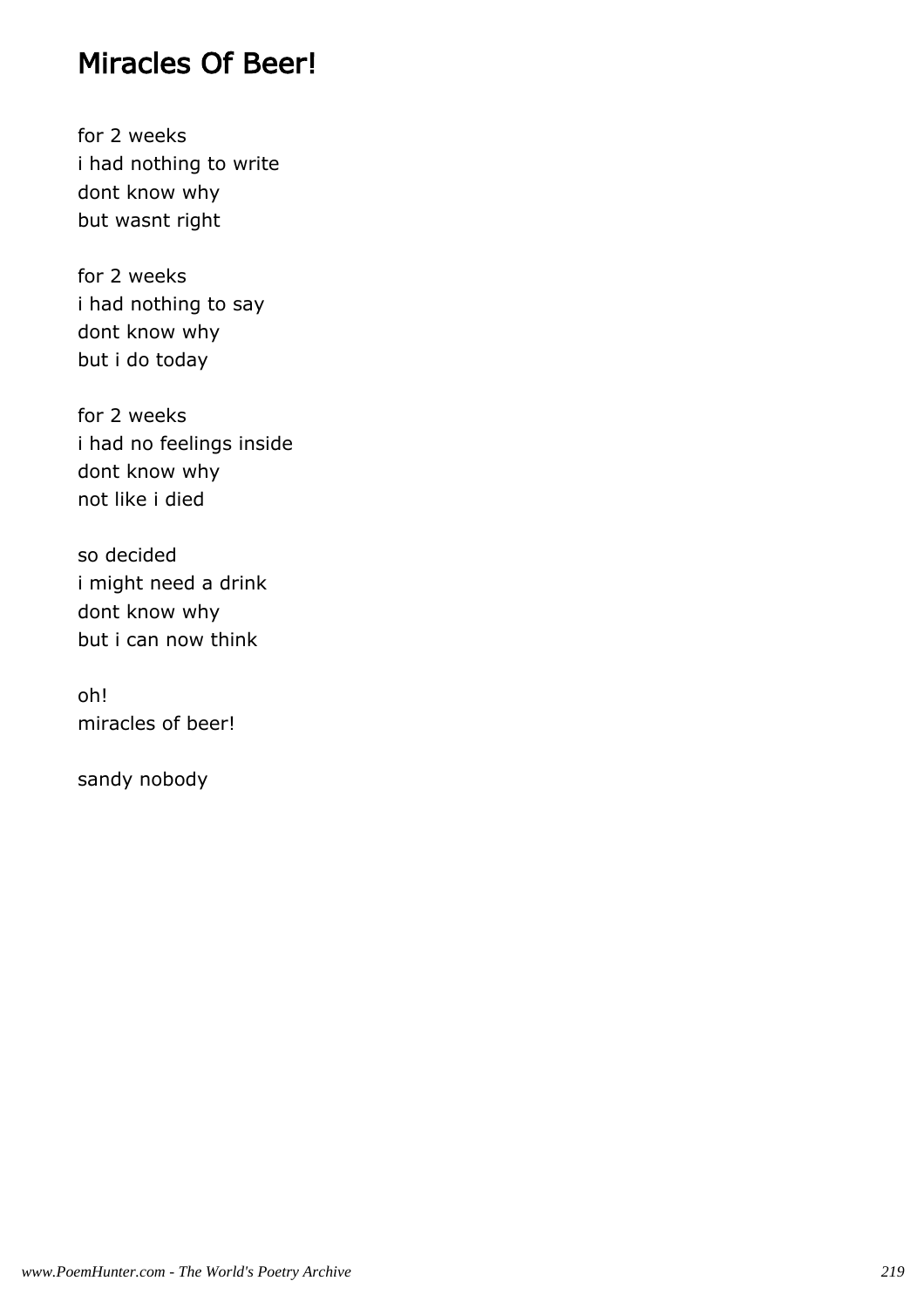# My Baby

when the darkness falls i'll be alone thats when it hits me you are gone

the emptyness i feel deep down inside when you left me here alone part of me also died

as the tears stream down my face no one sees them in this lonely place

i keep trying to go on as i am still needed here but my greif is consuming my heart, i fear

i want you here with me missing you so much i want you in my arms i want to feel your touch

its been three long months since that awful day i will never forget you cause you've gone away

you are my baby i will always love you cherish you in my heart one day soon i'll hold on to you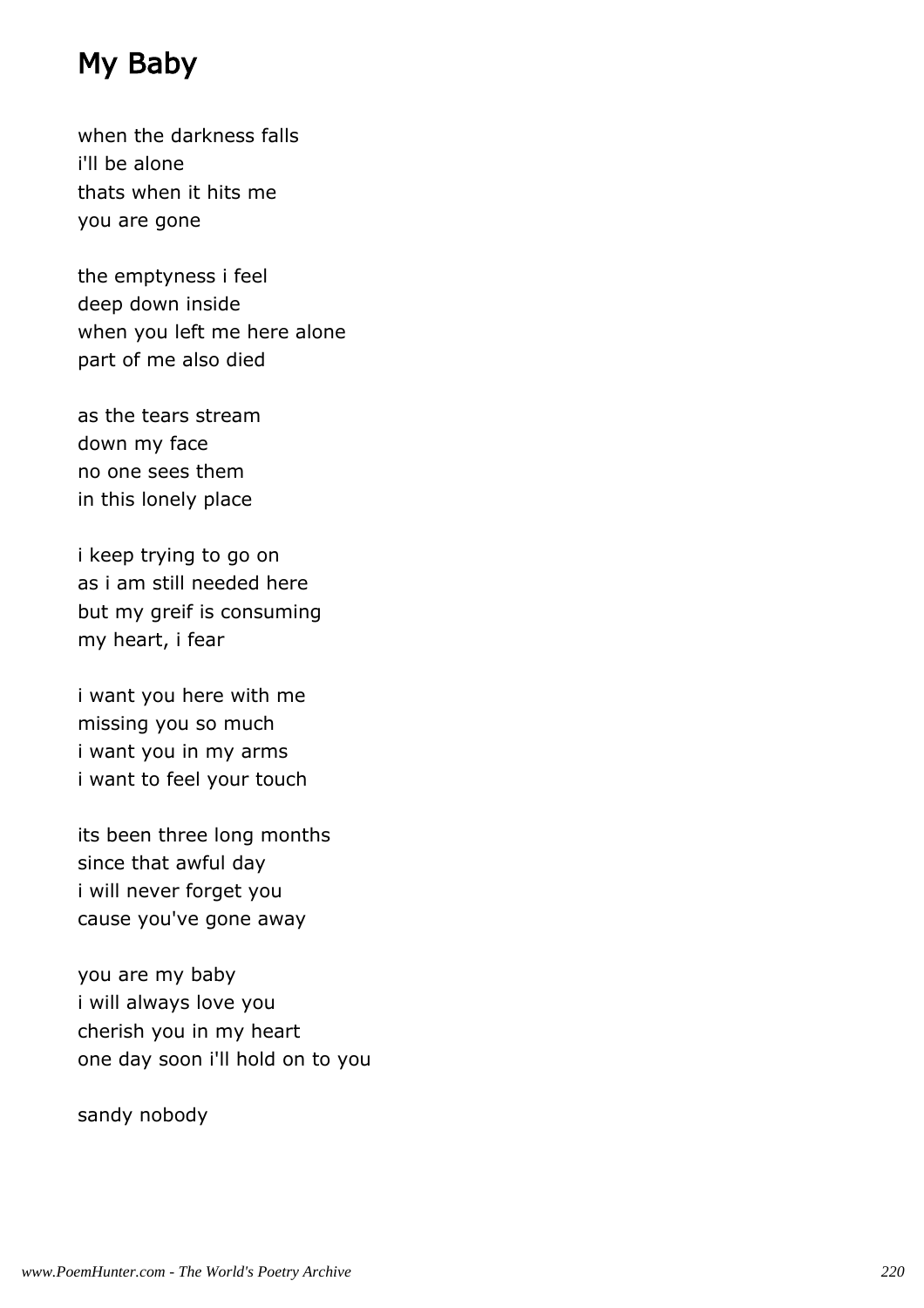#### My Demons

ITS NIGHT, IM ALL ALONE NOONE TO TALK TO

THIS IS WHEN MY DEMONS COME OUT

I WISH THEY WOULD GO AWAY LEAVE ME ALONE

THAT WILL NEVER HAPPEN NOT IN MY LIFE

THEY PLAY ME, TORMENT ME MESS WITH MY HEAD

THEYVE BEEN WITH ME ALL MY LIFE

I THOUGHT I COULD HANDLE THEM

THAT ONE DAY THEY WOULD GO

OH, HOW I WISH FOR A DAY WITHOUT THEM

NOONE KNOWS HOW IT IS FOR DEMONS TO BE THERE EVERYDAY EVERYNIGHT

IV TRIED TO MAKE THEM GO IV TRIED EVERYTHING

THEY ARE IN MY THOUGHTS MY DREAMS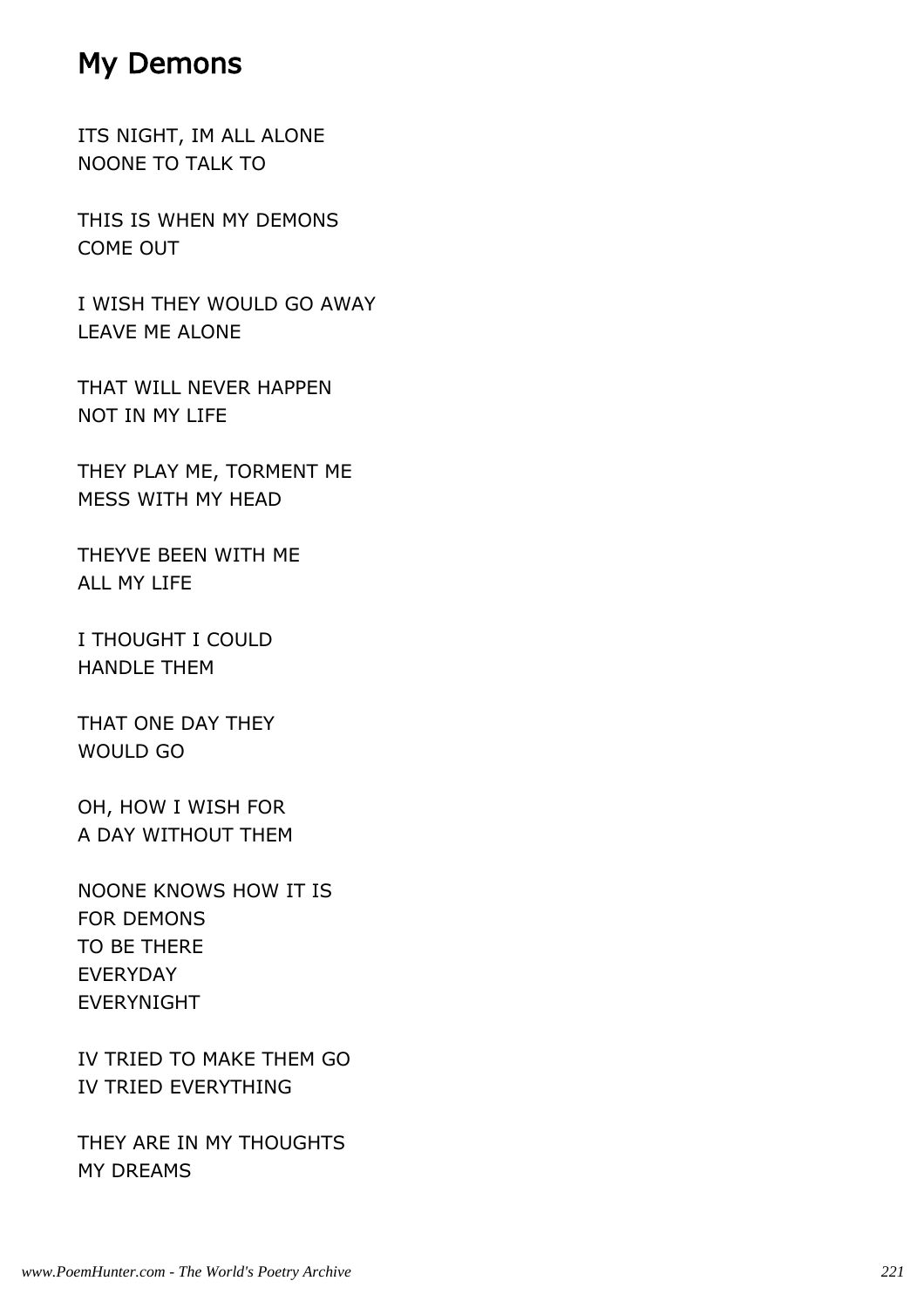OH GOD, PLEASE END MY DEMONS MY PAIN MAKE THEM GO OR PLEASE END MY SOUL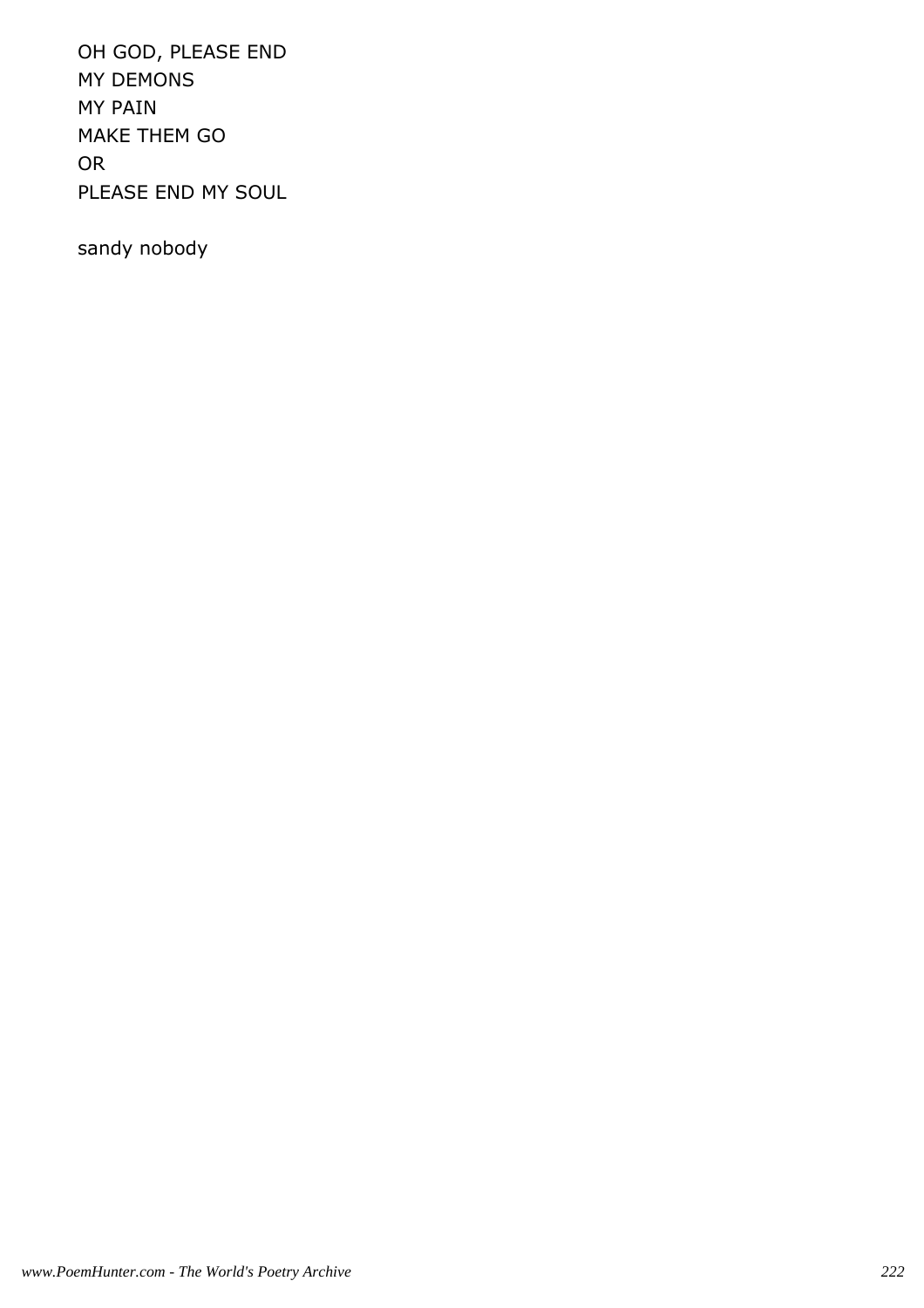## My Dream

i had a dream about you late one night we were together seemed so right

we listened to soft music drank sweet wine danced so slowly endless was our time

we talked and laughed touched and felt each others bodies our hearts did melt

when we made love was wild and passionate our bodies became one our feelings no secret

we kissed and cuddled held each other close all thru the night till the morning sun arose

you told me you loved me soon we would be together kissed me goodbye our time i did treasure

then the sun came up i awoke discover my dream was just a joke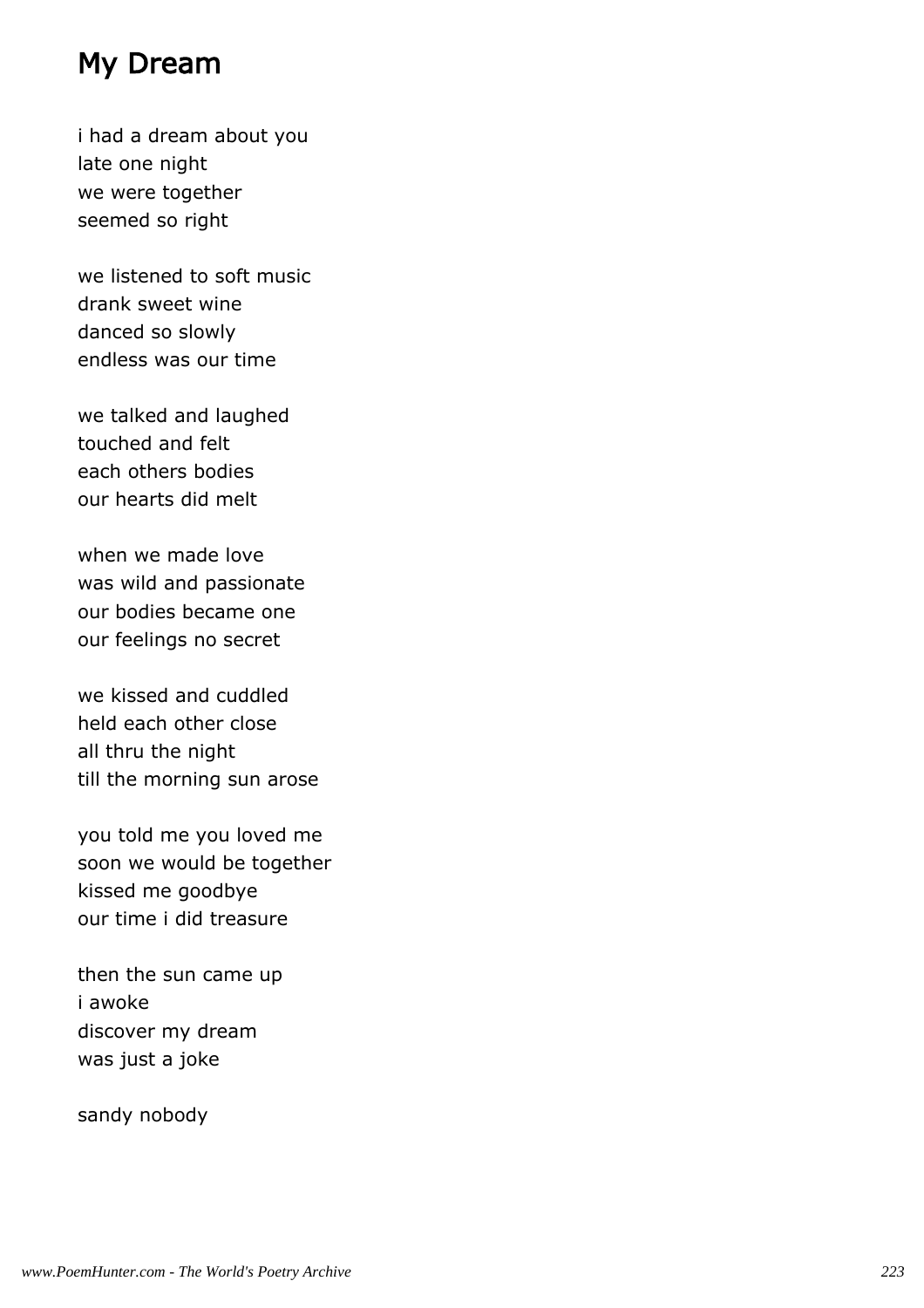# My Friend

you walked beside me, i held your hand you listened and you did understand

you held me, when my heart was bleeding you were there for me, when i was needing

you would help me through, lonely nights in my darkness, you were my light

when i was happy, you would be there good or bad times we would share

when i was hurting, you were there i loved you and you always did care

you will always be my friend even though my time came to an end

you, i will always love but now it's from heaven above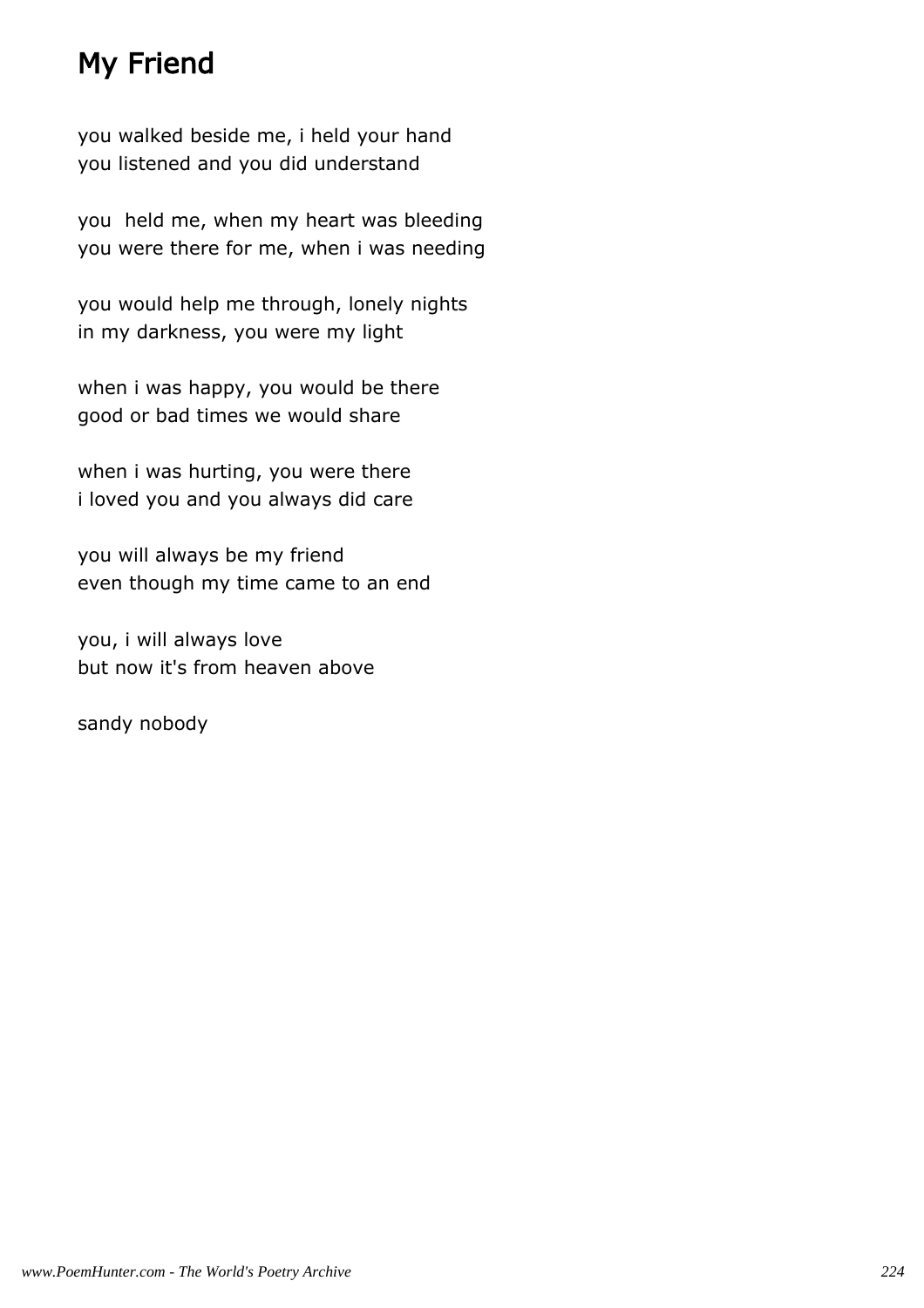# My Friend 2

i will walk beside you, i will hold your hand i will listen and understand i will hold you, when your heart bleeds i am here for you, when you need

i will help you through, lonely nights in your darkness, i am your light when you are happy, i will be there good or bad times we will share

when you are hurting, i will be there i loved you and i always will care you will always be my friend even though my time has come to an end

you, i will always love but now it's from heaven up above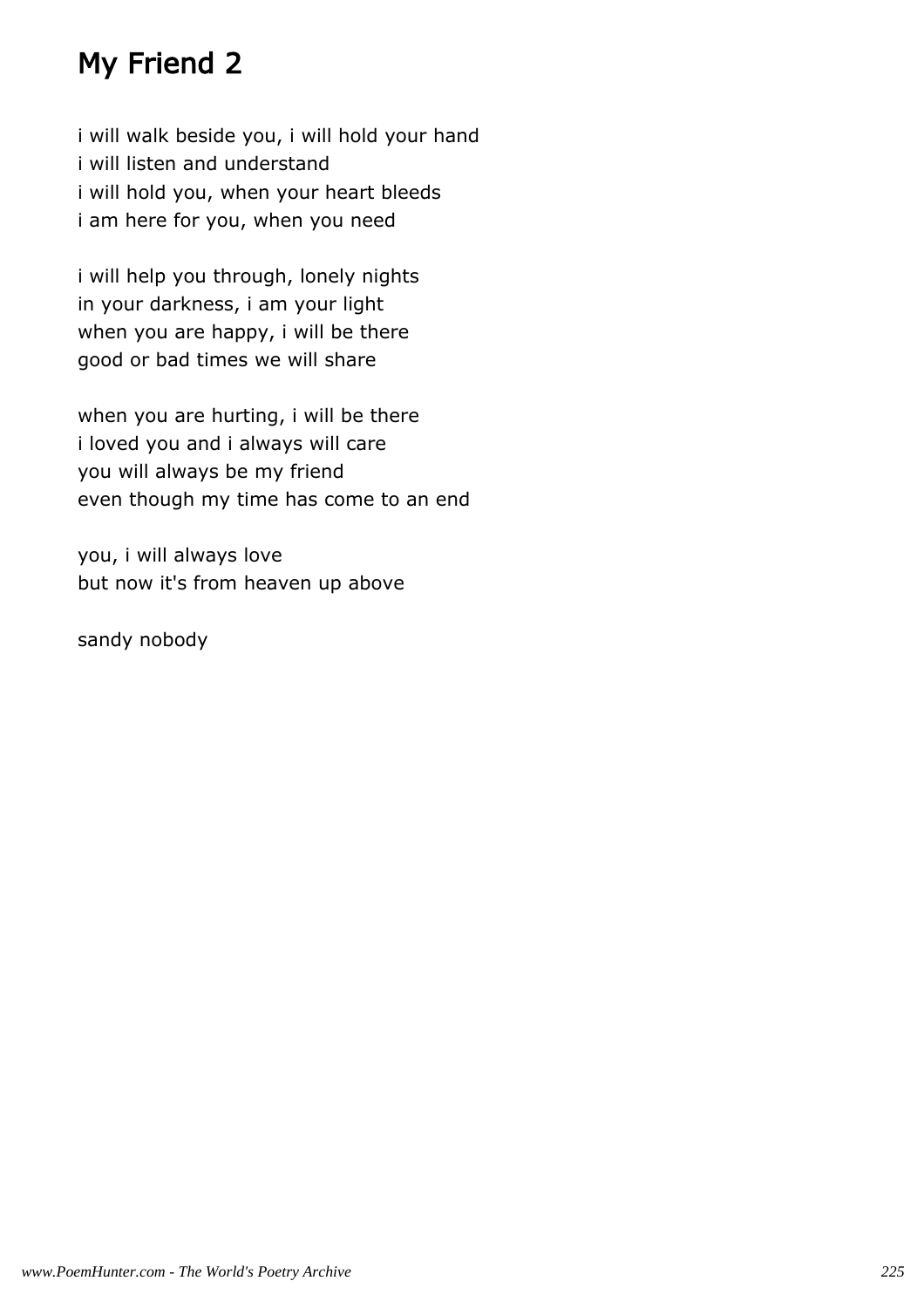## My Head And My Heart

every day every night between my head and my heart there's a fight

my head says to go my heart says to stay what should i do this isn't the way

my head says to hate my heart says never but i know i can't go on like this forever

my head says forget about you my heart says no you are there forever it'll never let you go

my head says you only hurt me my heart doesn't care it's been hurt before by love unshared

my head is afraid my head is a thinker my heart is broke my hearts a dreamer

my head says be careful my heart says i try life without love i'd rather die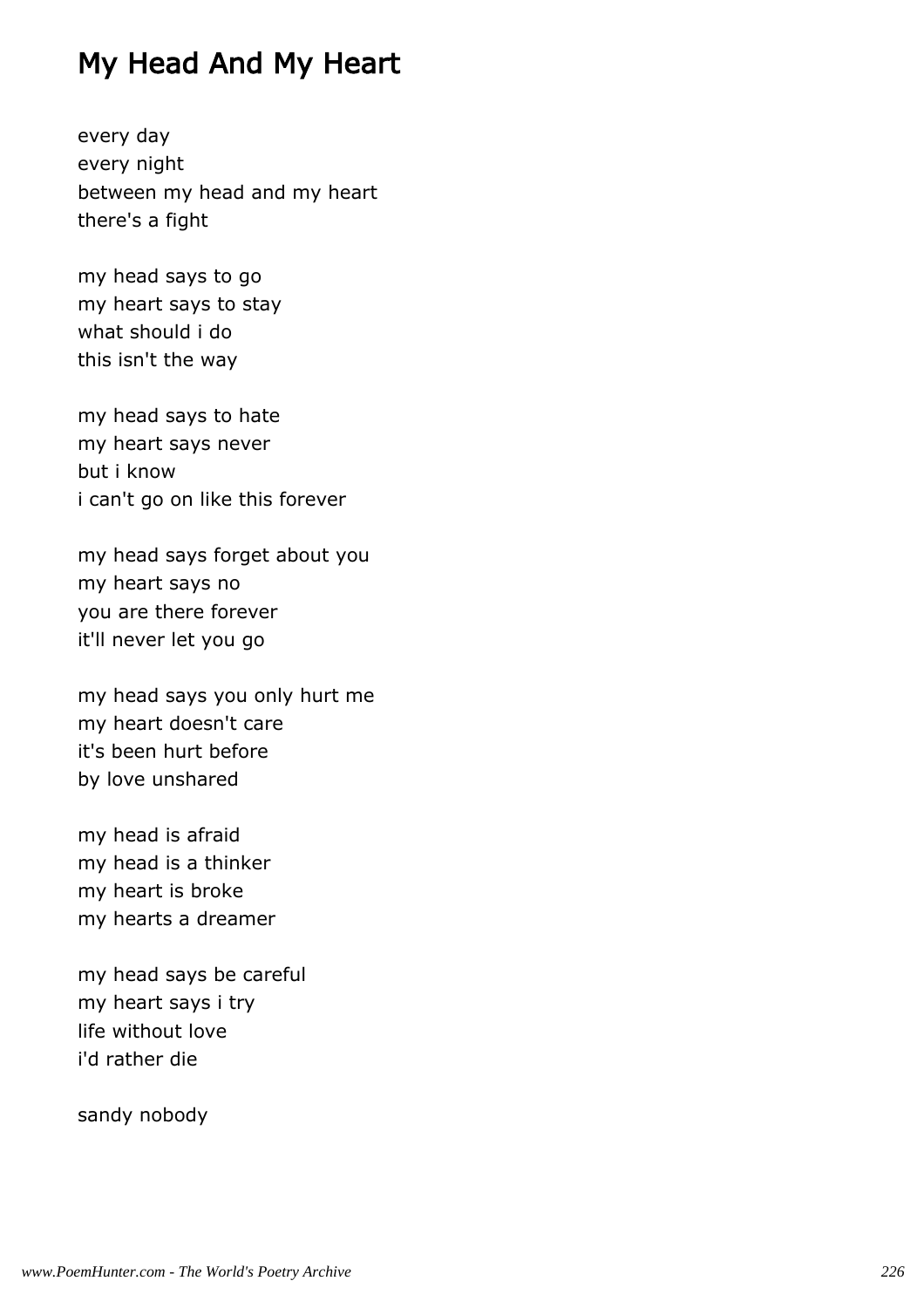#### My Heart Aches For You

my heart aches for you longs for your touch wants to belong to you loves you so much

my heart is all yours will love you forever noone can take your place no, not ever

my heart will wait for you hoping one day you will love me back the same way

when my body grows old my heart is still yours my love for you has no cure

when my body dies my love for you wont i'll love you always even if you don't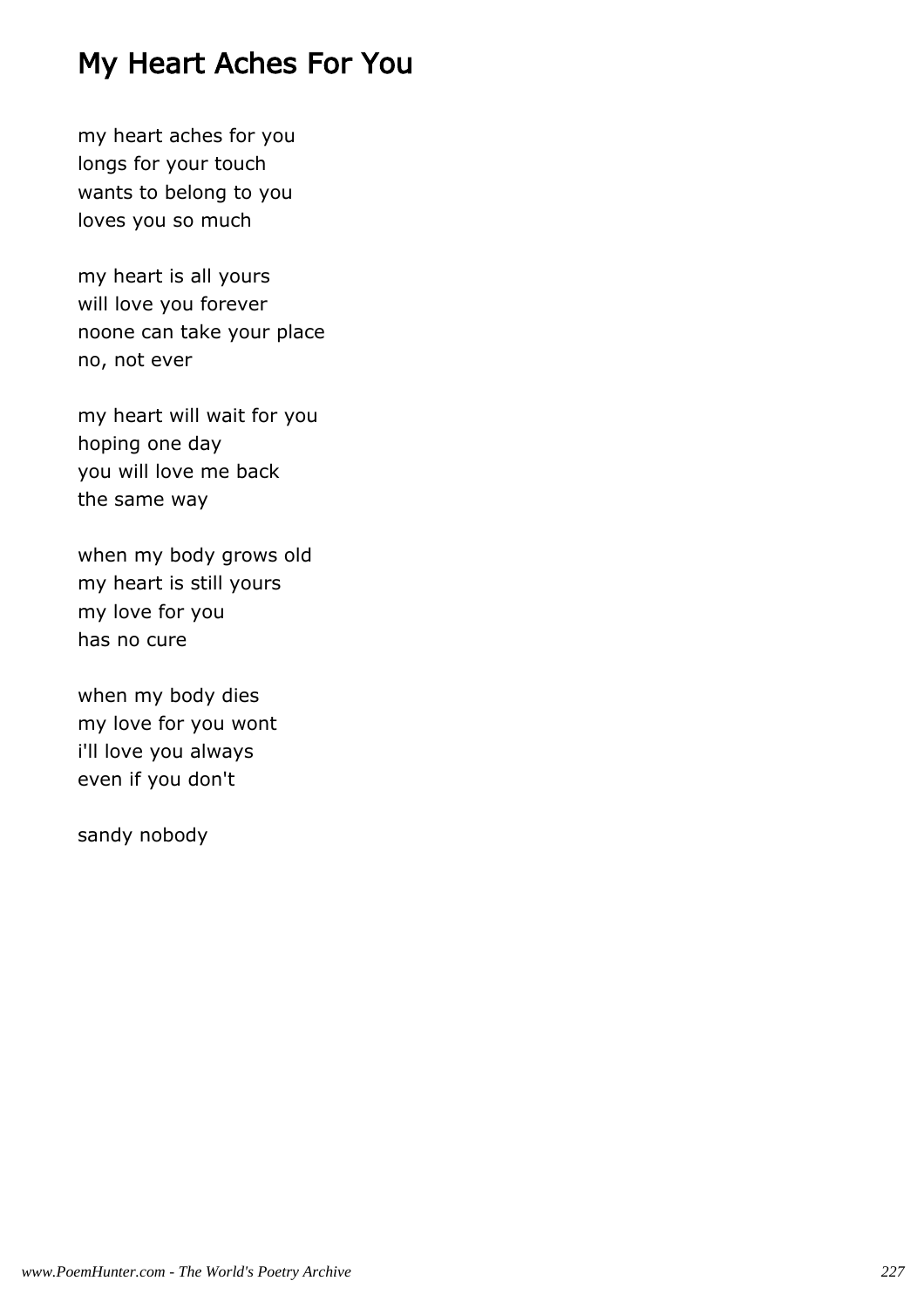# My Hearts Crying Blood

my hearts crying blood it's bleeding inside so badly hurt wants to die

a broken heart they say time will heal but how do they know how i feel

everyone says they have all been hurt im sure they have but im badly burnt

the bloody tears scream and shout 'please end this suffering take the easy way out'

my hearts crying blood life and love all withdrawn it's almost empty now all life from inside will soon be gone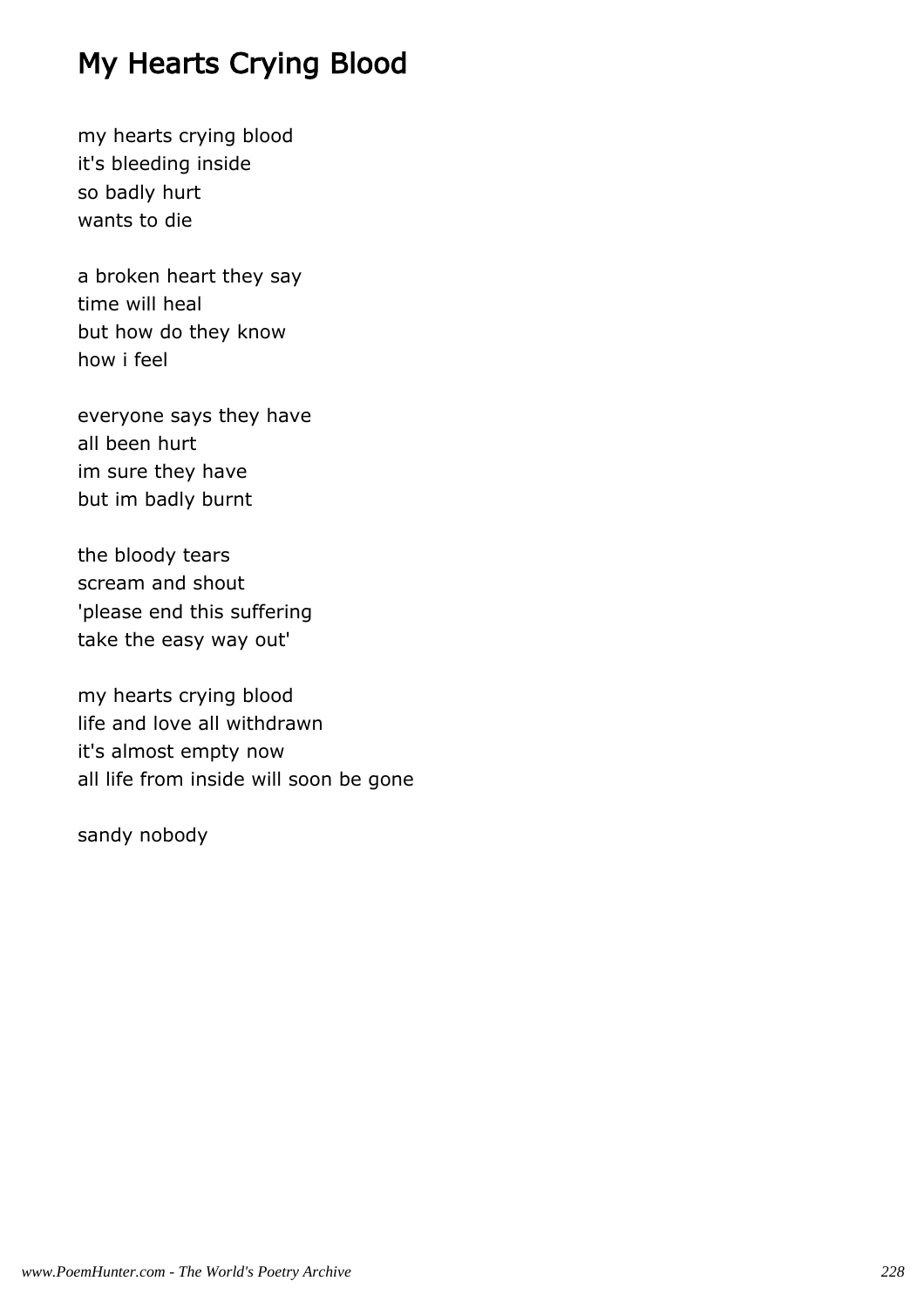#### My Inner Fight

I WANT MY DEPRESSION BACK YOU TOOK IT AWAY IT WAS MY LIFE WAS MY NIGHT, MY DAY

I WANT IT BACK I NEED IT NOW ITS ALL I KNOW YOU MADE IT GO

IT WAS ALL MINE DO YOU NOT SEE IT WAS MINE ALONE IT MADE

MAYBE YOU THOUGHT IT WAS BAD MAYBE YOU THOUGHT I SHOULD BE GLAD

BUT IT WAS'NT TO ME IT WAS MY INSPIRATION WAS MY LIFE WAS MY DESTINATION

IT MADE ME THINK IT MADE ME FIGHT MADE ME GET THRU DARK LONELY NIGHTS

SEE IT WAS MY INNER TORMOIL WAS MY THOUGHTS, MY DEEDS YOU THINK IT WAS LIKE GRASS FULL OF WEEDS

YOU PICK THE BAD SEEDS FROM ALL THE GOOD YOU TAKE THEM AWAY YOU FEEL AS THOUGH YOU SHOULD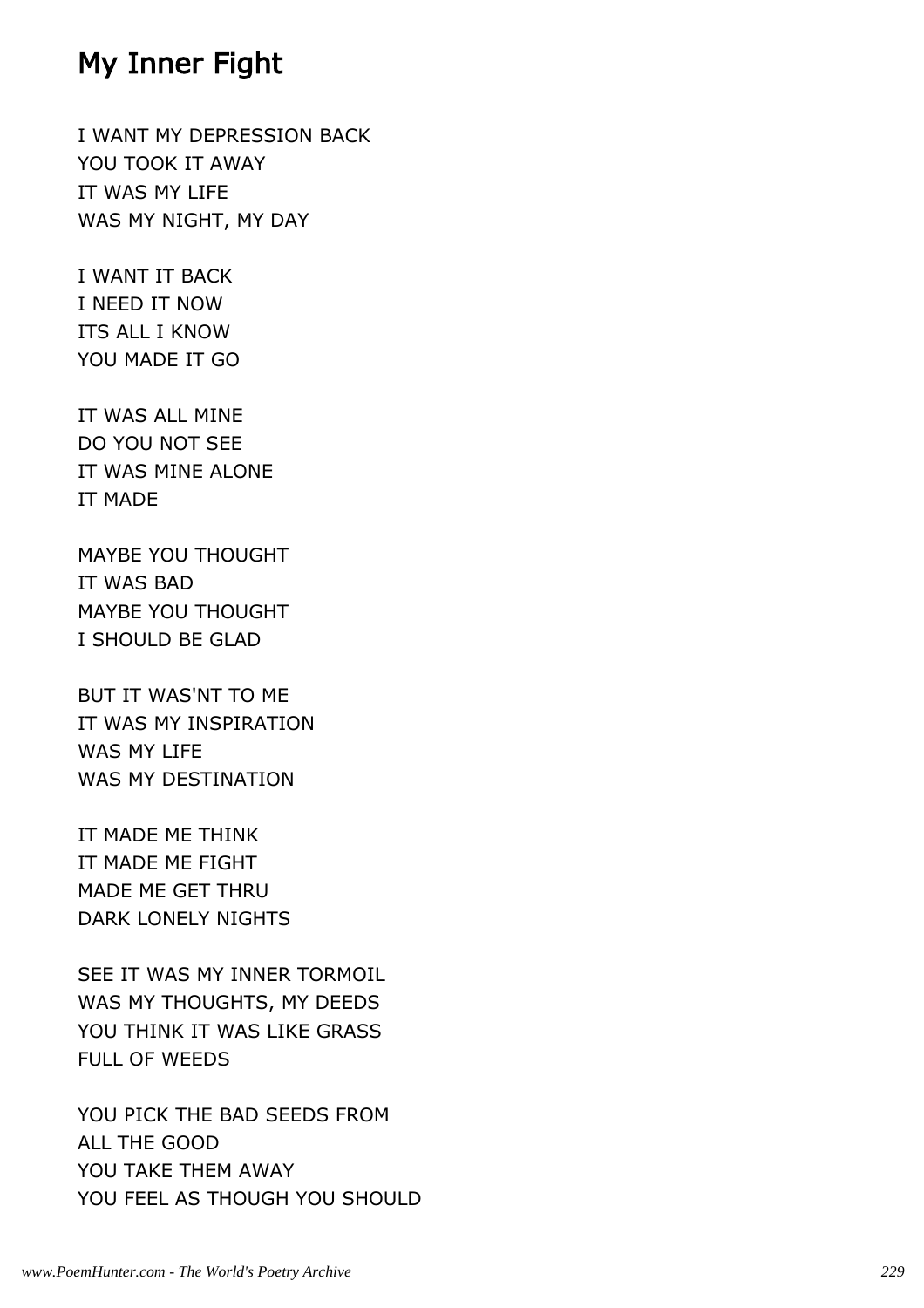THAT'S NOT ME I LEARN FROM MY SAD MAKES ME FIND GOOD WHEN THINGS ARE BAD

WHEN I DO FEEL DOWN SAD, LONELY, DEPRESSED WANTING TO JUST STAY IN BED NOT GET UP AND DRESSED

I LAY THERE AND THINK I THINK AND I THINK HOW TO MAKE THINGS BETTER TURNING GREY TO PINK

WHEN I FIGURE THINGS OUT FIND A NEW WAY IT GIVES ME A RUSH LIKE THE START OF A NEW DAY

ITS LIKE A BUTTERFLY STRUGGLING TO GET OUT OF THAT CACOON WHEN IT GETS FREE HAPPINESS OVERTAKES ALL DOOM

THEN WHEN IT FLYS AWAY THAT'S ONE FIGHT THAT ITS WON MAKES YOU STRONGER FOR THE NEXT ONE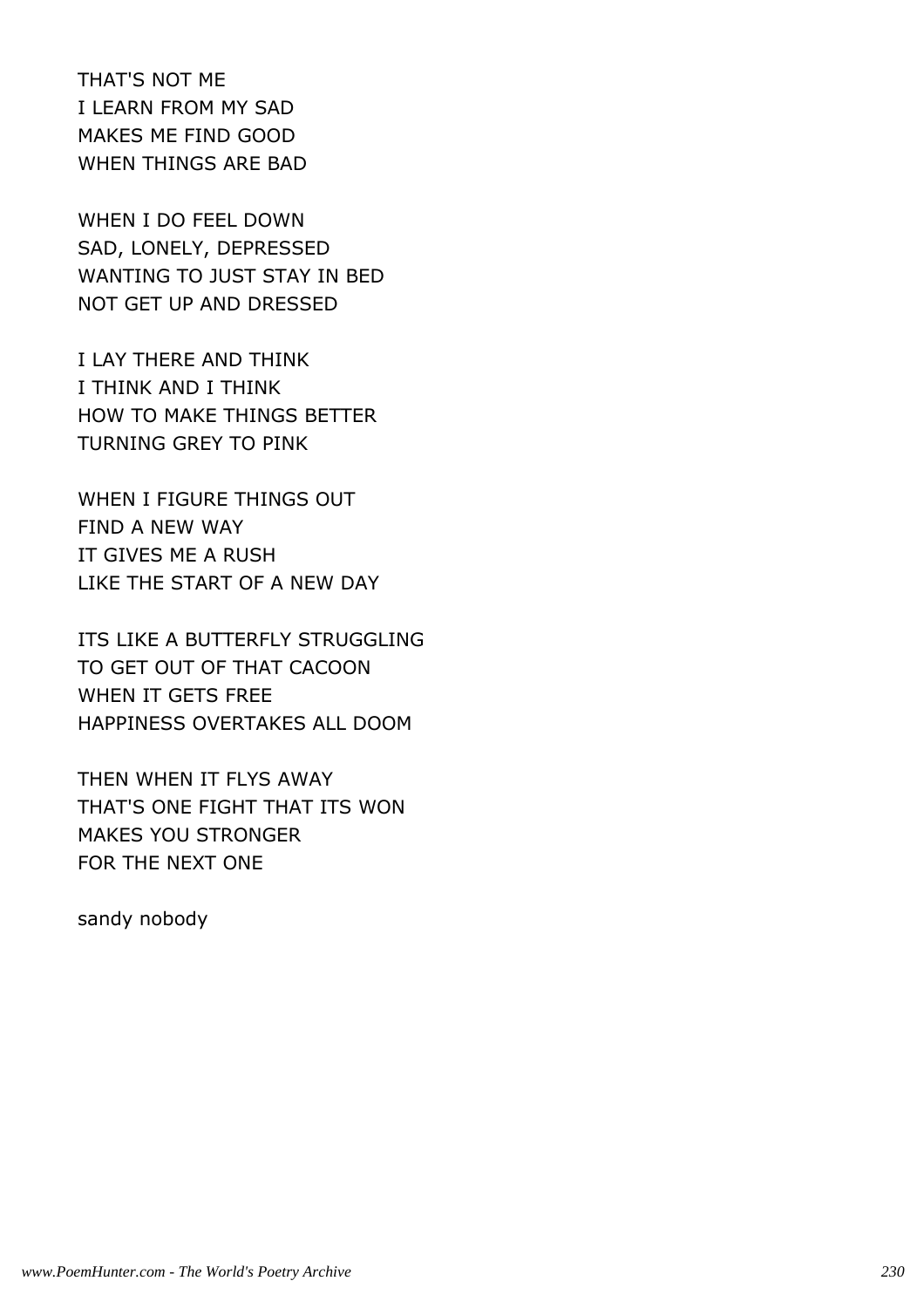# My Legs Are Closed

my ears were deaf my eyes were blind my heart was yours my legs were spread

#### now

my ears are closed my eyes are closed my heart is closed and my legs are closed to your little cock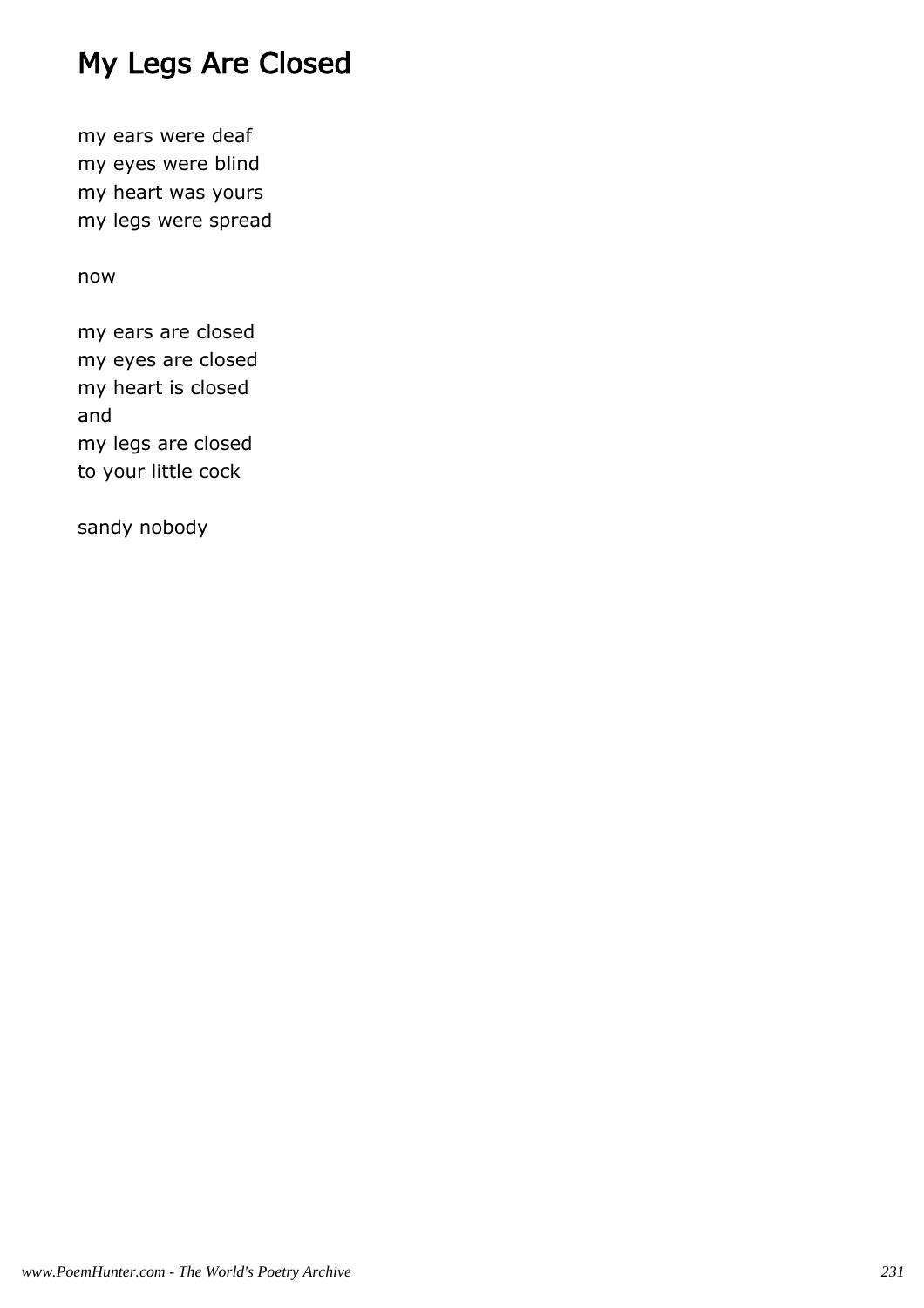# My Party

i think i'll have a party invite everyone i know we will sit around for hours noone has to go

we will eat and drink all we want diets here i think not

we can be pigs eating anything in fact maybe eat everything

we can sit and talk eat, drink, smoke all we like till we choke

sit and talk feeling sorry for ourselves wishing those who wronged us burn in hell

see this isnt just a party this will be a PITY PARTY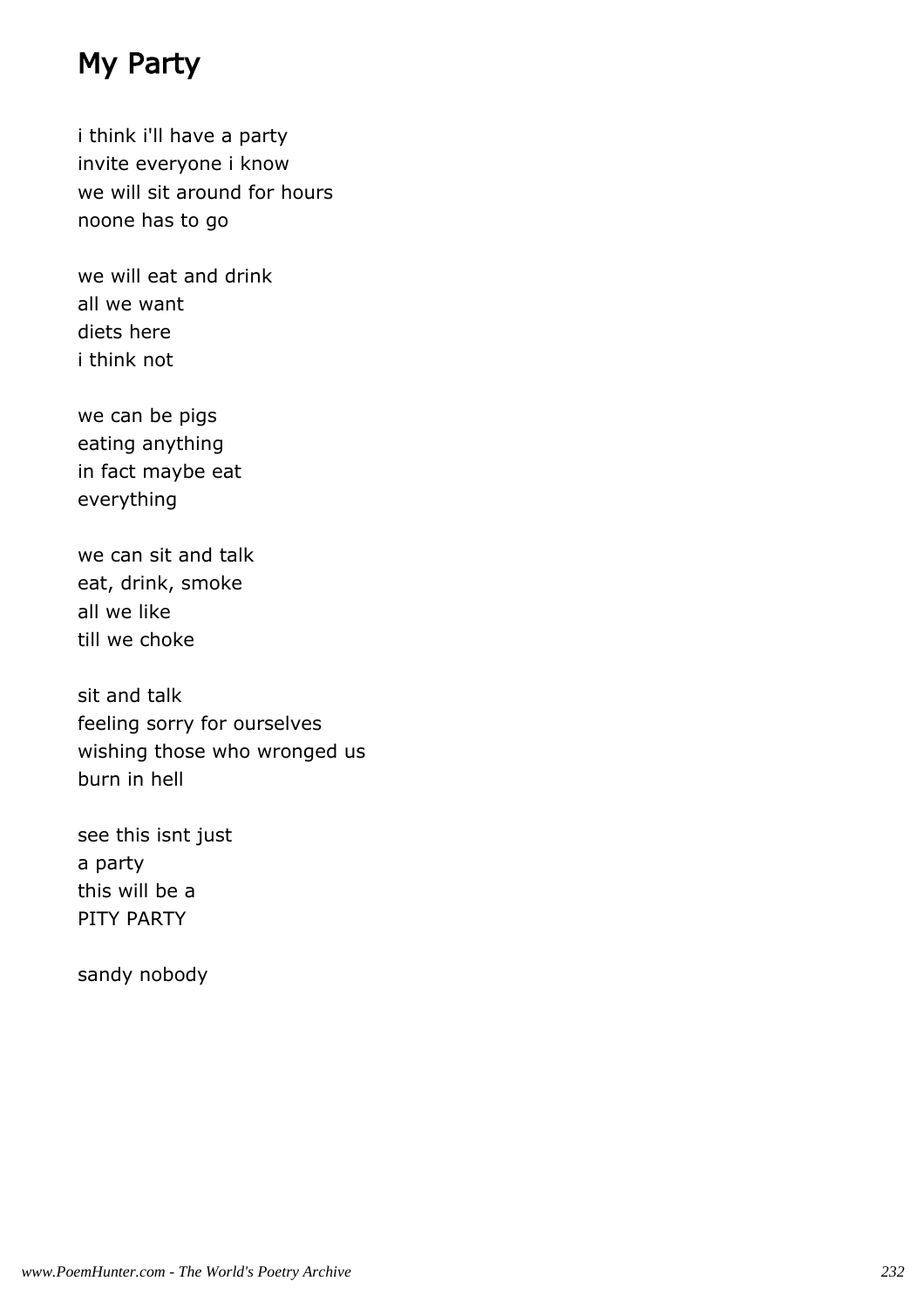# My Shannon

for my shannon my baby shes only five but still a lady

so full of life full of love a gift from God up above

her reddish blond hair her deep blue eyes always something new full of surprises

lots of hugs she gives and kisses too filled with imagination and wishes too

loves telling stories never know what she will say she makes you laugh finds something new, everyday

her love is so innocent her intentions true always has a smile and a i love you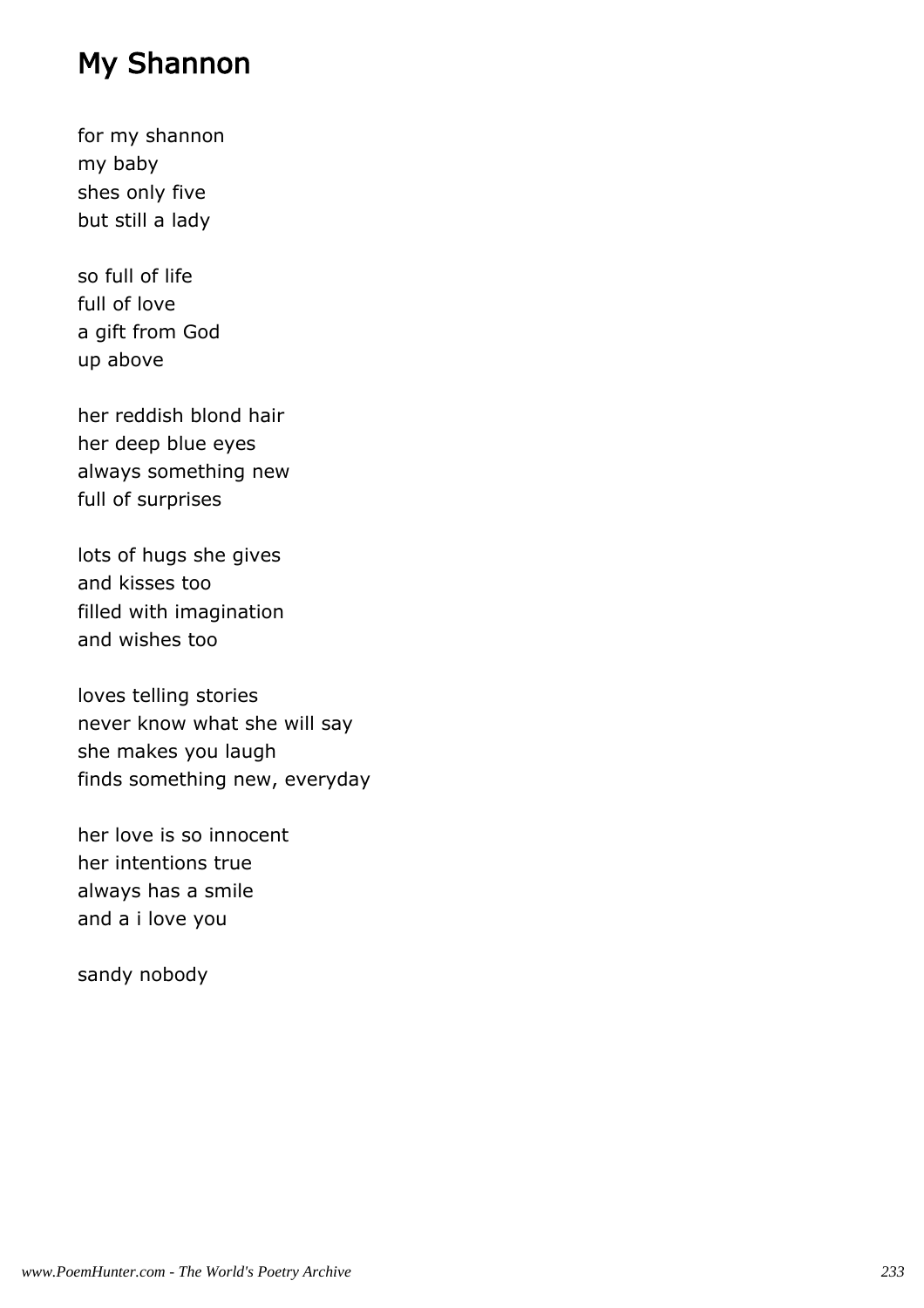# My Sleeping Nightmare

i live with a nightmare that has no end cant keep going no longer pretend

feel like im going mad losing my mind cant take much more tired all the time

is this all in my head am i insane is there a reason should i place blame

did i cause this what should i do is there help for me or a cure too

i need rest but afraid to sleep the dreams are bad they make me weep

soon after falling asleep the nightmare begins my heart pounds faster my head spins

soon im paralyzed overwhelmed with fear cant breathe cant make a tear

i fight to try to move to breathe i dont want to die not ready to leave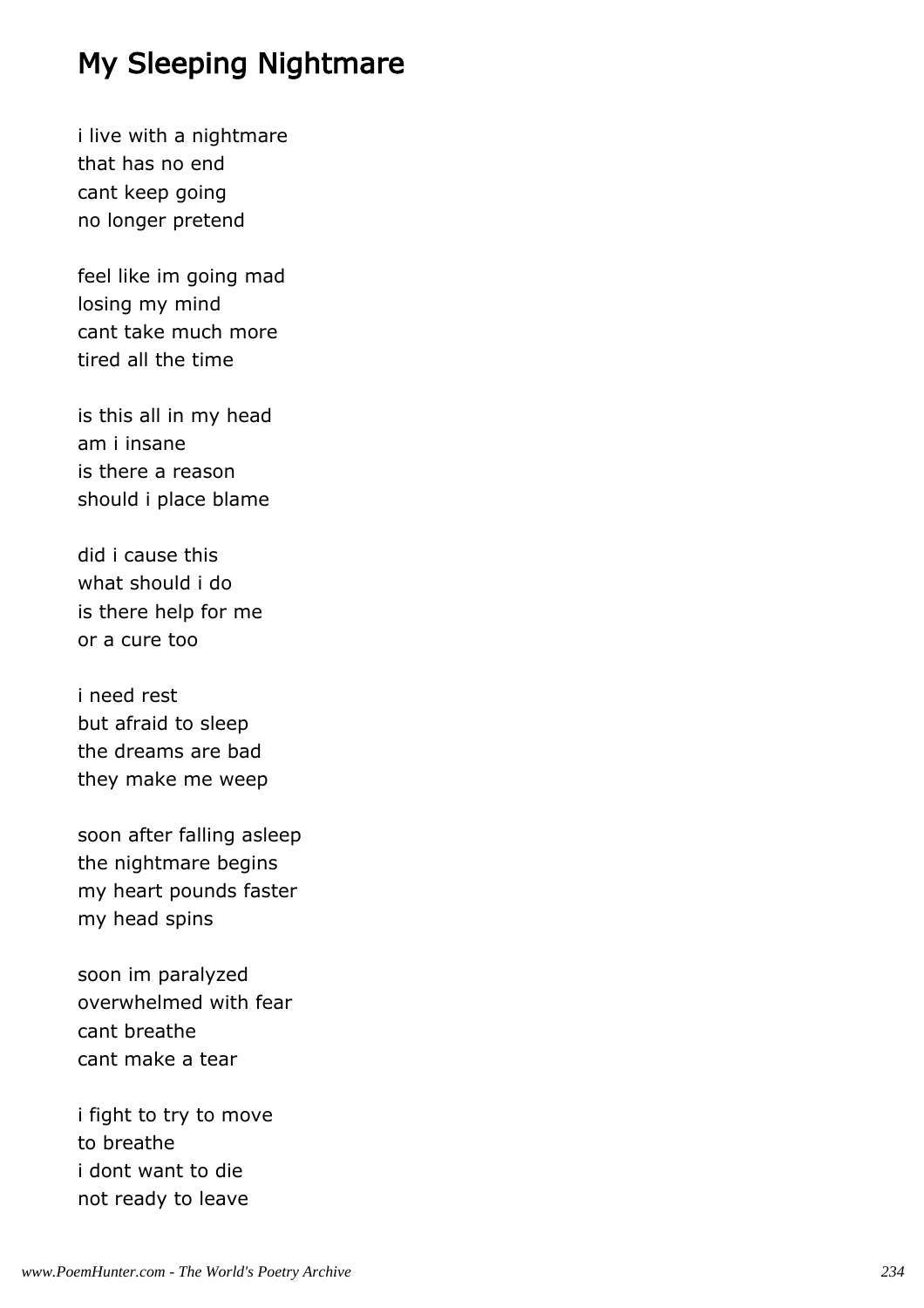i feel myself drifting away feeling my life slipping away

if only someone will notice i cant breathe i cant move please dont just leave

i cant talk tell you im dying outside frozen inside crying

i pray and hope soon ill awake if only a noise i could make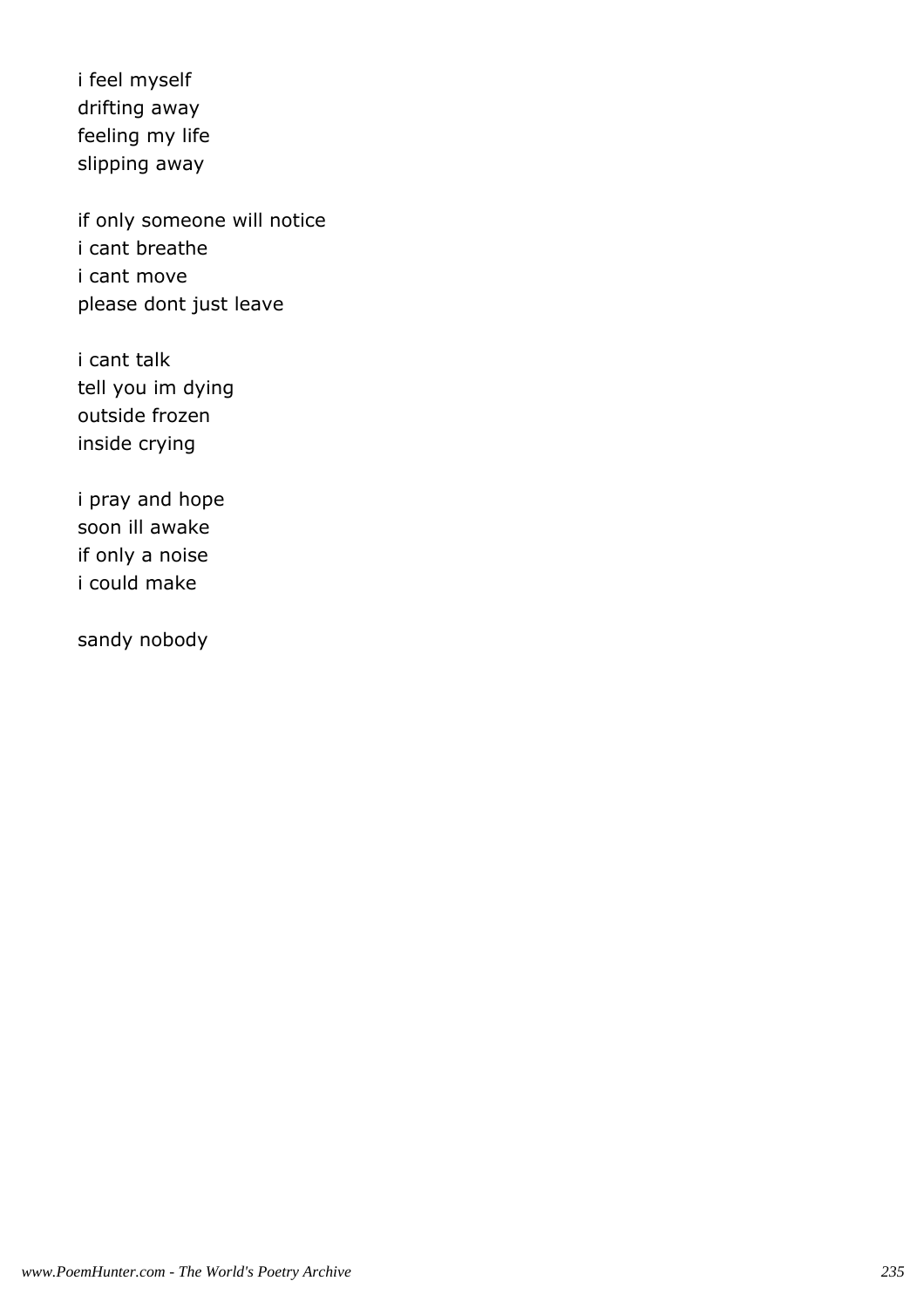#### Never Again

never again will i believe what you say you blew it for good this time today

you proved again you i can never trust you want whores thats all you lust

go to them tell them your lies if they make you happy it wont be a suprise

im numb inside now feeling like im dead its cause of you how you act, what you said

dont come to me when they are too busy for you i wont be here here your lies wont do

you wont get my attention not anymore go tell your lies, get pity from your whore

she will never love you she has someone not you to her, you are noone

you are her toy her game but, you deserve each other you are the same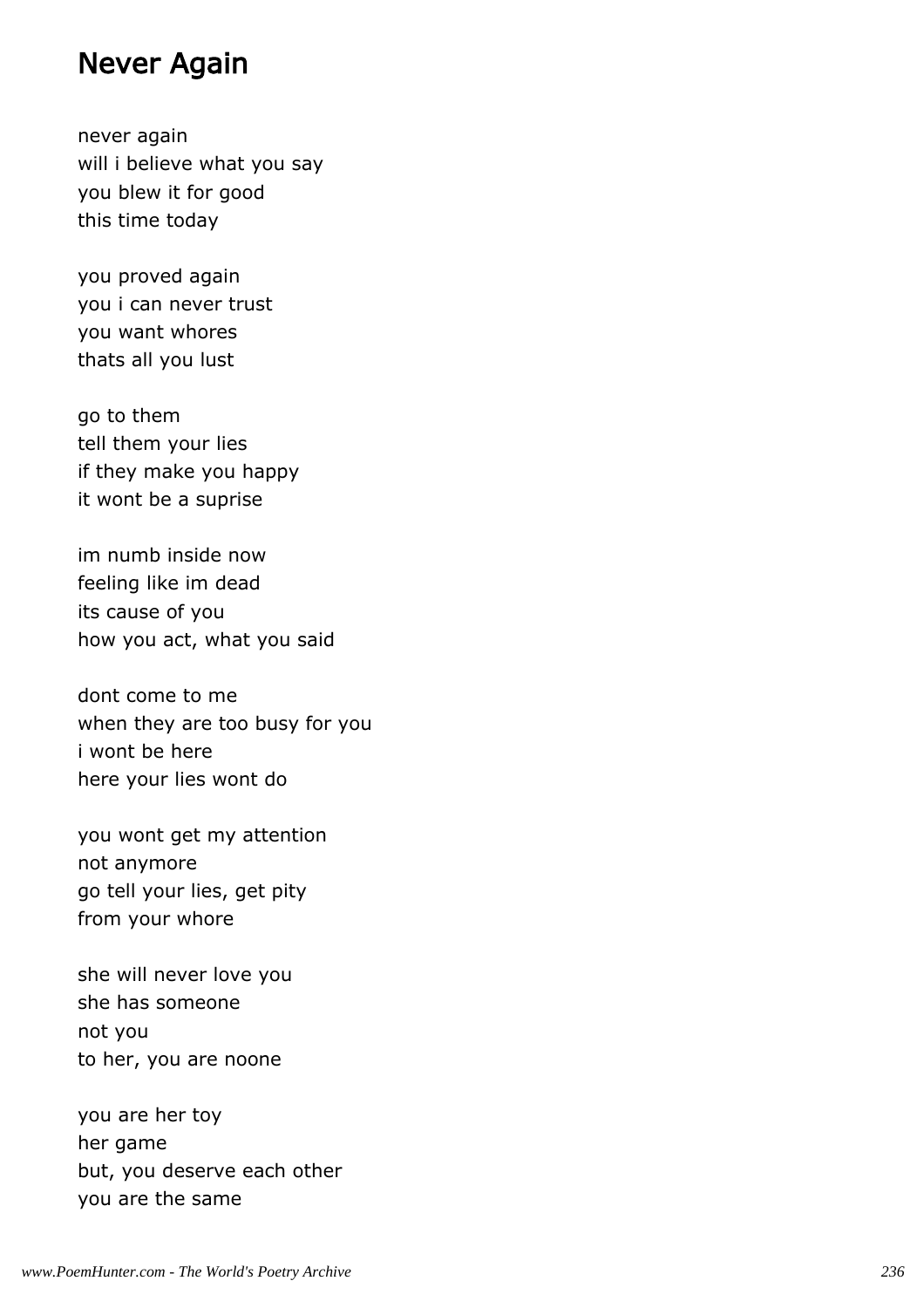dont come back to me not ever again im through with you this is the end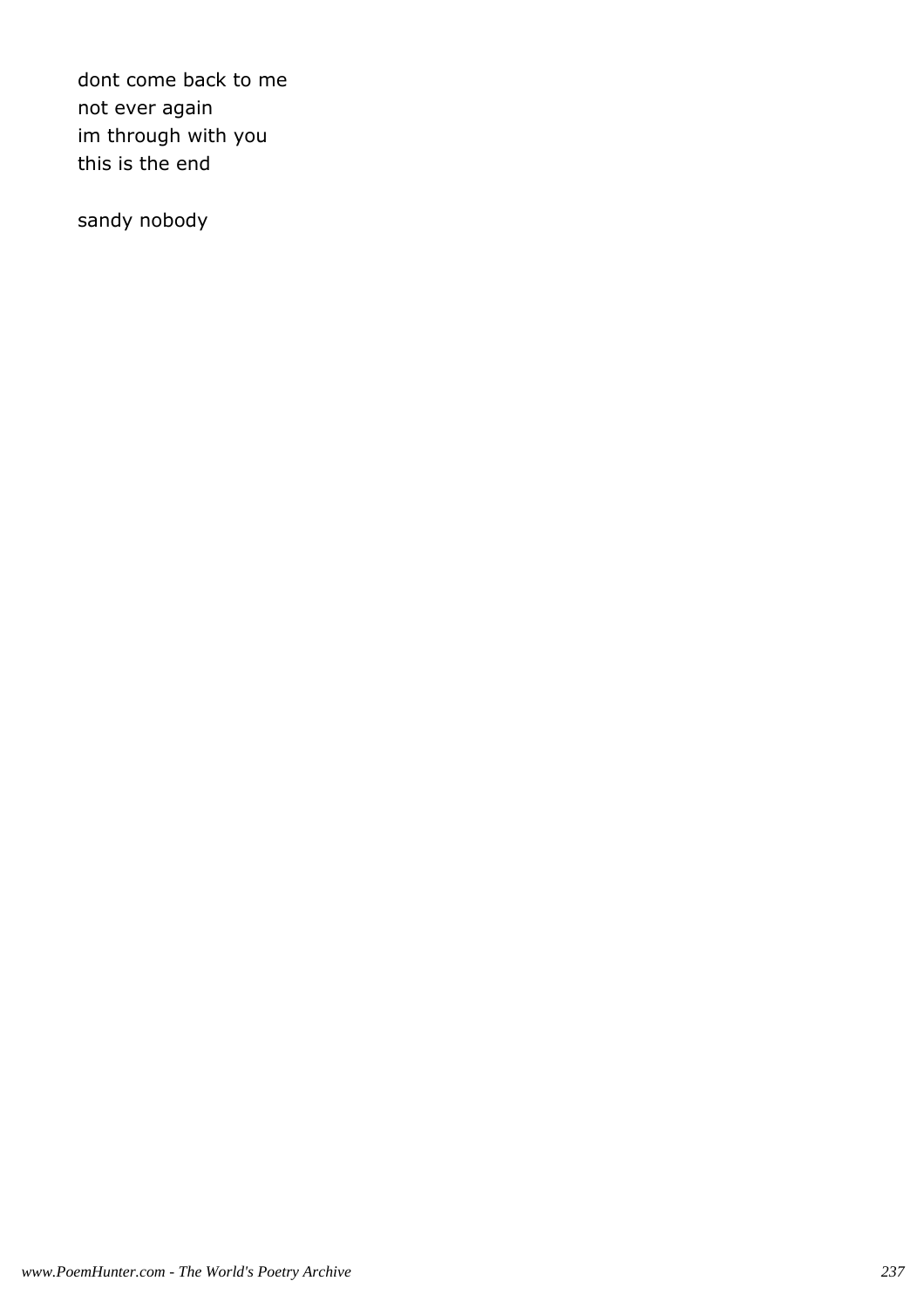#### Never Mend

broken hearts that never mend love lost forever for a friend

trust was broken cruel words spoken

when truth was found only a silent sound

now numbness remains life will not be the same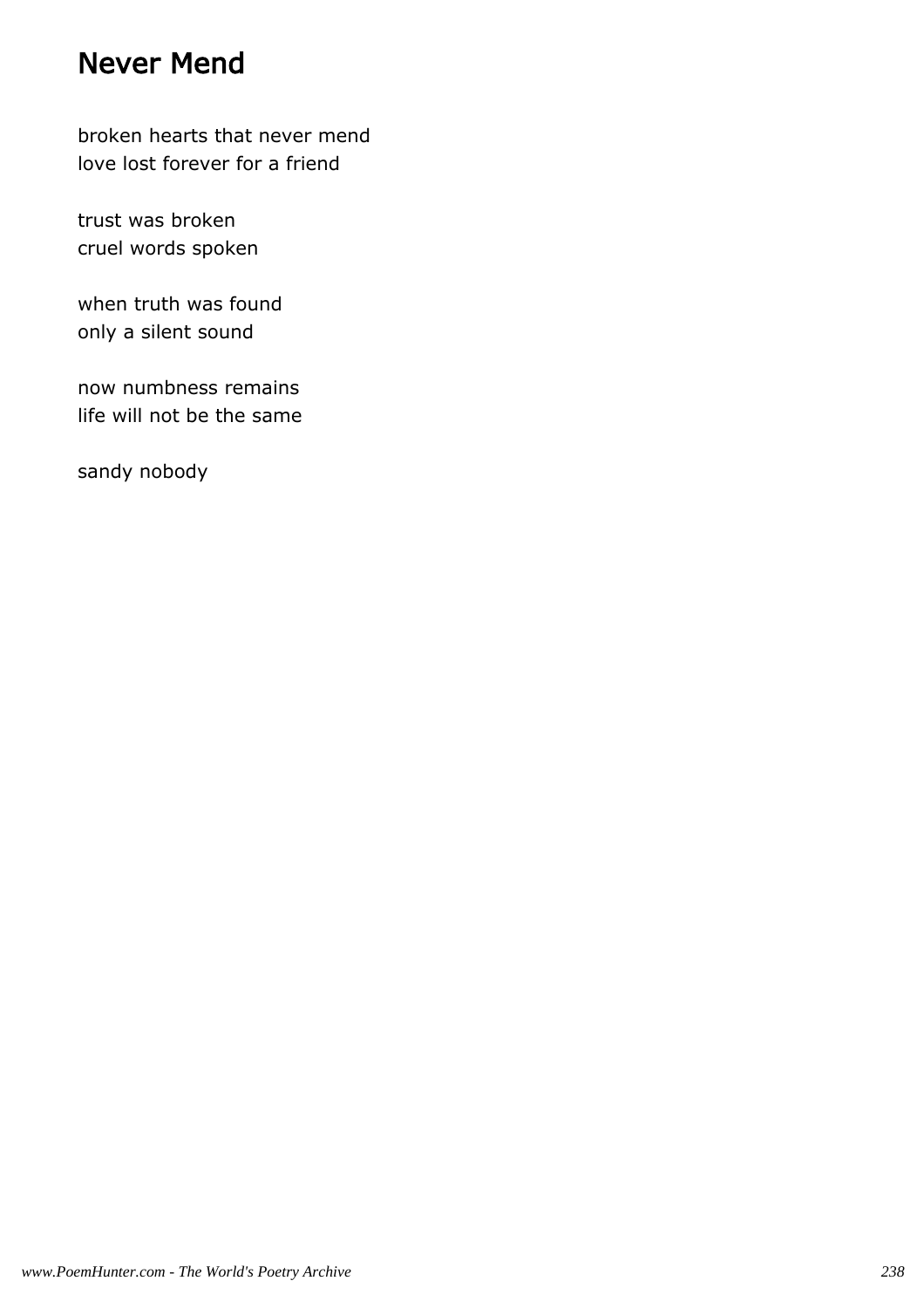#### **Nightmares**

can not sleep, can not hide whats wrong with me inside

they come to me in my dreams this is so real it seems

i take a drive why am i still alive

what do they want from me why cant they let me be

am i crazy, am i insane am i the 1 to blame

why must they torment my mind it is not my time

i see them on the wall come join us, they do call

i know they are not real but their icy touch i do feel

for some of them i have shed tears others i admit, i have my fears

i am afraid they will win 1 day

they are inside my head but they are dead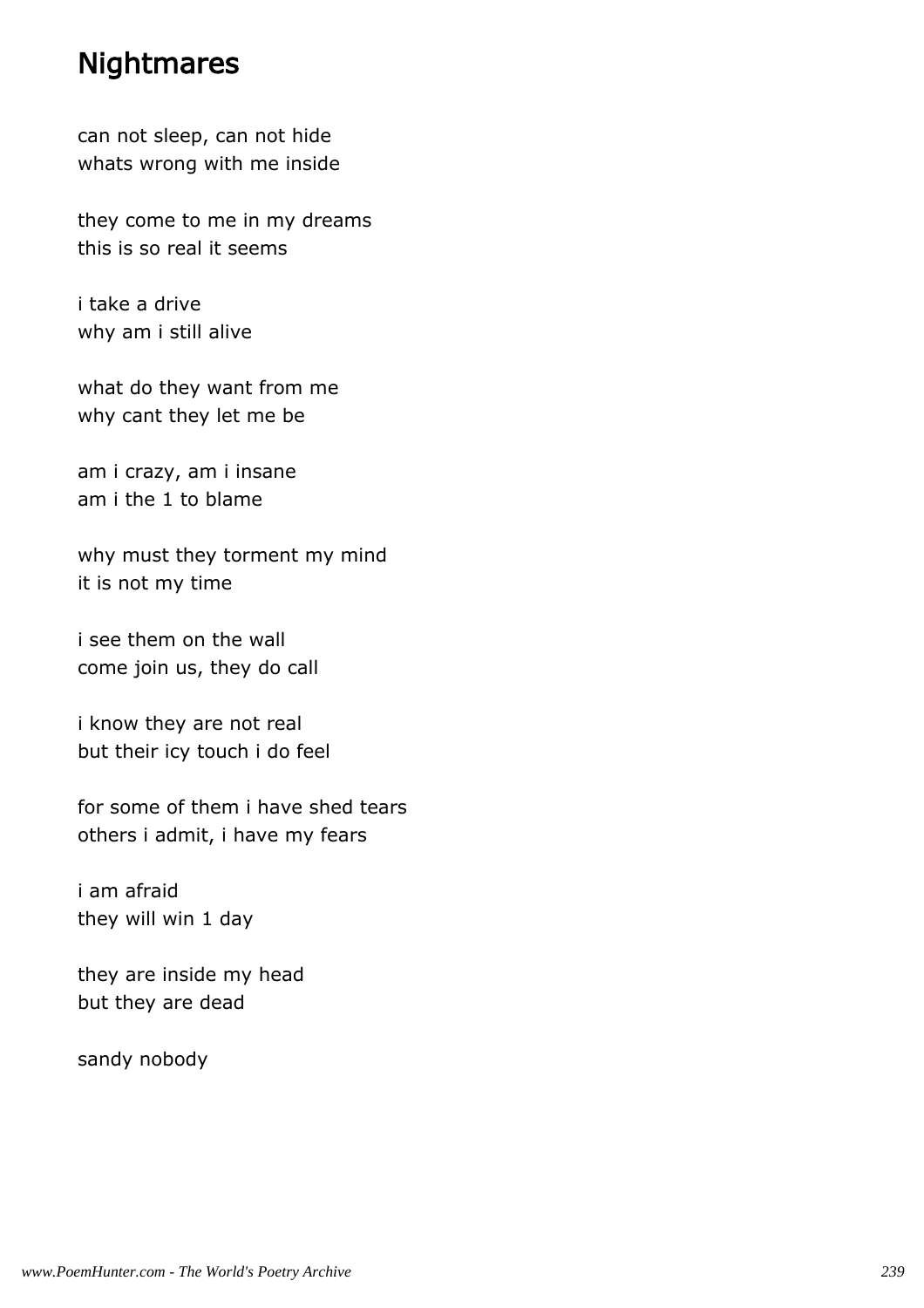#### No Answer

it was a nice spring morning i was waiting for a call from you we talked everyday when i didnt get it, i called you

a strange voice, answered your phone asked who i was i said'im your sister' i asked why, the voice said because

the voice said i should come quickly i asked 'why, who are you' the voice explained 'you need to come soon'

so i hurried to your house there at the door i met the voice from the phone right behind him i saw on the floor

the house was tore apart everything was smashed blood was everywhere even on your plants

the voice tried to explain i couldnt hear him i was in like total shock my head started to spin

i walked inside the voice behind me talking, asking things i couldnt hear, only see

as we walked through one room and then another the voice and i stopped another voice lifted two covers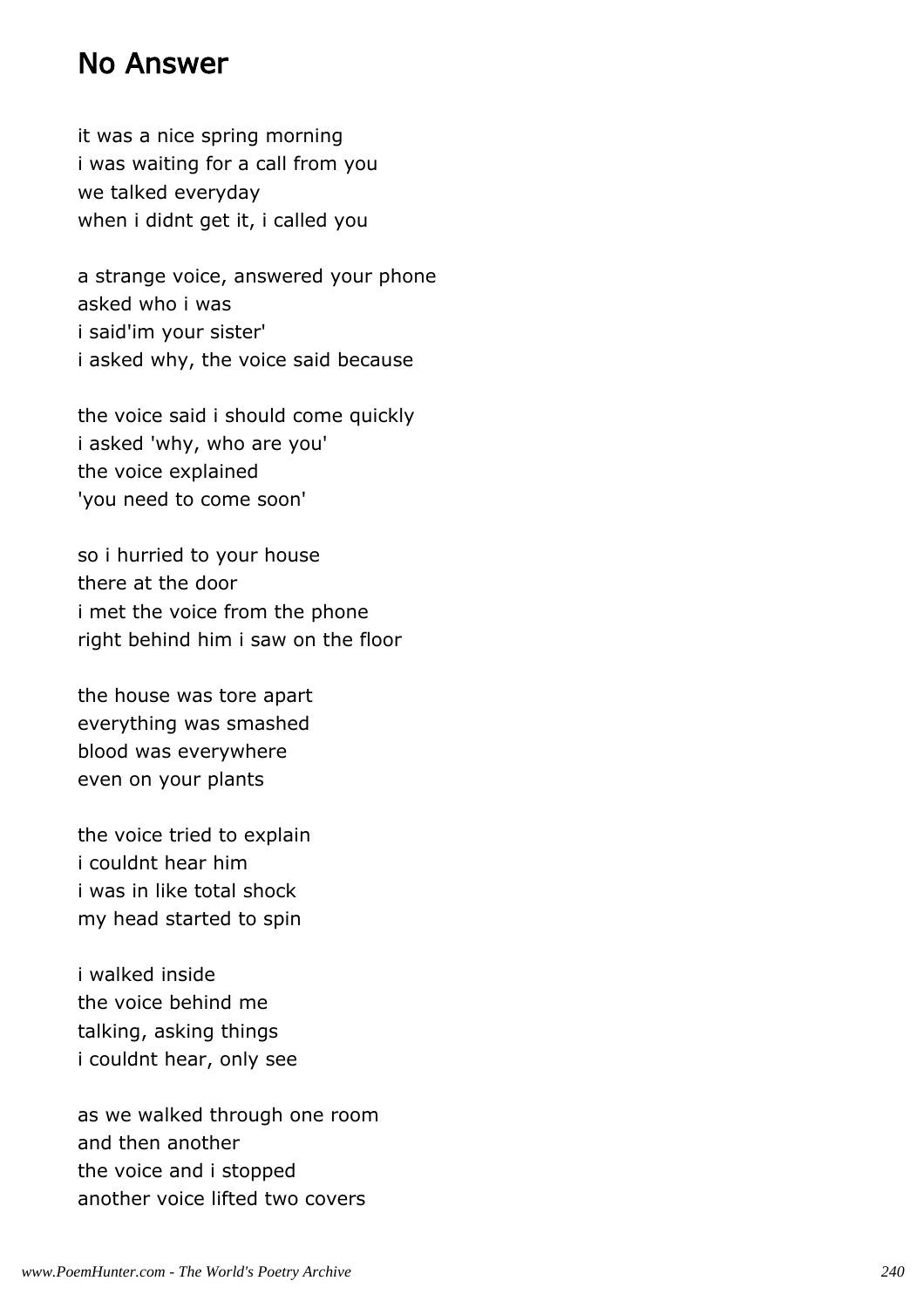under one i saw YOU under the other YOUR SON

PLEASE WAKE UP BEFORE ITS TOO LATE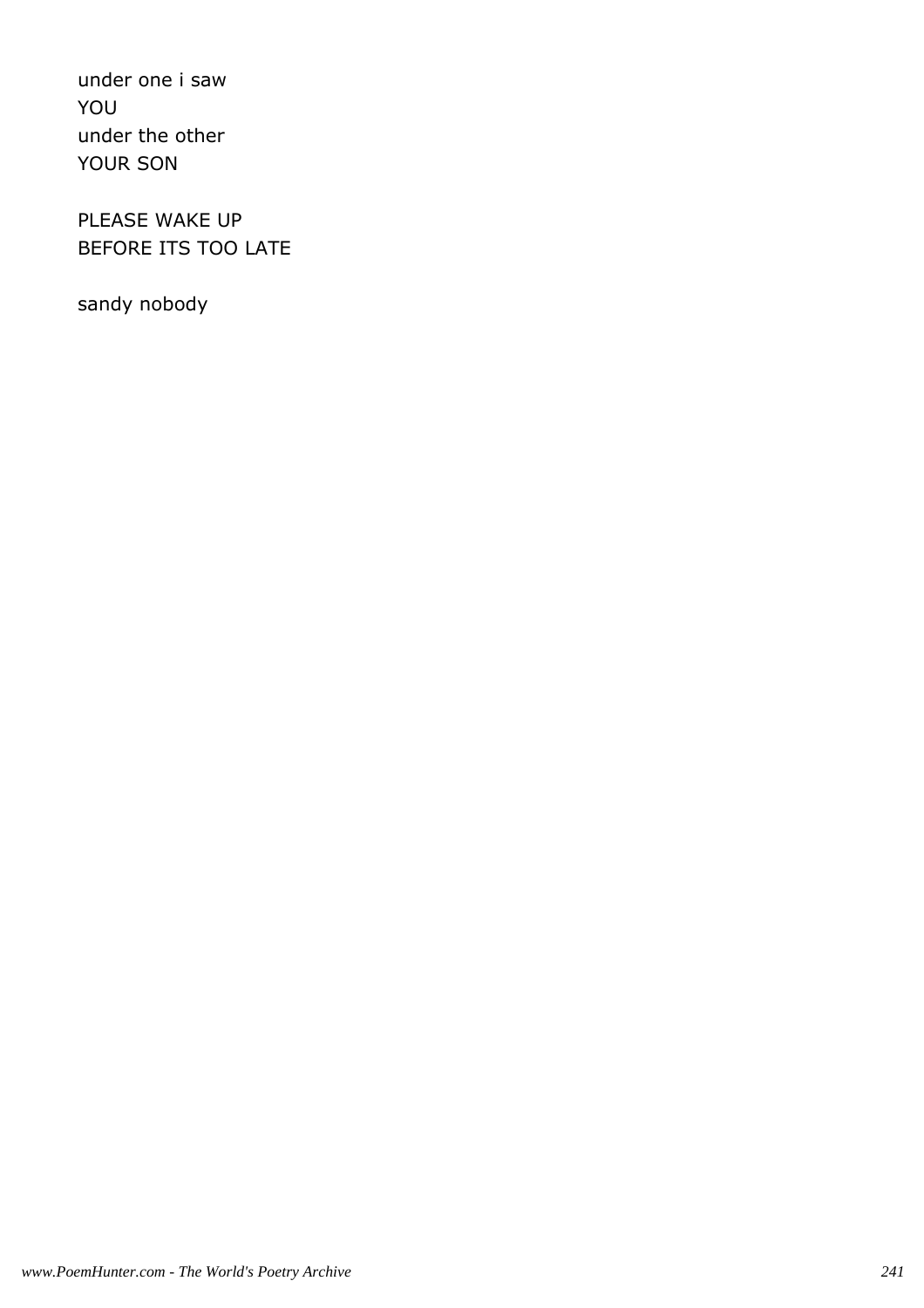#### No More, Go Now

no more listening no more talking im just walking

no more you no more me its how it has to be

no more promises no more lies away you can fly

no more worries no more tears go away, have no fear

no more arguing no more fights go now, turn off the lights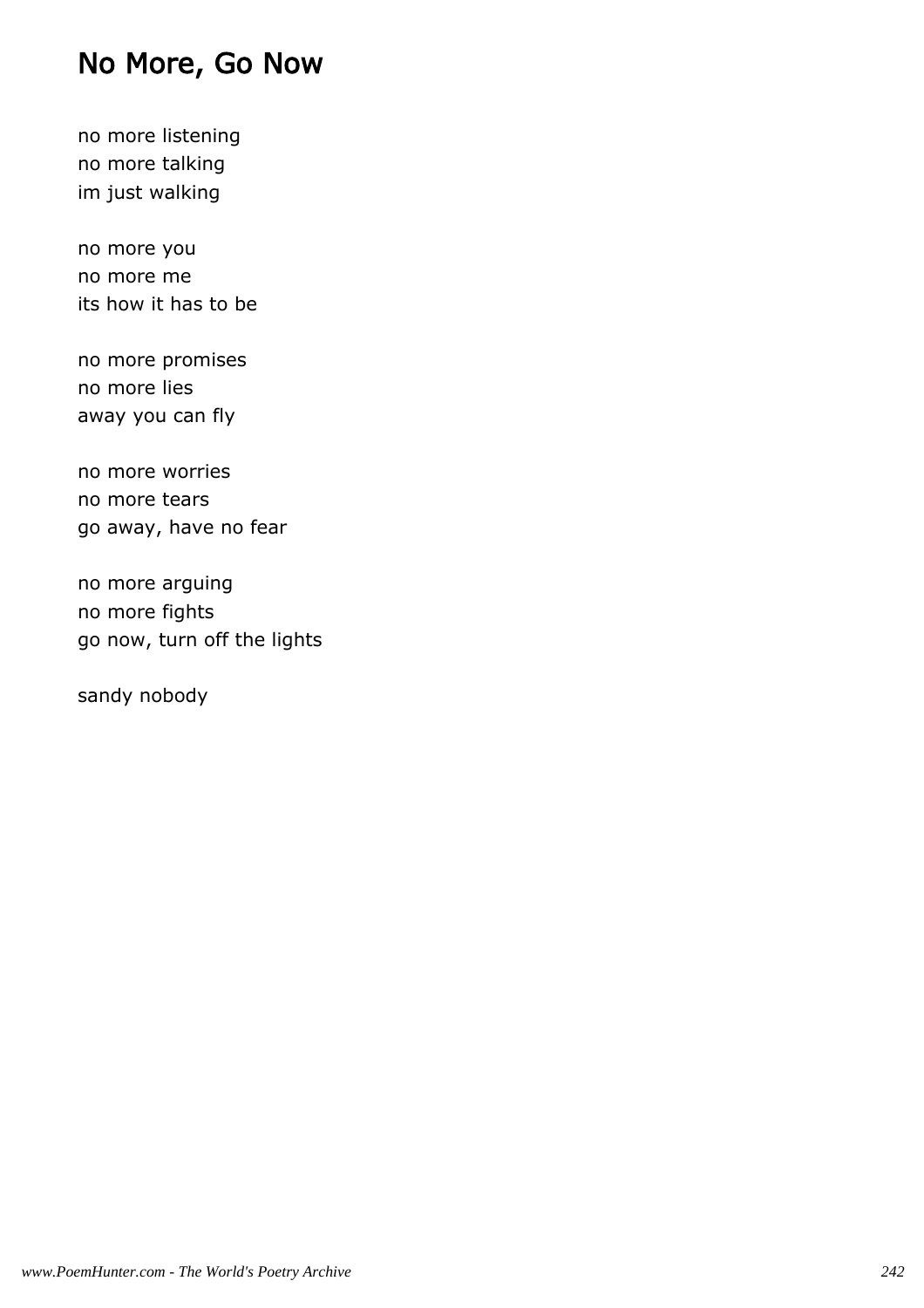# No.1 Or No.2 (What Should I Do?)

guy number one hes not bad look to look at he seems kinda fun hes nice, doesnt seem a rat

hes very rich and secure he gives me lots of attention what he wants in life, hes sure has lots money, wont need a pension

guy number two hes not bad to look at hes lots of fun too hes nice, hes more like a cat

hes not rich and secure i like his attention an easy laidback life, is for sure but not sure of his intention

number one number two what should i do

with guy number one i never go without with guy number two he doesnt shout

guy number one we will travel, stay best hotels guy number two might end up living in a cheap motel

guy number one owns a big corporation guy number two he owns not much, hes a musician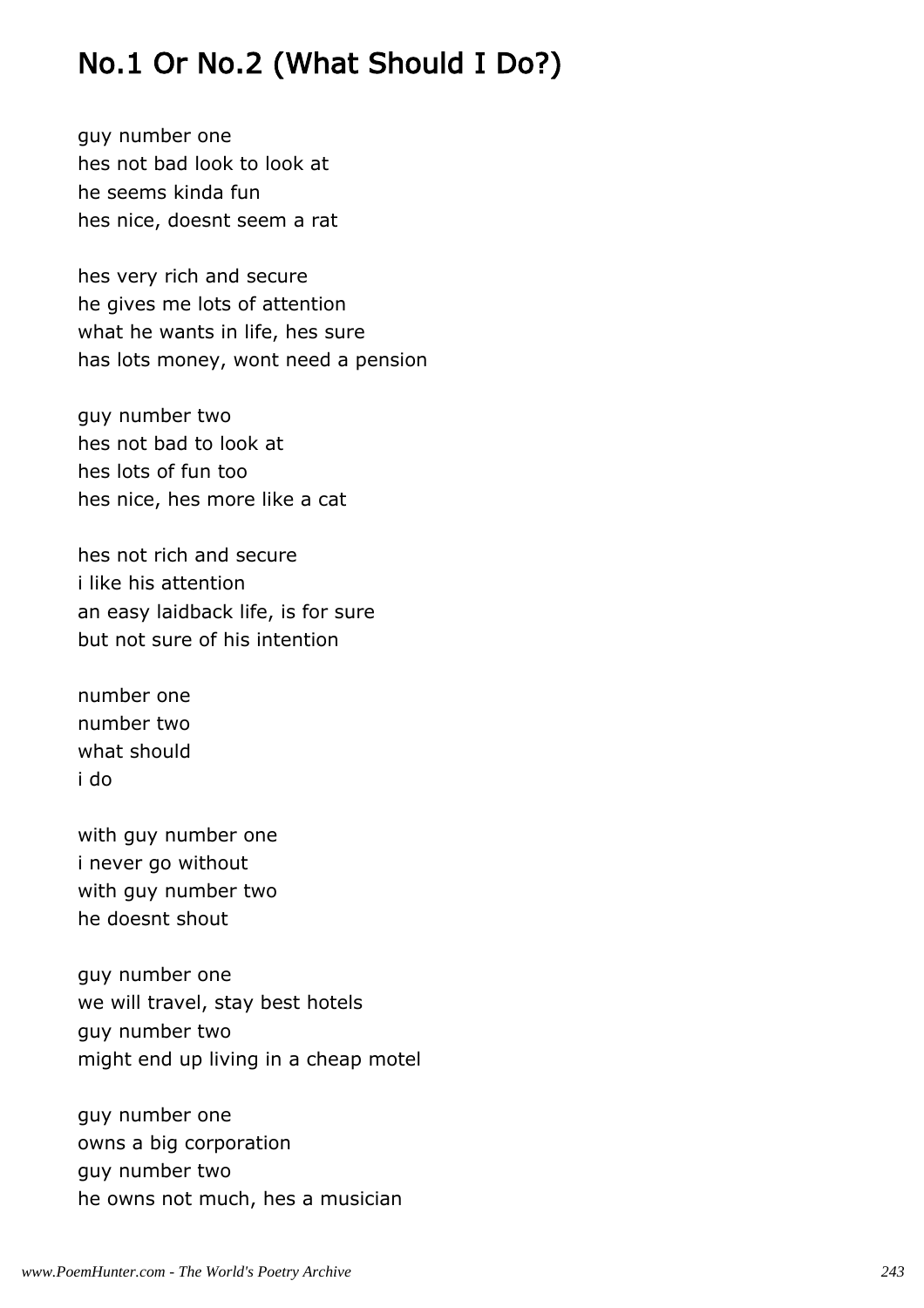number one number two what should i do

guy number one i just met guy number two has hurt me, most i can forget

guy number one kinda worries me some

guy number two worries me too

guy number one wants me to do stuff i really dont like iv done some, but still not enough

guy number two wants me to do stuff he makes me feel safe if i dont want to, then its enough

number one number two what should i do?

who will i choose this may not seem smart

but guy number two has my heart!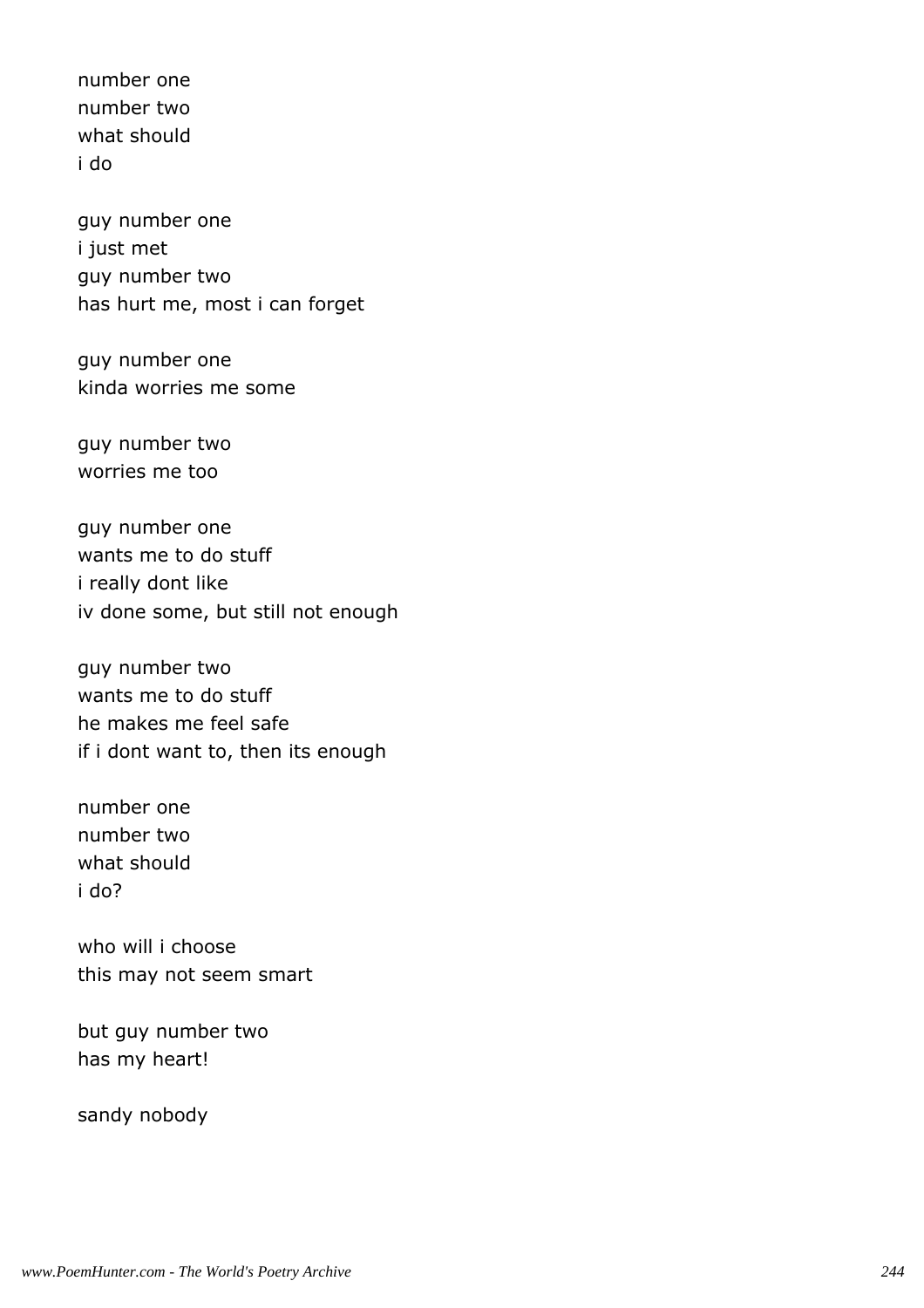# Not Enough

im not good enough i know i will never be not good enough for you nor your family

nothing i ever do will be right you always get mad then we fight

theres nothing left for me to say you made that clear when you ran away

you just disappeared never said goodbye when you left part of me died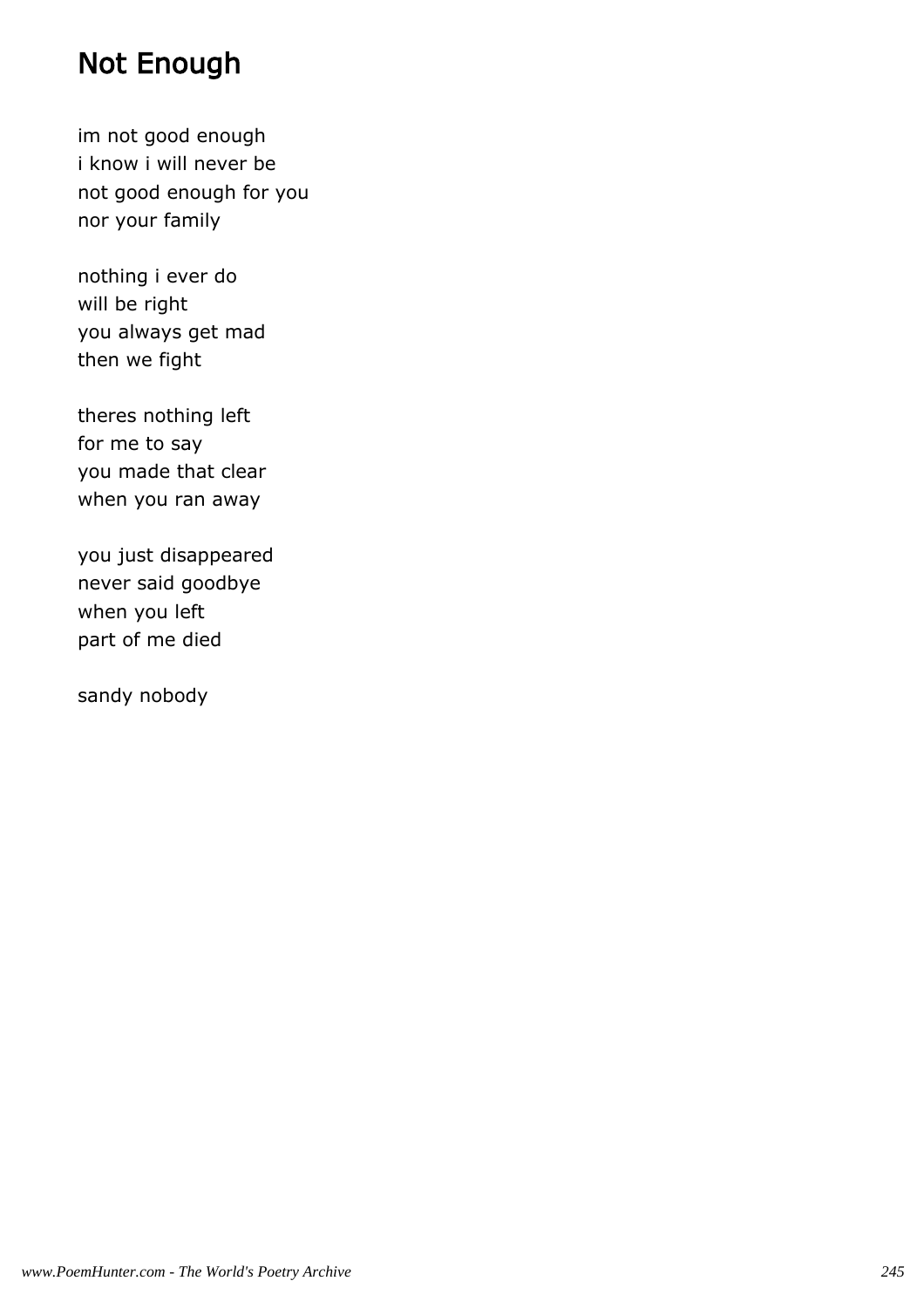# Not Real

i want someone to touch someone to kiss i want someone to hold these are things i miss

i want someone to love someone to be there i want someone to hug these are things to share

i want someone to care someone in my bed i want someone in my life all the things i want, i have said

all these things i want to feel if found on the internet then they arent real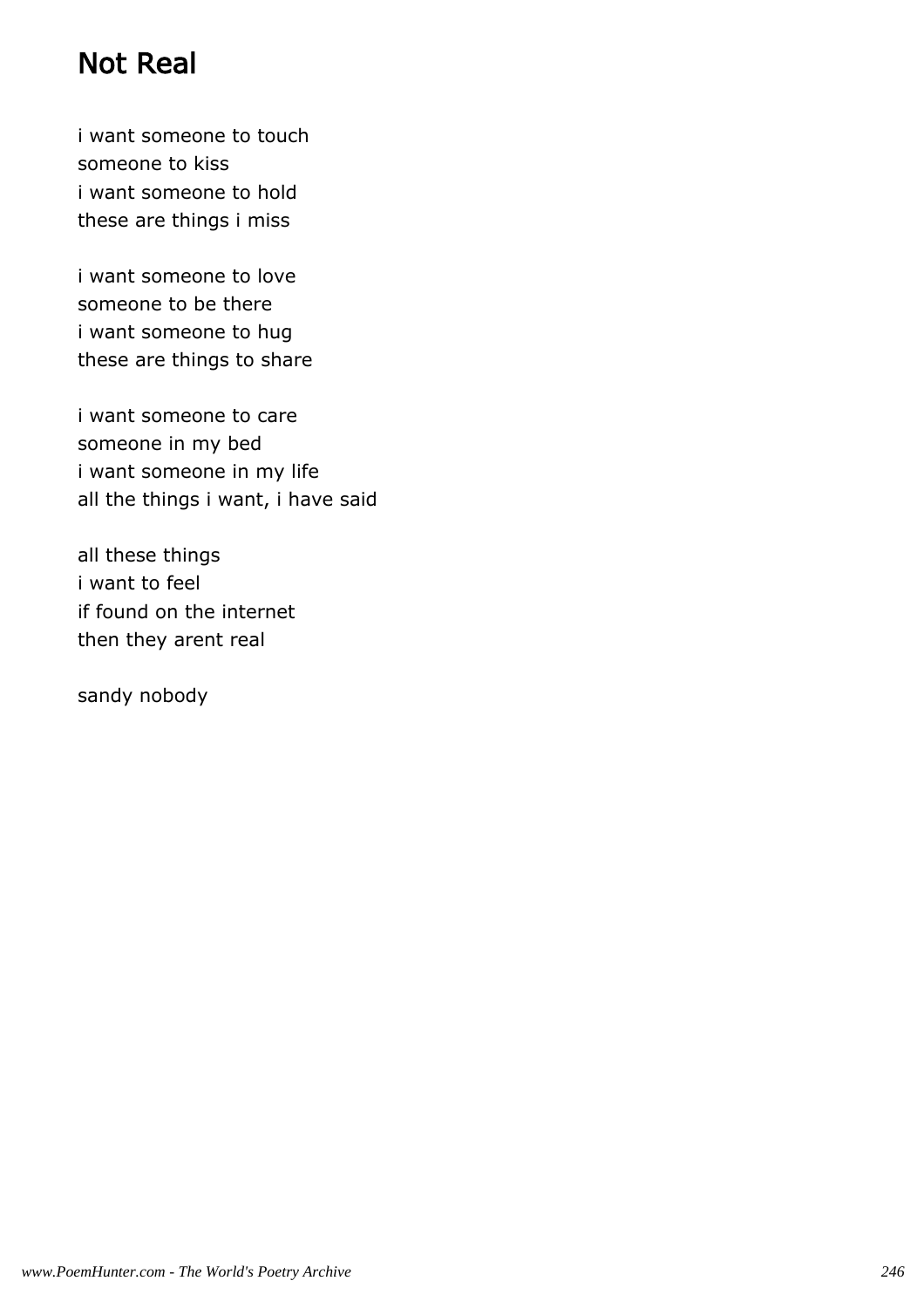# Now I Lay Me Down To Sleep

now i lay me down to sleep i hurt so bad i just weep i want to drink my fears away i want to drug my pains today

i want to live another day i want to die again today i must go on, this i know living is just dying, but slow

so as i lay me down to sleep memories of you i will keep memories good and bad i hide inside where they'll stay even after i have died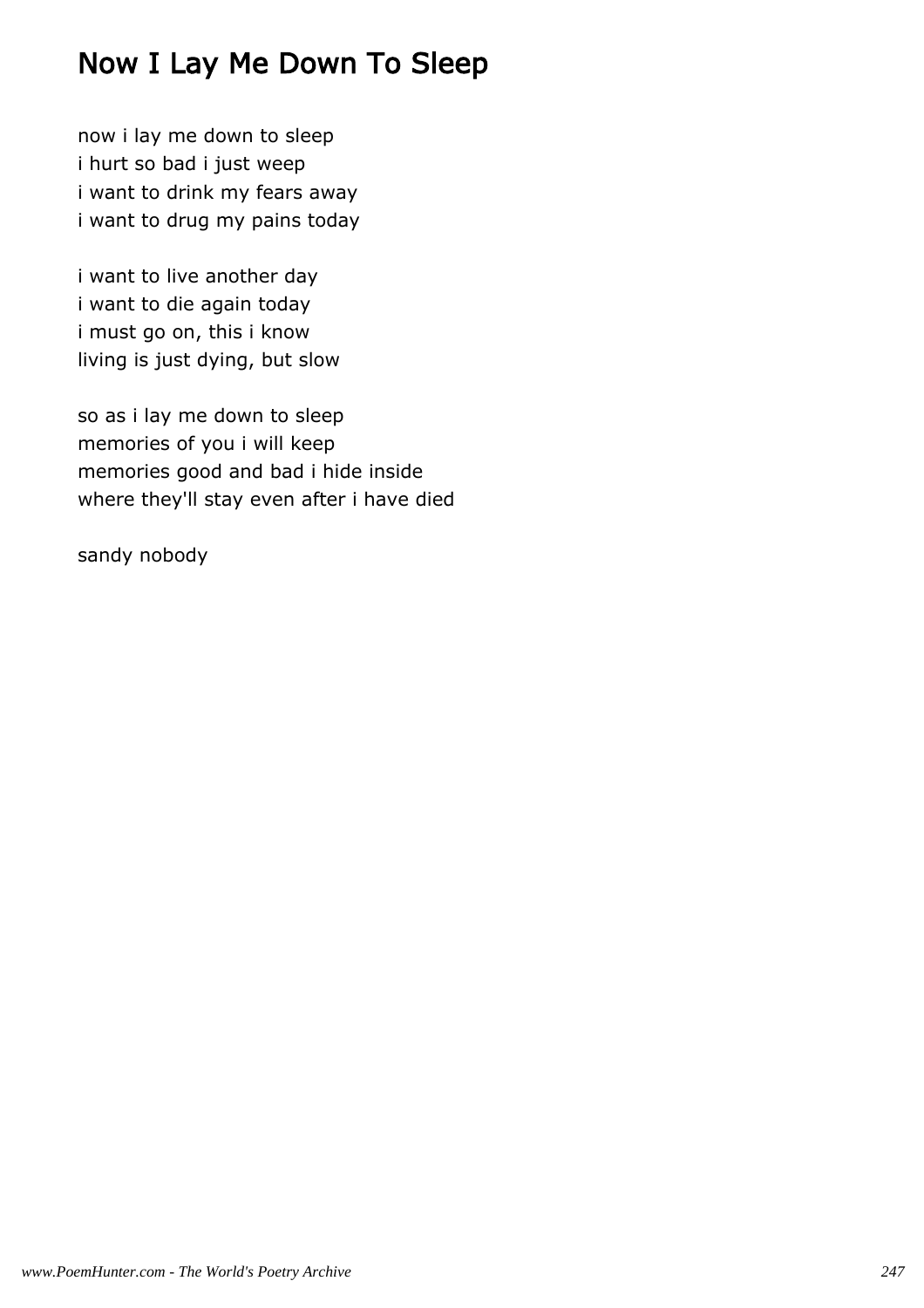# Of Him I Dream

i took a trip to pick up a script

as i walked up the isle thats when i saw him next to a pile

stopping to admire to fill my desire

he did insist and i couldnt resist

he would fill my hunger i couldnt wait any longer

i grabbed him and ran to the door, fast i can

he i craved he couldnt be saved

him i had to eat right in my front seat

ohhhhhhhh

(of him i dream)

he was my

chocolate

covered

strawberry

creme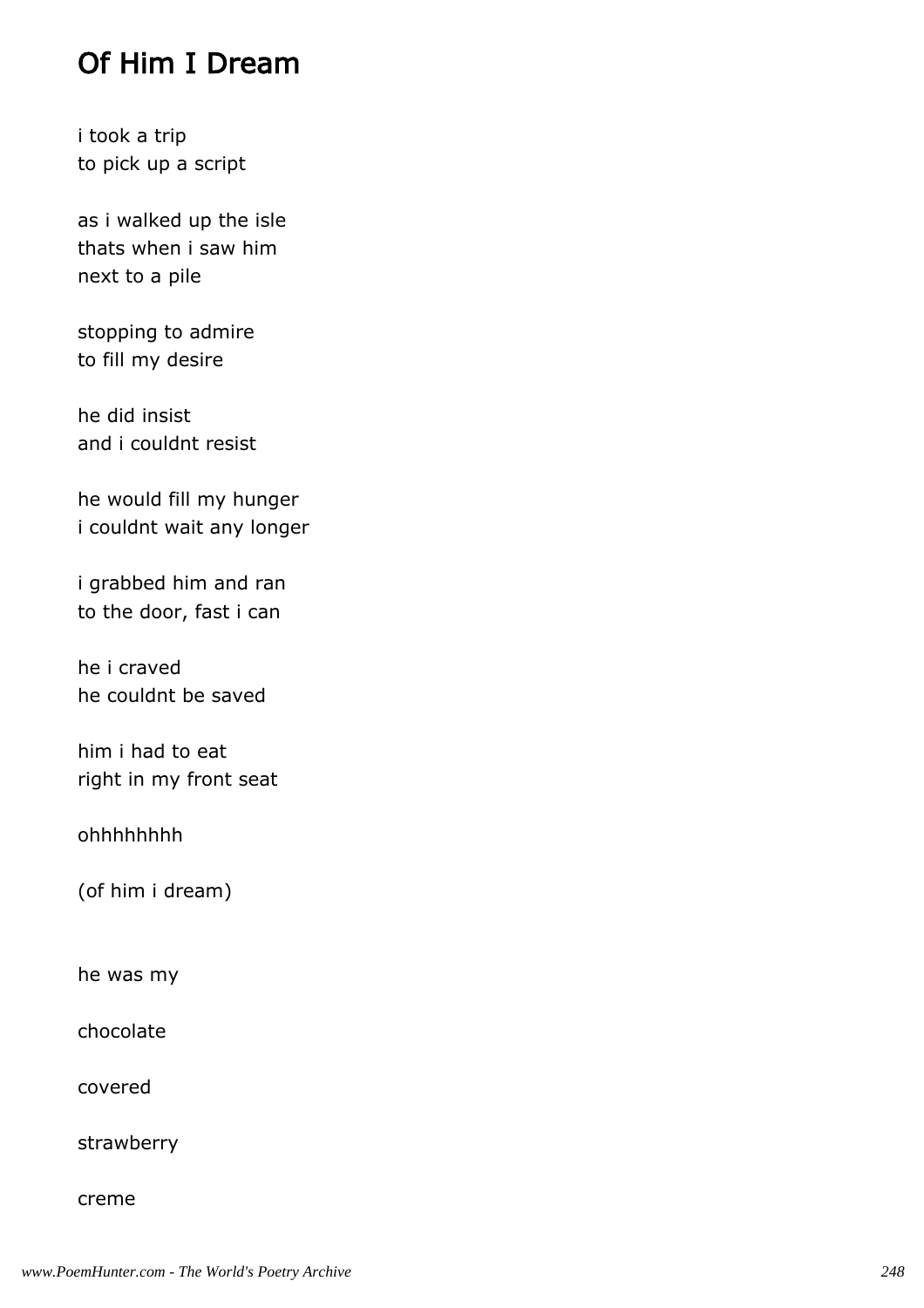santa

and i ate him all up!

sorry...about writing this...started as a joke....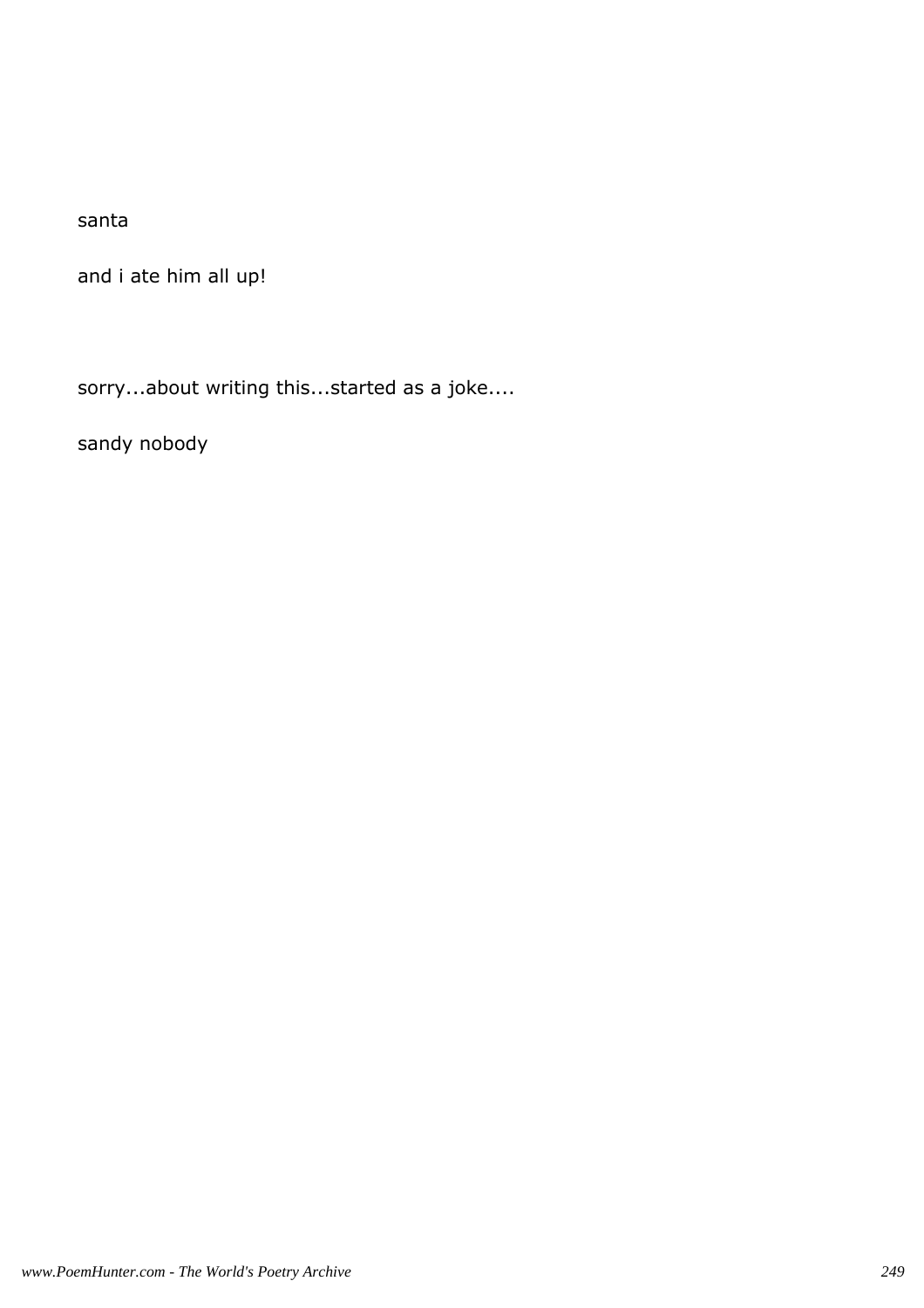# Oh Yes, I'M So Happy!

oh yes, i'm so happy cause i get to hear your lies i'm so happy surprise!

oh yes, i'm so happy cause you tell lies on me i'm so happy see?

oh yes, i'm so happy cause you call me names i'm so happy i'v fame!

oh yes, i'm so happy cause you break your promises i'm so happy i'm joyous!

oh yes, i'm so happy cause you gave me some attention i'm so happy i'm in heaven!

oh yes, i'm so happy cause i get to be used i'm so happy i'm amused!

oh yes, i'm so happy cause you spare me a few minutes i'm so happy i must be nuts!

oh yes, i'm so happy cause you let me love you i'm so happy i'm through with you!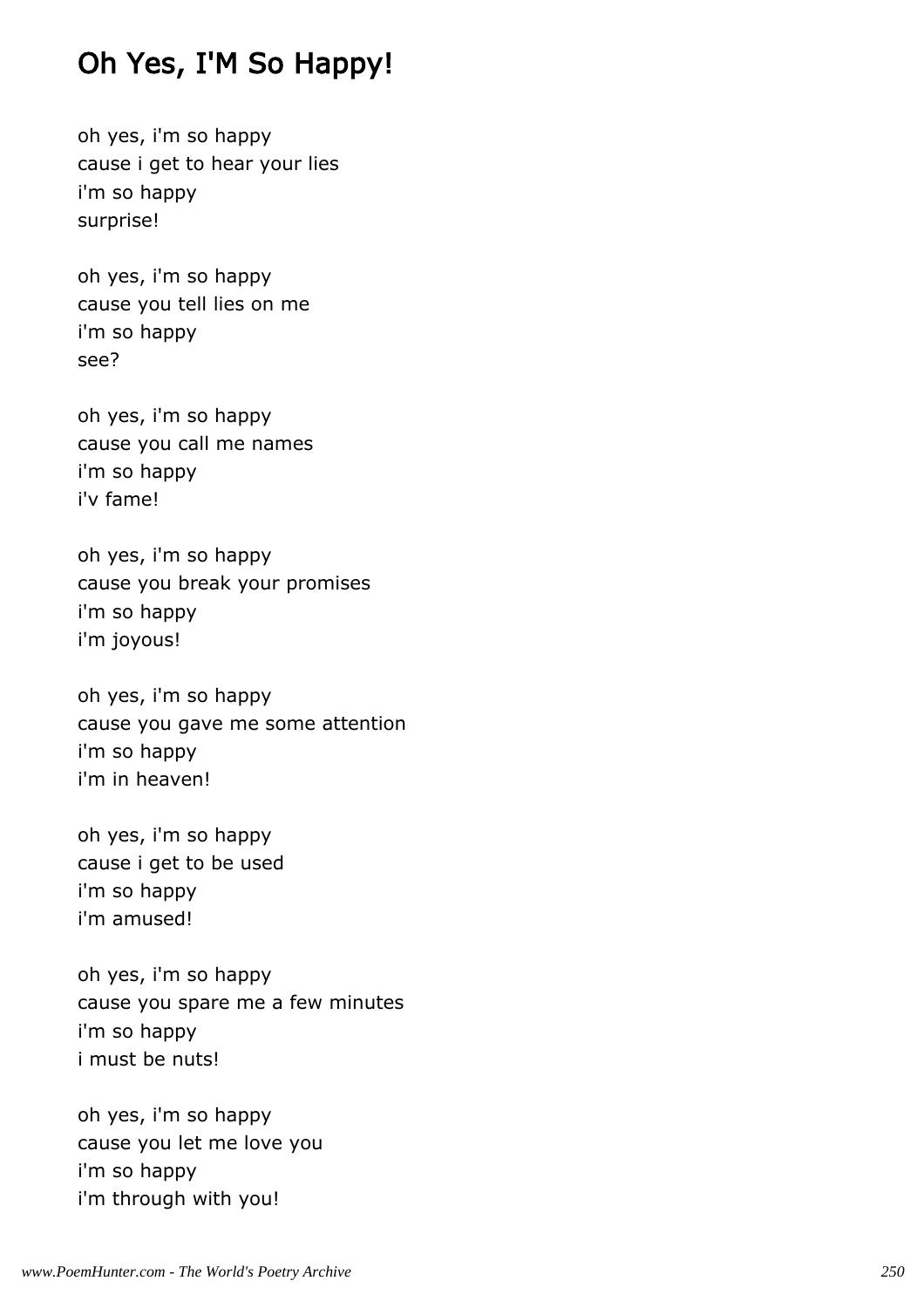oh yes, if i was so happy cause of you i'll be happier now without you!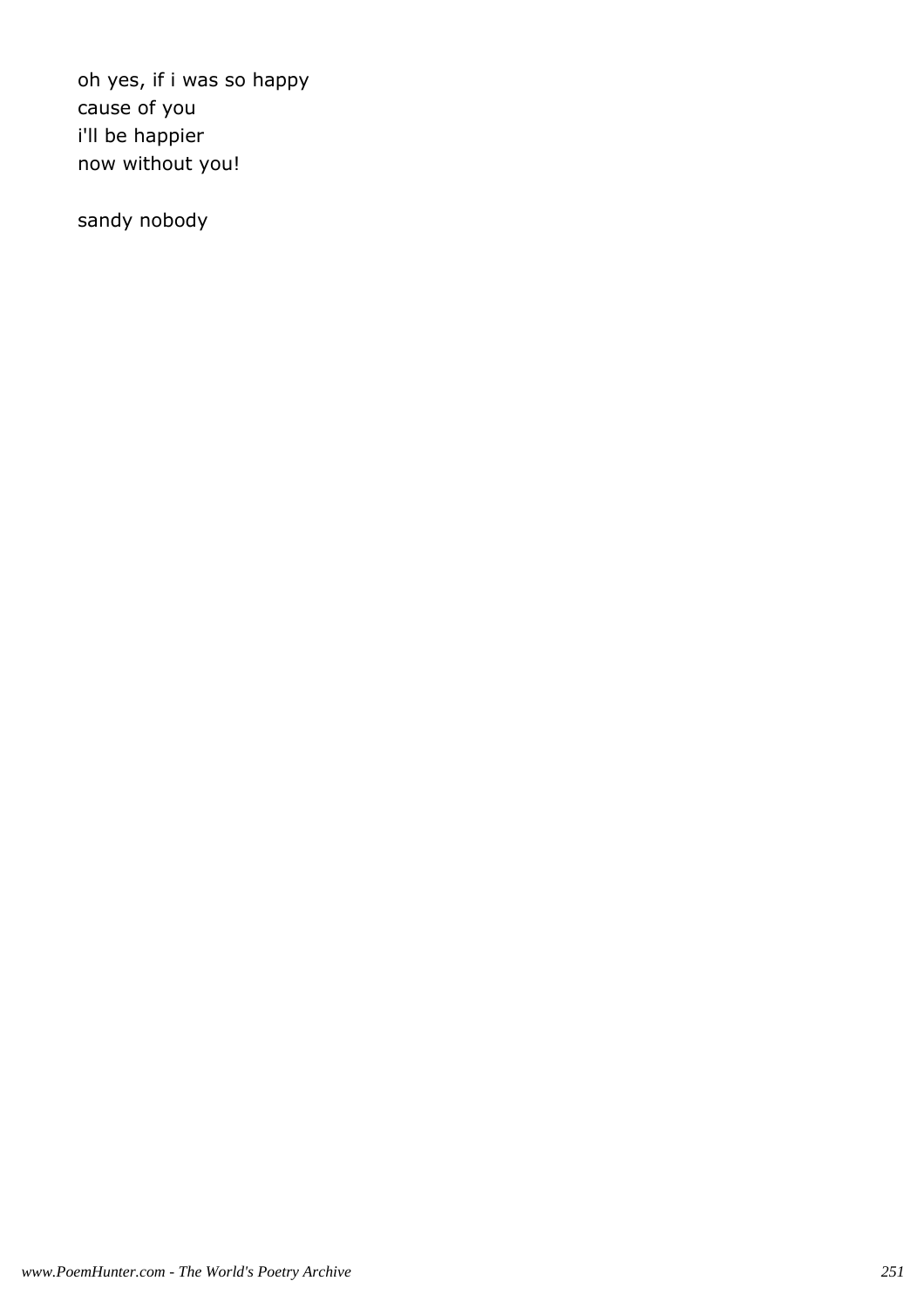## Old House

the old house is empty now standing all alone only the memories remain the people are gone

the windows are boarded the grass grown tall doors knocked off hinges holes in the walls

standing here looking thinking way back when remembering life long past i start to grin

i close my eyes remembering long ago back to happy times i used to know

back when we were children laughter filled the air back when life seemed easy we didnt care

but those days are long over we have since grown we moved away have families of our own

so the old house is empty stands all alone only memories are here the people all gone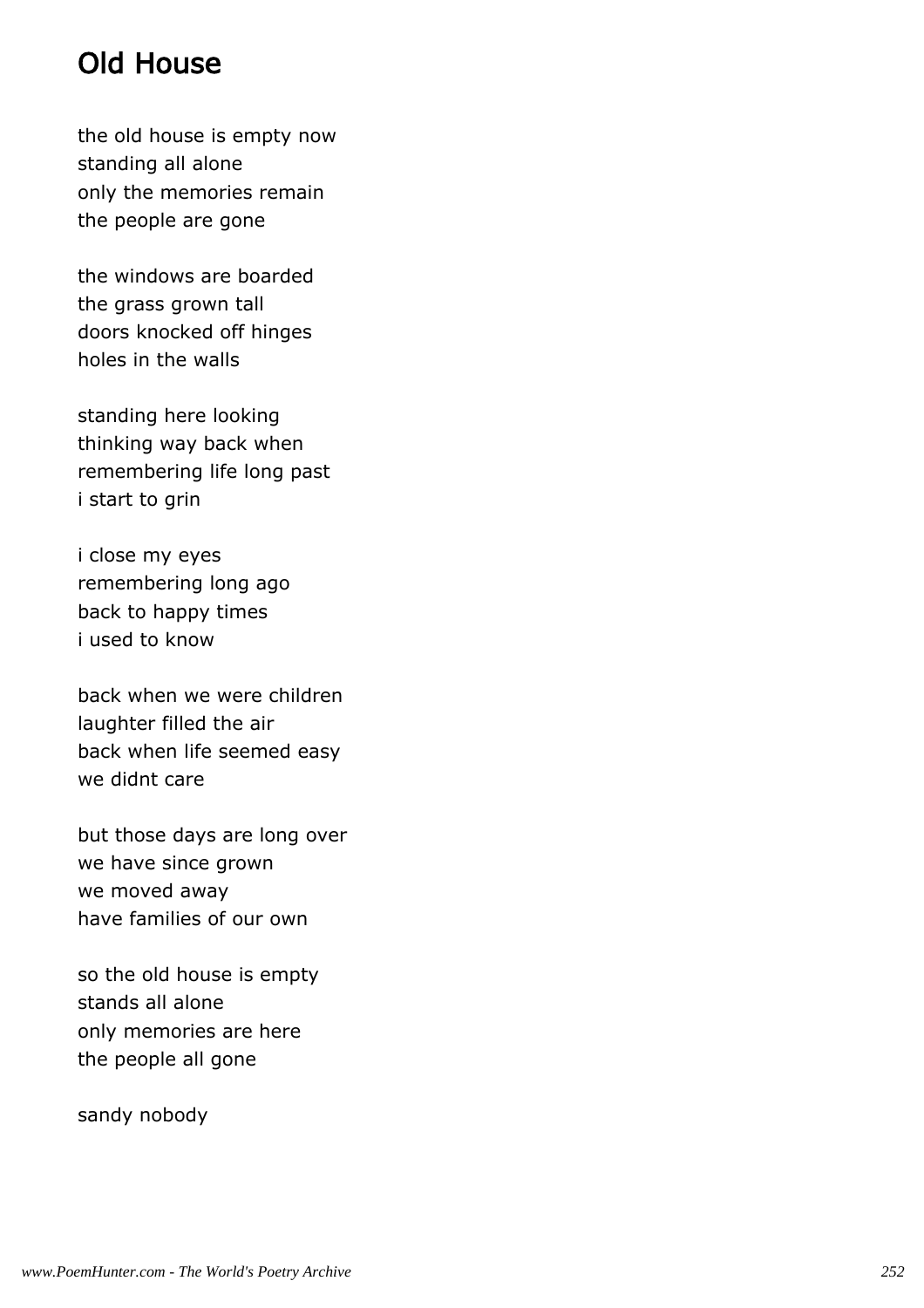## **Once**

once i loved it made me cry once i hated i wanted to die

now i sit here all alone now i sleep here all alone

once i loved felt alive now alone empty inside

once i hated felt dead now alone enough said

the love is gone the hate is too the pain is gone so are you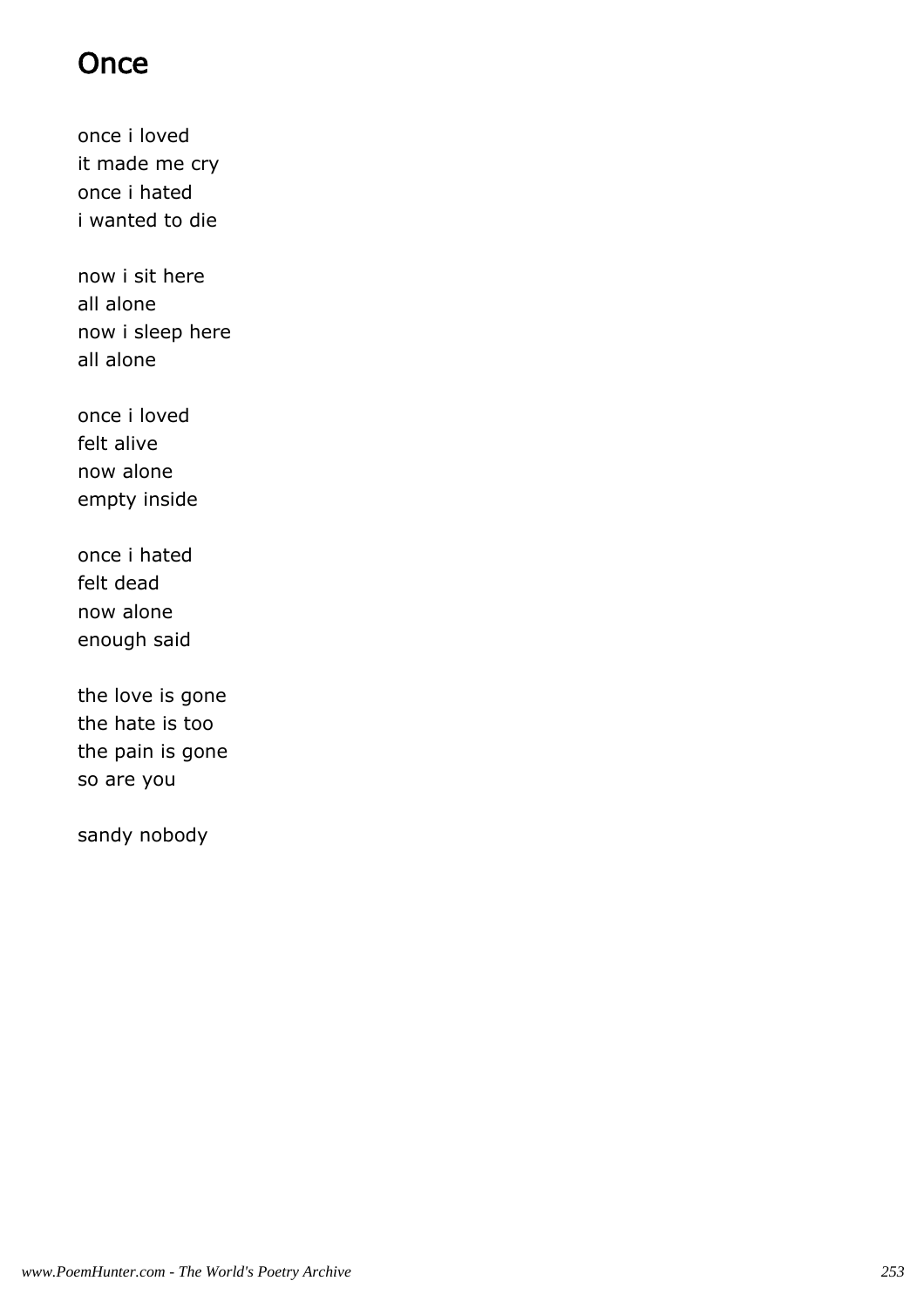## Once Upon A Time

once upon a time i thought i found love thought you were a gift from up heaven above

you made me happy you made feel alive soon my feelings for you began to thrive

gave you my heart, body and trust was only for you i did lust

as time went on life without you seemed so wrong but one day we had an arguement and now you are gone

ill wait here forever for you to return for in my heart your love has burned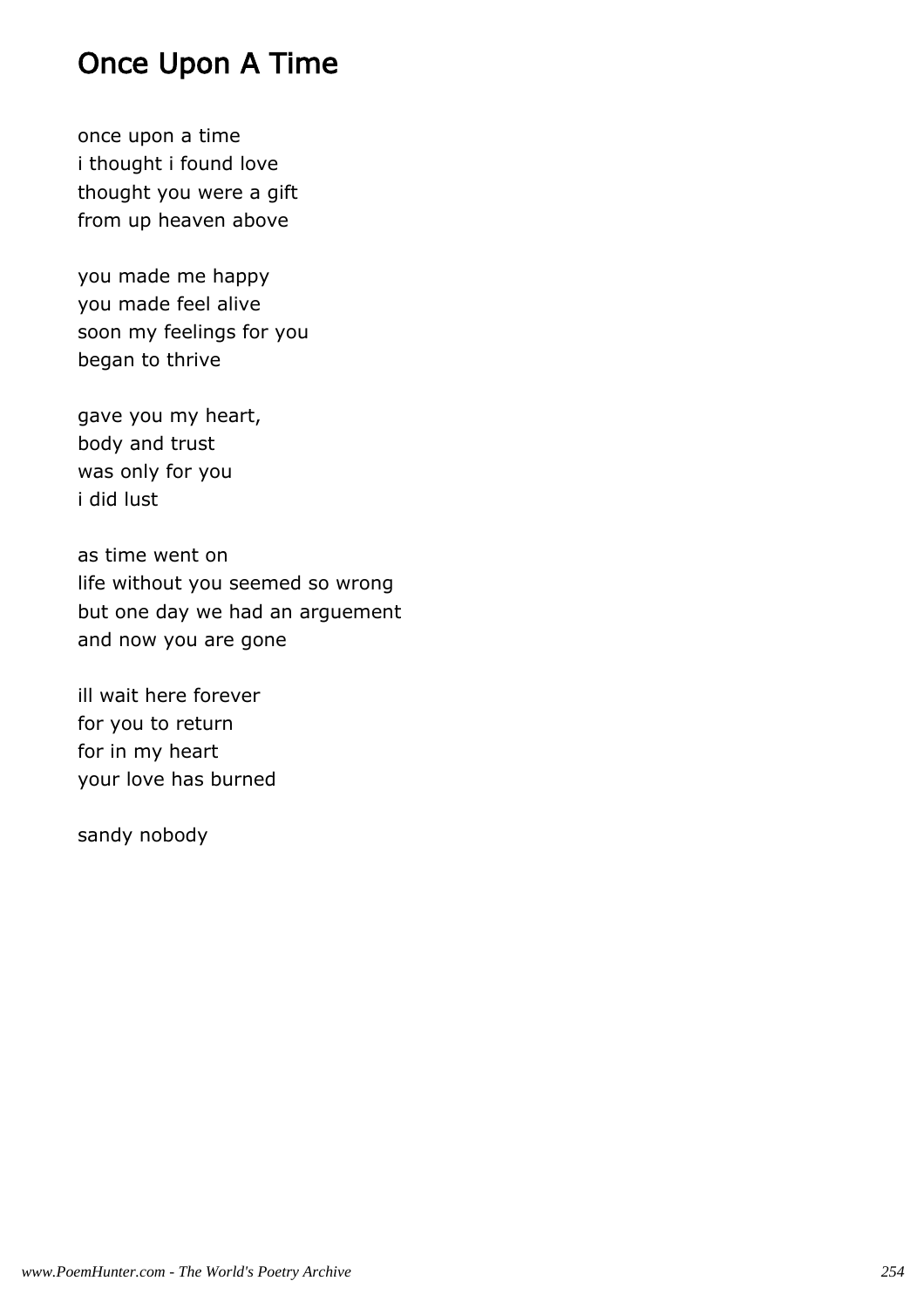## One Special Person

one special person is all i need one special person just for me

one special person to be a friend one special person til the end

one special person who gives not just takes one special person who is real not a fake

one special person i can adore one special person who doesnt make me a whore

one special person who loves just me one special person wants not everyone he sees

is there a special person out there for me im not sure yet have to wait and see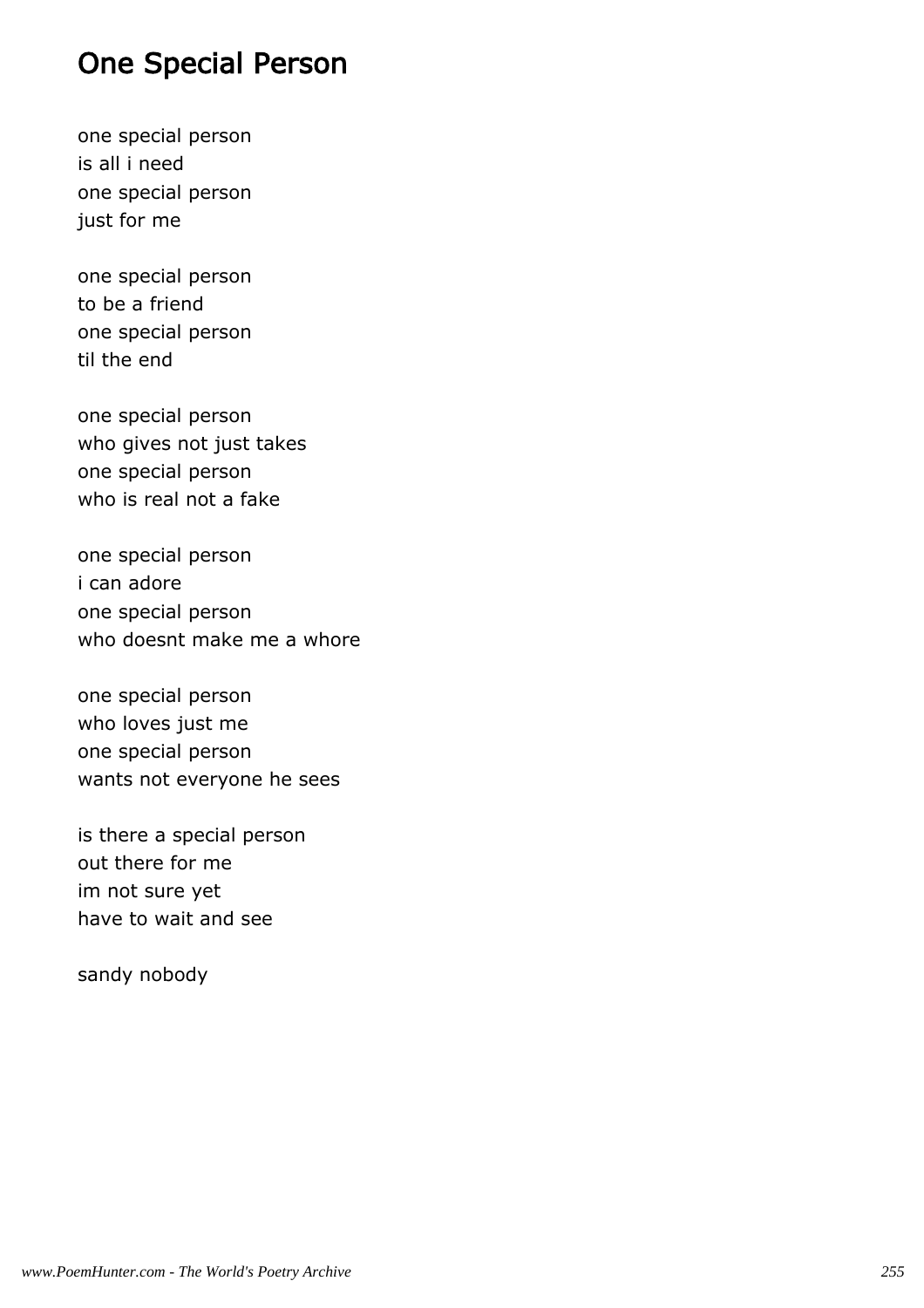## Only Memories Of You

im coming back, you did say keep you safe i would pray

i watched you walk out the door you marching off to fight a war

as you turned away, i felt a burn in my heart i knew you would not return

everyday i would sit and wait watching for you to walk through the gate

one day a car pulled up 2 soldiers got out and walked up

no spoken words did i hear my mind was racing with my deepest fear

you would never return home inside my heart i never felt so alone

they offered their deepest sympathies now all ive left of you are distant memories

memories of which shall never part memories living deep inside my heart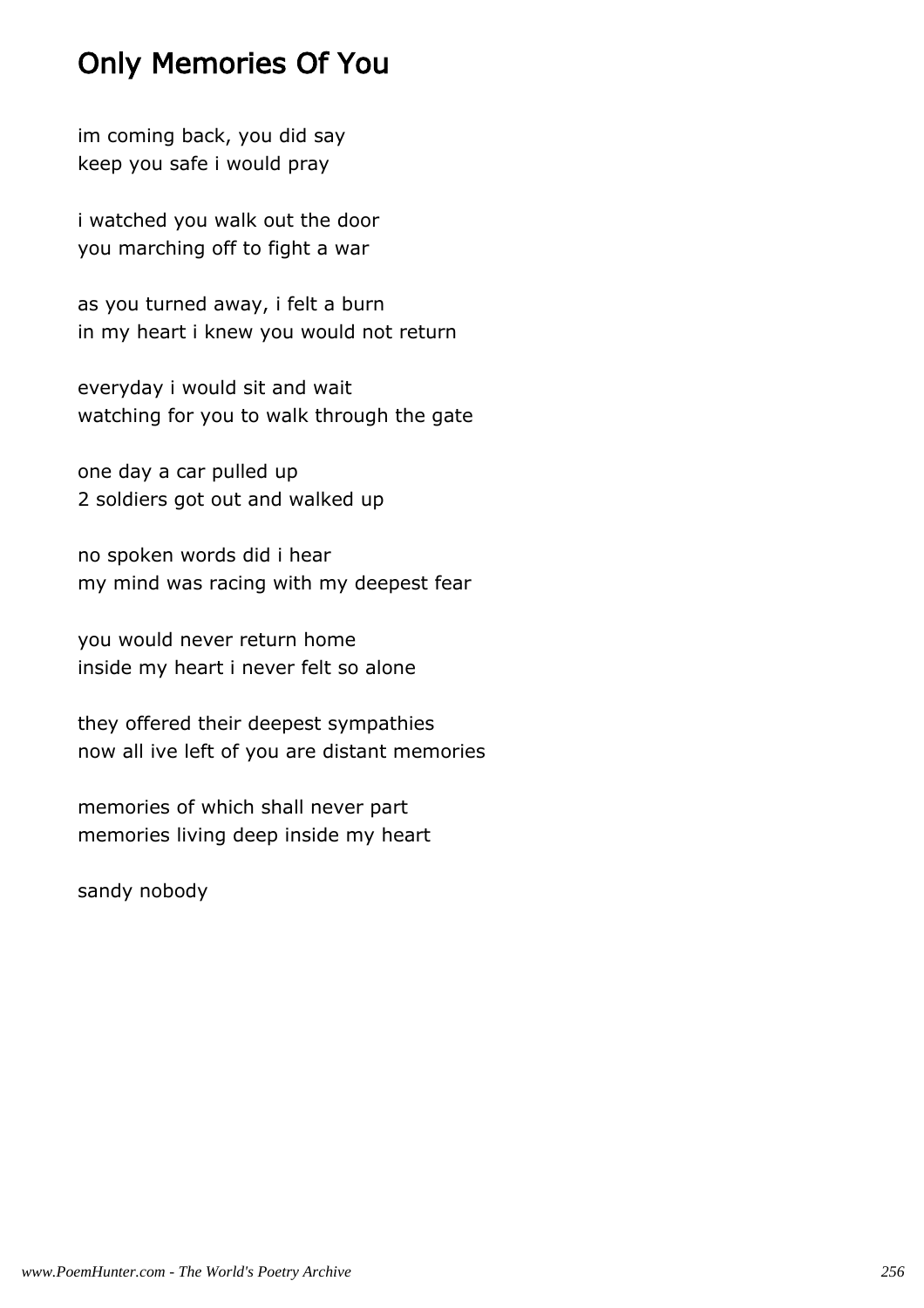#### Open Door

i opened my door to you let you come inside i welcomed you my arms opened wide

i gave you my body to keep you warm gave to you my heart shelter from the storm

you were starving i gave you my plate you were thirsty from my cup you drank

i gave you my time you were alone i gave you my love then you were gone

i gladly gave it all to you i hope for you only the best hope you find what you're looking for hopefully then, your heart can rest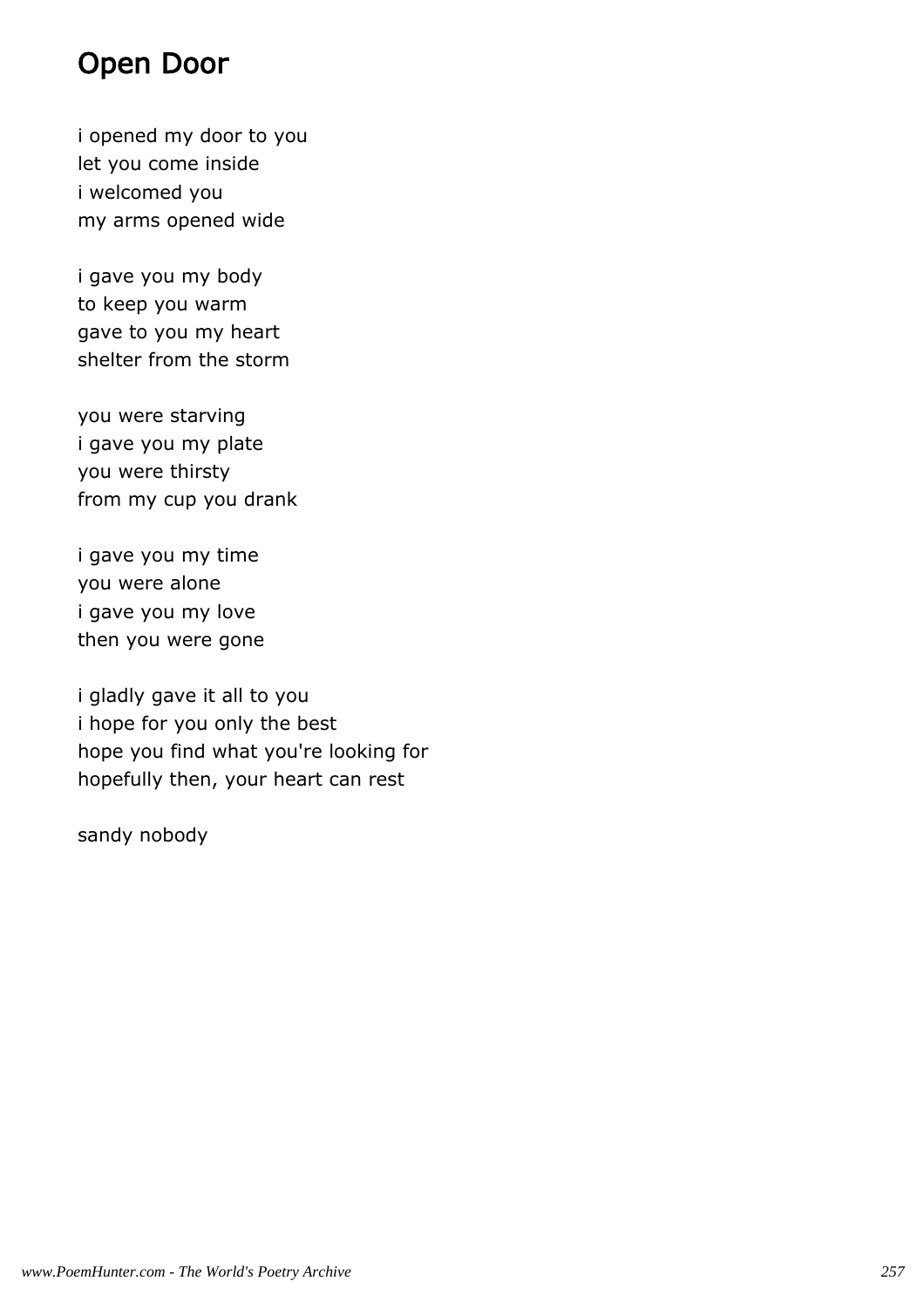## Open Eyes

i opened my eyes what did i see

i saw you

i opened my ears what did i hear

your lies

i opened my mind what did i learn

not to trust

i opened my heart what did happen

you broke it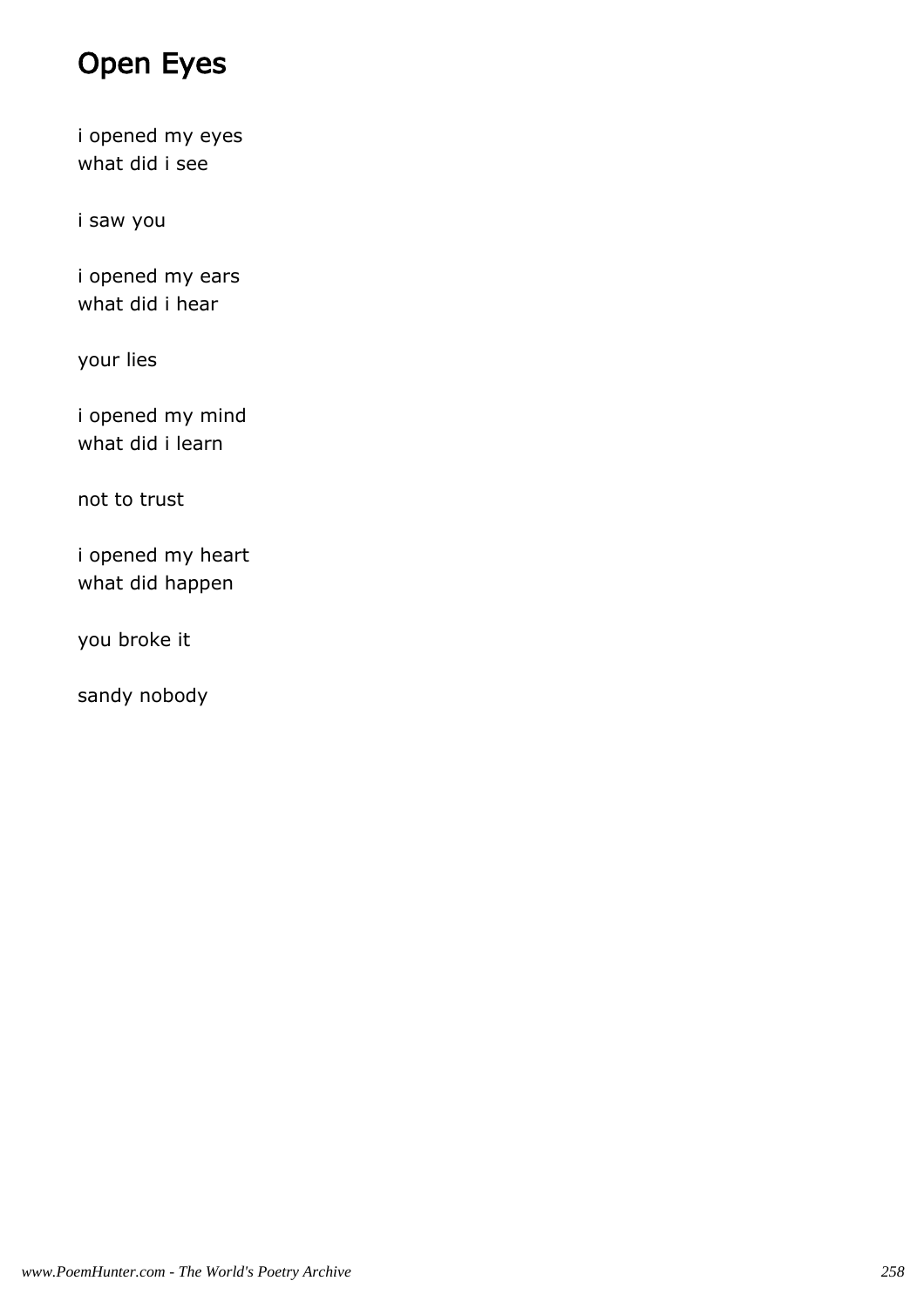## Pains

pain in the neck what the heck

pain in the head not dead

pain in the arm cold not warm

pain in the eye just die

pain in the feet weak

pain in the thigh why

pain in the heart torn apart

pain in the butt say what

what does all these pains have in common?

hint: YOU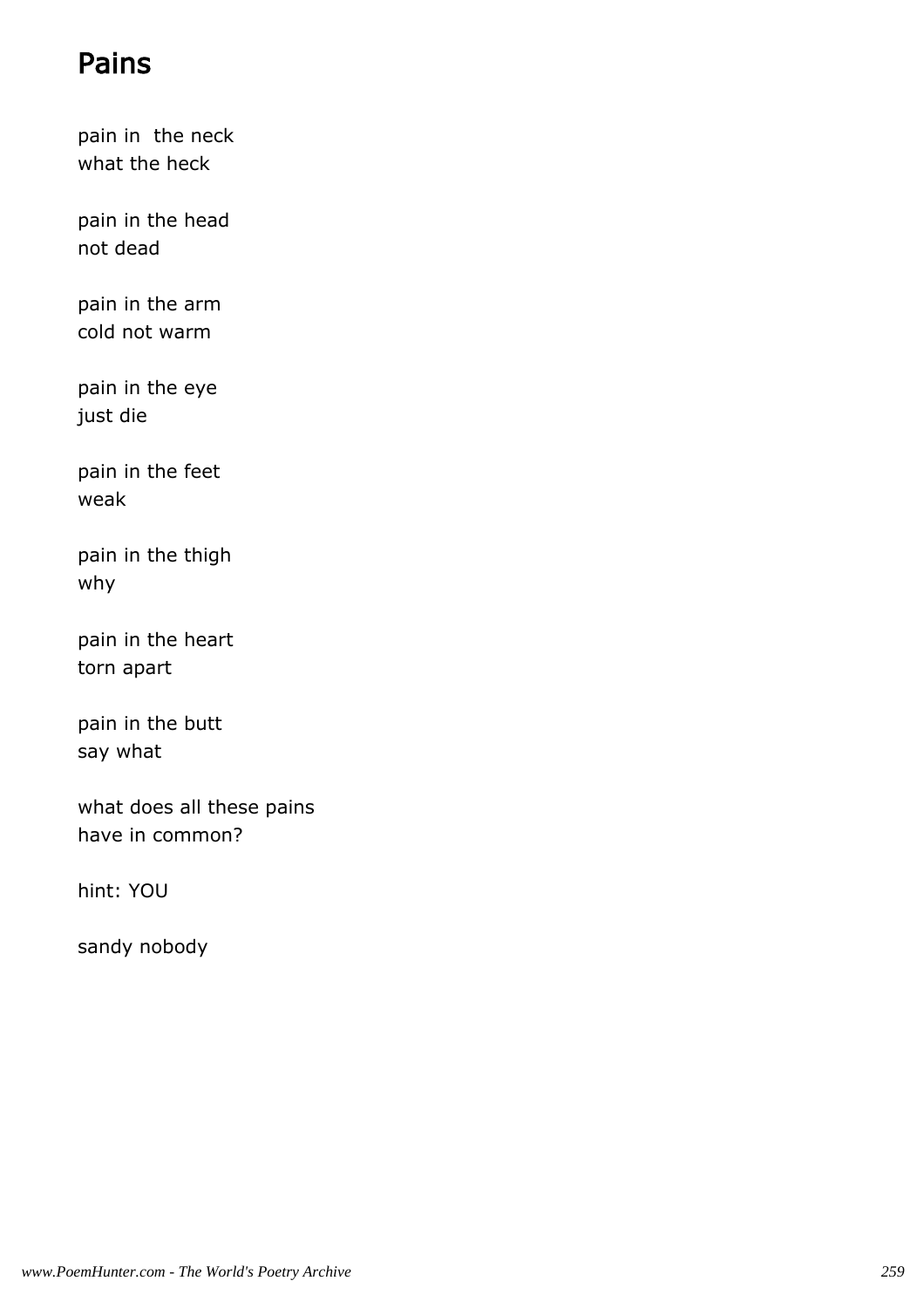### Painted Smile

you wear that painted smile upon your pretty face you hide behind your mask covering your disgrace

you keep your secrets hidden deep within your mind your shame is eating your soul youre running out of time

you never show emotions you cover up your fears so you wear that painted smile as you have all of these years

your thoughts are in the past youre afraid to let them go you need to move on now leave the darkness of long ago

remove that painted smile upon your pretty face open up your heart and a real smile will take its place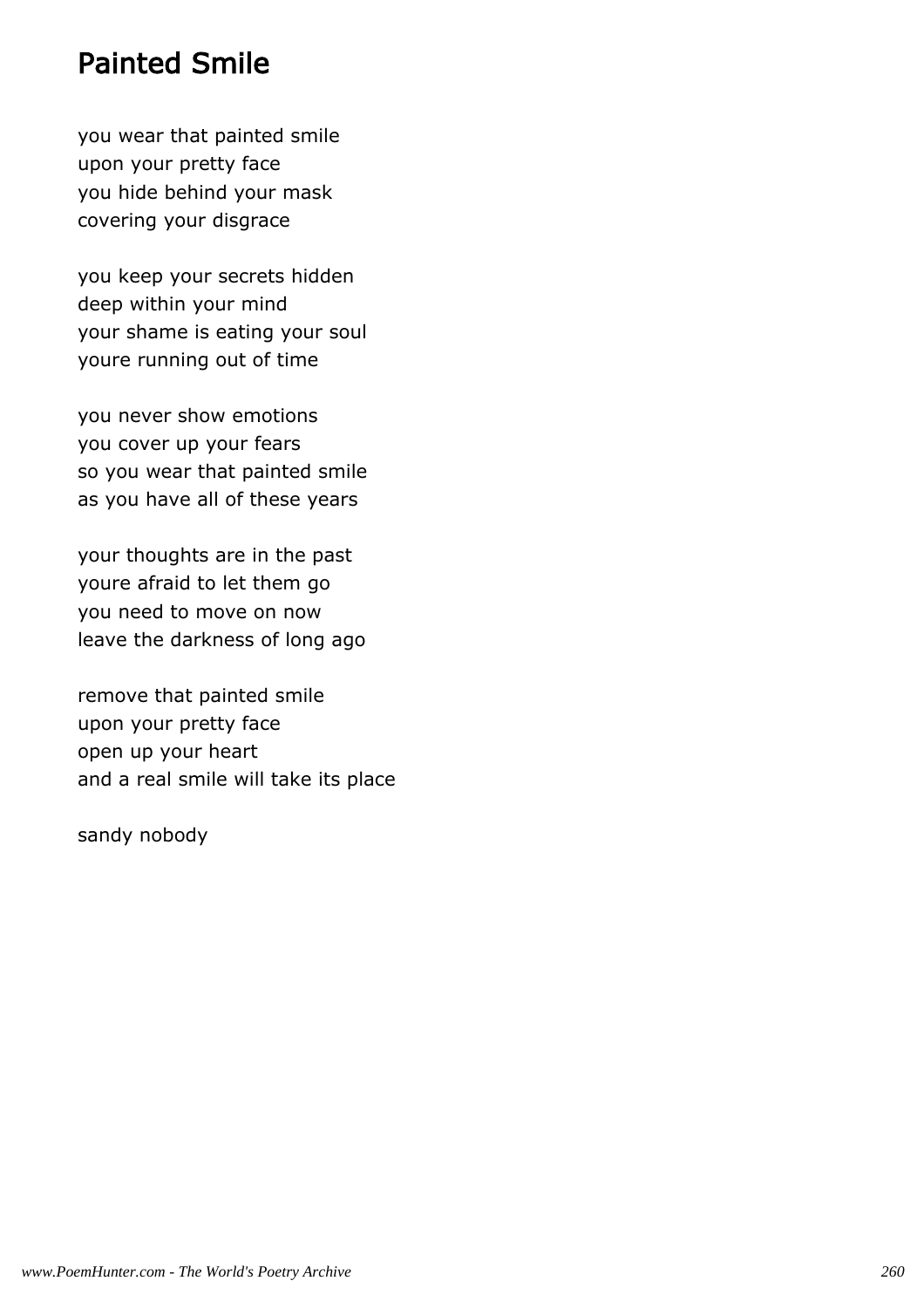### Pieces Of My Heart

you held my heart in one hand you promised to be careful i saw your knife in the other thats when i became fearful

you smiled that evil grin upon your sweet face i tried to grab my heart get out of that place

as you brought that knife closer to my heart i saw you killing me piece by piece, part by part

thats when you started cutting it slowly at first then stabbing faster and harder my blood you did thirst

you were chopping me into pieces laughing as you did it when you were through you picked up the pieces, bit by bit

then you took the pieces put into your mouth started chewing hard spit me out

im nothing but pieces chewed and spit all over the floor i hear you laughing as you close the door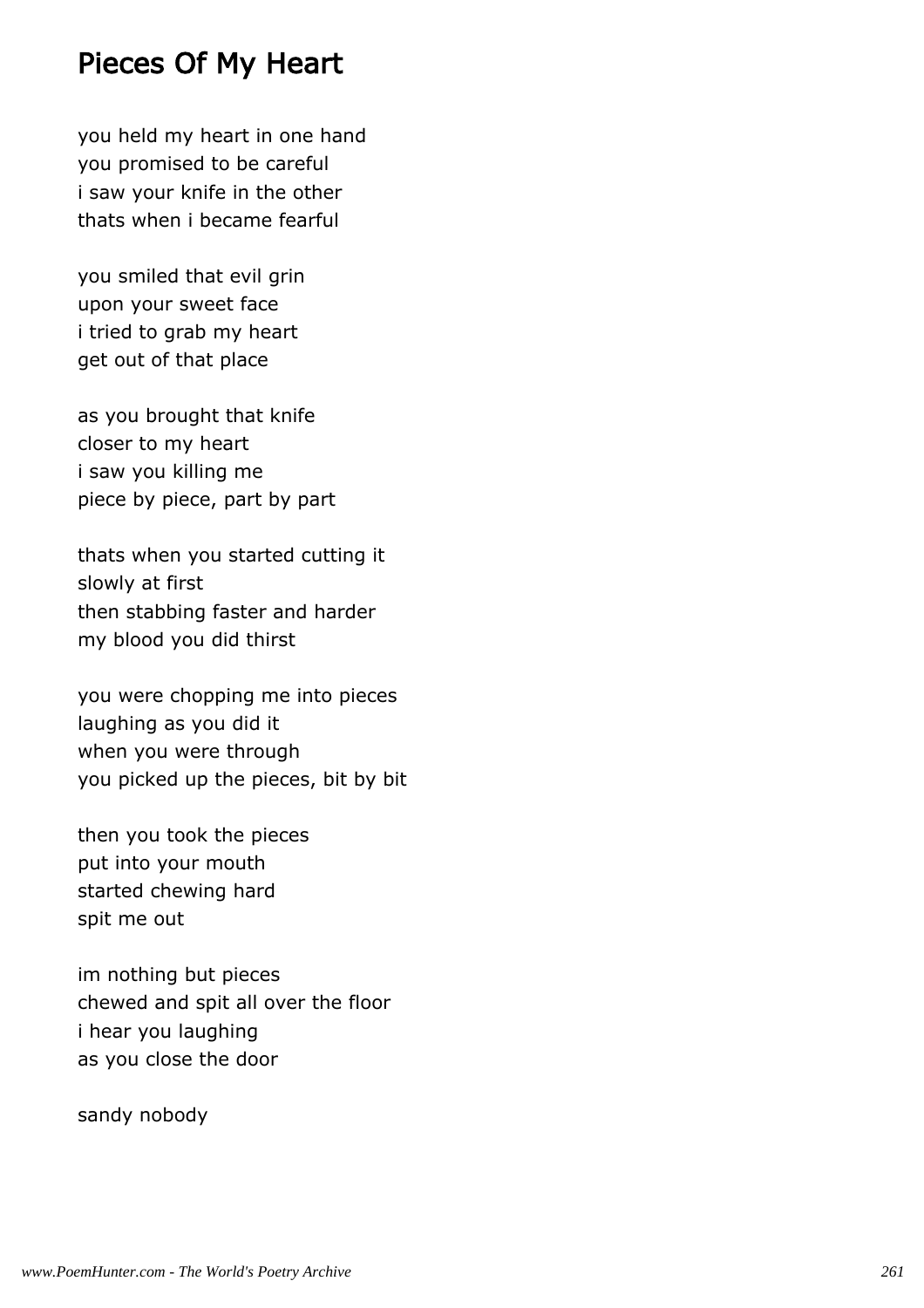# Pills

i went to a doctor he said'you look depressed' i said'no, maybe im a little stressed'

he gave me some pills to help me 'feel happy' after a few days i no longer felt crappy

in fact i was totally numb i felt nothing i mustve looked dumb

i walked around like the living dead thoughts no longer inside my head

no more feelings happy, sad nor pain no more thinking no more anything

the pills did their job they made me 'well' now im just a mindless empty shell

now im like everyone else no self identity i am no longer me

p.s.i wrote this after a miscarraige and dr gave me antidepressents for a couple months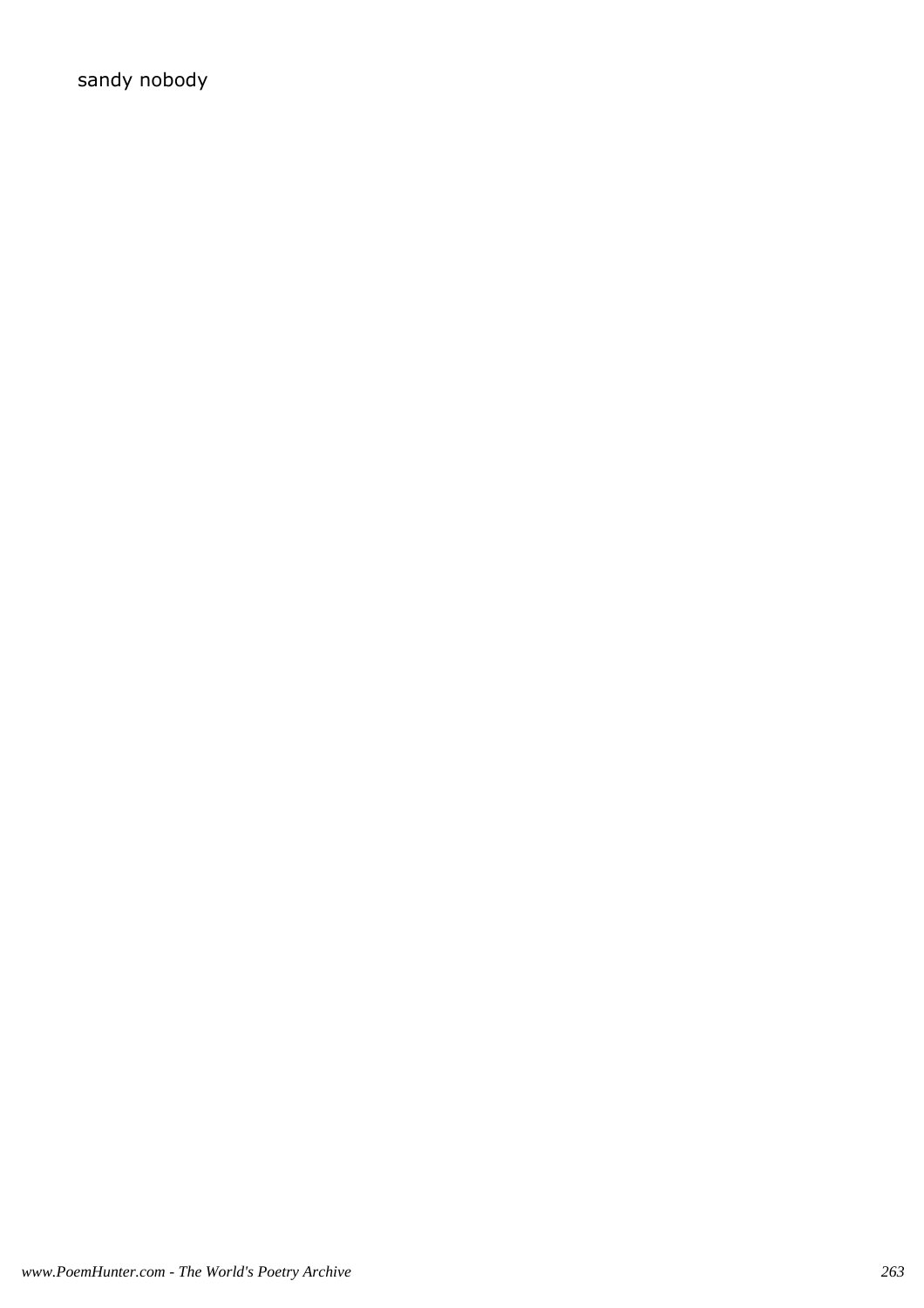#### Player Wanna-Be

this is so the world will know and see about this player-wanna-be

he plays games with many hearts sits and laffs as he breaks them apart

he uses, lies and cheats thinks he cant be beat

he thinks women are stupid and wont find out but im telling everyone what hes really about

he lives in a fantasy world has a right to every girl

his storys all made up and sad after what i tell you, you will be glad

he may tell you hes in a band but hes just a silly old man

he tells you sick and can no longer work he's such a lying jerk

he will try to get money from you he sells his body too

why anyone would pay him for it i really dont know, he aint shit

he will waste years to get want he wants plays innocent first, then he taunts

hes a drug addicted user sex department a loser

he tries make you feel guilty and bad does mean things and makes you sad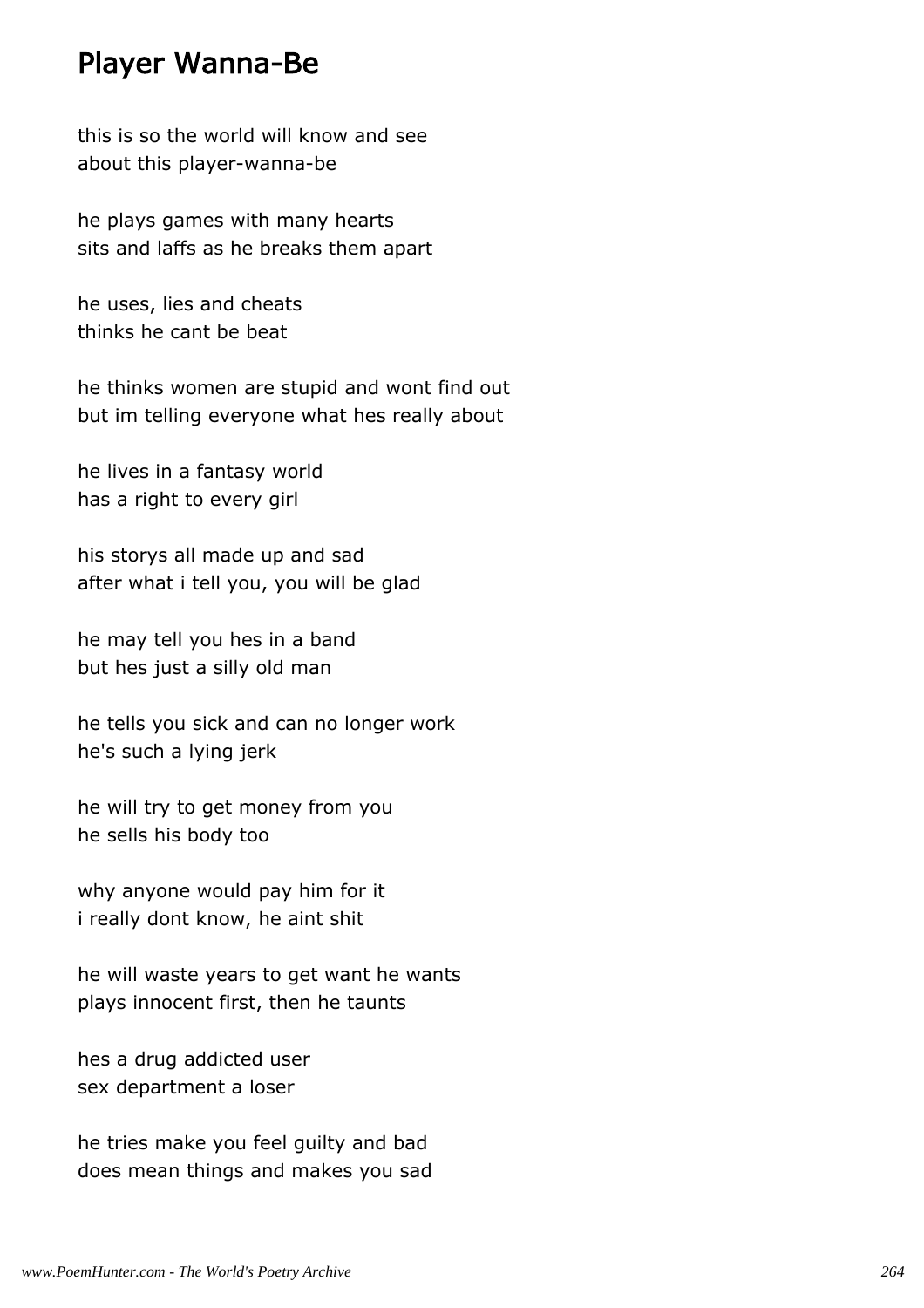when hes saying 'i love you' hes telling many others the same too

when he saying 'i love you' hes watching another womans cam too

he has you naked in his bed but the camhos are in his head

but the camho he watches isnt any good, just dumb cause after three hours, he still couldnt cum

p.s. want his name, address, phone number, picture or yahoo i.d. just ask me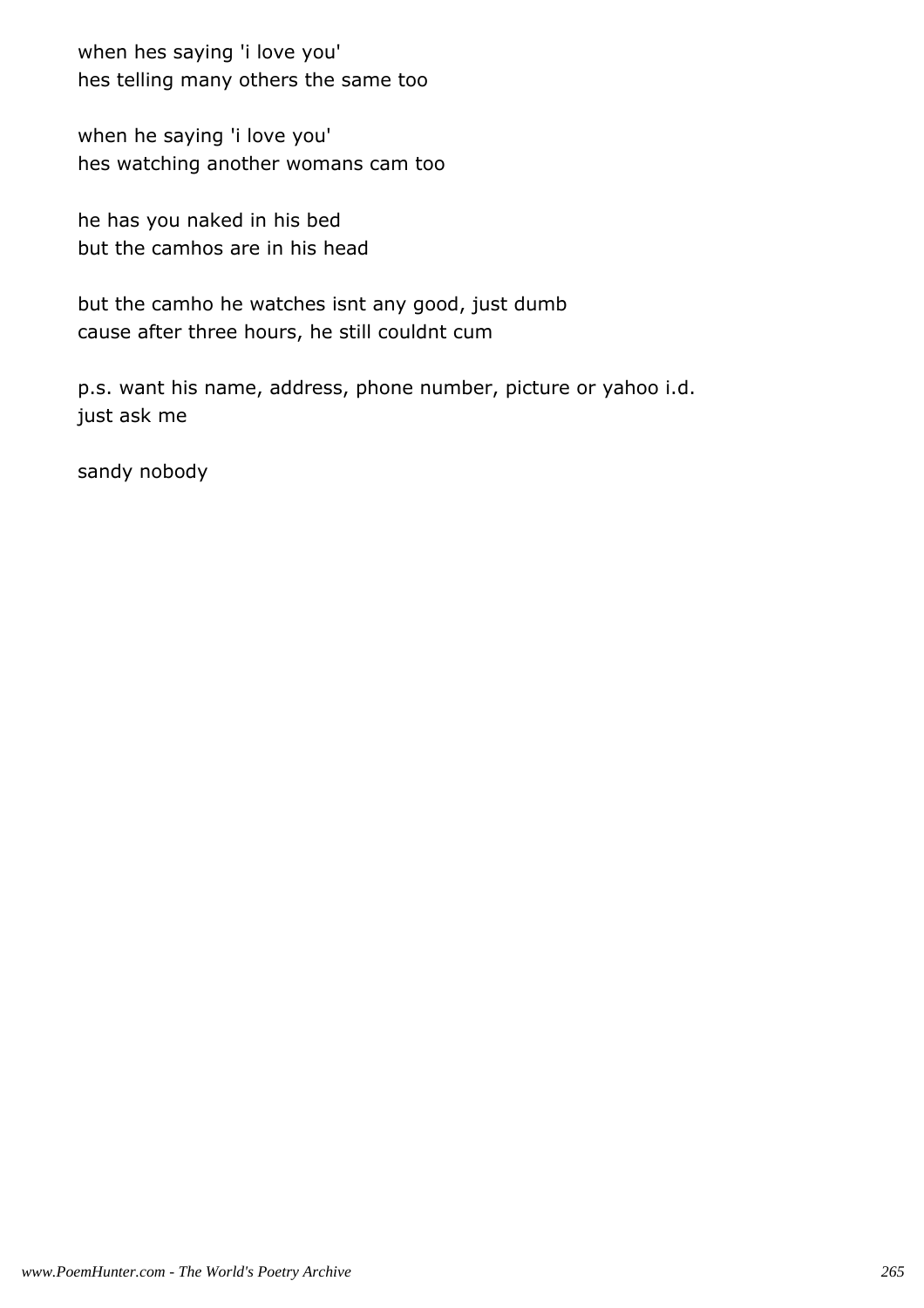### Please Tell Me The Truth

please tell me the truth you need not lie even if it hurts me i'll not die

my feelings might be hurt my may be heart broken but not knowing hurts as much as words that are spoken

please tell me the truth so i'll understand whats going on with you what you have planned

if you really love me then tell me so if you dont love me i will go

will we ever be together or keep things like this will we ever touch each other again or kiss

we touch in real once before was love for real or just another score

please tell me the truth is all i ask a computer screen is the same as a mask

dont hide behind it cause we both know we are real we know how we feel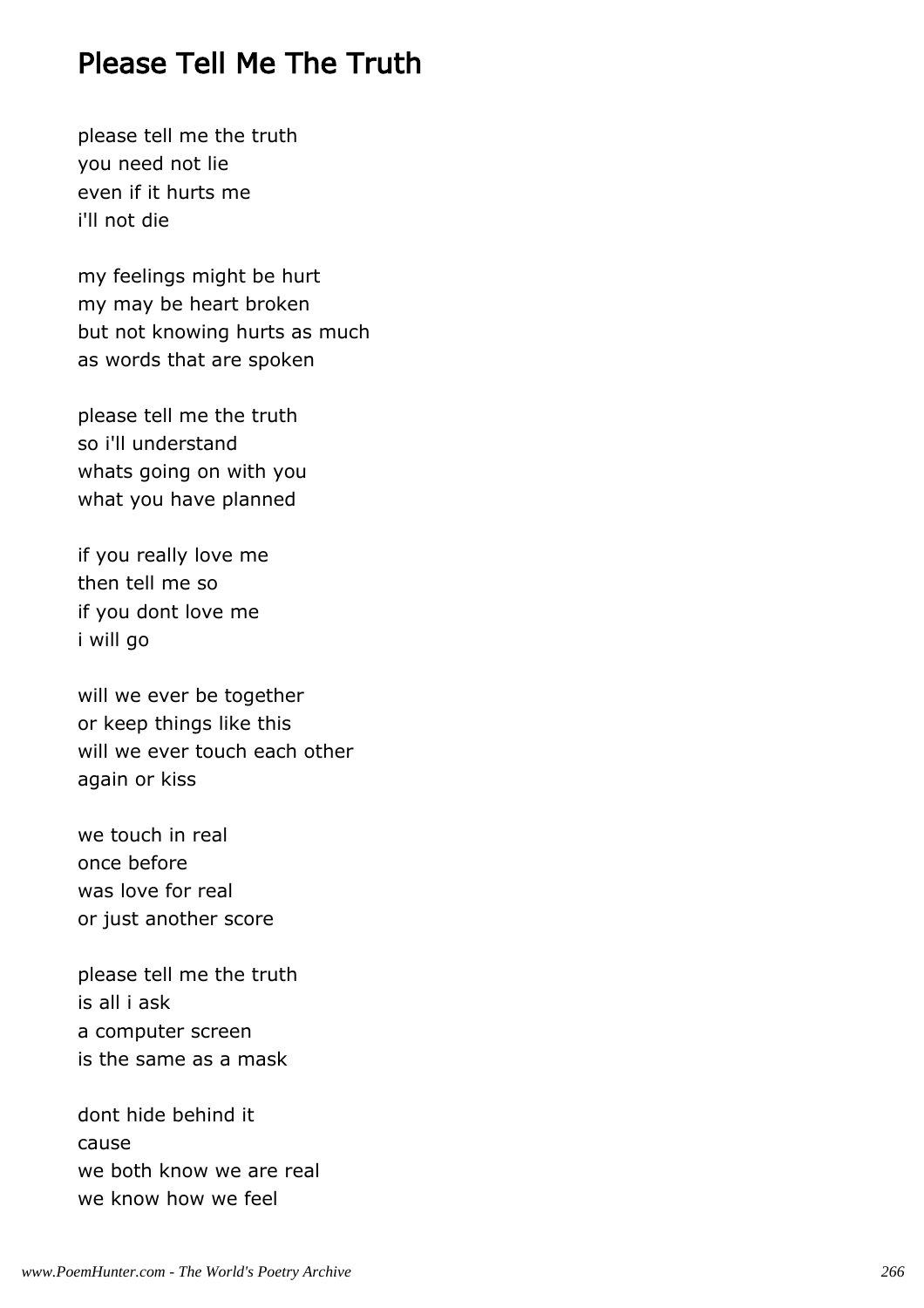but do you like it this way do you want more tell me what you want or close the door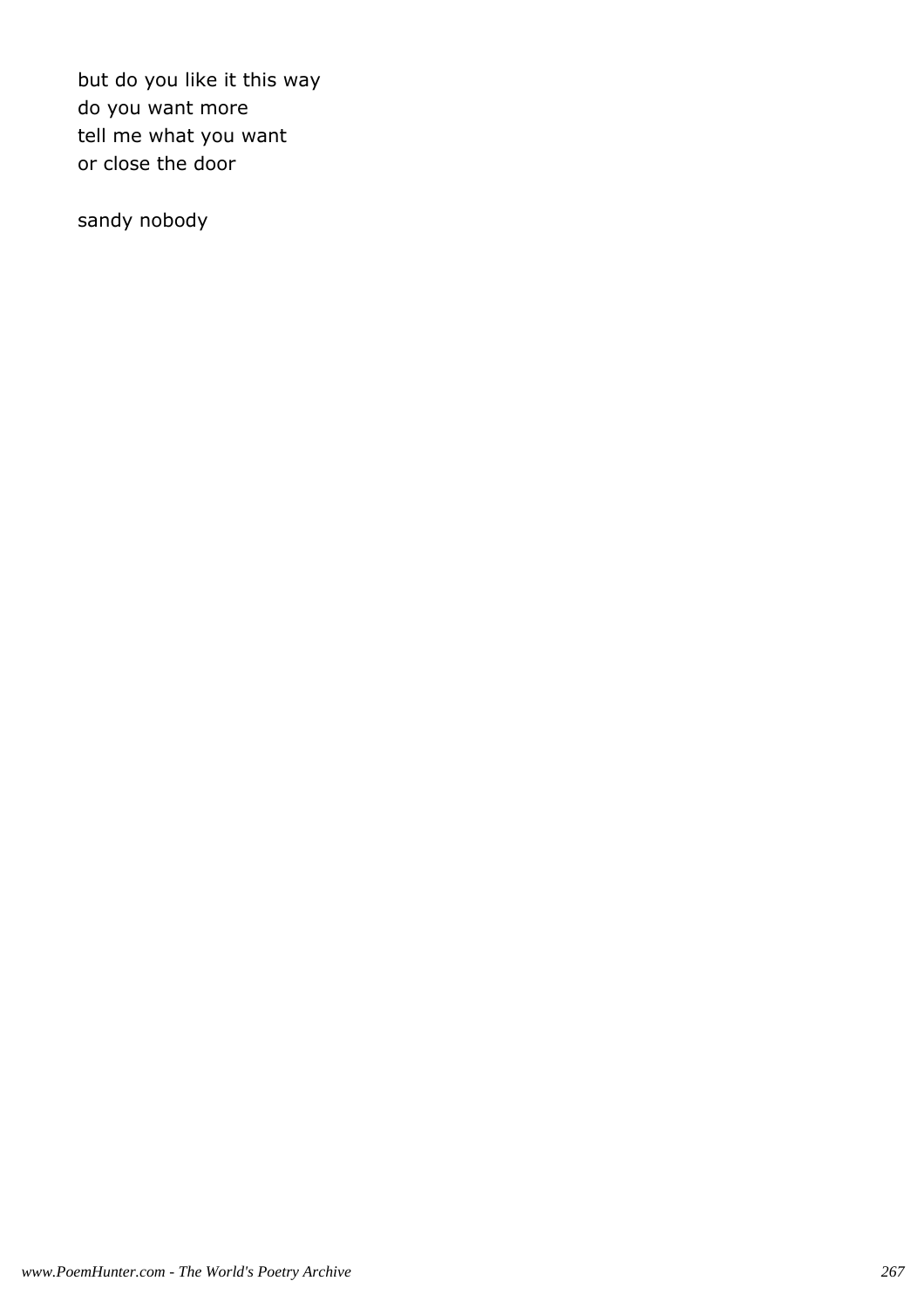## Prayer For Death

burning words scorched inside my head a flaming sword piercing through my heart river of blood flowing out my wounds from my earthly body soon i shall depart

going limp, breathing becomes shallow body savagely beaten, horribly abused no tears, lying on the floor, waiting to die remembering the cruel words you used

i lie here dying, thoughts filling my brain 'God above, show your love', with my last breath 'God in heaven show mercy upon my soul God up high, hear my prayers', my prayer for death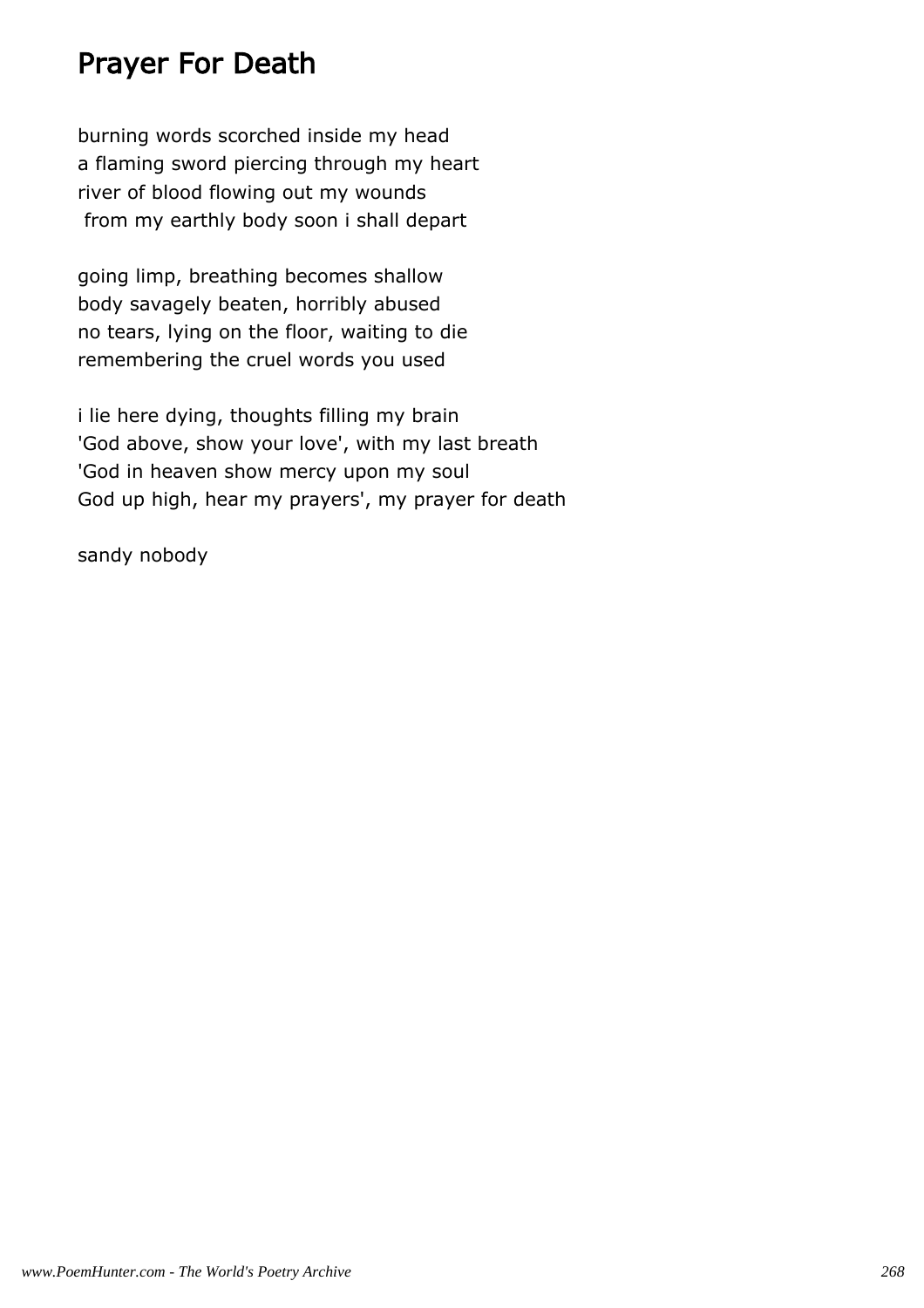### Prisoner Of Marriage

i used to live in this prison of a so called life it was full of turmoil, stress uncertianity and strife

the prison of which i lived was full of fear emotions were not allowed no love allowed here

the windows had no bars for others to see but it did have locks for which i had no key

inside this prison i had stayed for over twenty years was just a living nightmare full of pain and tears

the prison i was sentenced to was of my own fault i lost my heart to a guy and got caught

i used to live in this prison of a so called life i lived there not for doing wrong only cause i became a WIFE

i left that prison of marriage one day i broke free it was not a life, it was only death now that i can see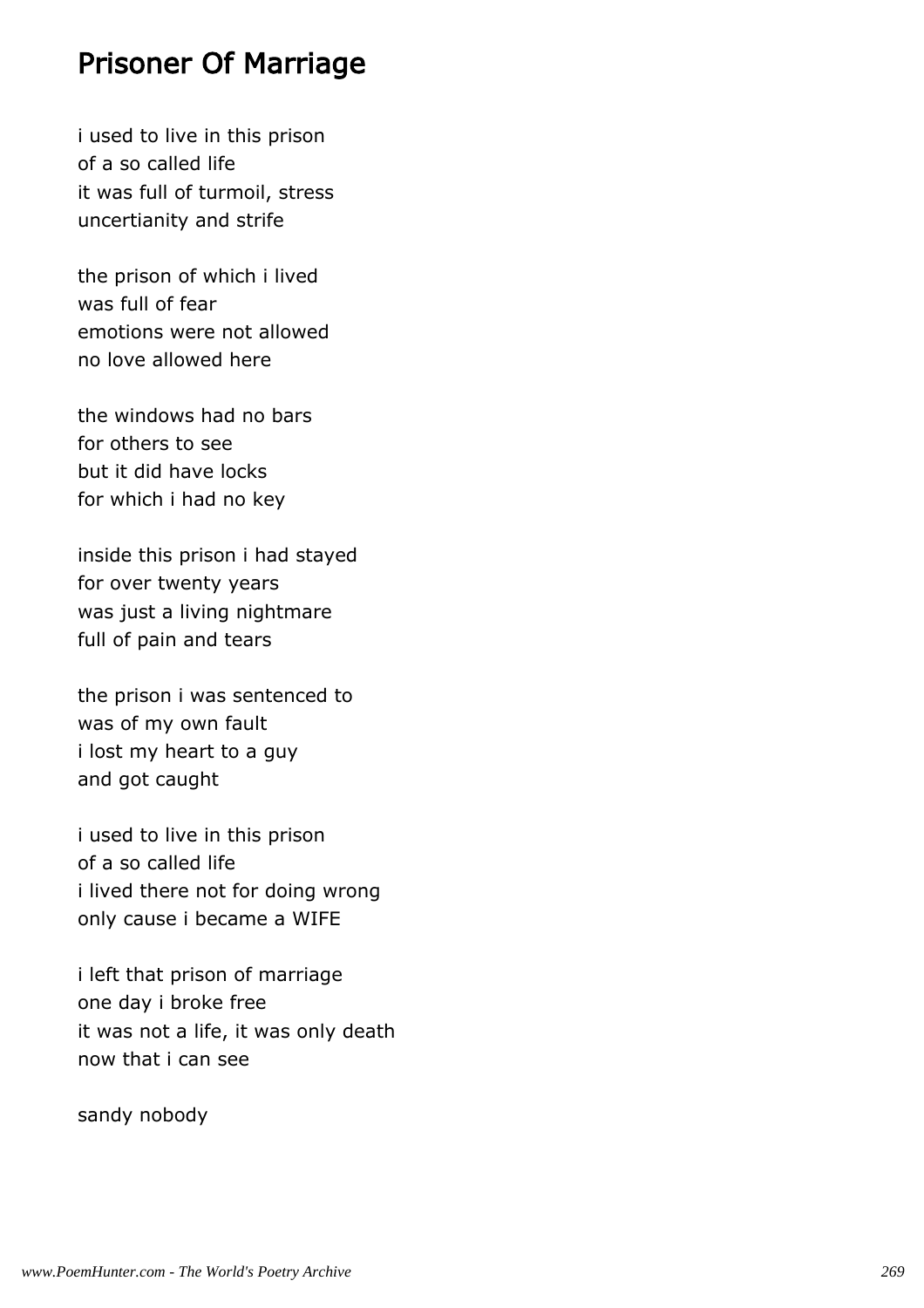## **Questions**

where will i be if they come for me

what will you do if they come for you

why do they come only for some

they only take a few then what do they do

will anyone ever care what they do there

who will know after some go

will you be scared that noone cared

is there even hope how will we cope

can they be stopped is there a different opt

do these questions have answers?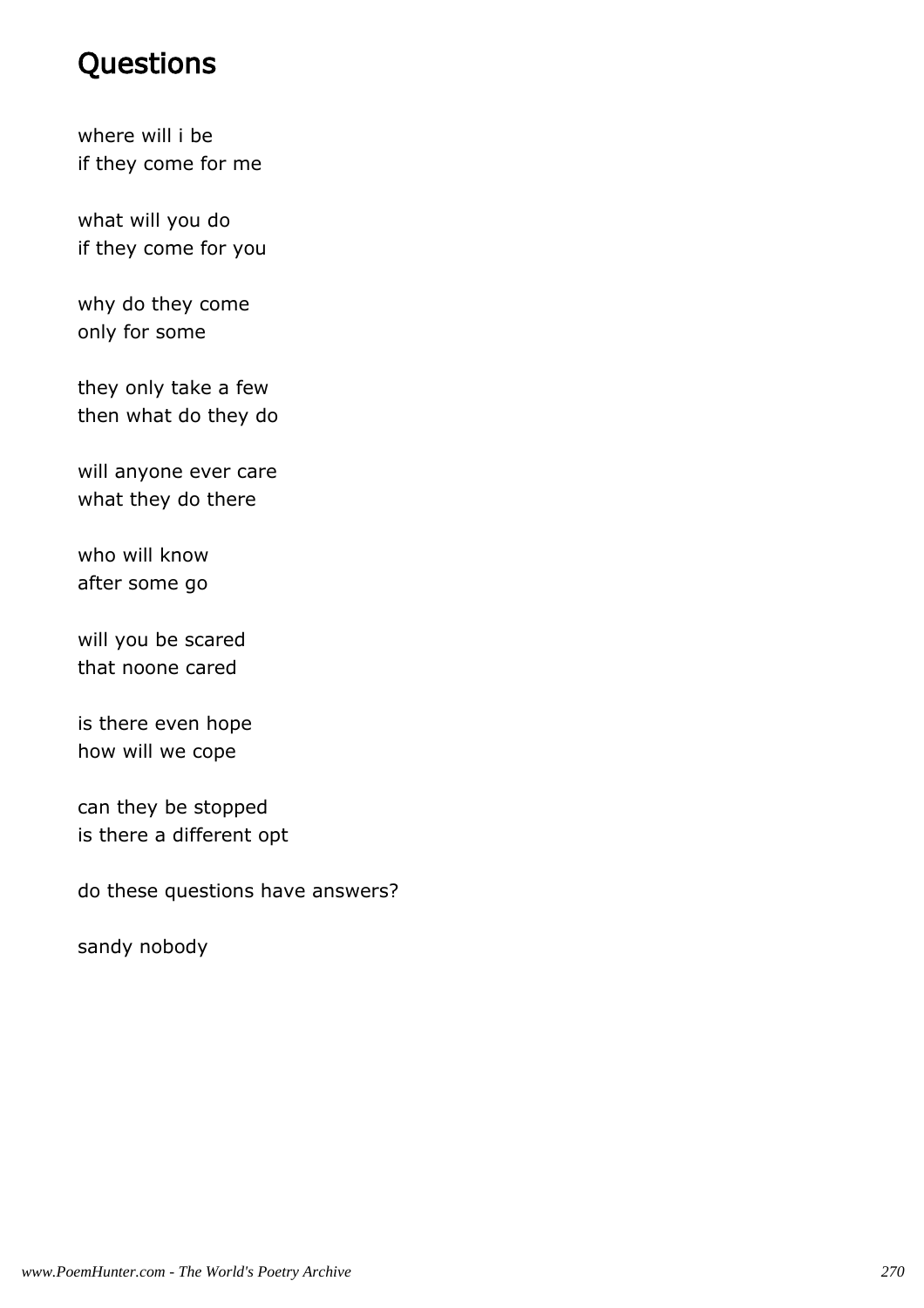### Release Me From My Demons

will these demons ever release me from their tight grip why must they possess my body my mind they try to rip

what do they want from me why are they so cruel what have i done to deserve this constantly im in a duel

release me from my demons free my soul cause destroying me is your goal

will these demons ever release me leave me in serenity leave my body, my mind or are they here for all eternity

the demons find my weaknesses play upon my my trust soon took over in the game of lust

release me from my demons free my soul cause destroying me is your goal

the demons slowly took over my body quietly stole my mind what was their selfish purpose i didnt find out in time

will the demons ever release me from their tight grip when the day comes, my tombstone says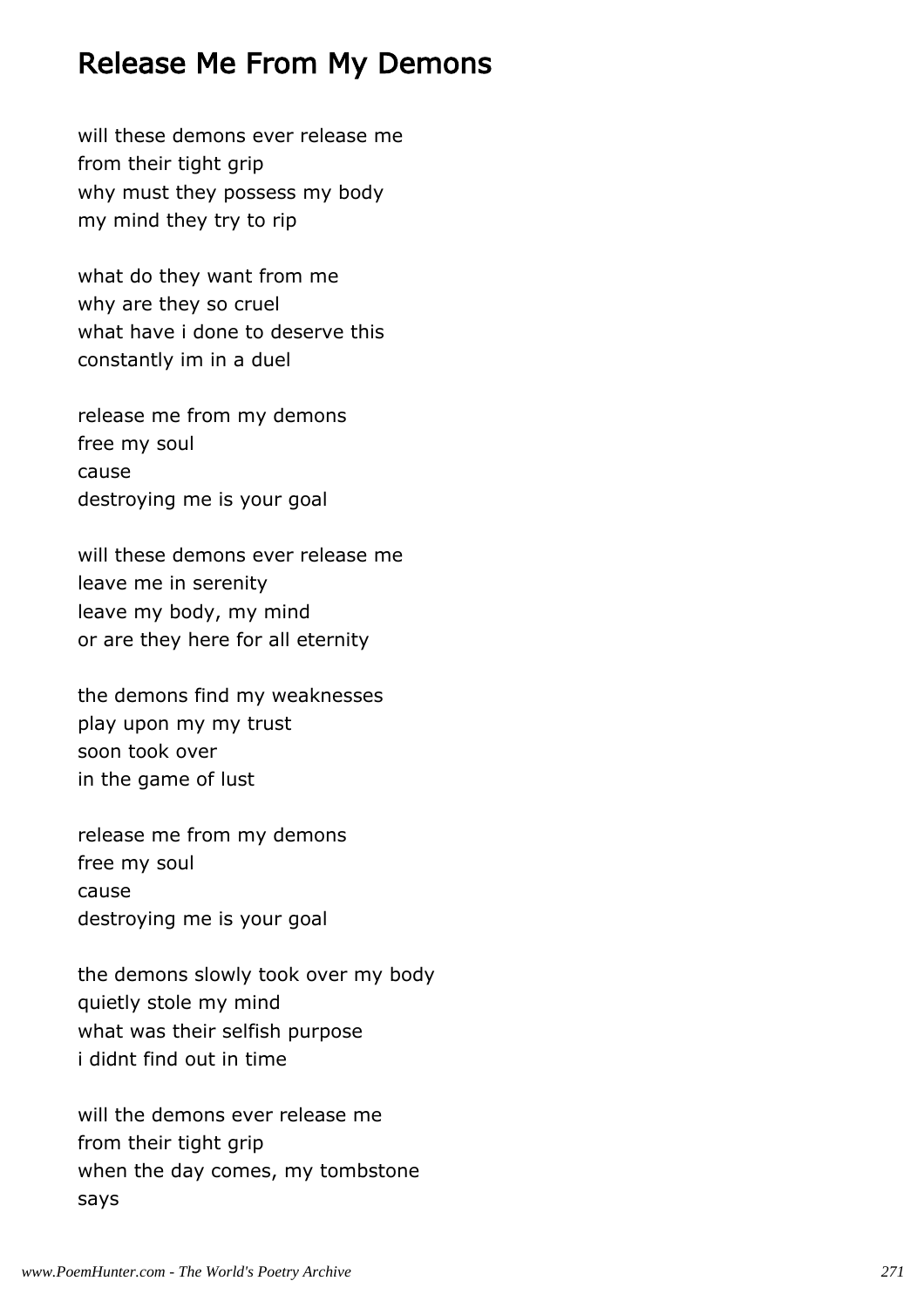R.I.P.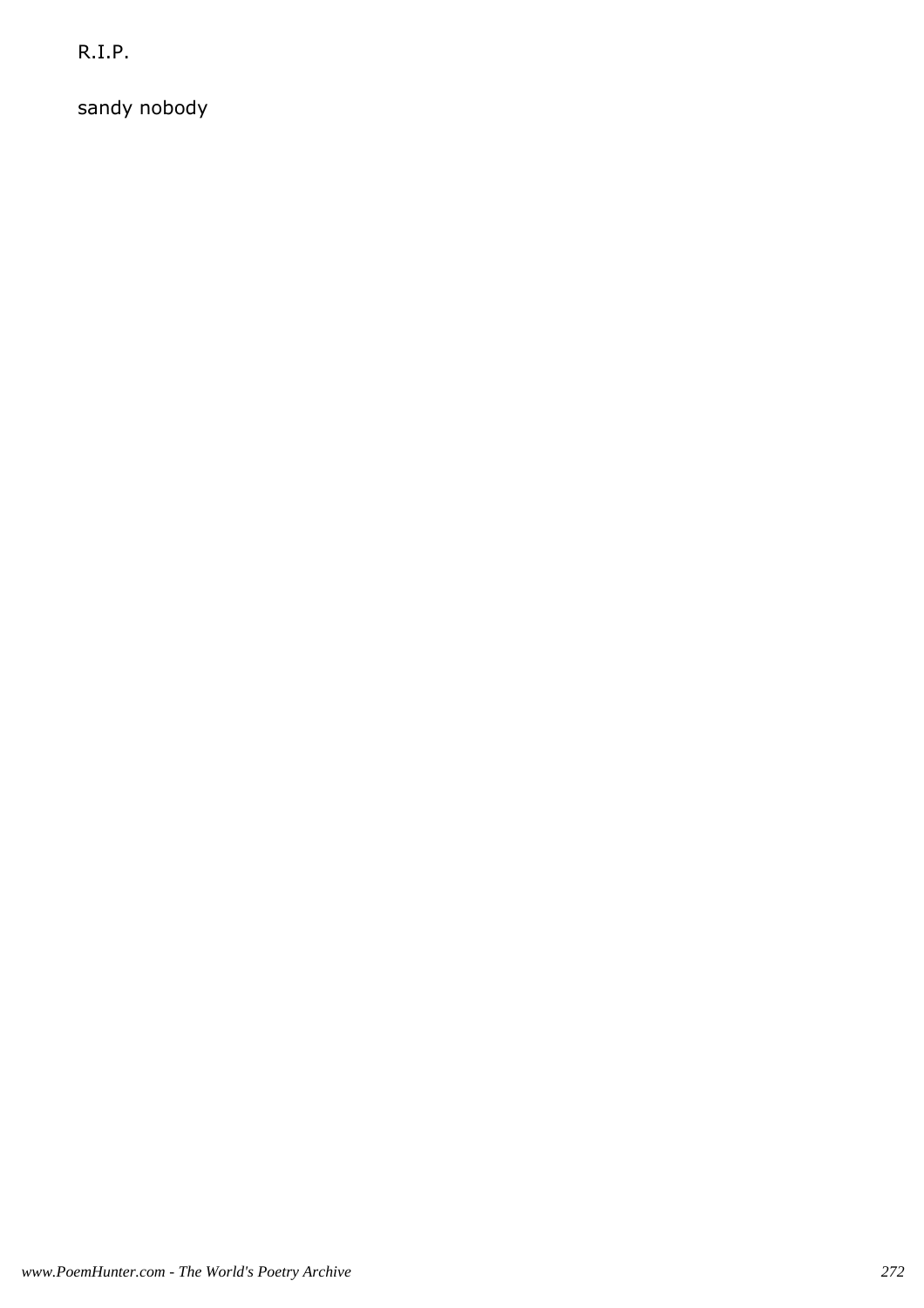### Releasing My Soul

TWS THE NIGHT BEFORE DYING WHEN ALL THRU THE HOUSE ALL THE PEOPLE WERE PANICKING RUNNING LIKE A MOUSE THE AMBULANCE WAS CALLED AND THE PASTOR TOO PEOPLE WERE CRYING NOT KNOWING WHAT TO DO THE CHILDREN WERE HUSHED THEN SENT OUTSIDE ADULTS DIDNT WANT THEM TO KNOW SOMEONE HAD DIED AS I SAT IN MY CHAIR WATCHING THEM ALL ONLY THING I COULD DO WAS TO STARE LISTENING TO THEM TALK WONDERING WHAT WENT WRONG WHEN I HEARD THE CHILDREN WHAT SOUNDED LIKE A SONG SEE IT WAS ME WHO HAD DIED NO MORE TORMENTED SOUL NO MORE DEMONS TO HIDE I HOPE YOU KNOW AND UNDERSTAND TO IT WAS SOMETHING I HAD TO DO BE HAPPY DONT CRY FOR ME I HAVE THE PEACE THAT IV ALWAYS SEEKED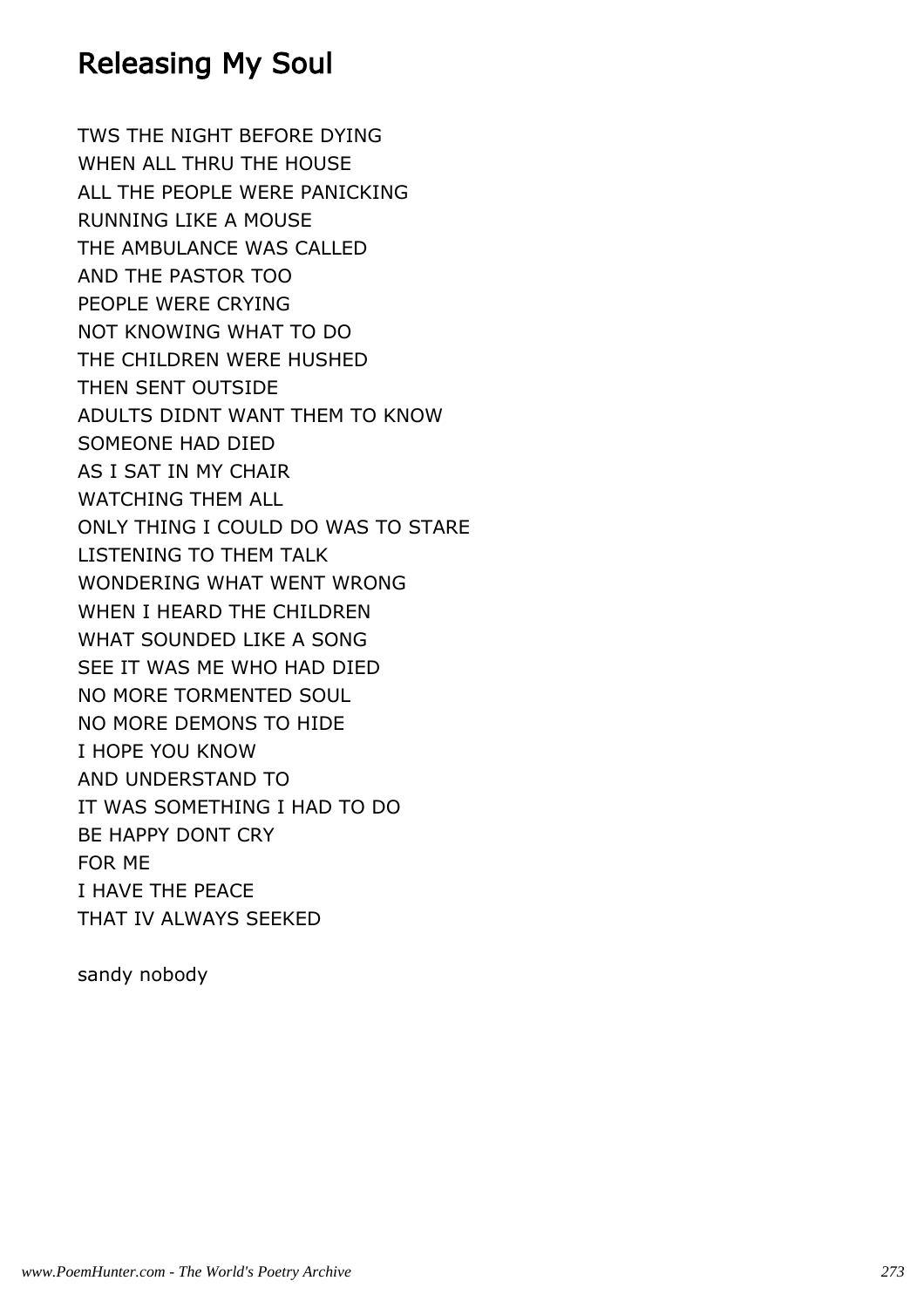## Remains

walking dead among the living coldness inside not forgiving

icy slivers flow through veins broken hearts all that remains

full of hate empty inside all alone something died

used and abused couldnt take more ended it forevermore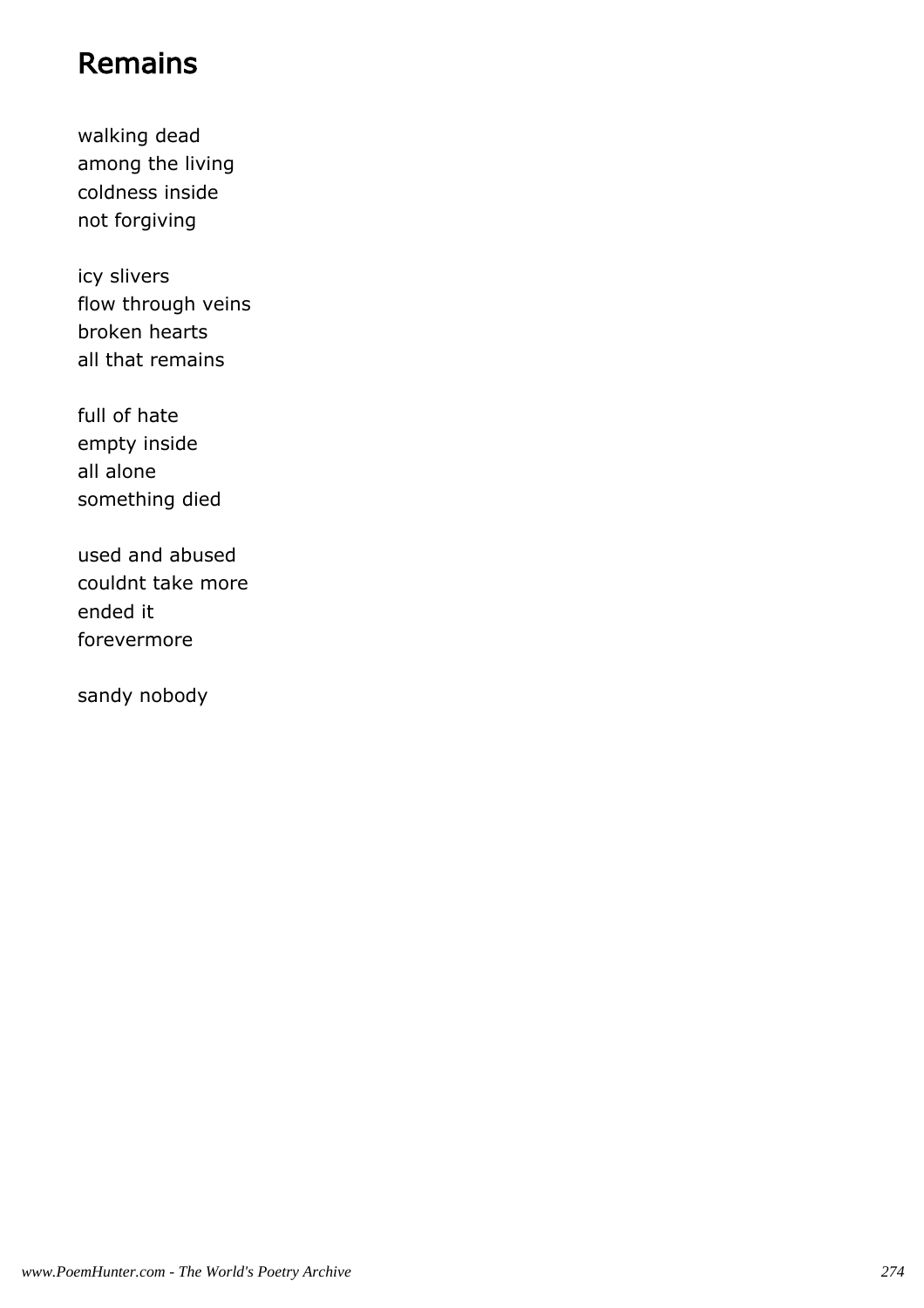#### Roses Are Dead

roses are red violets are blue roses are dead so is my love for you

roses were fake violets too all you did was take it was all about you

roses cried violets hide you lied to me you died

dead like the rose dead like the violet dead you chose time to forget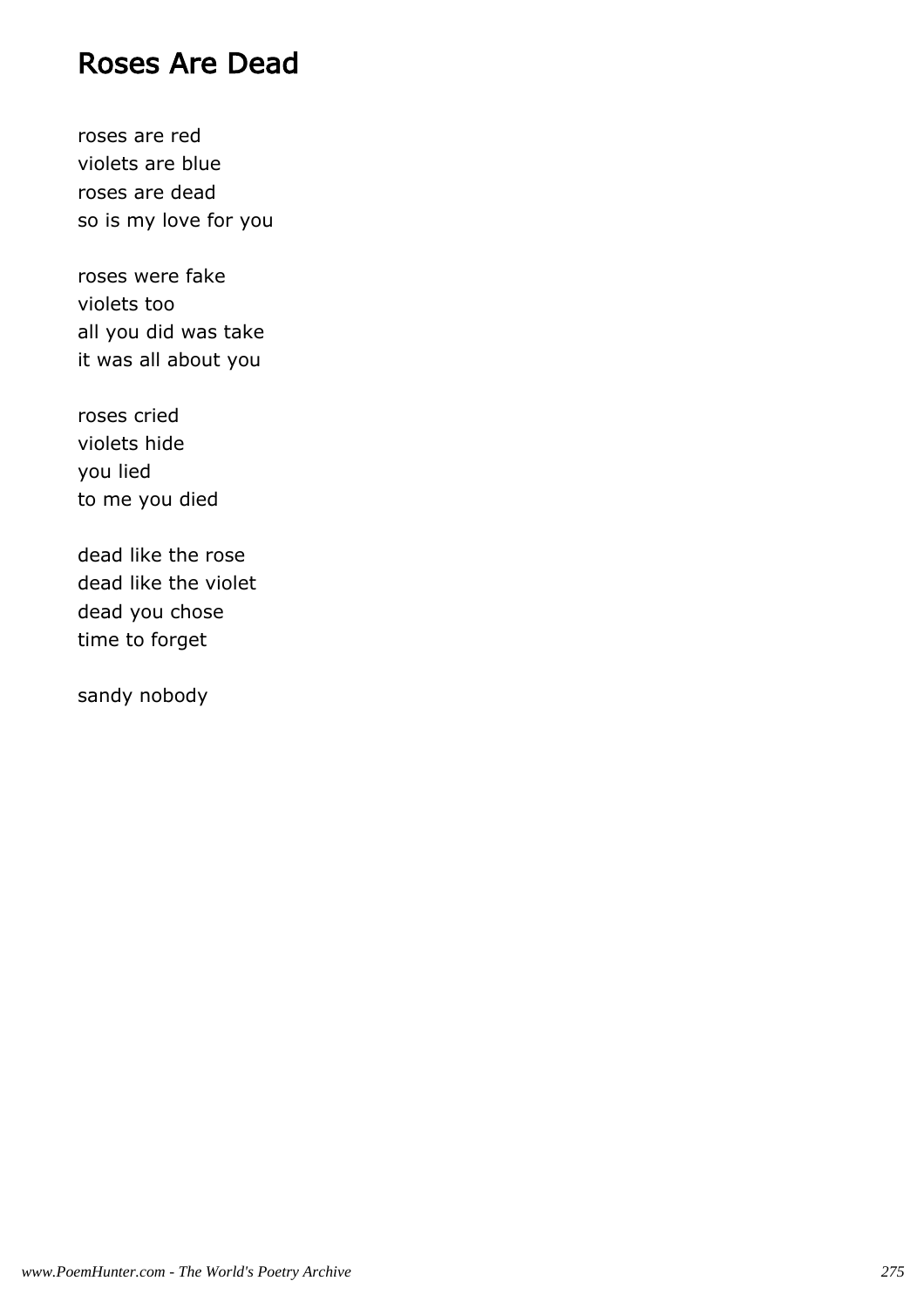## Rough Night

unbearable pain cant sleep nothing helps can only weep

wishing for death wanting to live pains overhwelming something has to give

trying to hold on one more day and then another must find a way

useless pills down my throat does nothing but make me choke

pains getting greater can no longer think my minds delusional brains cells shrink

looking for a gun bullet to the head pain will be gone if im dead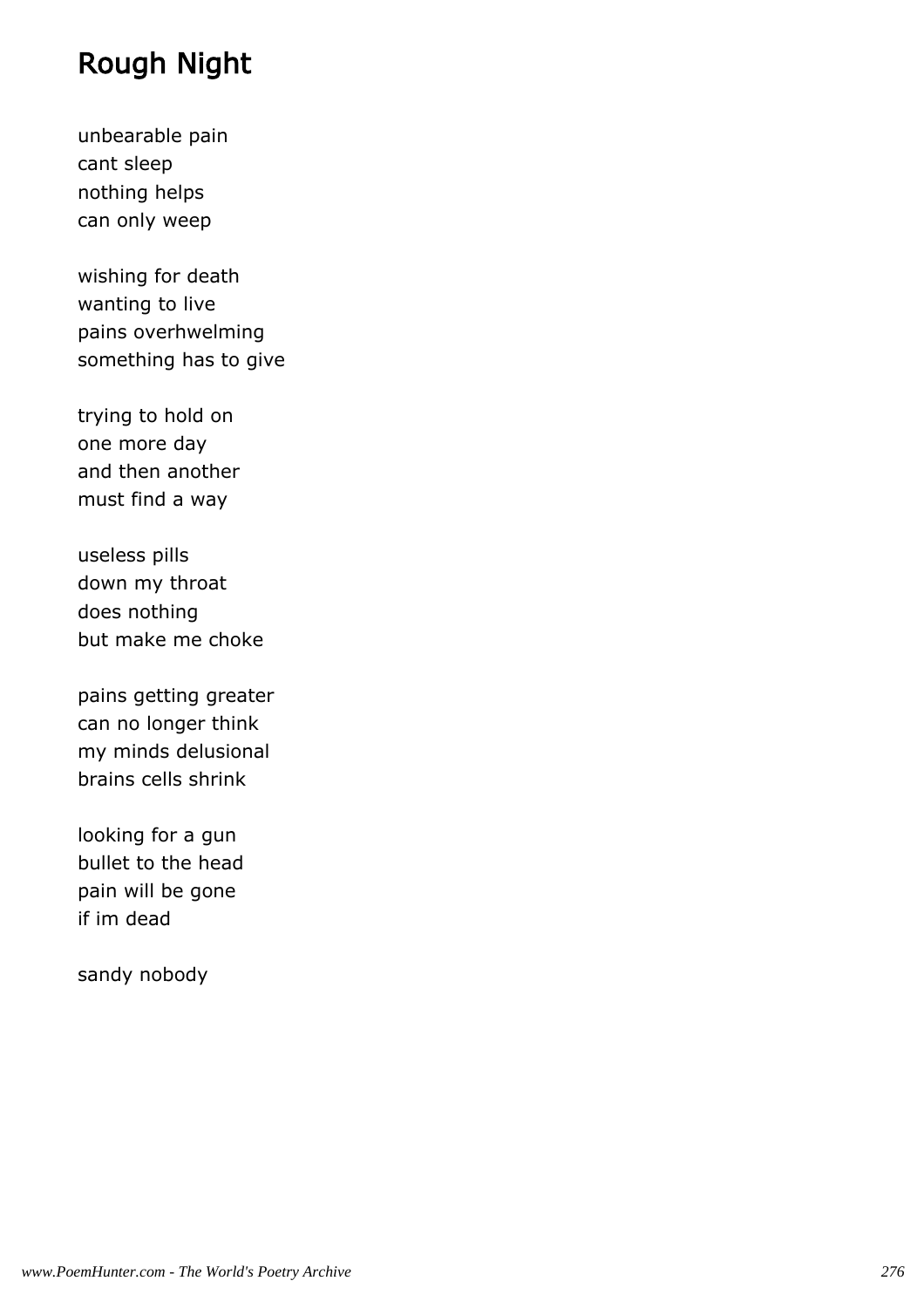## Run And Hide

run and hide its what you always do your good at it too

you be mean play games then run away always the same

run and hide its what you do best hurt people all the rest

so run and hide you need to grow up one day maybe you will then maybe you will show up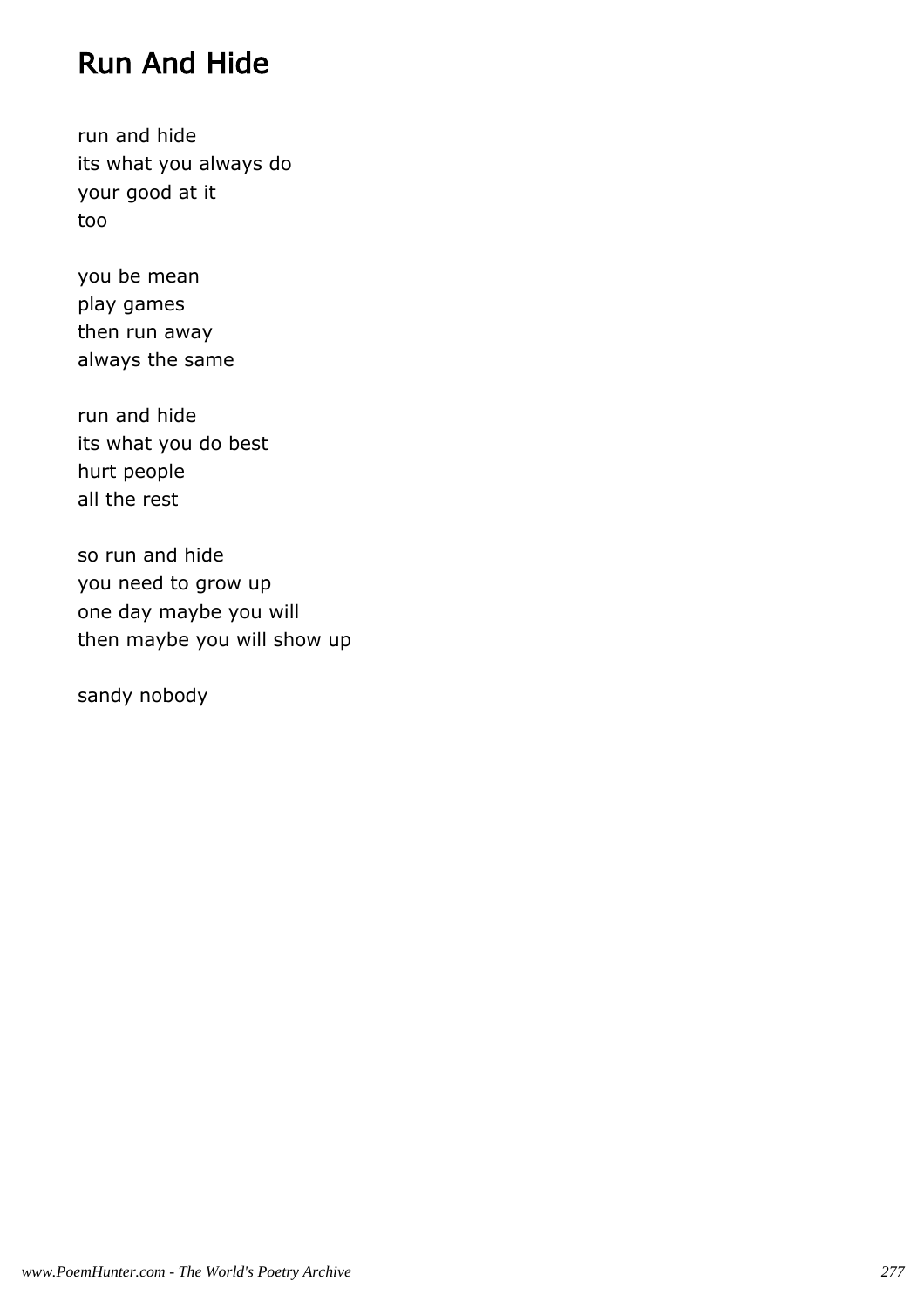### Same Game, Different Face

i thought you were different but you the same just like the others i'm just a game

you come to me with your words so nice i try not to listen turn my heart to ice

your words get sweeter making it hard not to hear so i start to listen soon i lose all my fear

so i start trusting you giving you all that i can playing a game i did'nt plan

then you tire of me like a little boy i find out i was just a toy

you played with me when you were done threw me away the game you won

to another you move onto leaving me behind another game to play a new toy to find

you wont always win these games you play someone better at them will come along one day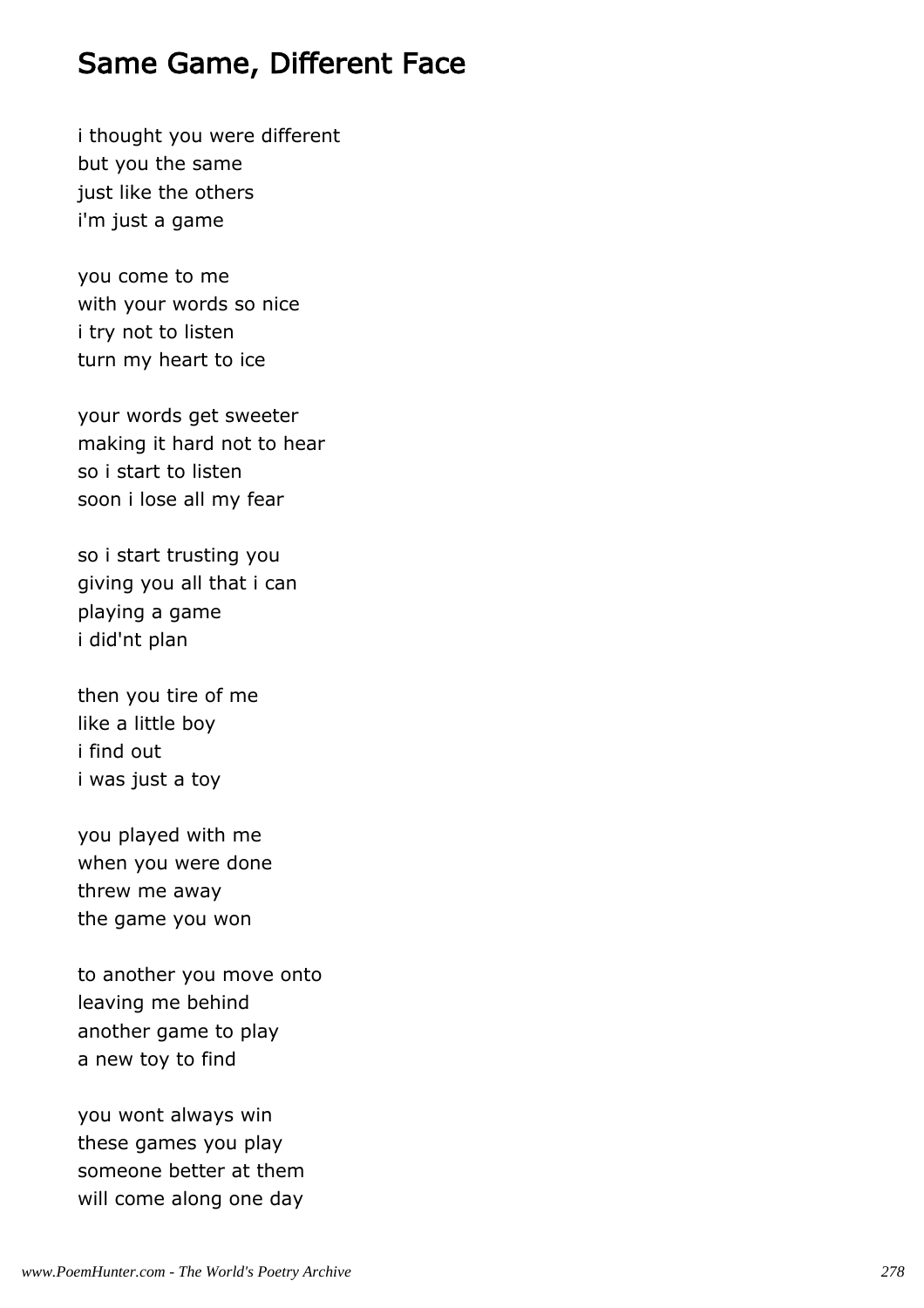then you will know what its like to lose how it hurts to be used

it's just the same game different face different player different place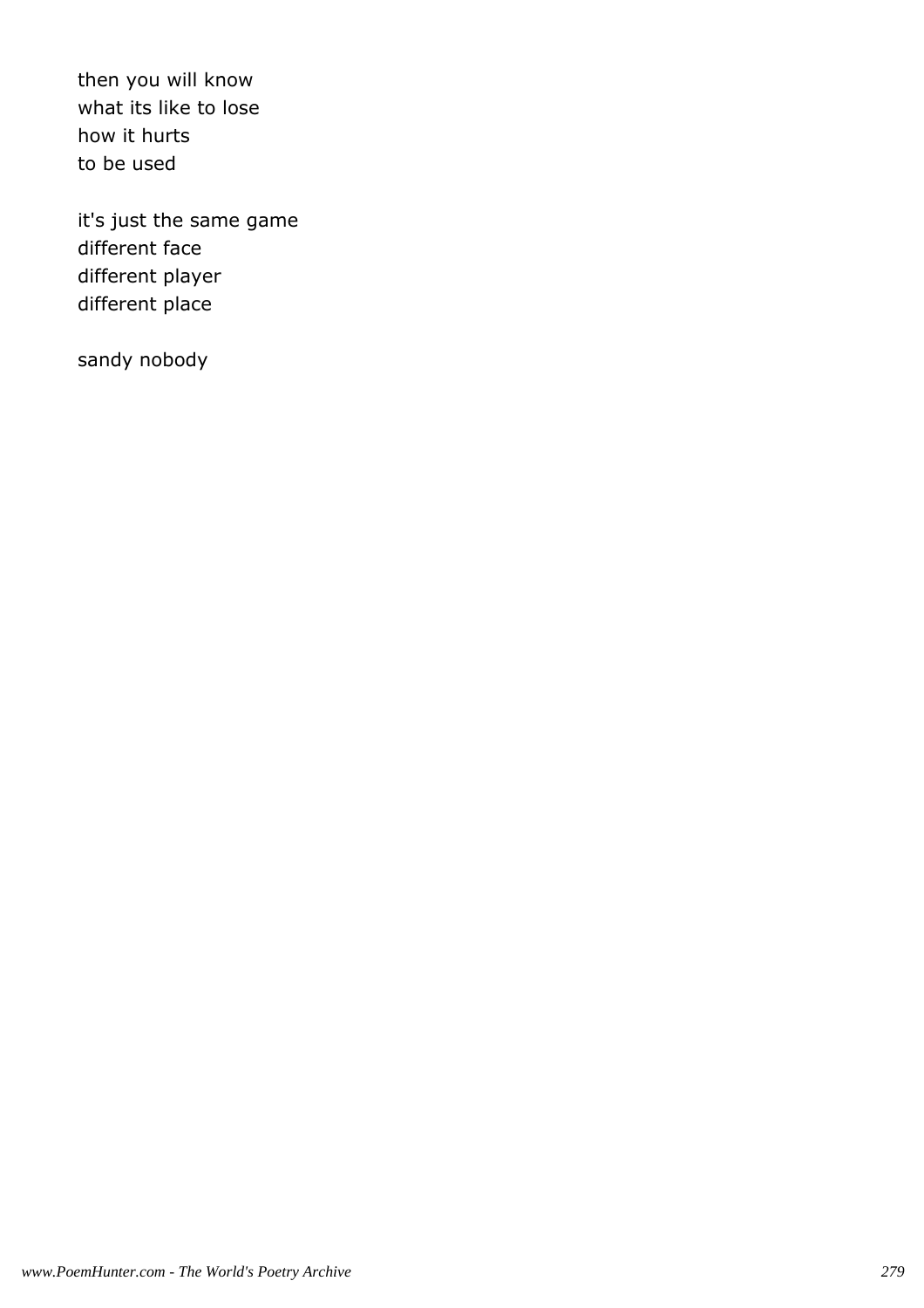#### Save You, Save Me

i have to be free i have to be me i cant save you i have save me

i must save myself before nothings left i cant save you i must save myself

i cant save you that you must do i have to save me you have to save you

i want to save you i wish i could too but i cant save you something you have to do

you have to be free i have to be me you have to be you you cant save me

you must save yourself before nothings left you cant save me please save yourself

you cant save me that i have to do i have to save me you have to save you

you have to save you i have to save me its the only way we will ever be free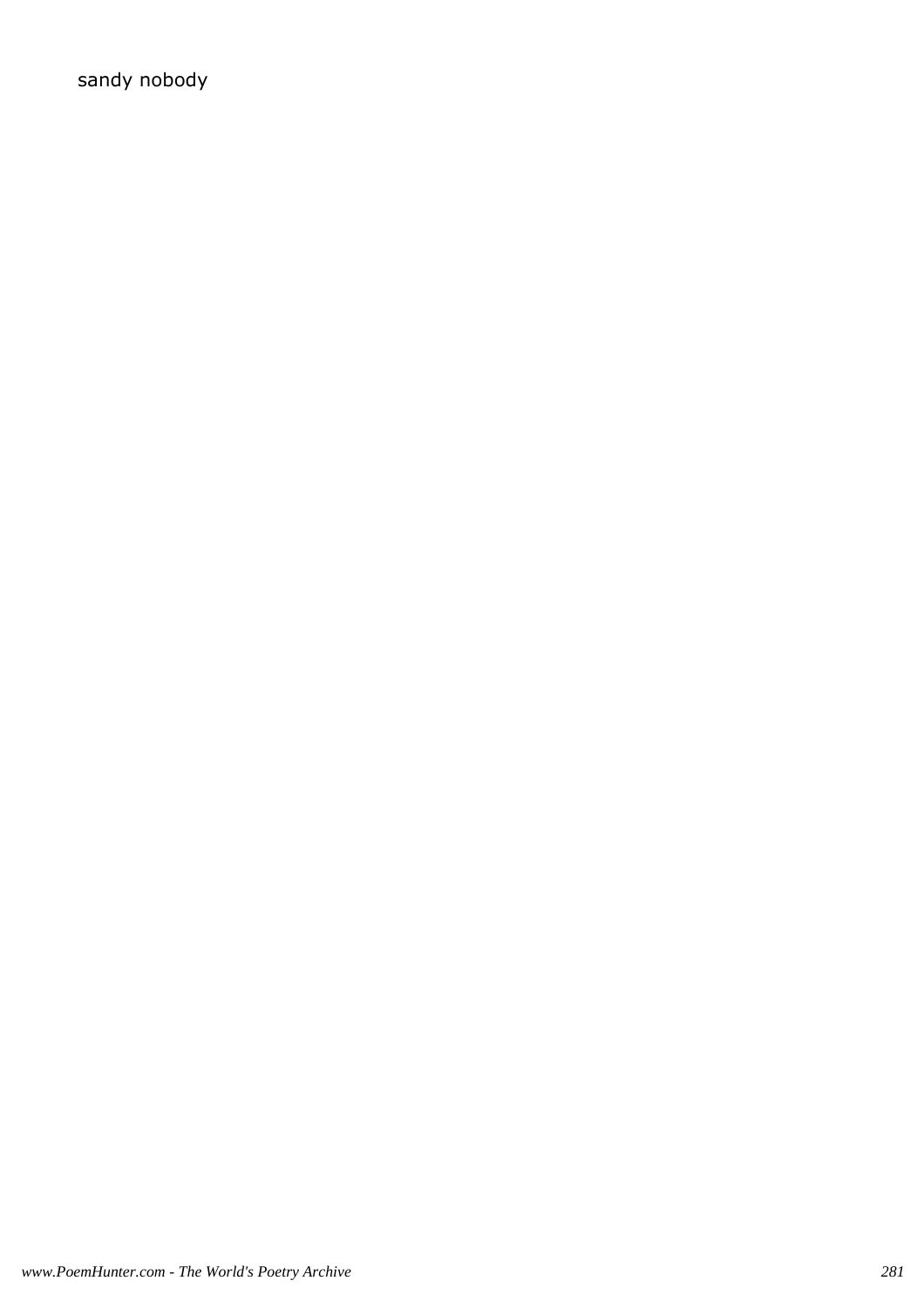#### Say It Now

say it now while there's still time say it now please dont whine

say it now please dont wait say it now before it's to late

say it now while you can say it now you dont need a plan

say it now they need to hear say it now have no fear

say it now before you go say it now so they know

say it now three little words will do say it now I LOVE YOU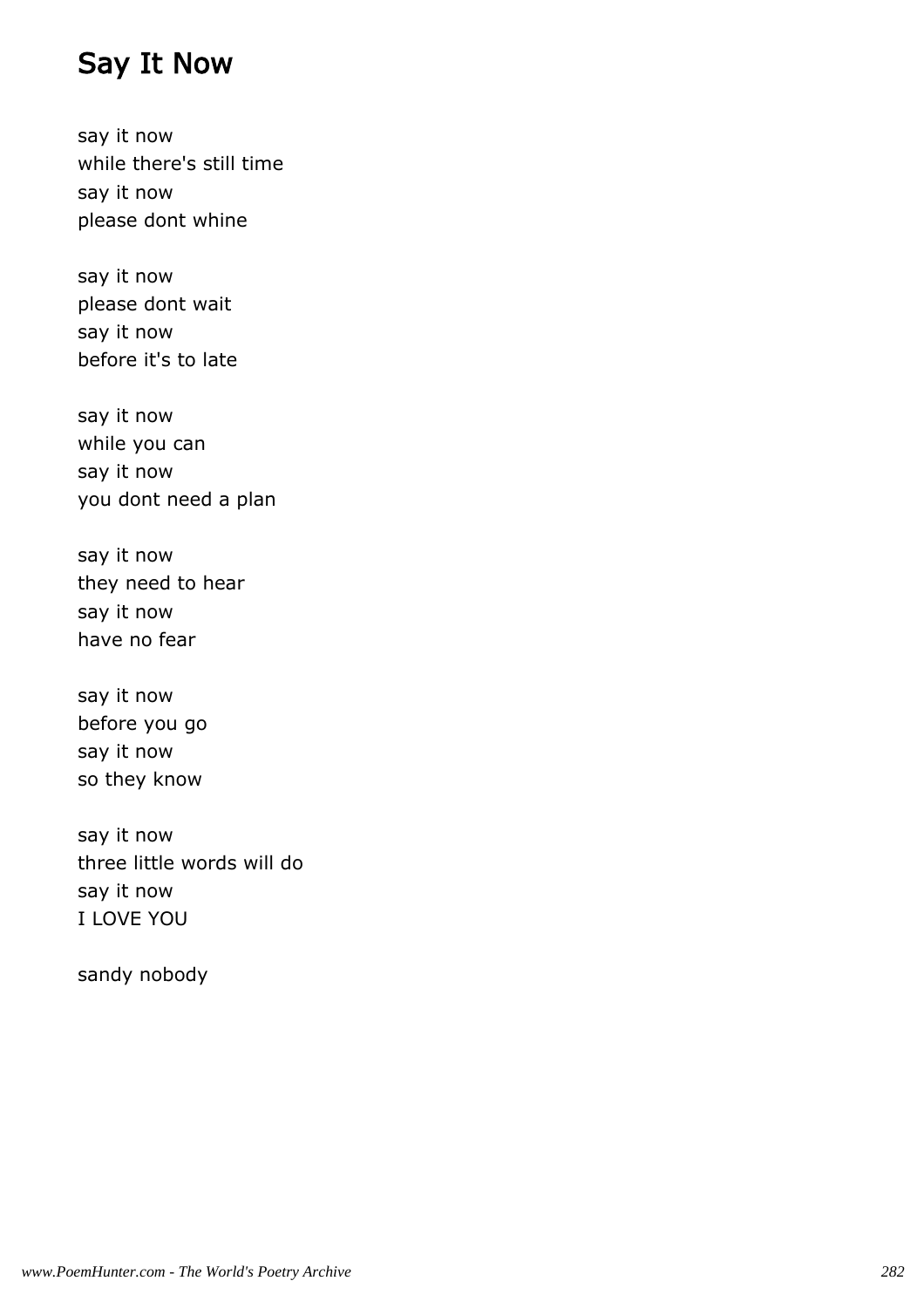#### Secret Scars

she picks up a small piece of glass slowly tracing it across her arm slicing deep into her skin, breaking it only herself she wants to harm

blood flowing dripping onto the floor alone she sits and she stares as the blood drips out so does her pain alone inside, she thinks no one cares

the flowing blood, the flowing pain secret scars shes keeps hidden scars hidden deep inside outside she smiles, inside she weeps

do you know her, do you care she hides her secrets, she hides her pain can you help her, are you there she hides her scars and she HAS a name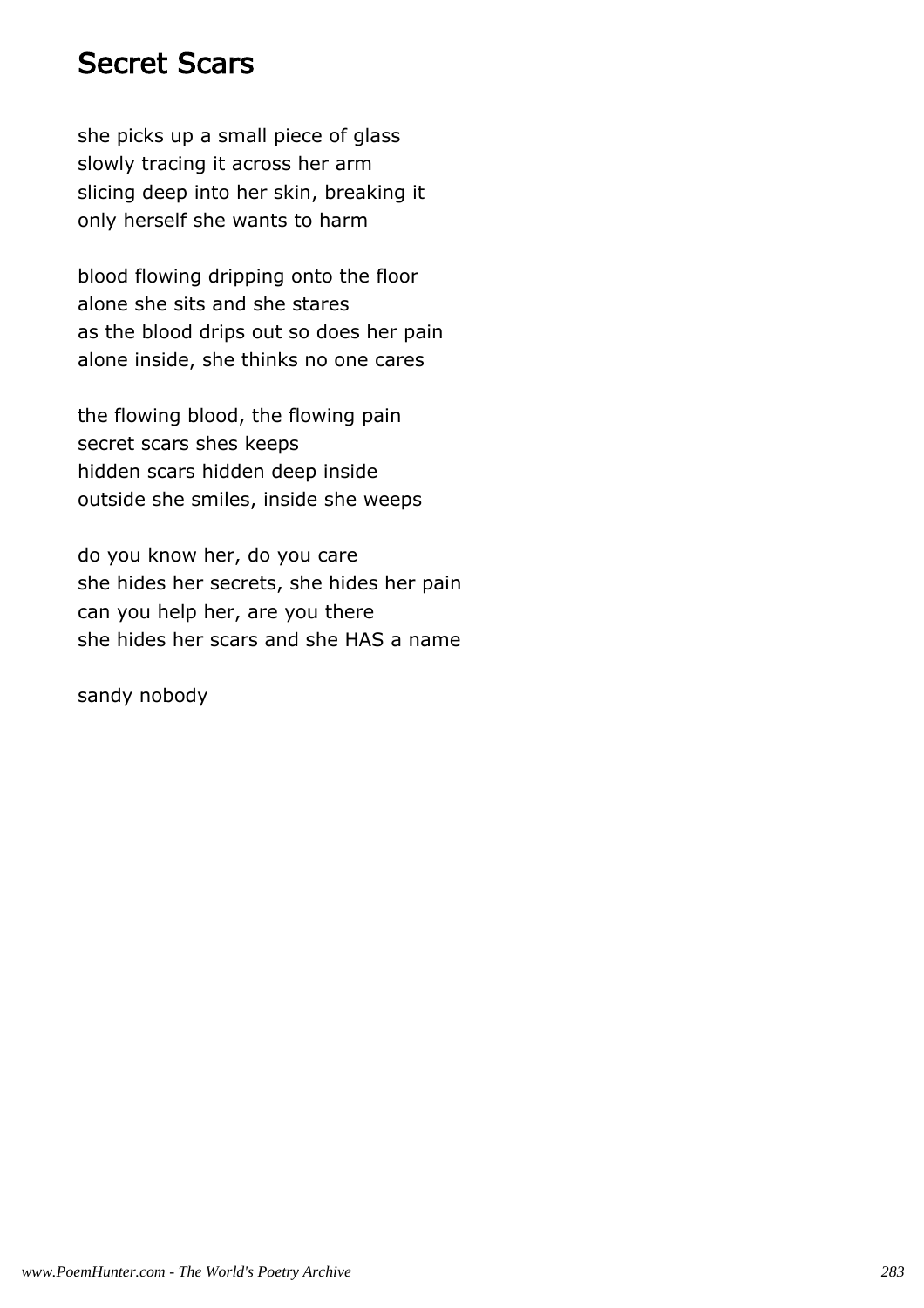#### **Seeds**

in my garden i planted some seeds soon after along came the weeds

they crept in slowly thought they could sneek thought i wouldnt know or i was too weak

everyday i pulled the weeds out they kept coming back making me shout

why do these weeds want to kill want to take over have their own will

so i watch over in my garden protecting my flowers i must save them from the weeds powers

my life is the garden my kids are the flowers the weeds are drugs a fight i wont cower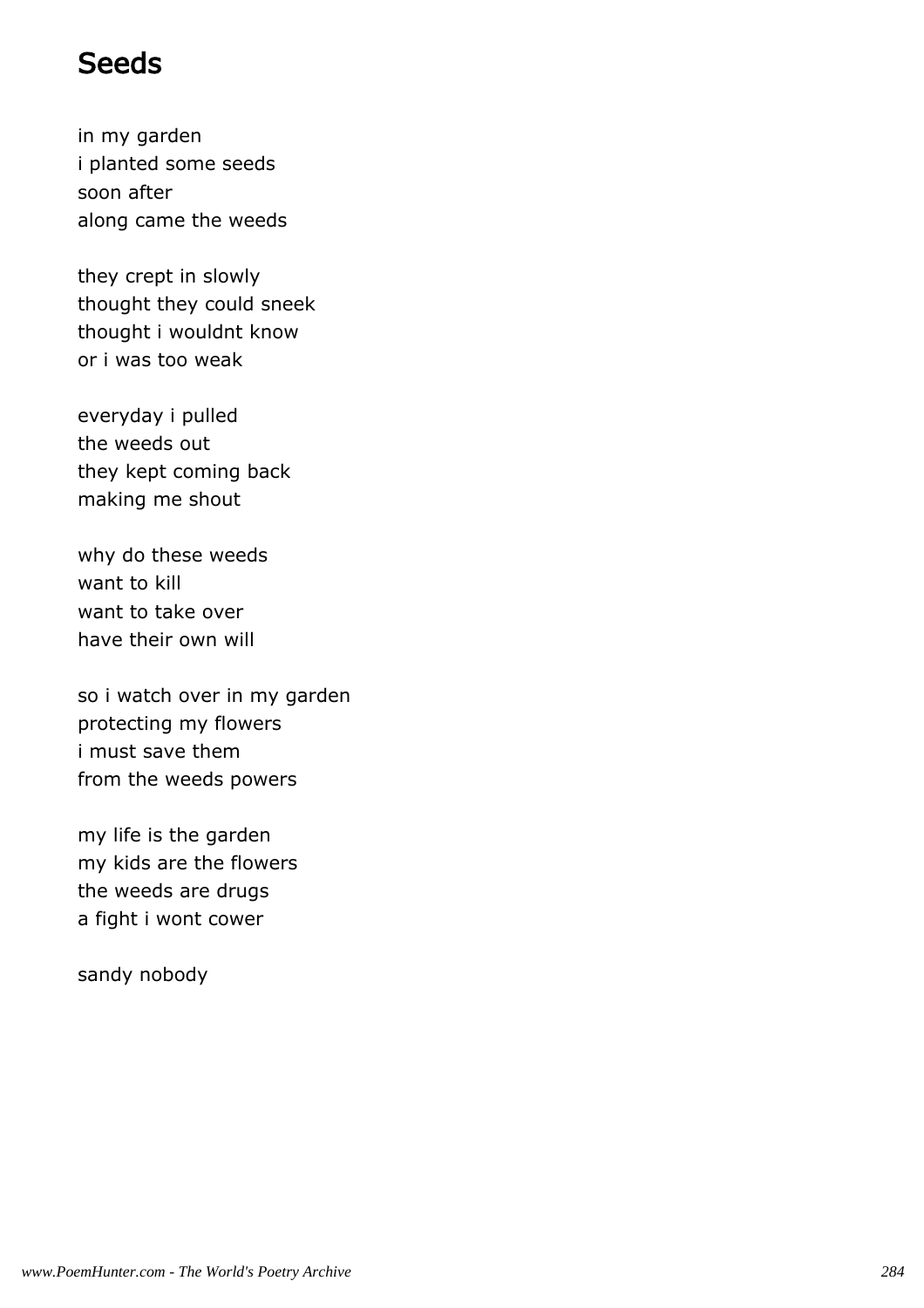## She Loved To Watch Him Play

she never missed a practice never missed a game sat there watching yelling his name

baseball, soccer, basketball too she was always there cheering him on win or lose she didnt care

he was her little boy he loved to play she loved to watch him even far away

for 12 years she was at every game always watching yelling his name

then 1 day he asked her not to come he loved her he would always be her son

he said other parents never come and he didnt want to have the only one

he said he was a grown man now doesnt want his mom around now

she said ok i wont embarrass you that way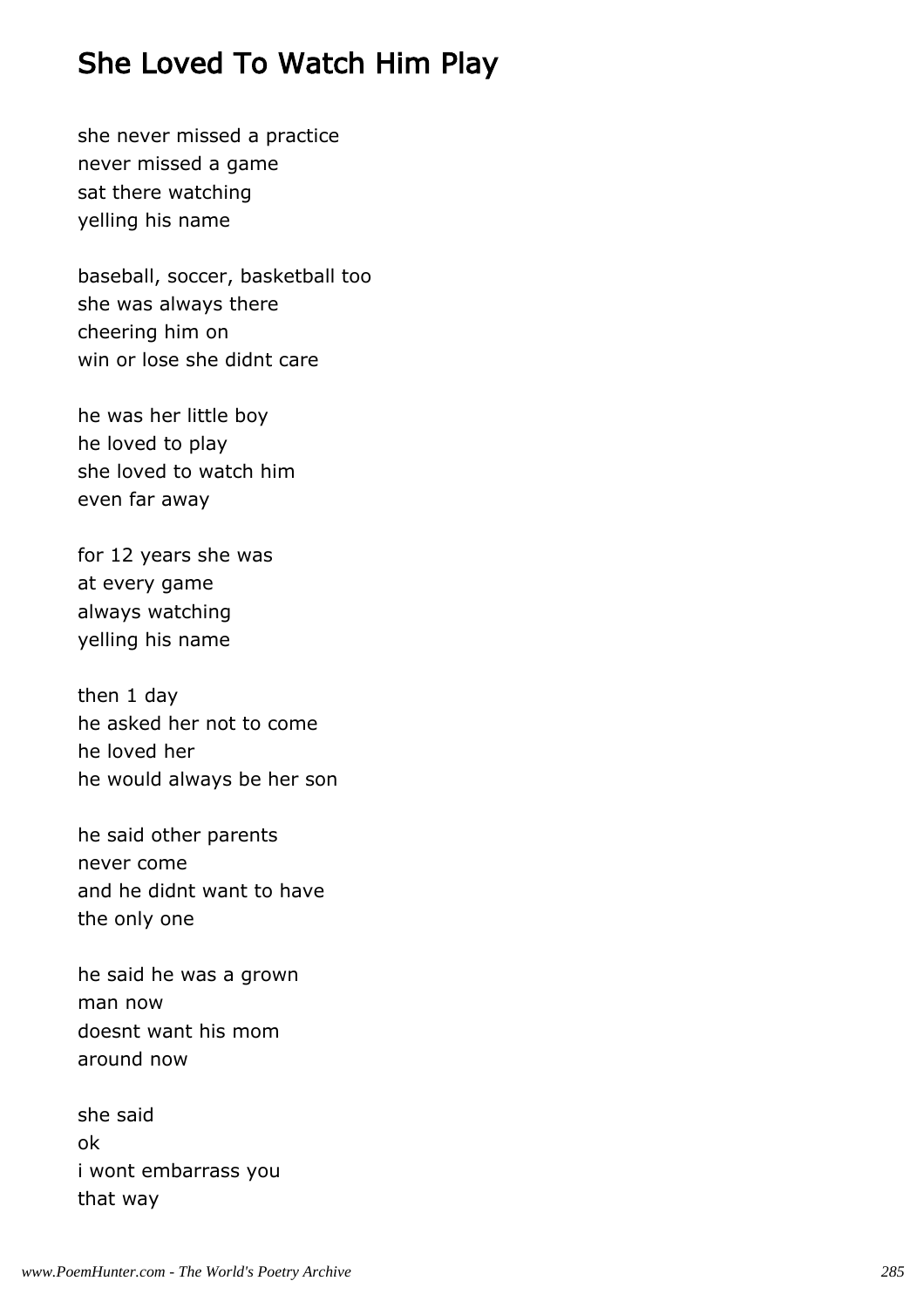a few years later he walks to the mound looks at the bleachers he hears a familiar sound

then he sees her watching his game sitting there patiently yelling his name

he smiles real big tips his hat throws the ball right past the bat

after the game he runs to the stand looking at his mom she waves her hand

he runs past the fence around the post then realizes it was his moms ghost

she never missed a practice never missed a game sat there watching yelling his name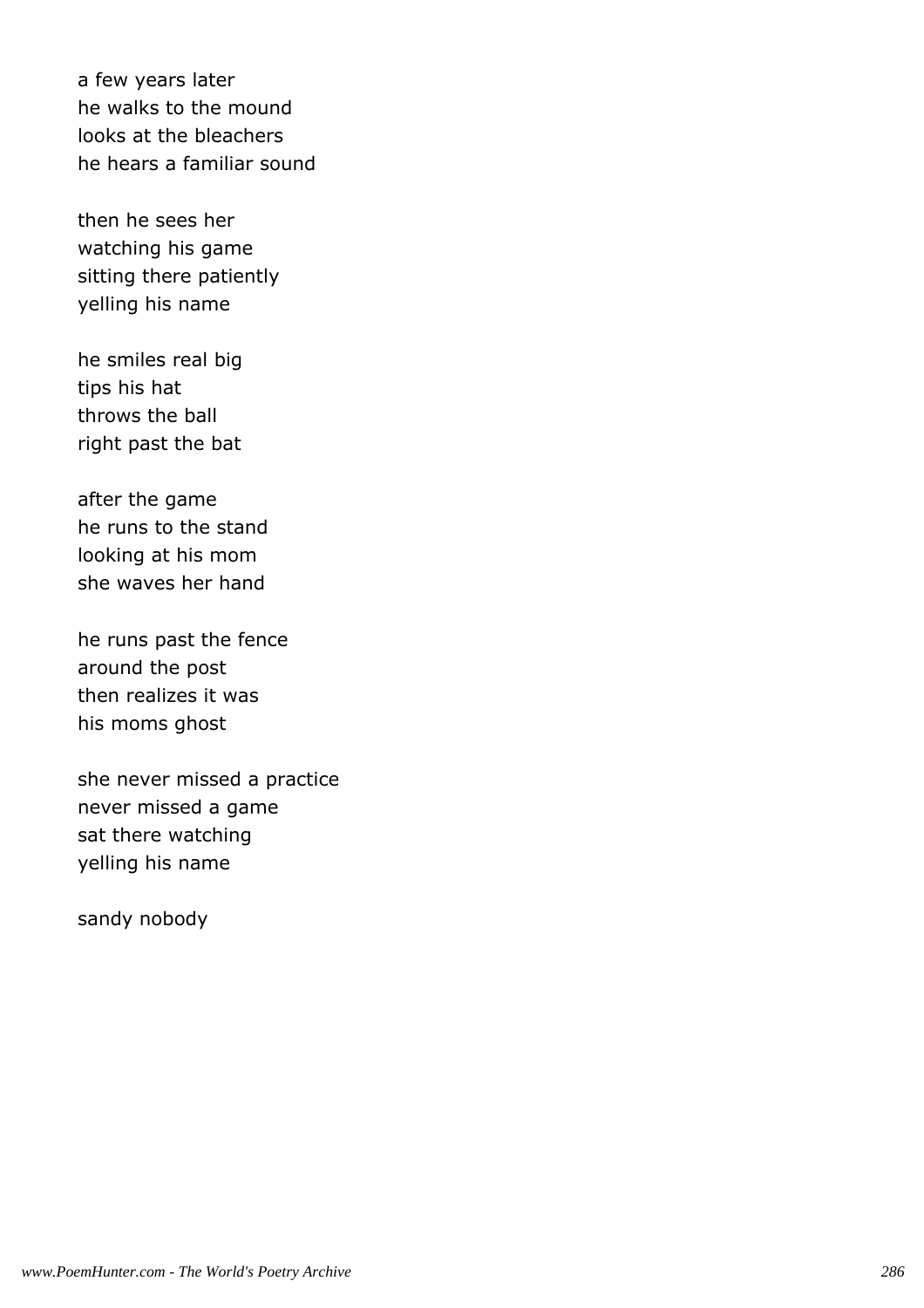#### She Sits Alone

she sits by the window all alone waiting for her lover to come

she will sit there watching never to leave but inside her heart she grieves

she hears a noise coming down the road her heart beats faster, loosening her heavy load

she jumps up looking, hoping its him at last but the car keeps on going her house it has passed

she sits back down as tears fall from her eyes she will sit waiting forever until she dies

she knows in her heart he will never return but she will keep on waiting for his love she yearns

she gave her heart to this man he took advantage then he ran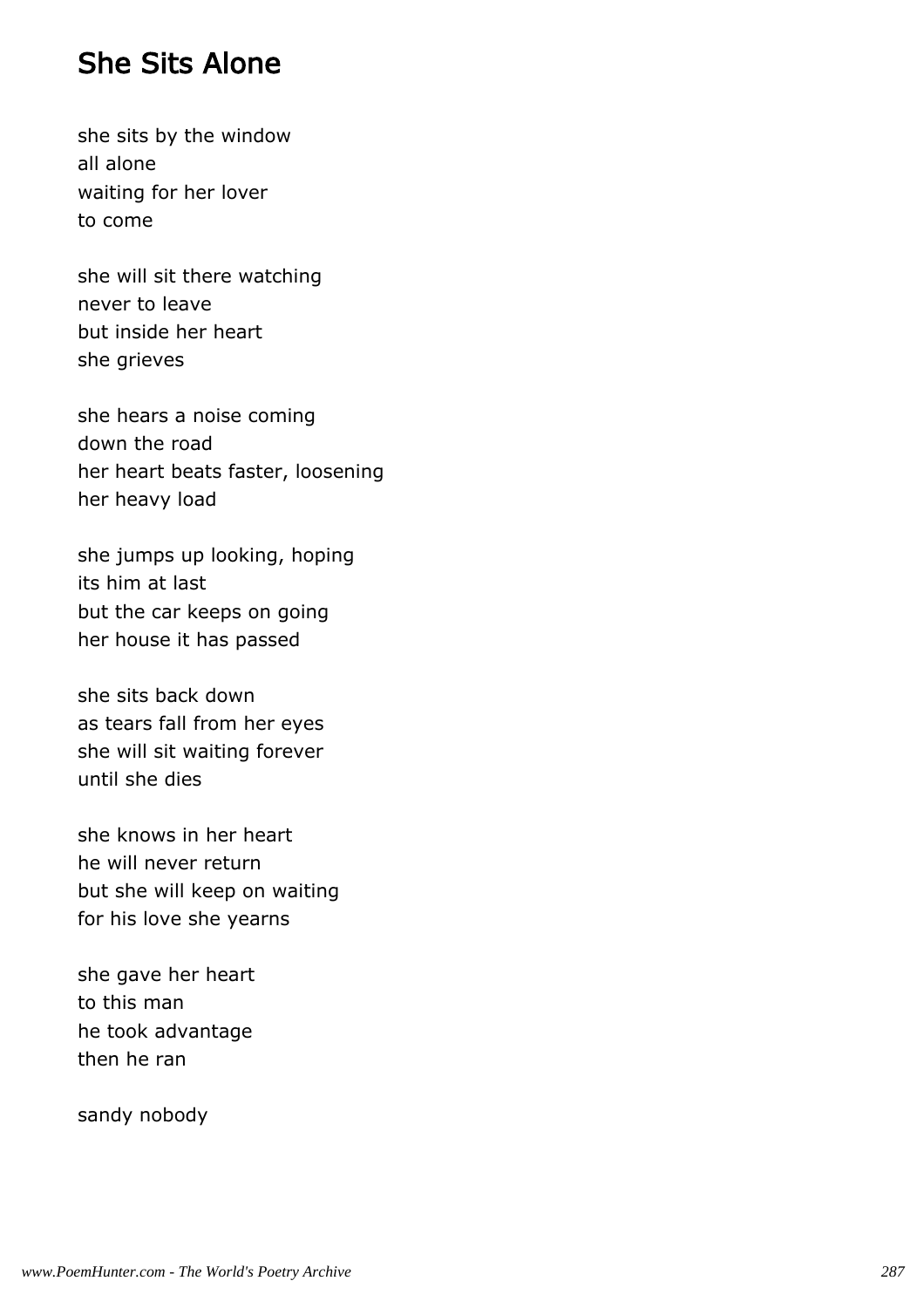#### She Waits

every night she waits waits for her lover hoping soon her love he will discover

she gave everything to him she loves him so so she waits for him he doesnt know

she longs for his love his touch if only his heart she could clutch

for him, she will wait her love is true to bad he hasnt a clue

maybe he does know was she he kissed but now chooses to ignore her pretends she doesnt exist

one day when she dies then all will hear his cries

he will miss her then but it will be to late he will be alone his own fate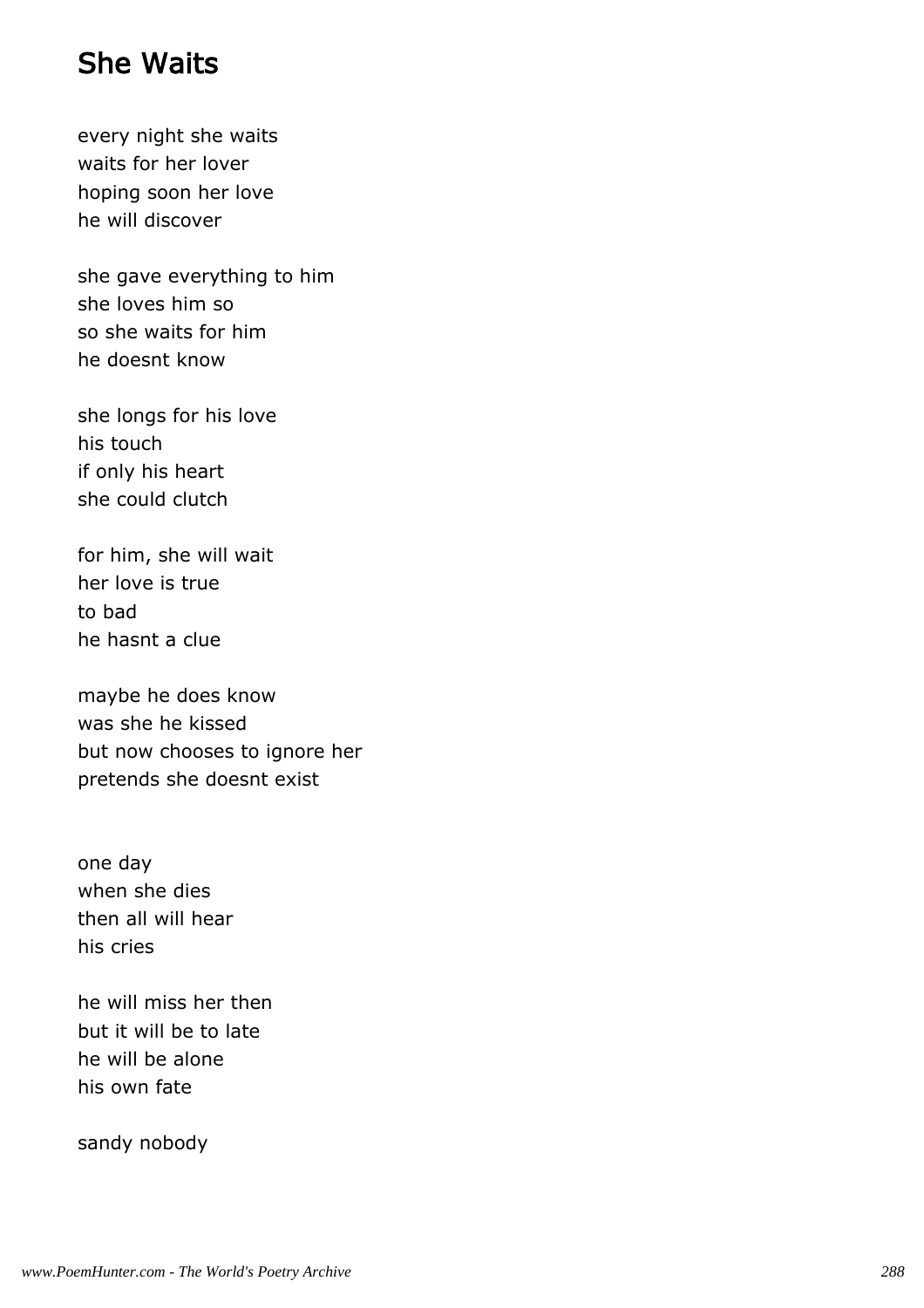# Shhh!

am i sad? nope am i mad? nope

am i insane? maybe have i a brain? maybe

am i drunk? shhh

do i care? nope will i share? maybe

am i drunk? maybe a little

SHHH!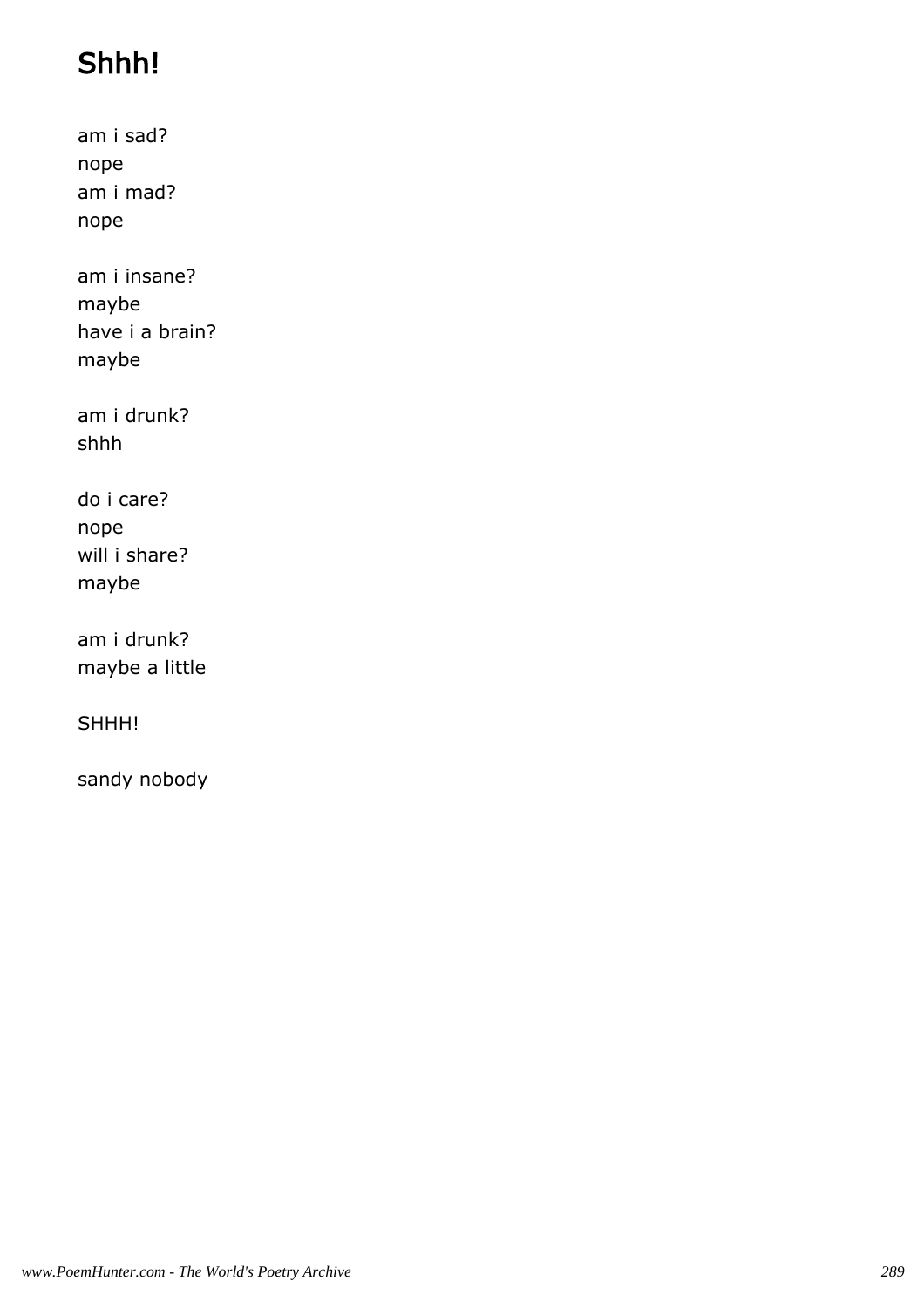### Shoes

so many shoes which will you choose

shoes for walking shoes for stalking

shoes for kicking shoes that are sickening

shoes for stomping or just romping

shoes for play shoes for a day

shoes for love or all the above

no matter what shoes you pick behind them you will stick

i want shoes to run away not look back, no regrets to say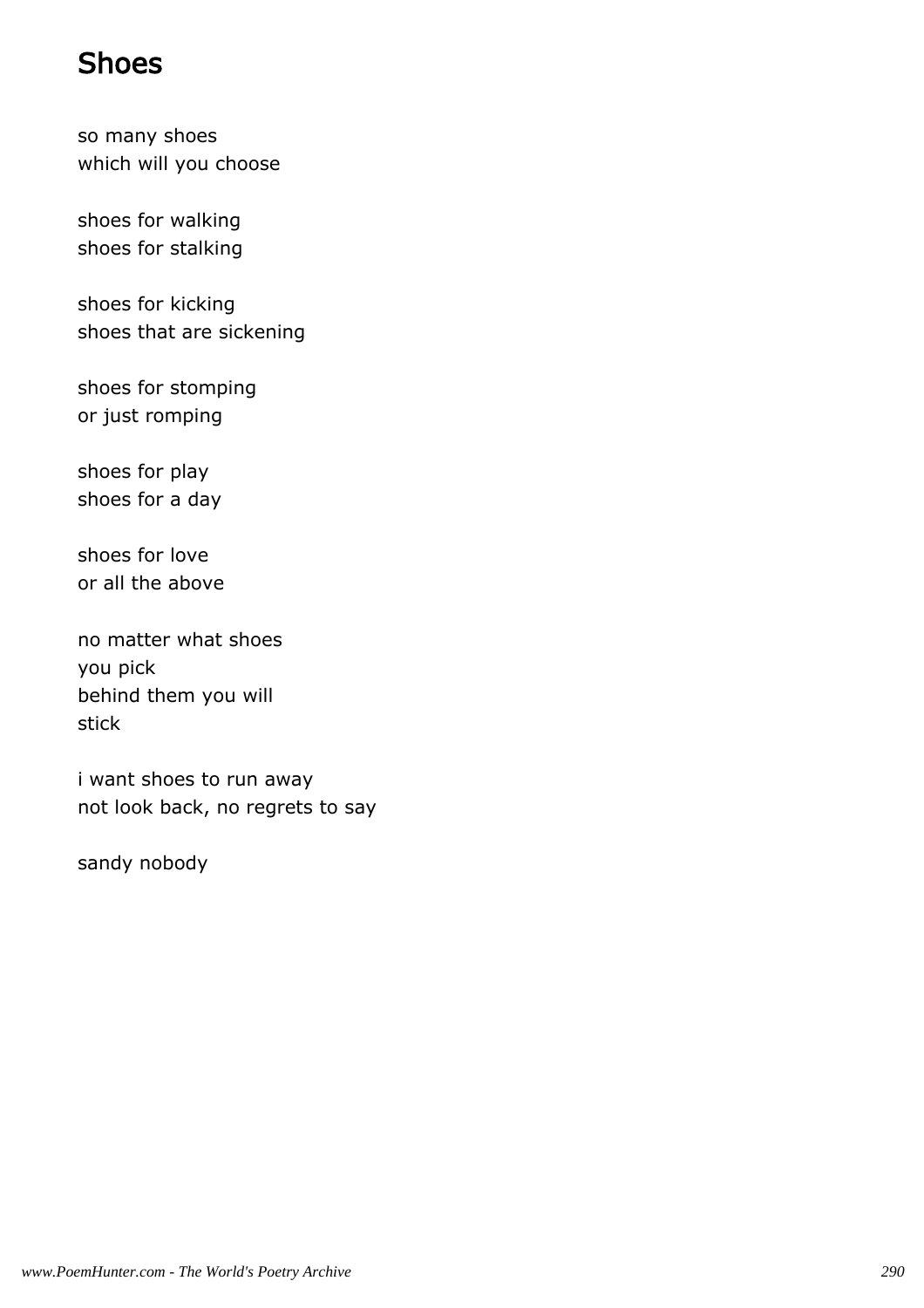# Shut Up

fingers broken can no longer write spirit broken can no longer fight

tongue cut out can no longer speak eyes are blinded can no longer seek

the mind still works so pills are given still alive but no longer living

break the body and spirit control the mind soon we all will be the same kind

tell what to think and feel if you dont agree they will shut you up permantly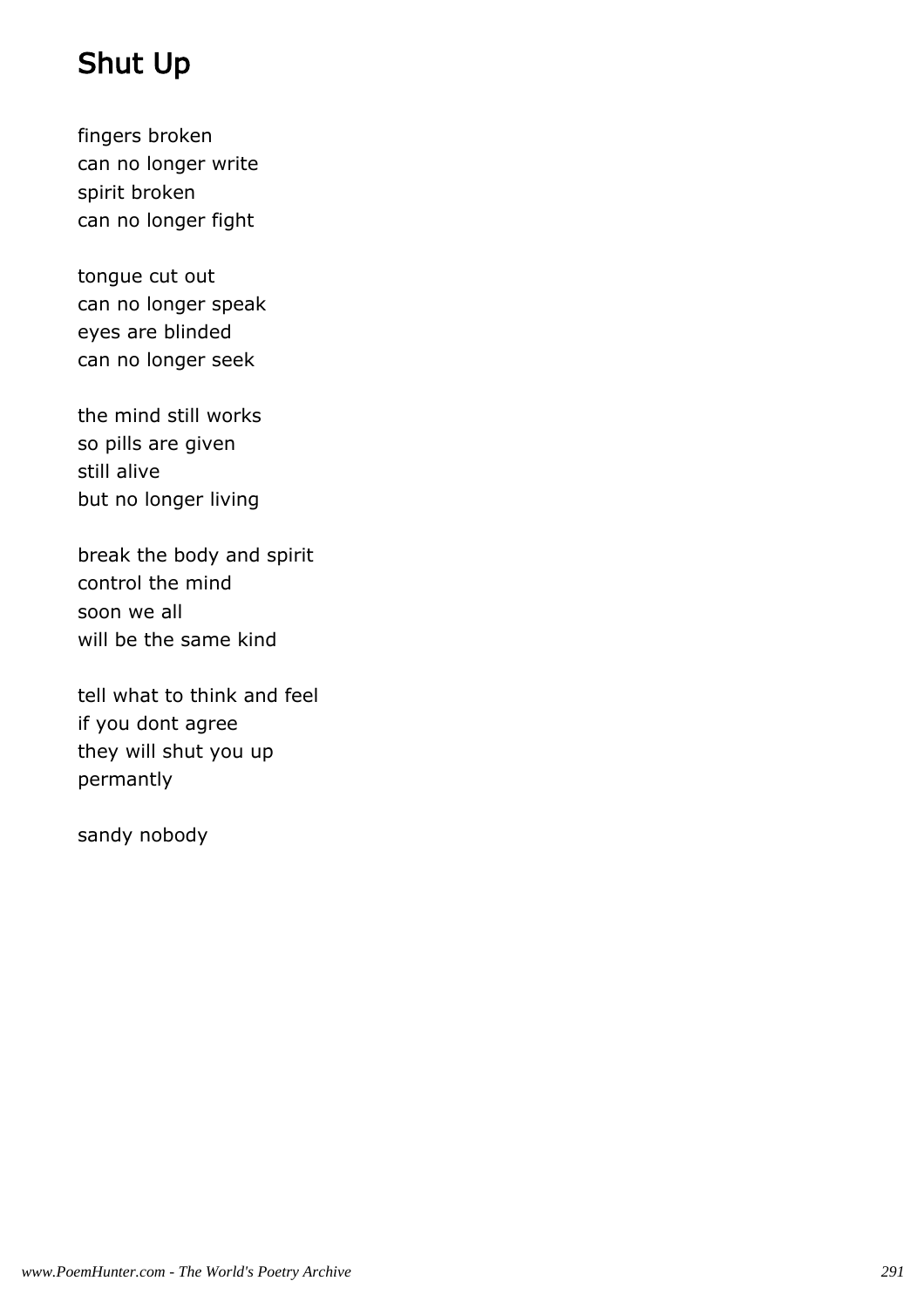### Sick Games

you take peoples feelings turn them into a game you tear them into pieces having no shame

you're mean and cruel play on peoples insecurities what motivates you is your own sick impurities

you have an agenda to keep you want to destroy you think the worlds about you people are just a toy

you come on all innocent looking for a heart to snatch one day you will meet your match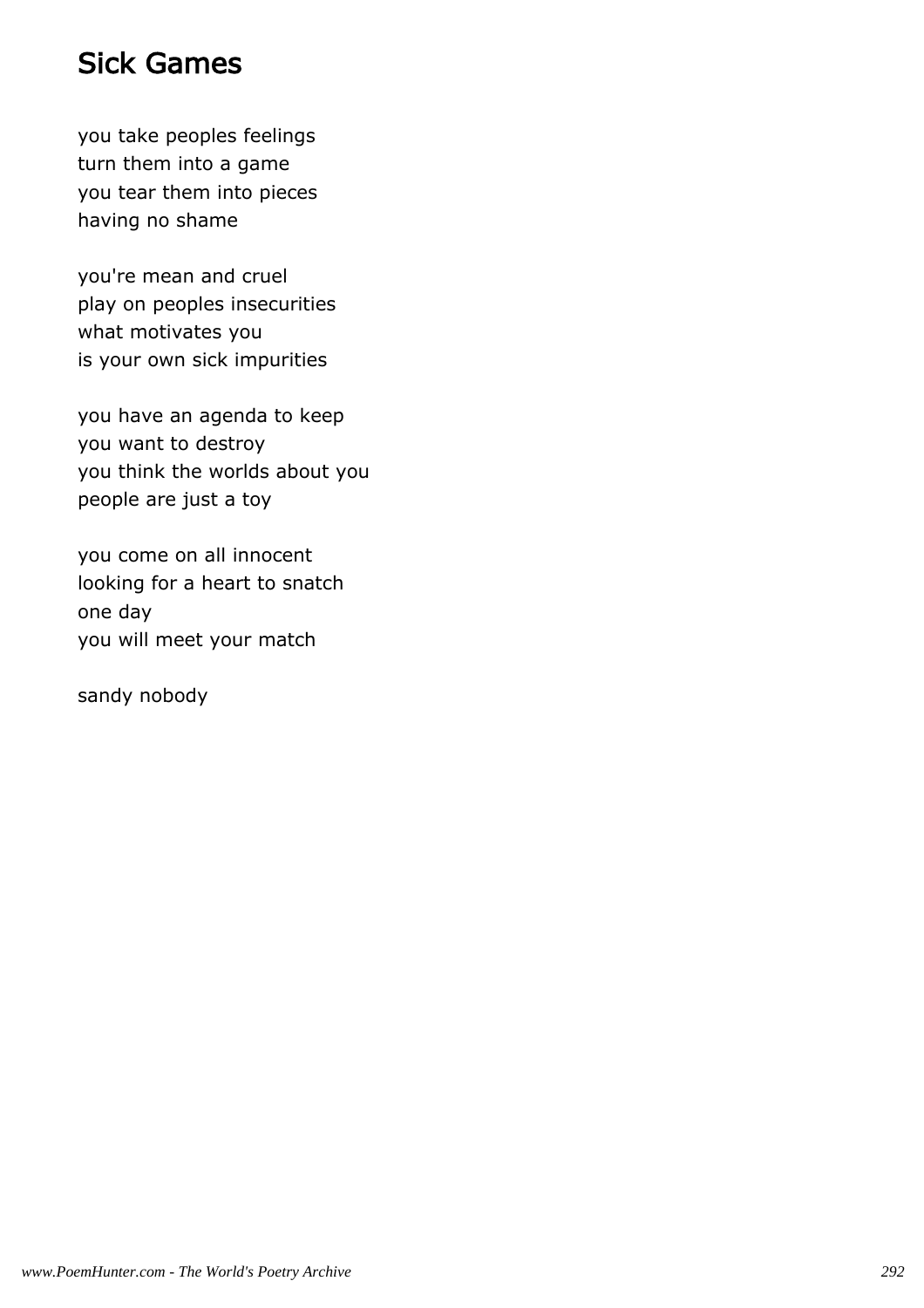## **Silence**

heart is racing....chest feels like its going to explode any min..lungs fighting for air..sweat pouring from pores...calling for help.......only to be met with...

SILENCE........

find a corner....sit alone in the dark..head between legs..hands over ears..too tired for tears...mind is so weak...lost all hope...can not go on...calling for help....only to be met with....

SILENCE..........

PICK IT UP!!!!! the voices scream.......PICK IT UP!!!!!

go into the closet....close the door.....

PICK IT UP! ! ! ! !

sitting there...inside the dark...alone.....alone.....alone..... one last time.........HELP ME PLSSSSS! ! ! ! !

no one hears.....no one knows...no one cares....there is only.....

SILENCE.......

suddenly a loud bang....a burn through the flesh... its over....no more pain....

only......

SILENCE........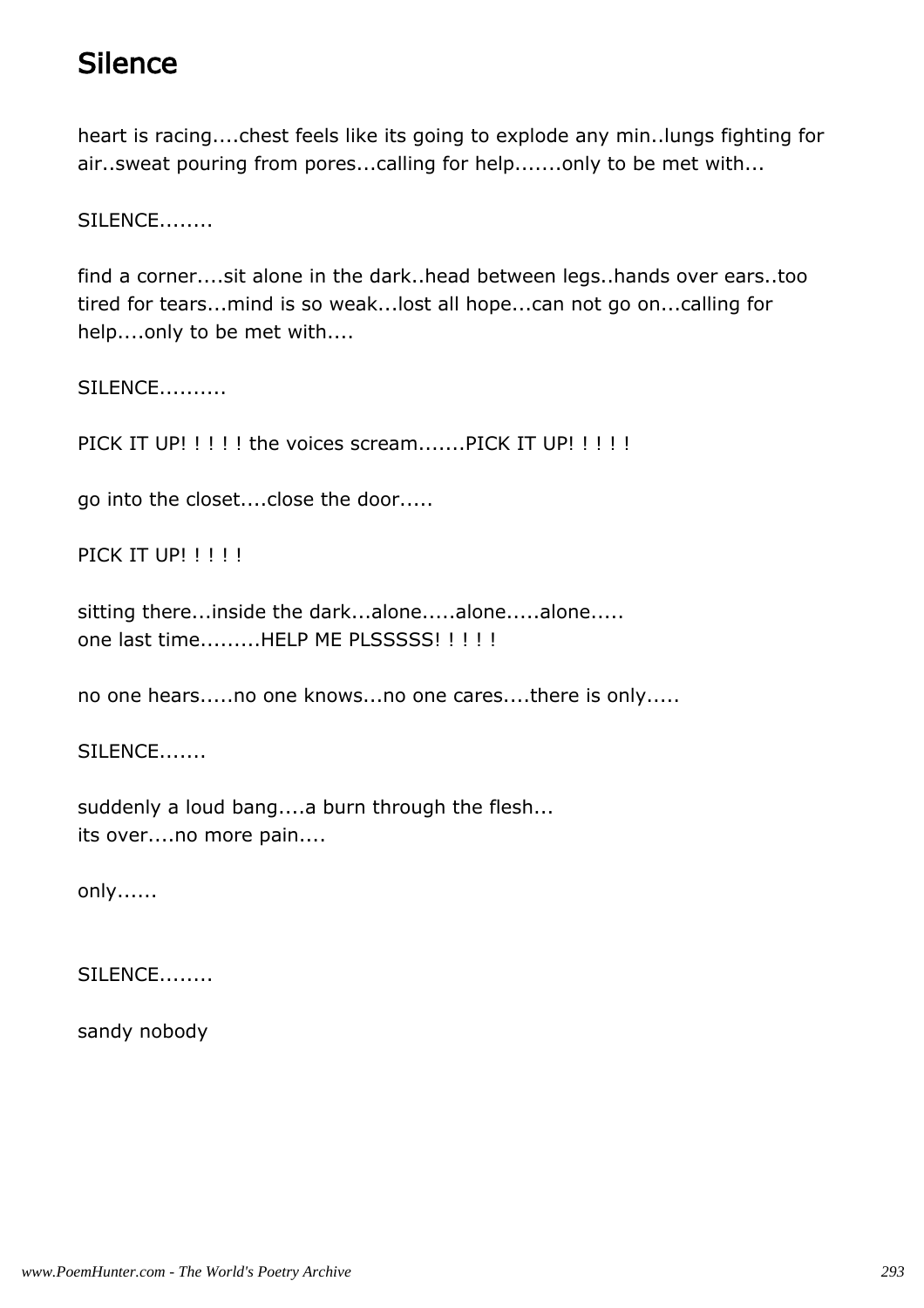### Snakes

the snake slithers around sneaky not a sound

creeps upon his prey attacks then runs away

he might be pretty look at outside hes a snake inside hes a rat

beware of him he bites and does it within his rights

the snake will smother even kill his own mother

snakes are full of greed upon your soul he will feed

the snake is a self-adoring creature humility is not a feature

snakes are everywhere so beware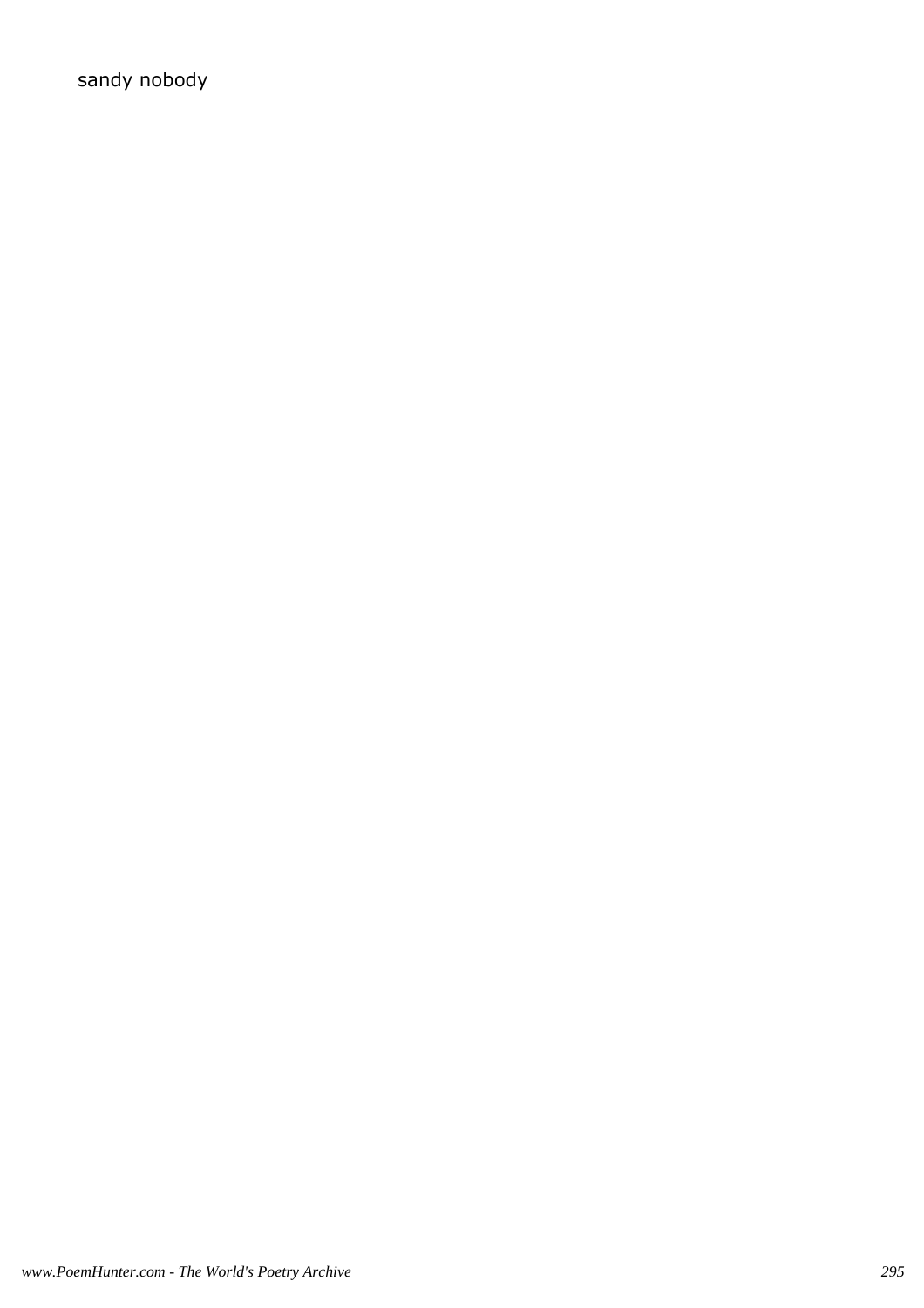#### Someone Just Kill Me

someone please kill me i need to die cant do it myself iv tried

someone just kill me i dont deserve to live i have nothing left to give

someone please kill me take my torment away i have nothing left to say

someone just kill me i dont care how just do it right now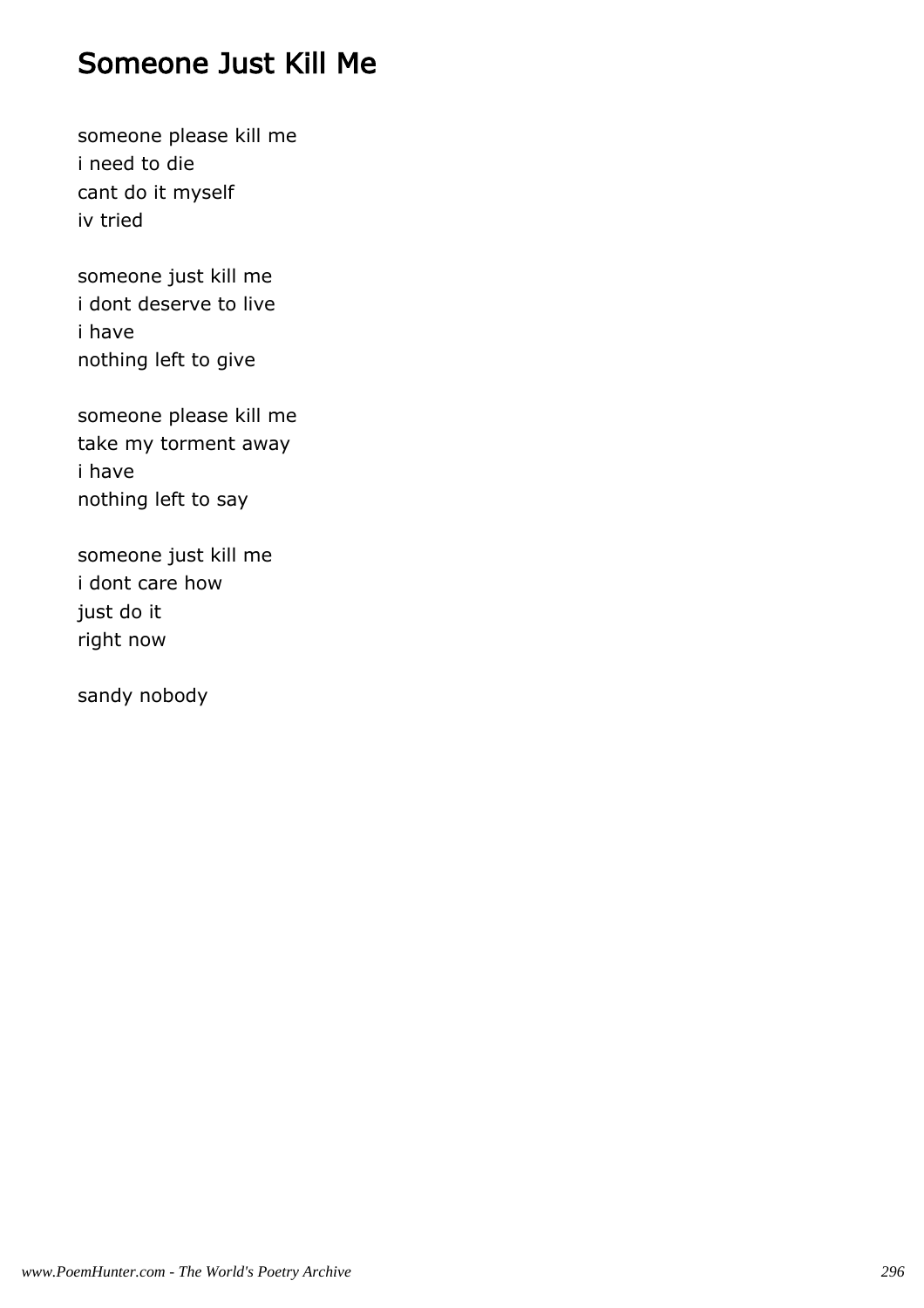#### Special Place

i have a special place i'm going keep you there i'll hold you close and the love we share

it will be full of memories laughter and fun noone else will ever go there you are the only one

this place might seem small but really its very big inside it will be only for you even after i die

this special place of mine used to be empty and sad since meeting you has more love, than it ever had

this special place you cant depart for you see it is my heart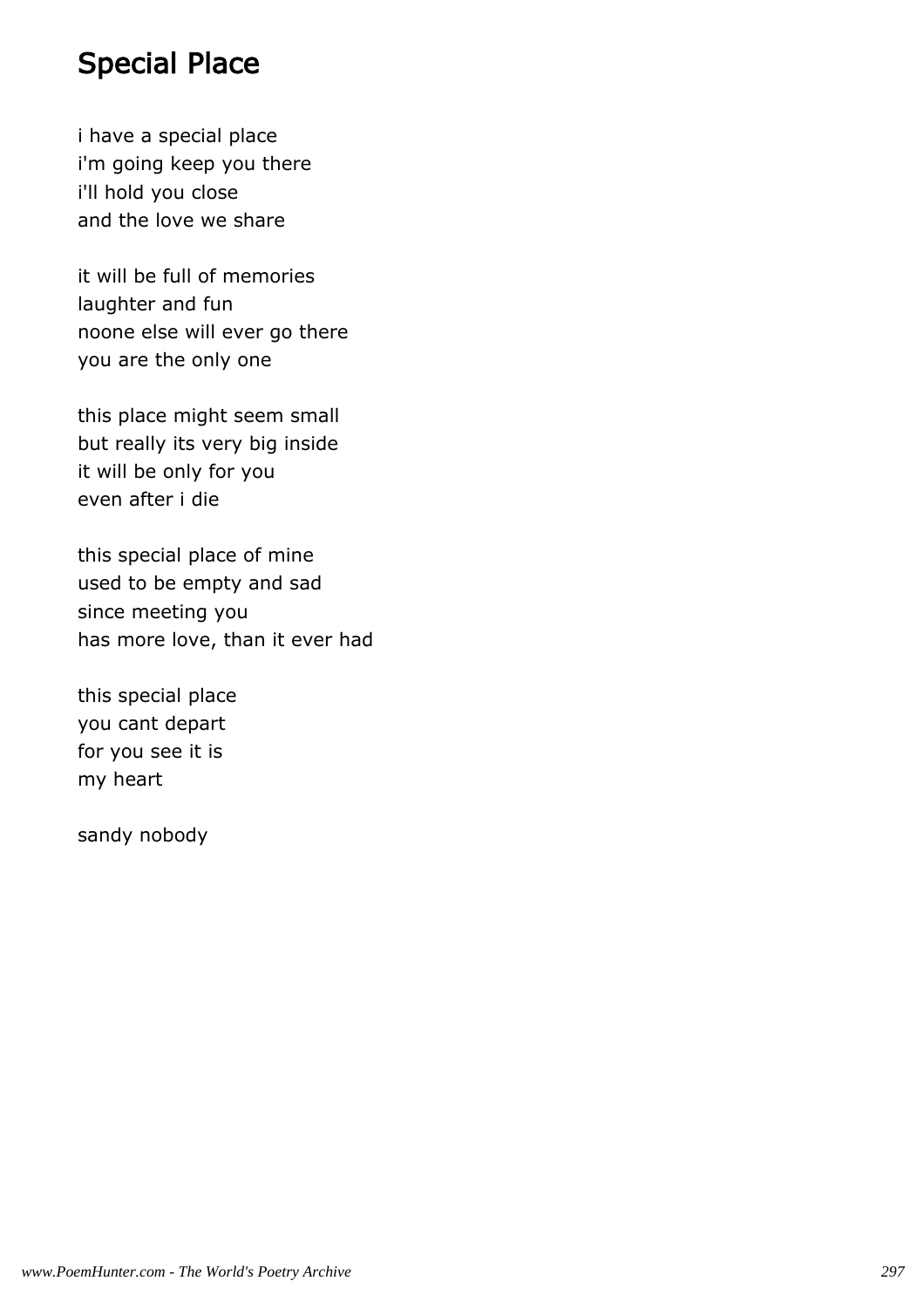#### Stolen Words

you may steal my words my poems, my writings but you cant steal my thoughts, my feelings

if you want my words read and enjoy they are my feelings not a toy

you take my writings change a few words put your name on it say its yours

if you want my words to become yours ill give you my life and i'll take yours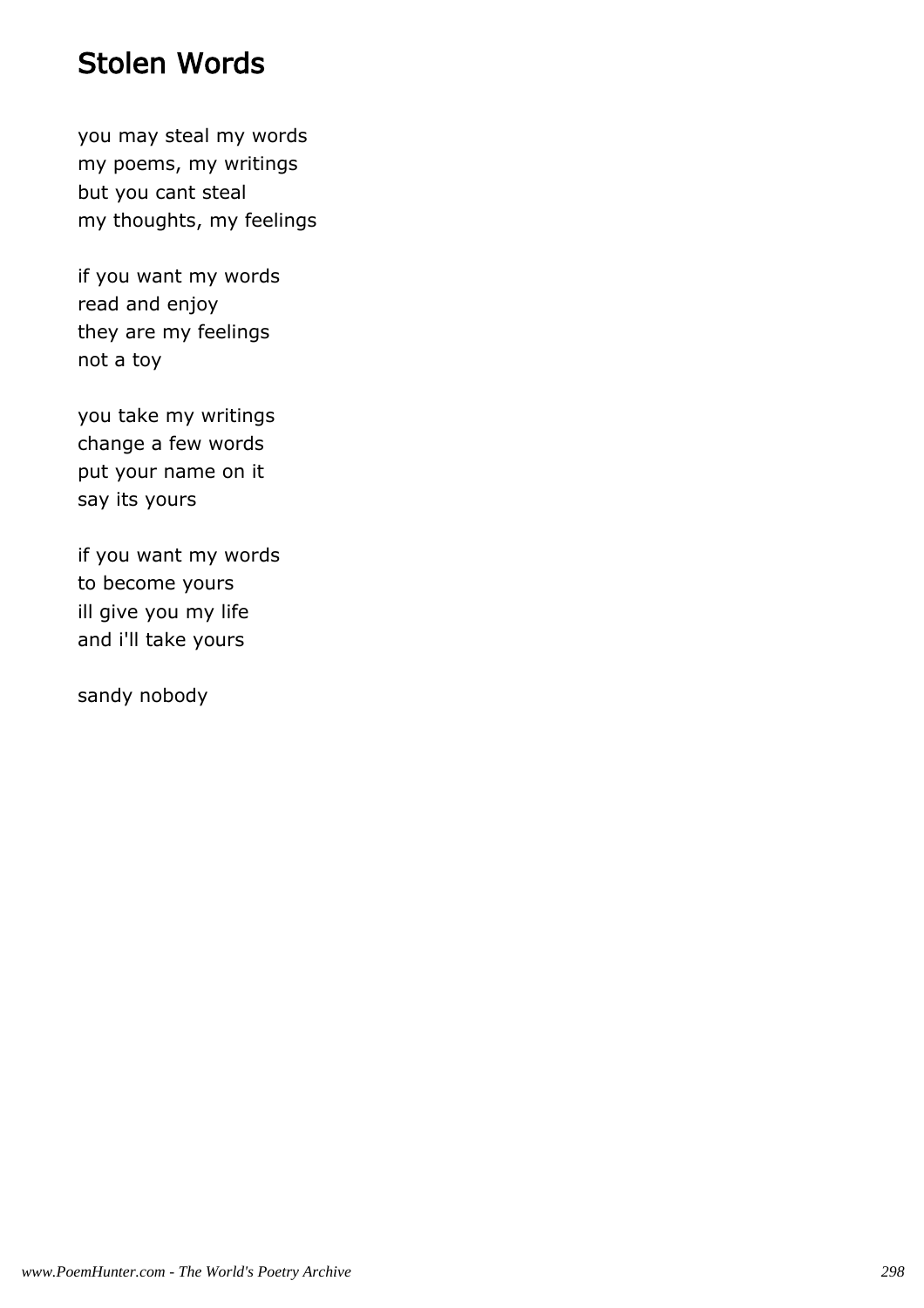# Stop Running

searching, but can not find looking, but can not see listening, but can not hear just open up your mind

talking, but can not speak hurting, but can not feel walking, but can not go just open up youre not weak

beginning, wanting a new start trusting, but keep it inside loving, but never tell just open up your heart

stop running away stop hiding if you love someone tell them today

open up your mind open up your heart open up your self accept love one time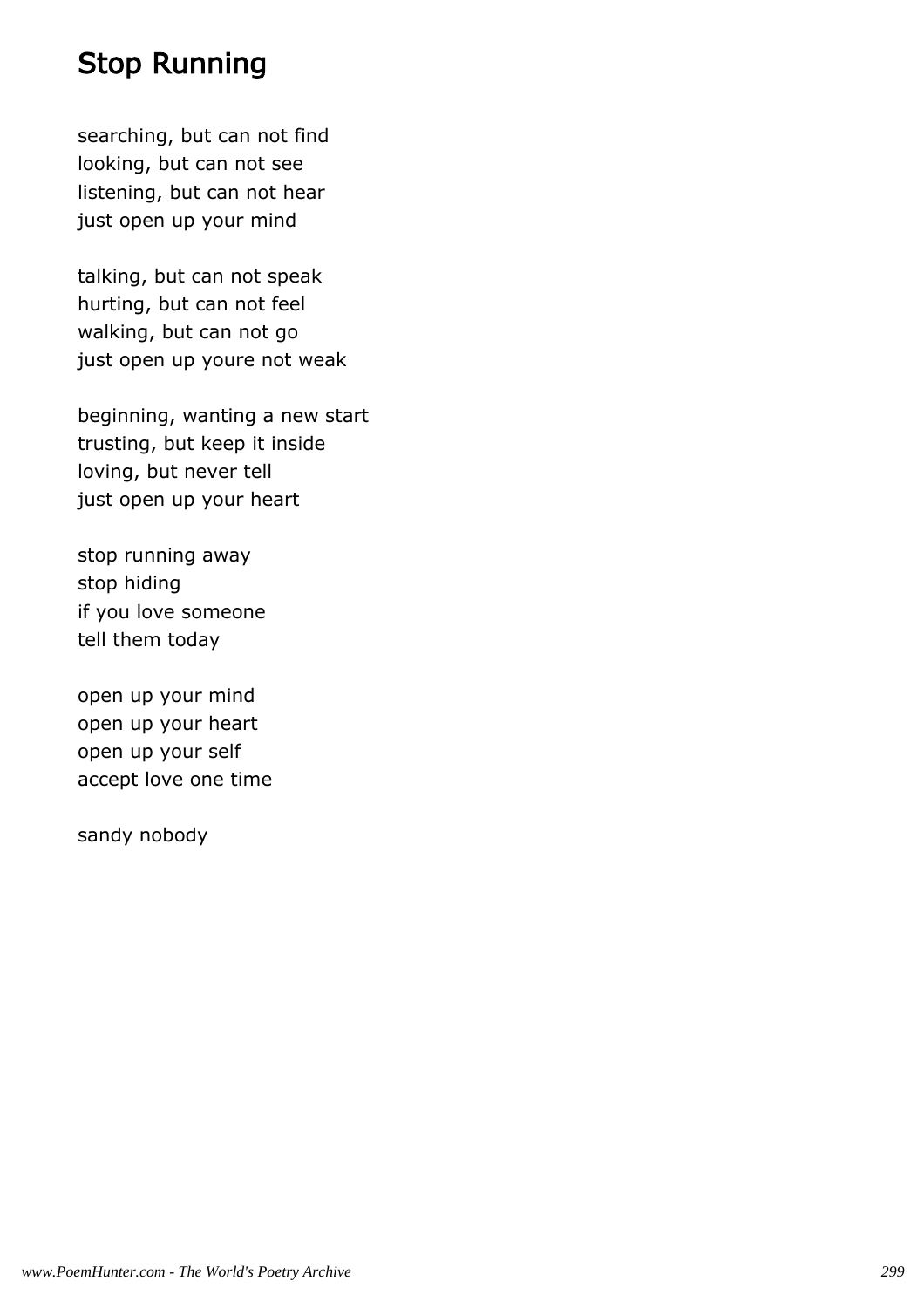# Story Of Jack And Jill...(Short Story)

this is a true story........

this is a story about people ill call jack and jill (always have to change the real names) let me introduce you to them....then ill tell you their story....

jills first....shes about 40..lives in the midwest...married..4 kids...suffers depression..possibly bipolar...and alcoholic..she lives in poverty..what some call working poor(she doesnt work..but her husband and a couple of her kids do) ..they have no car...their apt is small and in a bad area...her marriage isnt good..shes lonely...her husbands emotionally \*not there\*...basically you might say her life is rough....

jack now...hes 40s...not bad looking...a \*widower..multi millionaire...ownes a large corp\* has a teenage girl...from new zealand........for him..life is great....

now to the story..........

jack and jill met chatting..became friends chatted for yrs....they soon talked almost nightly...he would call from overseas after the kids were asleep and her husband was at work......

soon they were in \*love\*........

about a yr ago they decided they wanted to be together....jack asked jill to marry him....he would buy her and her kids a big house...he would move to the states to live with her....

jack promised jill everything.......

jill thought she was in heaven......someone to love her...someone who was there for her.....and a way out of poverty........

jack had her looking for houses for them...

he was going to sell off his company...move and they would have plenty of money forever......and he would start a new company in the states....

last monday........

jill told her family...she wanted a div...was leaving..her and jack were finally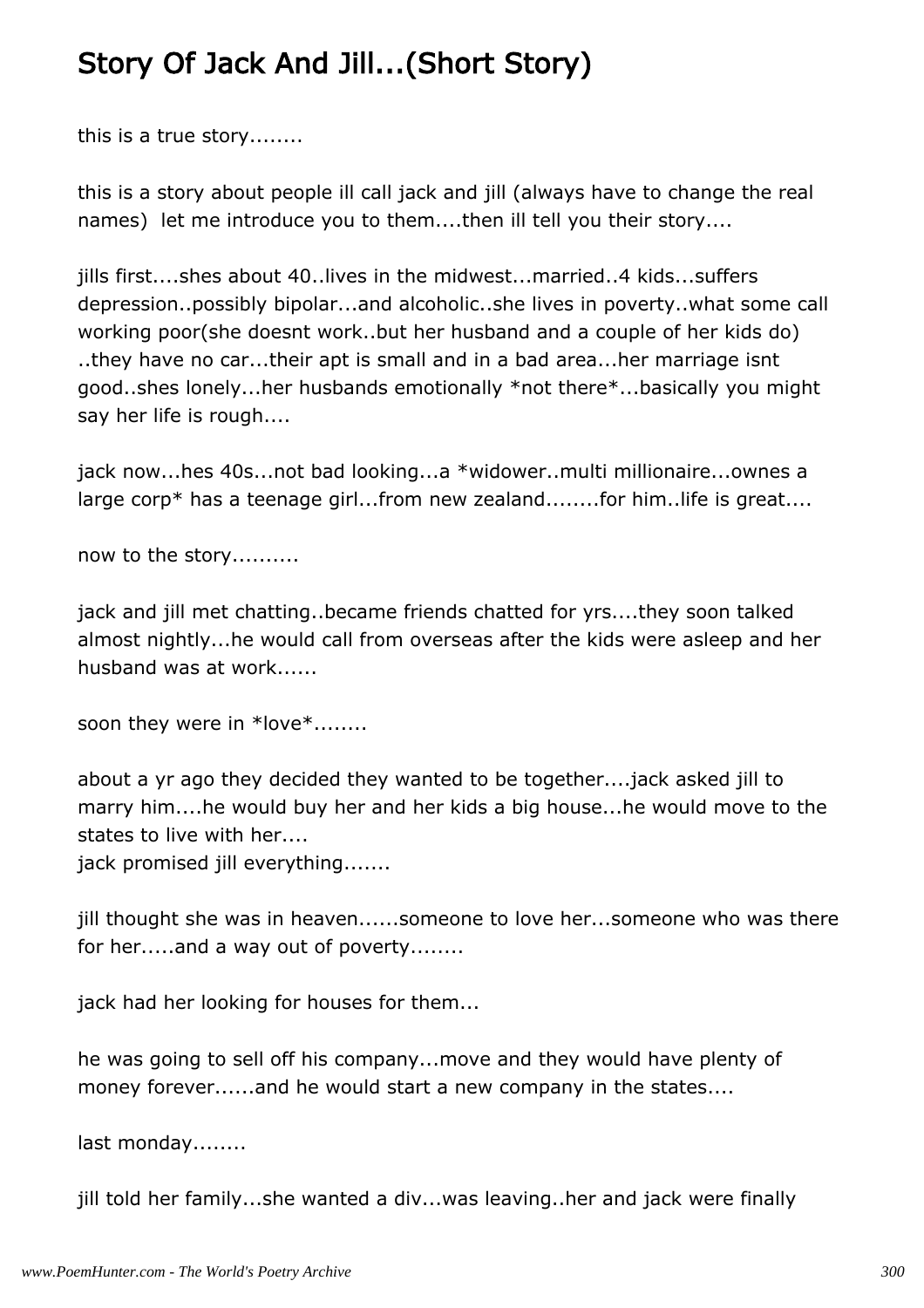going to be together.....

her family was devastated........the kids were going to stay with their dad...jill was moving out...she gave up everything for jack....

she found a place for her and jack...jack would pay for it when he got here.....told her start packing up......

jack calls jill on wed..said he was boarding a plane Thurs would be there fri at 1 pm...for her to wait at the gate carrying 1 red rose...so he could find her easier......

fri.......

jill gets up...showers gets dressed up pretty..shes so excited...her and jack will be together finally...after all these yrs....she was happier than she had been in yrs....

about noon jill takes a cab to the airport..stops on the way to buy 1 red rose.......

12: 30 fri......

the cab pulls up to dropp jill off at the airport....she climbs out..almost forgetting her rose...the driver hands it to her...shes so nervous...

1 pm fri....

planes are landing and people walking in and out of the airport....jills standing right in front..holding the red rose...waiting for jack...

1: 30....

jills standing in front still...holding the red rose..in both hands....

2: 00 pm...

jill still standing and waiting.....

3: 00....

waiting.......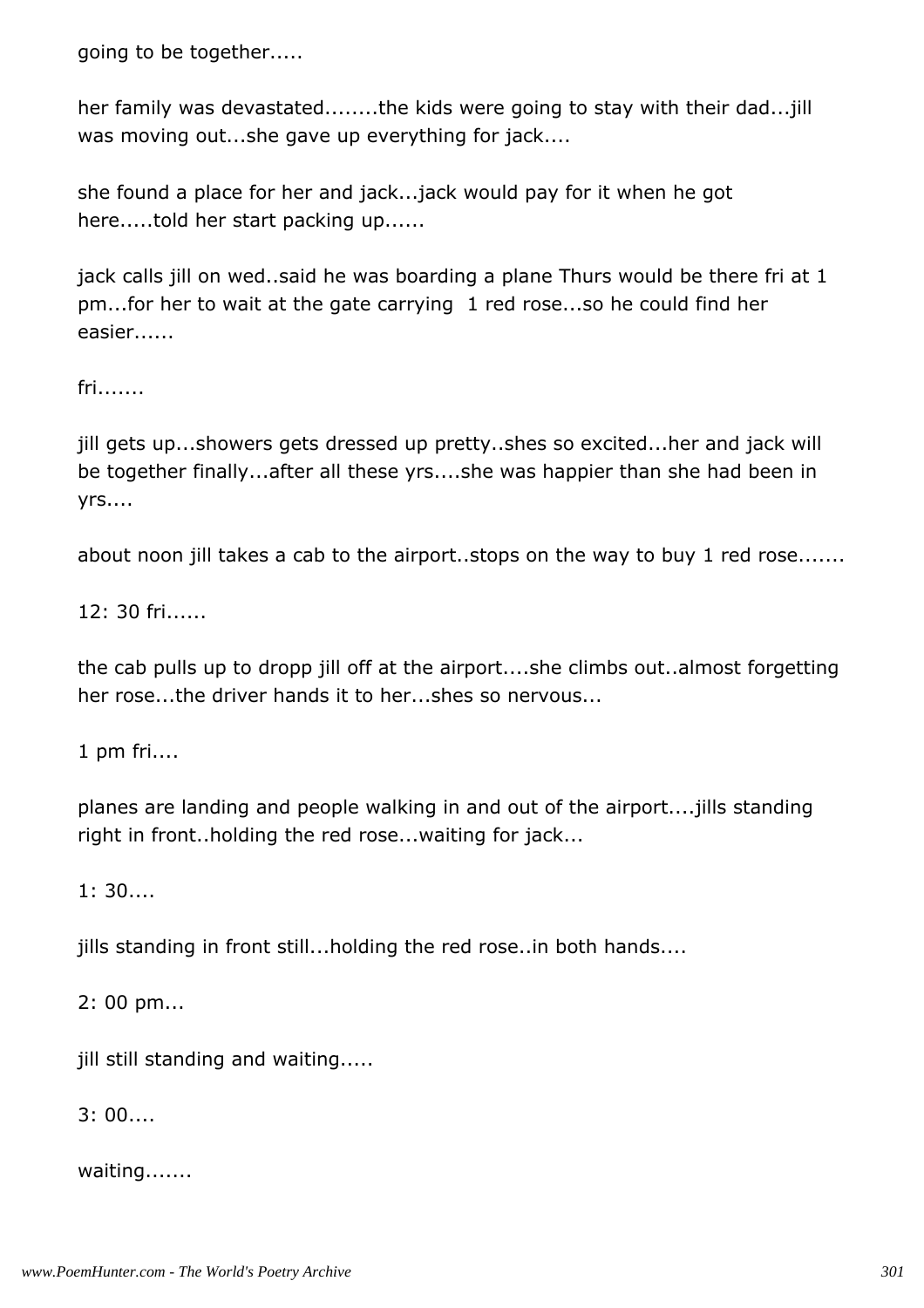4: 00......

jills standing in front....

holding the wilted flower..

her hands shaking...

tears falling from her eyes....

that awful feeling coming over her...

at that moment she realized jack was not on the plane and he would never come.......

4: 15 pm....

jill slowly walks away...dropping the dead flower on the ground......

was not written for sympathy for jill..its written more for anyone who might think of breaking up their families and giving up everything..over someone from the internet...someone they dont know...or ever met...jill is not a friend..she has ruined a lot of lives..and wont seek treatments for her probs..so she goes on with her selfish ways...ill updat this 1 later...this just happened within last few days...so not sure what will happen now.....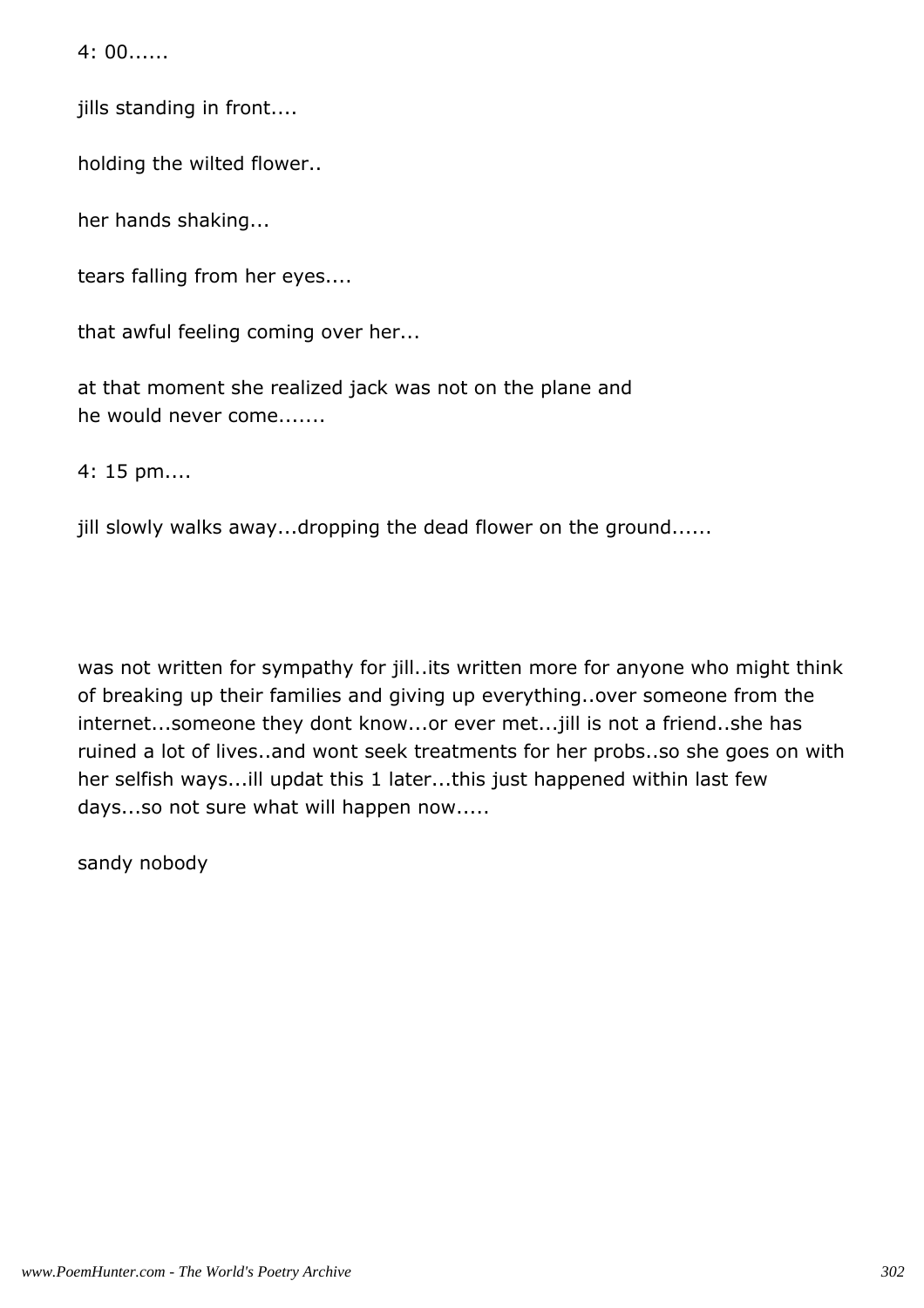# Strong Mind, Weak Heart

why does the head never agree why cant the heart ever see

why does the mind know deep inside what the heart chooses blindly to hide

why is the mind so weak when the heart starts to speak

why wont the mind take the lead even if the heart starts to plead

maybe if the mind took over grew stronger then the heart wouldnt hurt any longer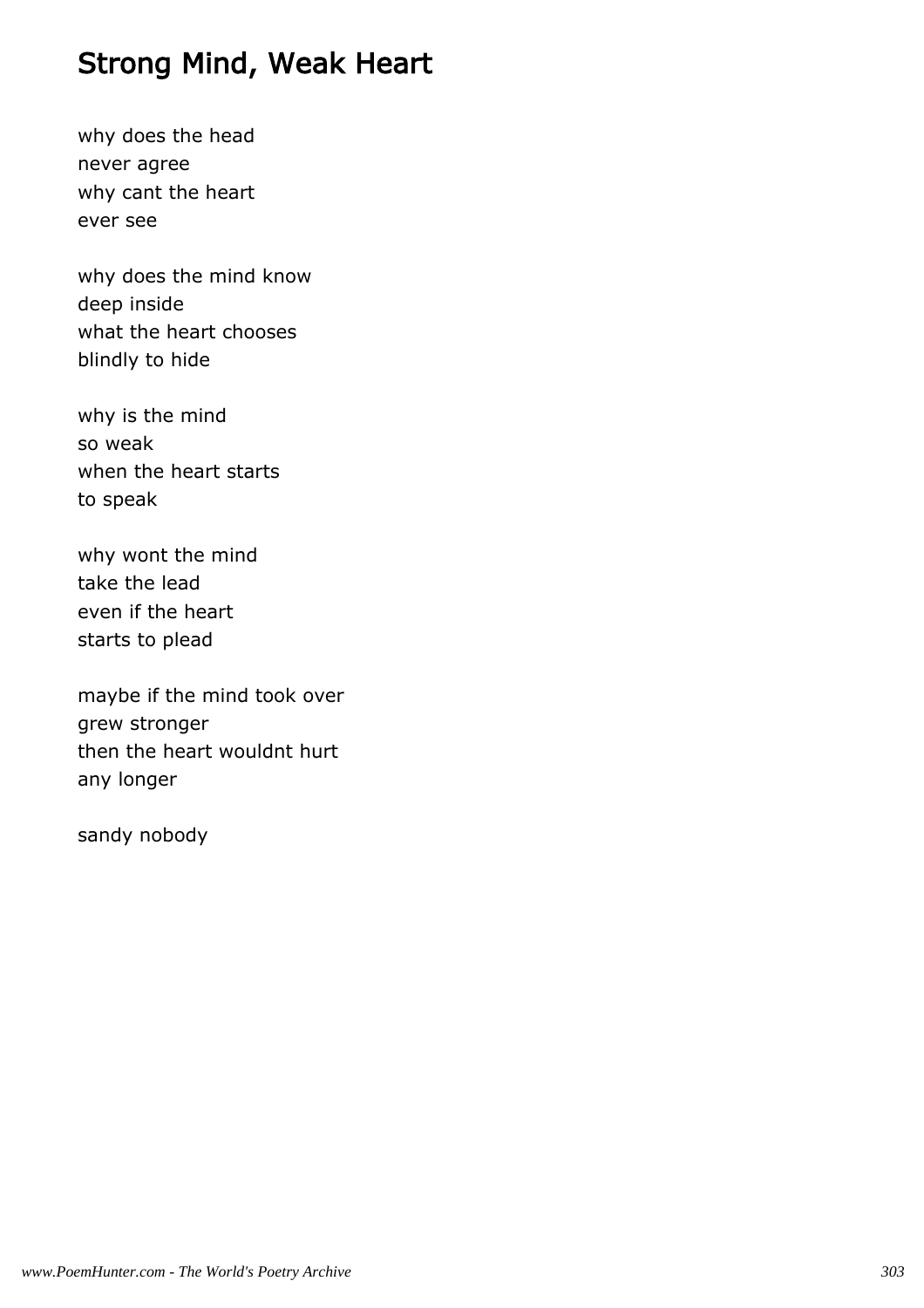# Stupid Me

stupid me in you i believed my heart you decieved

stupid me for you i cared i gave i shared

stupid me in you i had trust to you everything was lust

stupid me in love with you i fell now i hurt so bad i'll never get well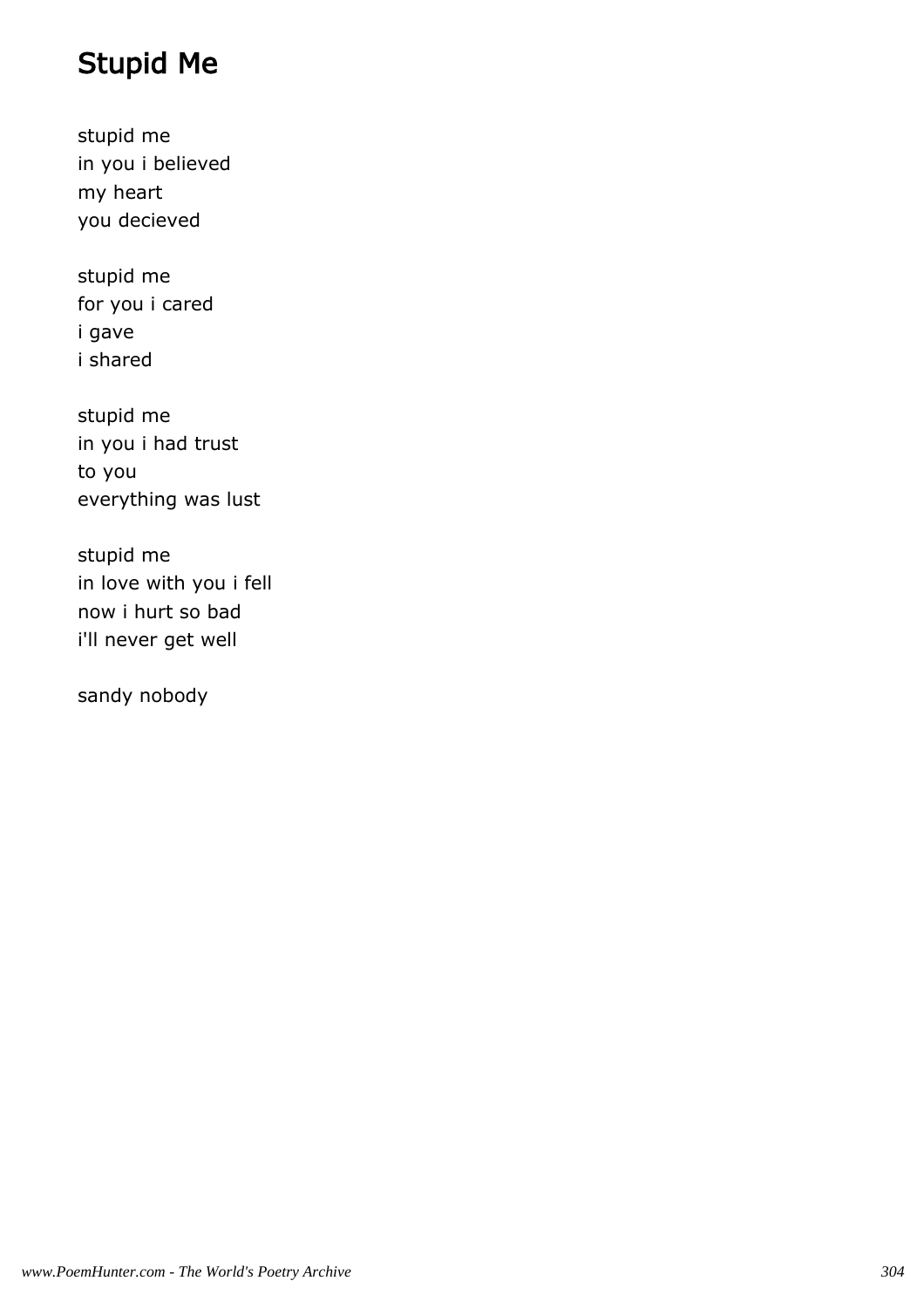### Suicide Struggle

holding on trying to make through just one more day its all i can do

when the day is done and the darkness comes will there be light can i still fight

holding on trying to find a reason just one more night and i can go on

when the night is done will i see the morning sun will i still be here will i still have fear

why must i continue to struggle just to survive why must i find reasons to stay alive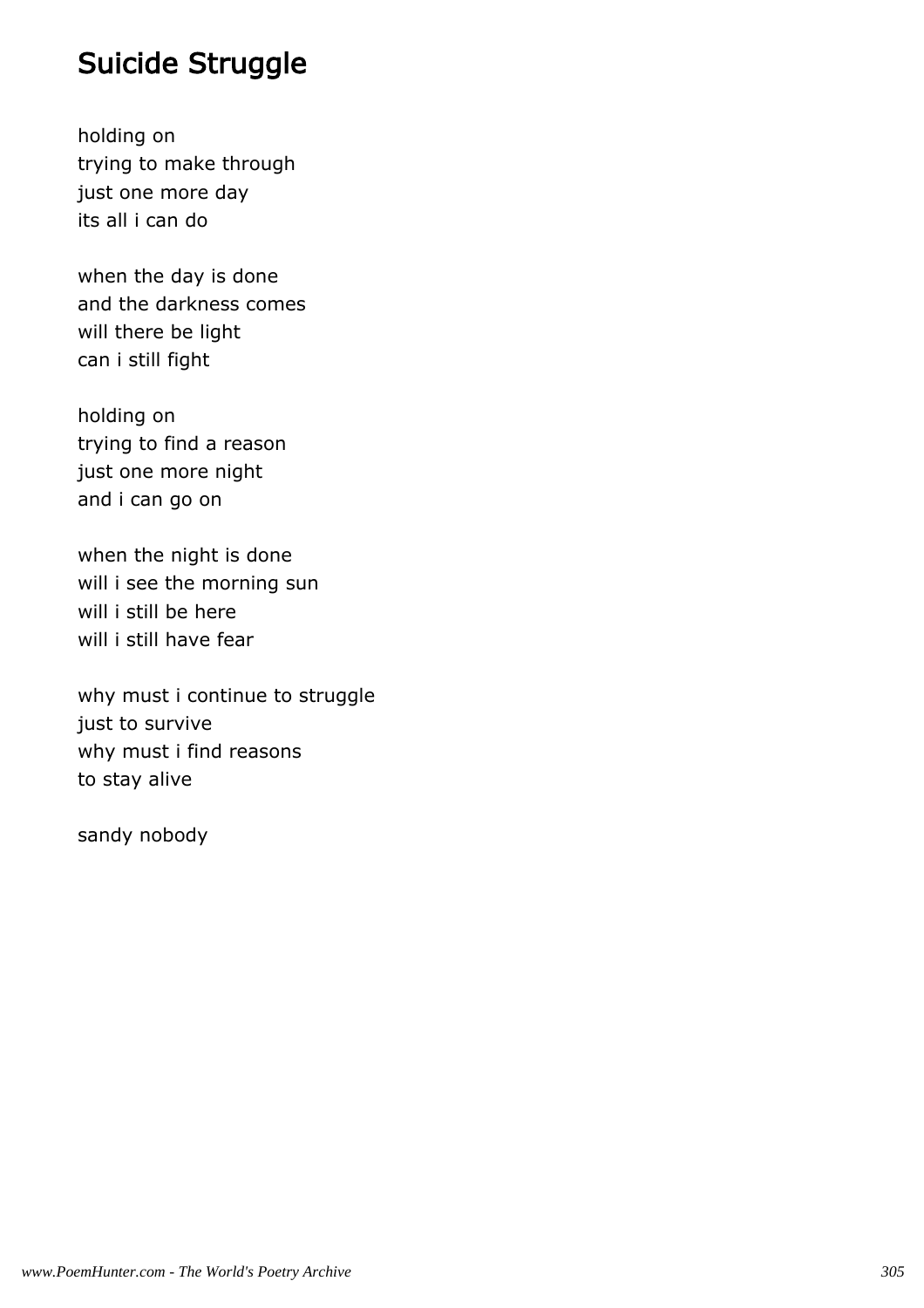#### Tears Of Blood

i lie in my bed every night i cannot sleep for there is too much pain i can only weep

tears streaming down my face nothing left good tears pouring from my eyes tears of my blood

laying in my bed alone trying to decide holding a gun how i want to die

should i blow off my ugly face so noone will ever see should shoot my brains out end all thoughts from me

should i shoot my heart out its already dead you made sure of that with all that you said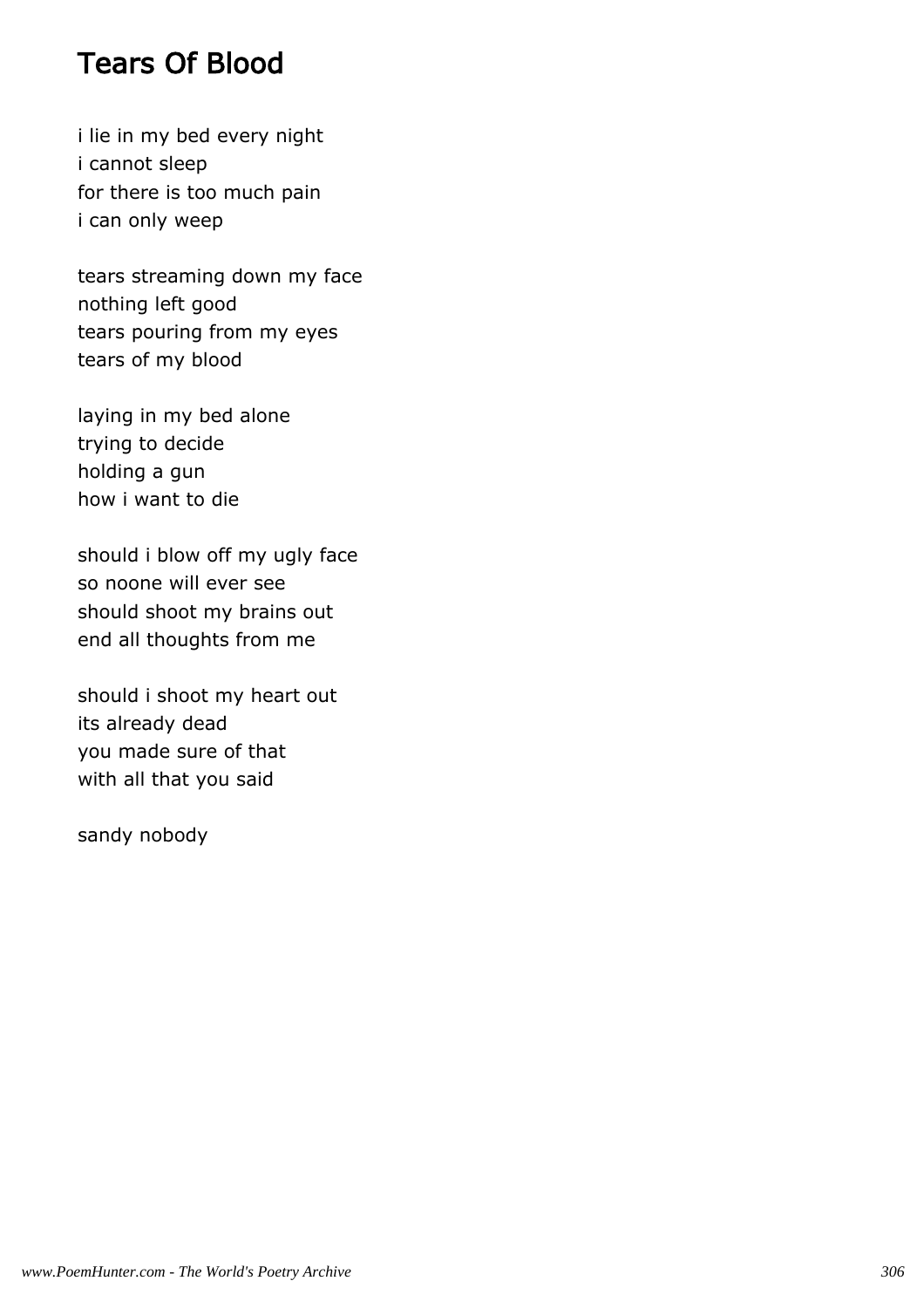### Tell Me What

tell me what do you see when you look at me

tell me what do you hear when i speak

tell me what do you feel when i touch you

tell me do you miss me when im not here

tell me what do you really think of me

tell me do you love me

tell me these things good or bad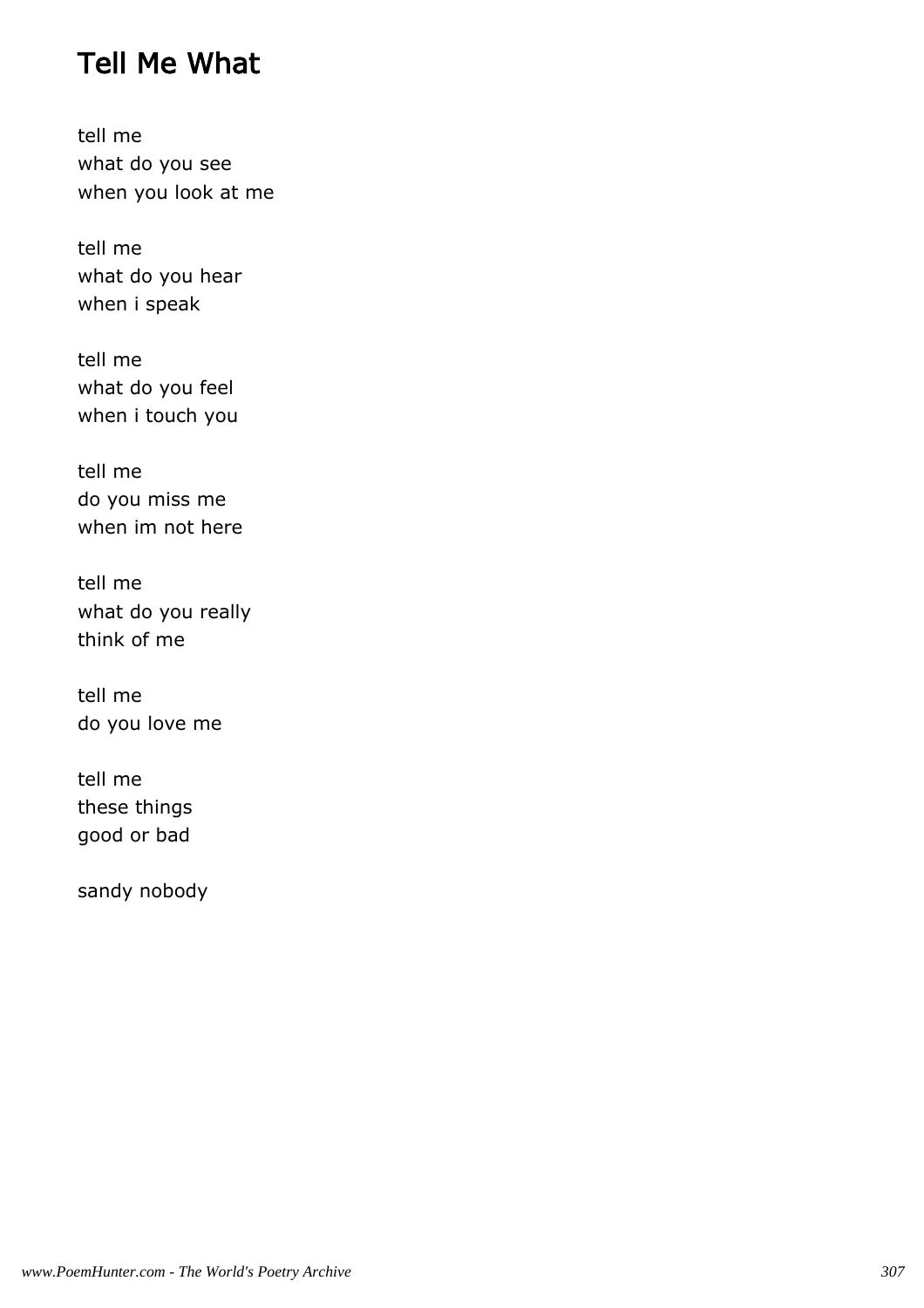### Thank You For The Great Birthday

november fourth i shall never forget i drove 14 hours to see you together that day, we spent

it started off so right i drove a 1000 miles when i got there you were all smiles

we made love awhile your phone kept ringing you didnt answer, then your beeper started beeping

i fell asleep in your arms 2 hours later i awoke you were on the phone i heard as you spoke

you hung up quickly then wanted us to go out as i waited outside for you i heard you talking and a shout

10 minutes later out you came for a few hours we drove around got something to eat as you showed me your town

when we drove back to your house there was a van in the driveway you told me keep driving past so i sped away

we went down the street and parked a few then it hit me and inside i knew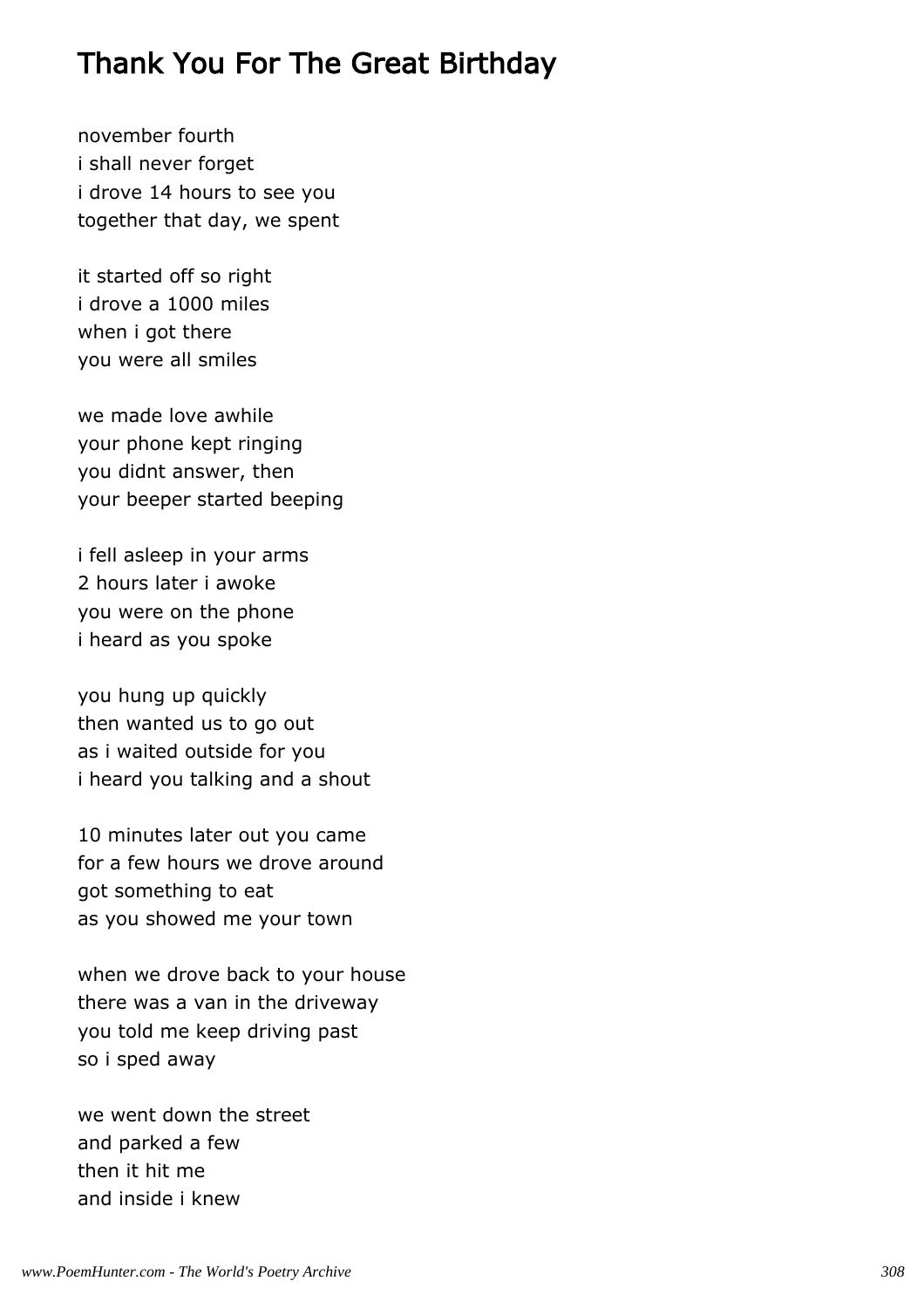for 2 long years you played with me led me on made me believe

your phone rang again you wouldnt answer you just sat there thinking told me it was your sister

i didnt want to believe so inside went numb pretending this wasnt happening or maybe playing dumb

i leaned my head down inside i was crying i didnt let on that my heart was dying

we went back to your house you asked me inside i just wanted to go home my eyes i did hide

when you kissed me good bye i knew it would be the last i never would see you again you would put me in your past

november 4th i shall never forget that day cause november 5th was my birthday

as i drove 14 hours home outside my eyes were crying inside my heart was dying

driving a 1000 miles home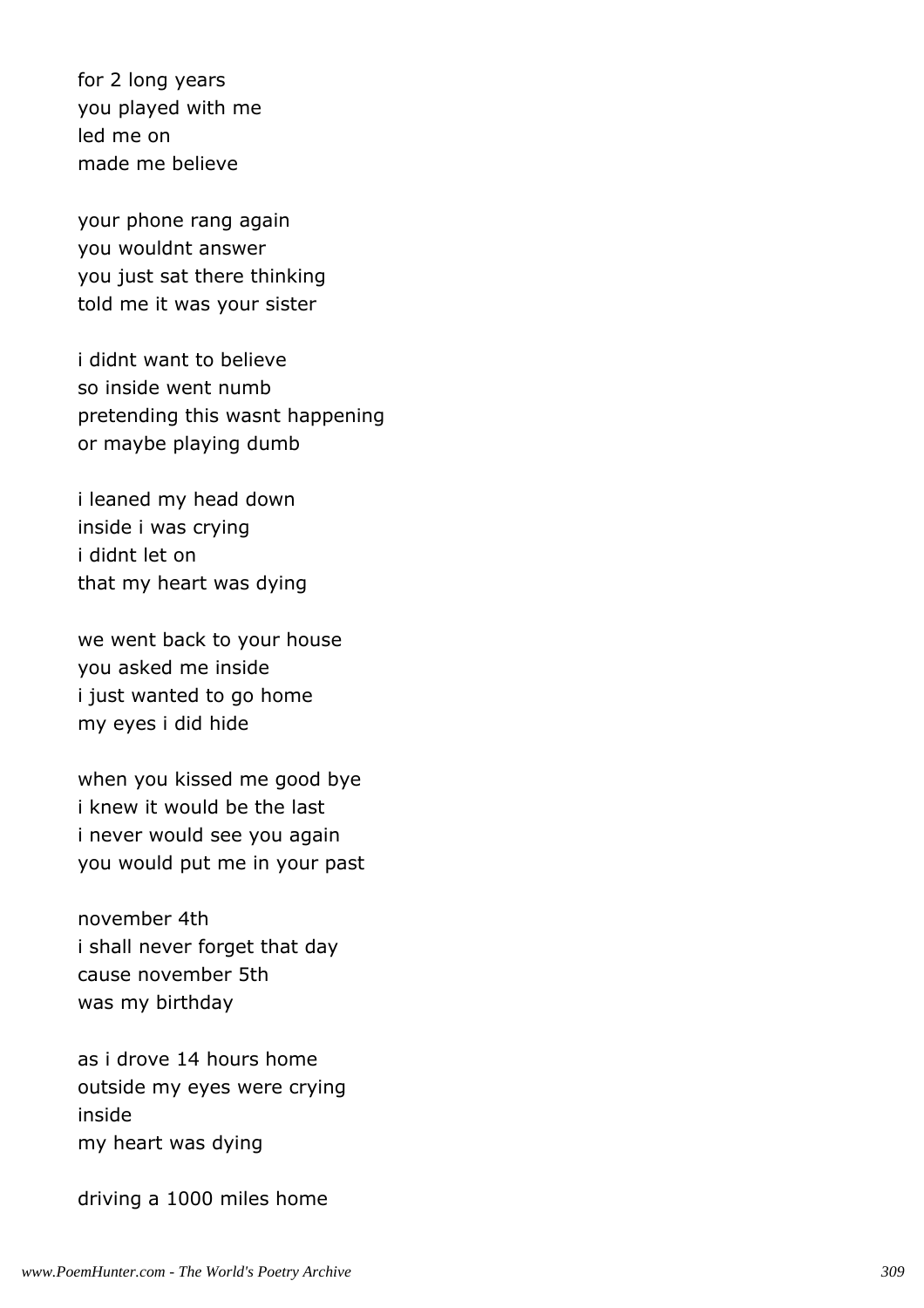with 2 hours sleep heartbroken my eyes could only weep

thank you for the great birthday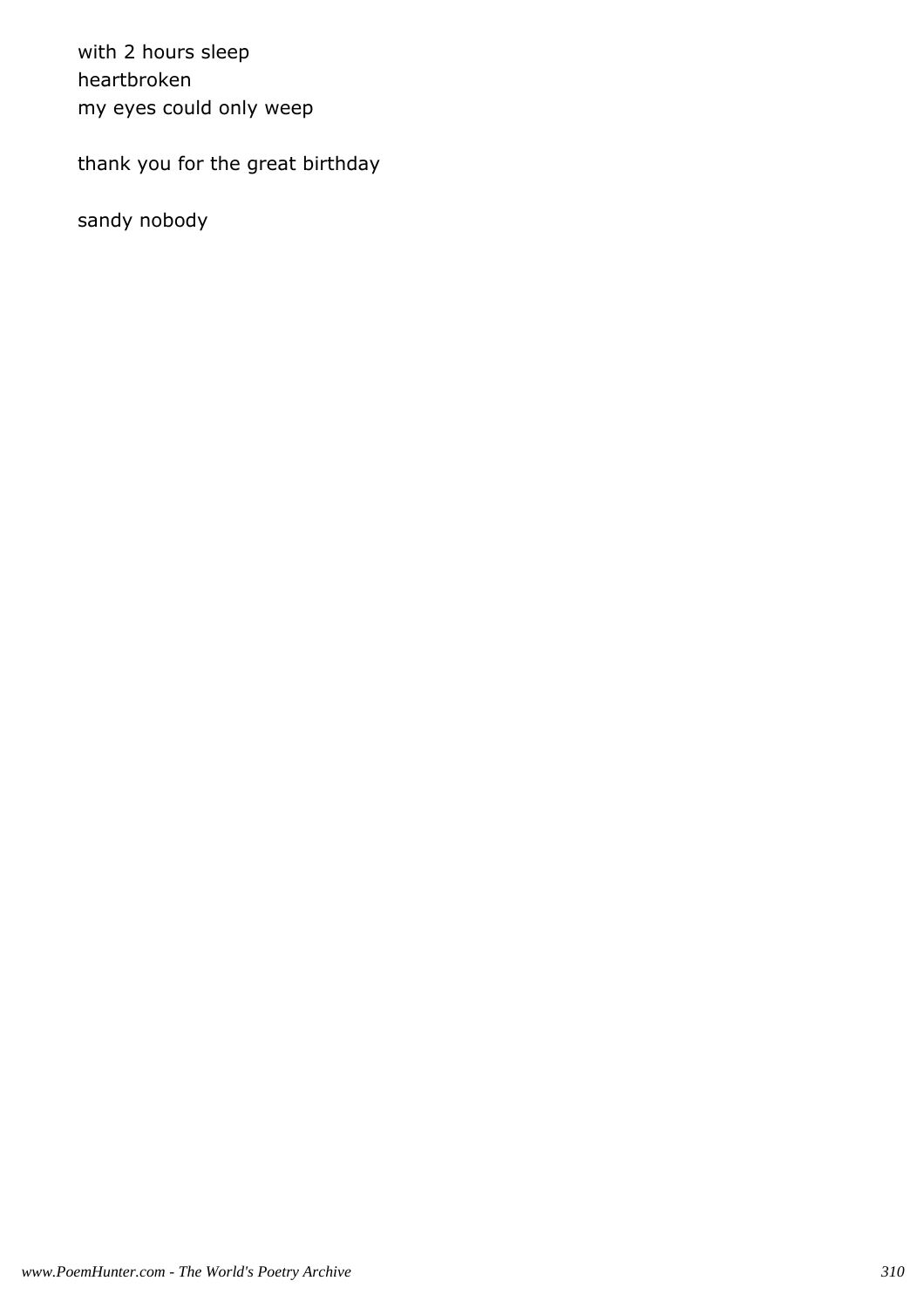# **Thanks**

i gave you trust, you told me lies i gave you love, you blinded my eyes

i gave you loyalty, you gave me excuses i gave you honesty, you became abusive

i gave you my body, you ate my soul i gave you the truth, you hid in a hole

you disappeared now, you met another lady only thing left to say is'Thanks for the baby! '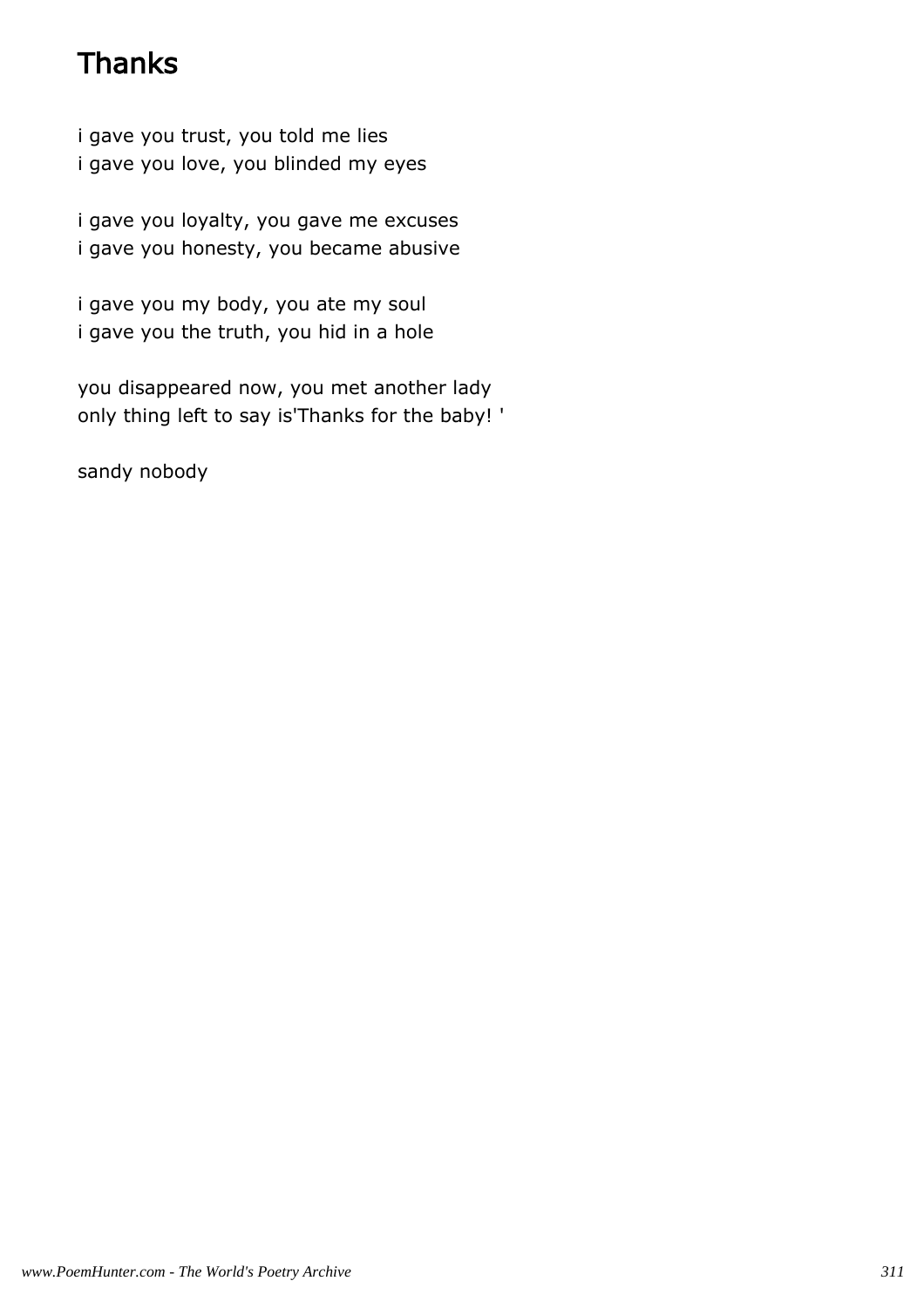# Thanks!

i gave you trust, you told me lies i gave you love, you blinded my eyes

i gave you loyalty, you gave me excuses i gave you honesty, you became abusive

i gave you my body, you ate my soul i gave you the truth, you hid in a hole

you disappeared now, you met another lady only thing left to say is'Thanks for the baby! '

was written awhile ago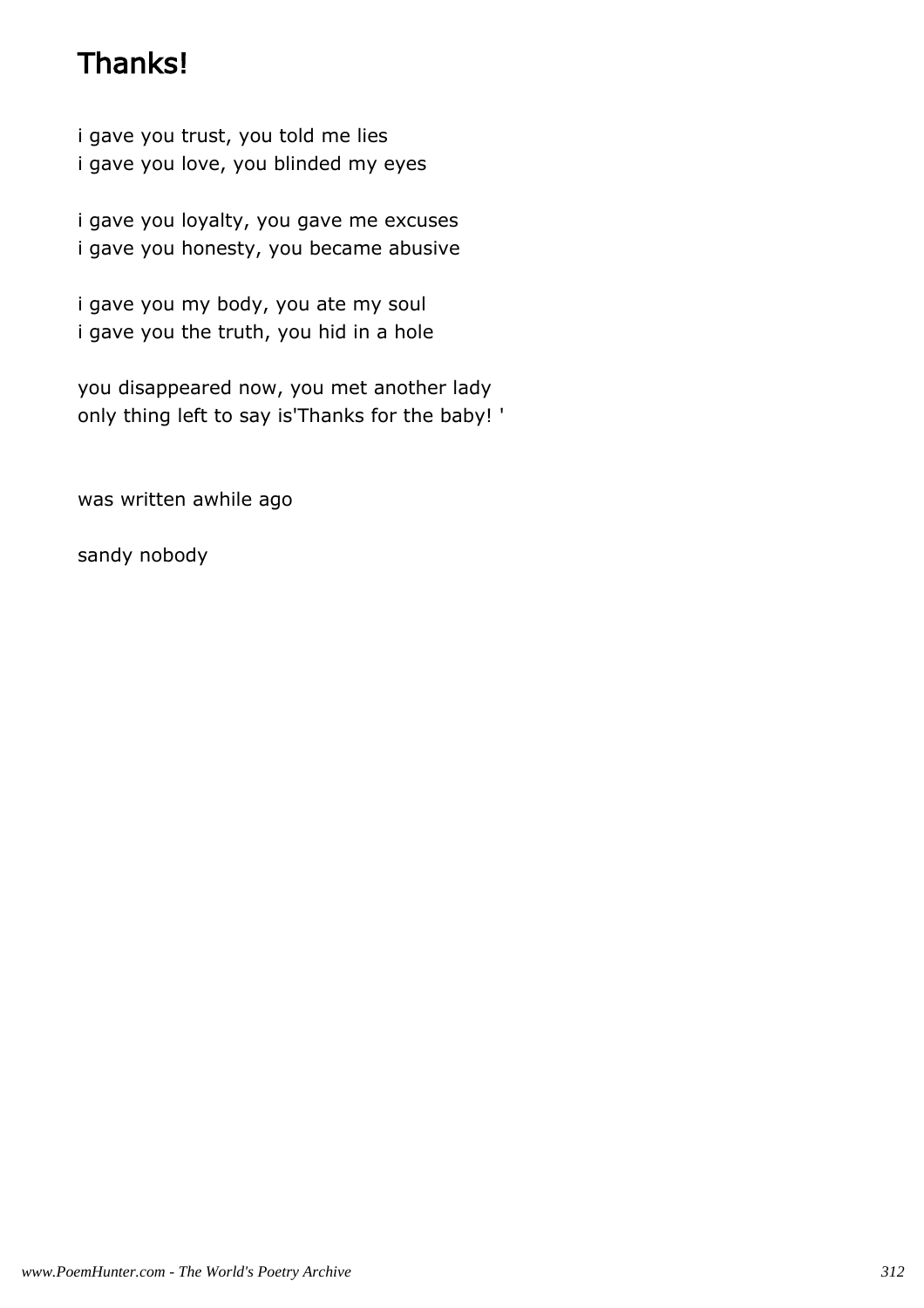### The Break-Up Poem

this is hard for me but has to be done its not to hurt you saying this is not fun

please understand for you, i really care i love you and the time we shared

but its over now time to move on time to leave the past a new life has begun

we both have reasons we both know why lets let things go before i start to cry

this way we can part maybe one day we can be just friends who's to say

i will always keep you in my heart but circumstances have torn us apart

so this is it time to go remember always i loved you so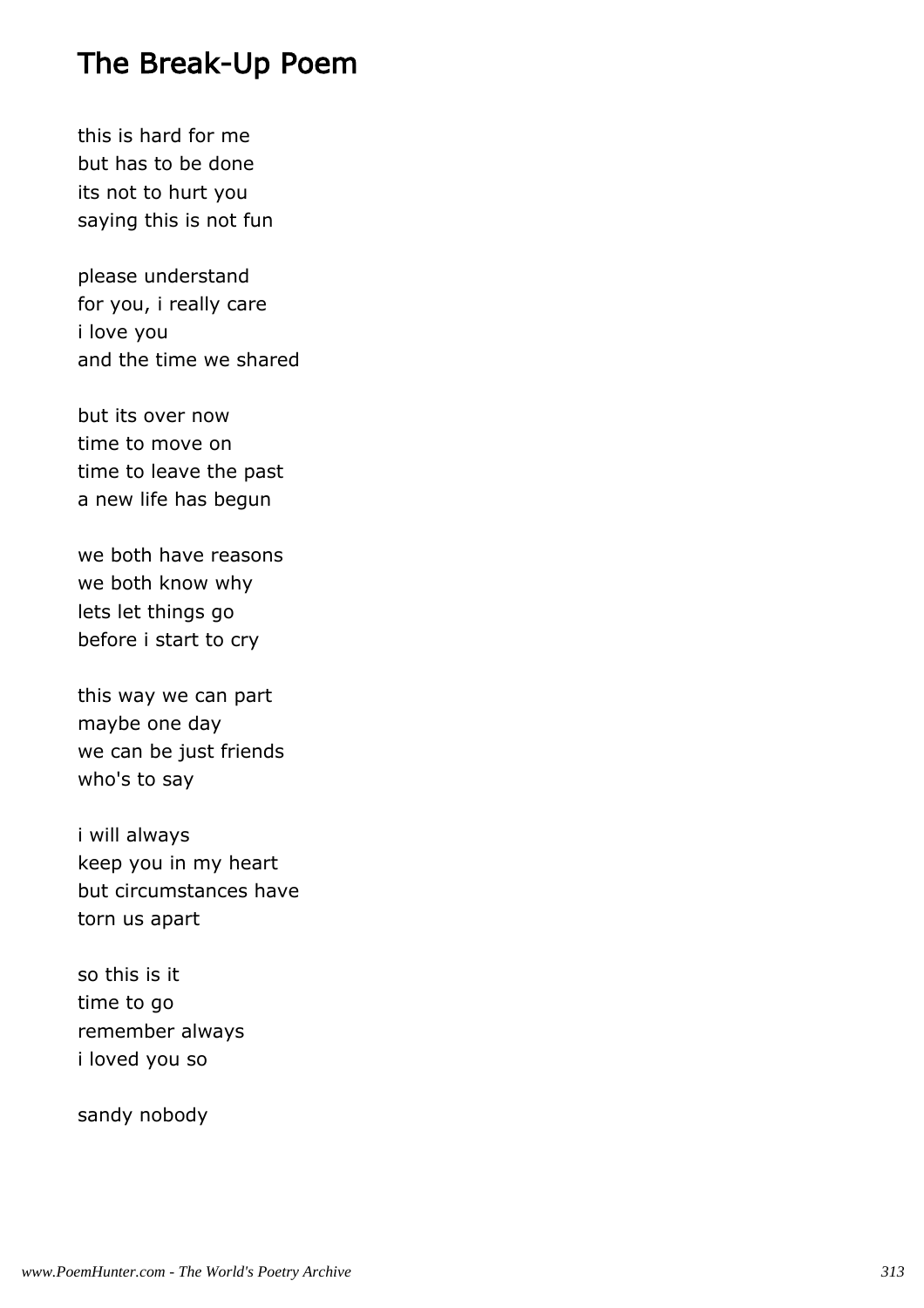# The Bridge

alone upon the bridge staring at the icy water below alone in my thoughts as the cold north winds blow

the snow is falling frozen tears run down my face all alone in this world no one shall ever take your place

as i stand upon the bridge alone on this cold winter night my thoughts are of you wishing i could make things right

if only we could change the past if hearts didnt turn to ice i looked for you one last time my heart now, i shall sacrifice

as i lie here in the icy cold water staring at the bridge up above with my last breath, i say was only you i shall ever love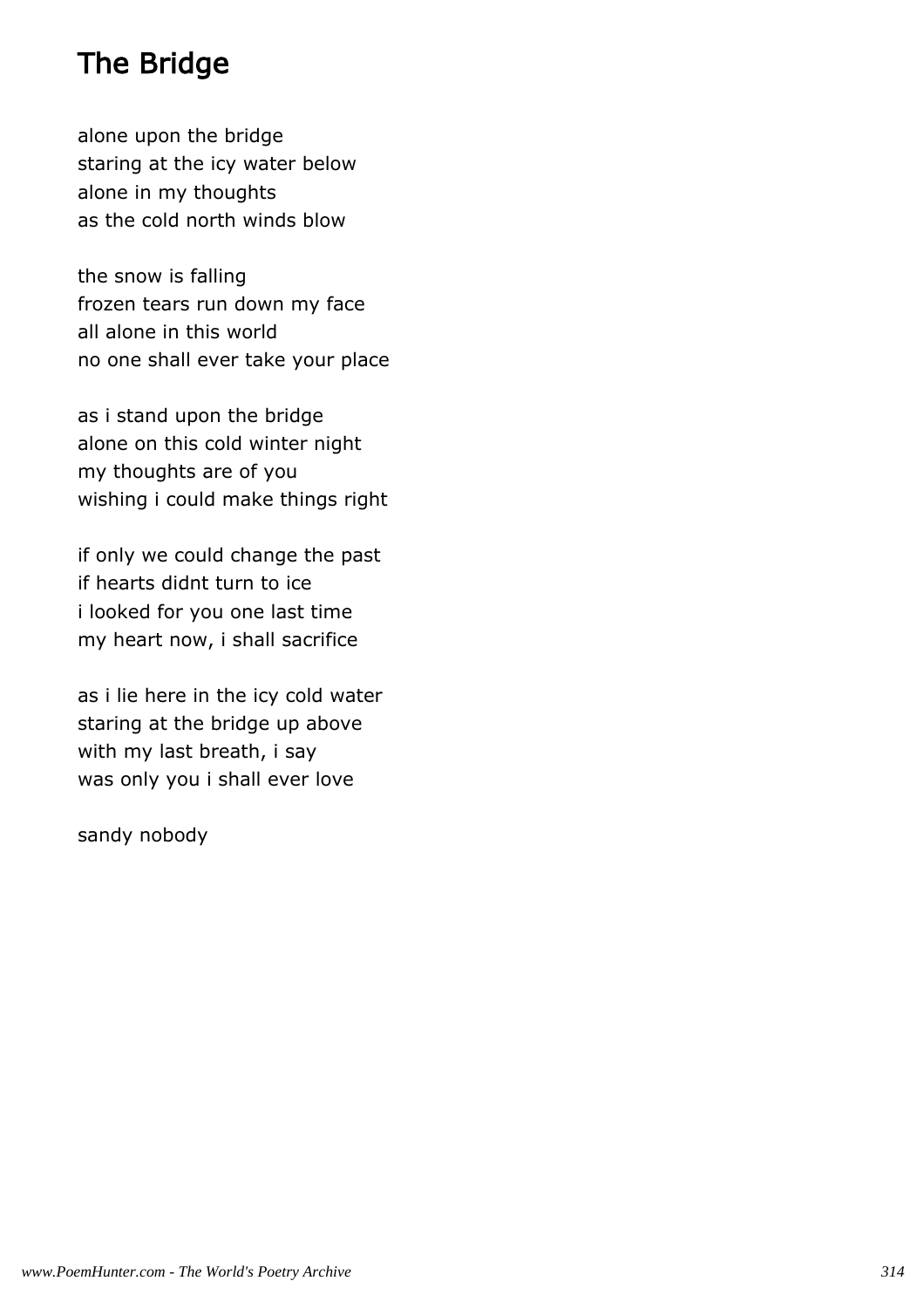# The Broken Child

the broken child lives inside her mind the only light inside her darkness feelings and emotions deeply hidden sanity slowly slipping into madness

too young to understand her purpose living a life she can not escape retreating inside from reality leaving her physical body that was raped

the world inside her mind is perfect here is where she wishes to stay feeling love, cared for and safe free to dream, free to run and play

the broken child shall never be free free from the nightmares of reality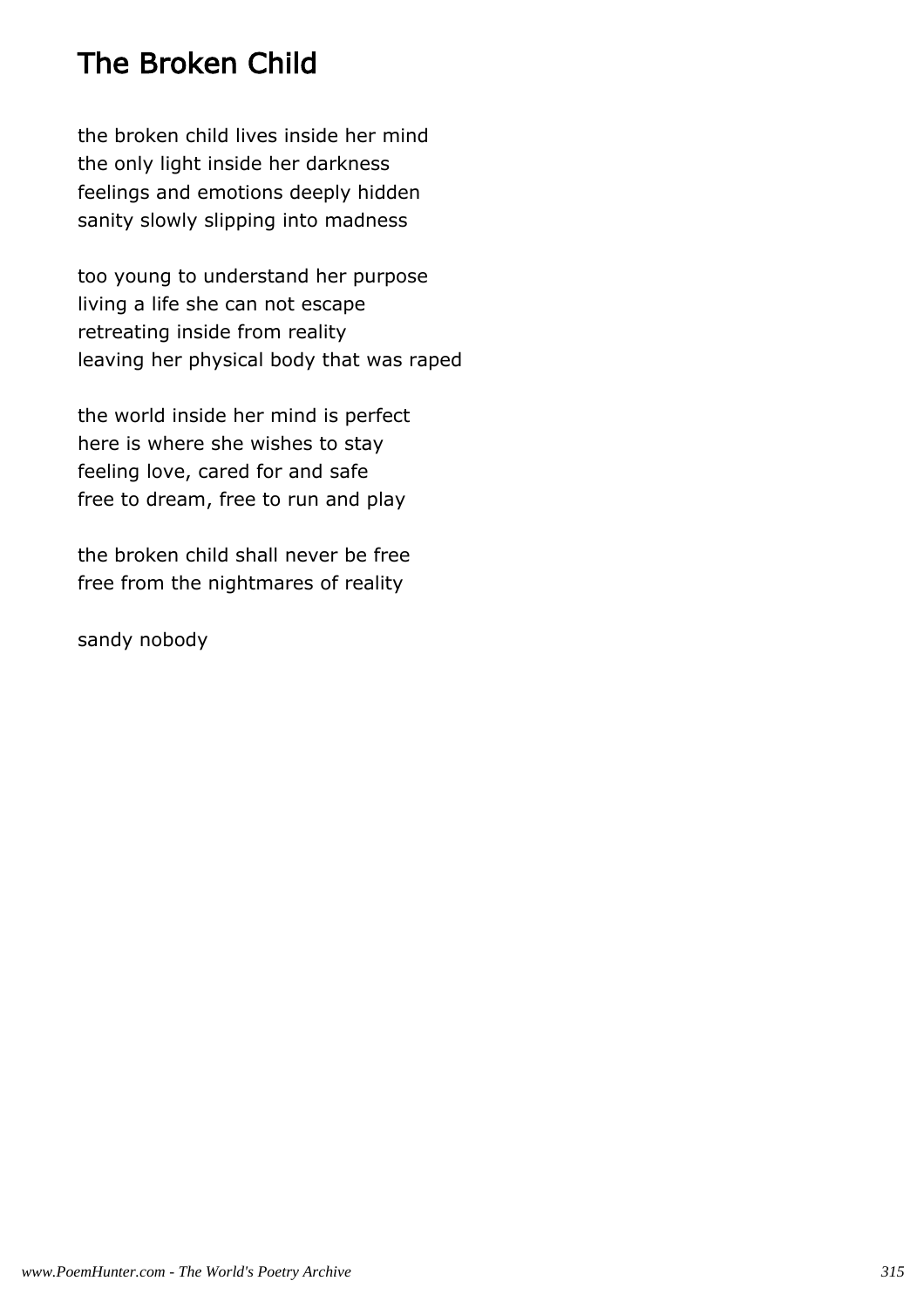## The Chain On My Heart

theres a chain on my heart it leads to your hand which you hold securely pulling at your command

you loosen the chain almost letting go too yank it back quickly as it pleases you, you do

iv tried many times to break this chain but i am to weak causes to much pain

i do not understand why you wont unchain my heart let me go our ways we part

i gave to you my love all that i had to give i gave to you my body with no hidden motive

im not want you want you dont love me i am nothing to you nor will ever i be

im not good enough for you, you say so why hold onto my heart this way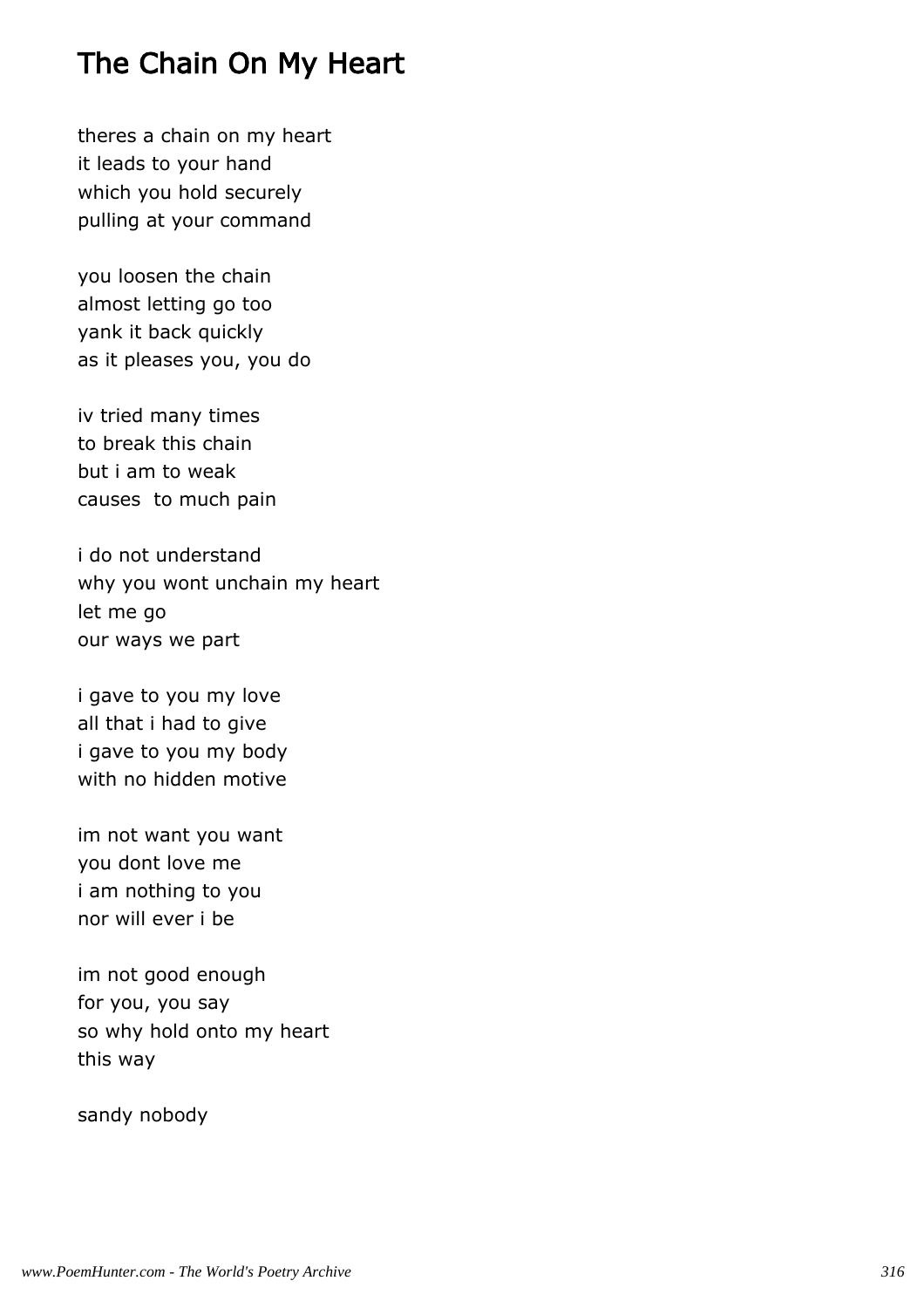# The Children Of The Night

when the night falls, they come out many are quiet, never a shout

the streets are their life, they have no home some are scared, all alone

they have been, abused badly some their lives, will end sadly

they will do what, they must a life with no love, no trust

they have names, they have faces they are from all kinds of places

no one ever hears their cries they are blown off as just lies

for them, will anyone ever care for them, will anyone ever be there

who do i talk about, who are they ill tell you, ill just say

they are

The Children Of The Night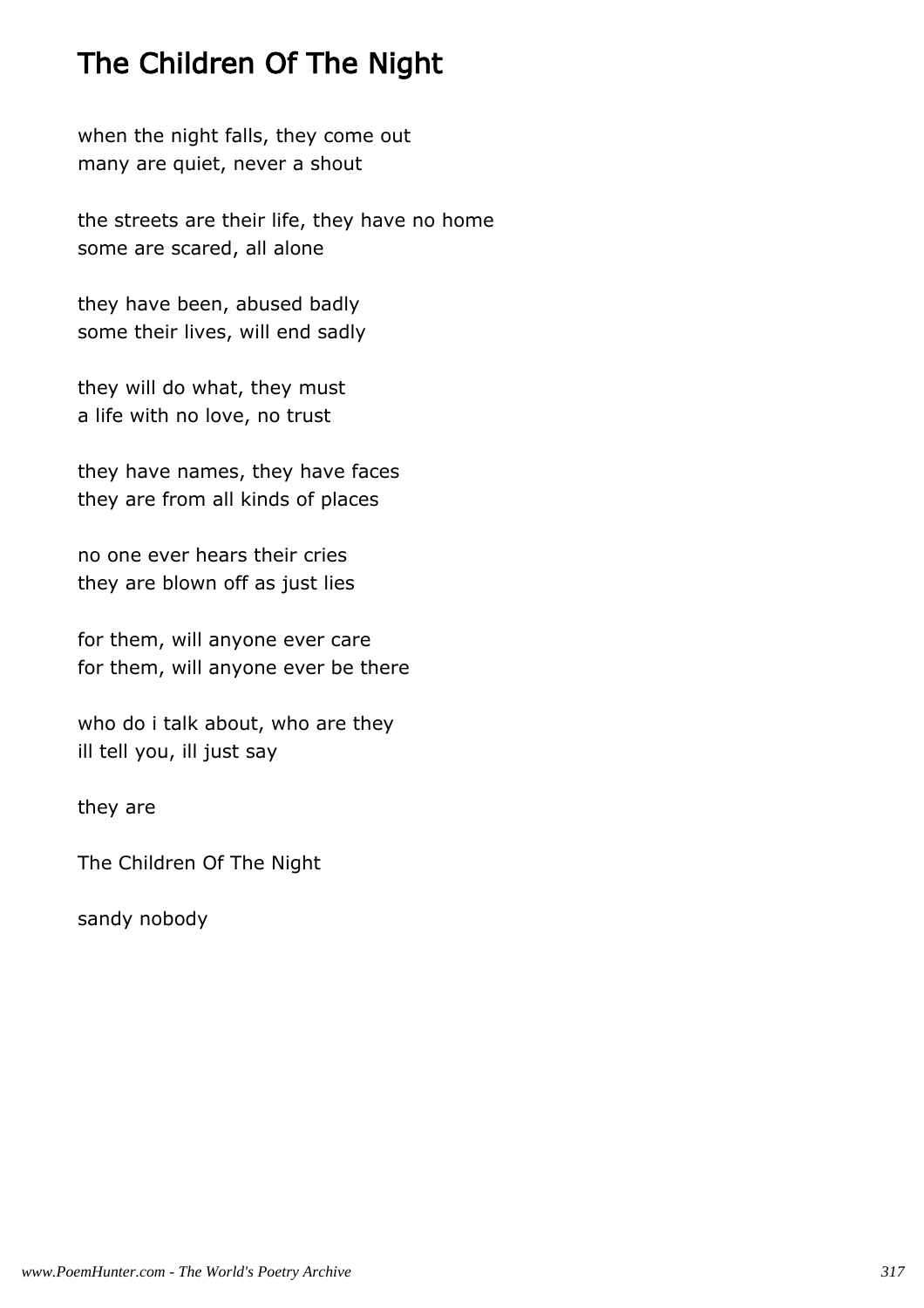#### The Cyber Bullies

the cyber bullies like to hide you want to know reasons why

cause in real the games they play the hurt they make they cant get away

cyber bullies in real are small in cyber they are very tall

they hide behind a computer screen creating havoc is their dream

in real life they cannot be mean so they make nice they arent what they seem

cyber bullies can be almost anyone moms and dads kids out for fun

cyber bullies are every size and shape doesnt matter they think they are great

on a computer screen they are wicked in real life theyll get their asses kicked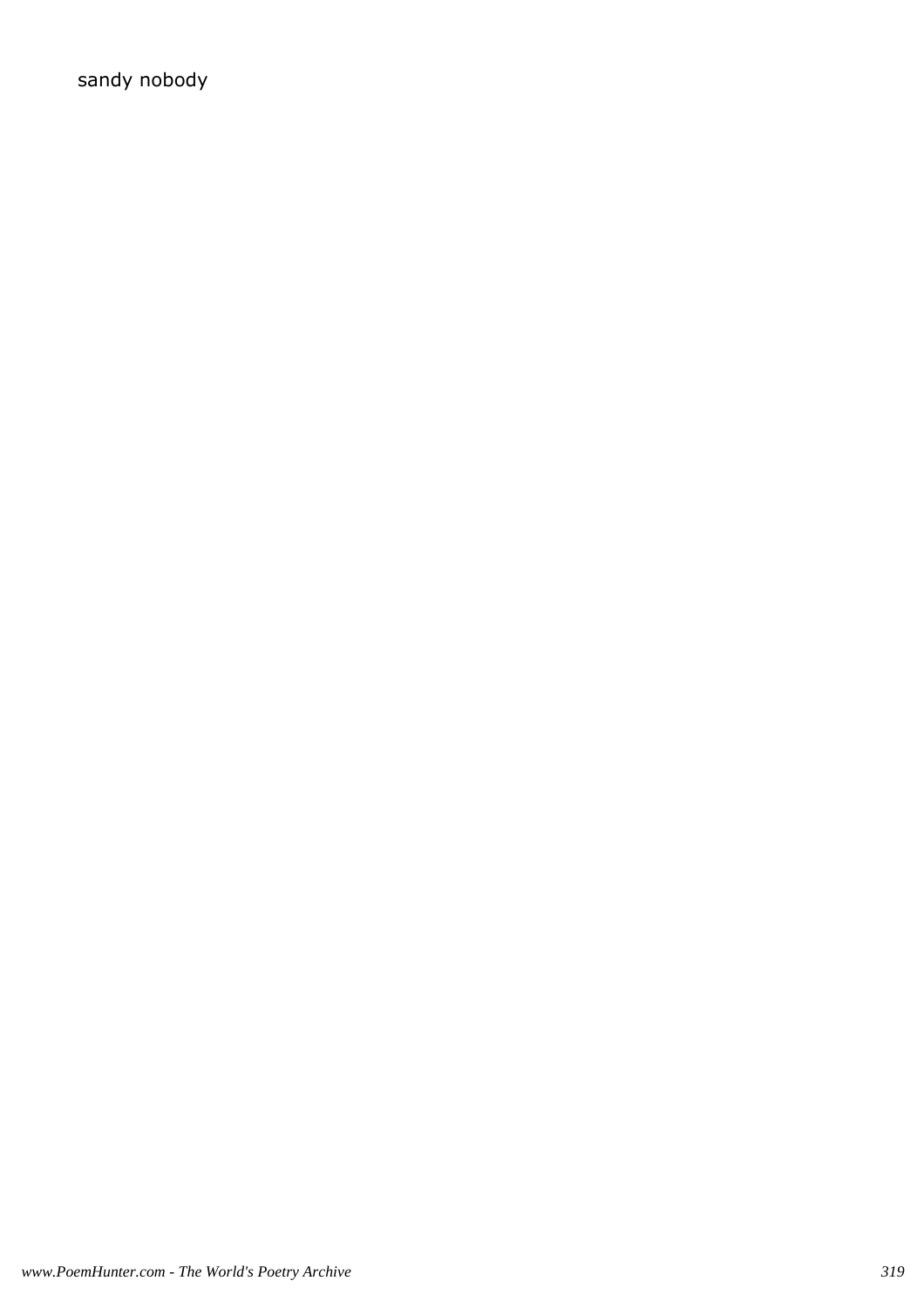# The Demon Won

the demon won the game i lost ill not be the same

the demon took everything i lost i am nothing

the demon destroyed my spirit i lost no one believes it

the demon ate my soul im lost in this empty hole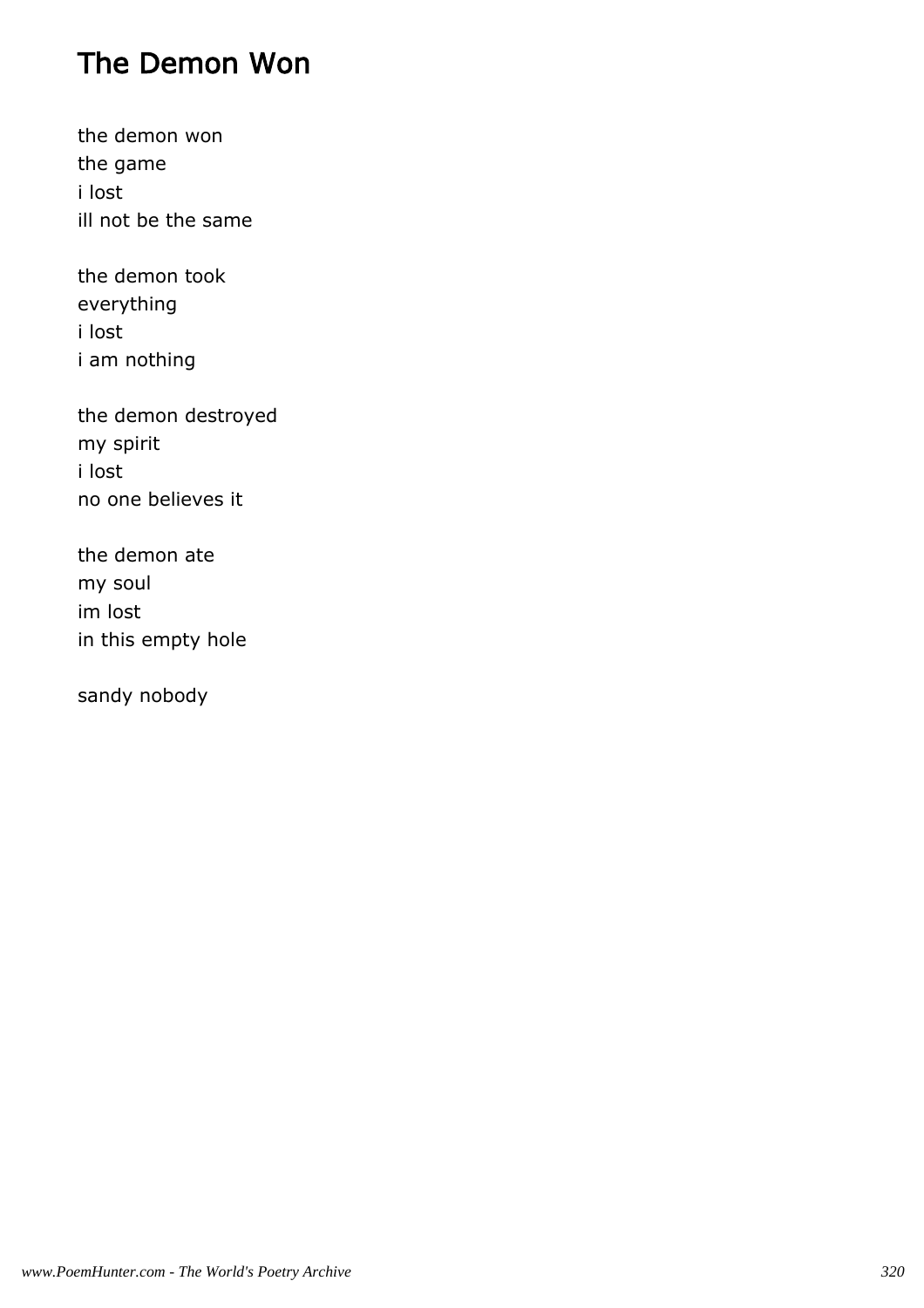# The Demon...

I am the demon.......... your thoughts I control I eat your mind........... your spirit I stole........

I am the demon......... your flesh is my feast I am inside of you..... I am a beast.............

I am a demon........................... when you live I will toy with you when I am through.................. I will destroy you.....................

I am a demon..................... I live deep inside your mind I am the darkness.............. peace you shall not find.......

I am your demon.................. you will always belong to me even in death....................... I shall never set you free......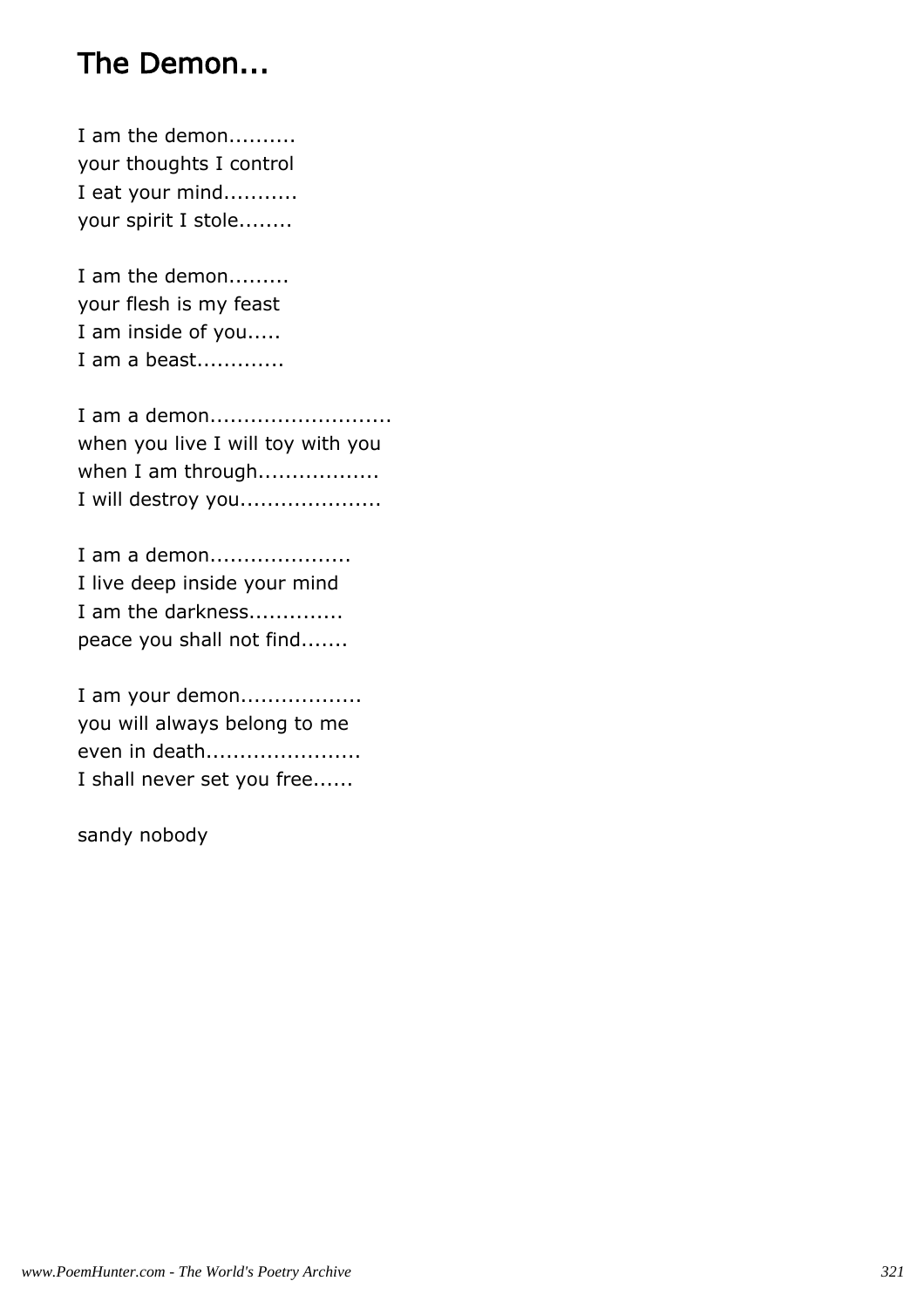### The Doormat

the doormat that you stepped on everyday wiped your feet then walked away

the doormat is covered with your dirt is all wornout nothing left to hurt

the doormat has been stomped on to many times is too tired to go on

the doormat so often you used cleaned your shoes kept you amused

the doormat that you threw away was always there for you everyday

the doormat you shredded apart wasnt a doormat it was my HEART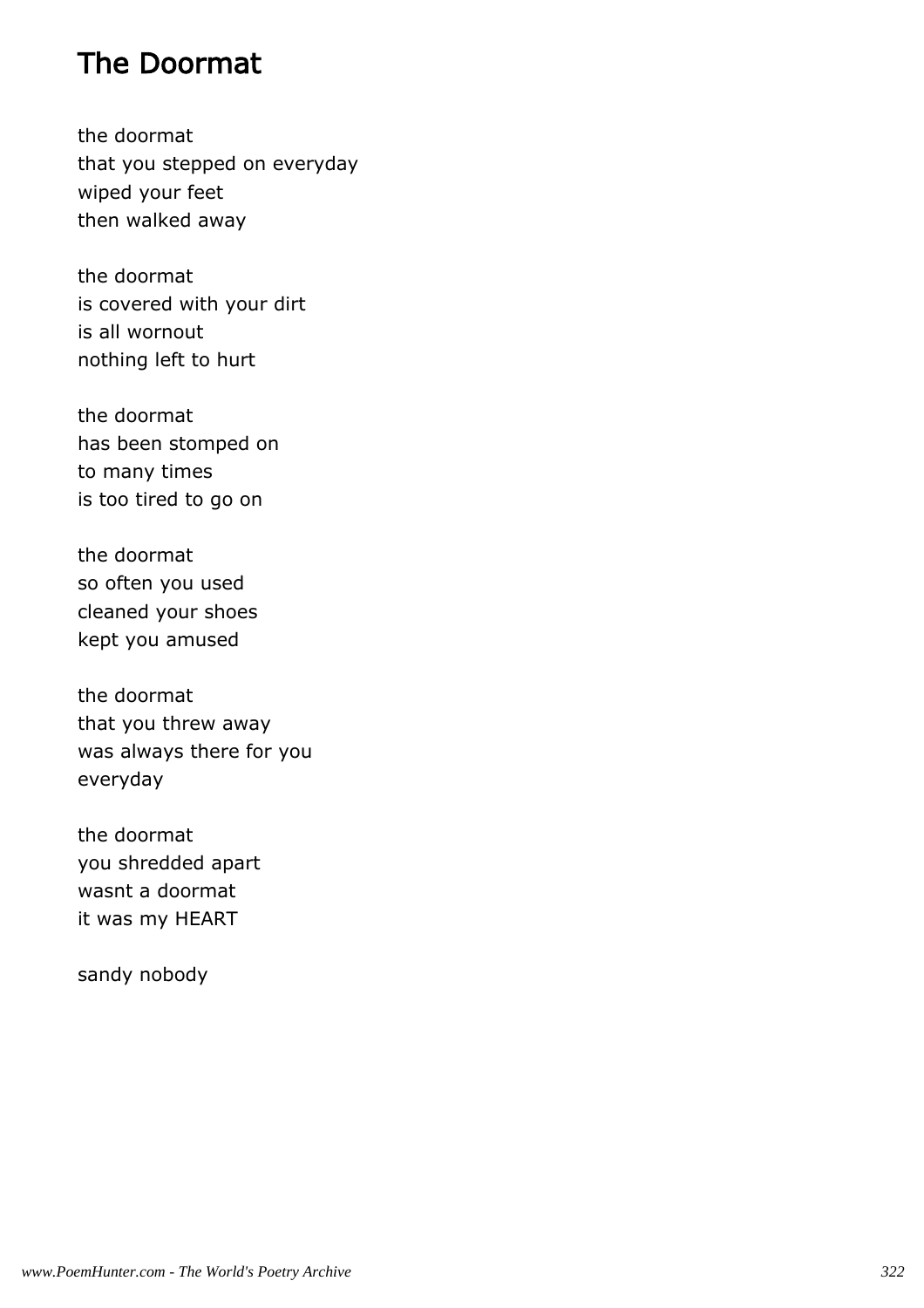### The Empty Chair

the children walk into the class the empty chair, they must pass

at their desks they all sit down quiet whispers are the only sound

the teachers job is now to explain totally numb, her emotions drained

the children feel somethings wrong the silence seems forever long

her voice is nervous as she speaks she stands, even though her legs feel weak

as she struggles for the words to say speaking from her heart, is the only way

she walks over to the empty chair tells the children that life isnt always fair

as she speaks, tears fall from her eyes she must now explain why a child dies

she tells them to hold their memories dear their friend is gone now, but not to fear

remember their friend who used to sit there the friend who sat in this empty chair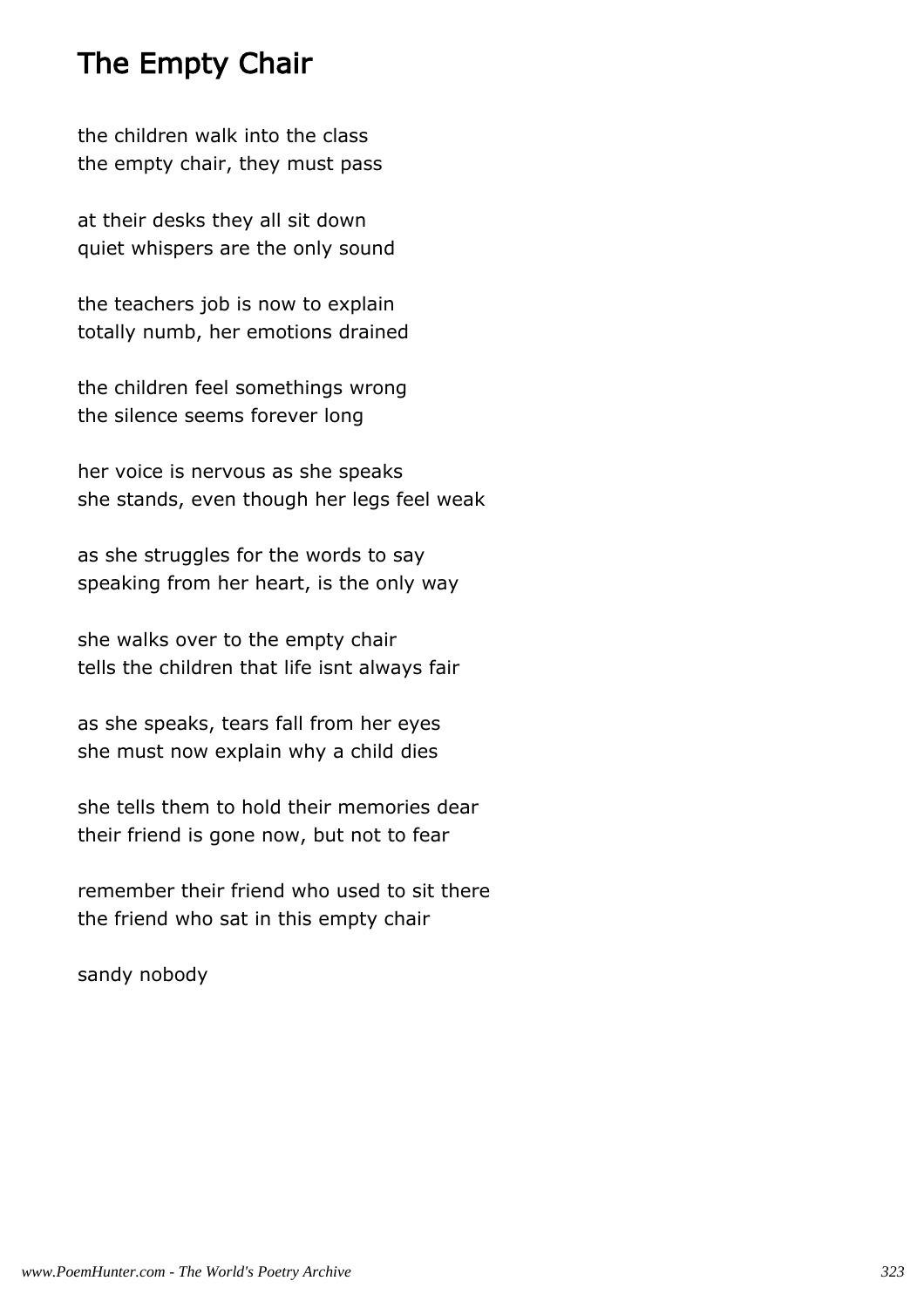# The End, My Friend

broken hearts shattered dreams life is not what it seems

the day is done the end has come

i gave it my all now the curtain shall fall

this is the end my friend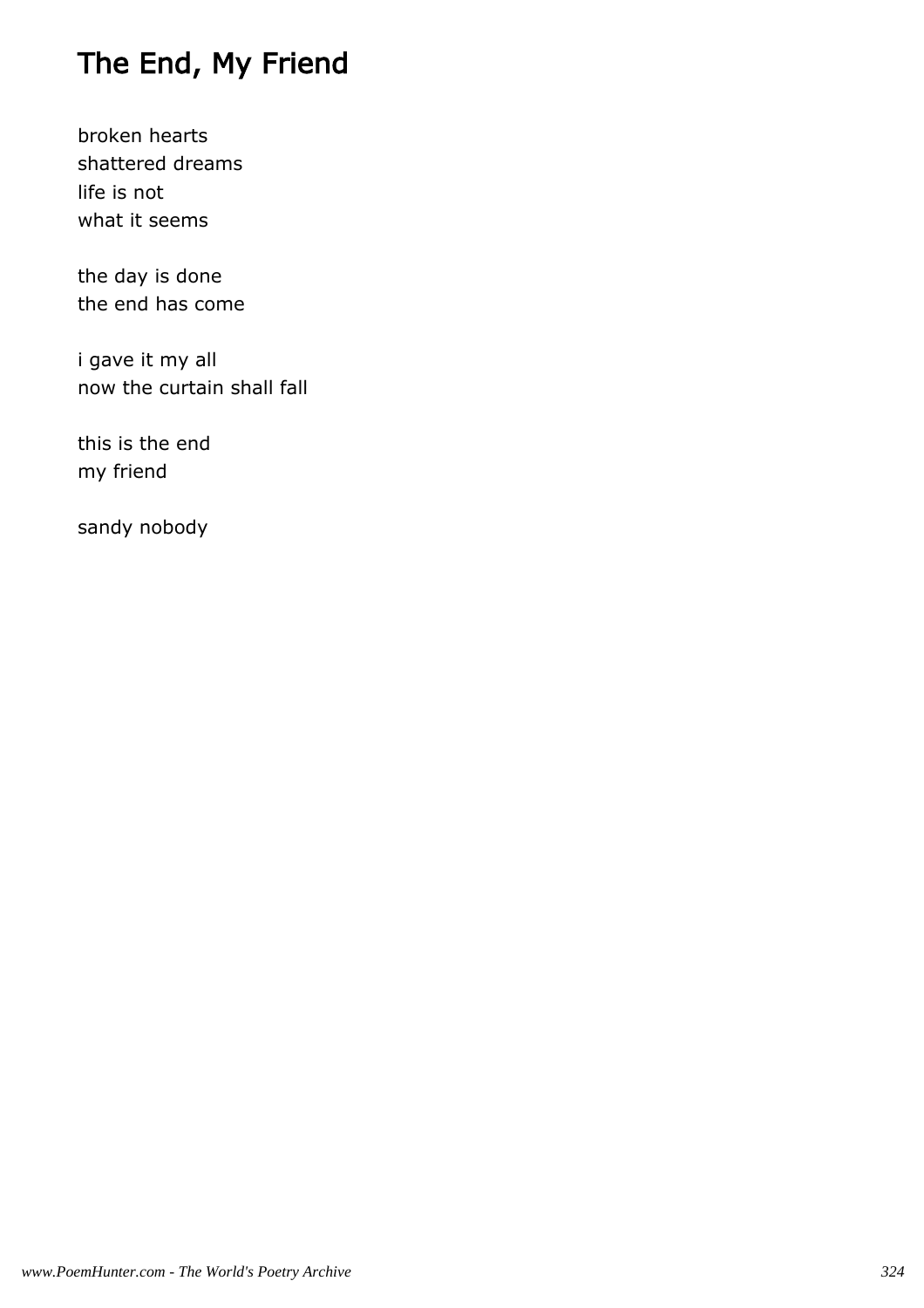#### The Game Is Over

sorry this game i can not play no not anymore its no fun, its not right its not like before

at first it was fun but i made a mistake i let it become real now iv a heartache

i'm sorry i did all this to you how much i wish the past i could undo

somewhere i let it become like reality for all this i am guilty

you were here just to have fun when you were finished you were done

but i fell for you i shouldve known better you were just words on a screen nothing but letters

but then one day we crossed the line let it become real for a short time

so now you took your toys and went home and i will sit here forever all alone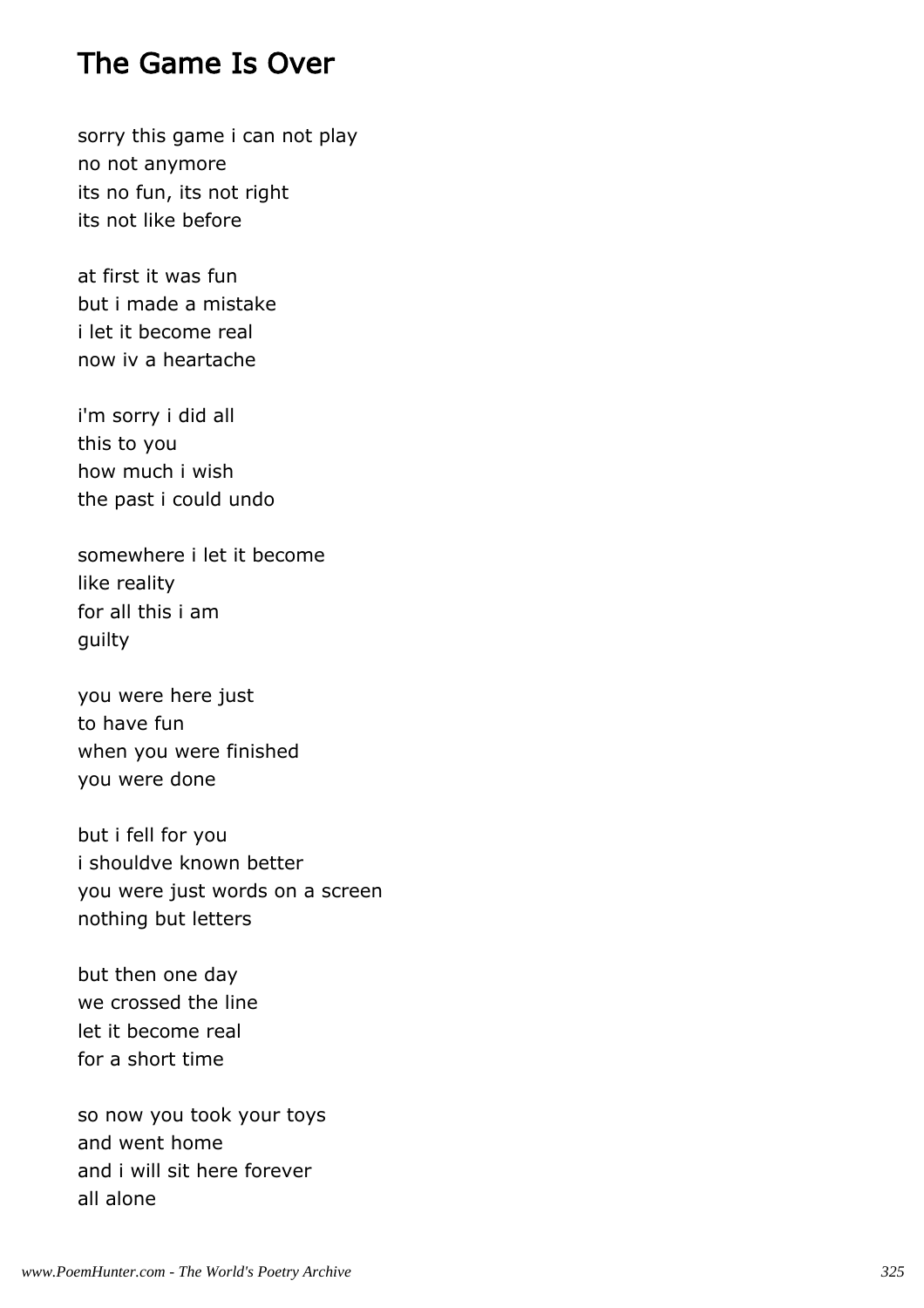as i sit here alone my waistline expands you go on with your life and all your plans

its all ok not your problem dont worry i'll keep mum

noone will ever know not even you i'll make it thru this i always do

i thought maybe you would want to know i started to tell you then you had to go

i ask nothing from you i know you dont care just thought you ought to be aware

i understand it all now now its too late i played the game i took the bait

i played and lost i lost everything turns out i was just a plaything

i learned my lesson the hard way so iv nothing left to say

#### goodbye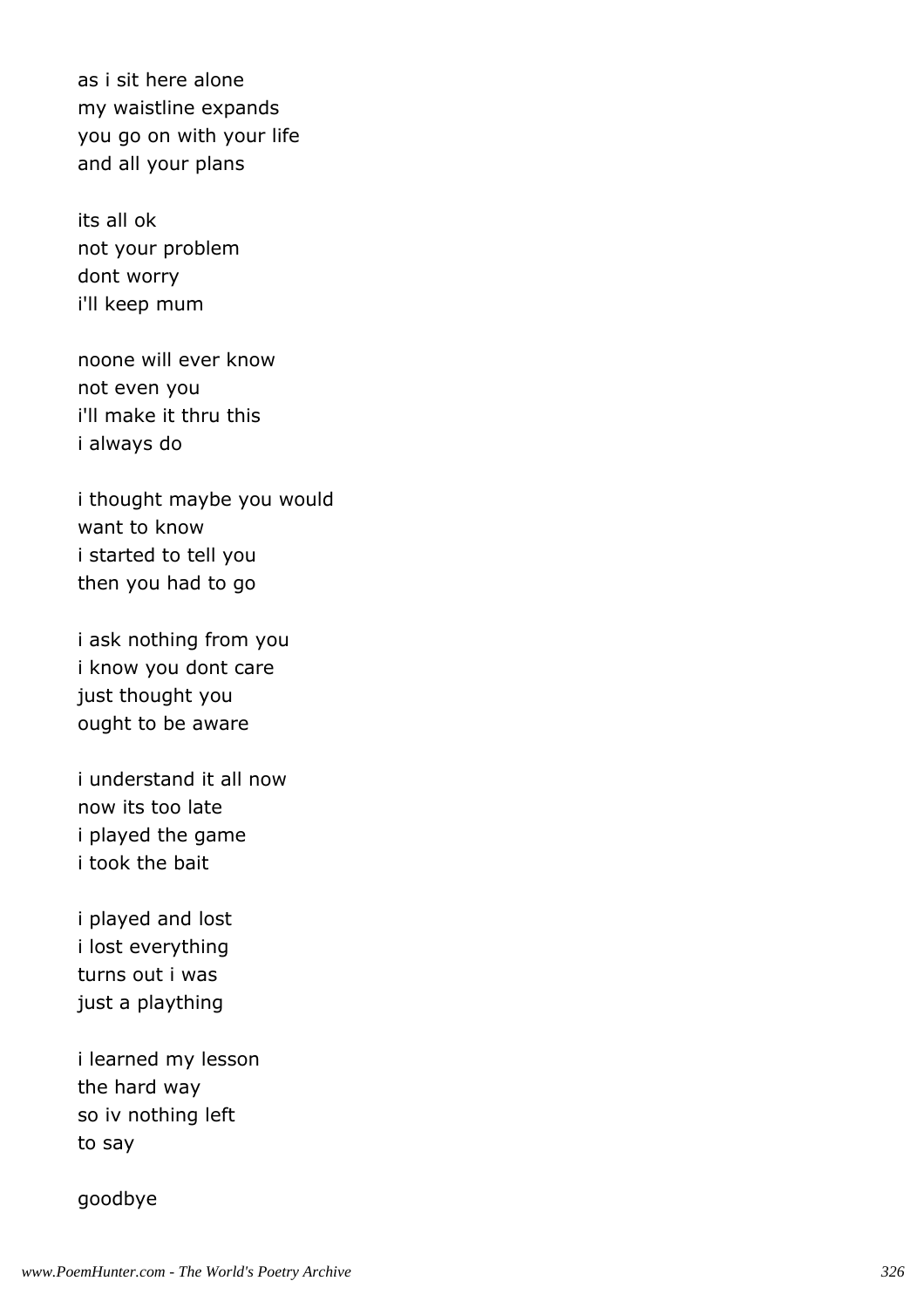be on your way hope your happy have a nice day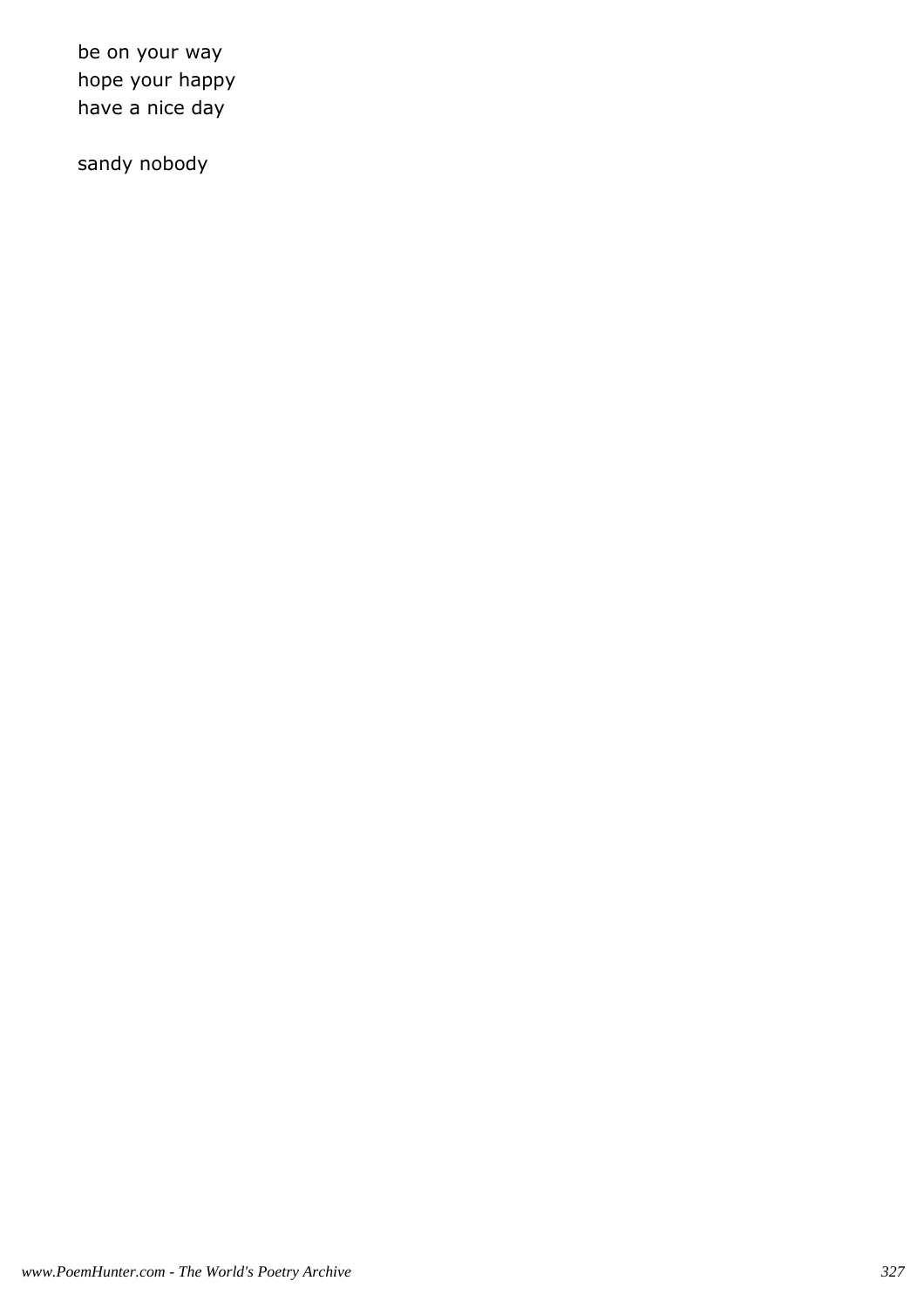## The Game Of Love

hearts broken words unspoken promises broken lies spoken sex just a token all in the game of love a shattered dream lovers not what they seem all in the game of love liars users

decievers abusers players

all in the game of love who wins you who loses me all in the game of love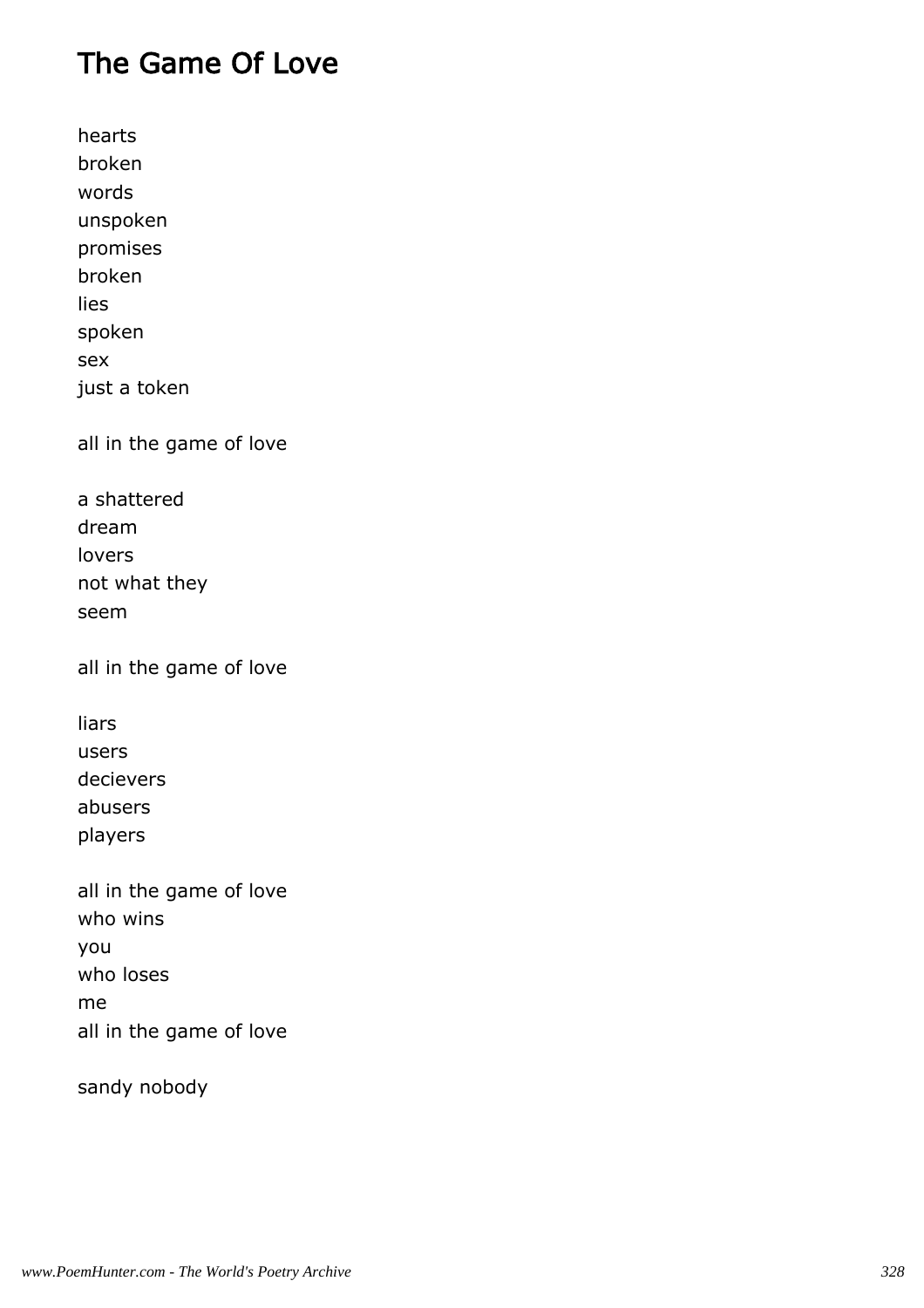## The Giver And The Taker

the giver gives, the taker takes the givers real, the takers fake

the giver gets used, the taker uses the giver finds reason, the taker finds excuses

the givers honest, the taker a liar the givers water, the takers fire

the givers hearts warm, the takers hearts cold the giver gets tired, the taker gets old

the giver loses, the taker wins when the giver starts thinking, the taker spins

the giver gets smarter, the takers a fool the giver was me, the taker is YOU

the giver leaves, the taker goes on looking for his next victim to prey upon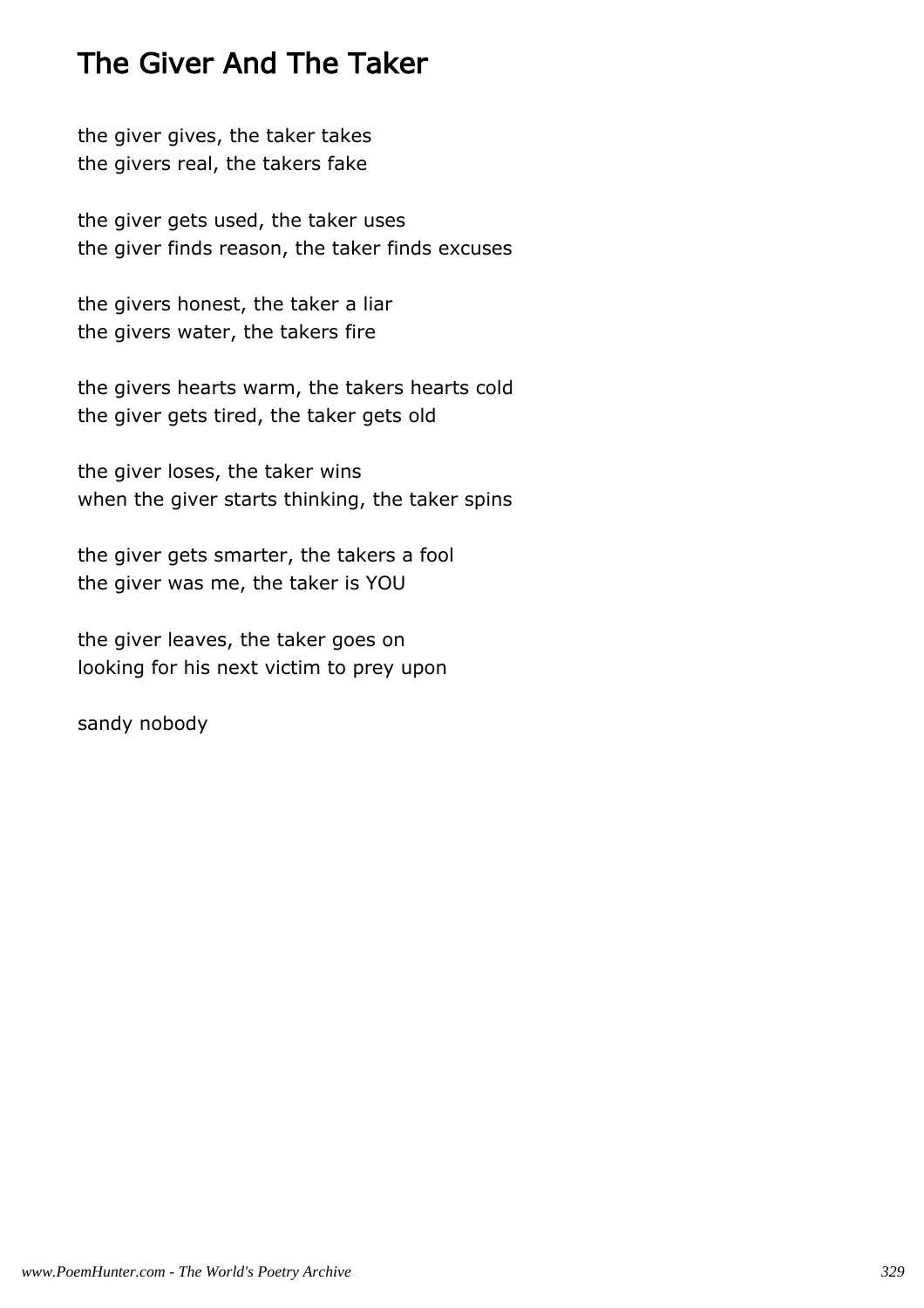## The Guilt I Must Carry

when i was 6 i smoked my first cigarette when i turned 9, i will not say my life changed forever was all downhill from that day

when i was 10 i had my first drink at 11 helped steal my first car at 13 got my first probation 14 smoked my first joint,15 my first bar

things kept getting worse as the years kept going by wasnt going to be long till i would die

but

i grew up wanted to live so went away learned not to take but to give

but

i left 1 hell for another i got married it took another 20 years to break free now guilt i must carry

to all iv done wrong please forgive me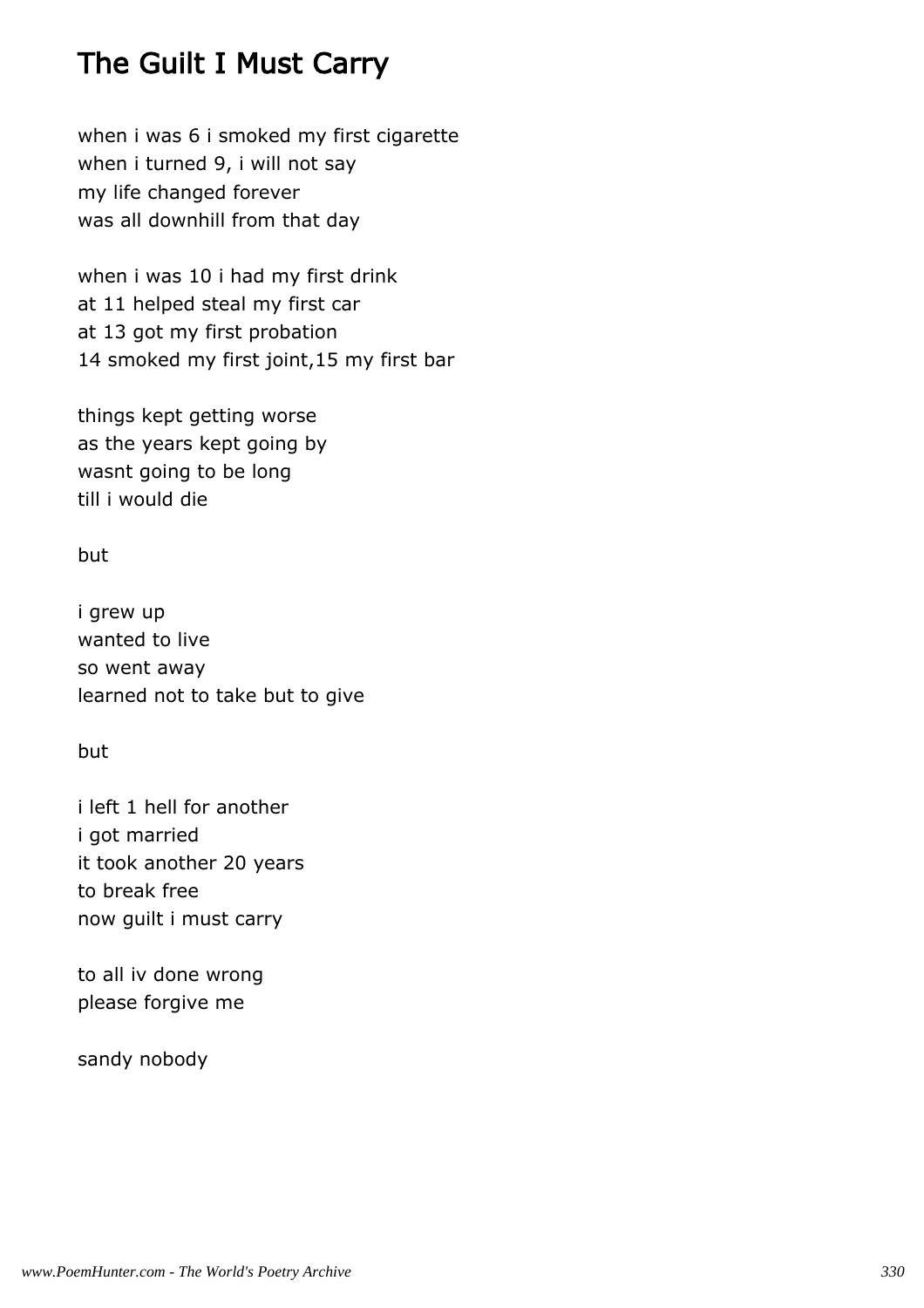### The Guy In The Bar

he thinks hes smart, the guy in the bar he picks up his keys, heads to his car

he slips as he stands, falls to the floor he gets up, fumbles as he opens the door

he gets to his car, drops the key will he get home tonight safely

he climbs into his seat, behind the wheel starts it up, saying to himself'no big deal'

he puts the car into gear driving he has no fear

he takes off fast, driving off the curb he comes to a light, lets out a burp

as he pukes down on his chest still thinking he knows whats best

as hes cussing, the light changes red drinking, is something he will soon dread

thinking it's the brake, he hits the gas he runs the light, he's to going to fast

he finally gets home, all safe and sound climbs out of his car, falls asleep on the ground

wakes up in the morn, stinking, sick and weak swears he wont drink again, then comes next week

he thinks hes smart, the guy in the bar he picks up his keys, heads to his car

he gets to his car, he drops the key BUT, will he get home tonight safely?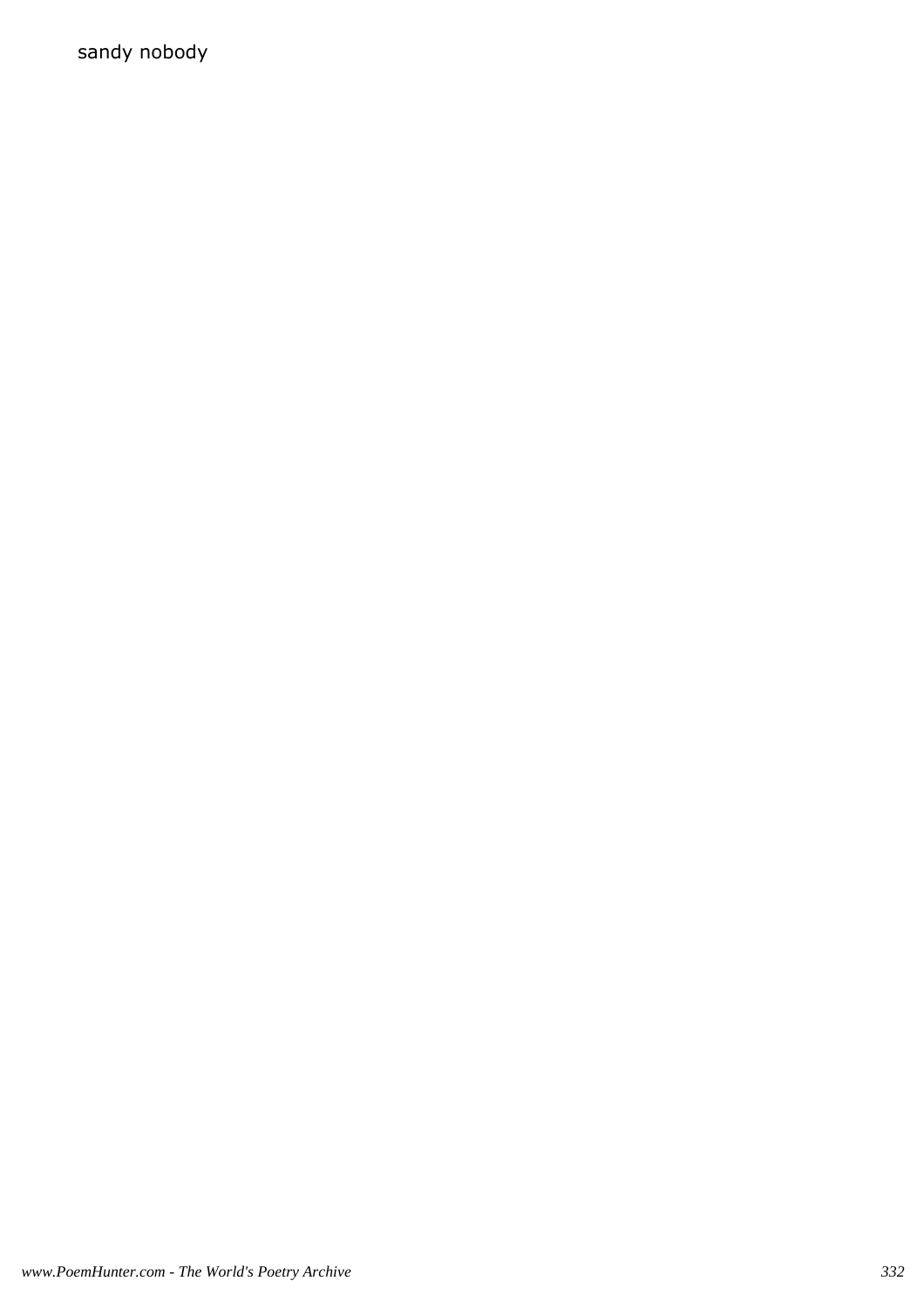## The Kind Of Love I Want

i want the kind of love the kind i never had the kind that makes you happy not sad

i want the kind of love that will last forever the kind that doesnt die ever

i want the kind of love that has a lot of forgiveness the kind that brings closeness

i want the kind of love that has a lot of passion the kind with lots of giving not rationed

i want the kind of love the kind when you're not there the kind that makes me think of you everywhere

i want the kind of love that you give your whole heart too once you've had this kind no other kind will do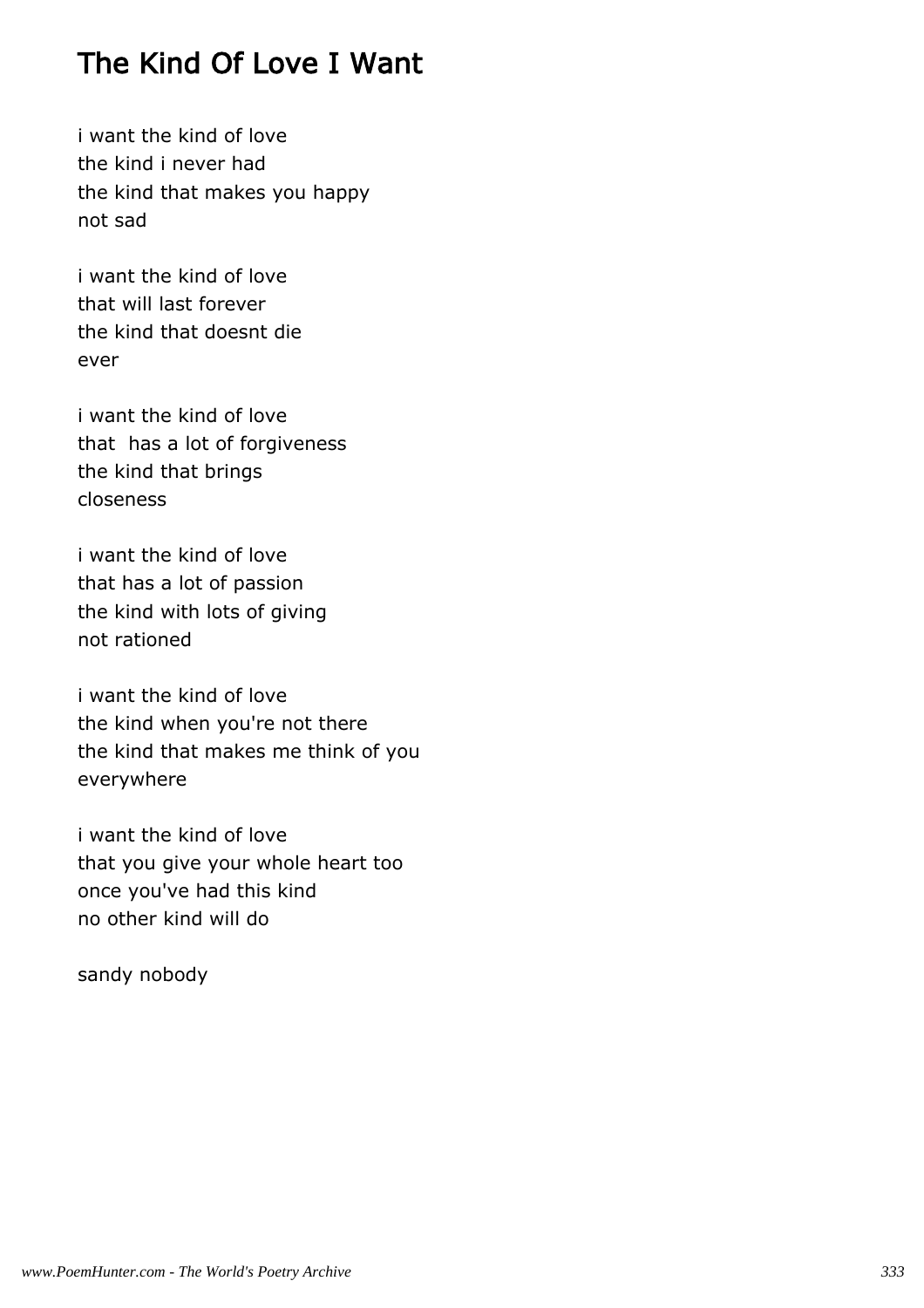## The Letter

im writing you a letter telling you what i want to say going to write you a letter today

iv so much to tell you so much i want to say ill put it in a letter today

im writing you a letter so much i need to say ill write in my letter to you today

i wrote you a letter said all i had to say i wrote the letter for you today

you said

you didnt get my letter i wrote to you today you didnt get to read what i had to say

too bad

so

now you will never know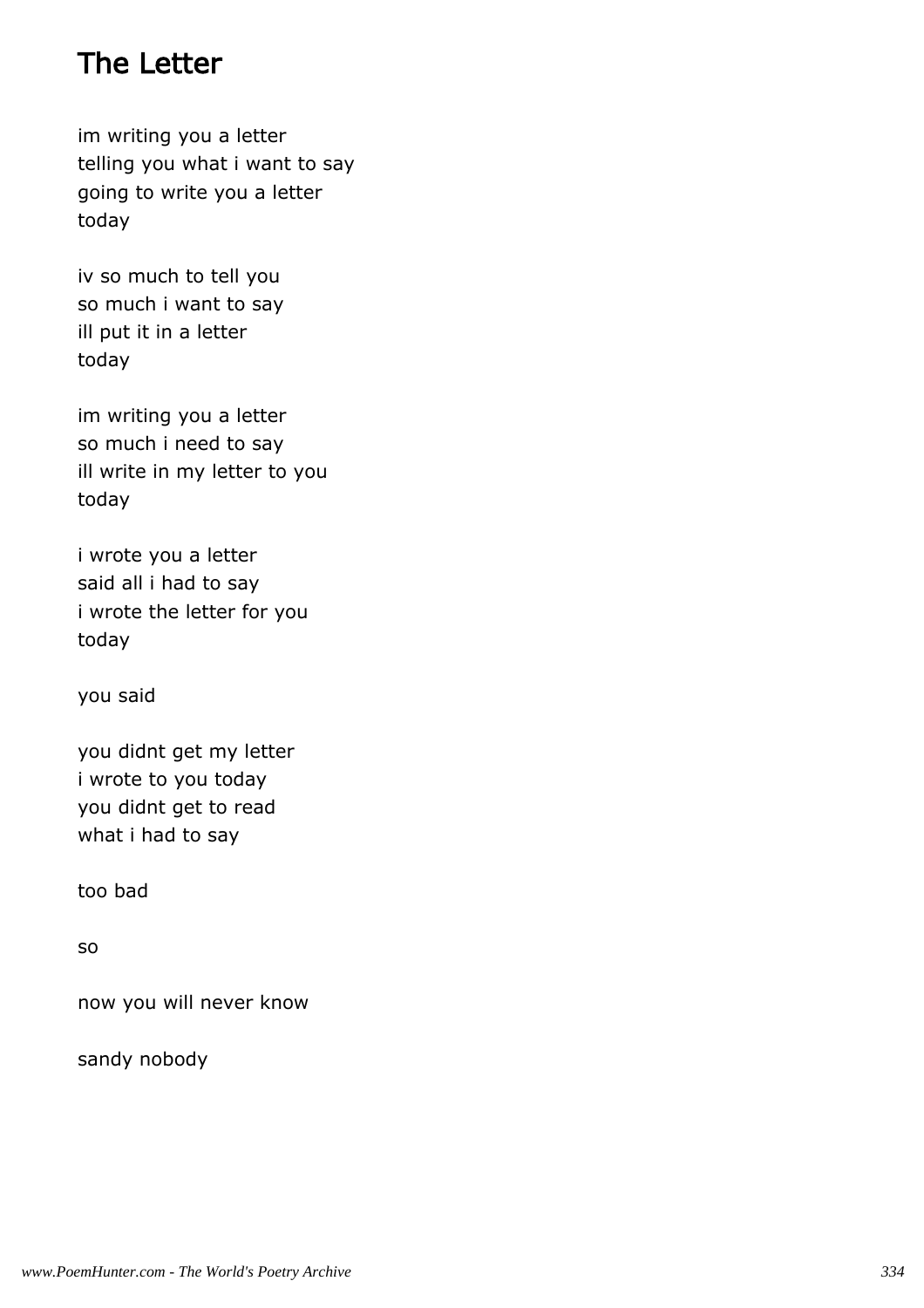# The Liar

sit back let me tell you about the liar he thinks hes so hot hes on fire

this liar thinks hes all that he isnt nothing but a lying rat

he thinks hes Gods gift yeah hes like that get the drift

hes mean and cruel a real loser hes just a big fat lying user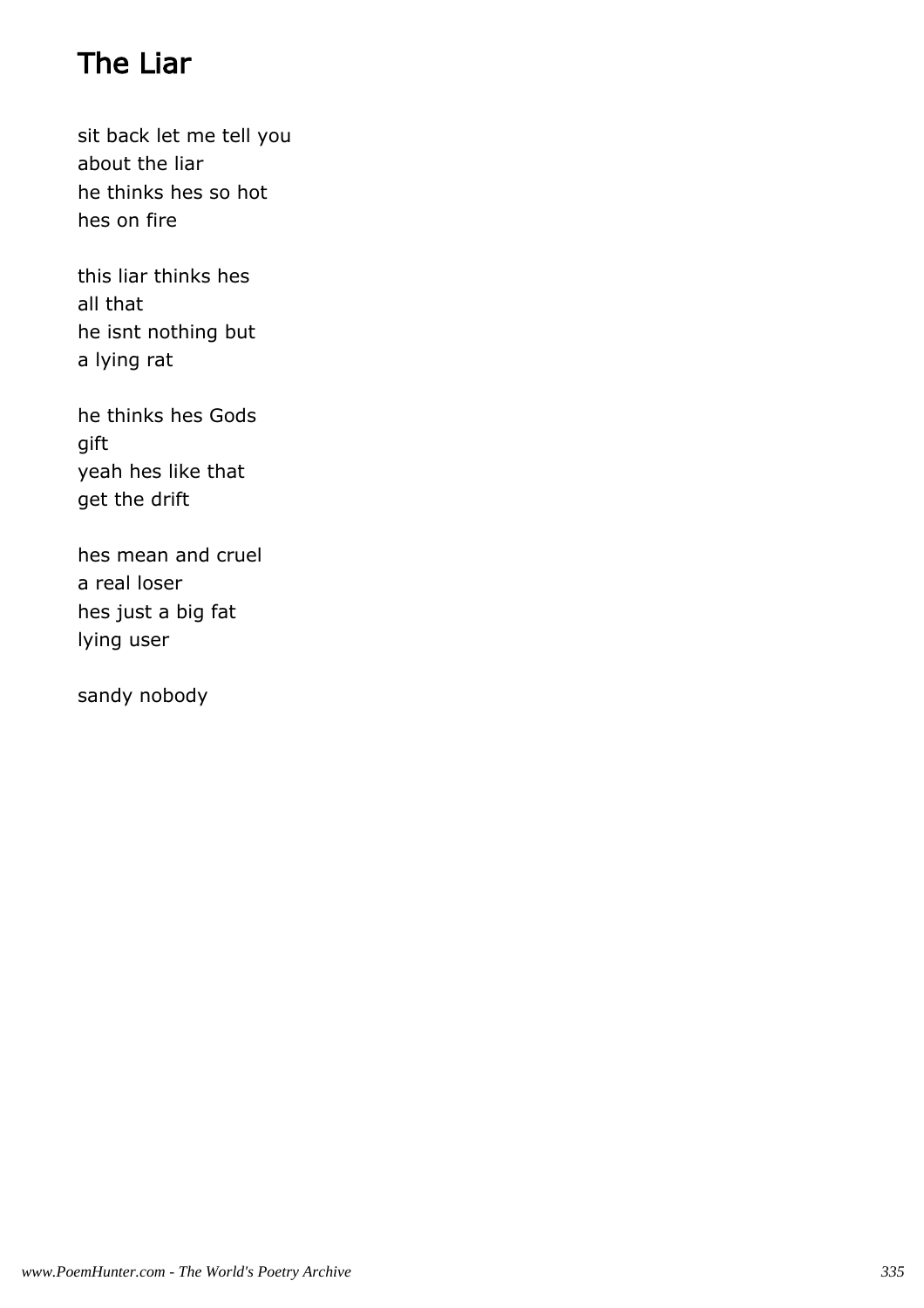## The Little Girl And The Moon

once upon a time there was a little girl. she liked to sit outside at night and talk to the moon. everynight she kept the moon company. one night she noticed the moon seemed tired, so she climbed upon the roof, to tell the moon a secret. the old moon smiled, so she reaches up takes the moon in her hands and puts him in her pocket. then she climbs down and goes into her house, up the stairs to her she takes the moon out and lets lay on her hours they talked, told secrets and giggled. then they heard people asking where the moon was. outside was so dark, they couldnt find their ways. the old moon says to the little girl 'maybe you should put me back into the sky, so the people can find their way home at night'. the little girl she picks up the moon, puts him back into her pocket. she walks downstairs and goes outside. it was very dark, but she wasnt afraid, she had her friend the moon to help show her the way. she climbs back upon the roof, takes the moon out of her pocket. holding him with both hands she tells the moon'i love you, we will still talk every night, but you must go back give people light at nightime'. she leans over kisses the moon goodnight. then reaches back and tosses the moon hard as she could back into the nightime sky. then the little girl and the moon hear, all the people shouting and laughing. after everything quietened down the stars who were so happy the moon returned all gave the moon kisses. the little girl climbed down with the moon lighting her way went inside up to her room took 1 last peek out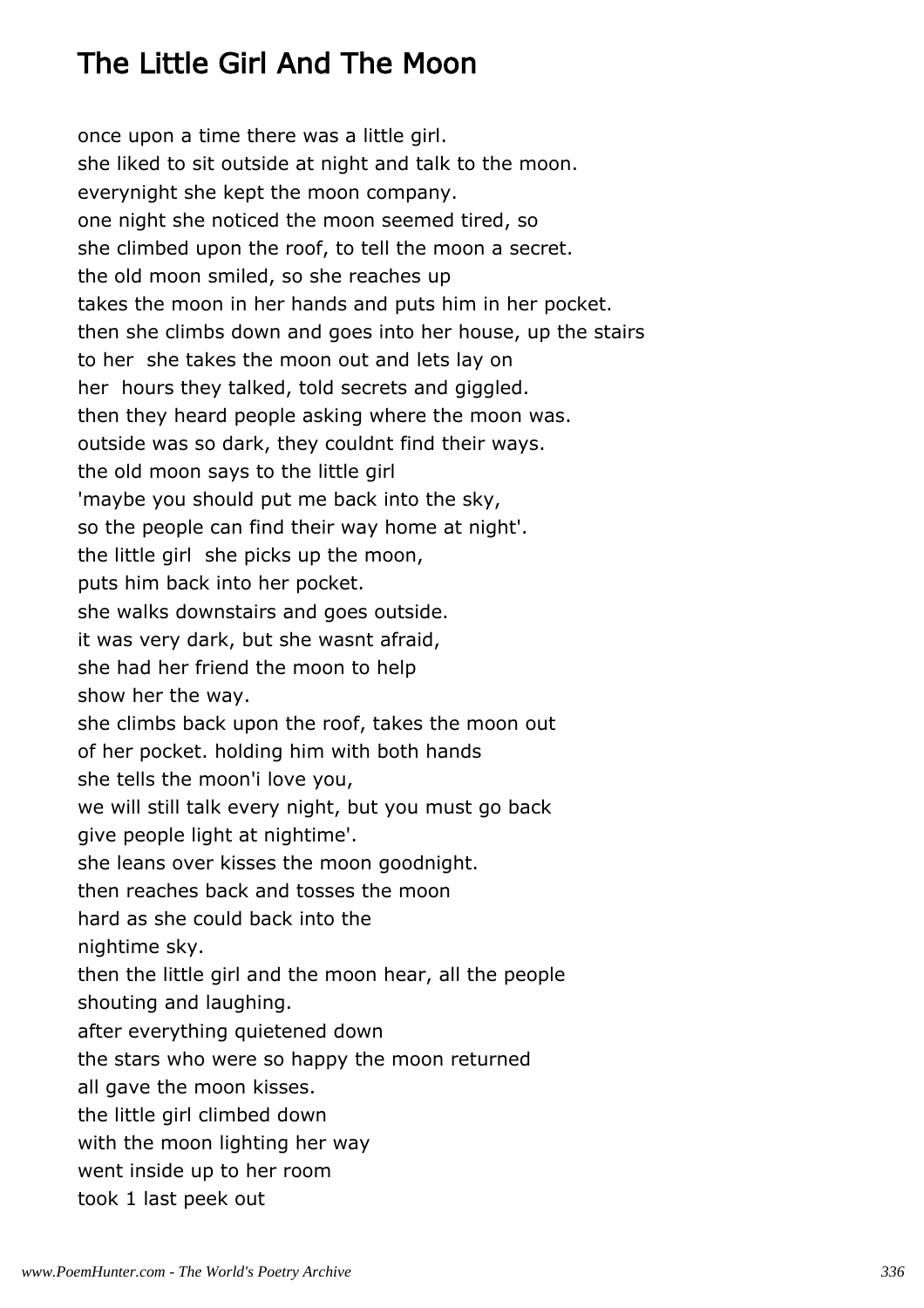blowing the moon a big kiss goodnight.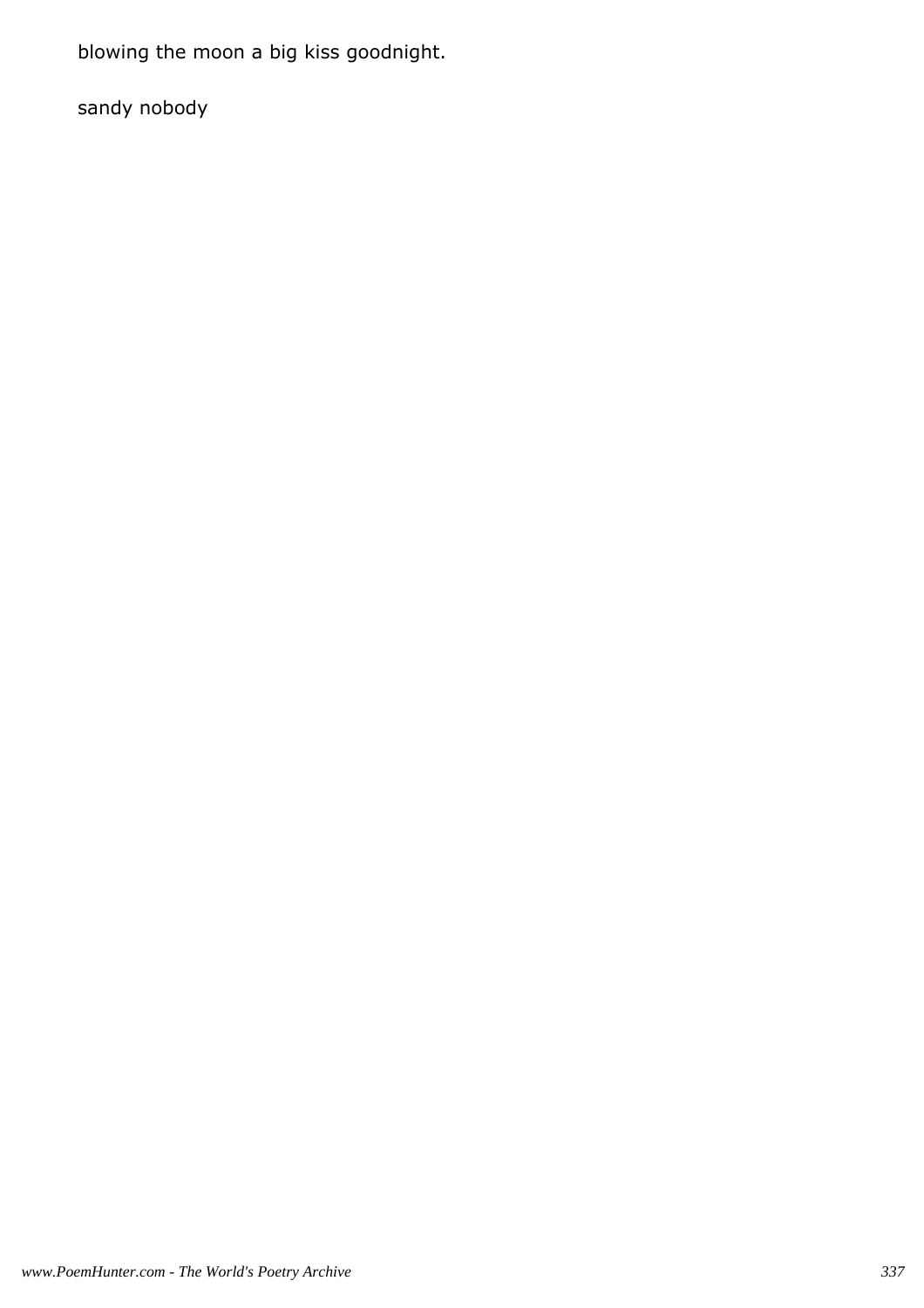## The Lost Child

the lost child i will never know the lost child why did you have to go

i will live with this guilt of losing you i will live with the guilt of never knowing you

why couldnt i have you for just 1 day why couldnt i hold you before you went away

the lost child i will never know the lost child why did you have to go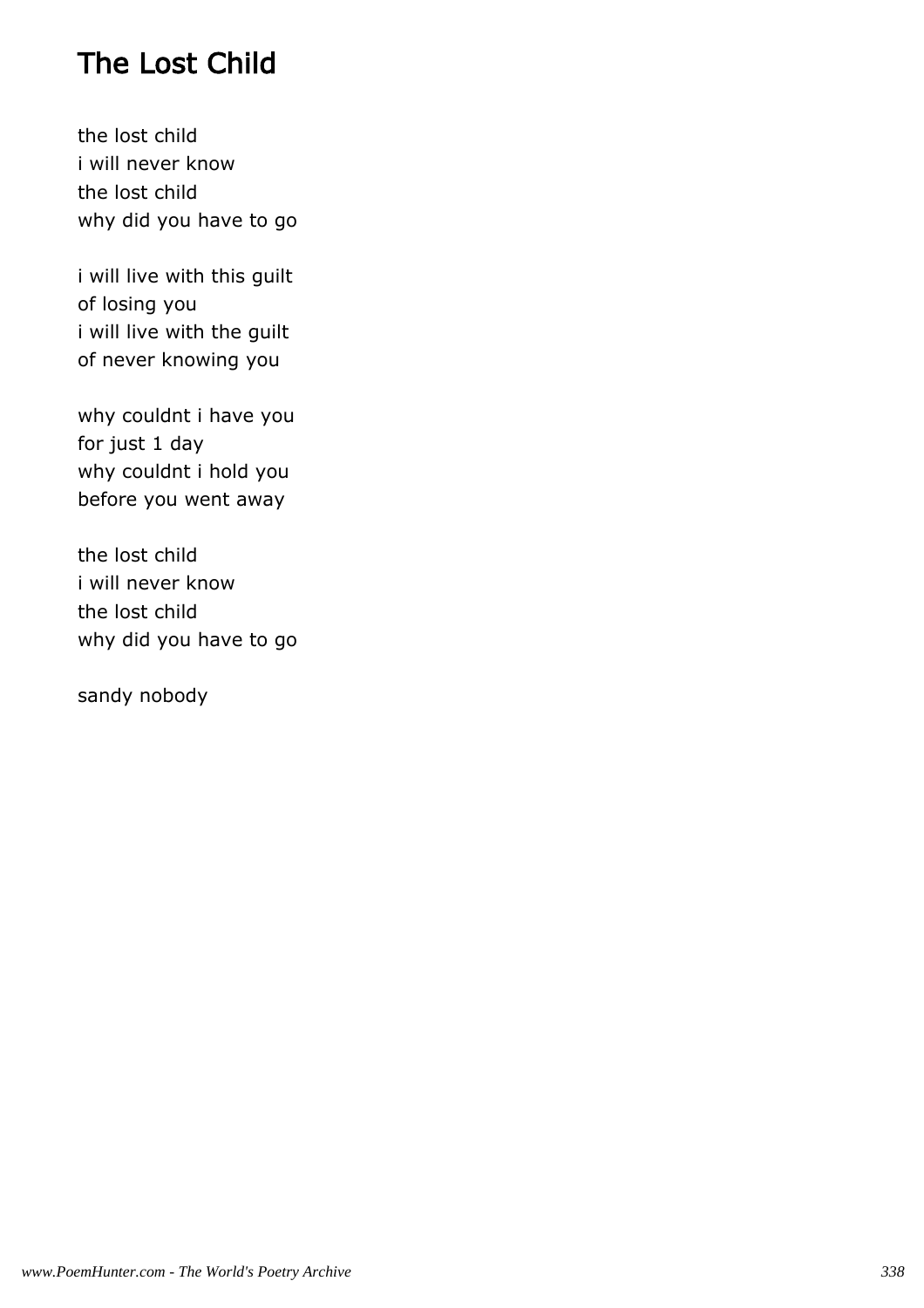## The Pain Behind The Words

behind the words i write are things noone sees my words are my thoughts feelings, they are of me

i put my pain into words my way of letting it out without hurting anyone calmly, no need to shout

for years i kept them inside out of shame, out of fear kept all my feelings hidden year after year

was never allowed to feel as a child to have feelings meant you were wild

then grew up got married too still feelings you couldnt do

i decided when my baby came i could no longer play the no-feeling game

i loved my kids with all my heart i told them always i hugged and held them showed them, in many ways

i didnt want my kids to have no feelings inside grow up cold and lonely empty, dead inside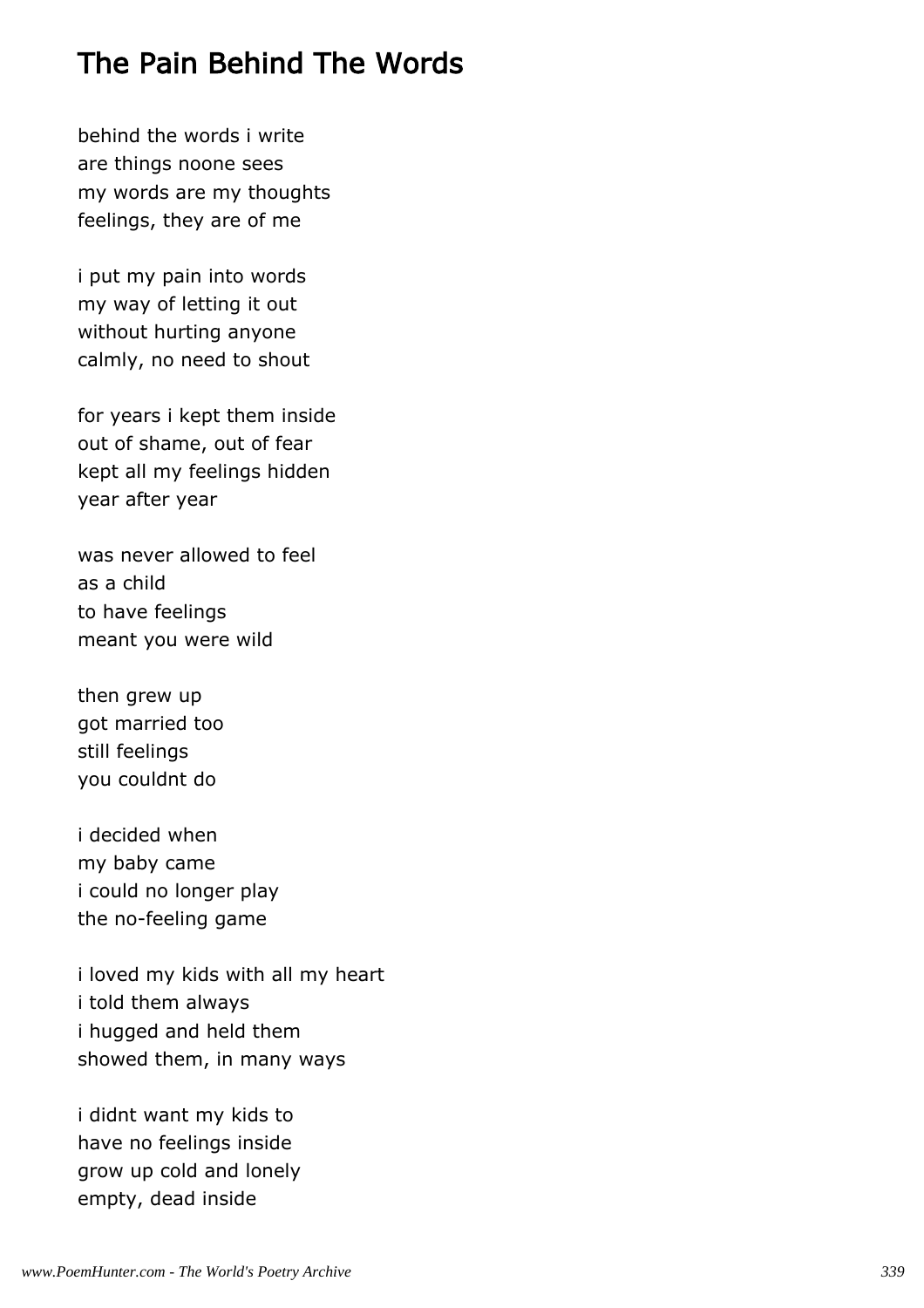after years i finally left that thing called marriage was nothing but a cold empty cage

im much happier now iv still a lot of hidden pain im letting it out in my words so i dont go insane

the pain behind my words is real the pain behind my words i feel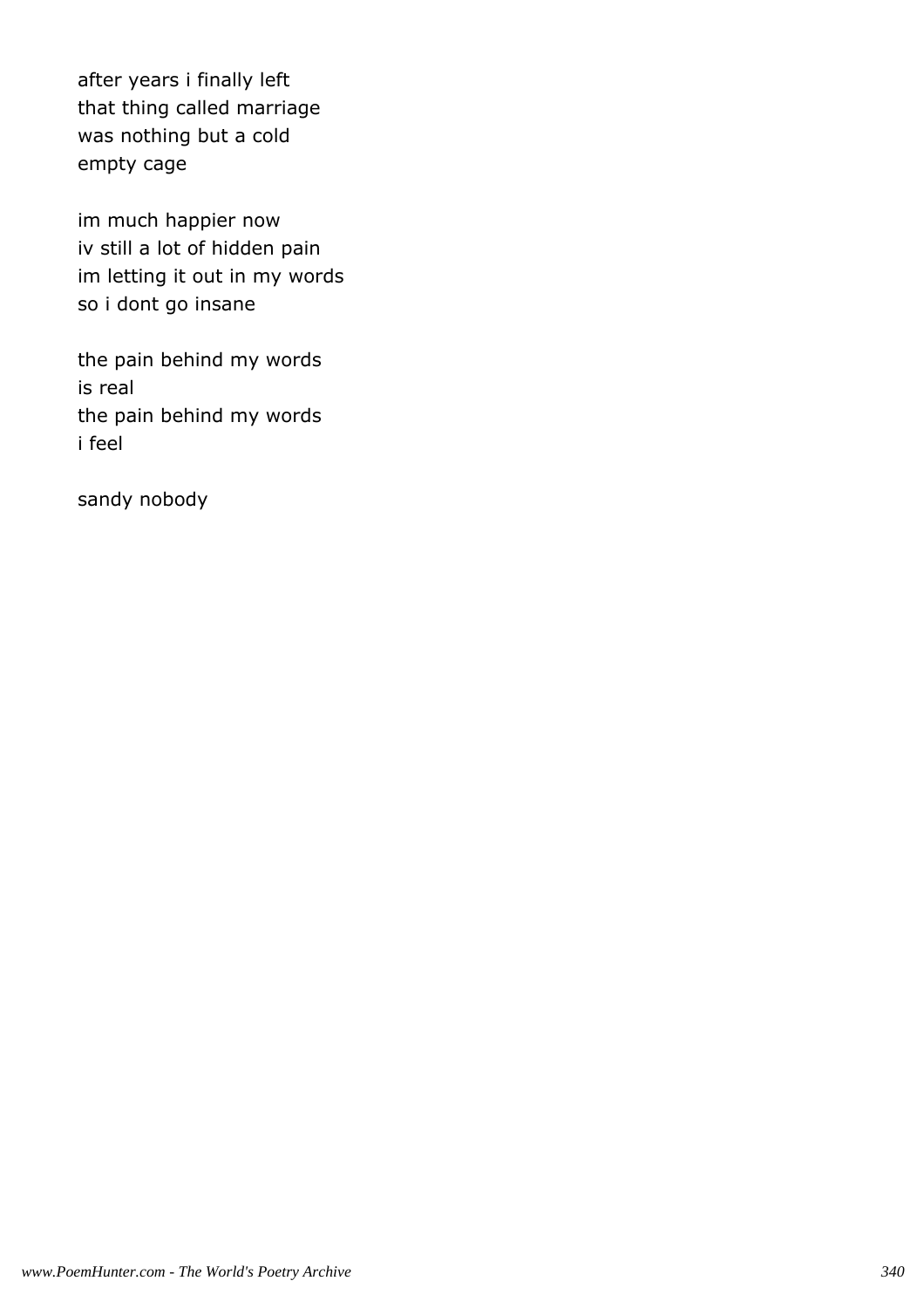## The Past, Now And Future

the past is what makes me, me the now is what i choose to be the future is what i cant see

if i live in the past the now wont last the future comes fast

the past was bad the now is sad the future has to be glad

the past is over and gone the now is here, so i go on the future is soon to come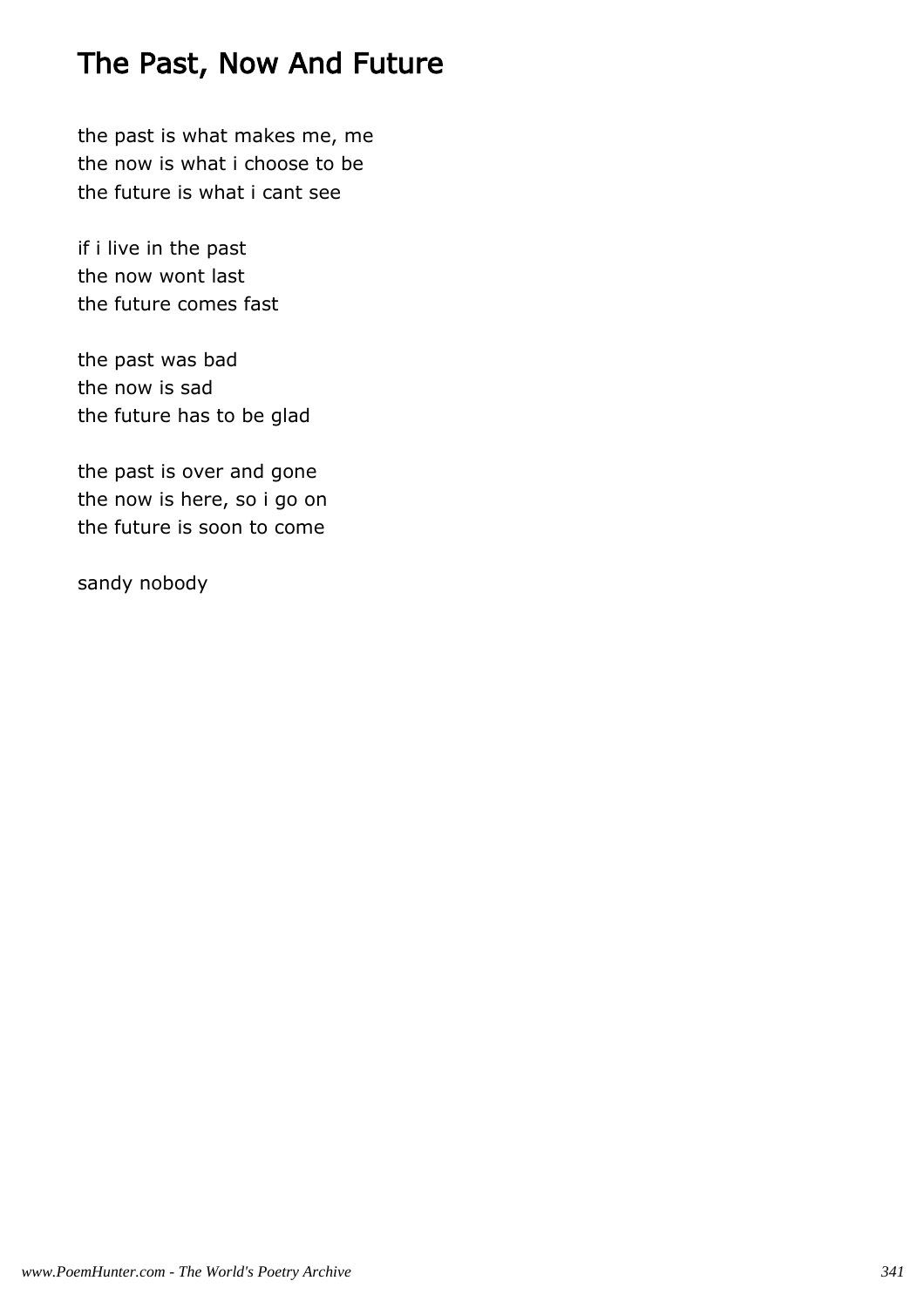## The People In My Head

the people in my head they cause me great pains they argue and fight its like a cold hard rain

the people in my head they tell me what to think tell me what to do my feelings start to sink

some are nice others mean some are like ice others scream

the people in my head they really need to go let me be me i dont need their show

the people in my head their intentions might be good i can live my own life like i should

some are good others bad some would others had

the people in my head make me crazy their arguing gets to me makes me feel hazy

the people in my head have no real purpose i really dont need them i guess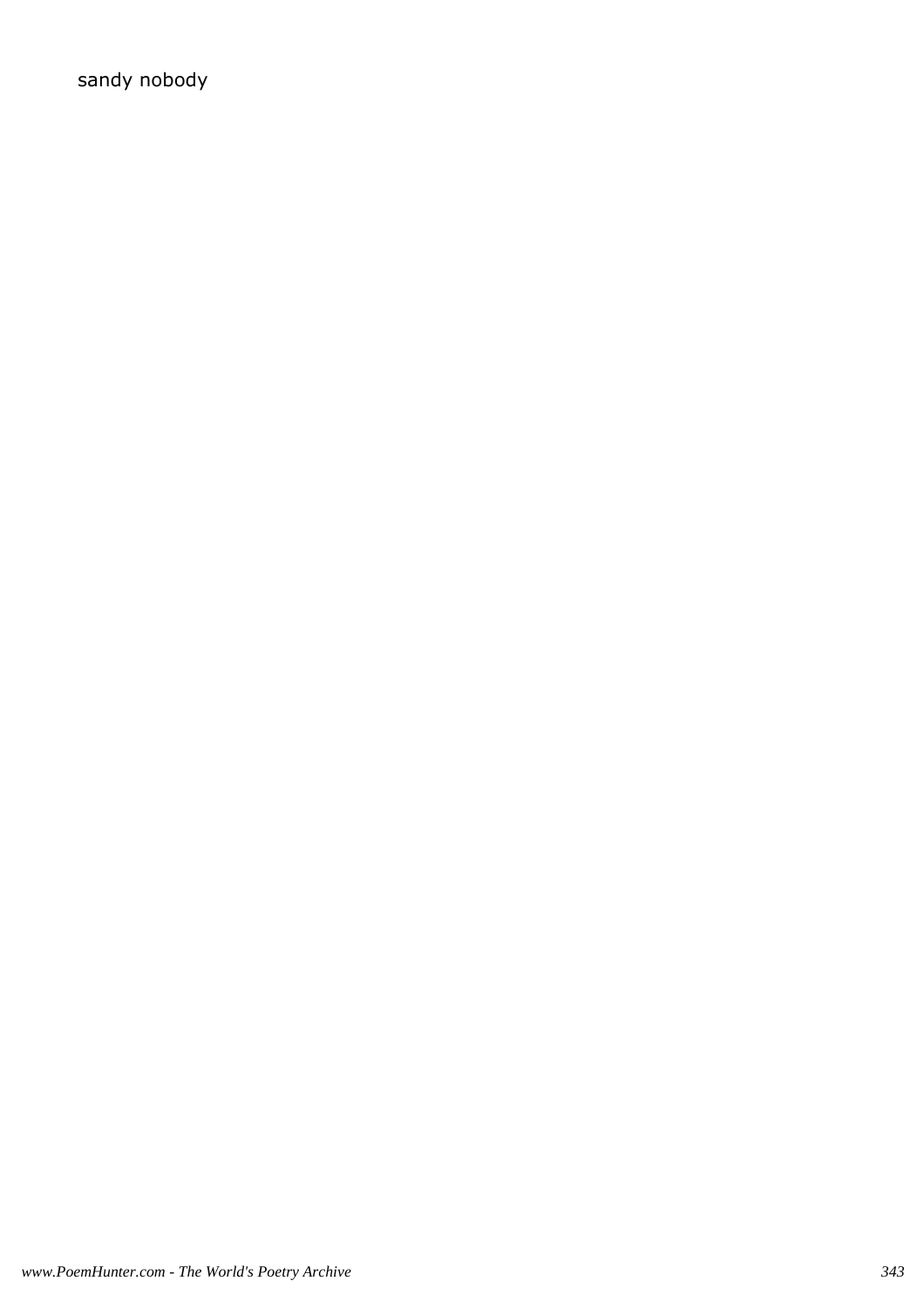#### The Predator

he surfs the the rooms looking for a victim he has it down he has a system

he can be shy and quiet outgoing and friendly once he targets you he moves very smoothly

he gets you to talking about yourself he studies every word keeping to himself

he asks lots of questions want to be your friend while you are talking he's sucking you in

pulling you into his game he will talk to you many times doesnt care how long it takes cause hurting you, is his pastime

he wants to steal from you your heart, your soul he has to hurt you to win cause winning is his goal

he will do whatever it takes waiting days, weeks, even years too this is his game he has nothing else to do

some will leave after they get what they want others keep coming back just to flaunt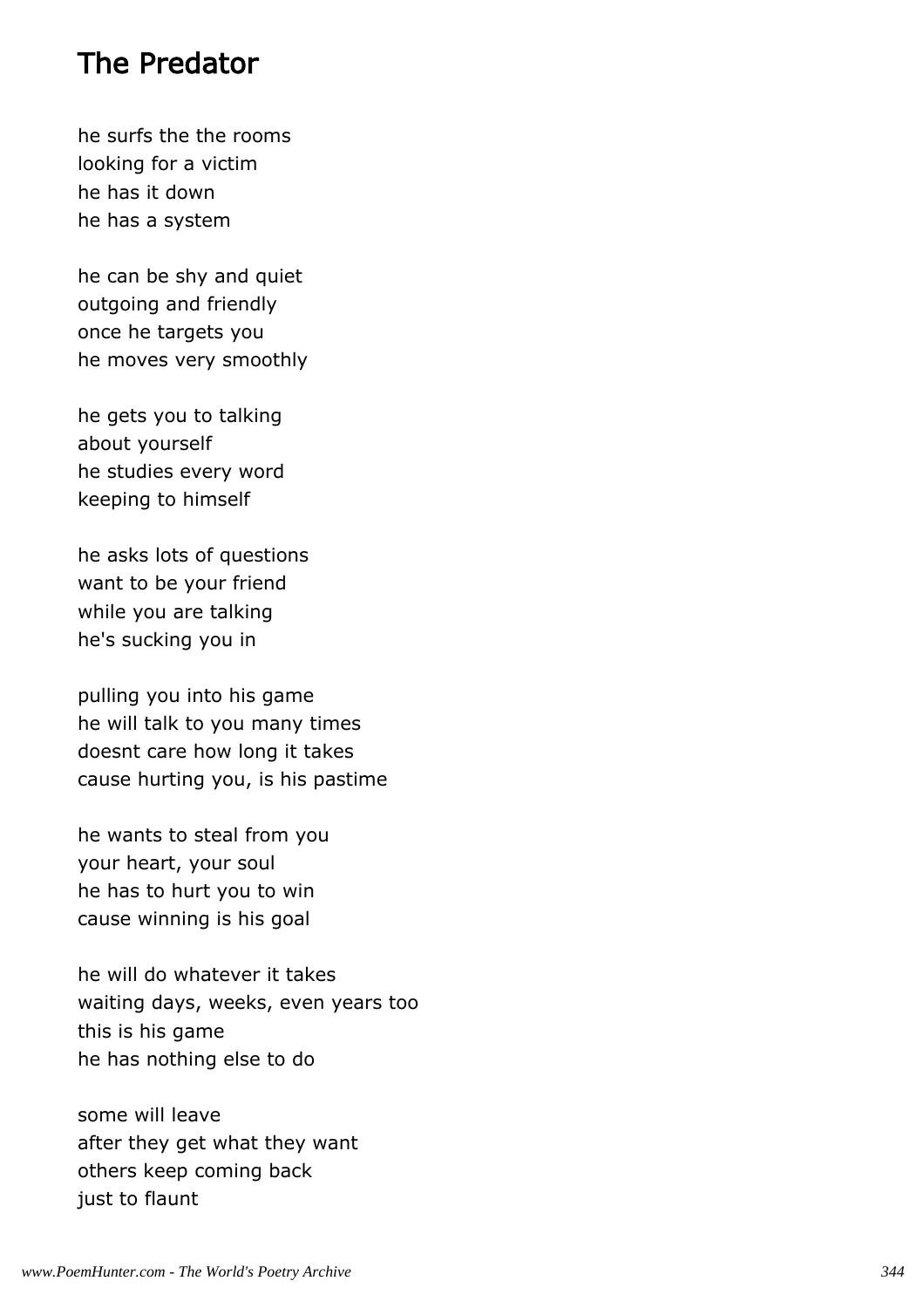sometimes it's hard to tell a predator until its too late so please be careful who you trust don't seal your fate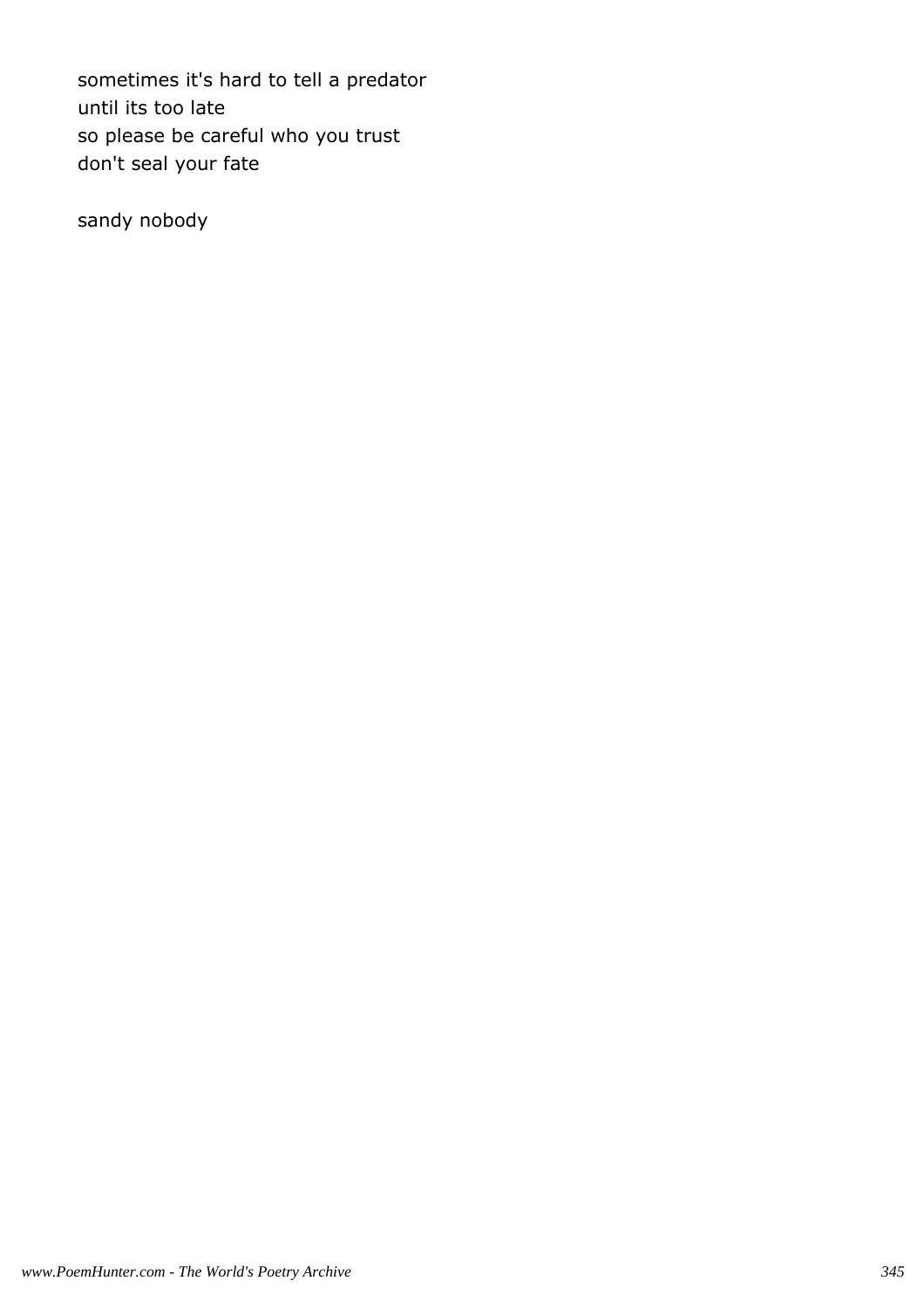## The Secrets

the secrets locked deep inside long ago shame always to hide

the promises never to tell anyone long ago blame always alone

the guilt never got caught long ago blame always your fault

the burden heavy load long ago shame always never told

the secrets you must save take them to your grave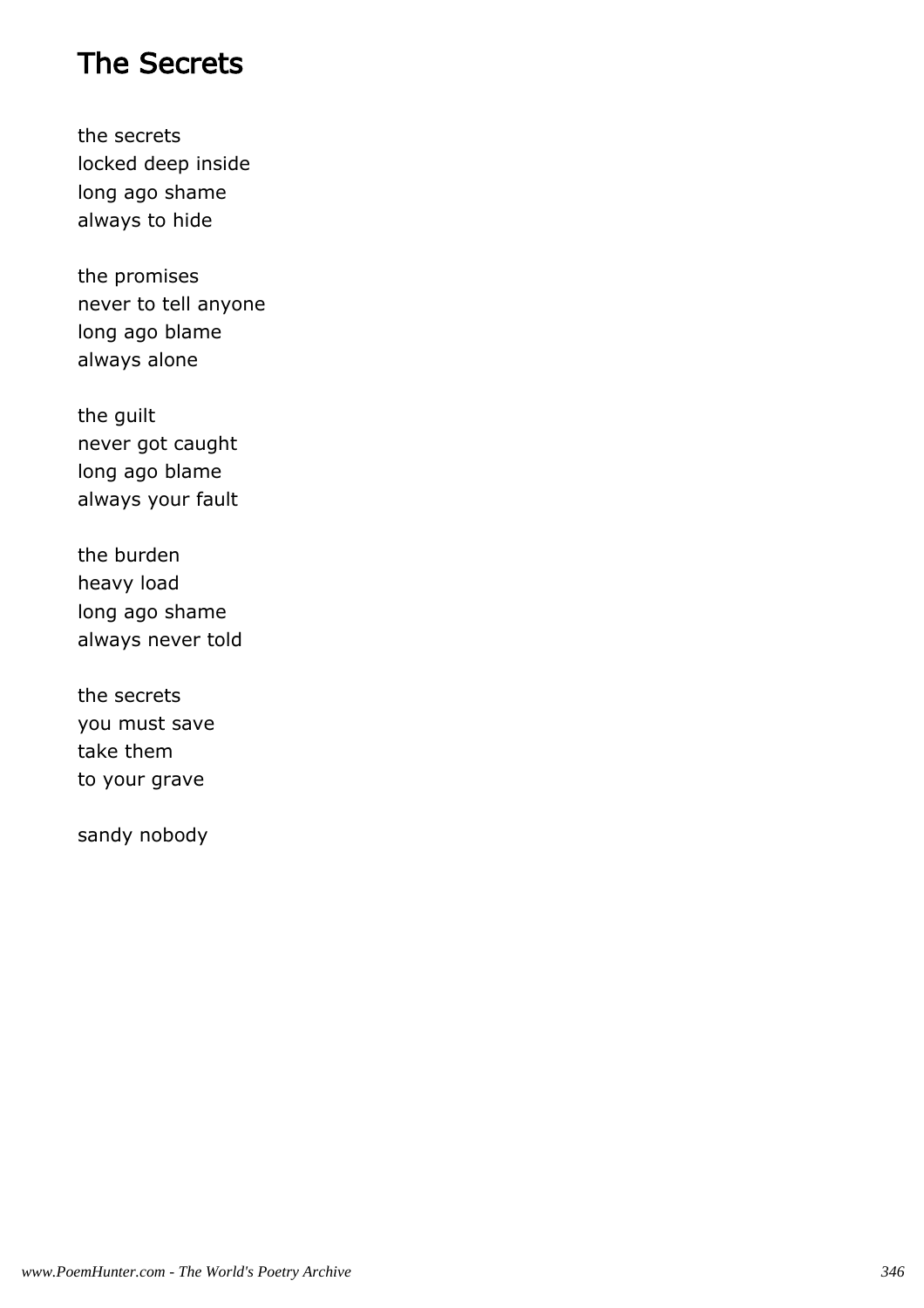## The Sperm Donor

the sperm donor leaves something behind whenever he is found he just whines

he takes no responsibilty for his actions blames the mom gives him satisfaction

people make mistakes most accept blame not the sperm donor he's not the same

it's never his fault 'the woman lied, its all her fault' he cried

part of that is true but the ones who are hurt is not the sperm donor he just had to squirt

the sperm donor sometimes makes threats he has no conscious has no regrets

in the end its the child who hurts cause the sperm donor just had to squirt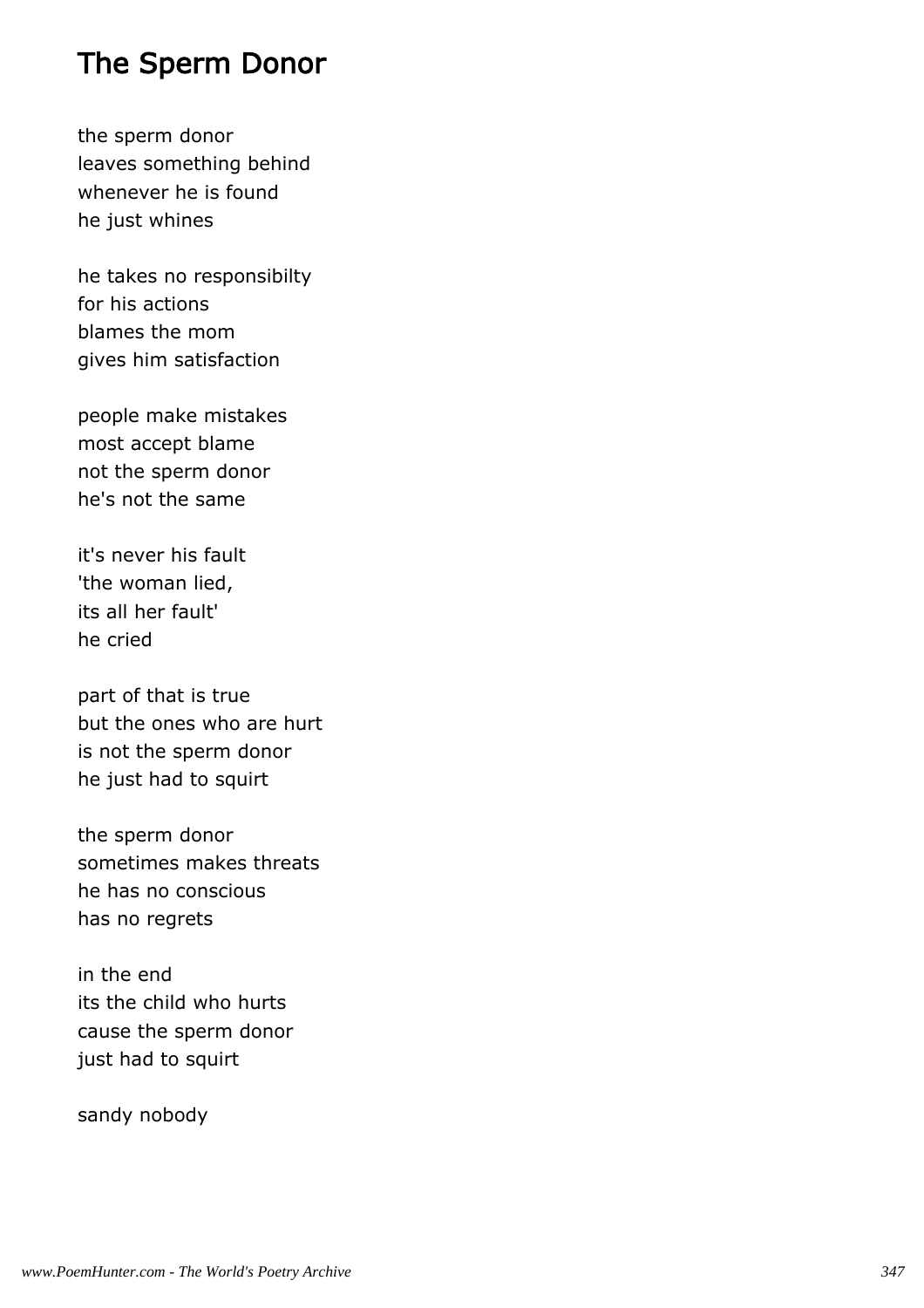## The Sun, Moon And Stars

like the sun and the moon all the stars in the sky in this whole big world are you and i

you are my sun who brings to me light warms my heart makes things feel right

i am your moon who brings you serenity i am here for you for all eternity

the stars are ours feelings which to to hold growing, watching as we get old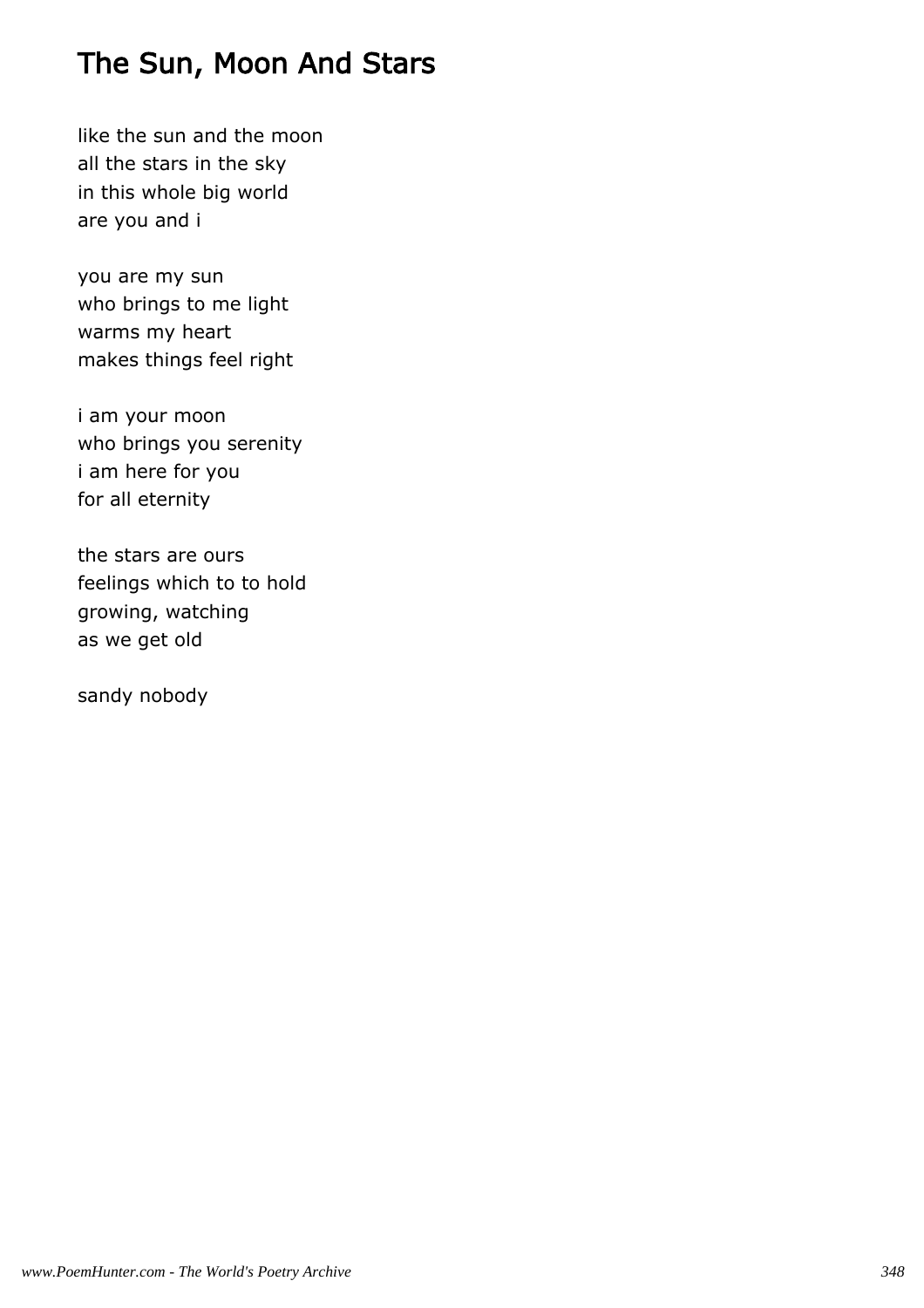## The Theif Of Hearts

the theif of hearts he plays many parts

he has a game, he has a plan to jerk as many women as he can

he will steal your heart, mess with your mind rip you apart, while stealing you blind

he may take your money he will call you honey

he want to use you, for all he can get he will abuse you, then you he will forget

his words are sweet and believing his actions are mean and decieving

he will love you, for a day then off again, on his way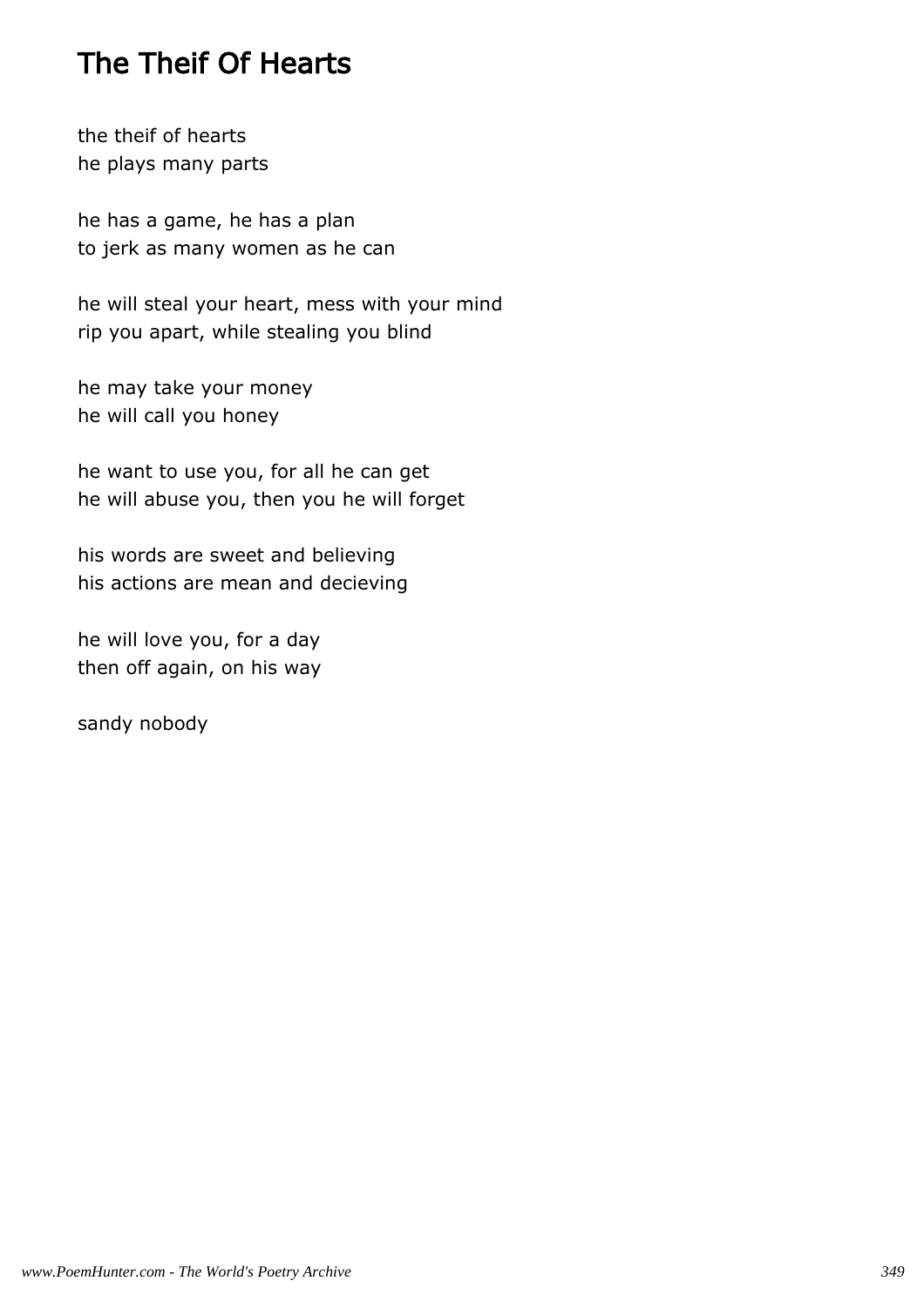## The Trash Truck Came

you ripped out my heart threw it on the floor to smash didnt bother to clean your mess but did throw me in the trash

you threw my love away you wanted someone better because i wasnt good enough now you think you found her

wait til she rips your heart out throws you on the floor to smash throws away your love and she puts you in the trash

then you start to miss me you will call on me again but this time while you were gone the trash truck came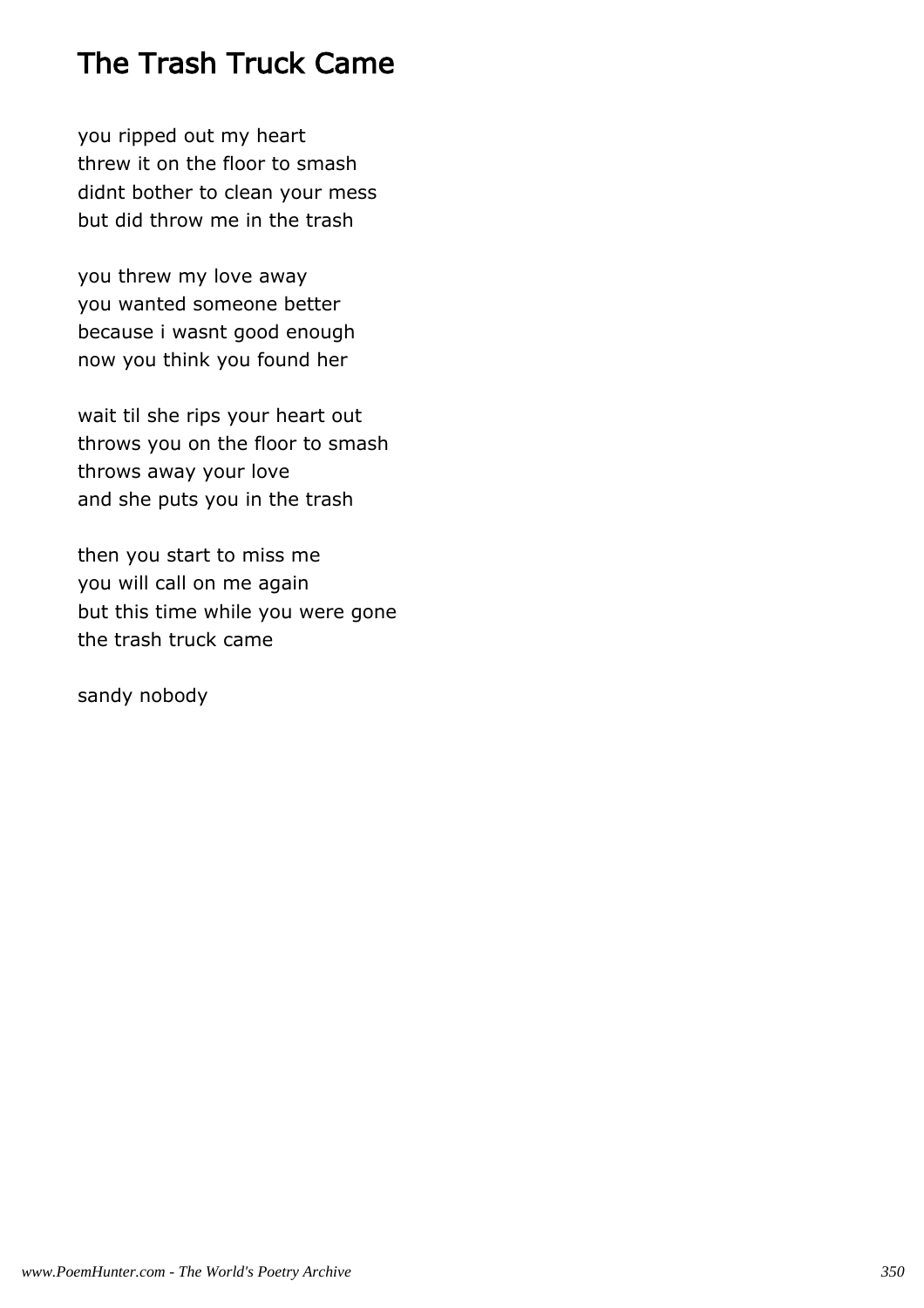# The Wall

brick by brick i will build this wall to keep me safe it shall not fall

behind the wall is where i will hide forever alone until i die

broken down a lifeless soul drained behind my wall i shall stay chained

this is my only choice to build my wall to protect my heart it shall never again fall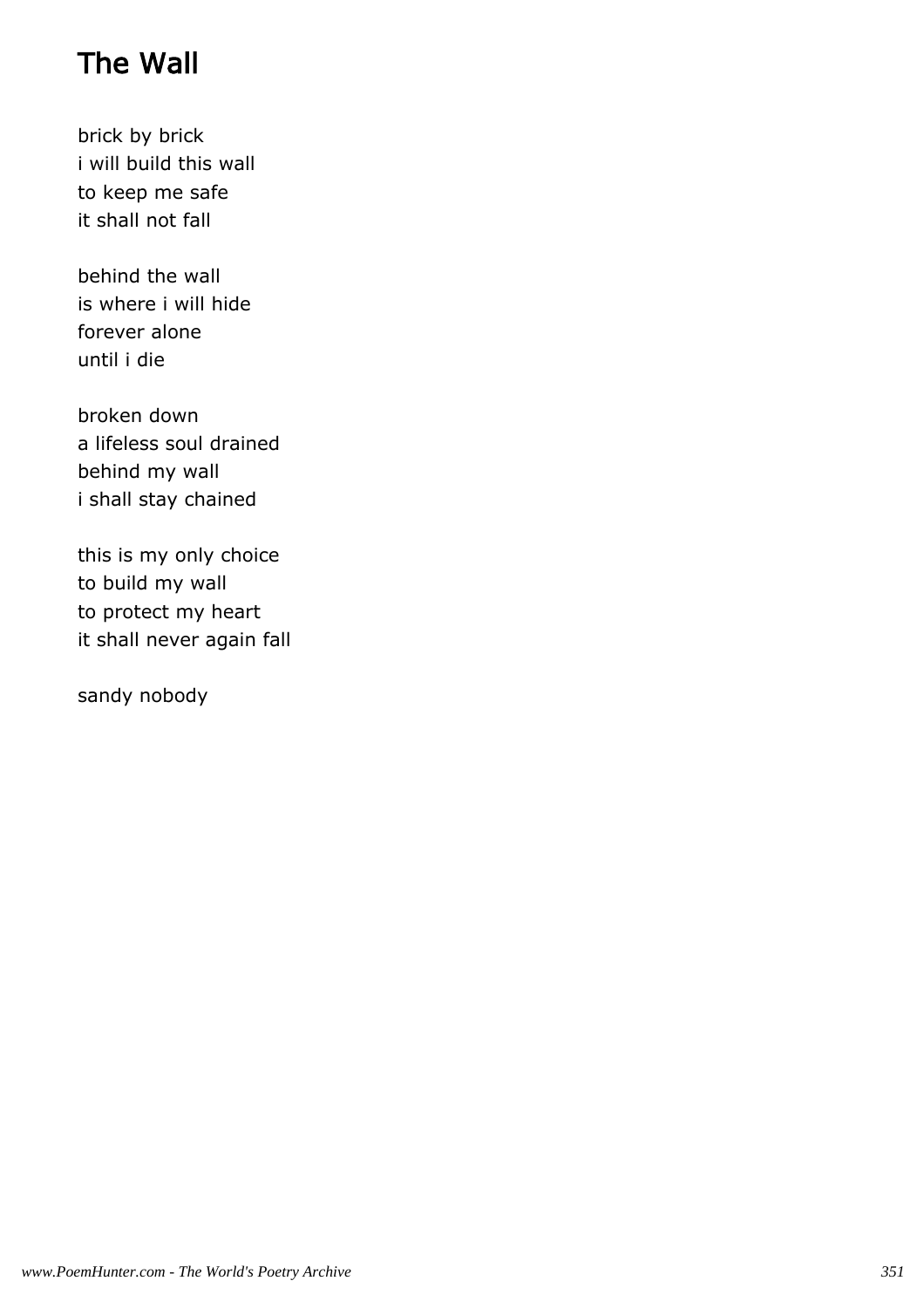#### The Word Love

THE WORD LOVE IS NOT JUST A WORD ITS NOT SOMETHING SAID JUST TO BE HEARD

THE WORD LOVE IS NOT A GAME EVERYONES MEANINGS ARE NOT THE SAME

THE WORD LOVE IS IS VERY STRONG IT CAN CAUSE PAIN IF USED WRONG

THE WORD LOVE IS A FEELING TOO USING IT NEGLECTLY YOU SHOULDNT DO

THE WORD LOVE SHOULD NOT BE ABUSED WHEN NO FEELINGS ARE BEHIND IT IT SHOULDNT BE USED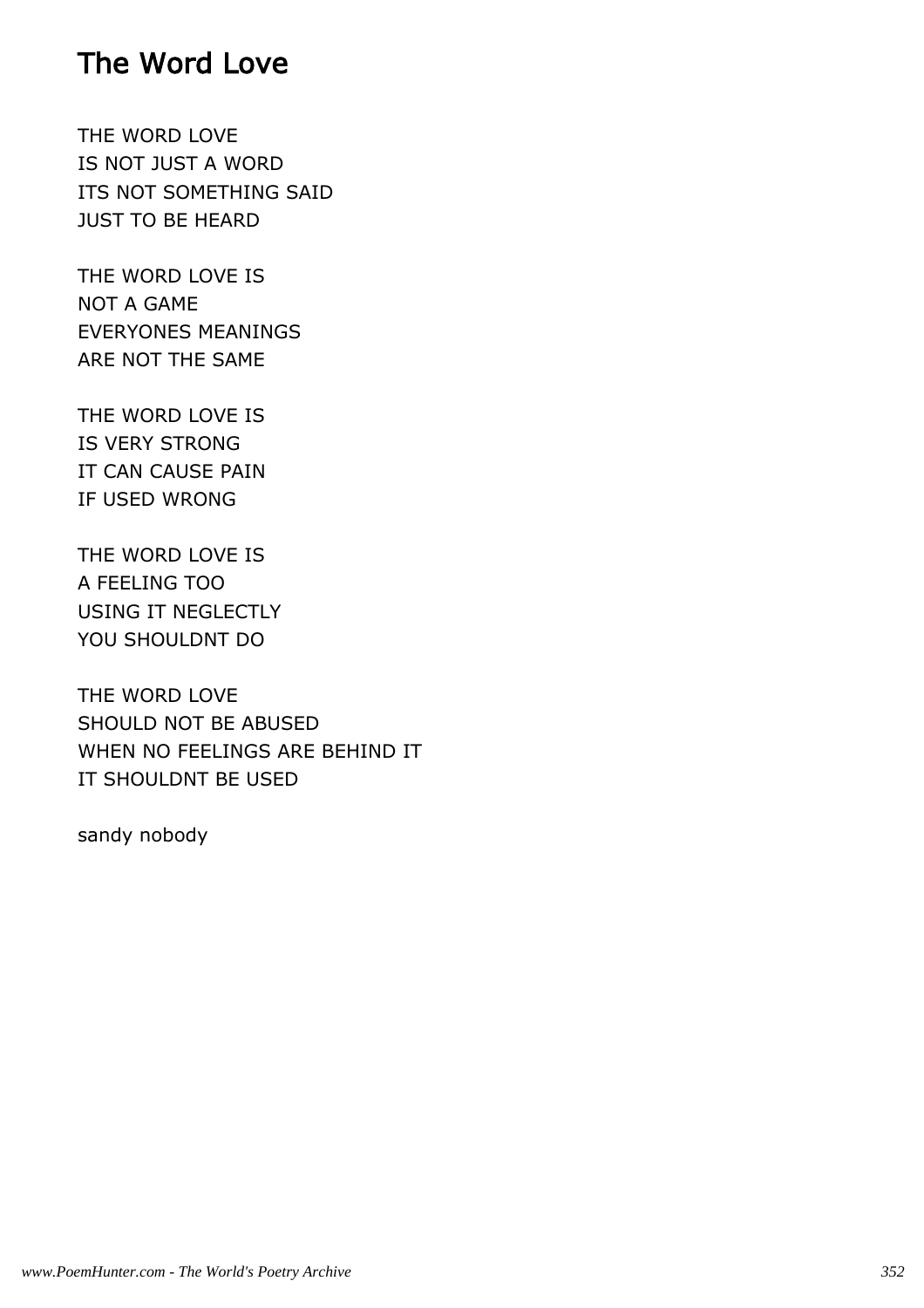#### The Words I Write

the words i say the words i write are not ment for hurt or start a fight

these are my feelings they are from deep inside writings my release feelings shouldnt hide

i dont want to cause harm not looking to hurt you want you to understand me is all i want to do

i like writing words words are my passion my feelings, my thoughts its not just a fashion

these words i write are of me its how i am how i will be

read my words if you want to know me read my words carefully

these words are from my heart, my soul if you dont like them then please just go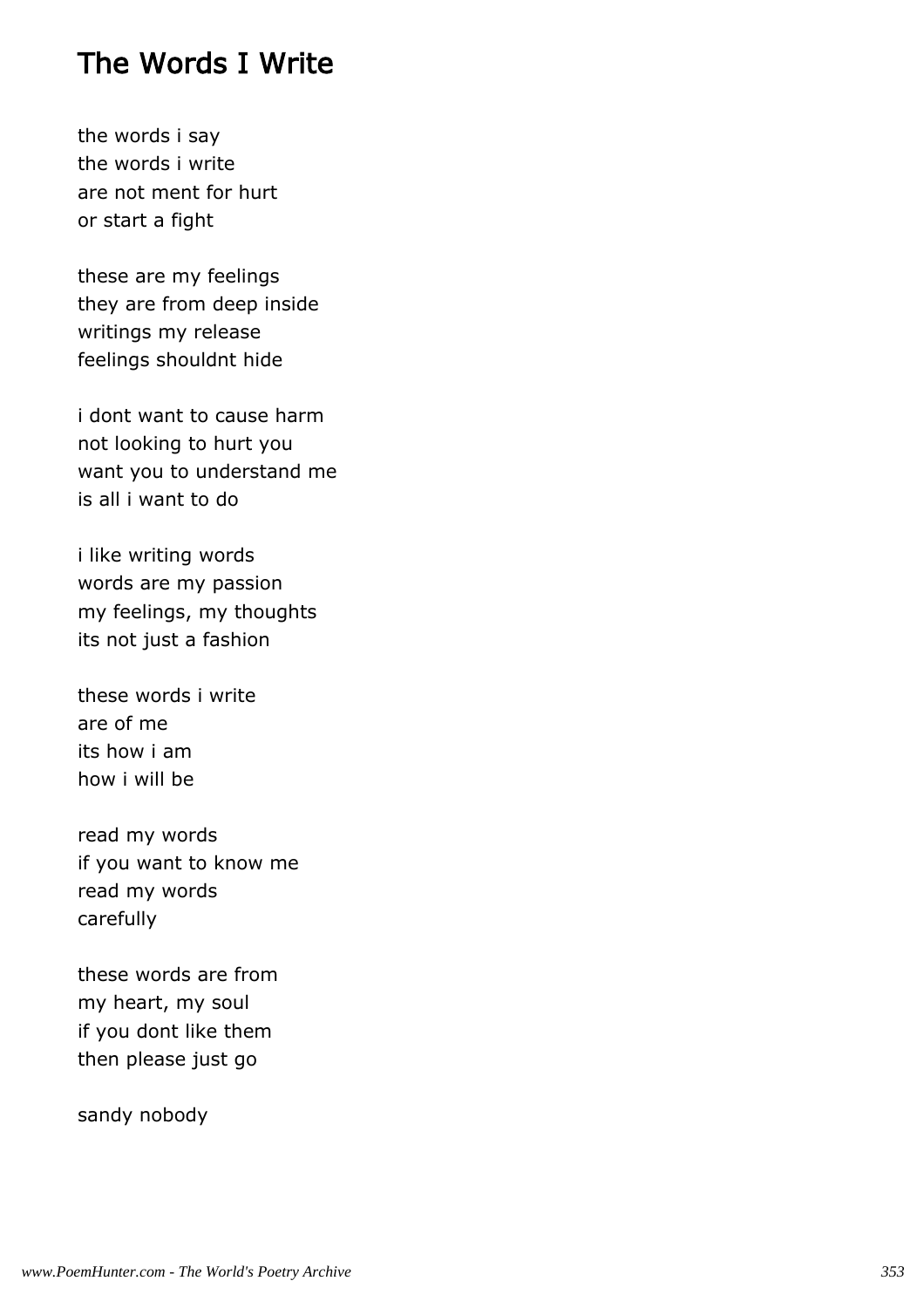#### These Words

'You are nothing! never was, never will be! ' these words you screamed at me

'You mean nothing! never have, never will! ' these words are in my head still

'I never loved you! How could I? Why would I? ' these words used to make me cry

these words were all you had to say they killed my love for you so now im gone away

these words when i hear your voice helps me know i made the right choice

these words set my heart free so why now do you look for me?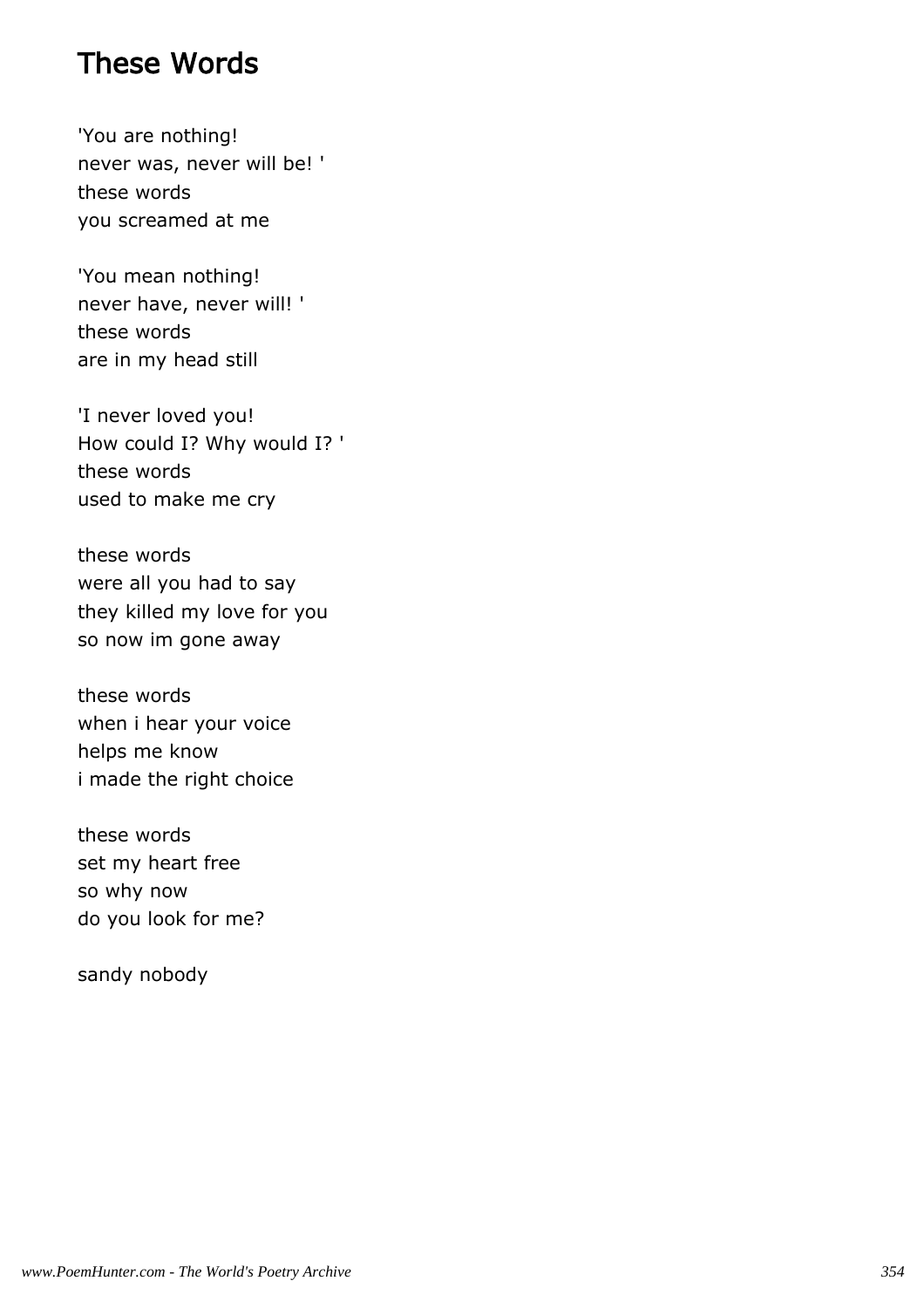## They Are Hiding My Words

they are hiding my poems deleting my words soon my thoughts and voice will not be heard

i thought in America, we had freedom of speech but they are hiding my poems beyond anyones reach

why dont they like my words or what i have to say so they take my poems hide them away

my poems are my thoughts they belong to me my words are my feelings can they not see

they say its the words that i use my ways of expression so here i go heres my confession

yes i must admit and it comes to no suprise i will never hide behind some fake disguise

my name is sandy and i have a potty mouth (sometimes) sh\*t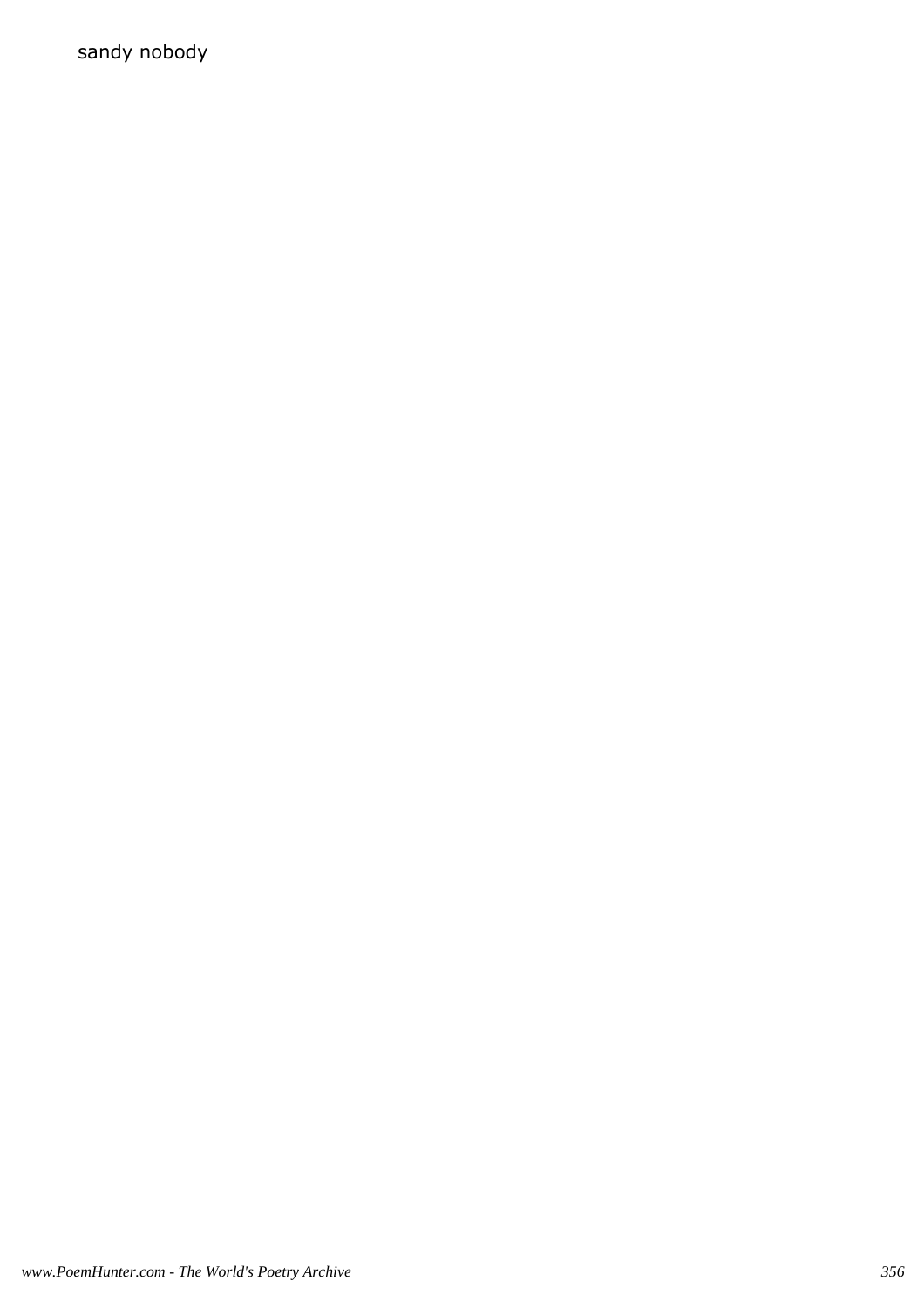## Time

it's time yes it is it's time to end this the night has come tonight not tomarrow the night has come filled with sorrow it's over nothing more to say it's over this game you play the day has come today not tomarrow the day has come to end this sorrow it's time for the end it's time my friend no more tomarrows no more sorrows no more game no more blame it's over no goodbye it's time to die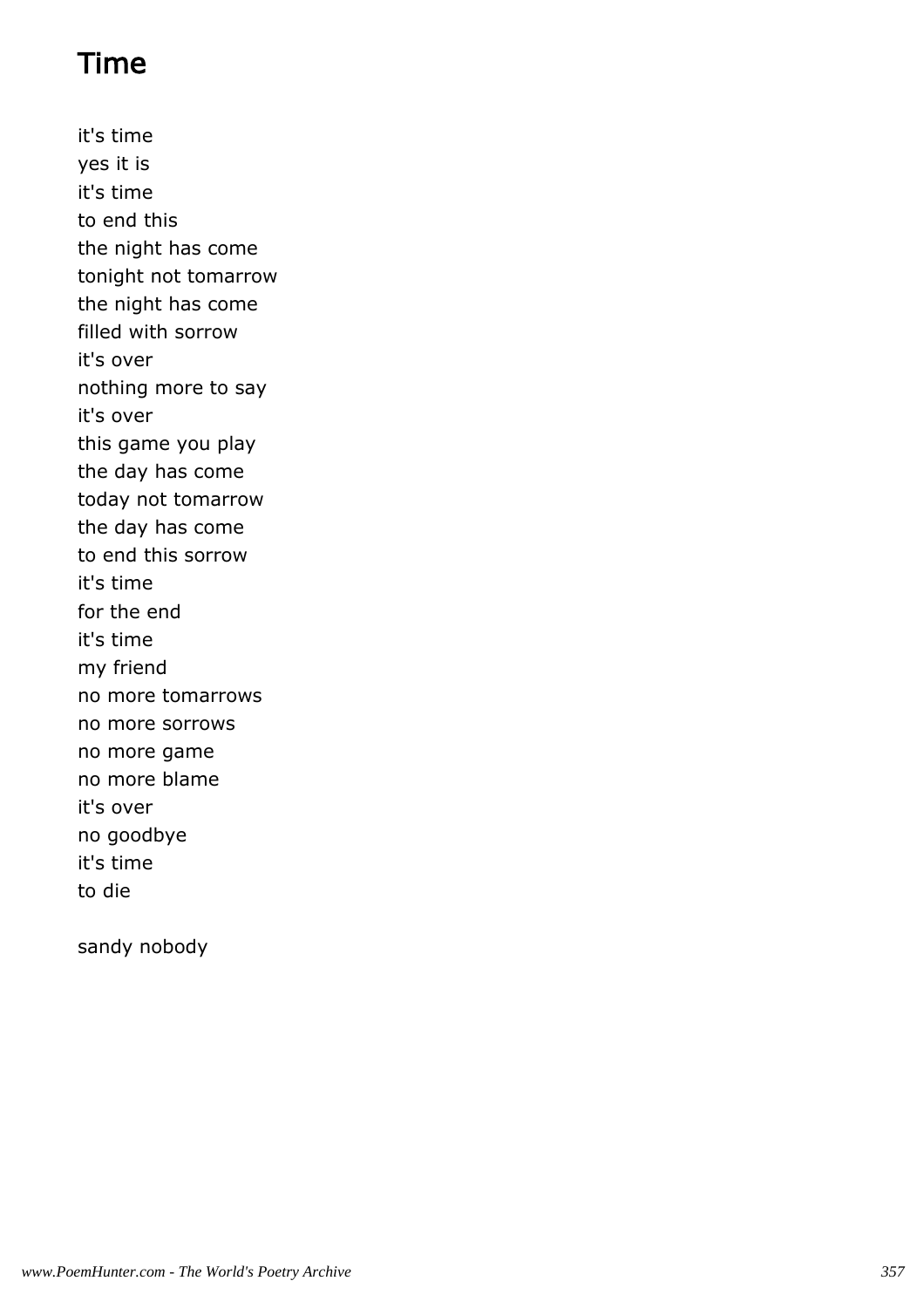#### Time For A New Start

we must let go that which tears us apart we must move on time for a new start

we must break free that which holds us back we must get away from being under attack

we must look forward to new things in life we must go on letting go causes of strife

we must be free to be who we are at last we must move on letting go the past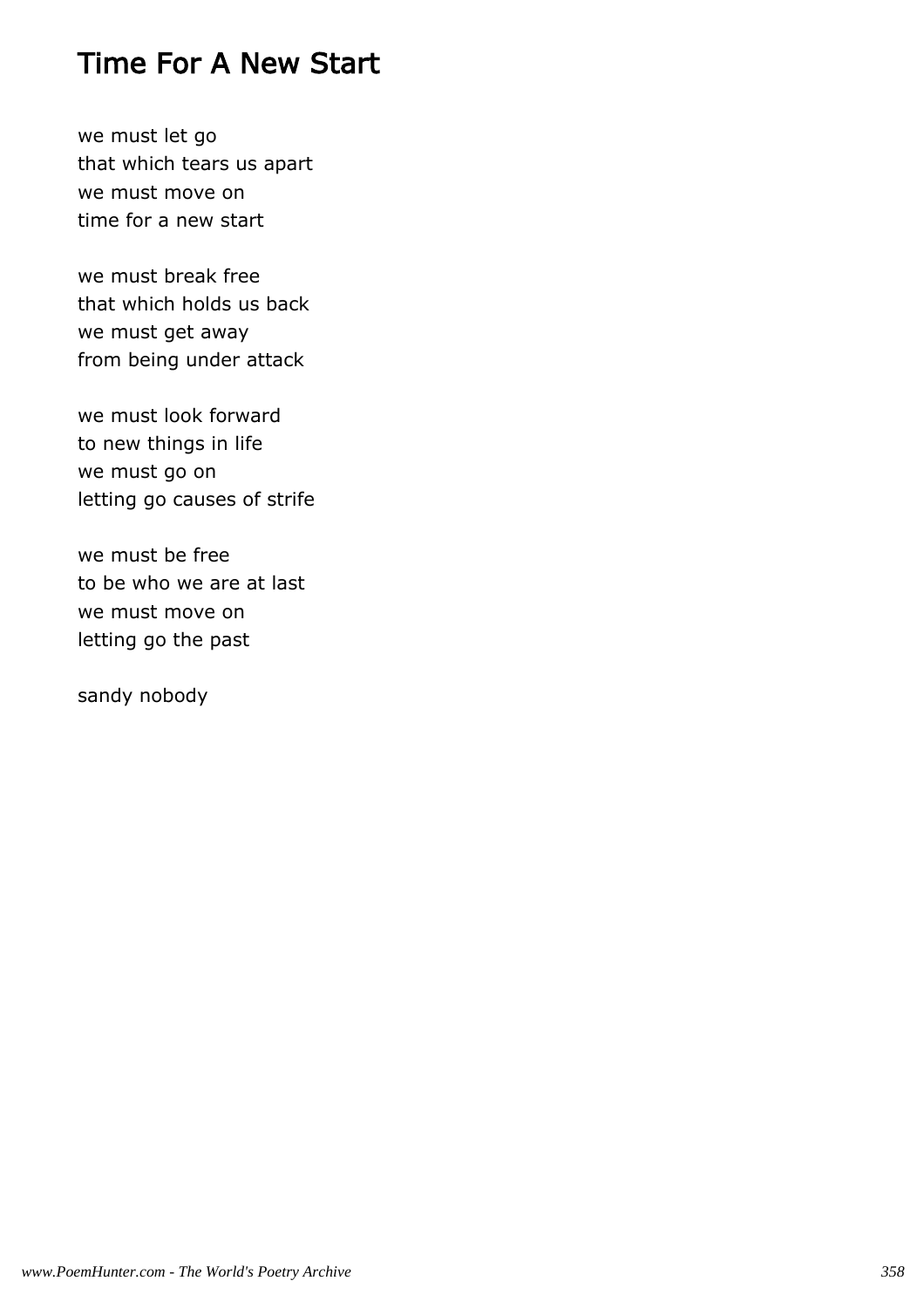#### Time To Go On

its time to go on say our goodbyes time to stop telling these lies

its time to go on the game was fun its over now and you won

its time to go on get on with your life time to leave go to your wife

its time to go on you've cause enough pain time to go nothing left to gain

its time to go on nothing more to say its time now have a nice day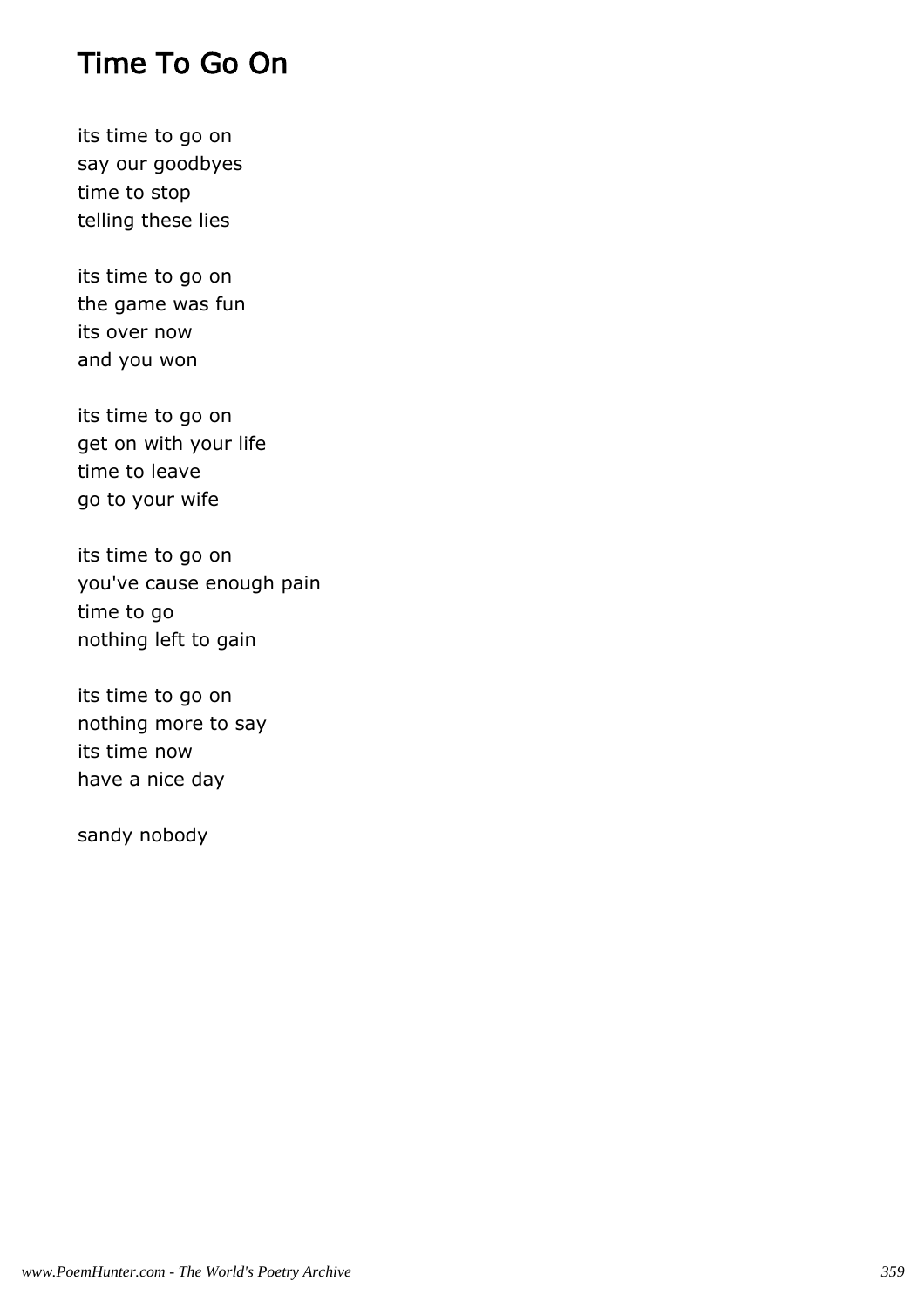## To The Loser

to the loser who not just broke my heart you stomped on it and shattered it all apart

to the loser the one who played me you used me and then you betrayed me

to the loser you keep on telling your lies getting yourself pity soon youre going to be surprised

to the loser yes you know who you are your times coming keep on running, but youll not get far

to the loser your past is going to haunt you remember my words forever they will taunt you

to the loser in the end you will lose its the life you wanted its the life you did choose

to the loser goodbye and goodluck yeah right i really mean go get F\*CKED!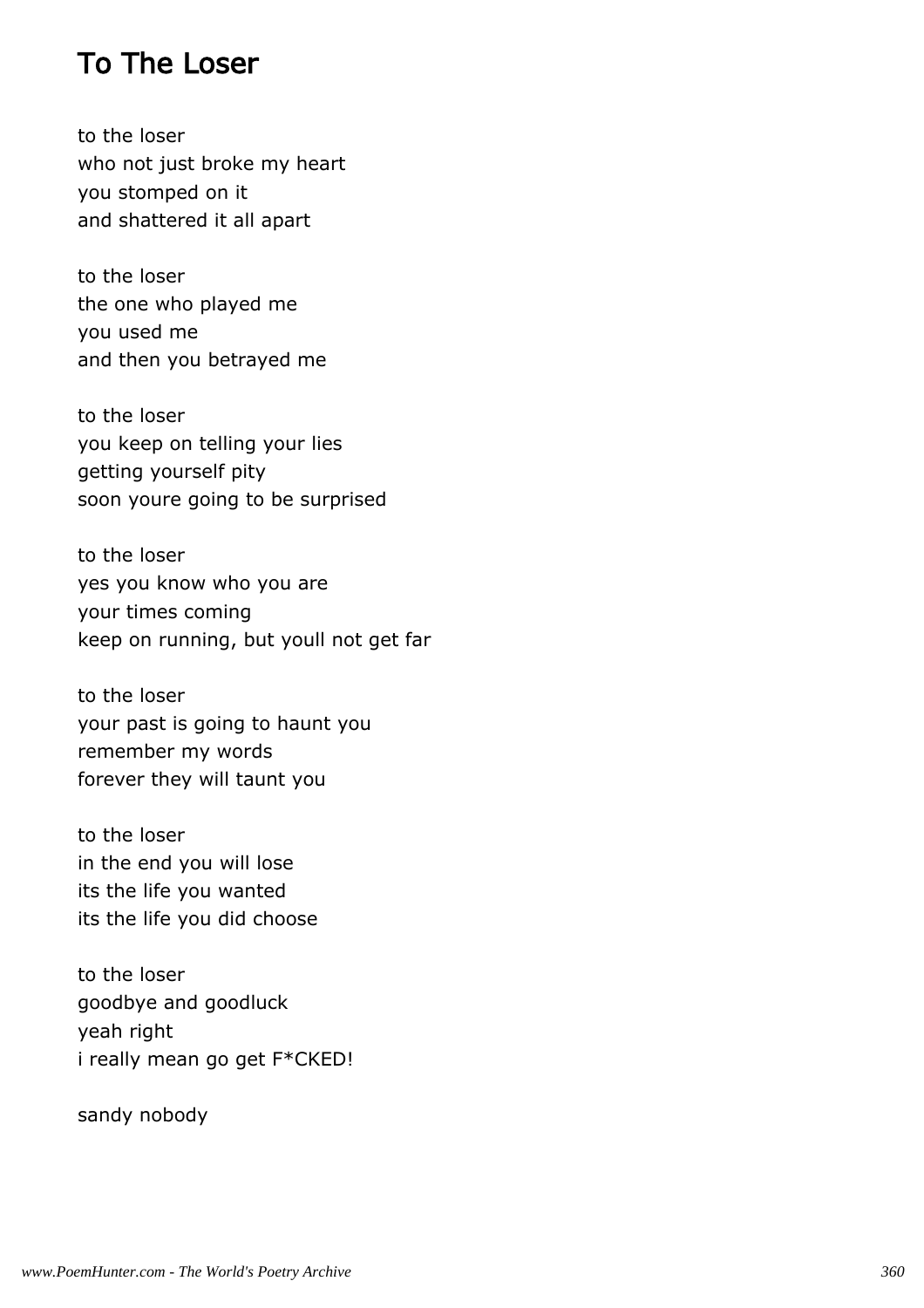# Tonight I Shall Sleep

tonight i will end this pain for there is nothing left of me you have taken it all away left me in the pain filled sea

tonight the end shall come i havent the strength to go on i havent the will to live its finally over, soon i will be gone

tonight you finally broke me i am broken, i cant be fixed the pain is too overwhelming i couldnt live with all your tricks

tonight is the final ending there shall not be anymore grief go on with your life i am gone, so you have your relief

tonight you got what you wanted for now i am in your past excuse me now, iv something to do put my head in the oven, turn on the gas

tonight i shall sleep never again i shall weep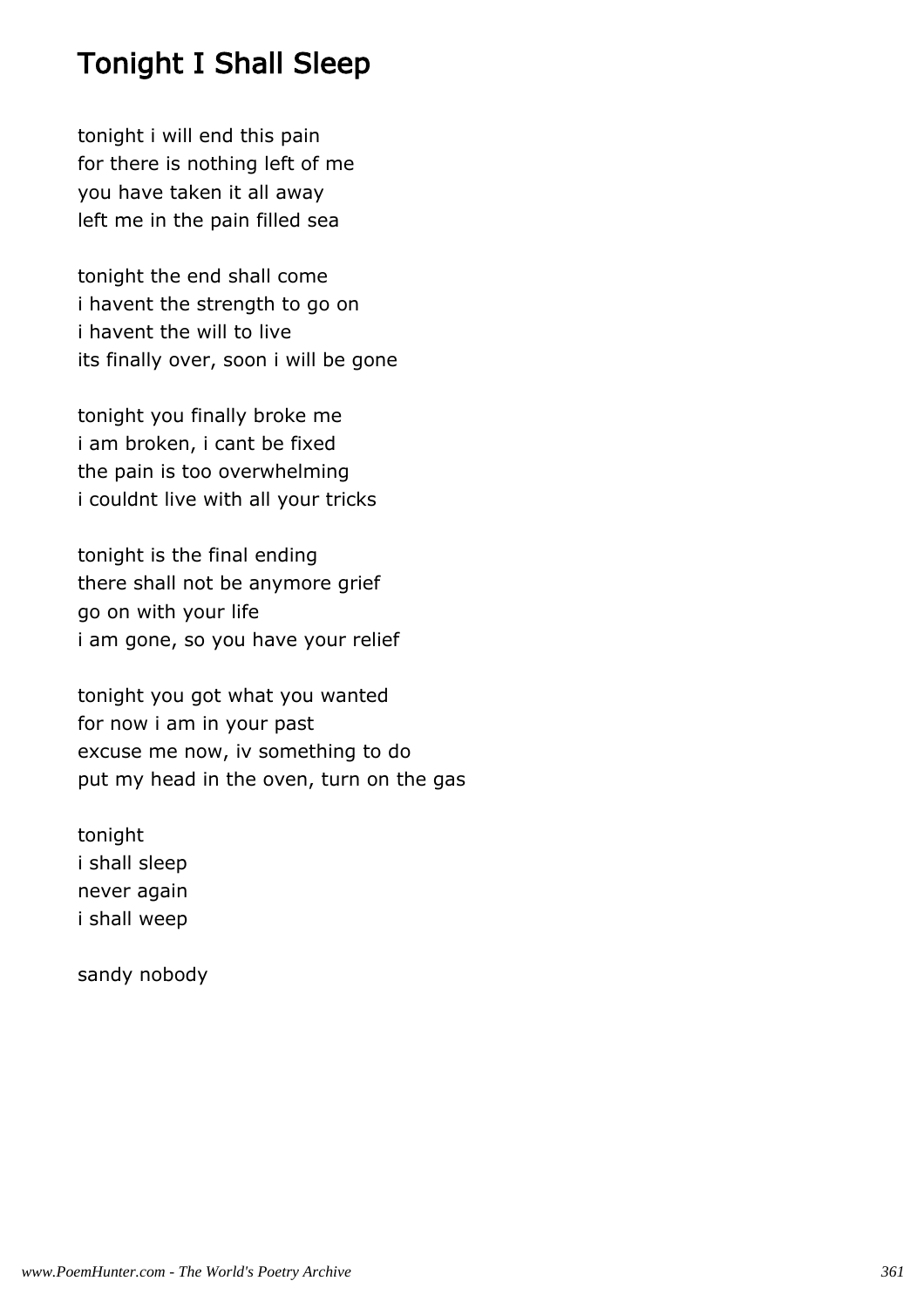# Too Late

the phone is ringing what should i do? answer it? no, i dont want to talk to you!

knocking on my door what should i do? open it? no, i dont want to see you!

just go away please leave me be! i want to be alone with my self pity!

you couldve loved me couldve been my friend you chose not to be now its the end

dont knock on my door! dont call on my phone! all i want now is to be left alone!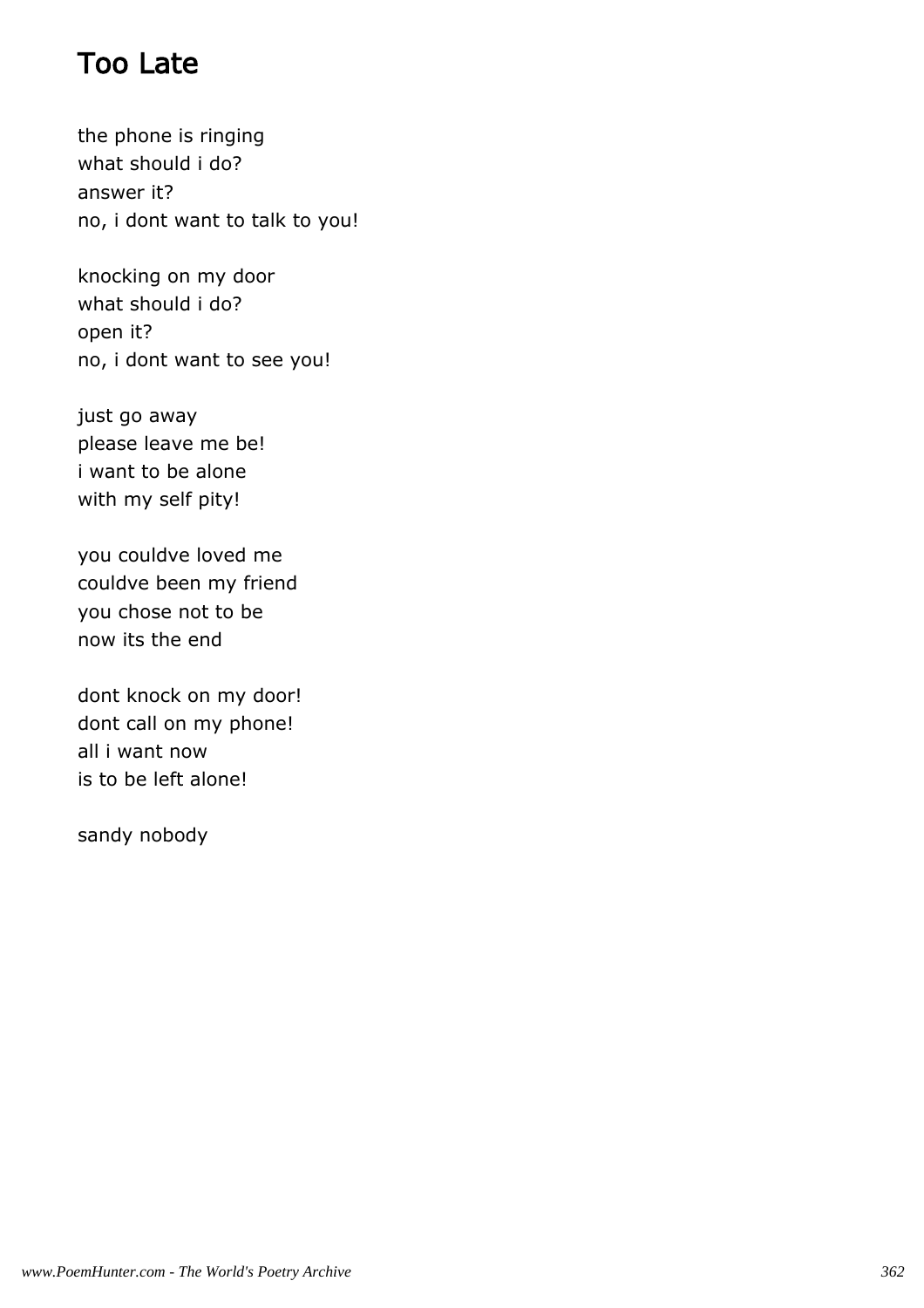# Updates

update, update why does everything have to update

update, update why so many updates

anti-spyware, anti-virus windows too all these updates what can you do

just sit back i guess wait until they're thru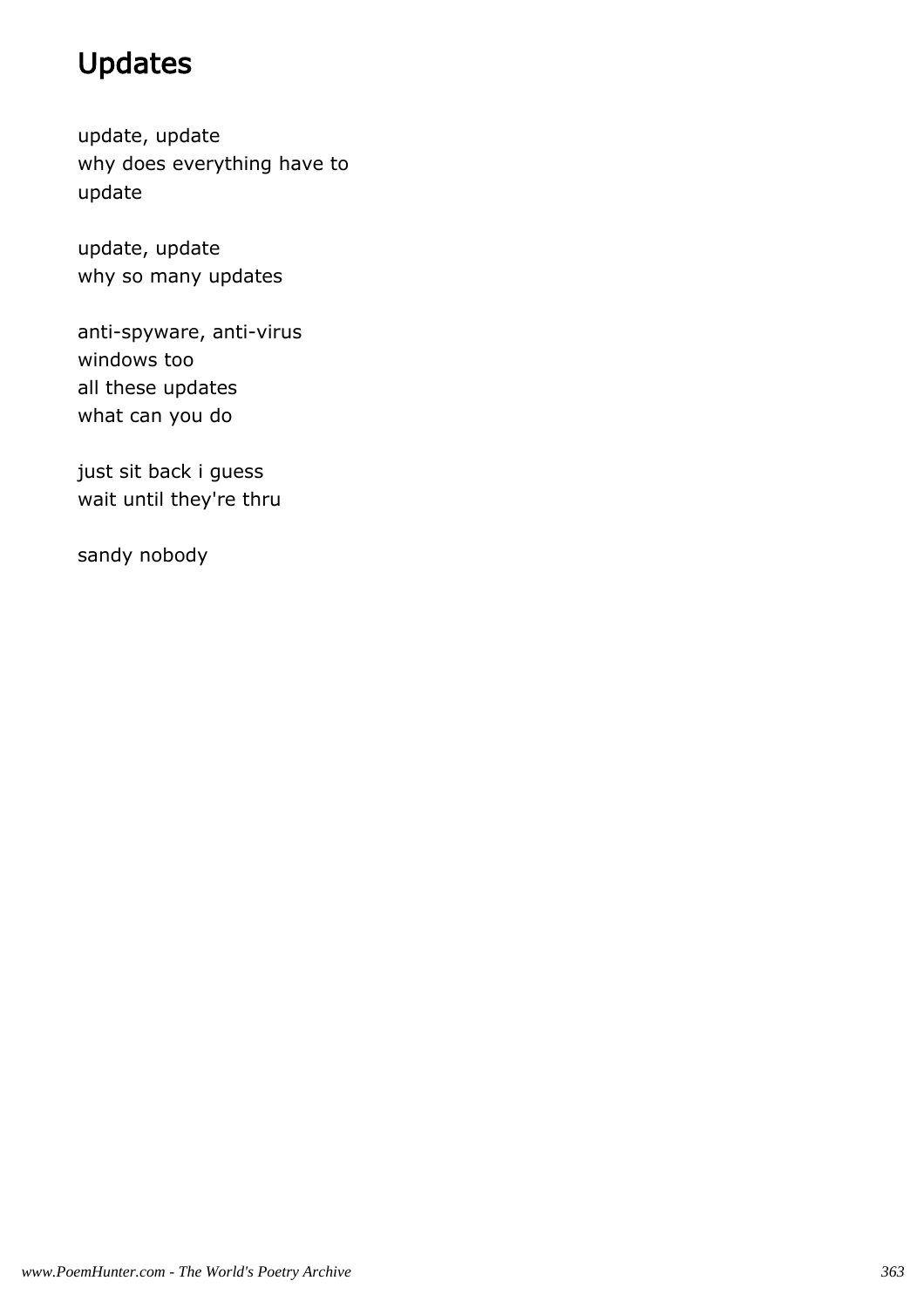# Waiting

sitting all alone waiting for you to call

sitting at the door waiting for you to knock

laying in bed at night waiting for you to come

going thru each day waiting for your love

after many years of waiting you never called

after many years of waiting you never knocked

after many years of waiting you never came

after many years of waiting you never loved back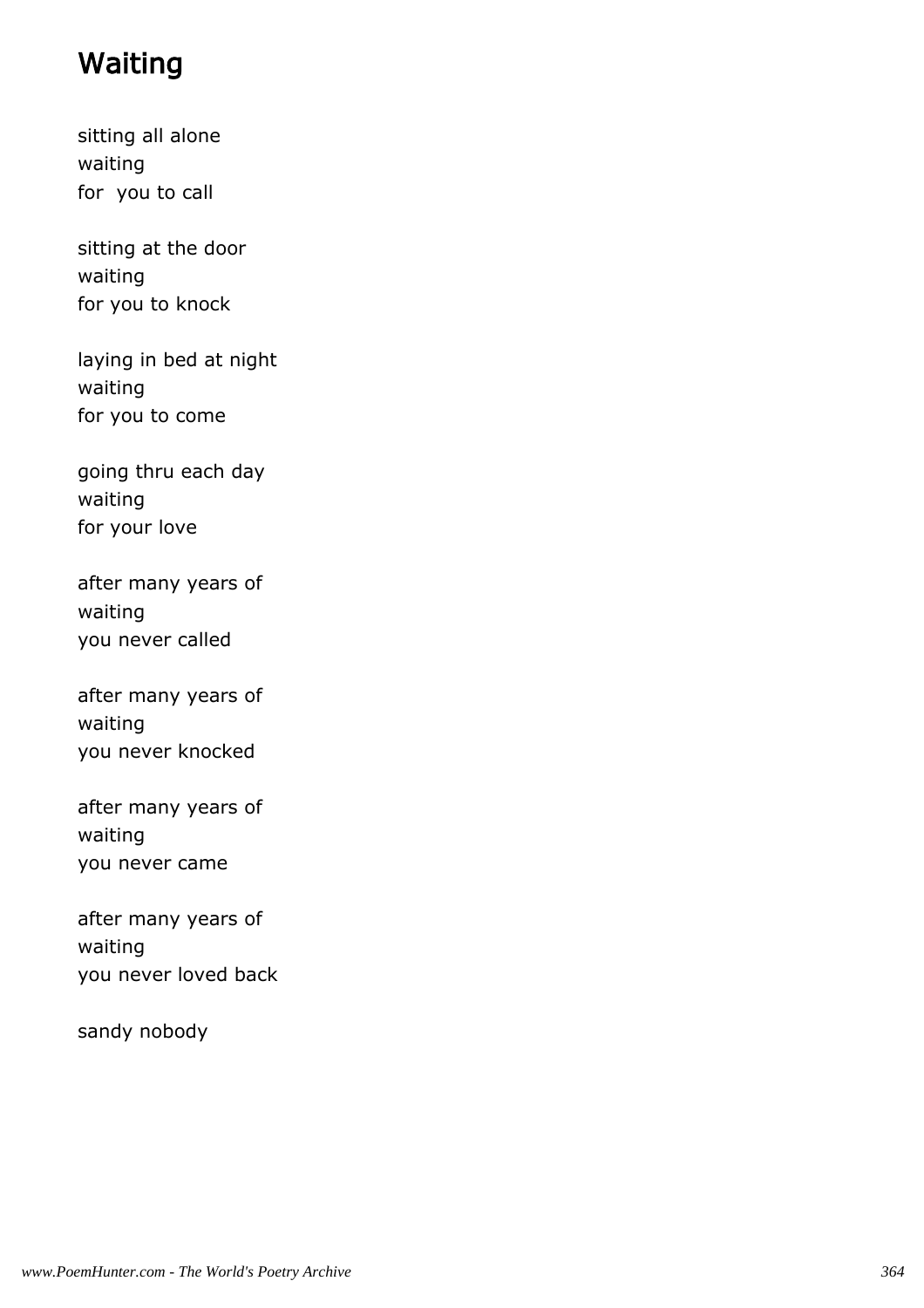# Walking Away

if you walk on me 1 day i will walk away

and

i wont look back i will keep on walking still

and

when i never return you will see that you will miss me

but

it will be too late the day i walk away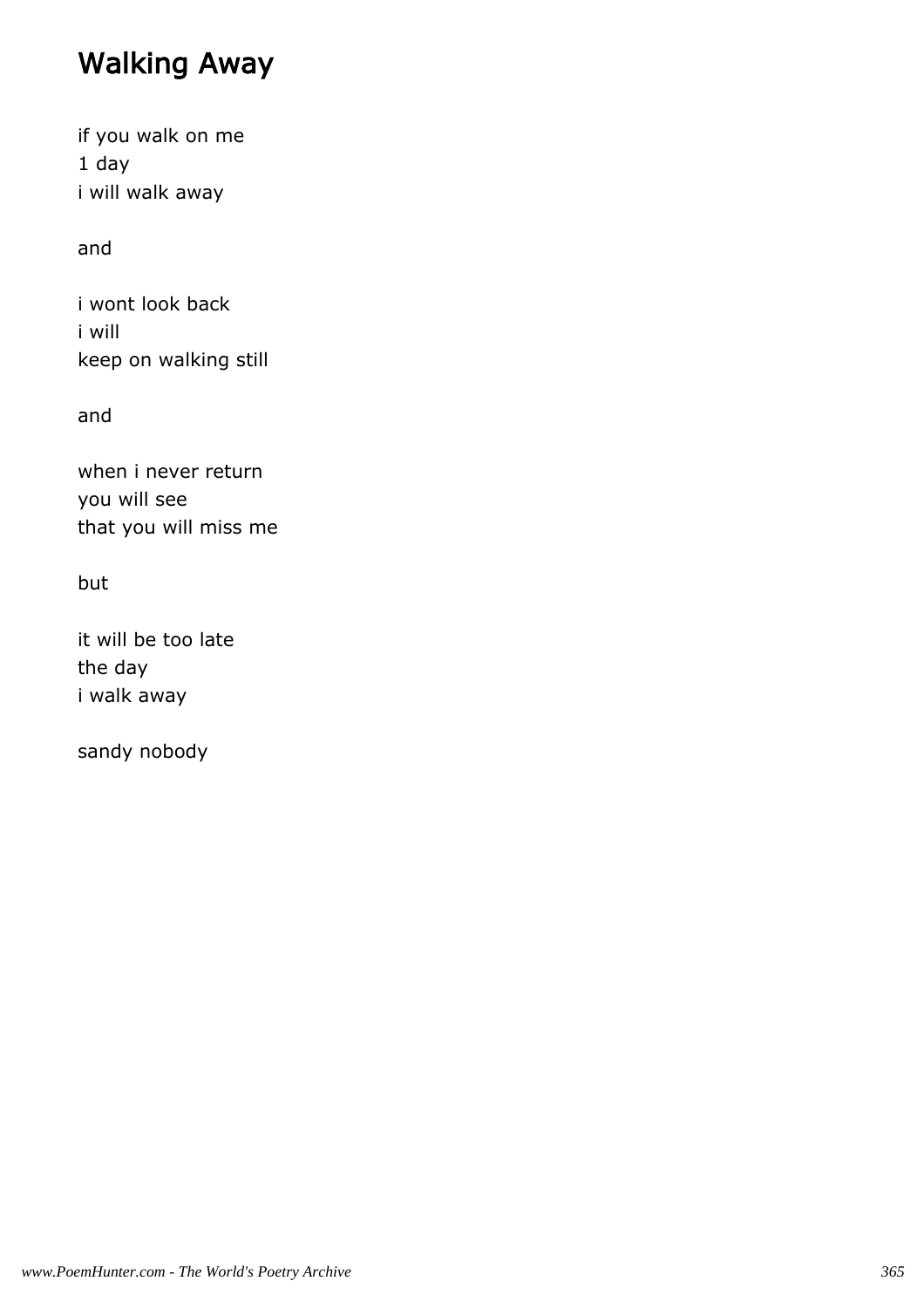## We Are All The Same

some are big others small some are short others tall

old and young happy or sad friends, kids moms and dads

rich or poor black or white or any other smart or not too bright

good or bad alive or dead anyone i missed or have all i said

in the end doesnt matter your name in the end we are all the same

in the end lies just bones under the skin in the end we are dead waiting a new life to begin enough said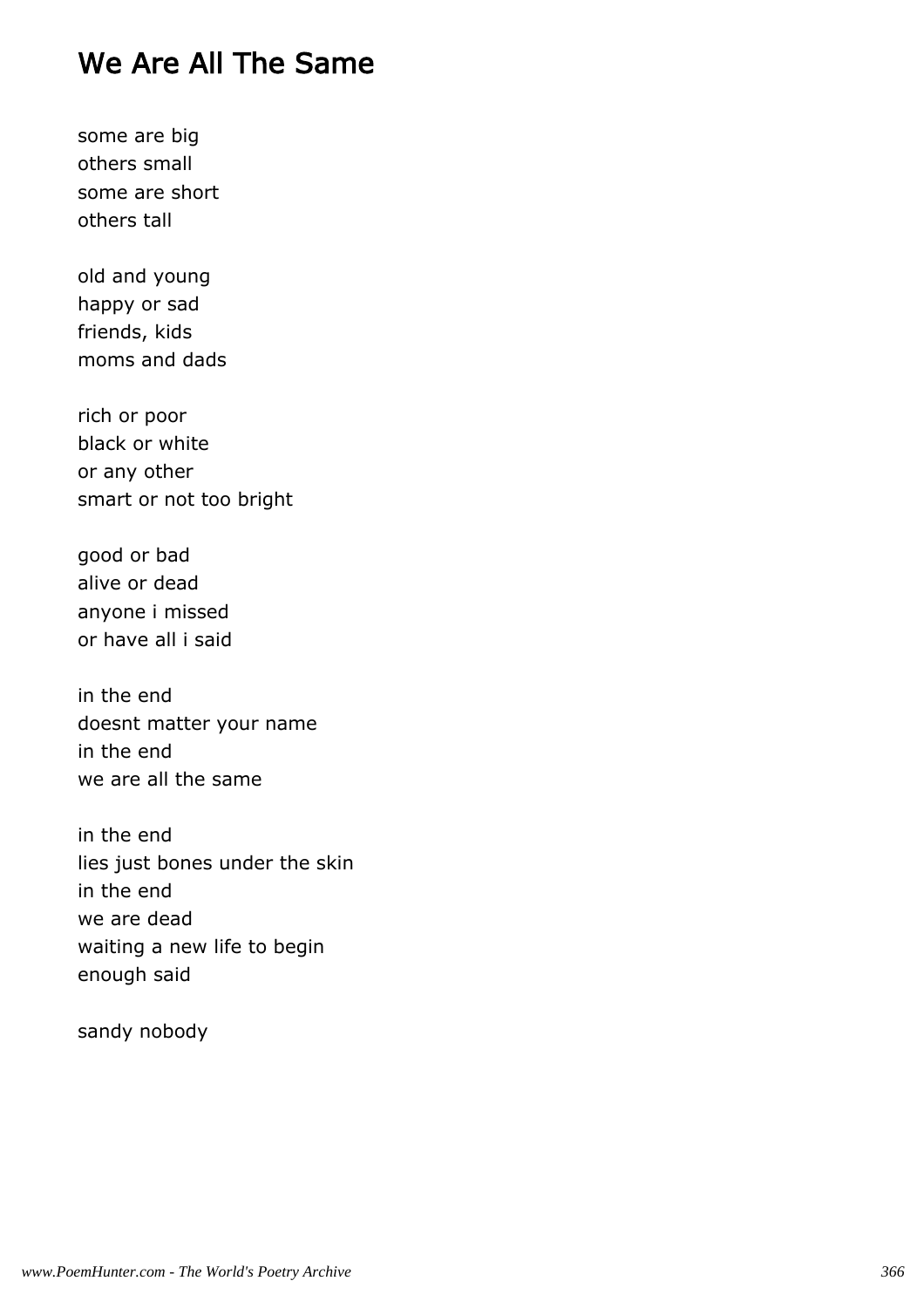## We Cant Be Friends

i have to close my door lock it, hide the key cant let you in anymore cant you see

i gave you my love my trust you gave me sex and lust

you used me bad played my feelings i need time time for healing

you want to be friends that i cant do im sorry i cant be friends with you

i need to move on i know we cant be together that you dont love me but i will still love you forever

you dont understand i have to close my door lock it, hide the key cant let you in anymore oh why cant you see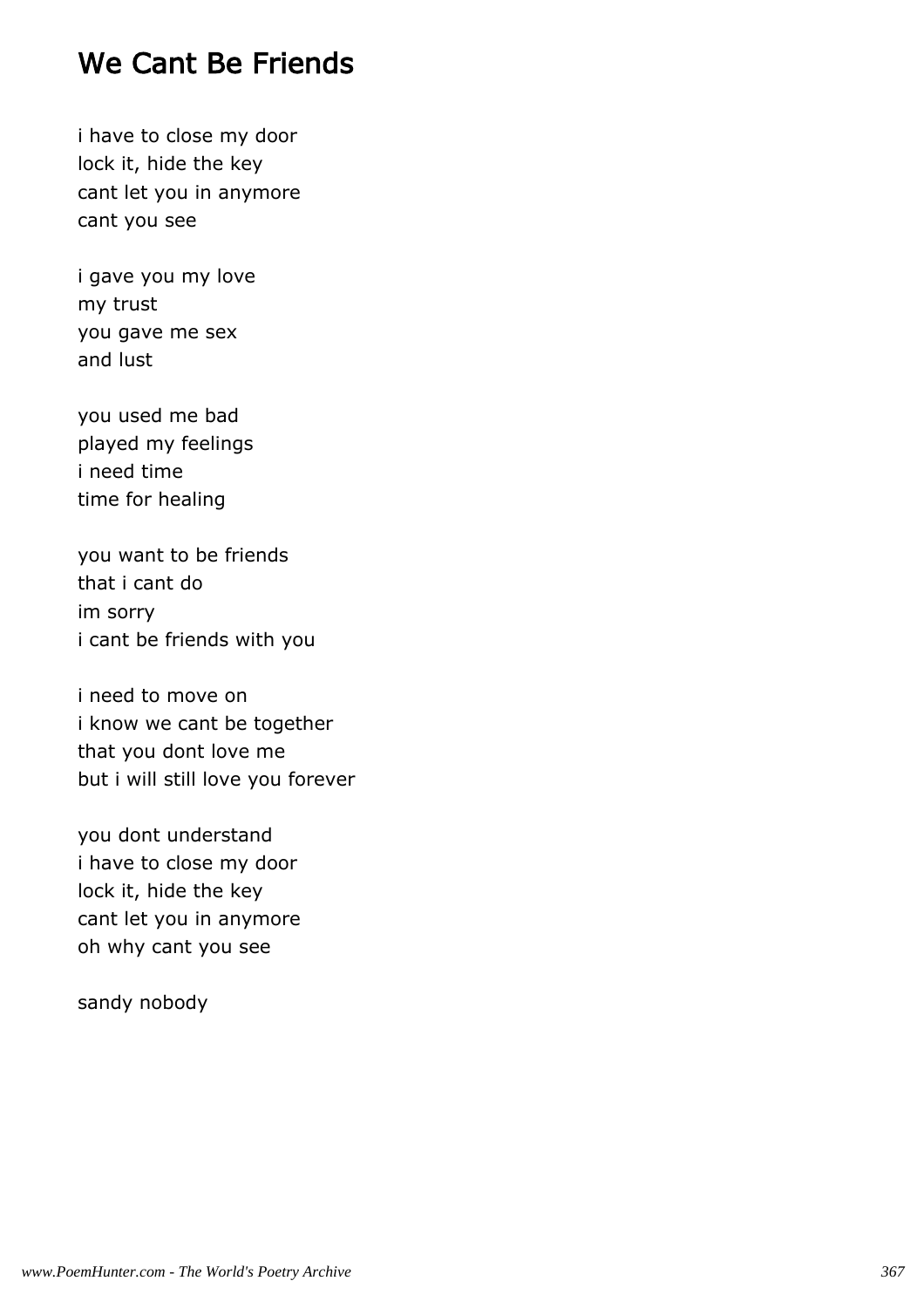#### Weapon Of Words

the most powerful weapon everyone has in their possession it's not guns, knives, bombs it is just words that are spoken

words can do a lot of damage words can cause pain bring on wars, hurt, death drive you insane

words are very powerful when use the wrong way ruin lives, break up families trust they can betray

words are not all bad its the way they are used when they cause hurt words are abused

words can be good they bring on healing words help to understand show how you are feeling

words can bring happiness love and forgiveness feelings of comfort to all with or without illness

we all have this weapon weapon of words so please use it wisely it will be felt, not only heard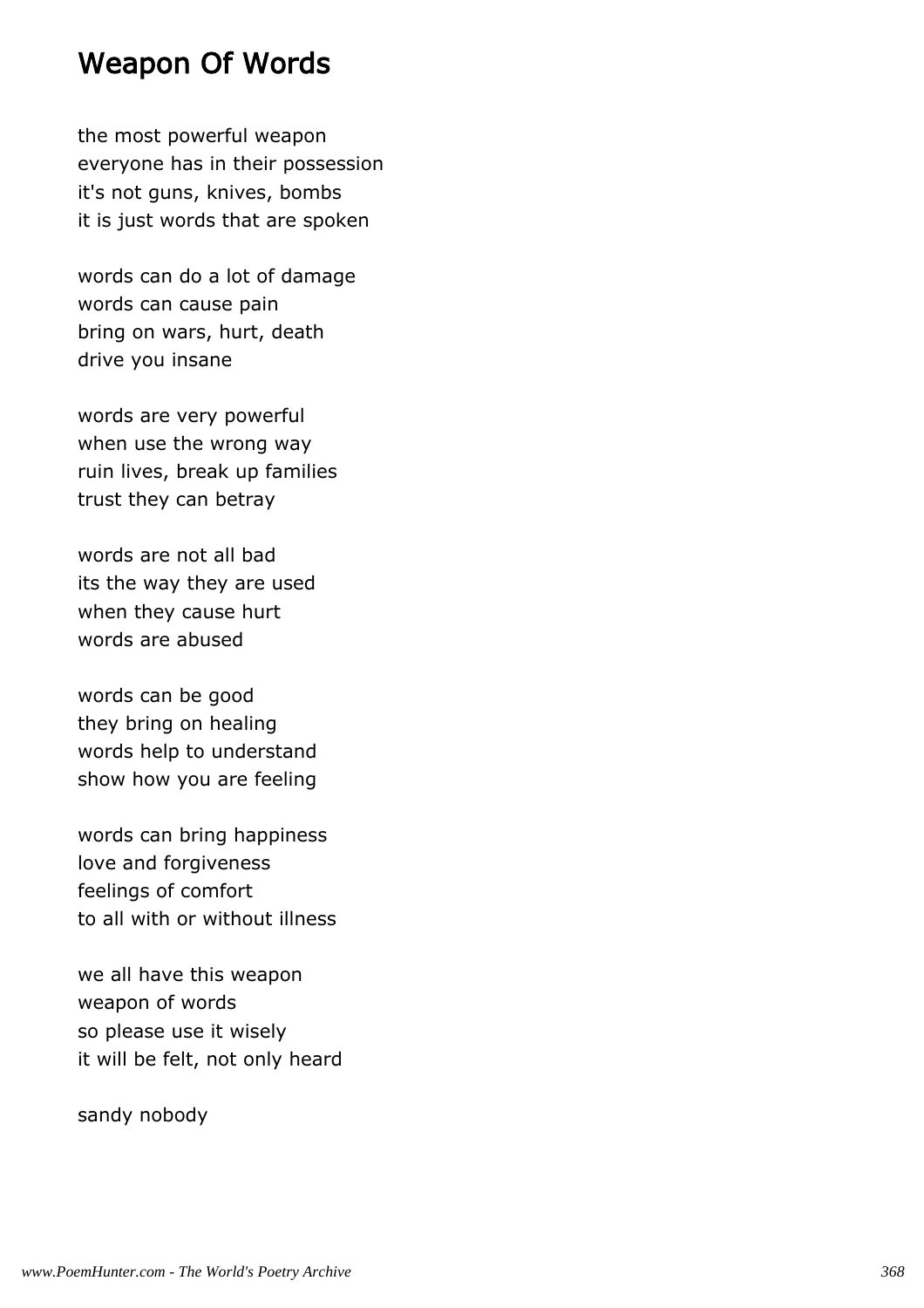#### Welcome To Hell

welcome to hell burning souls you smell does no good to tell so stay here and dwell

sit here till you rot this is all you got like it or not its so damn hot

there is no escape no covers under to drape your soul is raped body bound in tape

your mind runs loose find the noose what do you choose theres no excuse

never first, always last try to run fast look at your past your destiny is now cast

so welcome to my hell your burning soul you smell does no good to tell so stay here forever and dwell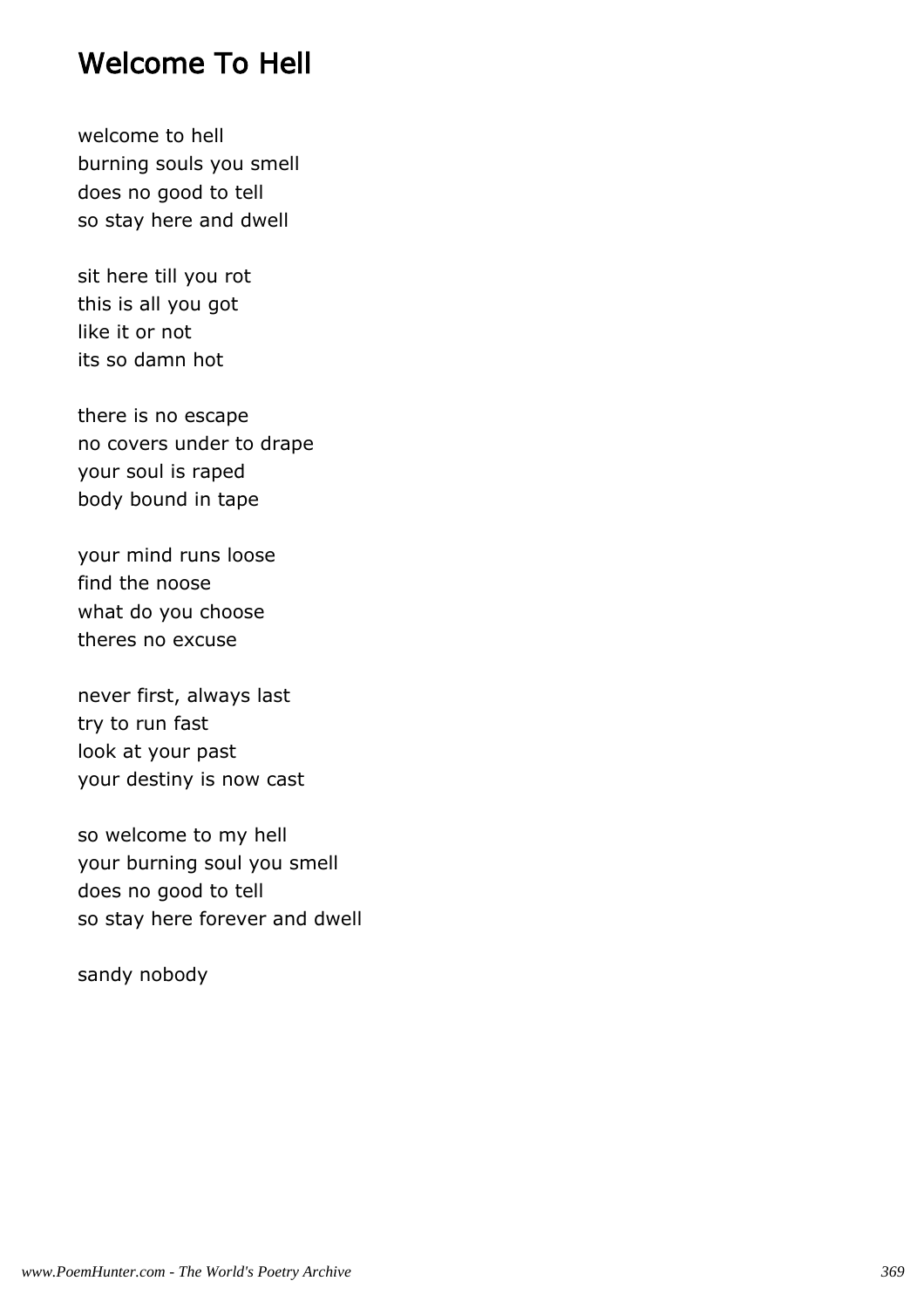#### Wh\*res

attention wh\*res aint nothing but bores needy all selfish and greedy

cam wh\*res aint nothing but bores no life usually some guys wife

bar wh\*res nothing but bores c\*nts never upfront

street wh\*res aint nothing but wh\*res unafraid but at least they get paid

different wh\*res all just bores no self-respect wh\*res, what do you expect

p.s. i was upset at the time i wrote this...about being cheated on...sorry not meant to offend anyone........well maybe it is..but they know who they are...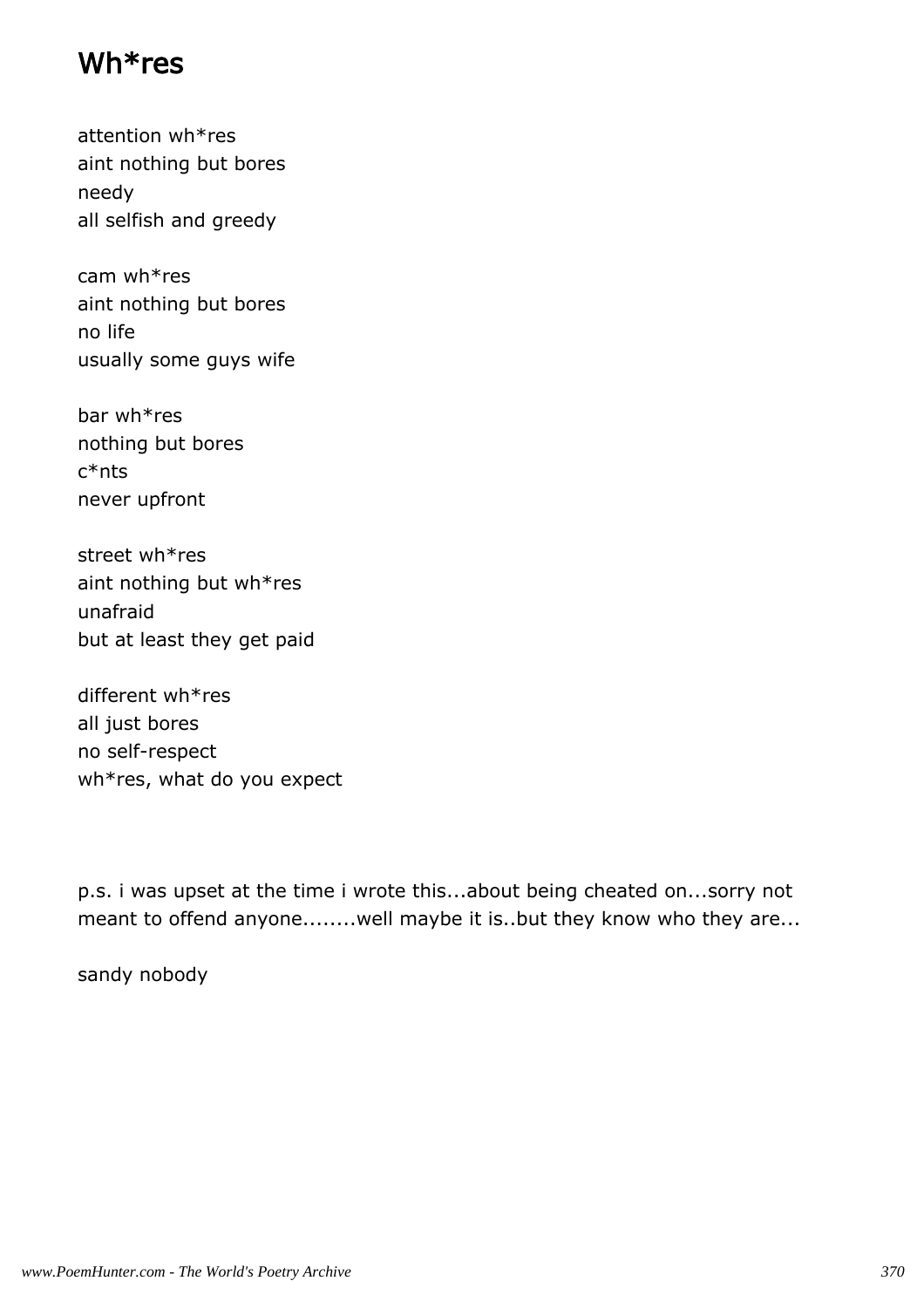## What Are Friends For?

'will you still love me? ' 'will you always be my friend? ' 'will you be wait for me? ' 'will you be there in the end? '

'will you catch me if i fall? ' 'will you listen when i need you? ' 'will you talk to me when i call? ' 'will you tell me what to do? '

'will you? '

'i will always love you' 'i will always be your friend' 'i will wait for you' 'i will be there in the end'

'i will catch you if you fall' 'i will listen when you need me to' 'i will talk to you, if you call' 'i will tell you what to do'

'what else are friends for? '

'i will do all of these things just for you' 'even though you broke my heart in two'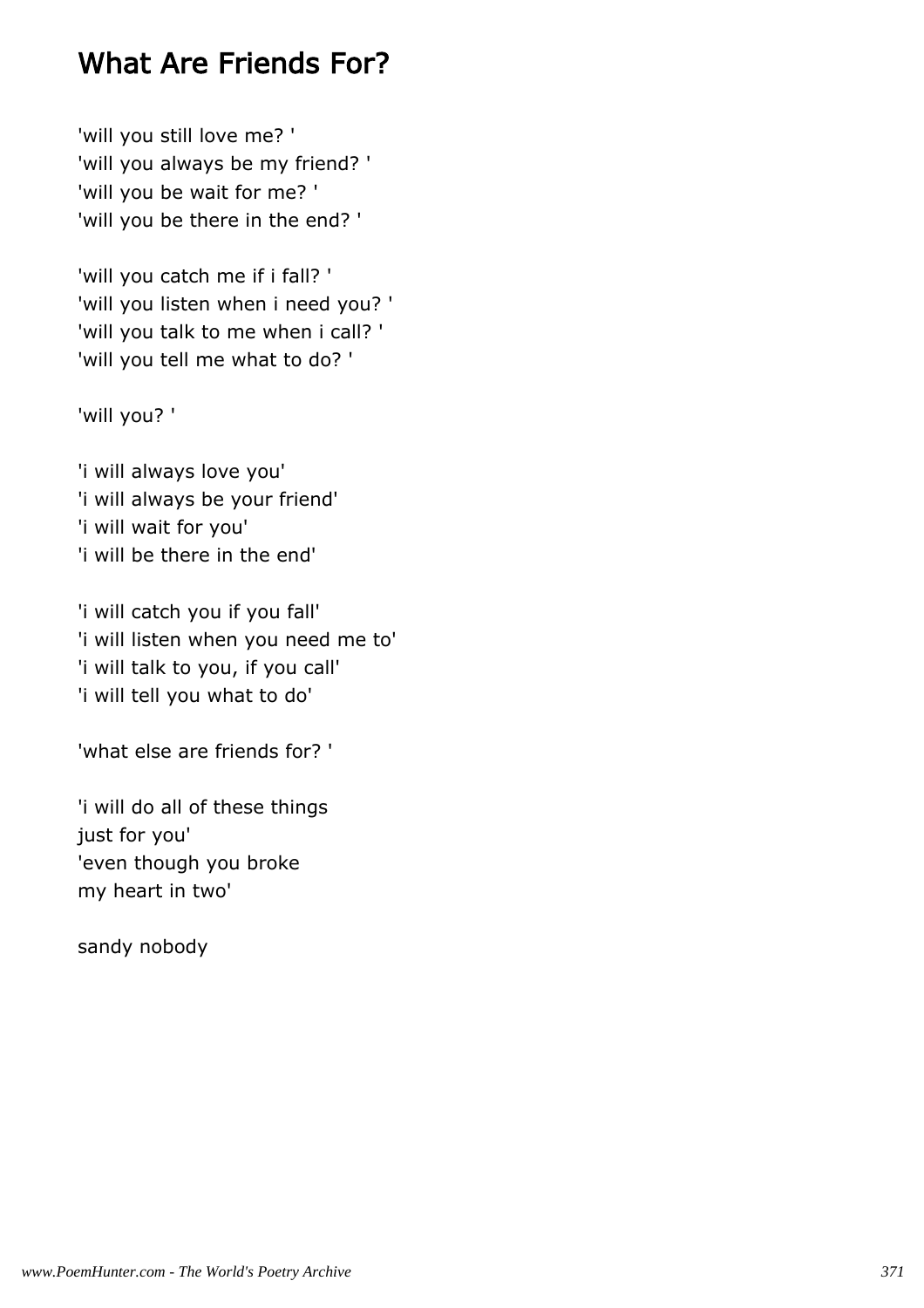# What Should We Do?

hurting filled with pain i say you're to blame

maybe your right i dont want to fight

its my fault i love you i care i want you

i cant make you love me i cant make you care i cant go on like this its just not fair

but

you said

you love me that you really do care you want me then why arent you here

you hurt filled with pain its my fault im to blame

you say your right you dont want to fight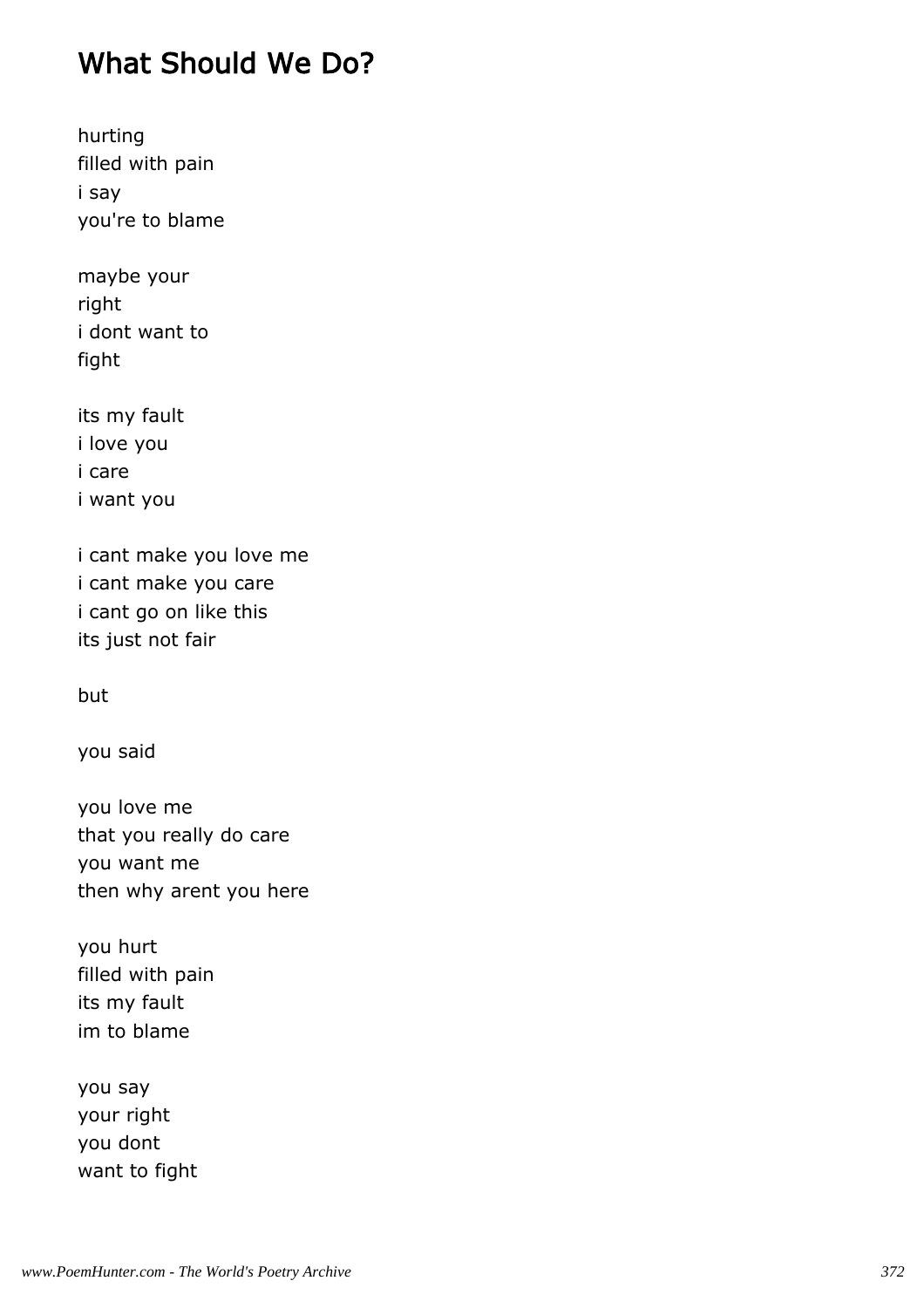#### but

you cant make me love you you cant make me care we cant go on like this its just not fair

so

what should we do?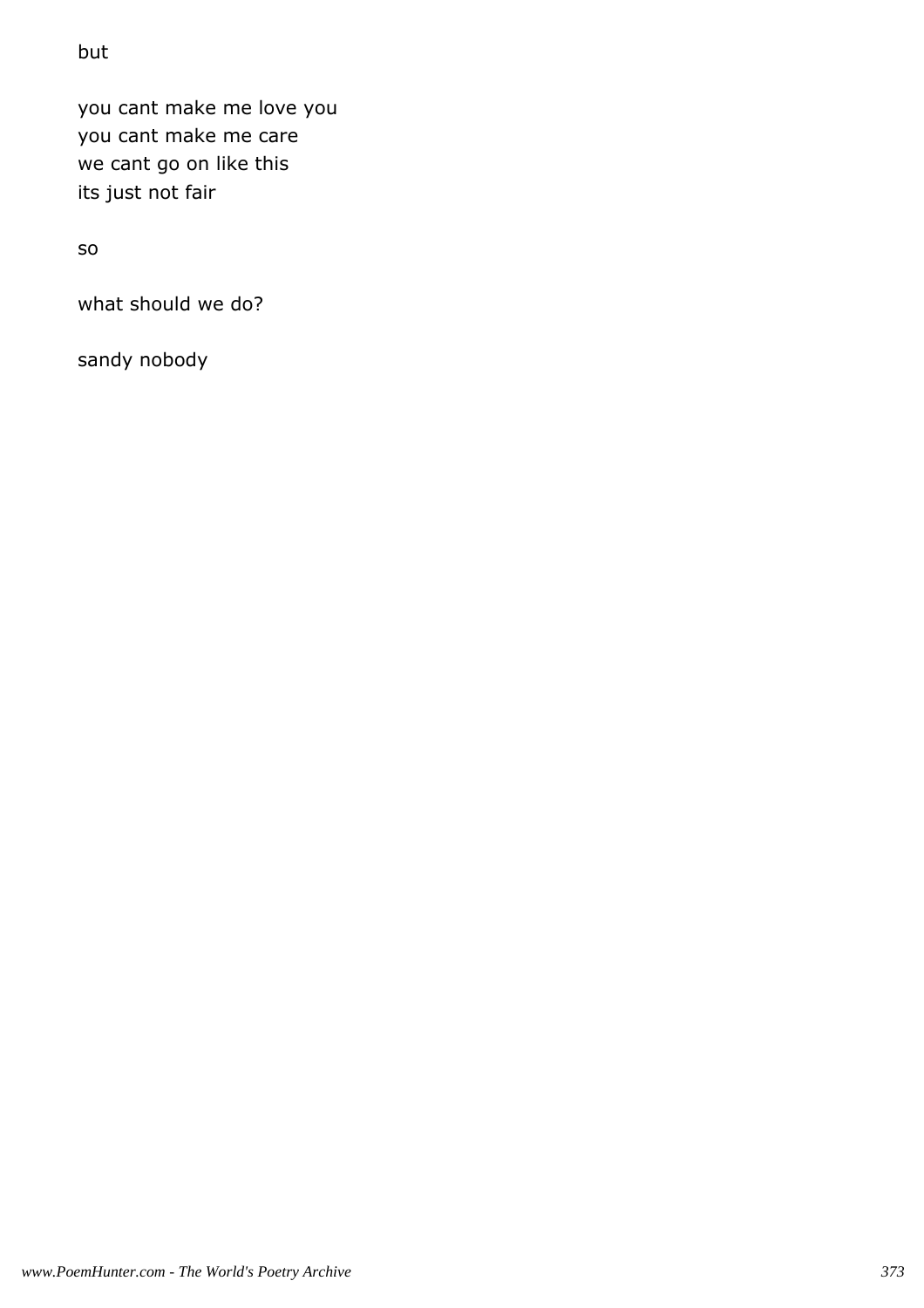#### What Would You Do?

what do you do when told youre dying go home to bed and lie there crying

who do you tell your times near the end keep it inside or tell your family and friends

how do you feel at first maybe disbelief after awhile do you feel relief

do you hide your pain cover your sadness or go on faking happiness

do you do all the things that you can fill your wishes or just make plans

how do you tell your little girl you wont see her grow up youre leaving her world

if you knew tomorrow you might never see what would you do if you were me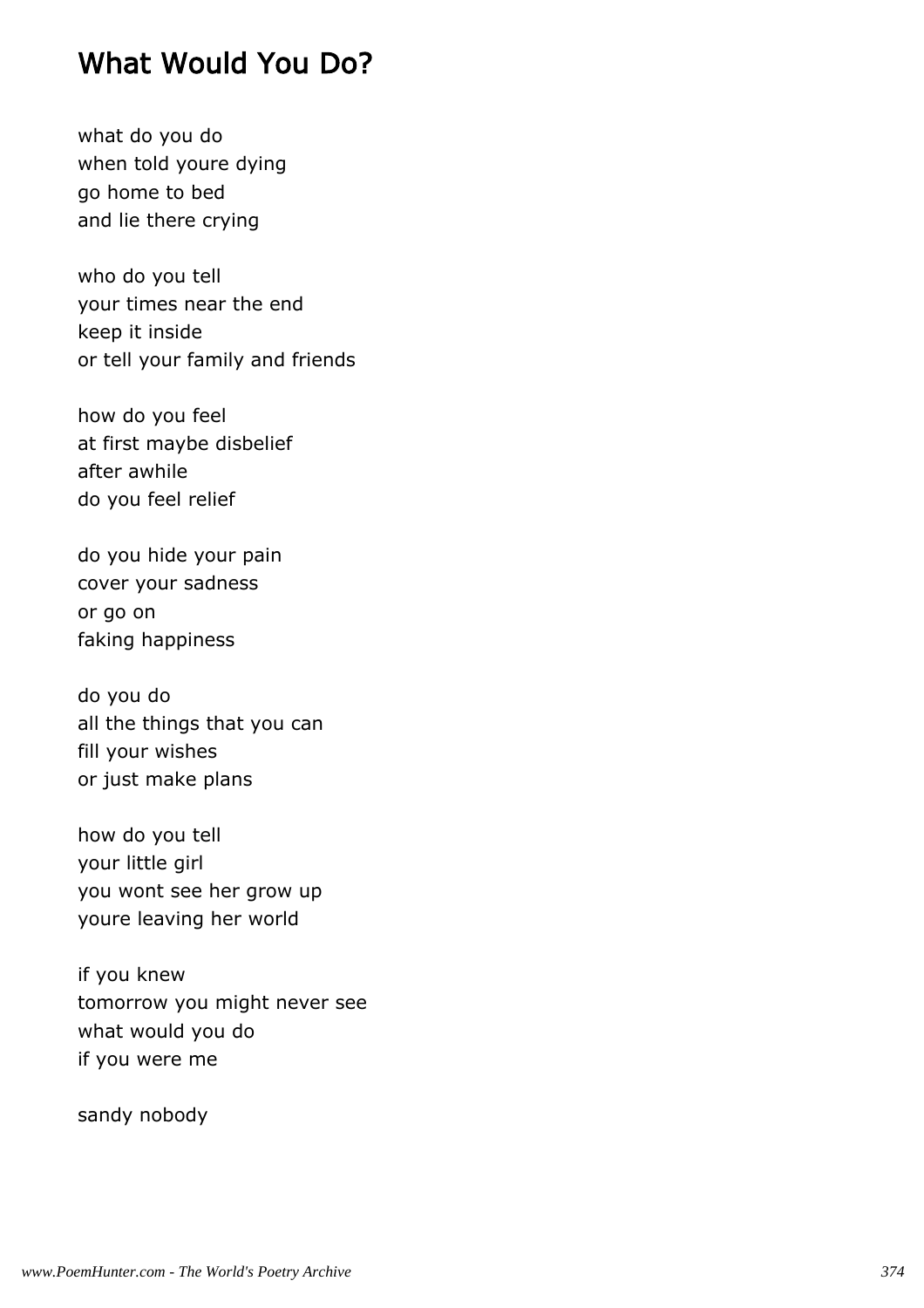### Where Did You Go

the tears from my eyes belong to you you broke my heart broke it in two

why did i love you so how could i have trusted you i gave you my heart and this is what you do

you disappeared never said why just went away never said goodbye

you told me it was me you loved was me you wanted to be with was it all real or just another myth

how can you look in a mirror and not feel guilt how you used me then just split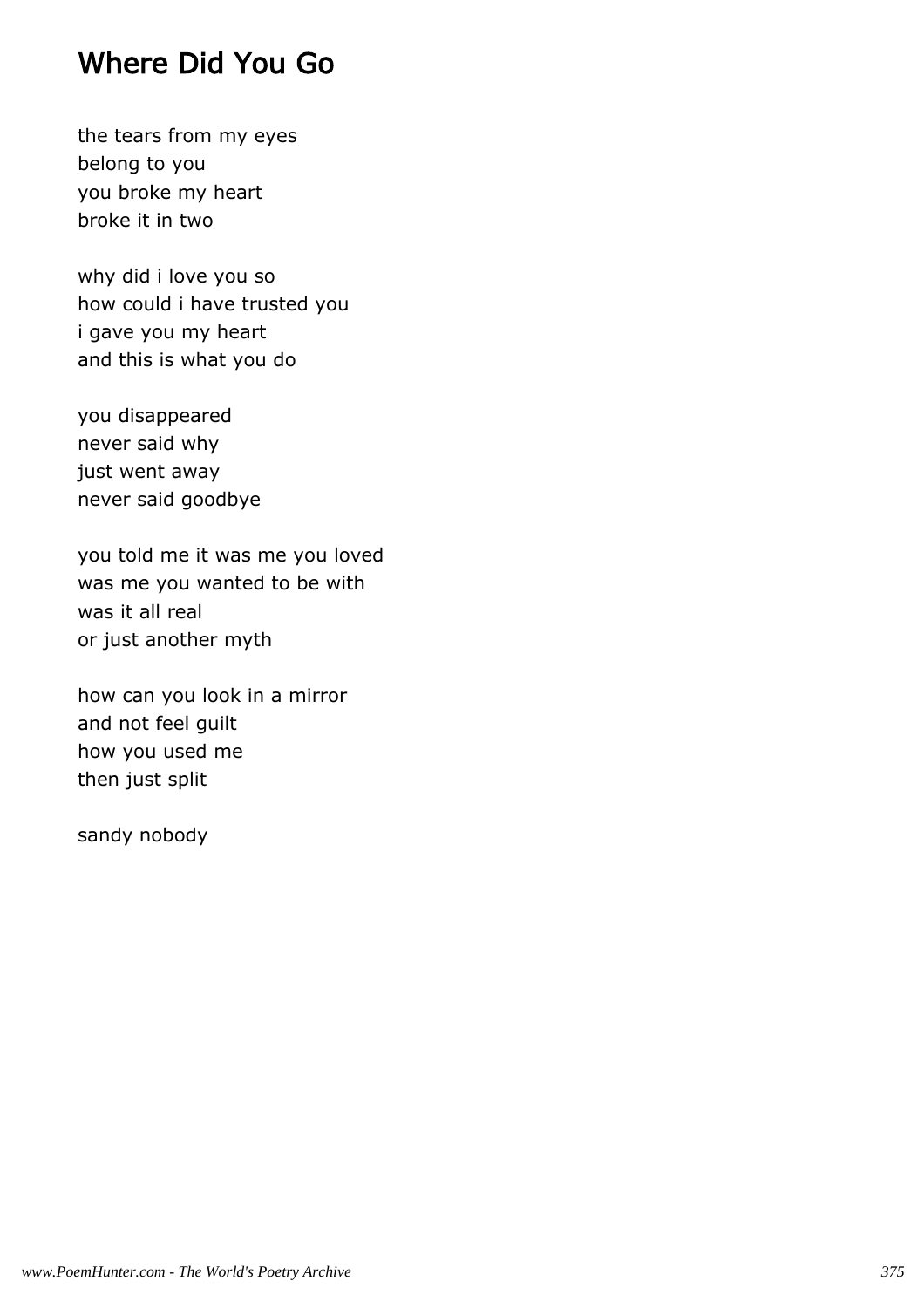# Who Am I

im the lowest person on earth i shouldve died at birth

im meanest of the meanest staying away from me is best

i can and will ruin your life cut you like a knife

i am your nightmare even when im not there

my words will taunt you your dreams, i will haunt you

i will chew you up, spit you out i will walk away as you shout

im not very nice my heart is cold as ice

i will get to you deep inside from me, you cannot hide

i will torment you and theres nothing you can do

who am i

i

am

?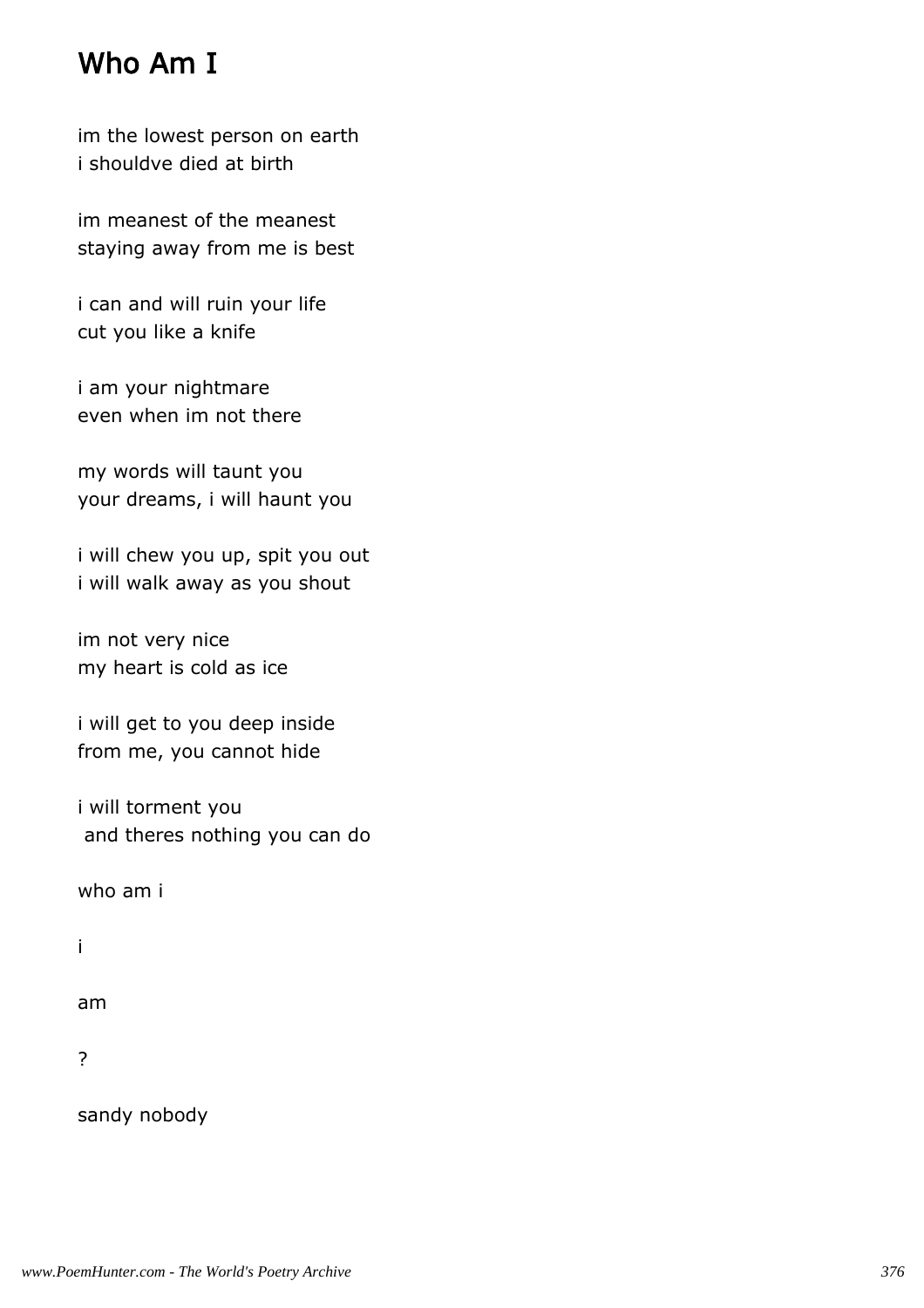## Who Will Be There For You

life is passing you by your getting old what memories will you have to hold

when your old and tired lying alone in bed will you have regrets of anything unsaid

who will comfort you when your too weak who will care for you help you drink or eat

who will hold your hand as you lay there dying who will care will anyone be crying

will you ever think back to long ago you couldve had real love but instead you chose a camho

will those camhos be there when times are bad when you are hurting will they be sad

#### NO

they will be gone away camming another while you suffer in pain oh i give up why do i even bother trying to explain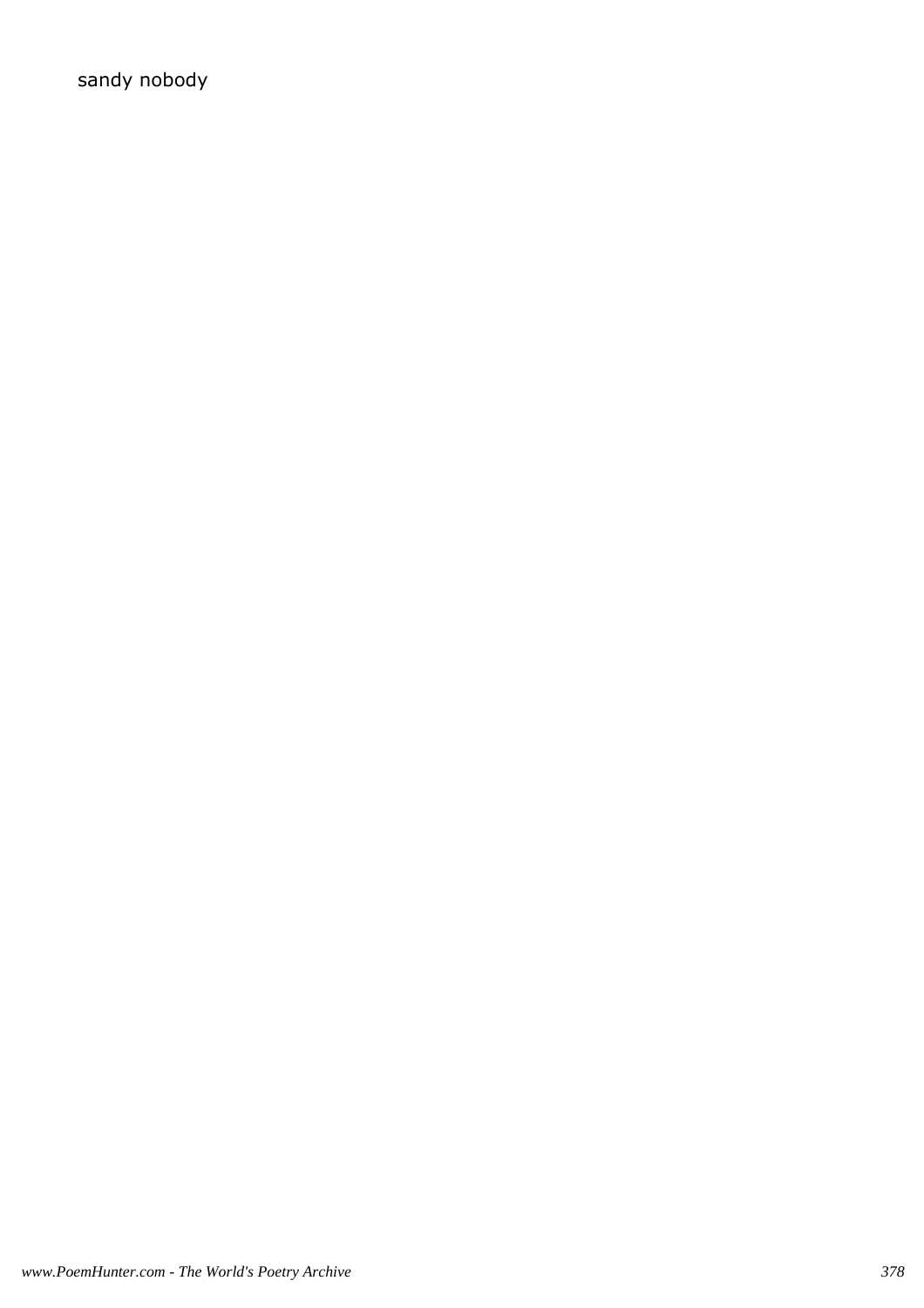#### Who Will It Be?

who will it be tonight who is the lucky one who shall have the honor who is the most fun

who will it be will it be ellen, linda, maybe sue who will it be who will entertain you

who will have your love just for the night who gets the honor standing in the light

who gets your attention who will you play who will you want who will you love today

so tell me who will it be cause i know it wont be me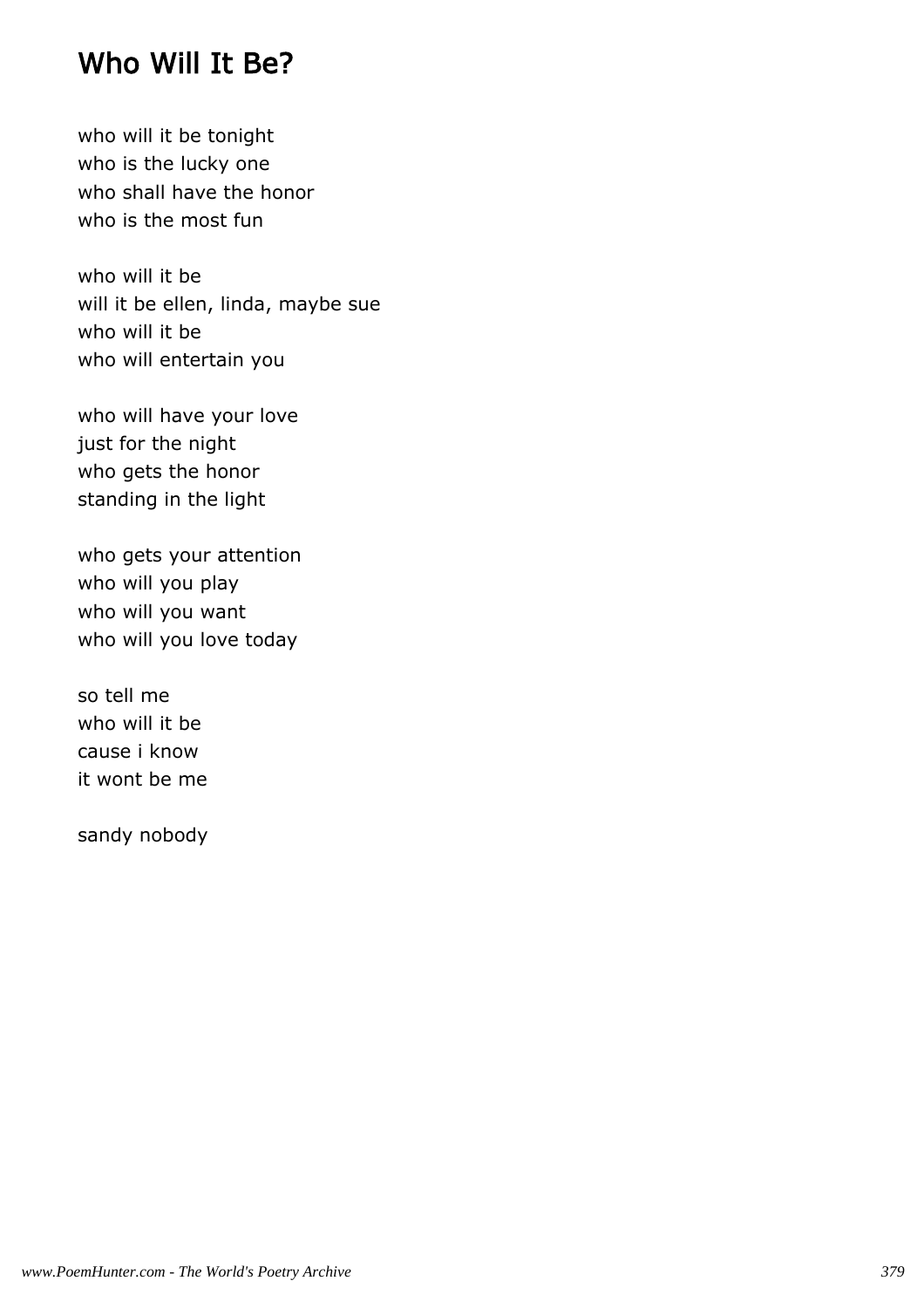# Who Will You Blame?

who will you blame when youre feeling sad who will you blame when youre feeling mad

who will you blame when things go wrong who will you blame when i am gone

who will you blame for all youre strife who will you blame when im not in your life

who will you blame it wont be me look in your mirror thats where the blame should be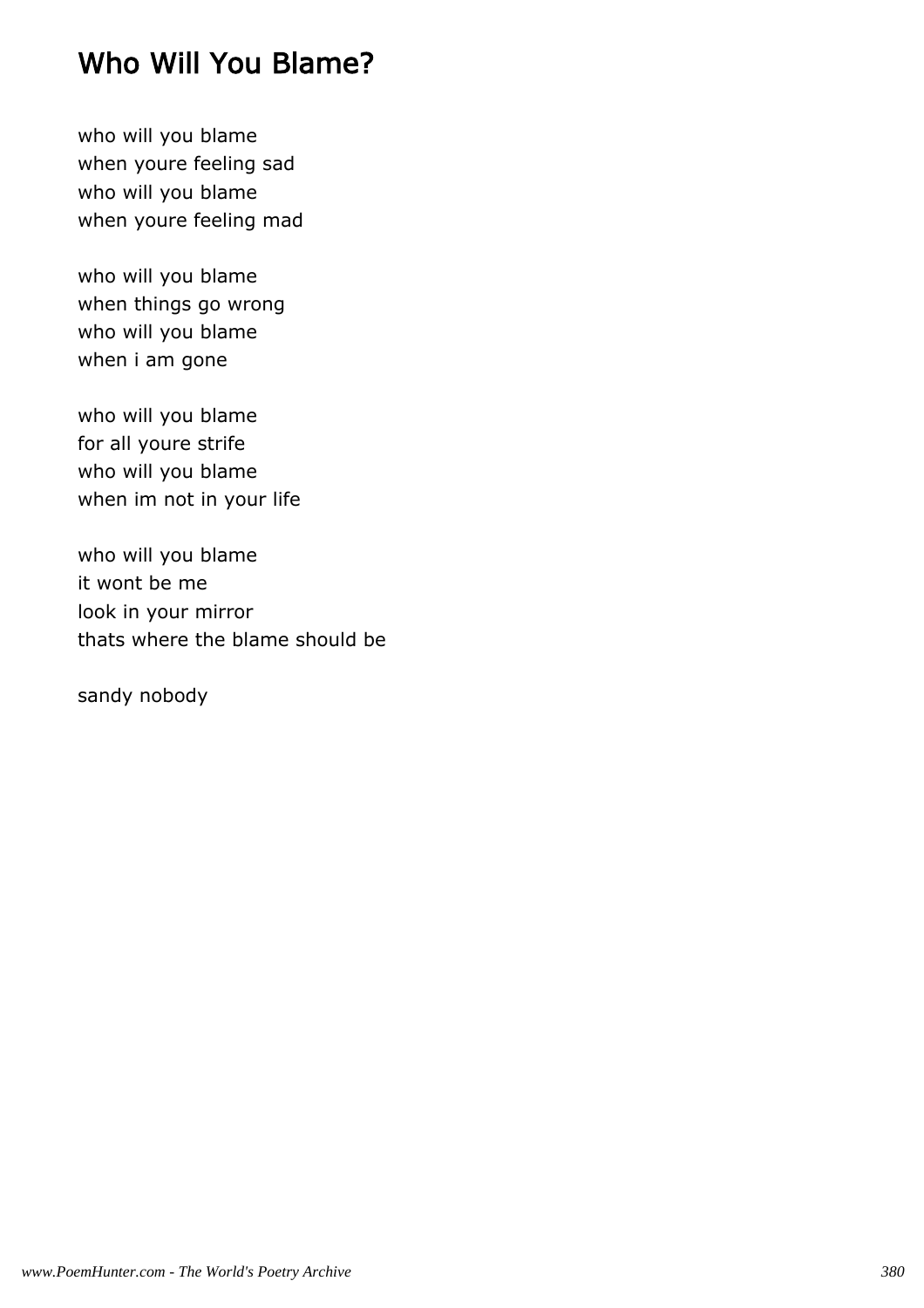# Why

WHY DO I LET YOU USE ME WHY DO I LET YOU ABUSE ME

WHY DO I BELIEVE WHAT YOU SAY WHY DID I BELIEVE YOU AGAIN TODAY

WHY DO I WANT YOU I WISH I KNEW

WHY DO I LOVE YOU SO WHEN I KNOW I SHOULD GO

WHY DO I LET YOU BREAK MY HEART WHY DO I LET YOU TEAR ME APART

WHY DO I LET YOU HURT ME SO WHY CANT I LET YOU GO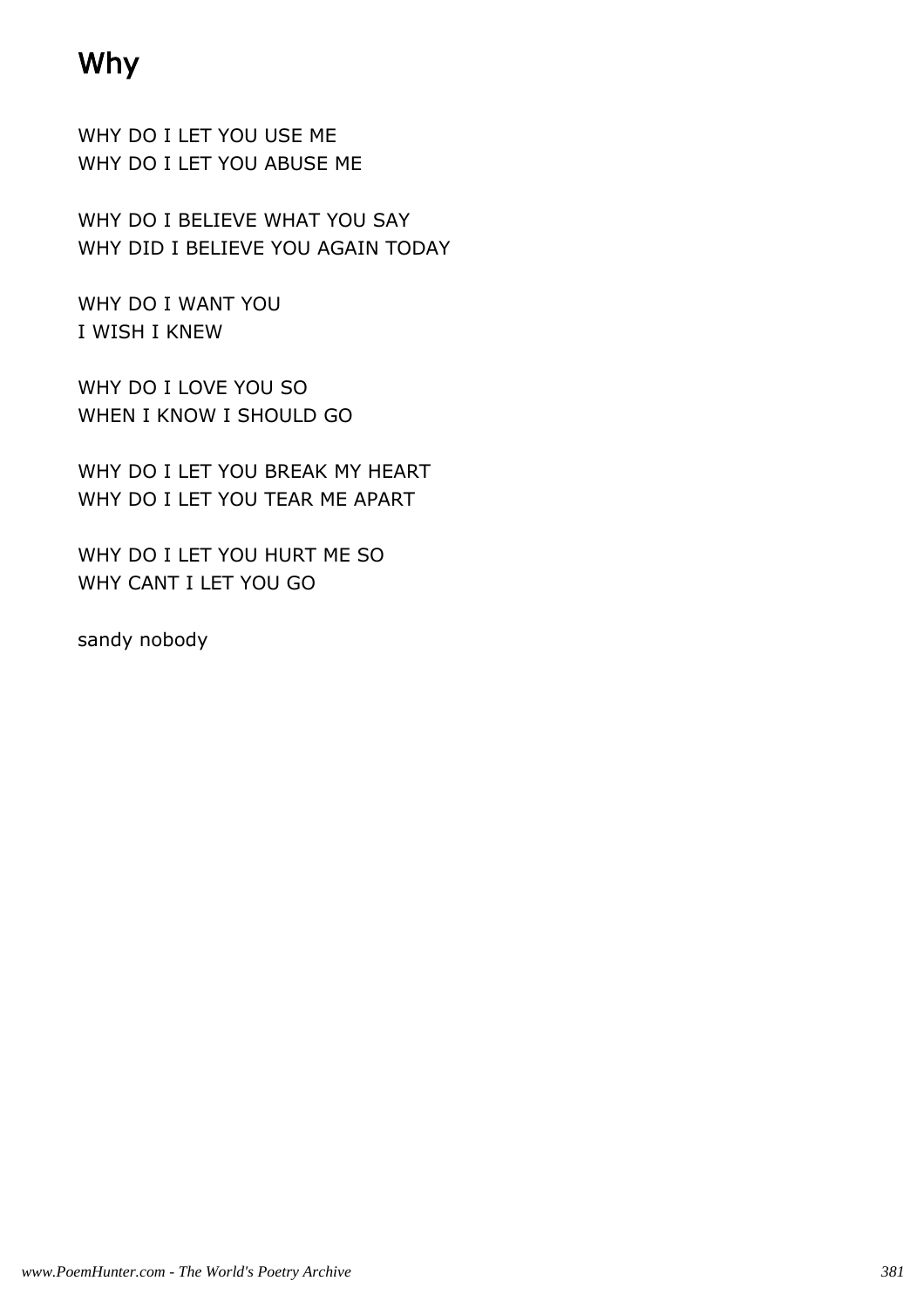## Why Am I Alive?

Can't write, can't fight Can't trust, am I dust? Can't feel, can't heal Can't live, can't forgive

Can't speak, feel so weak Can't breathe, can't leave Can't cry, can't lie Can't love anymore, feel like a wh\*re

So empty inside, but can not die Why? Why am I alive?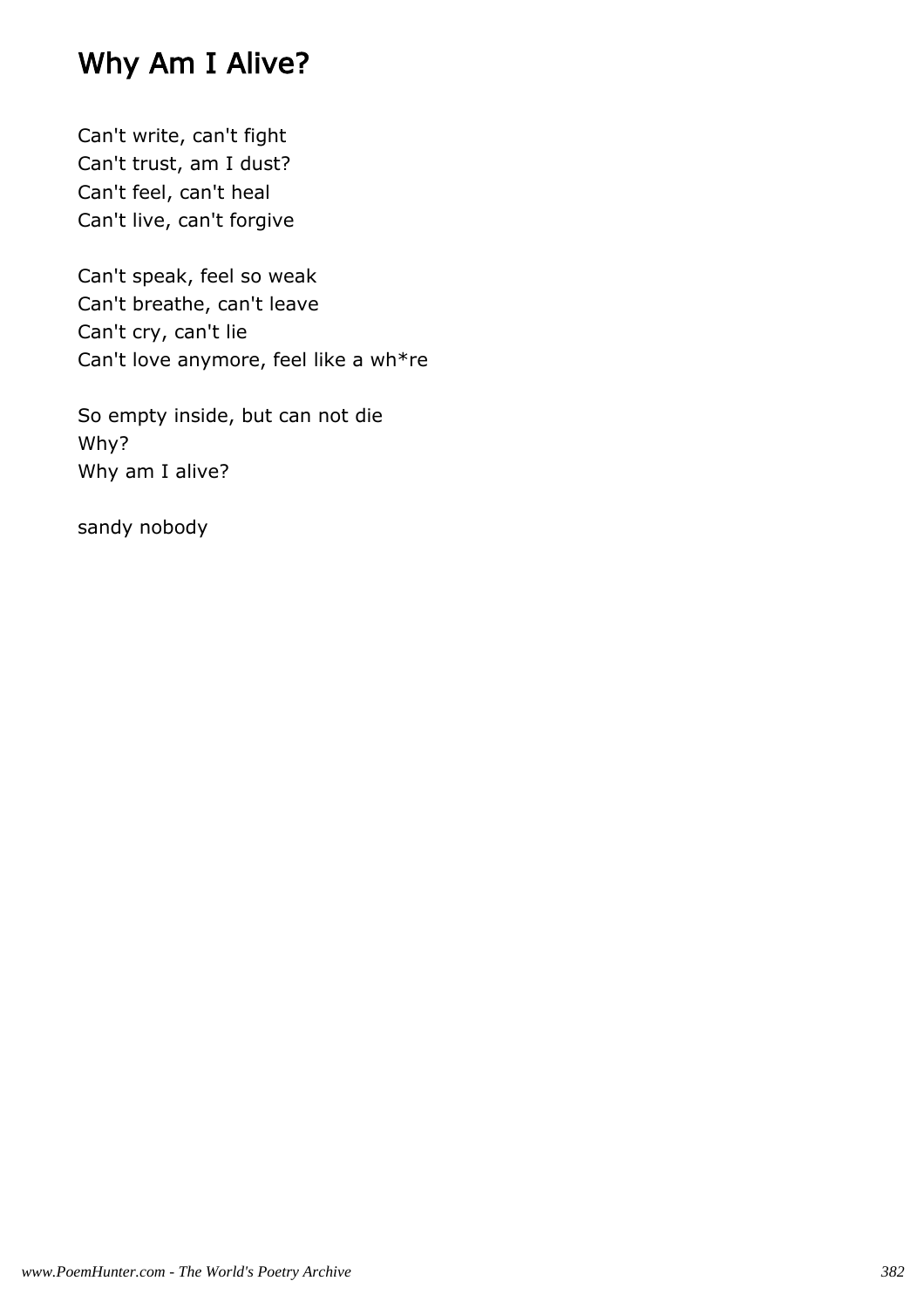#### Why Am I Here

everyday that i wake up i wonder why why am i here why cant i die

what is my purpose i dont understand my bodys wasting away my thoughts i no longer command

why do i have such torment why all this hurt and pain why am i unlike others from this i see no gain

so i turned to God and asked him why why me O Lord please let me die

God said to me my child have patience trust in me i'll give you guidance

place your trust in me i'll always be with you your faith in me will always get you through

your time here is short soon i'll bring you home no more suffering then you will never be alone

but now is not your time trust in me child then he blessed me and smiled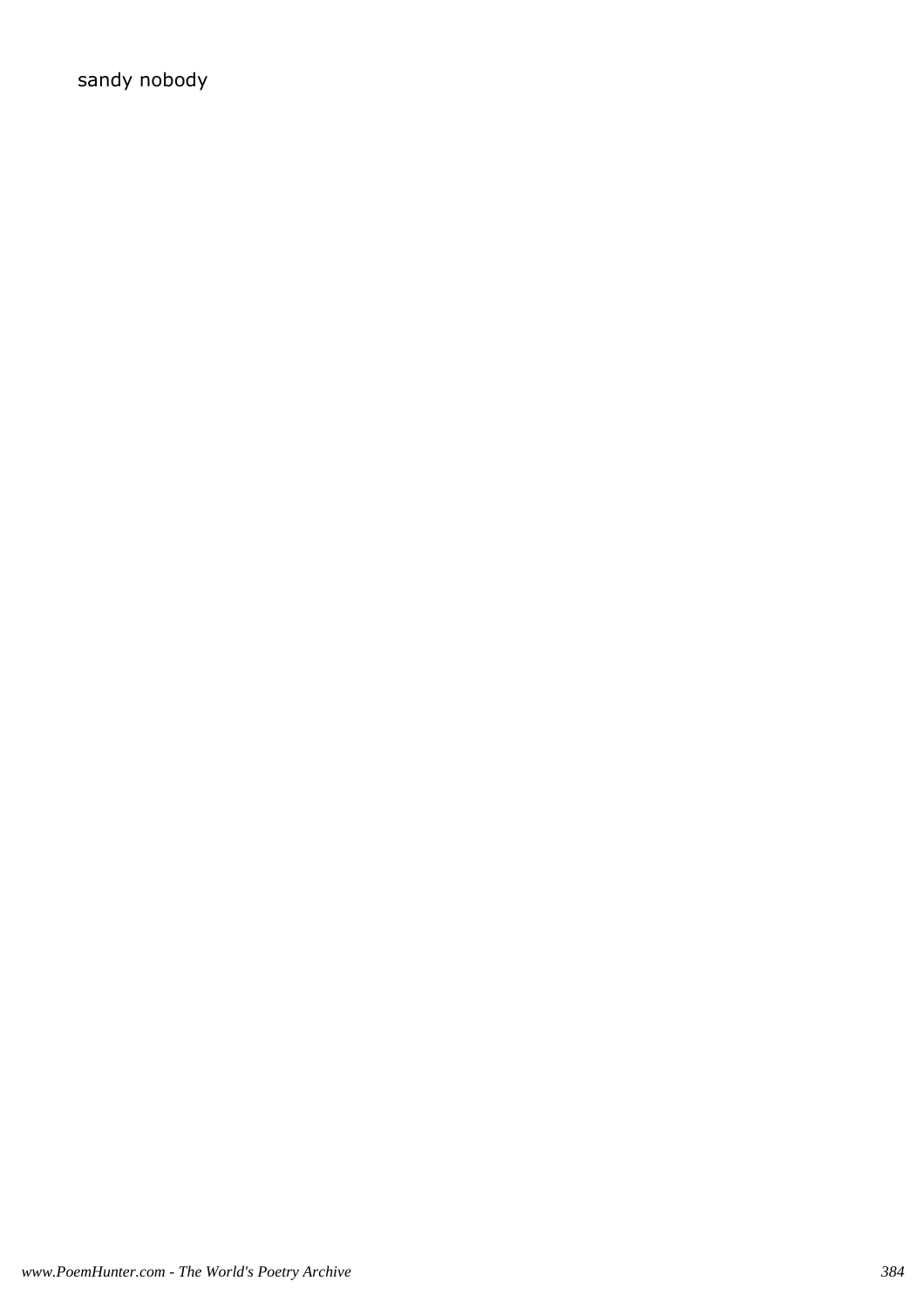# Why Can'T I Think

what was i thinking or better yet why wasnt i thinking i forget

why do i do the things that i do why cant i at least think them thru

why must i act upon things first think about it later think the worst

why am i so impulsive i wish i knew why cant i think first like you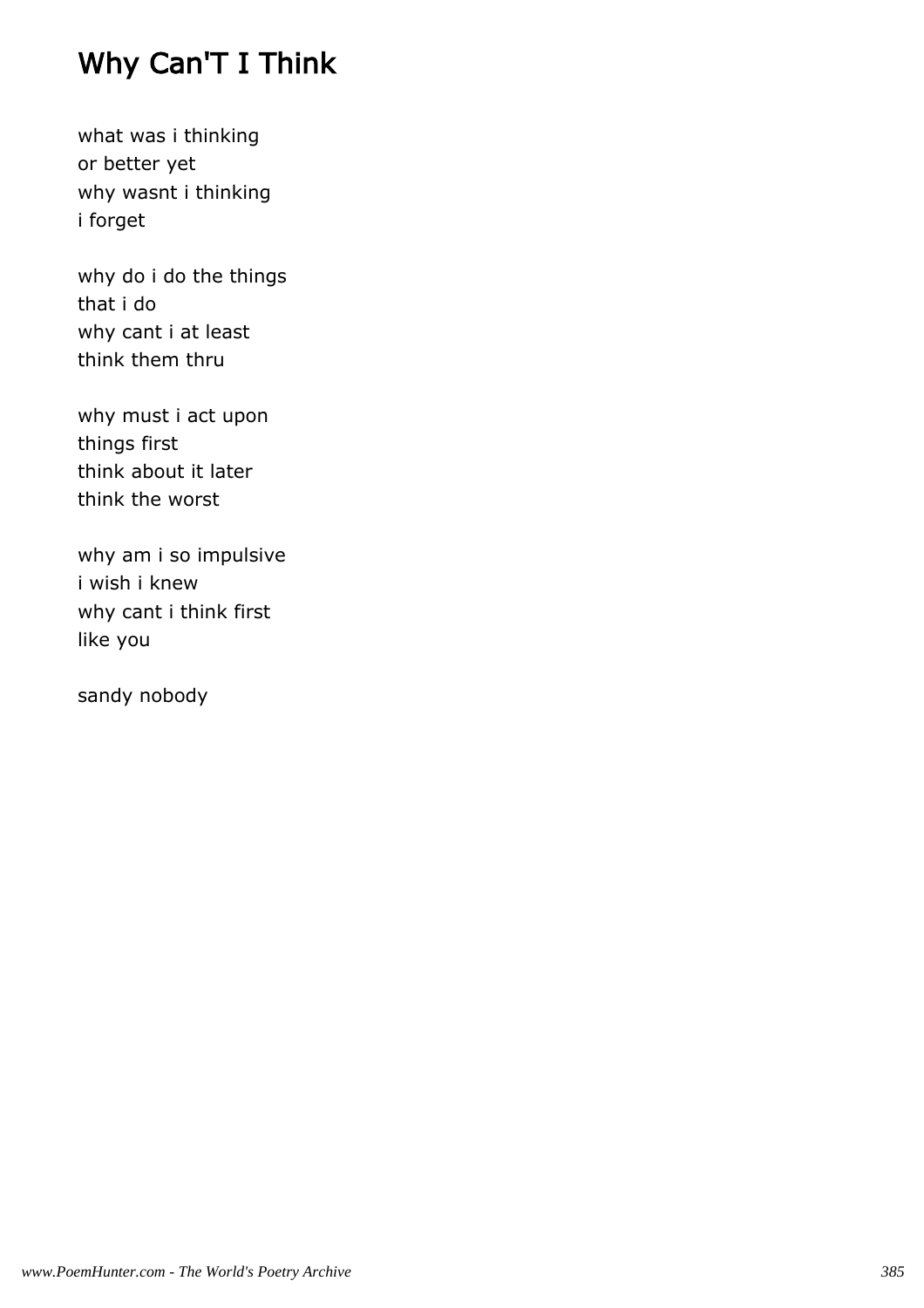# Why Do People Hurt Others

why are people so mean why do they like to hurt others i dont understand them everyones sisters and brothers

what is the point of being mean why cant people get along everyone has feelings and wanting to belong

mean people are just bullies pick on the small and the weak they think it makes them greater they are nothing but a freak

they need to grow up leave others alone need to get lives or just stay home

mean people arent cool they think they are their behavior is just bizarre

they should be careful what they do itll come back to haunt them the way they treated you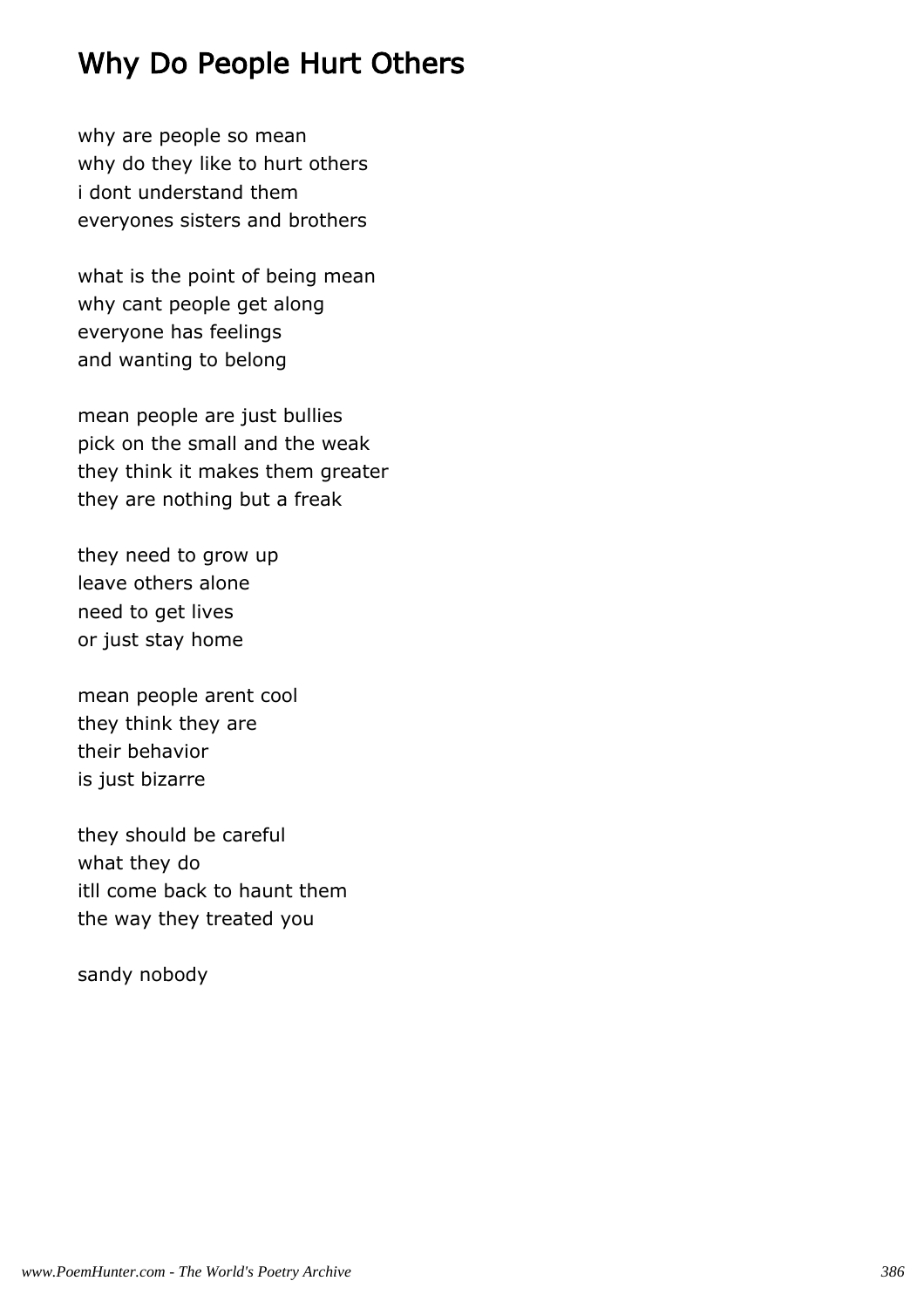# Why Do We

why do we live why do we die why do we hurt why do we cry why are we hungry why are we poor why are we rich why are we sore why must we love why must we hate why must we trust why must we accept fate cause

we are human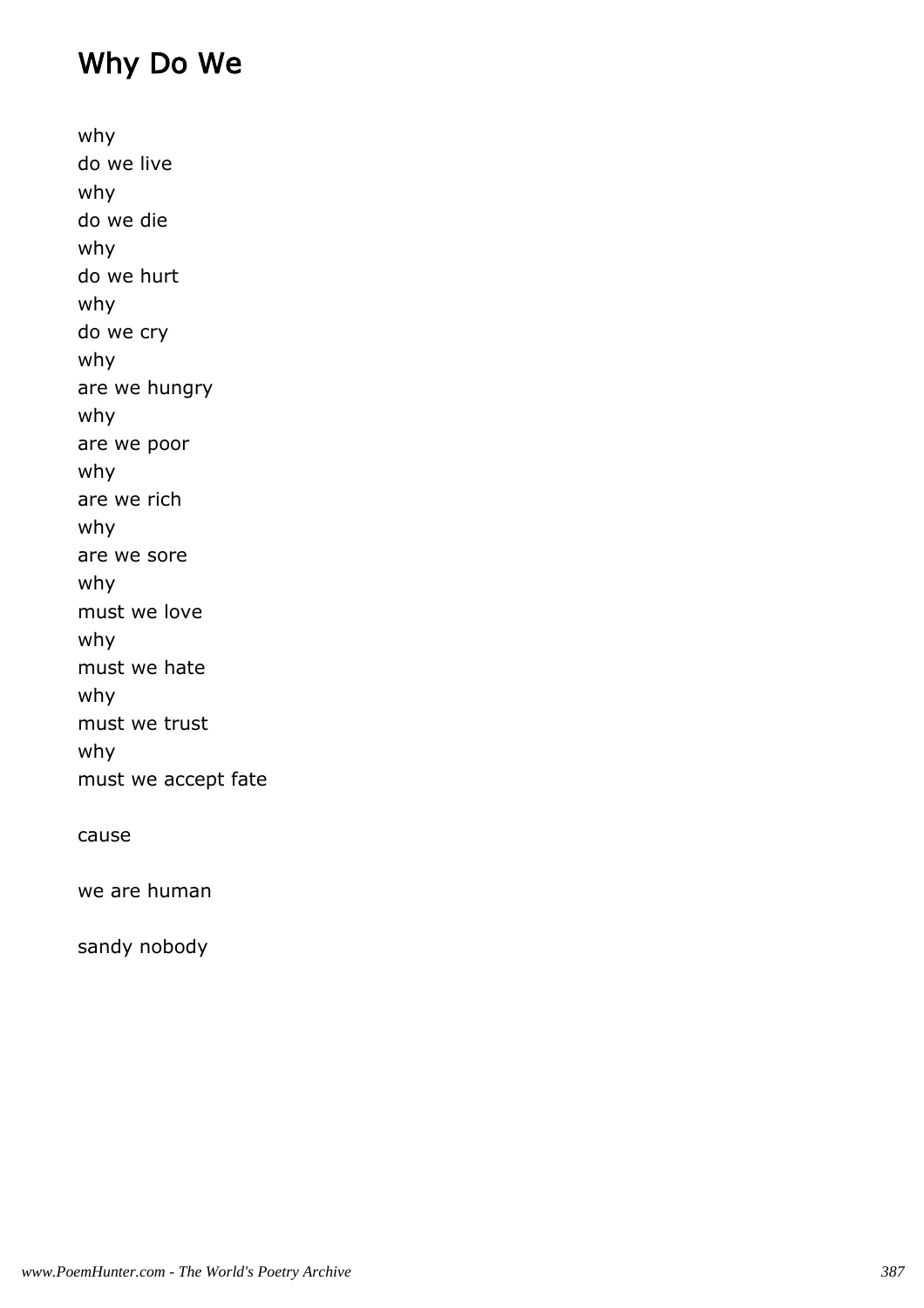# Why Must You Lie

why must you lie to me is it for my attention my sympathy or a addiction

do you want me to chase you so you can blow me off be mean to me or piss me off

im too tired for this game we are both too old this game needs to stop before one of us explodes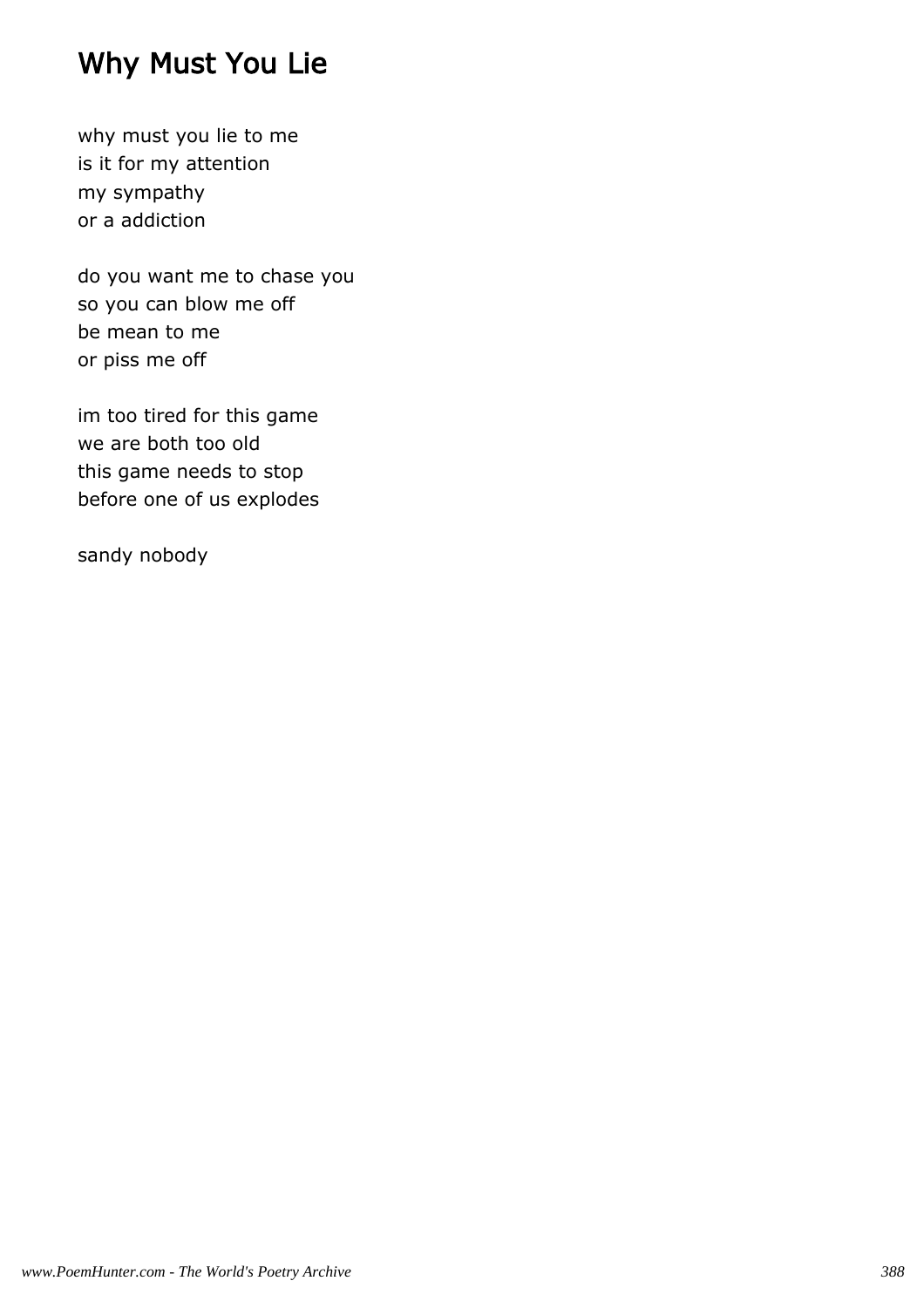### Will Anyone Care

how will i do it when will i do it maybe soon maybe later will i be awake will i be asleep will i laugh will i weep will it be hurt will i scream will i be calm like in a dream will i be upset will i be mad will i be happy or be sad will it be fast will it be slow will it be easy will anyone know but when its over

and im not there will i be missed will anyone care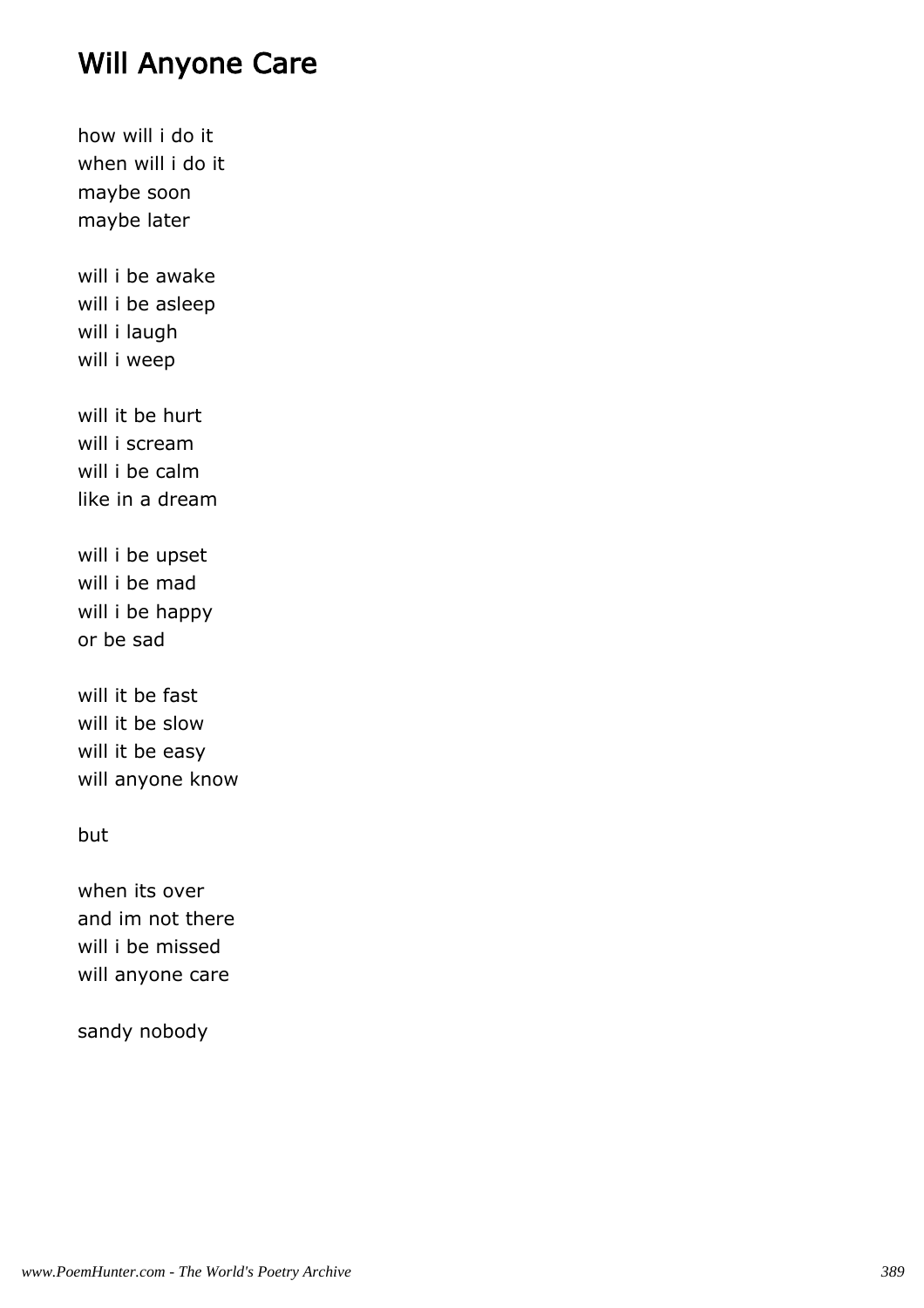# Will You Die Alone

when you are dying will your conscious be clear will you remember that you caused hurt and fear

will you be sorry for what you've done asked to be forgiven by everyone

will you die alone wondering why no ones there to hold your hand why no one will care

when you are dead how will people remember you i'll tell you you will be remembered for what you do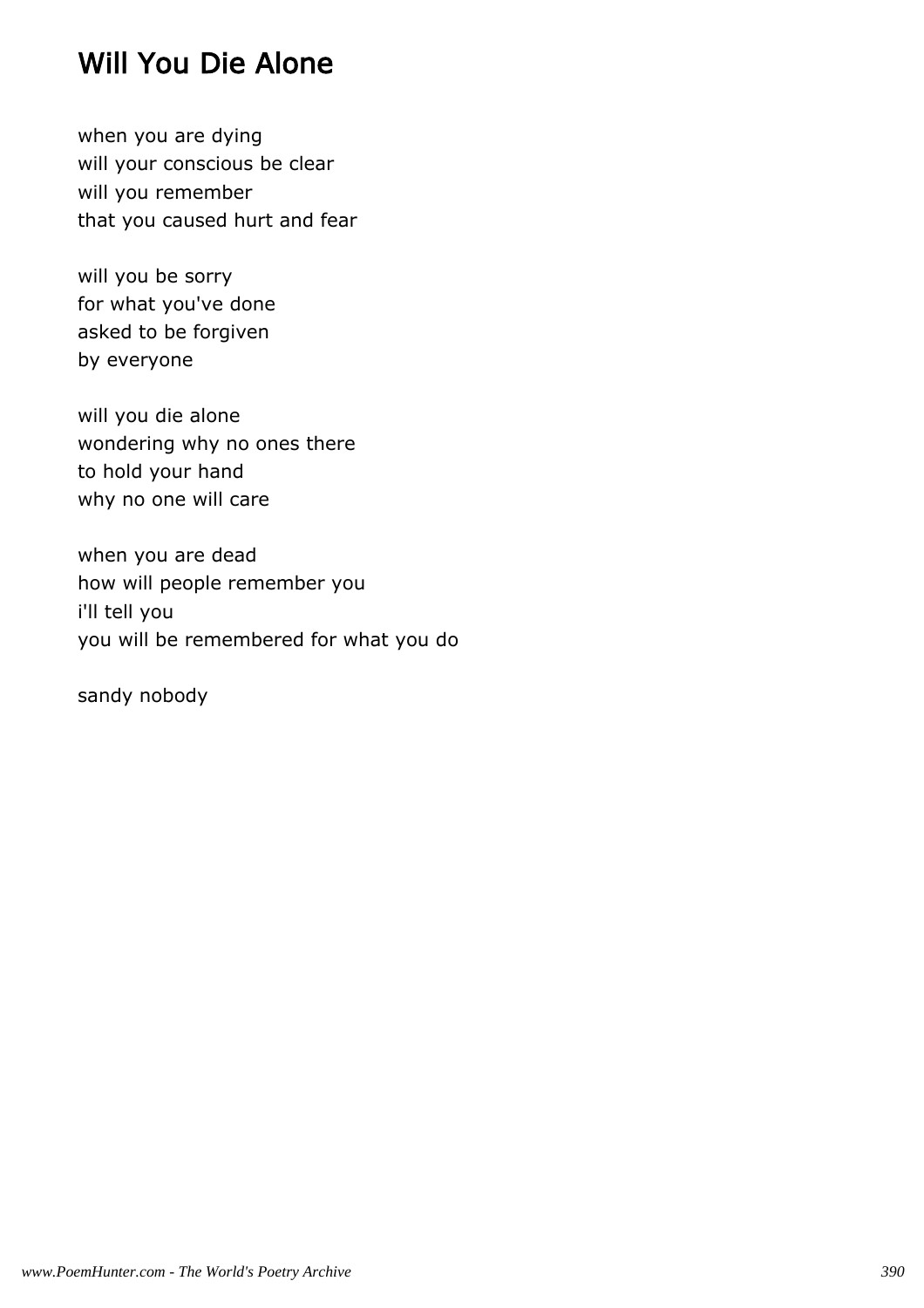## Will You Remember Me

will you remember me when im gone will you ever think of me when you are alone

will you remember me on a dark rainy night will you remember our laughs and our silly fights

will you remember me in the early morn will you ever think of me and our time forlorn

will you remember me as me not as someone i couldnt be

will you remember me when im not there will you ever miss me or do you really care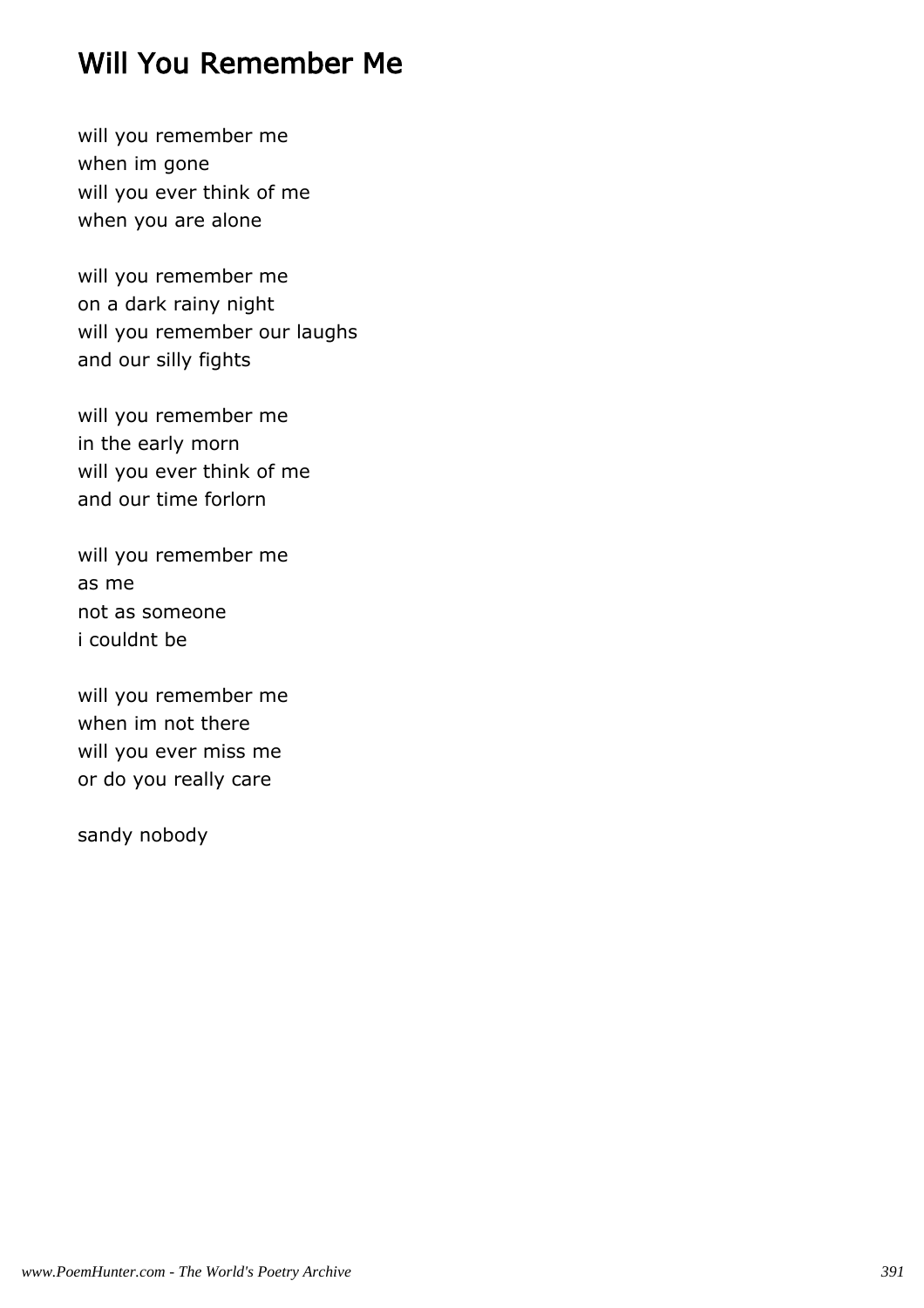# Wish Me Dead

no love to give no will to live

words you say push me away

no place to belong cant go on

dreams shattered words dont matter

heart's broken by words spoken

wish me dead words you said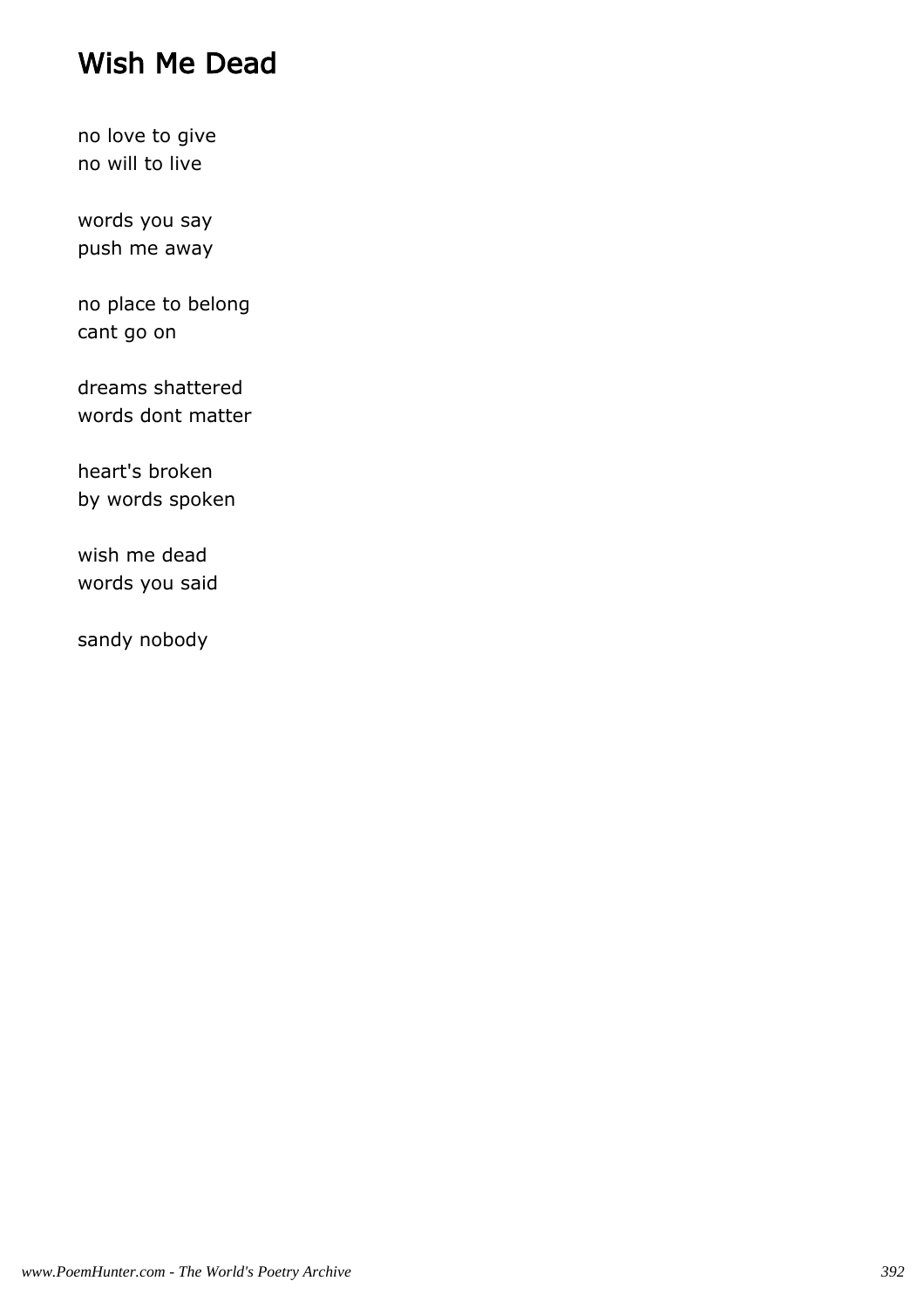#### Words From A Parent

'no one will ever want you no one will ever care no one will ever love you no one will be there

no will ever like you you will never be good enough no one will ever need you you will never be tough

you are way too ugly you are way to fat you are way too stupid and thats a fact

you will always be nothing you will never be right you will always be in the dark you never see the light

you are a waste dont you see? '

(kid)

'yes, i see now cause you told me

but

i dont mind what you say as long as im NOT like you one day! '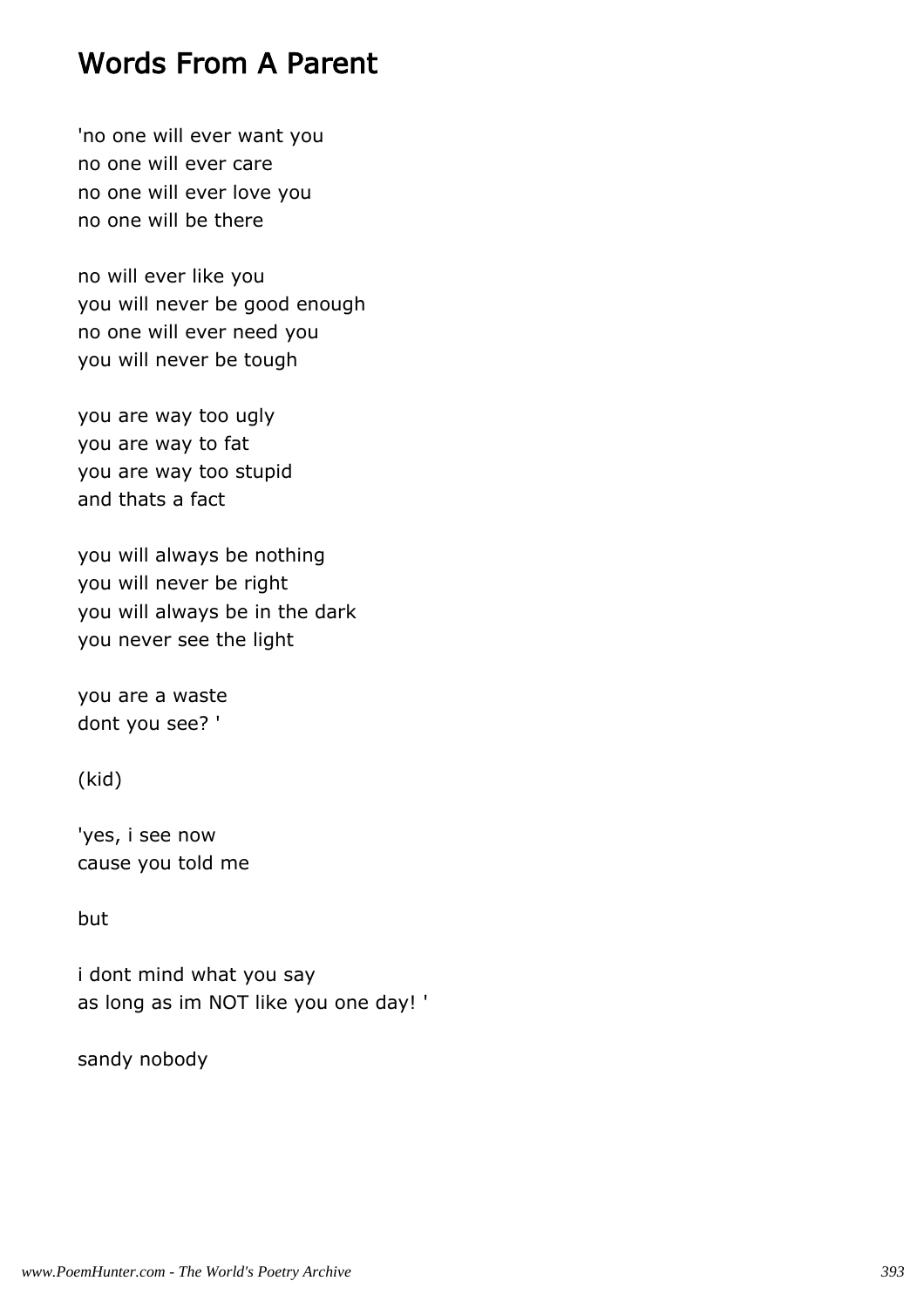### Words Not Read

as i sit and type my words on a screen i pour my heart out on words not seen

i put my thoughts out my feelings too the whole world sees them but not you

if you want to know who i am what i think you can

just read my writings they come from deep inside these are my feelings i'v nothing to hide

everything iv wrote you've never read maybe one day you will after i'm dead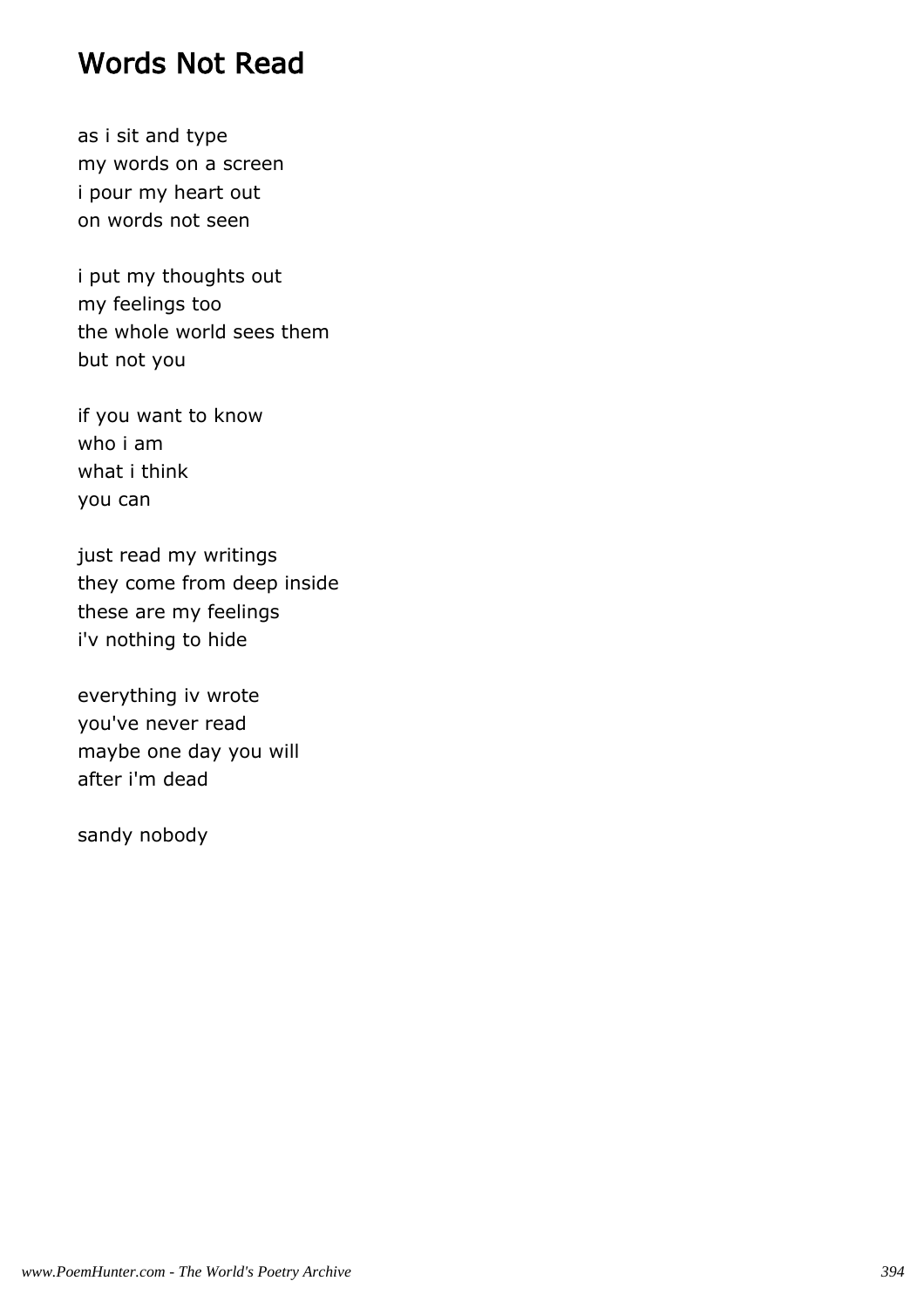## Write The Words Before They Die

why do i write people ask me ill try to explain hope they see

i write because it relieves my stress helps me feel better when depressed

its my way of explaining of how i feel deep inside iv the need to let feelings out not keep them in to hide

the words i write are from deep within my soul words trying to get out find their goal

'please let us out' the words do cry 'keep us inside surely we will die'

'we have stayed inside all these years its time to come out have no fears'

'write us down let others know noones alone the words will show'

'the words can give hope where none might be open the eyes of those who dont see'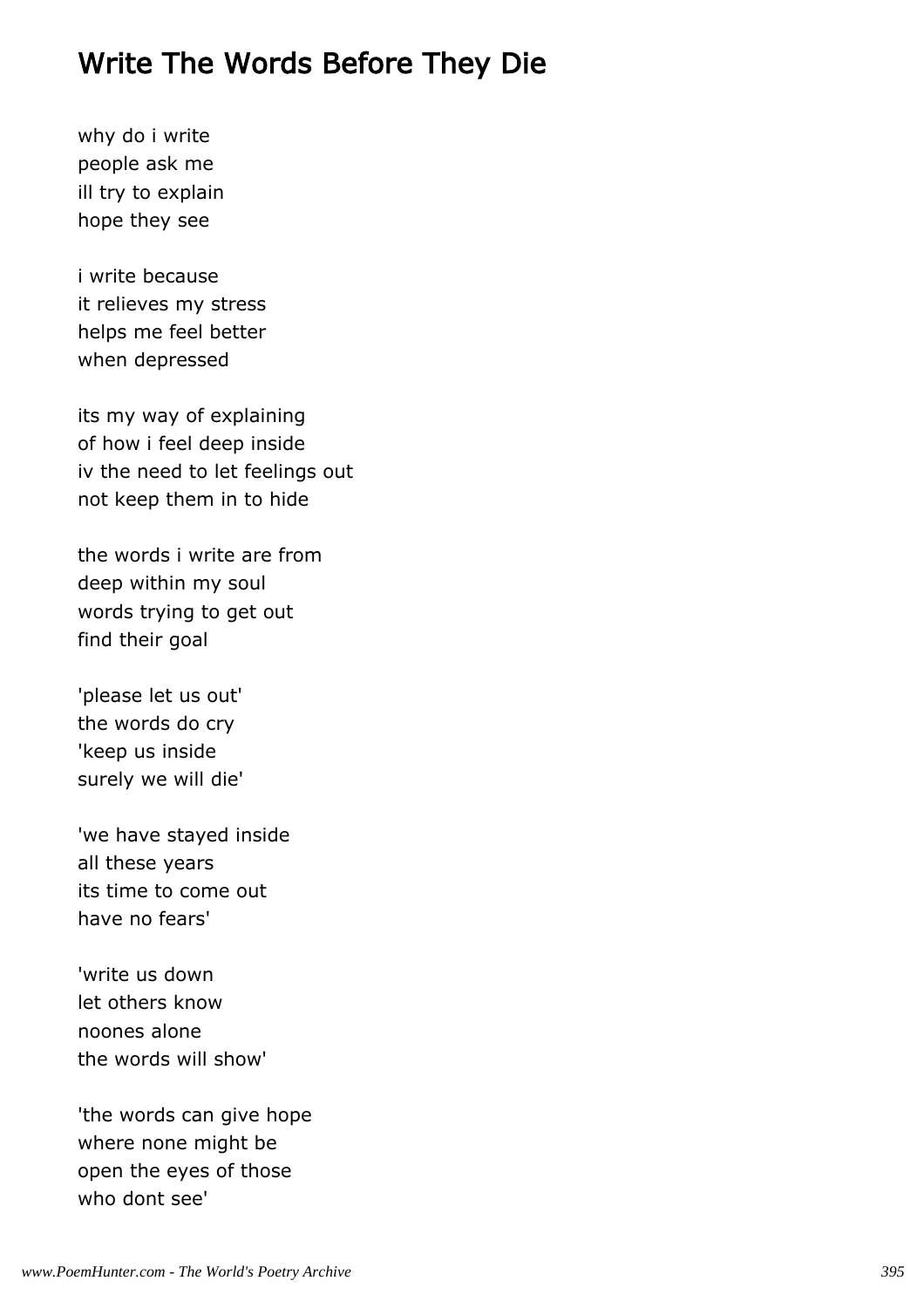'all people have feelings deep inside' the words no longer want to hide

'we must come out so write us down so maybe one day everyone will understand'

sooo

'please let us out' the words do cry 'keep us inside surely we will die'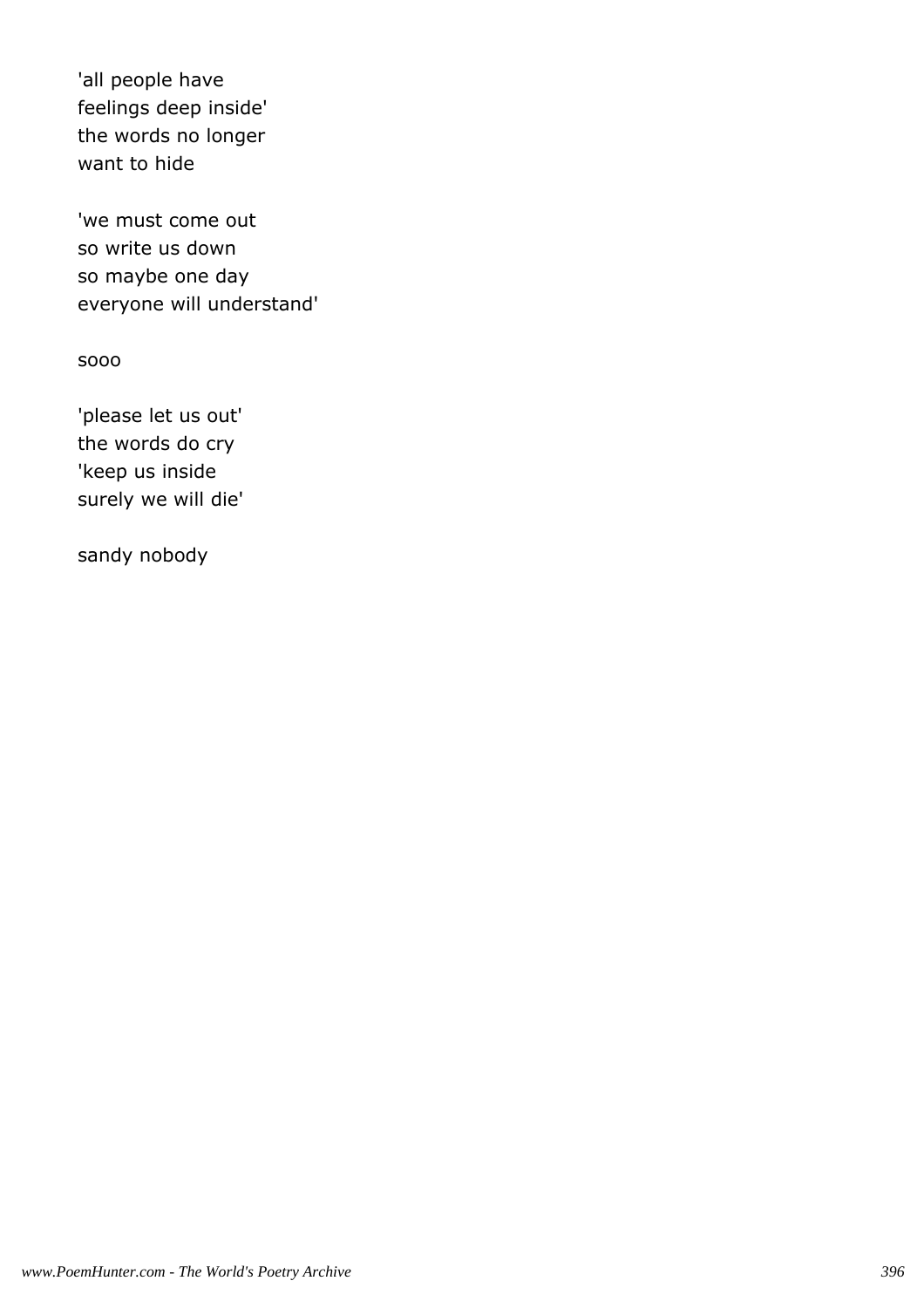## Writing For You

once upon a time i wrote for you now its time i write about you

i wont write things untrue i will write feelings of you

i wont write to hurt you i wont write to be cruel

i will never write again for you i will write cause thats what i do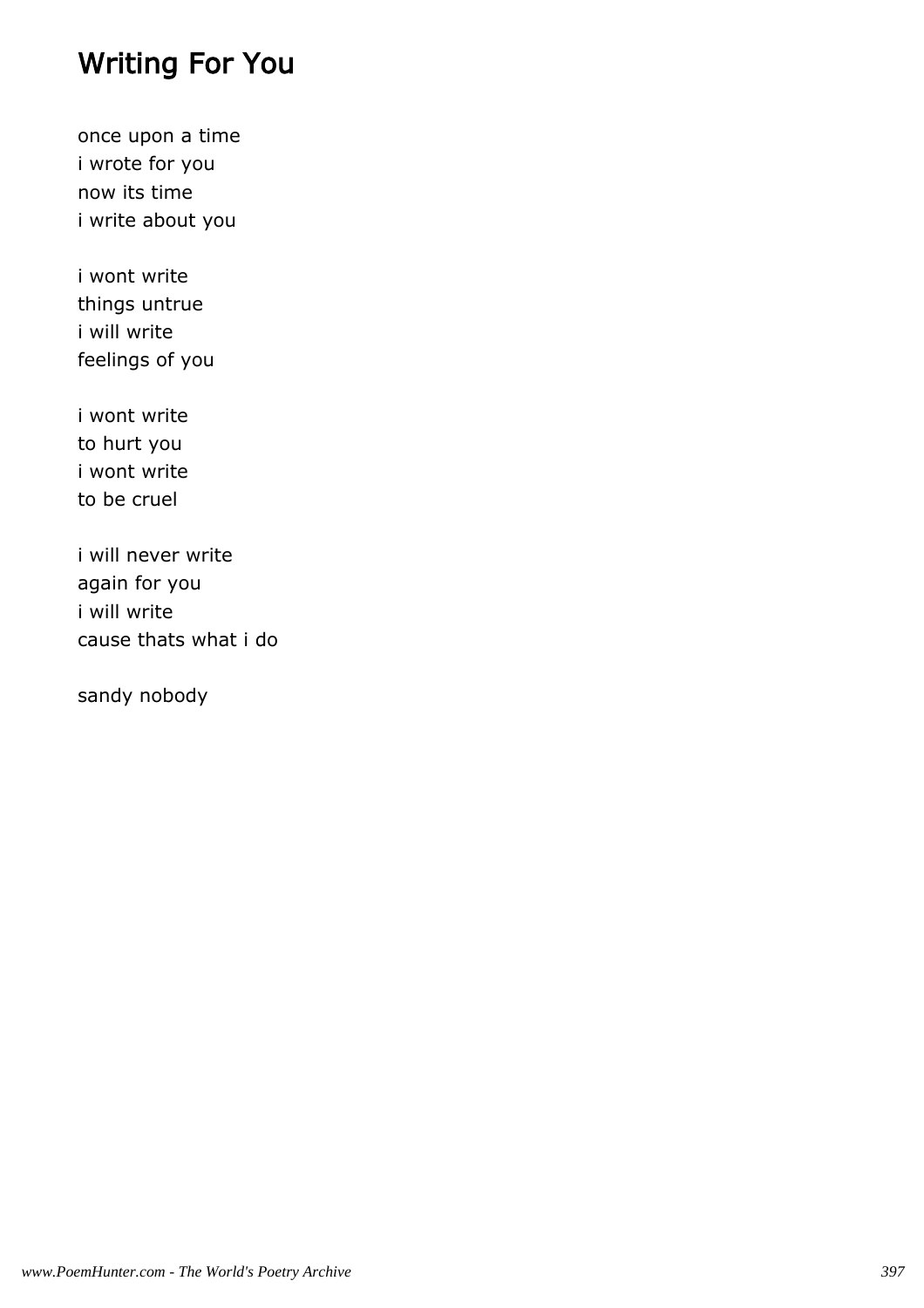### Written In Pain

ripped into pieces blood dripping trying to walk away but only tripping

tearing at my flesh stealing my soul trying to run away but can not go

feelings tossed about mind is spinning trying to stop this game but you are winning

so lost, confused inside empty and numb trying to get away i am too dumb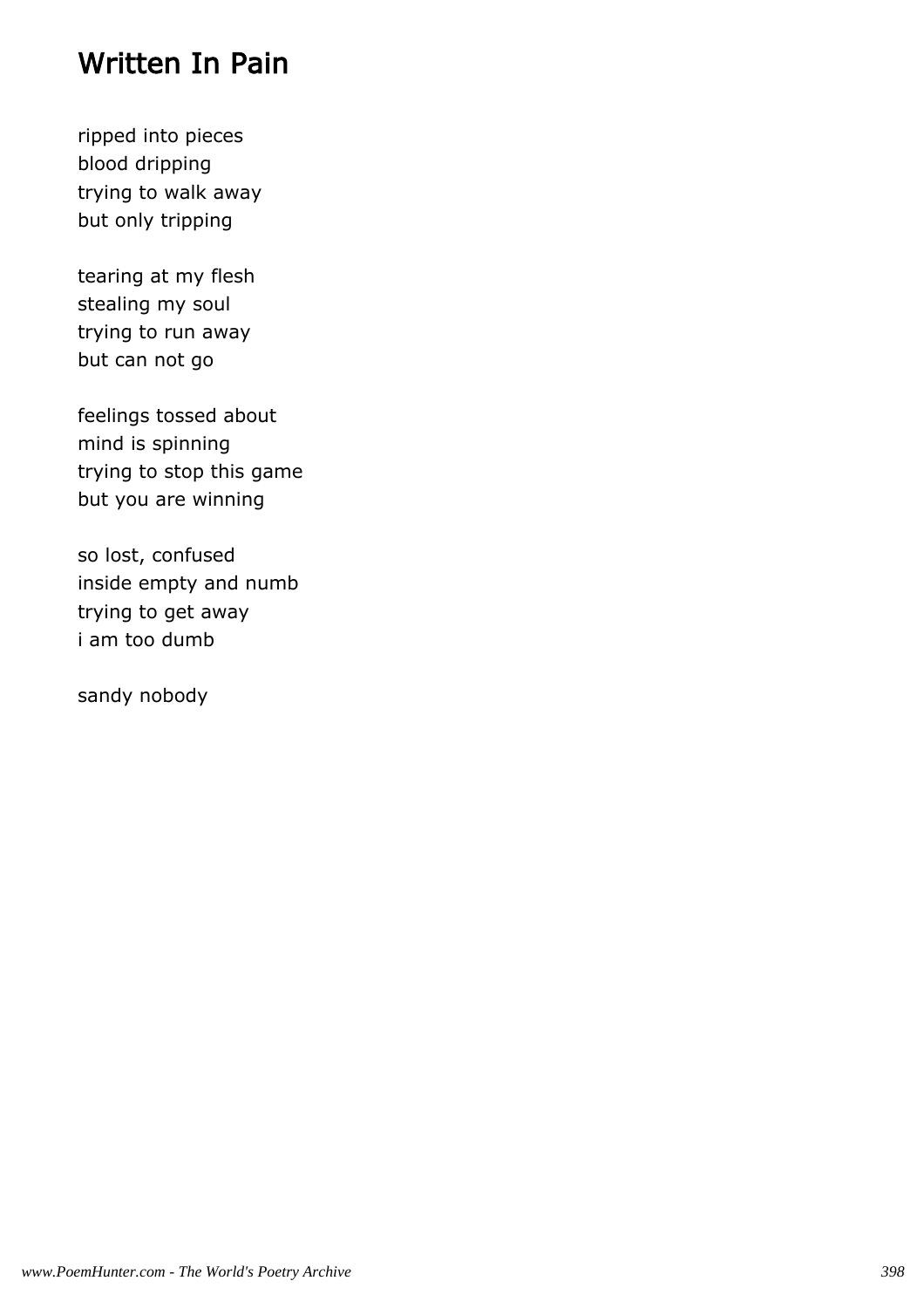# You And I

you and i can never be together i now see

you and i are not the same no one is to blame

you and i should part ways never speak forget these days

you and i cannot be friends everything must come to an end

you and i we must say goodbye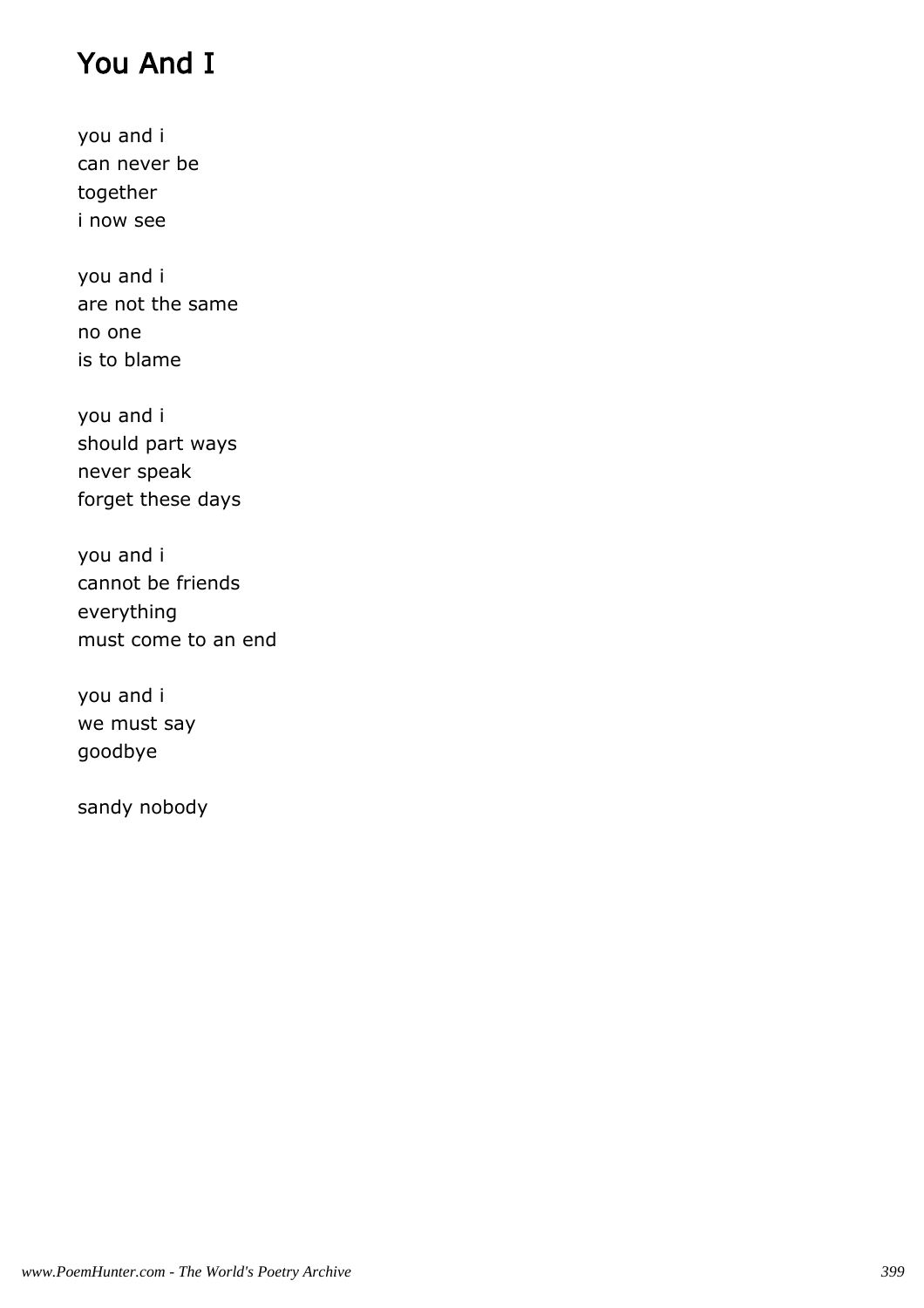## You Are Back

you are back again i knew you would my friends say to ignore you i know that i should

i love you still my heart never let you go i want you badly i missed you so

my friends say you will hurt me again this is a game that i cannot win

i will always love you you know that is true no matter where you are or what you do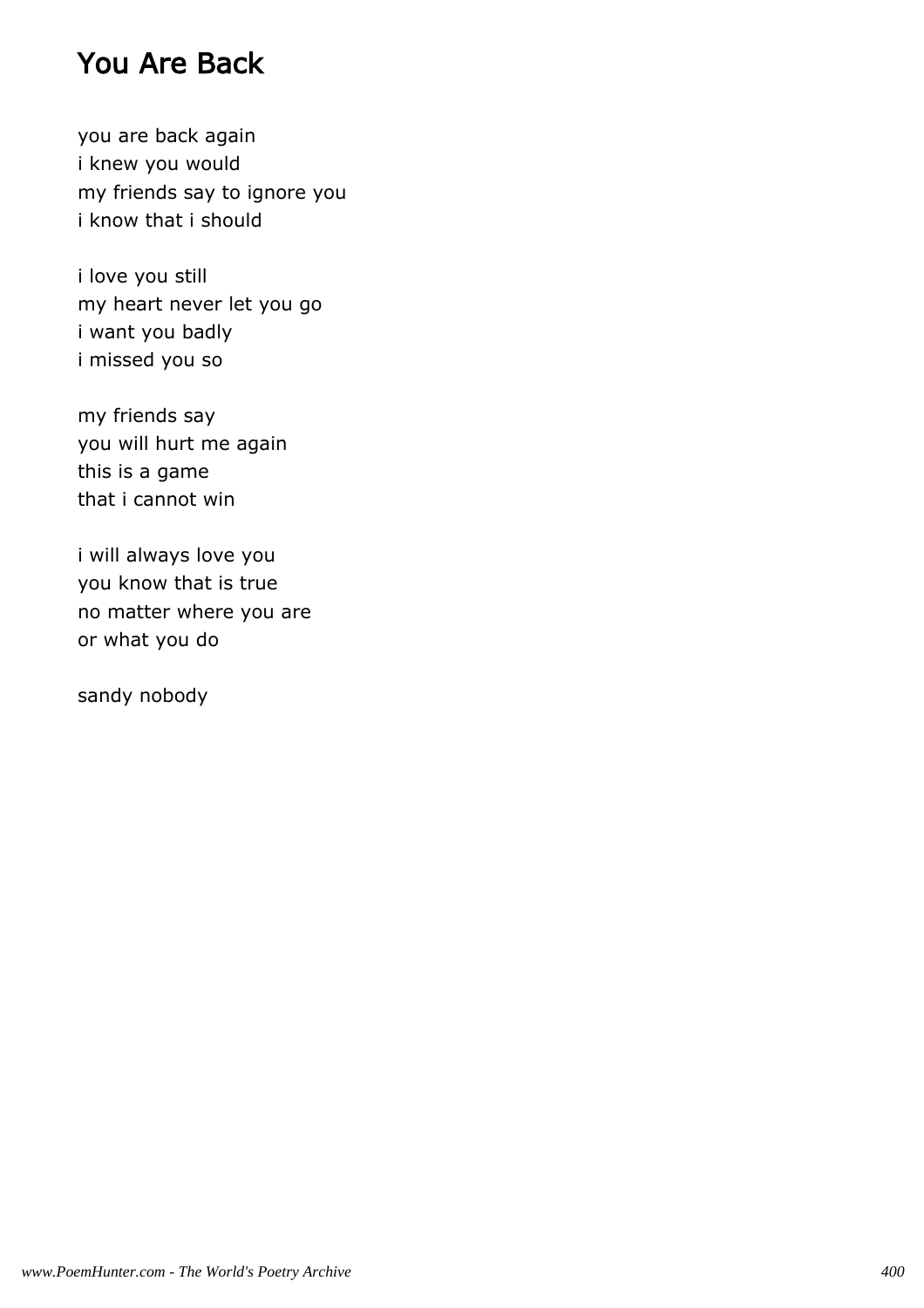#### You Are Gone

where did you go why did you leave i trusted you in you i believed

i was your puppet your toy i was all yours for you to enjoy

i dressed as you liked i did all for you wore colors of red pink, white, black, blue

i did anything for you i gave up a lot just to be with you this in return, is what i got

for you i was just a fool a toy you played with, like a little boy

i never hurt you or made you cry or feel so bad you wanted to die

how do you look at yourself everyday knowing how you played me everyway

have you no concious no feelings inside how do you go on knowing my heart has died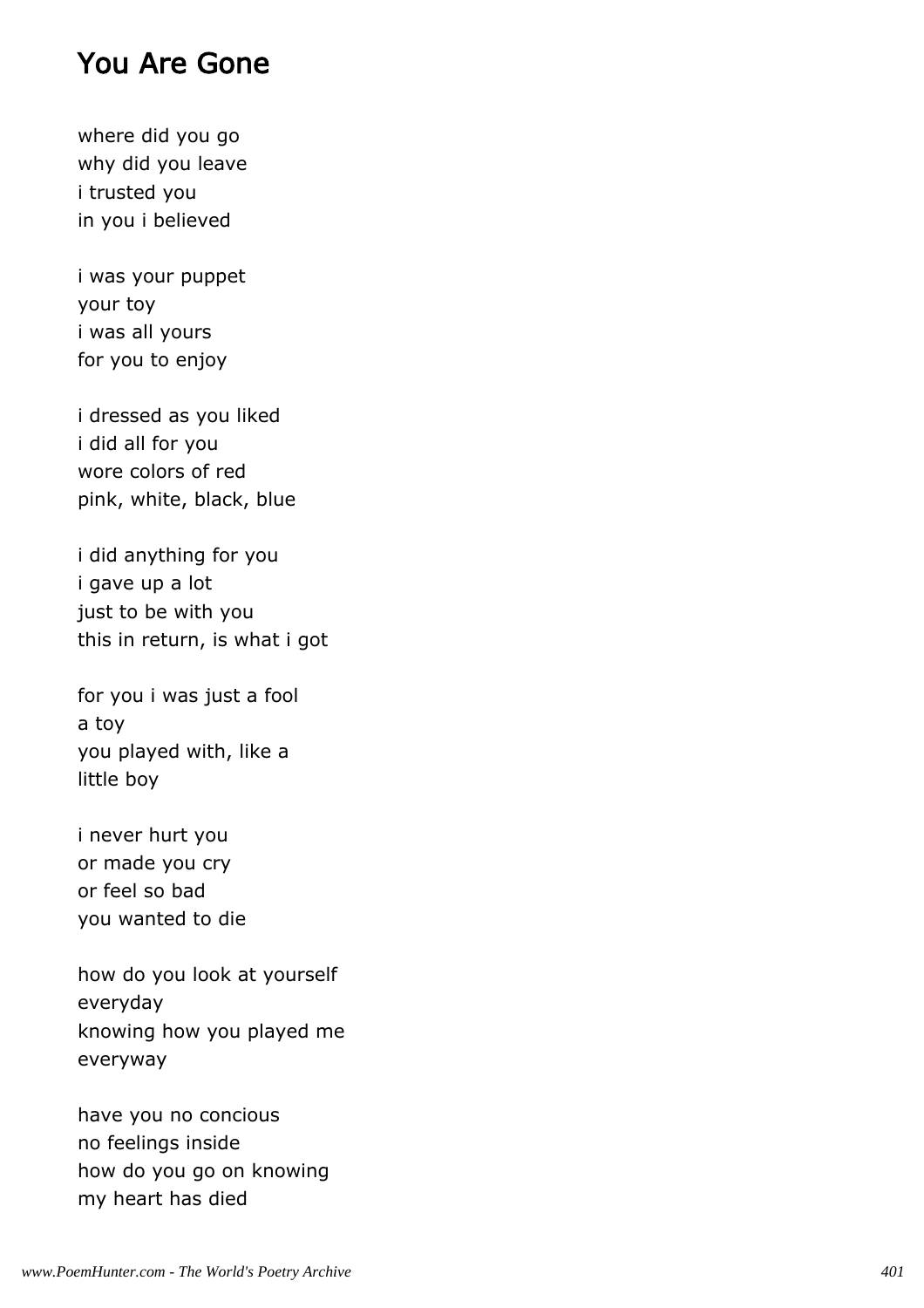i freely gave to you all i could i gave you a lot more than i should

my love for you i dont regret my time with you i'll not forget

you are gone now did'nt say why you did'nt even tell me goodbye

i wish you well a happy life even though you live with another guys wife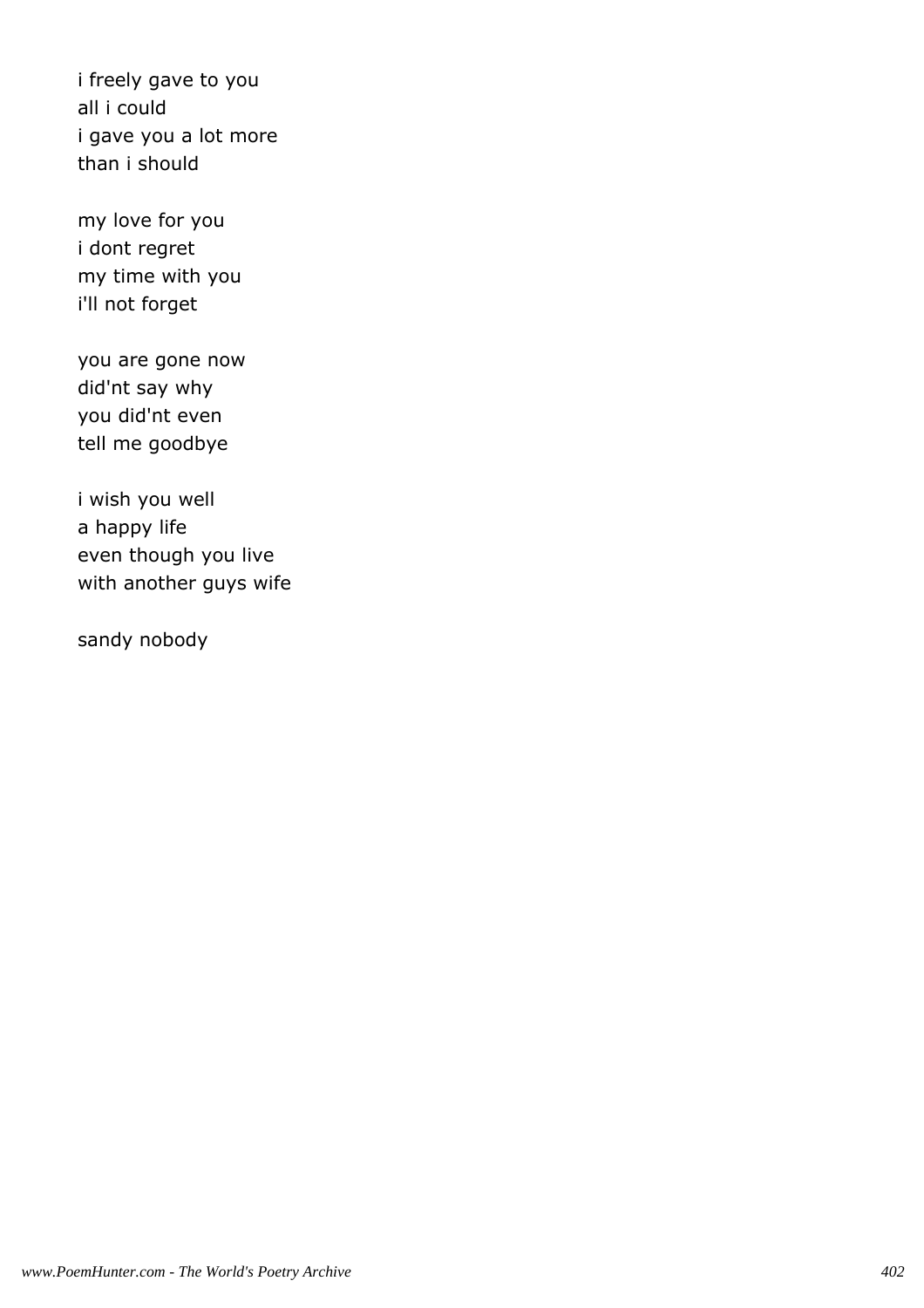## You Bore Me

you're boring me so go away find another to play

i've no time for you and i don't want too

this stupid game is so F-ing lame

#### SO

let me be you bore me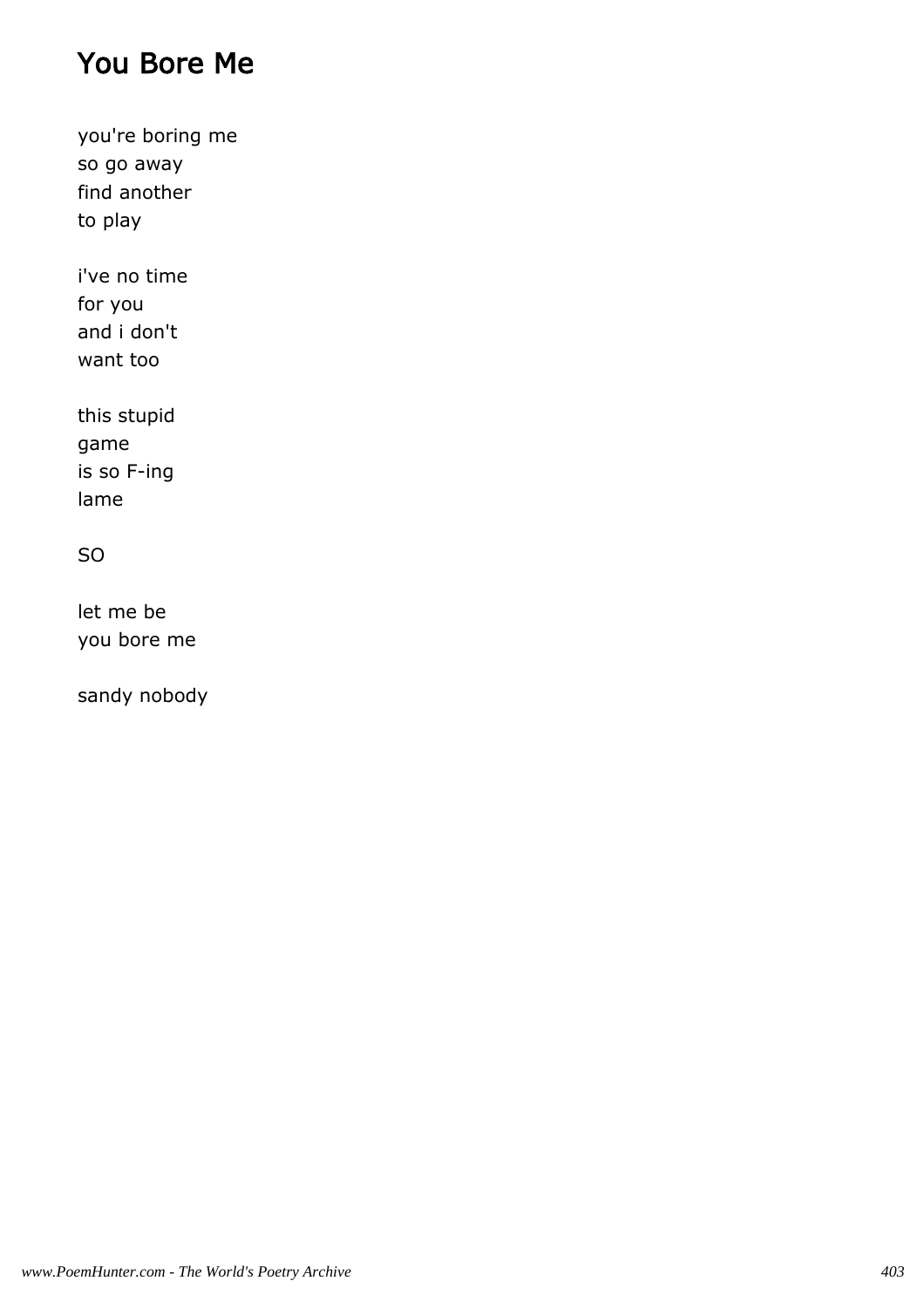## You Came Knocking

you came knocking at my door i let you come in you came calling on my phone i answered it, again and again

but then you went away

i came knocking at your door you wouldnt answer i came calling on your phone you wouldnt answer

so i went away

then you came knocking at my door so i opened it i let you in i gave you my heart, again

then you went away, again

i came knocking at your door you wouldnt answer i came calling on your phone you wouldnt answer

so i went away, again

so

next time

you come knocking at my door i wont answer you come calling on my phone i wont answer

cause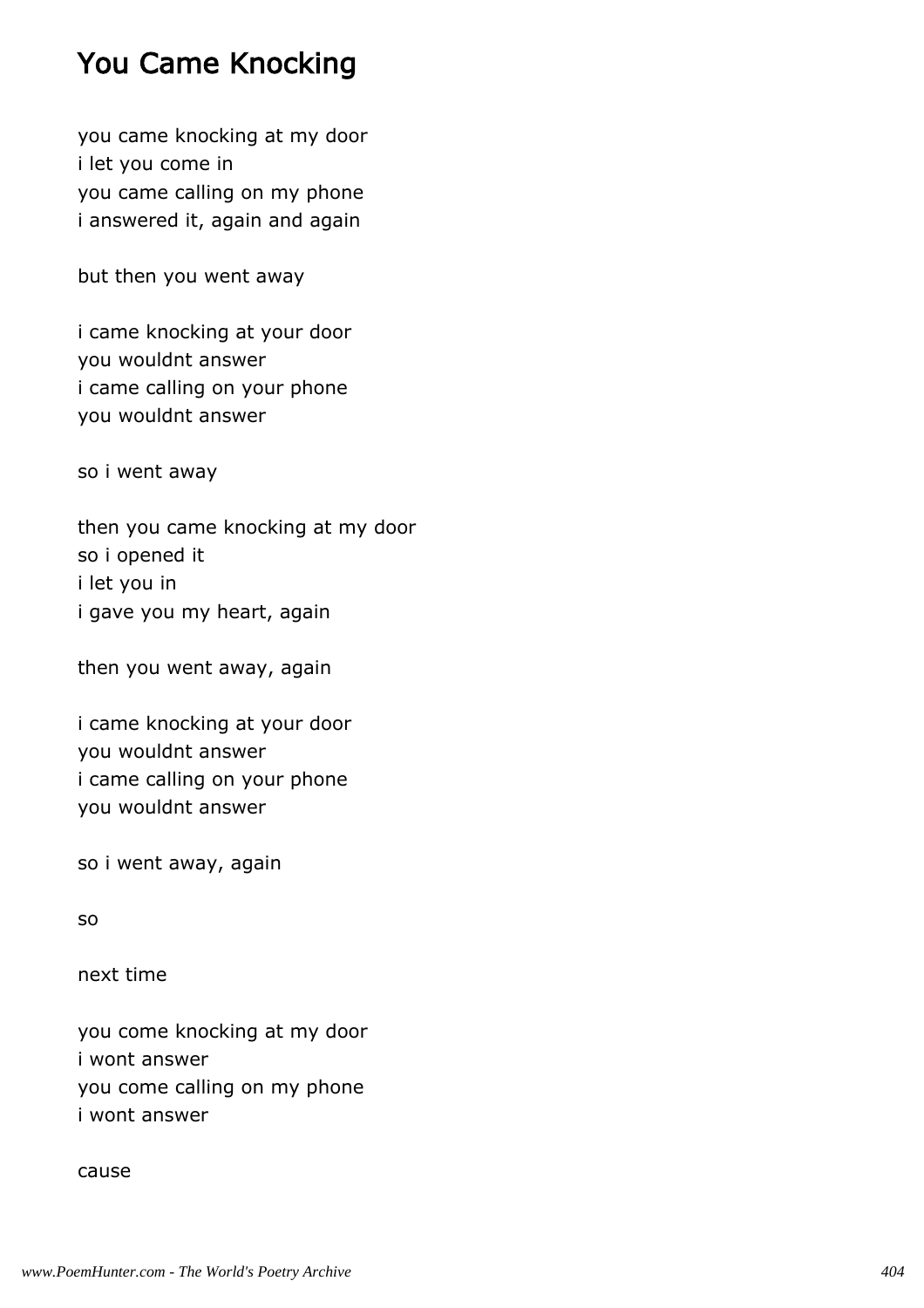last time i went away

at your door i left my heart you stomped on it broke it all apart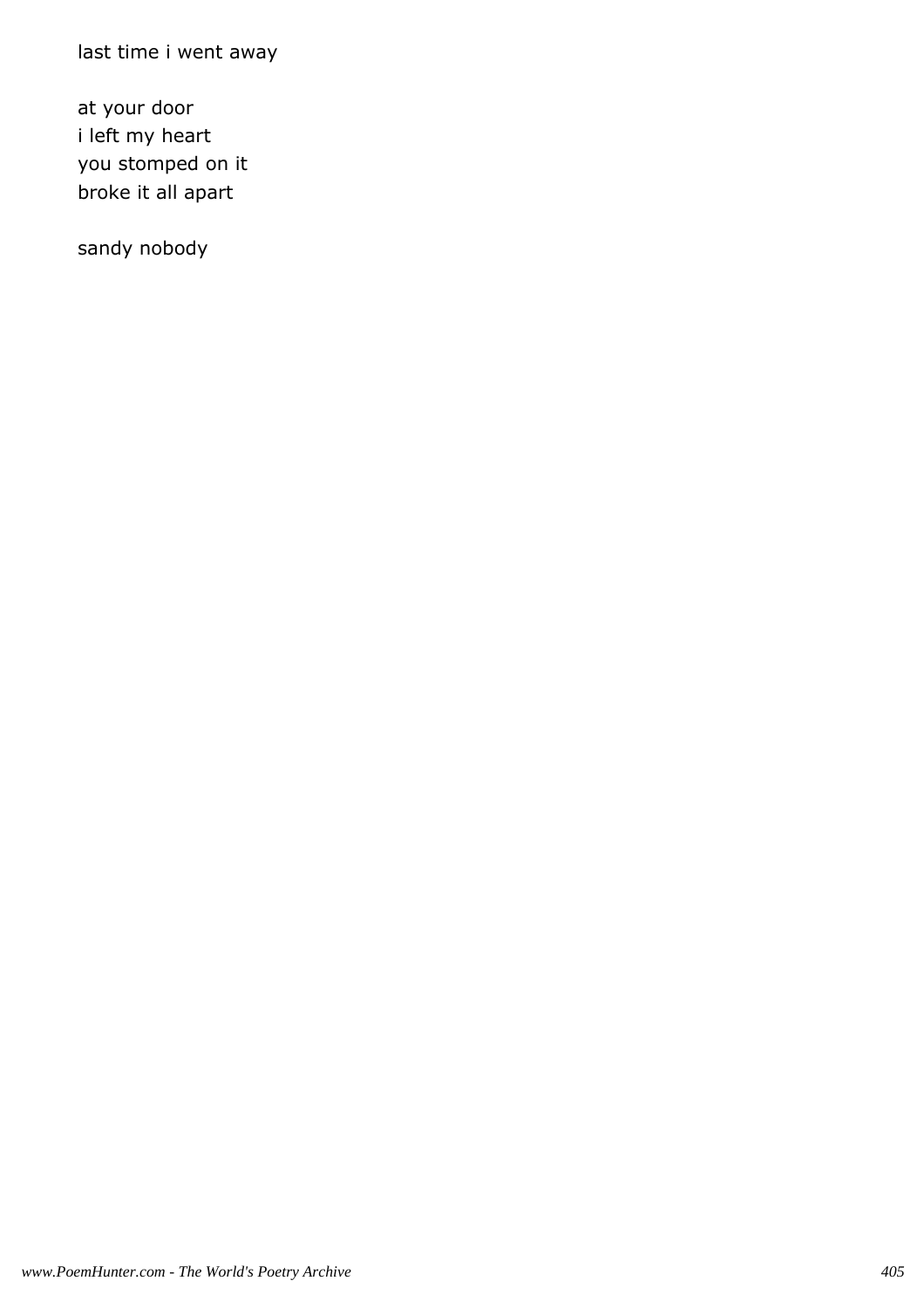#### You Cant Blame Me

im a bad person so im told im fat, ugly and old

im a mean person too so was said im not good i should be dead

im a waste of time waste of breath people like me deserve only death

i was told im selfish told im crazy noone wants me im just lazy

i was told noone will ever care for me for people like me love will never be

but you know what i dont care what you say your opinions are not important to me today

your opinions and you dont bother me i dont care what you say so let me be

all i feel you now is sorrow cause you will still be the same tomarrow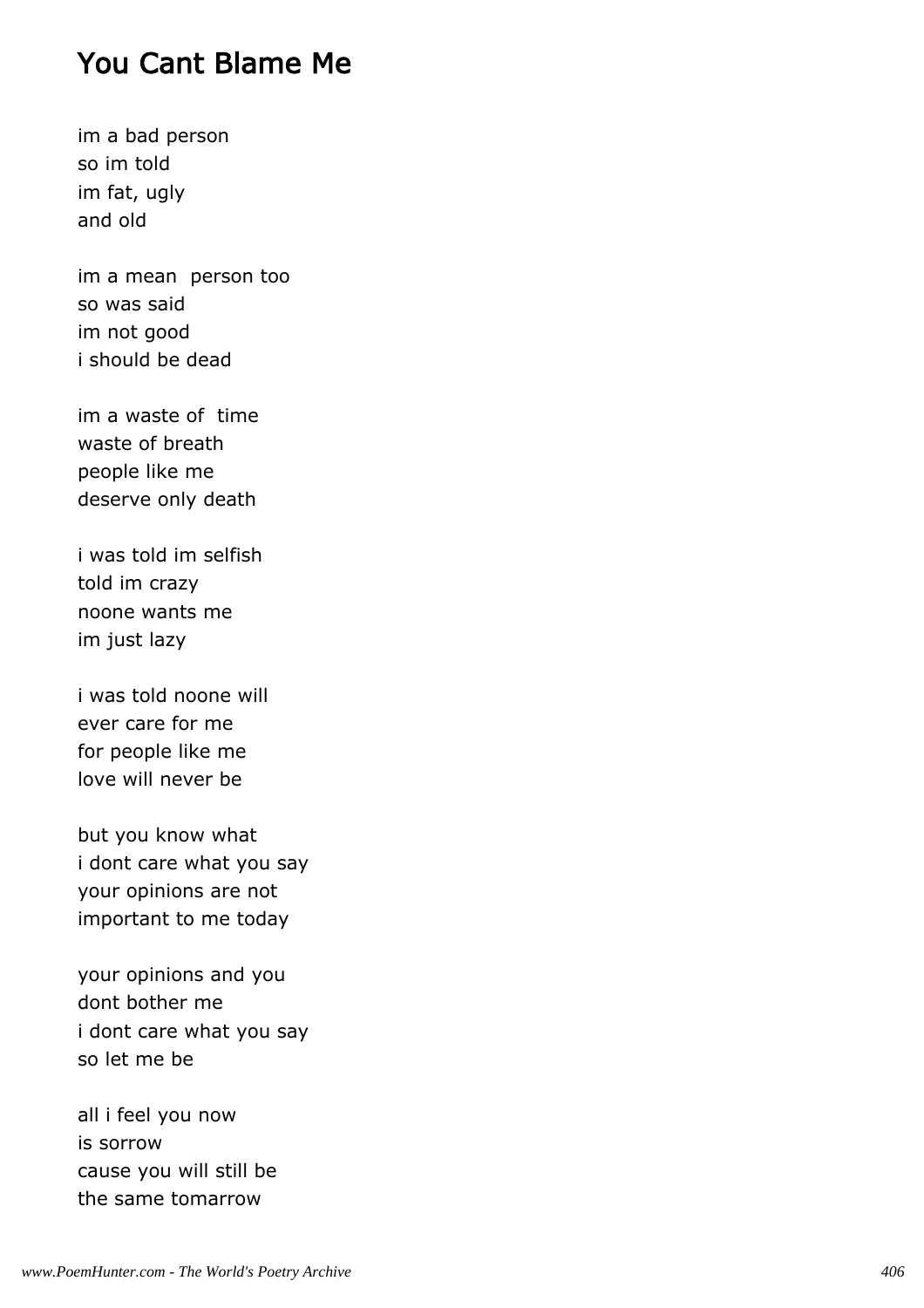and every day after for as long as you live hurt and pain to others is all you will ever give

but you cant use your words to hurt me anymore you cant use your fists to knock me to the floor

i hope the best for you you see a life full of hate is not for me

i wont hate you or things you ve done if i do that means youve won

you took part of my life killing my spirit was your goal you got my mind, my body you didnt get my soul

so as you grow old all alone you will have noone to blame oh, yes you will cause you will still be the same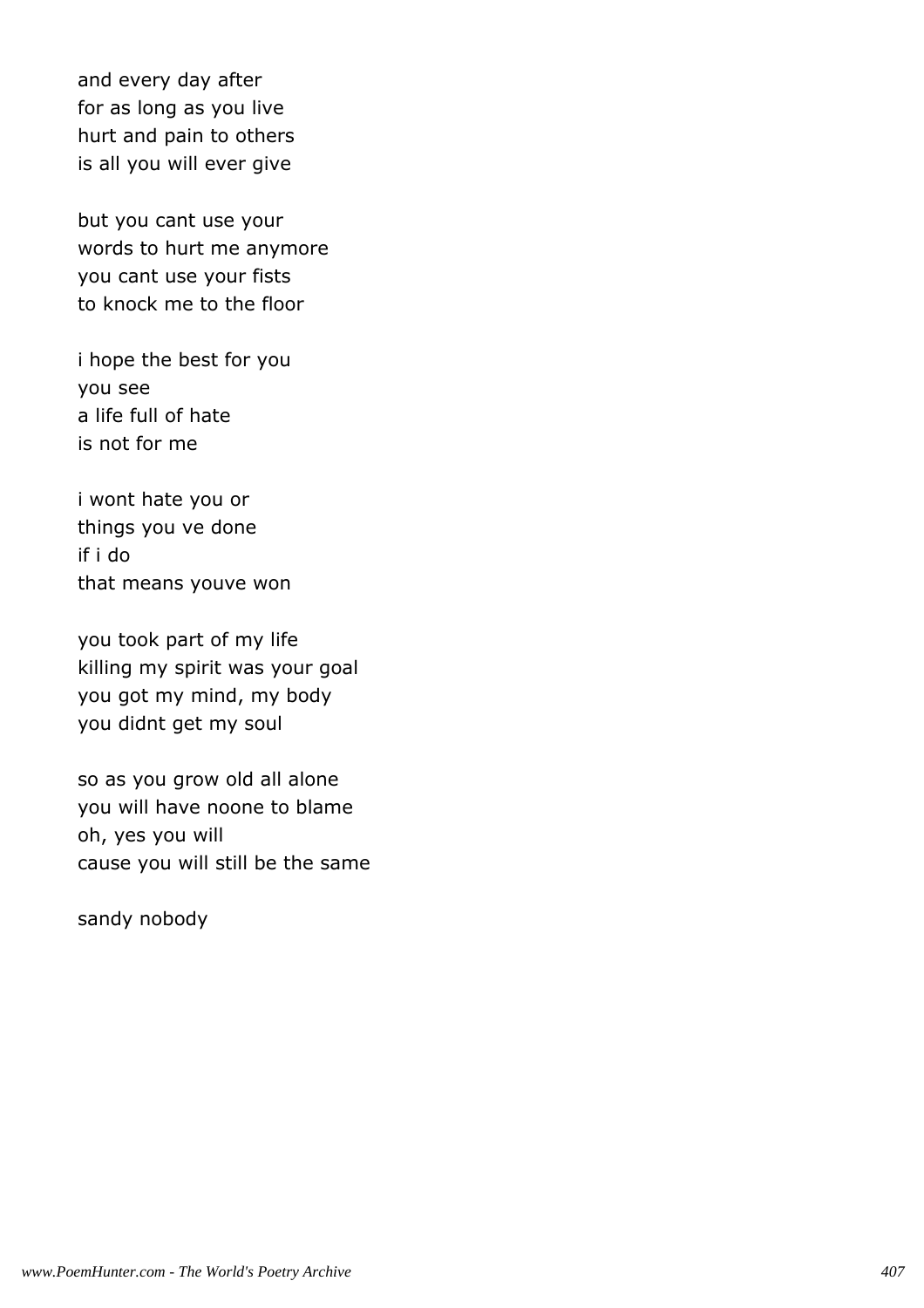## You Got What You Wanted

as i lay here in my coffin i hear you laughing you got what you want but you still taunt

laughing and lying as i laid there dying now that im gone you still go on

you wanted me dead thats what you said you still wont release you wont let me be dead in peace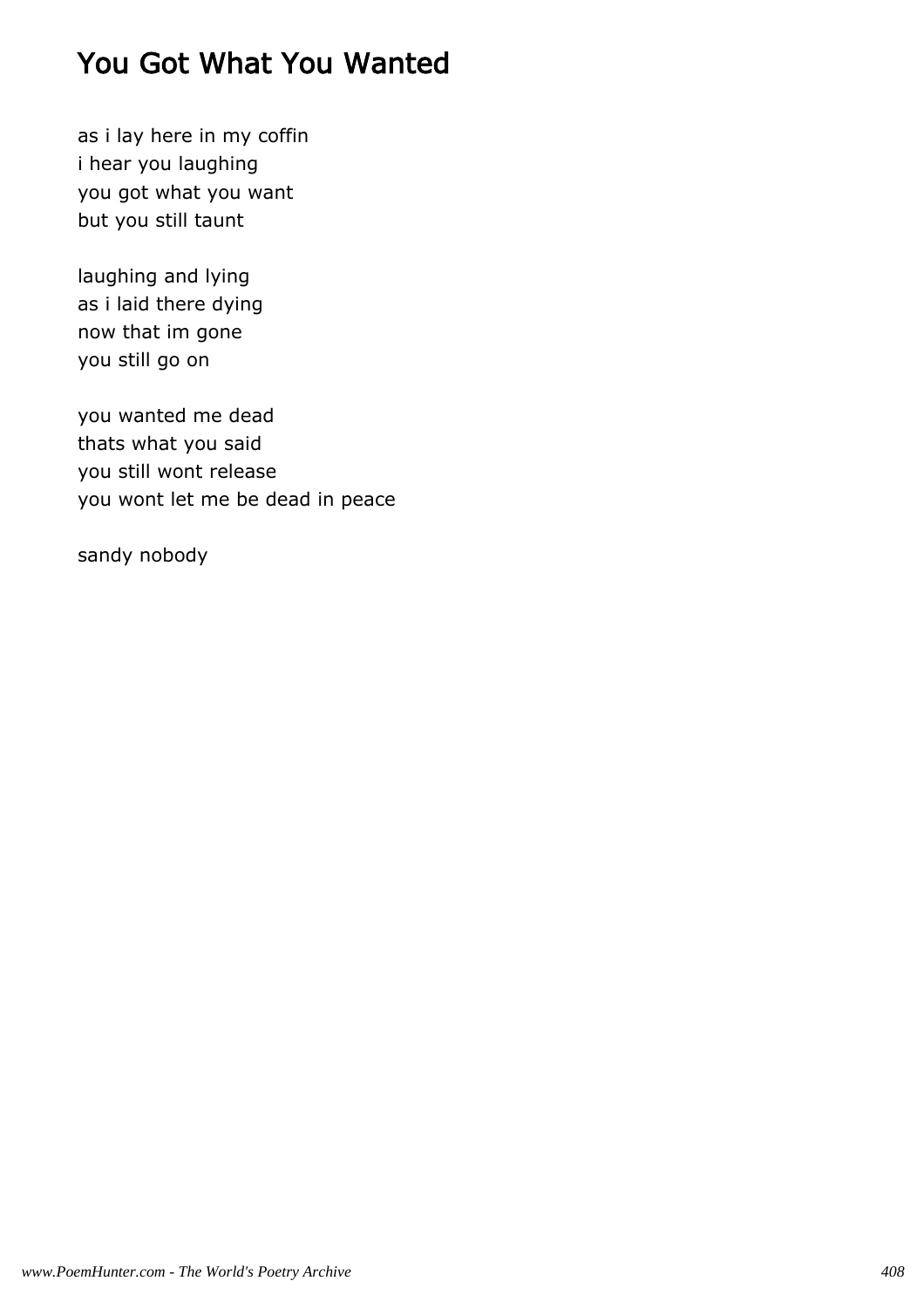## You Killed My Garden

you used your tools to dig up my garden killed off the weeds that made the ground harden

you planted flowers made them come alive soon they were growing no more struggling to survive

soon you noticed they were growing stronger you needed to control them or they wouldn't need you much longer

so you started withholding your love and care planting your own weeds you left the flowers dying there

then you used your tools to dig up my garden killing off all the flowers why? why did your heart harden?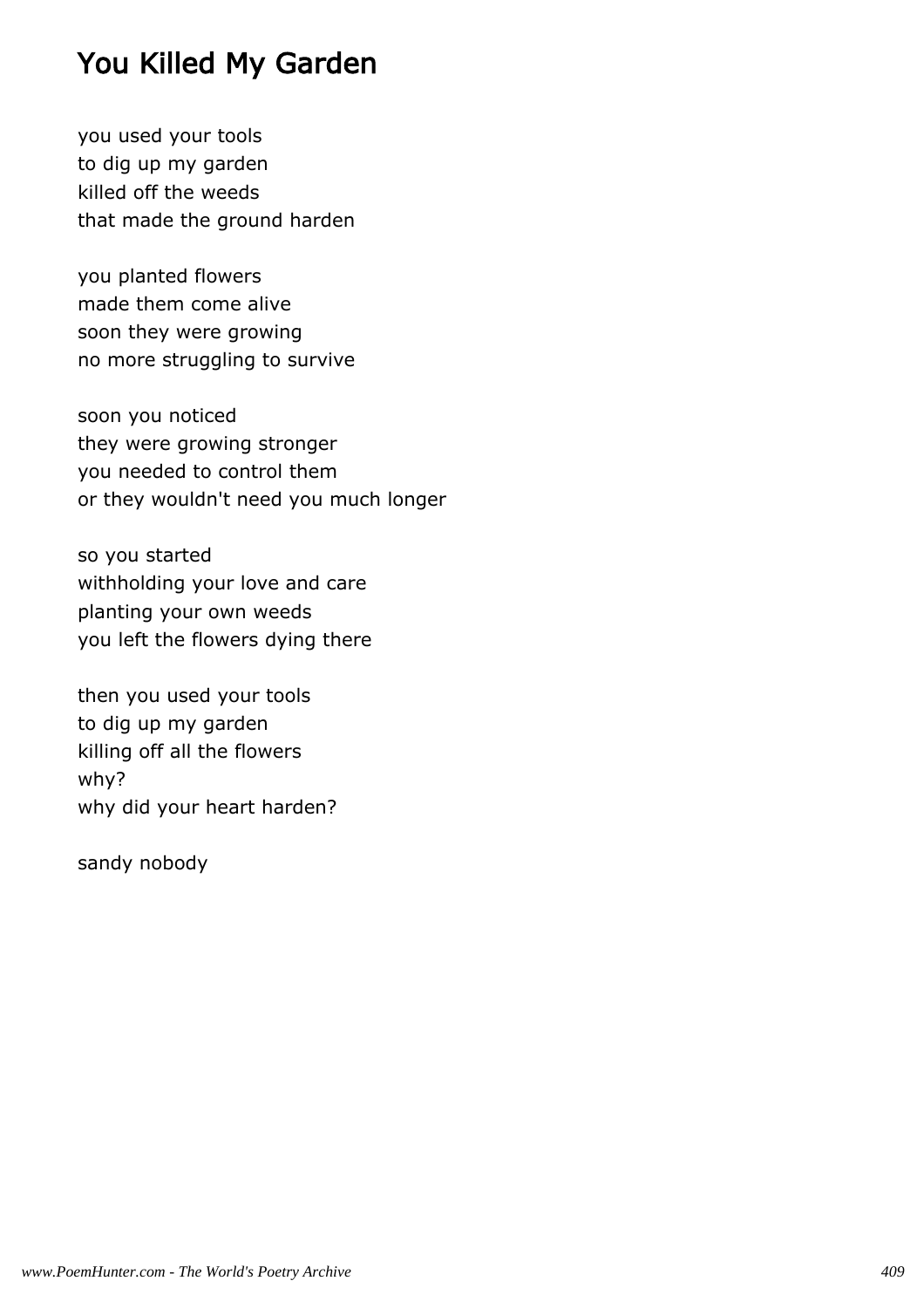## You Never

you never read the words i used to write for you you never heard the words i used to say to you

you never saw me even as you looked at me you never felt my touch when next you i was laying

you never got to know me even though we talked you never held my hand when beside you i walked

you never accepted my love i told you many times over you never believed in me and now its all over

this is the end and you will never see you will never know the real me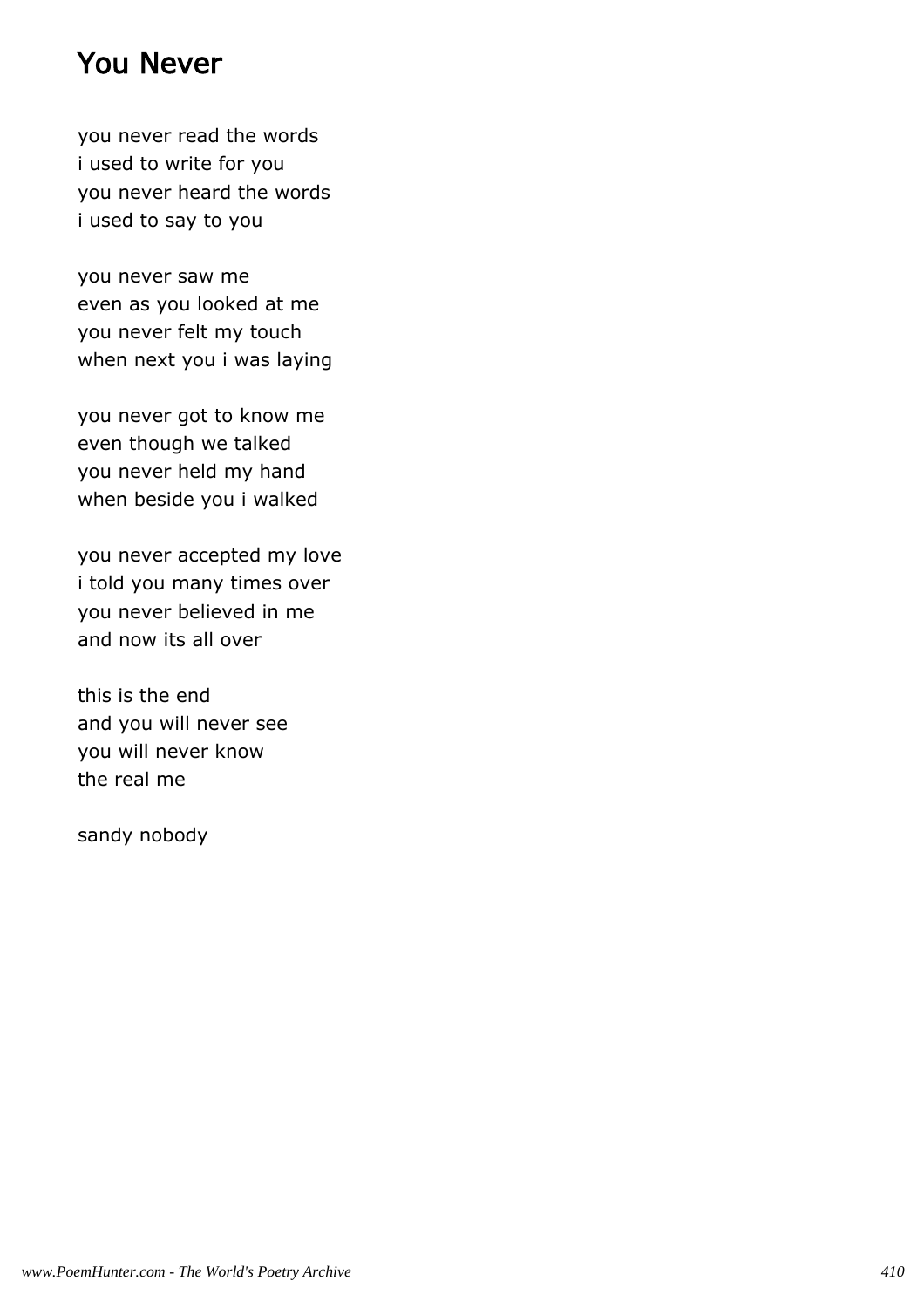## You Sold Your Soul

you sold your soul for what? do you even know?

with the devil you made a pack now you are full of evil

what will you do when he comes for you?

you cannot run cannot hide will you then think its fun?

you sold your soul for nothing you're a fool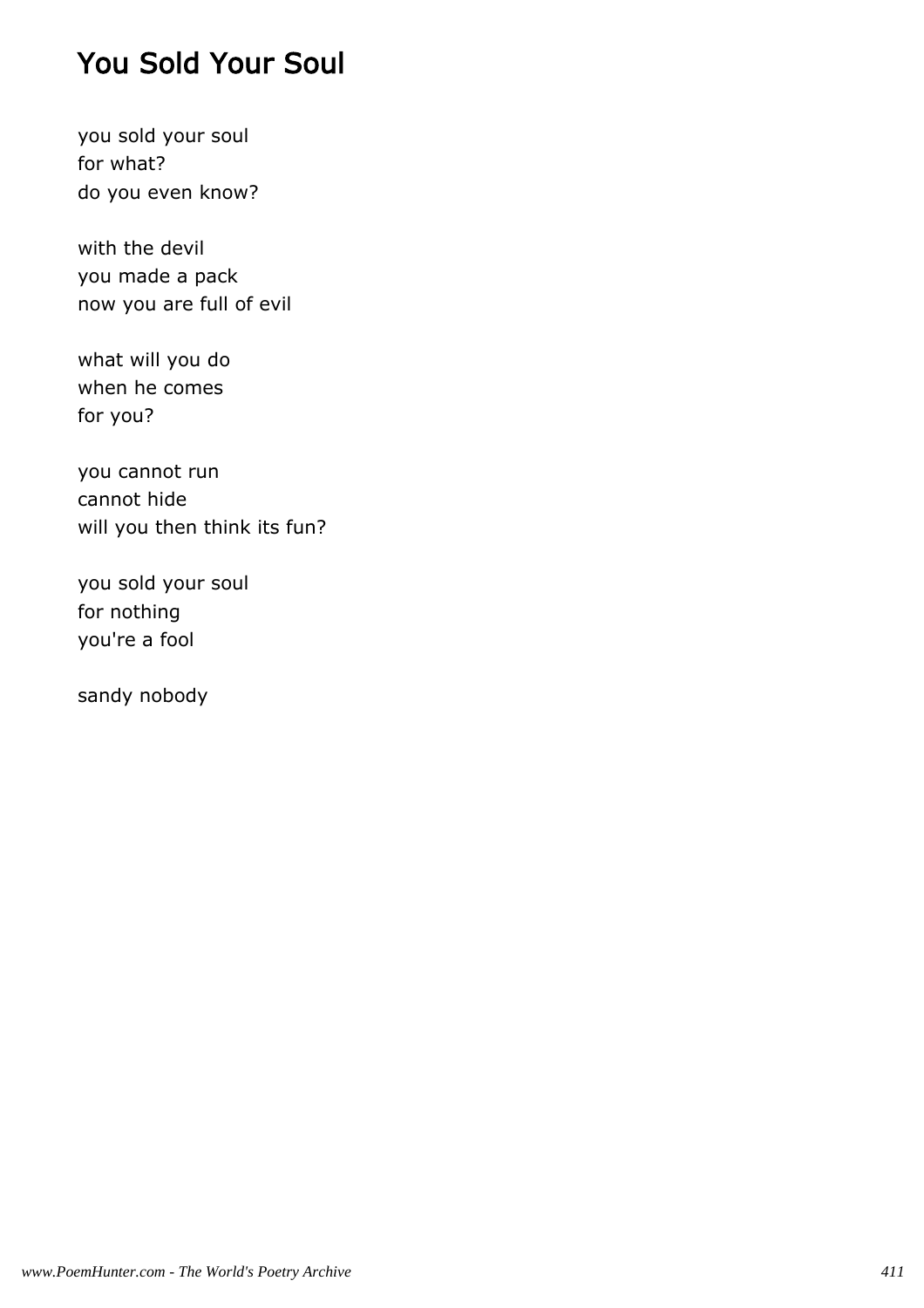## You Threw Me Away

i gave you kisses you gave me wishes

i made you first you made me last

i gave you my heart you ripped it apart

i gave you my body you made me a nobody

i gave you my life you caused me grief

i gave everything to you what did you do

you threw me away again today

WHY

when i gave you hugs you just wanted DRUGS

WHY

did you throw me away again today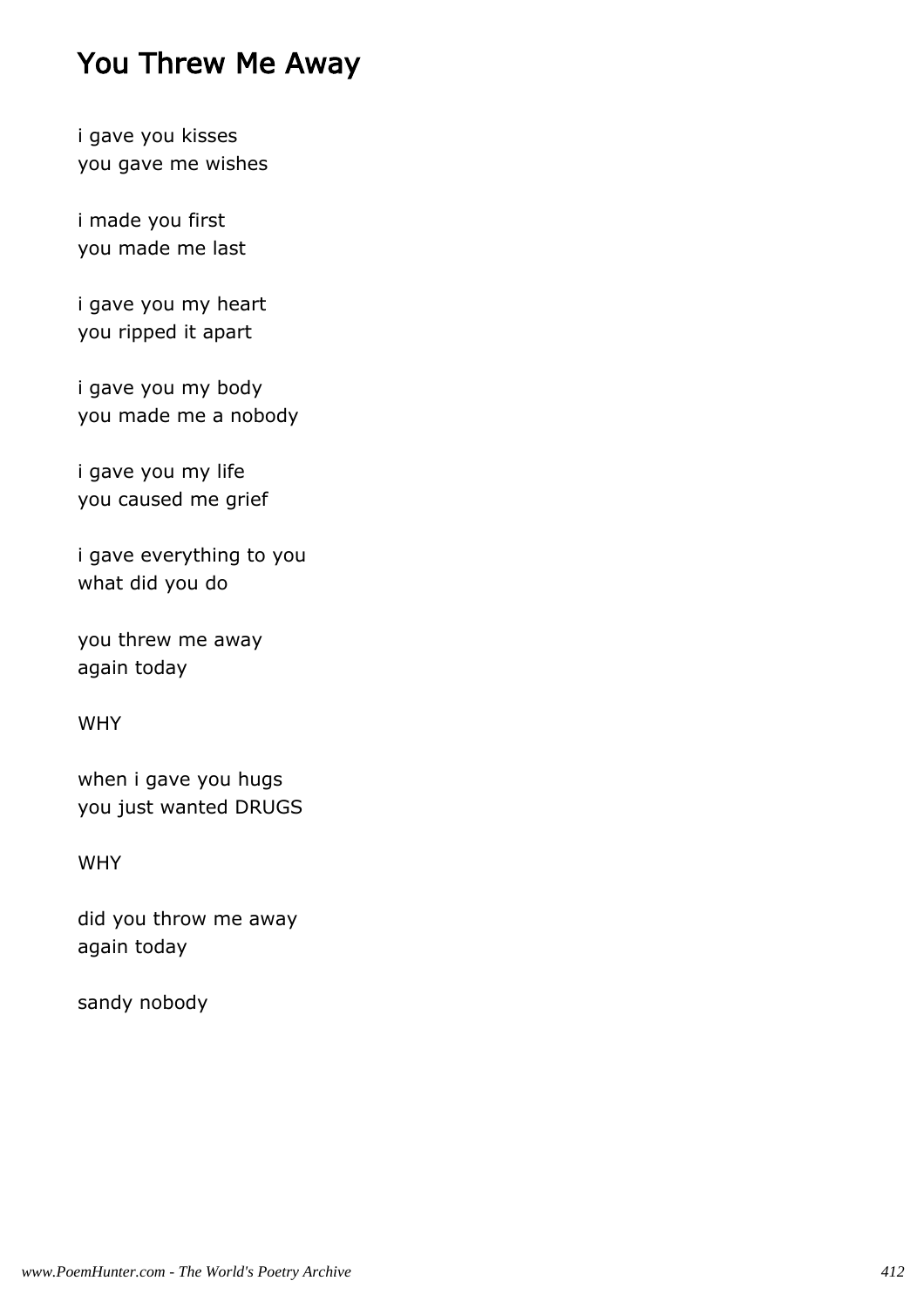## You Want Me To Go?

if you want me to go just say so

i wont bother you thats the last thing i'd do

all you have to say is 'i'm in your way'

you don't have to lie i'm NOT going to cry

this game is so lame

if you don't want to talk to me it's ok, don't you see

so if you want me to go away i will be on my way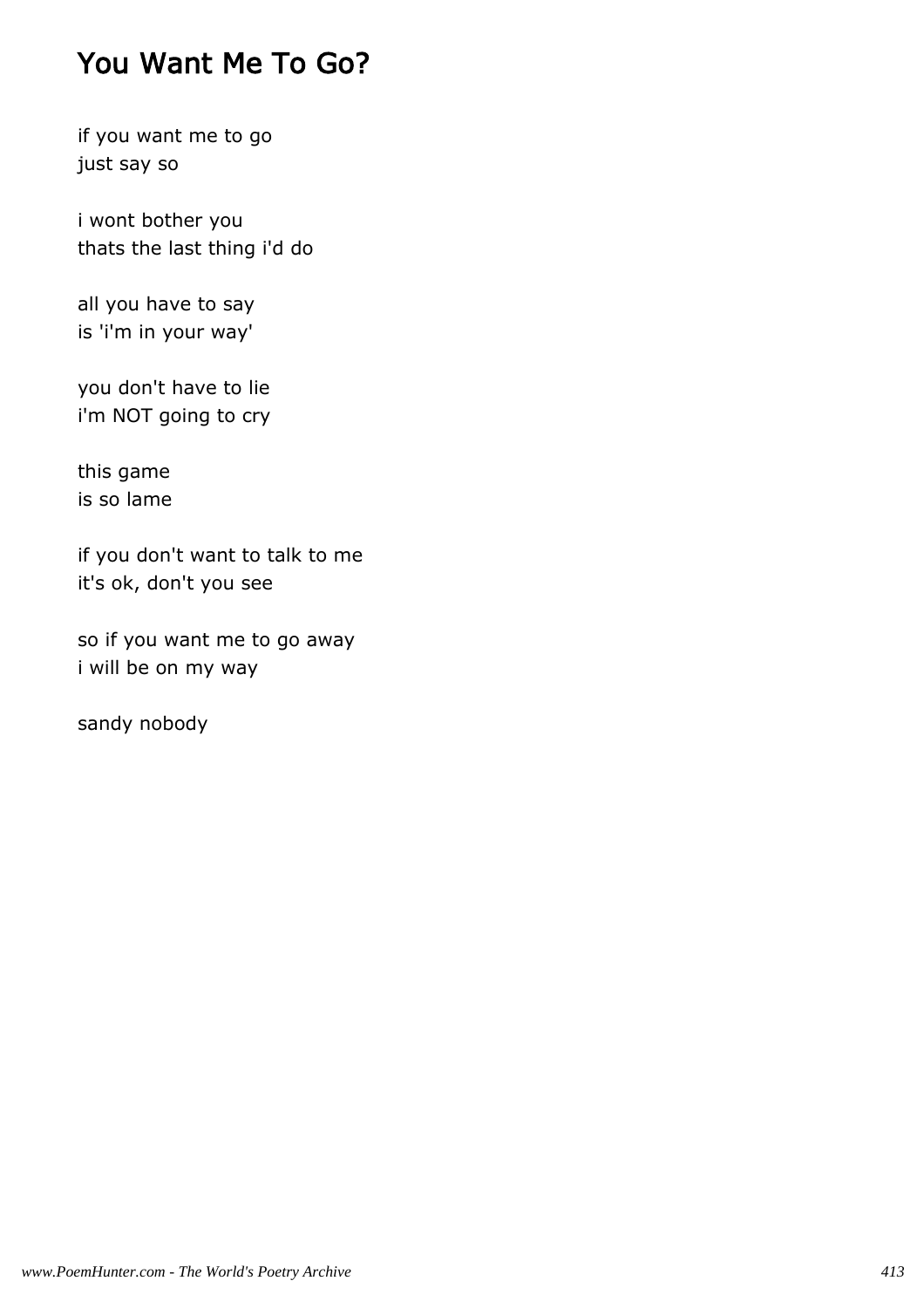## You Want Revenge

you want revenge upon me for some wrongdoing you percieve

in the midst of your small little mind good to bad is what you did find

you took my innocent intentions made them into yourself afflictions

you just want to torment me your evil intentions now i do see

in that small brain driven by a large ego your paranoia will never let go

so you now seek to persecute so inside you dont go beserk

you turned right into wrong this has been going on way too long

you have many personal issues so, heres a box of tissues

go cry to your new girlfriend cause this is the end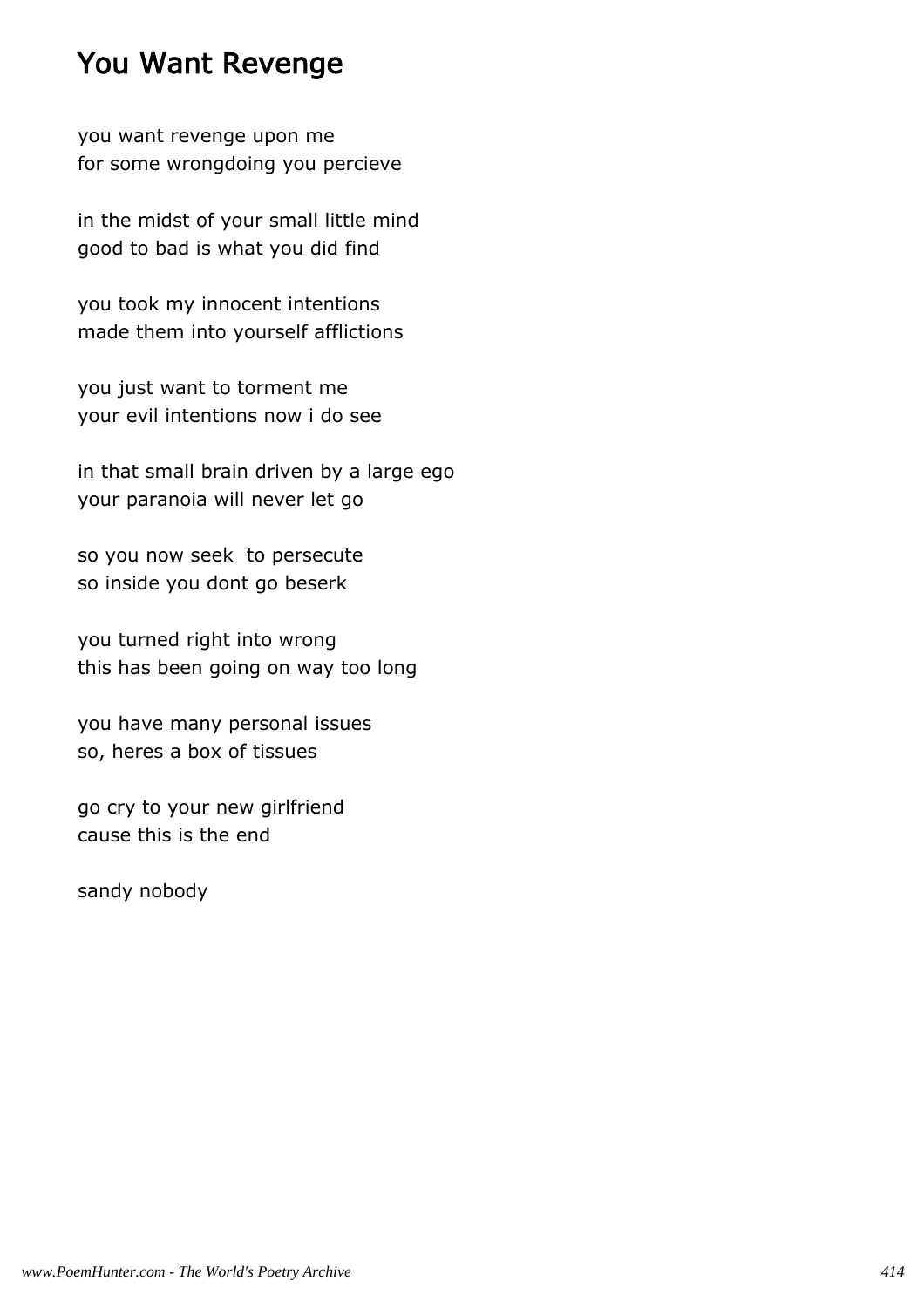#### Your Loss

you dumped me did you dump your kid too one day your kid will want to know about you

your child will ask why why you dont care why you dont see him why arent you there

you child will want to know everything about you maybe come looking for you then what will you do

your child will ask what has he done why you dont love him why did you never come

your child will hurt as long as he lives wondering why and what gives

you must be very cold inside hurting a child why

i can give answers try make him feel peace but his emptyness will never cease

your dumping your child is mean and cruel to him, not me its your loss, you fool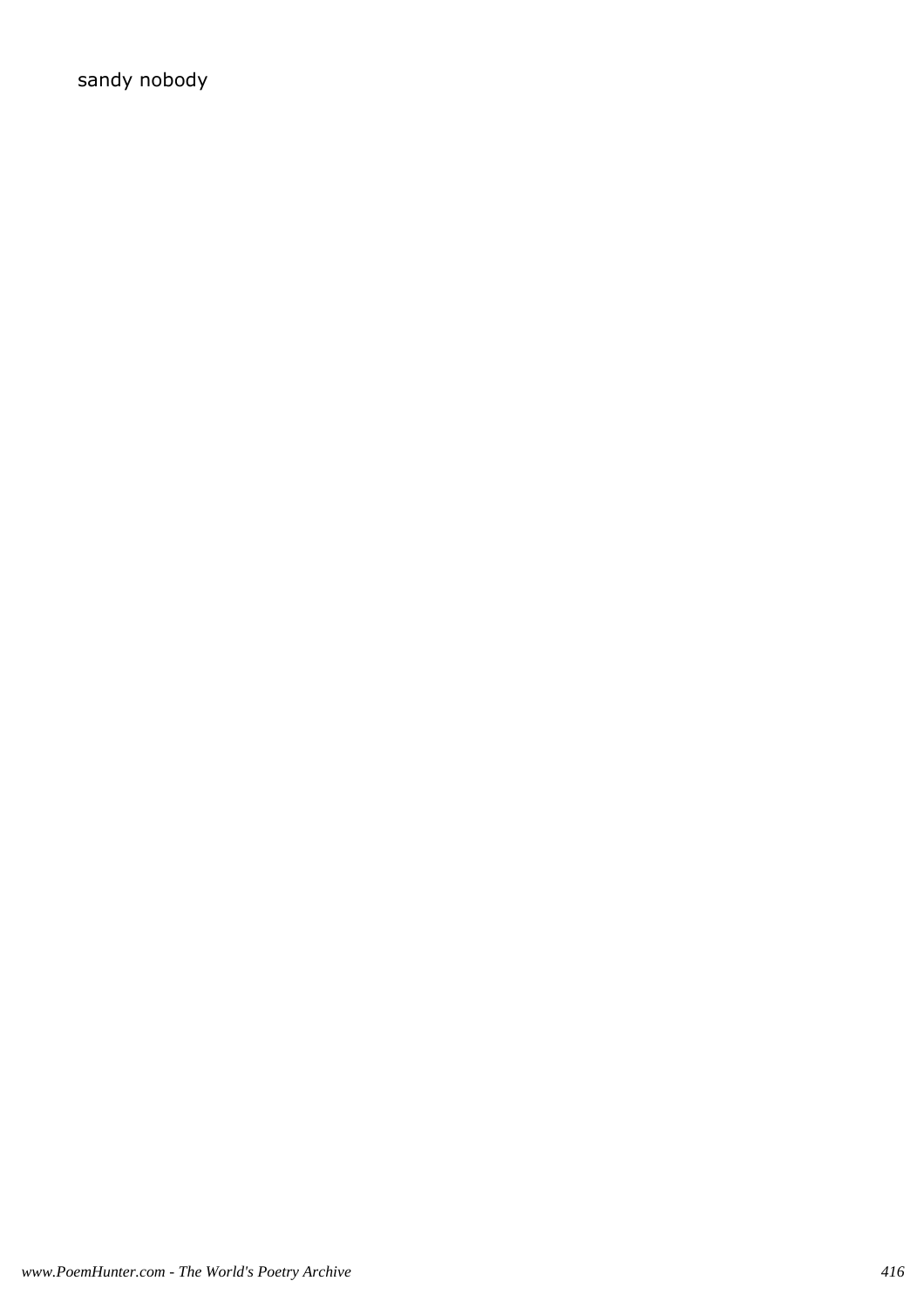### Your Mark In My Heart

the angels came they took you away said we'd be together again one day

these long rainy days endless dark nights wishing you were here so i could have light

you were so small it doesnt seem right to let you go i wanted to fight

you never had a chance to find your place in this big world to show your face

fill it full of your joys laughter and sorrows no what ifs or tomarrows

you did leave just one small mark you placed it perfectly right in my heart

i will never forget you or what you couldve been someday we will be together again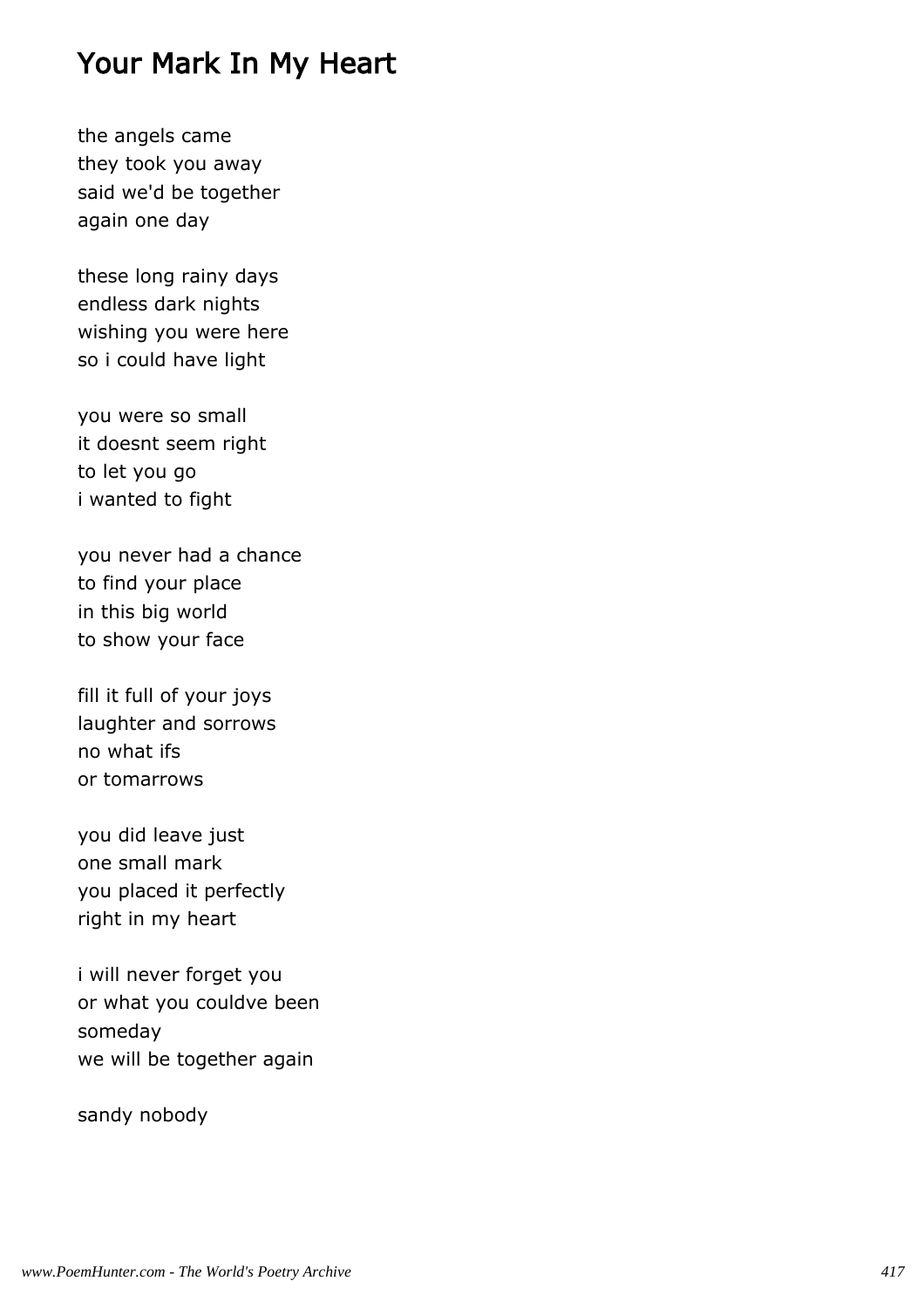## You'Re A Man Whore

i am here you are there im moving on cause you dont care

i tried you lied im moving on cause your heart died

i believed you decieved im moving on now love you wont recieve

i gave you save im moving on cause selfish is how you behave

i love you love im moving on cause isnt me you love

you, i adore me, you bore im moving on cause you're a man whore